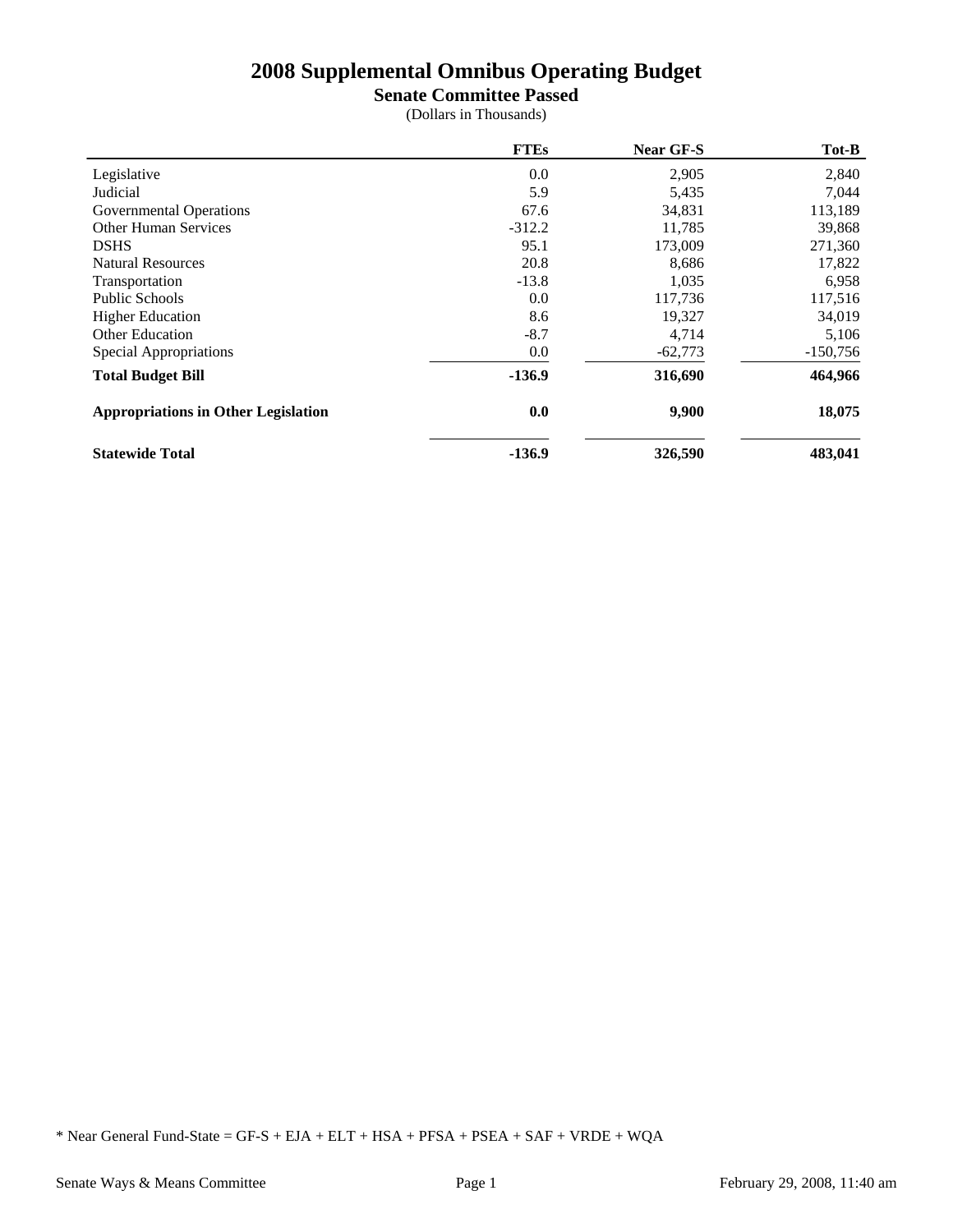**Senate Committee Passed**

(Dollars in Thousands)

|                                     | <b>FTEs</b> | <b>Near GF-S</b> | Tot-B |
|-------------------------------------|-------------|------------------|-------|
| Legislative                         |             |                  |       |
| House of Representatives            | $0.0\,$     | 1,306            | 1,306 |
| Senate                              | 0.0         | 1,171            | 1,171 |
| It Leg Audit & Review Committee     | 0.0         | 314              | 314   |
| Office of the State Actuary         | 0.0         | 25               | 25    |
| Joint Legislative Systems Comm      | 0.0         | 87               | 22    |
| <b>Statute Law Committee</b>        | 0.0         | 2                | 2     |
| <b>Total Legislative</b>            | 0.0         | 2,905            | 2,840 |
| <b>Judicial</b>                     |             |                  |       |
| Supreme Court                       | 0.0         | 357              | 357   |
| State Law Library                   | 0.0         | 72               | 72    |
| Court of Appeals                    | 1.0         | 1,085            | 1,085 |
| Administrative Office of the Courts | 3.9         | 3,160            | 4,769 |
| Office of Public Defense            | 1.0         | 761              | 761   |
| <b>Total Judicial</b>               | 5.9         | 5,435            | 7,044 |
| <b>Total Legislative/Judicial</b>   | 5.9         | 8,340            | 9,884 |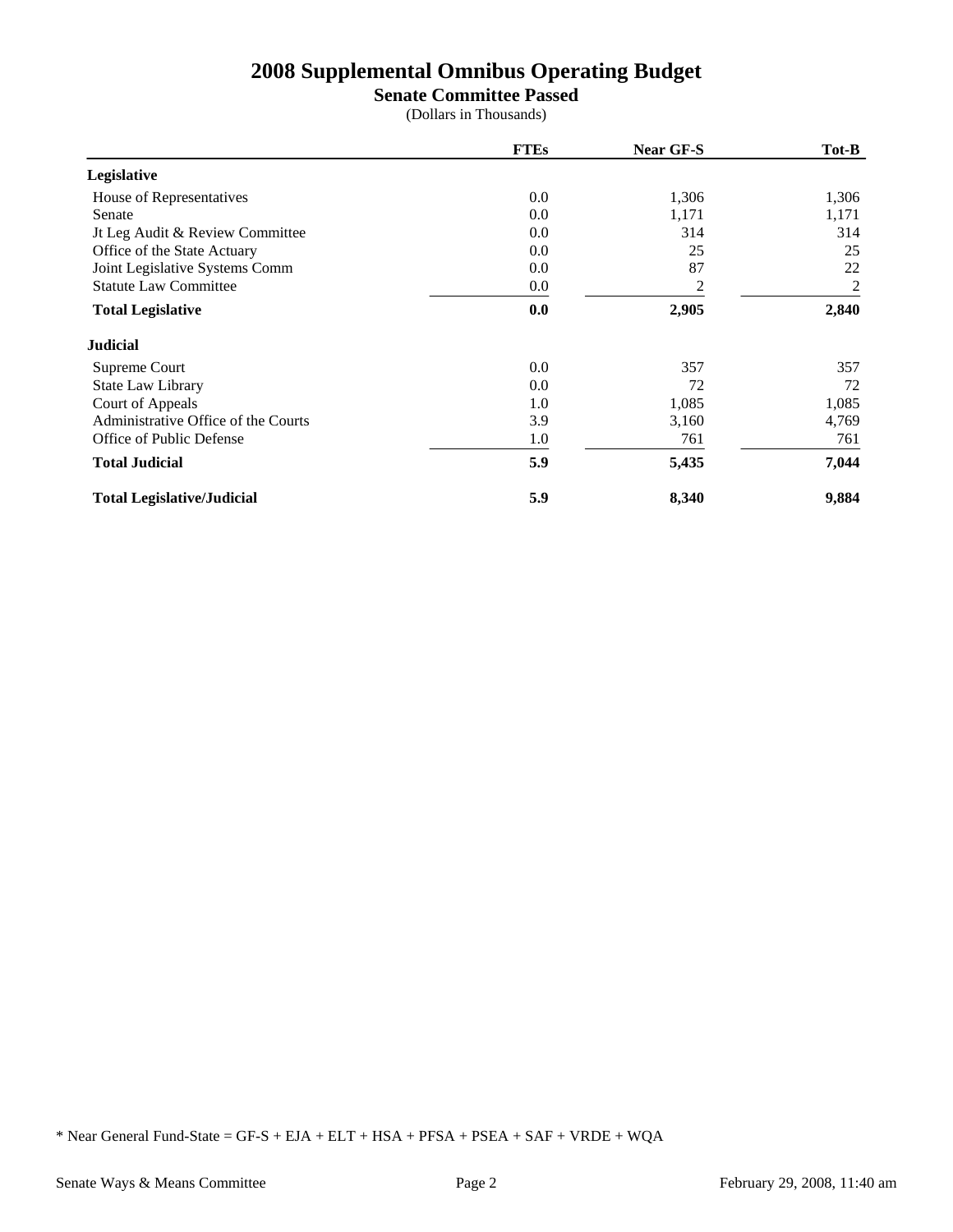**Senate Committee Passed**

(Dollars in Thousands)

|                                          | <b>FTEs</b> | Near GF-S | Tot-B          |
|------------------------------------------|-------------|-----------|----------------|
| <b>Governmental Operations</b>           |             |           |                |
| Office of the Governor                   | 0.0         | 492       | 2,457          |
| Office of the Secretary of State         | 11.5        | 1,605     | $-4,362$       |
| Office of the State Treasurer            | 0.0         | $^{(1)}$  | 2              |
| Office of the State Auditor              | 1.4         | 0         | 323            |
| Office of the Attorney General           | 25.2        | 362       | 6,492          |
| <b>Caseload Forecast Council</b>         | 0.0         | 85        | 85             |
| Dept of Financial Institutions           | 4.9         | $\Omega$  | 1,928          |
| Dept Community, Trade, Econ Dev          | 3.7         | 9,260     | $-1,208$       |
| Economic & Revenue Forecast Council      | 0.3         | 326       | 326            |
| Office of Financial Management           | 2.2         | 12,269    | 12,807         |
| Office of Administrative Hearings        | 0.0         | $\Omega$  | 5              |
| Department of Personnel                  | 0.0         | 196       | $-5,998$       |
| <b>State Lottery Commission</b>          | 0.0         | 0         |                |
| <b>Washington State Gambling Comm</b>    | 0.0         | $^{(1)}$  | 6              |
| Department of Retirement Systems         | 0.1         | $^{(1)}$  | 65             |
| <b>State Investment Board</b>            | 0.0         | 0         | 5,202          |
| <b>Public Printer</b>                    | 0.0         | 0         | $\overline{4}$ |
| Department of Revenue                    | 14.6        | 8,984     | 9,484          |
| Dept of General Administration           | 0.0         | 29        | 3,107          |
| Department of Information Services       | 0.3         | $-1,555$  | 523            |
| Office of Insurance Commissioner         | 0.5         | $^{(1)}$  | 292            |
| WA State Liquor Control Board            | 0.0         | $^{(1)}$  | 6,831          |
| Utilities and Transportation Comm        | 0.0         | 0         | Δ              |
| Military Department                      | 3.0         | 2,563     | 66,732         |
| <b>Public Employment Relations Comm</b>  | 0.0         | 2         | 2              |
| Archaeology & Historic Preservation      | 0.0         | 199       | 199            |
| Growth Management Hearings Board         | 0.0         | 14        | 14             |
| <b>State Convention and Trade Center</b> | 0.0         | $\theta$  | 7,863          |
| <b>Total Governmental Operations</b>     | 67.6        | 34,831    | 113,189        |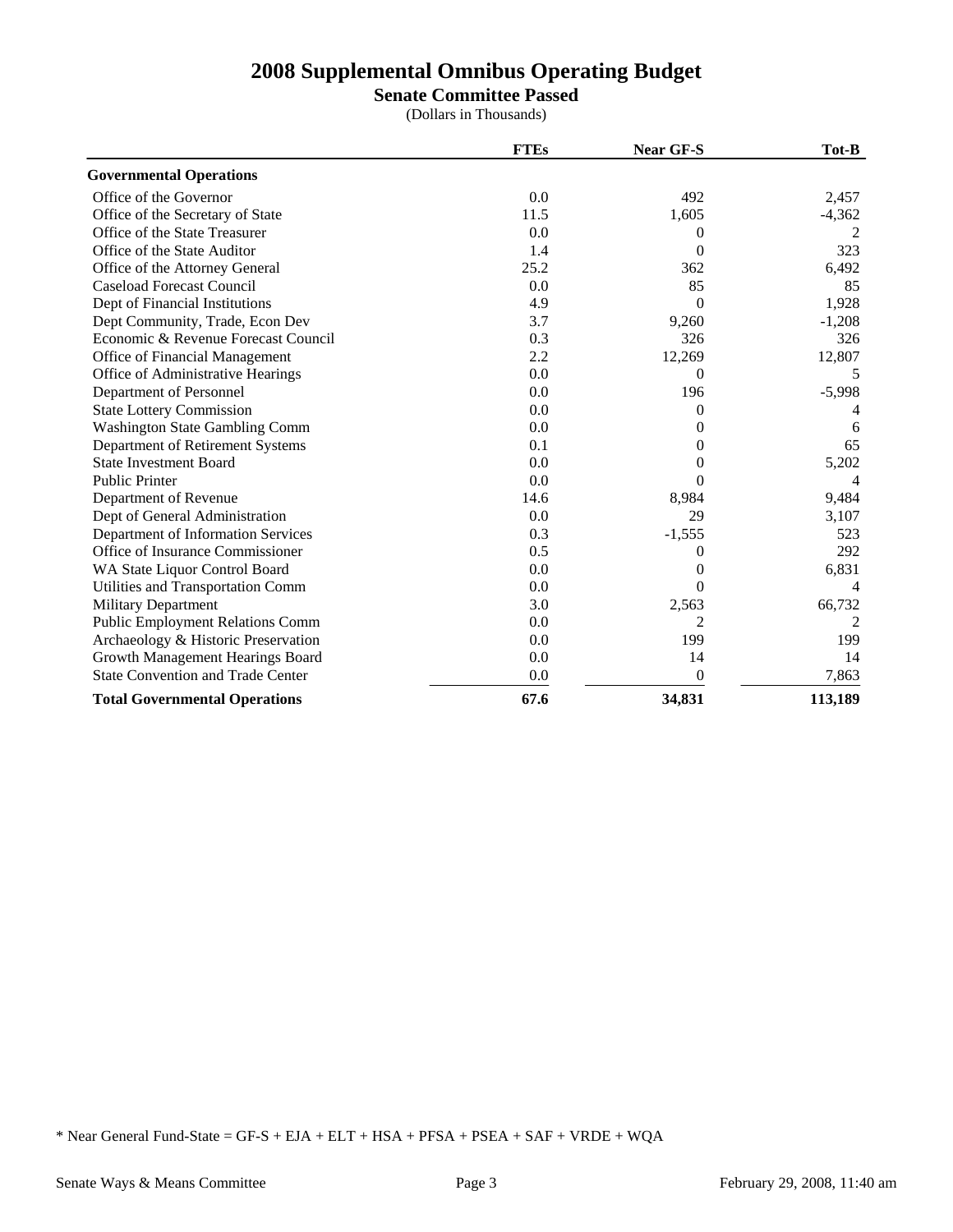## **Senate Committee Passed**

(Dollars in Thousands)

|                                           | <b>FTEs</b> | <b>Near GF-S</b> | Tot-B    |
|-------------------------------------------|-------------|------------------|----------|
| <b>Other Human Services</b>               |             |                  |          |
| WA State Health Care Authority            | 0.2         | $-3,218$         | $-3,002$ |
| Human Rights Commission                   | 1.7         | 370              | 552      |
| <b>Bd of Industrial Insurance Appeals</b> | 0.0         | $\Omega$         |          |
| Criminal Justice Training Comm            | 0.0         | 6,711            | 6,711    |
| Department of Labor and Industries        | 6.8         | 605              | 5,427    |
| Indeterminate Sentence Review Board       | 2.0         | 335              | 335      |
| Department of Health                      | 48.7        | 13,131           | 26,273   |
| Department of Veterans' Affairs           | 6.3         | $-1,789$         | 1,764    |
| Department of Corrections                 | $-165.6$    | $-4,655$         | $-3,564$ |
| Dept of Services for the Blind            | 0.0         | $\Omega$         |          |
| Sentencing Guidelines Commission          | 1.0         | 295              | 295      |
| Department of Employment Security         | $-213.2$    | $\left($         | 5,071    |
| <b>Total Other Human Services</b>         | $-312.2$    | 11,785           | 39,868   |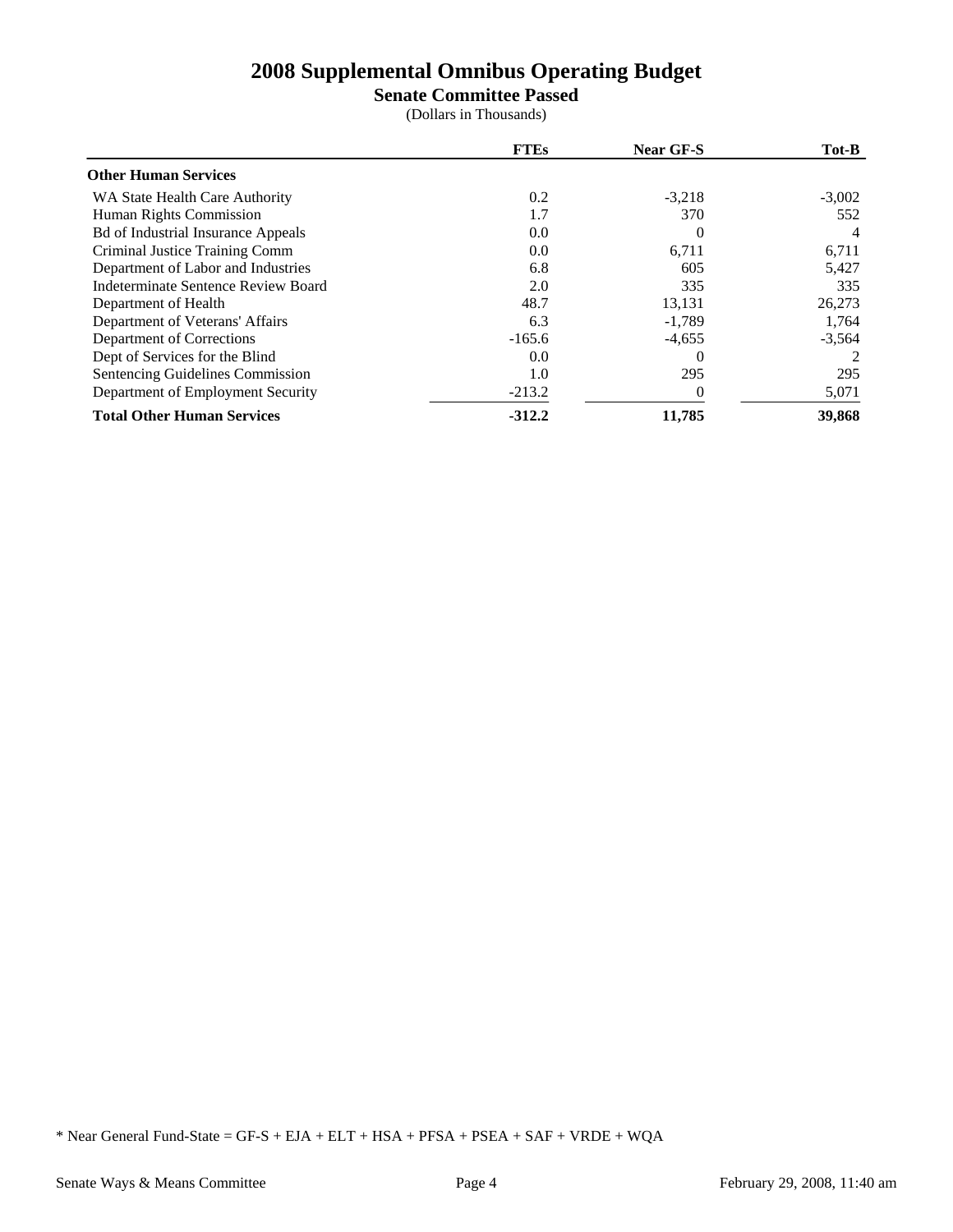**Senate Committee Passed**

(Dollars in Thousands)

|                                         | <b>FTEs</b> | <b>Near GF-S</b> | Tot-B     |
|-----------------------------------------|-------------|------------------|-----------|
| <b>DSHS</b>                             |             |                  |           |
| Children and Family Services            | 5.4         | 18,965           | 42,085    |
| Juvenile Rehabilitation                 | $-20.4$     | 879              | 1,562     |
| Mental Health                           | 11.4        | 16,144           | 32,625    |
| <b>Developmental Disabilities</b>       | 65.1        | 15,210           | 25,034    |
| Long-Term Care                          | $-7.7$      | 15,534           | 13,589    |
| <b>Economic Services Administration</b> | 38.3        | $-10,266$        | $-19,810$ |
| Alcohol & Substance Abuse               | 4.6         | 11,190           | 26,635    |
| <b>Medical Assistance Payments</b>      | $-3.6$      | 94,317           | 134,941   |
| <b>Vocational Rehabilitation</b>        | 0.0         | $-2,703$         | $-432$    |
| <b>Administration/Support Svcs</b>      | 5.1         | 10,920           | 12,240    |
| Special Commitment Center               | $-3.2$      | 2,805            | 2,805     |
| Payments to Other Agencies              | 0.0         | 14               | 86        |
| <b>Total DSHS</b>                       | 95.1        | 173,009          | 271,360   |
| <b>Total Human Services</b>             | $-217.1$    | 184,794          | 311,228   |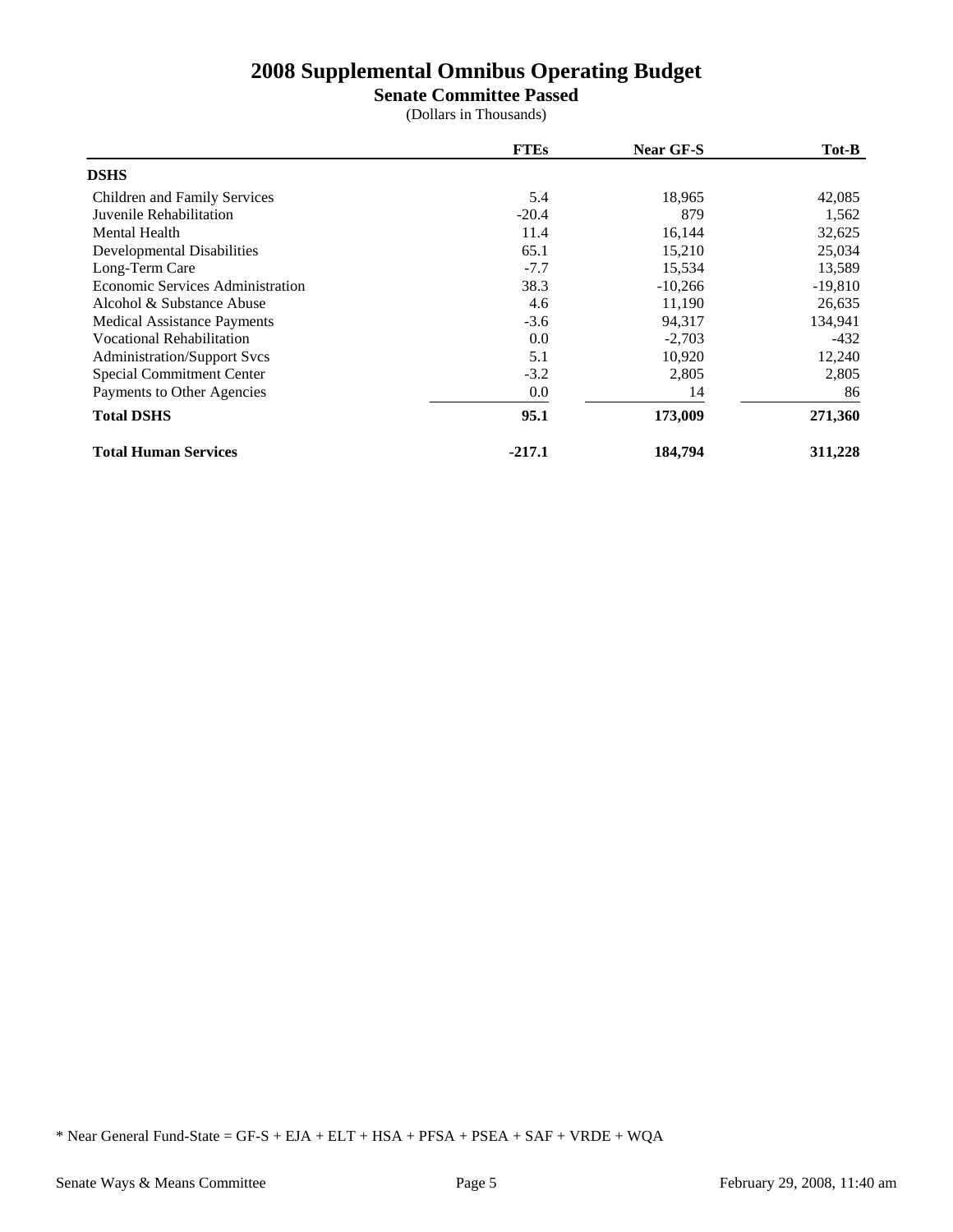**Senate Committee Passed**

(Dollars in Thousands)

|                                        | <b>FTEs</b> | <b>Near GF-S</b> | Tot-B    |
|----------------------------------------|-------------|------------------|----------|
| <b>Natural Resources</b>               |             |                  |          |
| Department of Ecology                  | 7.3         | 2,557            | 5,030    |
| WA Pollution Liab Insurance Program    | 0.0         |                  | 33       |
| <b>State Parks and Recreation Comm</b> | 3.3         | 700              | 2,344    |
| Rec and Conservation Funding Board     | 0.0         |                  | $-1,000$ |
| <b>Environmental Hearings Office</b>   | 0.0         | 10               | 10       |
| <b>State Conservation Commission</b>   | 0.3         | $-3,826$         | $-3,826$ |
| Dept of Fish and Wildlife              | 10.6        | 3.559            | 4.048    |
| <b>Puget Sound Partnership</b>         | $-3.0$      | 1,162            | 4,372    |
| Department of Natural Resources        | 1.1         | 3,953            | 6,228    |
| Department of Agriculture              | 1.3         | 571              | 583      |
| <b>Total Natural Resources</b>         | 20.8        | 8,686            | 17,822   |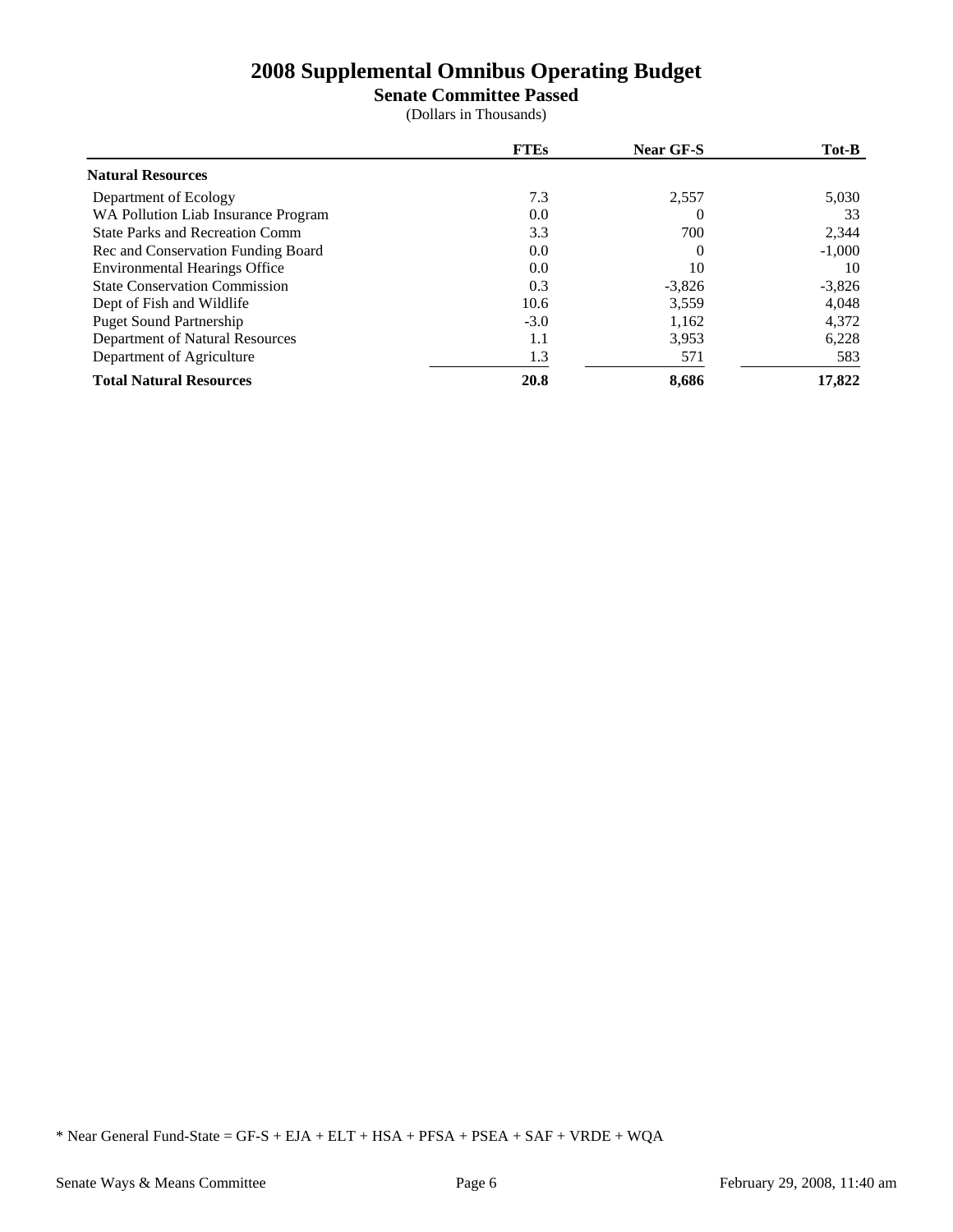**Senate Committee Passed**

(Dollars in Thousands)

|                                     | <b>FTEs</b> | <b>Near GF-S</b> | Tot-B  |
|-------------------------------------|-------------|------------------|--------|
| <b>Transportation</b>               |             |                  |        |
| <b>Washington State Patrol</b>      | $-17.4$     | $-3,920$         | $-256$ |
| <b>WA Traffic Safety Commission</b> | 0.0         | 4.947            | 4,947  |
| Department of Licensing             | 3.6         |                  | 2,267  |
| <b>Total Transportation</b>         | $-13.8$     | 1,035            | 6,958  |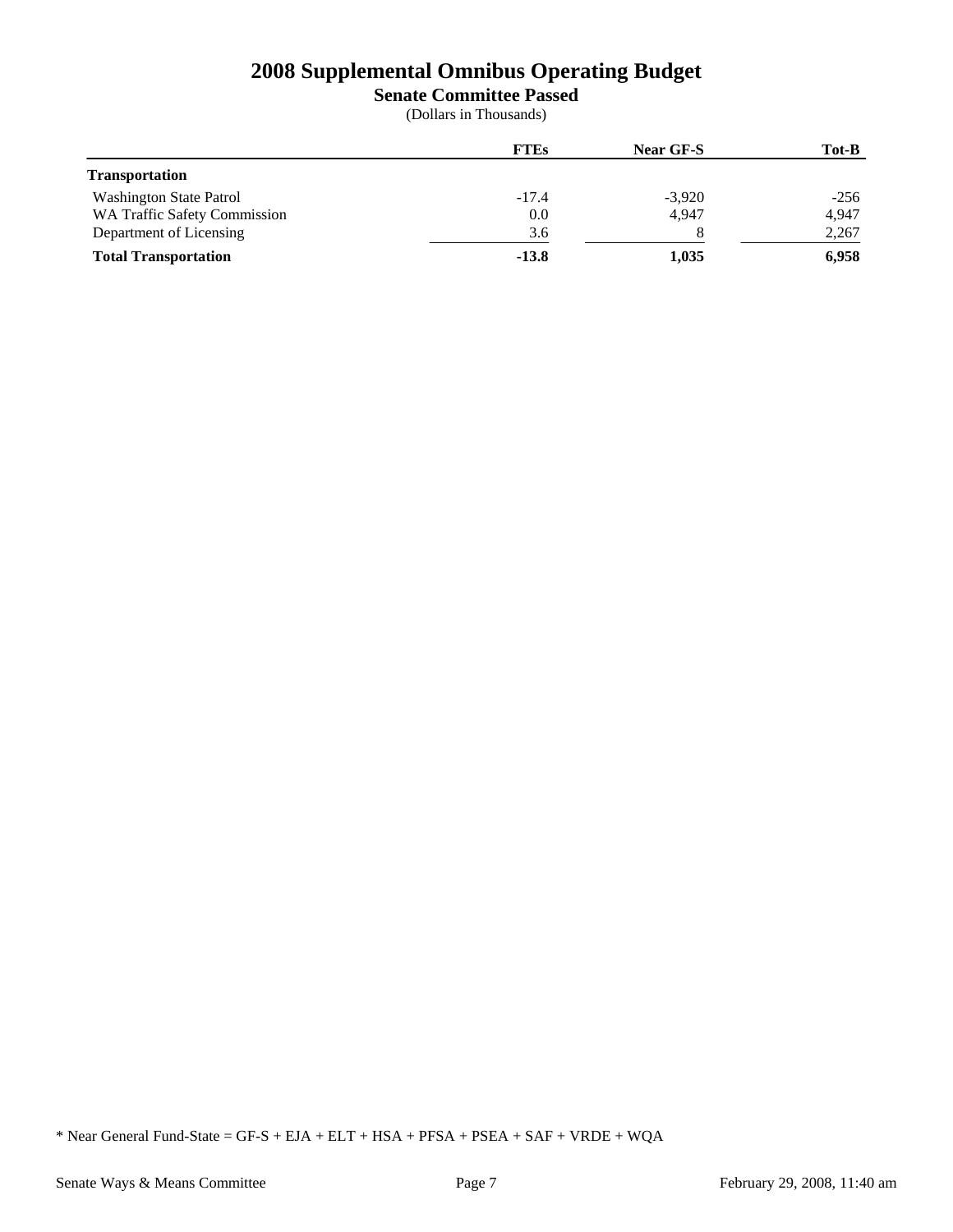**Senate Committee Passed**

(Dollars in Thousands)

|                                           | <b>FTEs</b> | <b>Near GF-S</b> | Tot-B     |
|-------------------------------------------|-------------|------------------|-----------|
| <b>Public Schools</b>                     |             |                  |           |
| <b>OSPI &amp; Statewide Programs</b>      | 0.0         | 3,554            | 3,354     |
| General Apportionment                     | 0.0         | $-7,468$         | $-7,468$  |
| <b>Pupil Transportation</b>               | 0.0         | 22,491           | 22,491    |
| <b>Special Education</b>                  | 0.0         | 27,156           | 27,113    |
| <b>Educational Service Districts</b>      | 0.0         | 1,466            | 1,466     |
| Levy Equalization                         | 0.0         | 8,951            | 8,951     |
| <b>Institutional Education</b>            | 0.0         | 2,048            | 2,048     |
| Ed of Highly Capable Students             | 0.0         | $-7$             | $-7$      |
| <b>Student Achievement Program</b>        | 0.0         | $-1,432$         | $-1,432$  |
| <b>Education Reform</b>                   | 0.0         | 16,571           | 16,571    |
| <b>Transitional Bilingual Instruction</b> | 0.0         | 584              | 584       |
| Learning Assistance Program (LAP)         | 0.0         | 17,151           | 17,151    |
| Promoting Academic Success                | 0.0         | $-14,427$        | $-14,427$ |
| <b>Compensation Adjustments</b>           | 0.0         | 41,098           | 41,121    |
| <b>Total Public Schools</b>               | 0.0         | 117,736          | 117,516   |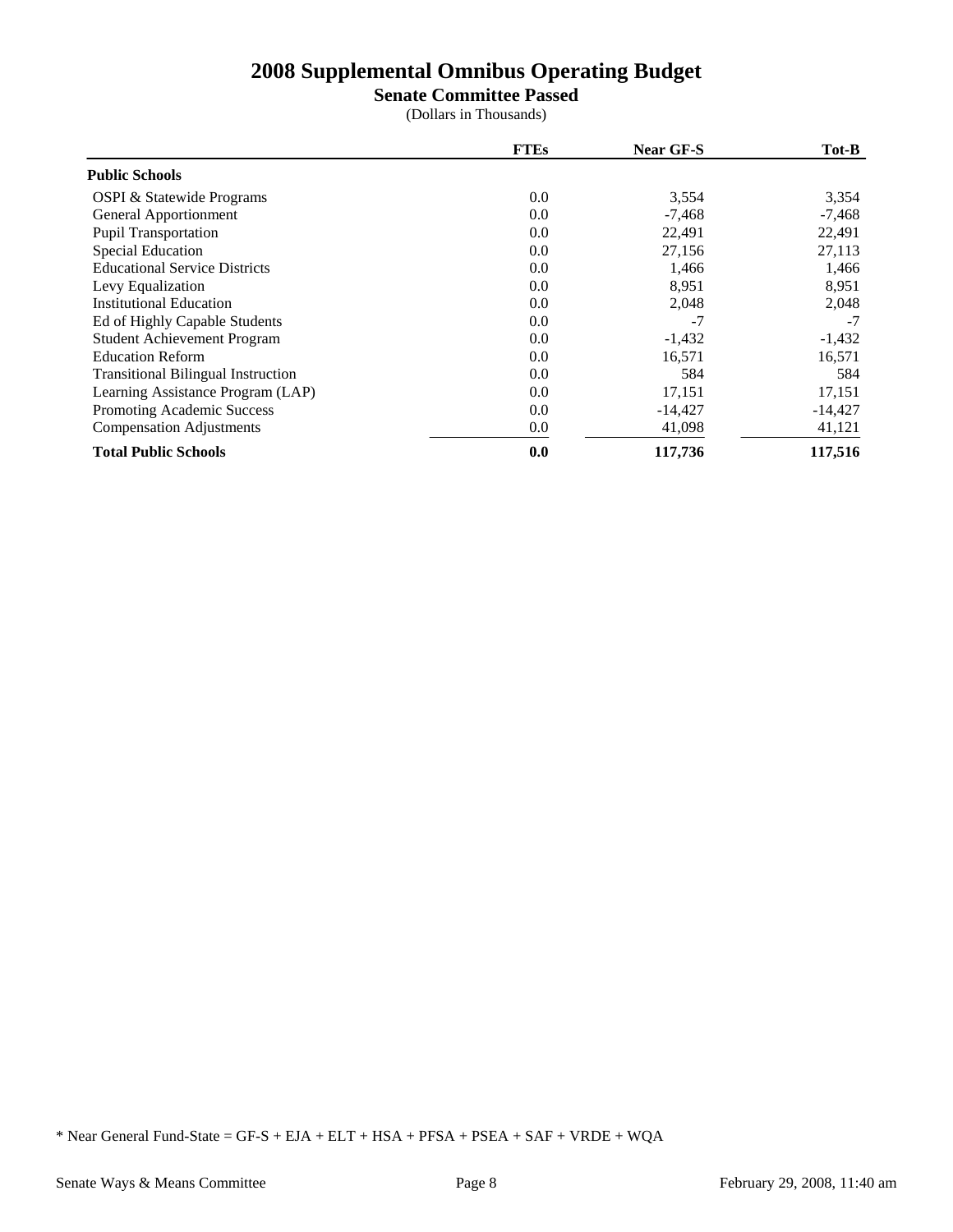**Senate Committee Passed**

(Dollars in Thousands)

|                                            | <b>FTEs</b> | <b>Near GF-S</b> | Tot-B   |
|--------------------------------------------|-------------|------------------|---------|
| <b>Higher Education</b>                    |             |                  |         |
| <b>Higher Education Coordinating Board</b> | 5.1         | 2,026            | 14,083  |
| University of Washington                   | 0.5         | 2,244            | 2,052   |
| <b>Washington State University</b>         | 1.0         | 4,543            | 4,394   |
| Eastern Washington University              | 0.5         | 315              | 315     |
| Central Washington University              | 0.5         | 1,115            | 1,119   |
| The Evergreen State College                | 0.5         | 375              | 365     |
| Western Washington University              | 0.5         | 338              | 340     |
| Community/Technical College System         | 0.0         | 8,371            | 11,351  |
| <b>Total Higher Education</b>              | 8.6         | 19,327           | 34,019  |
| <b>Other Education</b>                     |             |                  |         |
| State School for the Blind                 | 0.0         | 62               | 70      |
| State School for the Deaf                  | $-12.0$     | 258              | 342     |
| Work Force Trng & Educ Coord Board         | 0.3         | 300              | 600     |
| Department of Early Learning               | 3.0         | 3,751            | 3,751   |
| <b>Washington State Historical Society</b> | 0.0         | 255              | 255     |
| East Wash State Historical Society         | 0.0         | 88               | 88      |
| <b>Total Other Education</b>               | $-8.7$      | 4,714            | 5,106   |
| <b>Total Education</b>                     | $-0.2$      | 141,777          | 156,641 |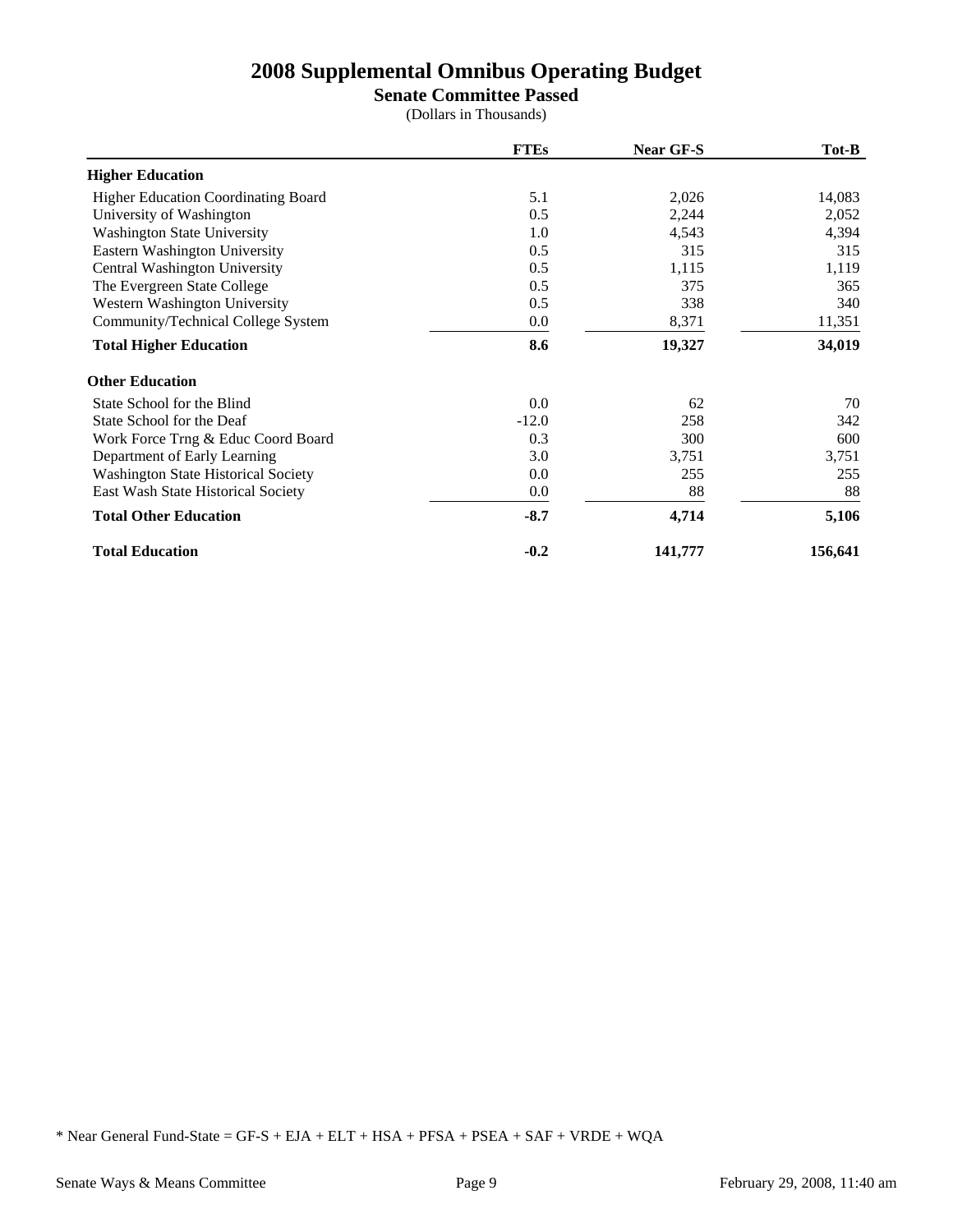**Senate Committee Passed**

(Dollars in Thousands)

|                                     | <b>FTEs</b> | <b>Near GF-S</b> | Tot-B      |
|-------------------------------------|-------------|------------------|------------|
| <b>Special Appropriations</b>       |             |                  |            |
| <b>Bond Retirement and Interest</b> | $0.0\,$     | 29.144           | 32,045     |
| Special Approps to the Governor     | 0.0         | 24,382           | 30,052     |
| <b>Sundry Claims</b>                | 0.0         | 55               | 55         |
| State Employee Compensation Adjust  | 0.0         | $-116.354$       | $-212,908$ |
| <b>Total Special Appropriations</b> | 0.0         | $-62,773$        | $-150,756$ |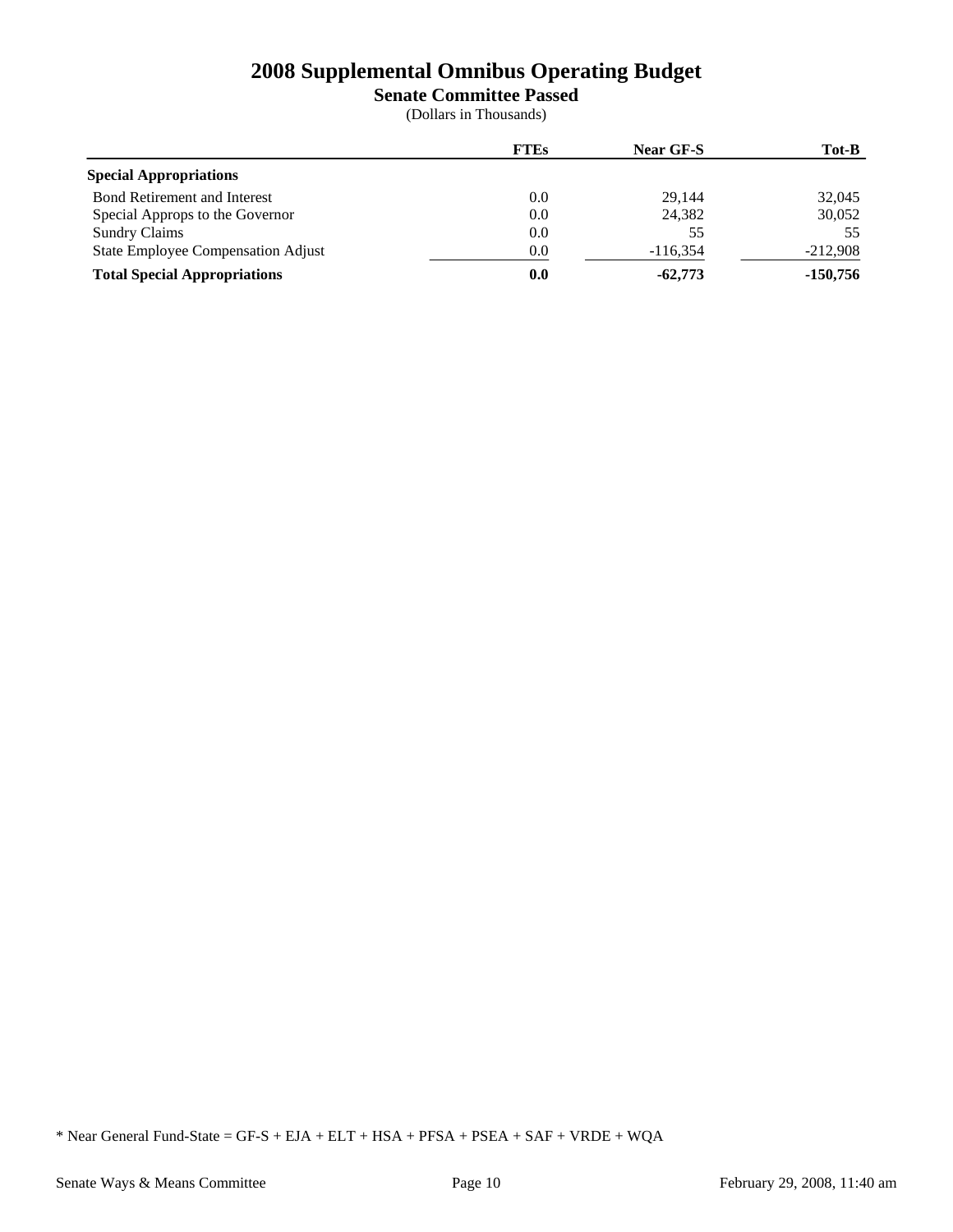## **Table of Contents**

| Page                     | <b>Title</b>                                                                                       |
|--------------------------|----------------------------------------------------------------------------------------------------|
| 1                        | House of Representatives                                                                           |
| 2                        | Senate                                                                                             |
| 3                        | Joint Legislative Audit & Review Committee                                                         |
| $\overline{\mathcal{L}}$ | Office of the State Actuary                                                                        |
| 5                        | Joint Legislative Systems Committee                                                                |
| 6                        | <b>Statute Law Committee</b>                                                                       |
| 7                        | Supreme Court                                                                                      |
| 8                        | <b>State Law Library</b>                                                                           |
| 9                        | Court of Appeals                                                                                   |
| 10                       | Administrative Office of the Courts                                                                |
| 11                       | Office of Public Defense                                                                           |
| 12                       | Office of Civil Legal Aid                                                                          |
| 13                       | Office of the Governor                                                                             |
| 14                       | Office of the Secretary of State                                                                   |
| 16                       | Office of the State Treasurer                                                                      |
| 17                       | Office of the State Auditor                                                                        |
| 18                       | Office of the Attorney General                                                                     |
| 20                       | <b>Caseload Forecast Council</b>                                                                   |
| 21                       | Department of Financial Institutions                                                               |
| 22                       | Department of Community, Trade, & Economic Develop                                                 |
| 26                       | Economic & Revenue Forecast Council                                                                |
| 27                       | <b>Office of Financial Management</b>                                                              |
| 28                       | Office of Administrative Hearings                                                                  |
| 29                       | Department of Personnel                                                                            |
| 30                       | <b>State Lottery Commission</b>                                                                    |
| 31                       | <b>Washington State Gambling Commission</b>                                                        |
| 32                       | Department of Retirement Systems                                                                   |
| 33                       | <b>State Investment Board</b>                                                                      |
| 34                       | <b>Public Printer</b>                                                                              |
| 35                       | Department of Revenue                                                                              |
| 36                       | Department of General Administration                                                               |
| 37                       | Department of Information Services                                                                 |
| 38                       | Office of Insurance Commissioner                                                                   |
| 39                       | Washington State Liquor Control Board                                                              |
| 40<br>41                 | Utilities and Transportation Commission                                                            |
| 43                       | <b>Military Department</b>                                                                         |
| 44                       | <b>Public Employment Relations Commission</b><br>Department of Archaeology & Historic Preservation |
| 45                       | Growth Management Hearings Board                                                                   |
| 46                       | <b>State Convention and Trade Center</b>                                                           |
| 47                       |                                                                                                    |
| 49                       | Washington State Health Care Authority<br>Human Rights Commission                                  |
| 50                       | Board of Industrial Insurance Appeals                                                              |
| 51                       | WA State Criminal Justice Training Commission                                                      |
| 52                       | Department of Labor and Industries                                                                 |
|                          |                                                                                                    |

54 Indeterminate Sentence Review Board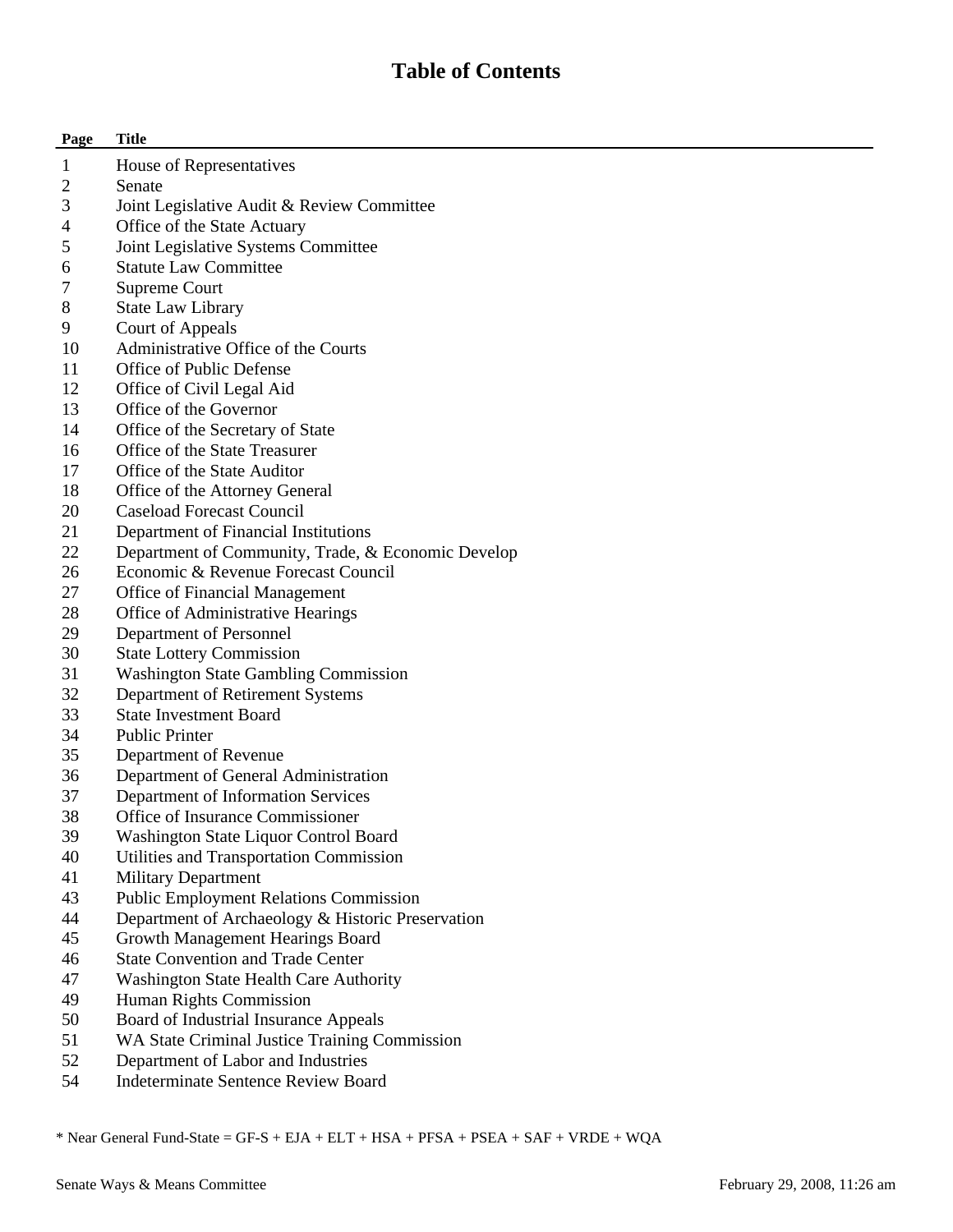## **Table of Contents**

| Page | <b>Title</b>                                                                      |
|------|-----------------------------------------------------------------------------------|
| 55   | Department of Health                                                              |
| 59   | Department of Veterans' Affairs                                                   |
| 60   | Department of Corrections                                                         |
| 62   | Department of Services for the Blind                                              |
| 63   | Sentencing Guidelines Commission                                                  |
| 64   | Department of Employment Security                                                 |
| 65   | Department of Social and Health Services - Children and Family Services           |
| 67   | Department of Social and Health Services - Juvenile Rehabilitation                |
| 68   | Department of Social and Health Services - Mental Health                          |
| 70   | Department of Social and Health Services - Developmental Disabilities             |
| 72   | Department of Social and Health Services - Long-Term Care                         |
| 74   | Department of Social and Health Services - Economic Services Administration       |
| 76   | Department of Social and Health Services - Alcohol and Substance Abuse            |
| 78   | Department of Social and Health Services - Medical Assistance Payments            |
| 80   | Department of Social and Health Services - Vocational Rehabilitation              |
| 81   | Department of Social and Health Services - Administration and Supporting Services |
| 82   | Department of Social and Health Services - Special Commitment Center              |
| 83   | Department of Social and Health Services - Payments to Other Agencies             |
| 84   | Department of Ecology                                                             |
| 87   | Washington Pollution Liability Insurance Program                                  |
| 88   | <b>State Parks and Recreation Commission</b>                                      |
| 89   | Recreation and Conservation Funding Board                                         |
| 90   | <b>Environmental Hearings Office</b>                                              |
| 91   | <b>State Conservation Commission</b>                                              |
| 92   | Department of Fish and Wildlife                                                   |
| 94   | <b>Puget Sound Partnership</b>                                                    |
| 96   | Department of Natural Resources                                                   |
| 97   | Department of Agriculture                                                         |
| 98   | <b>Washington State Patrol</b>                                                    |
| 99   | <b>Washington Traffic Safety Commission</b>                                       |
| 100  | Department of Licensing                                                           |
| 101  | Public Schools - OSPI & Statewide Programs                                        |
| 103  | <b>Public Schools - General Apportionment</b>                                     |
| 104  | <b>Public Schools - Pupil Transportation</b>                                      |
| 105  | Public Schools - Special Education                                                |
| 106  | <b>Public Schools - Educational Service Districts</b>                             |
| 107  | Public Schools - Levy Equalization                                                |
| 108  | <b>Public Schools - Institutional Education</b>                                   |
| 109  | Public Schools - Education of Highly Capable Students                             |
| 110  | Public Schools - Student Achievement Program                                      |
| 111  | <b>Public Schools - Education Reform</b>                                          |
| 113  | Public Schools - Transitional Bilingual Instruction                               |
| 114  | Public Schools - Learning Assistance Program (LAP)                                |
| 115  | <b>Public Schools - Promoting Academic Success</b>                                |
| 116  | <b>Public Schools - Compensation Adjustments</b>                                  |

117 Higher Education Coordinating Board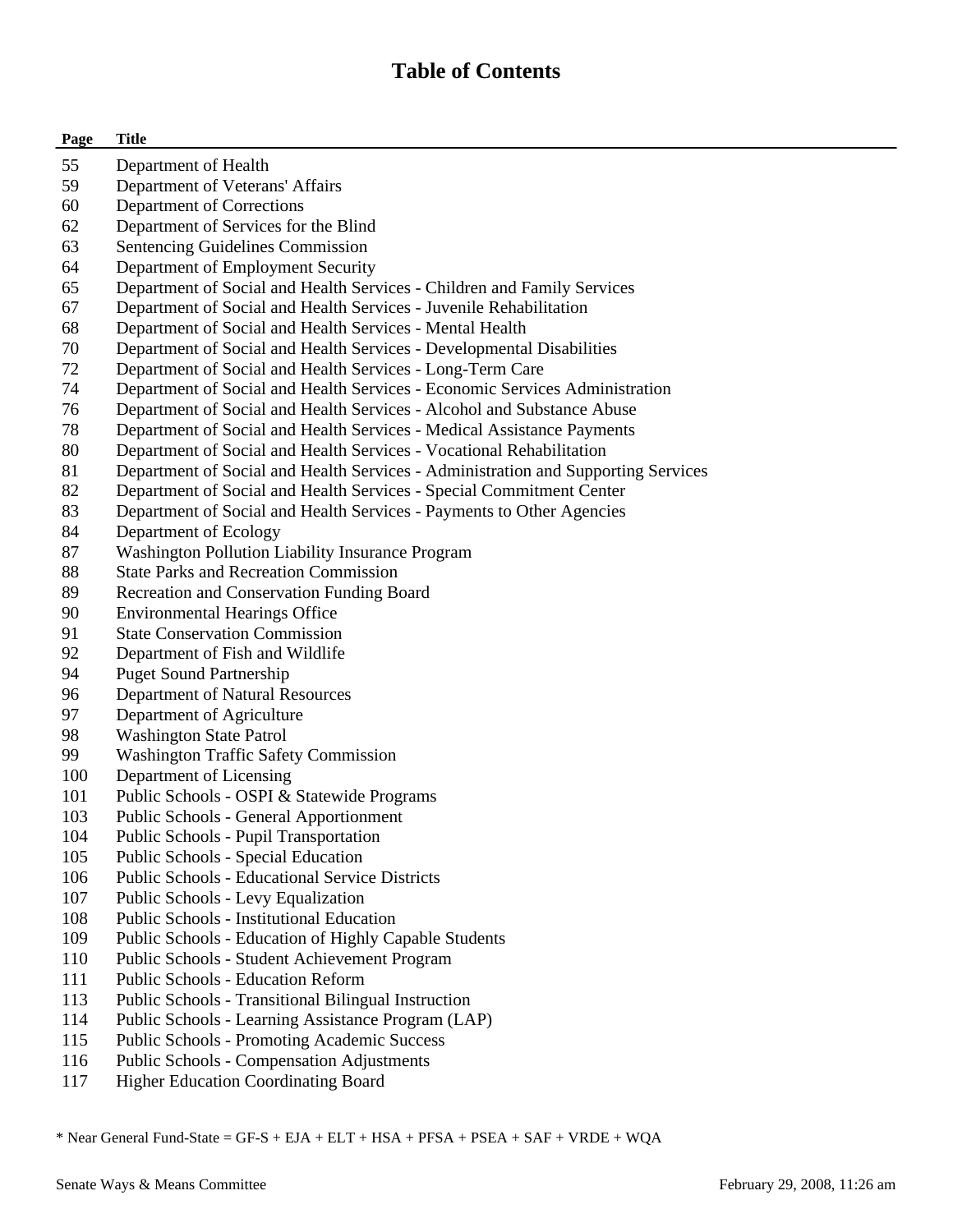## **Table of Contents**

#### **Page Title**

- 118 University of Washington
- 120 Washington State University
- 122 Eastern Washington University
- 123 Central Washington University
- 124 The Evergreen State College
- 126 Western Washington University
- 127 Community & Technical College System
- 129 State School for the Blind
- 130 State School for the Deaf
- 131 Work Force Training & Education Coordinating Board
- 132 Department of Early Learning
- 133 Washington State Historical Society
- 134 Eastern Washington State Historical Society
- 135 Bond Retirement and Interest
- 136 Special Appropriations to the Governor
- 138 Sundry Claims
- 139 State Employee Compensation Adjustments
- 140 Other Legislation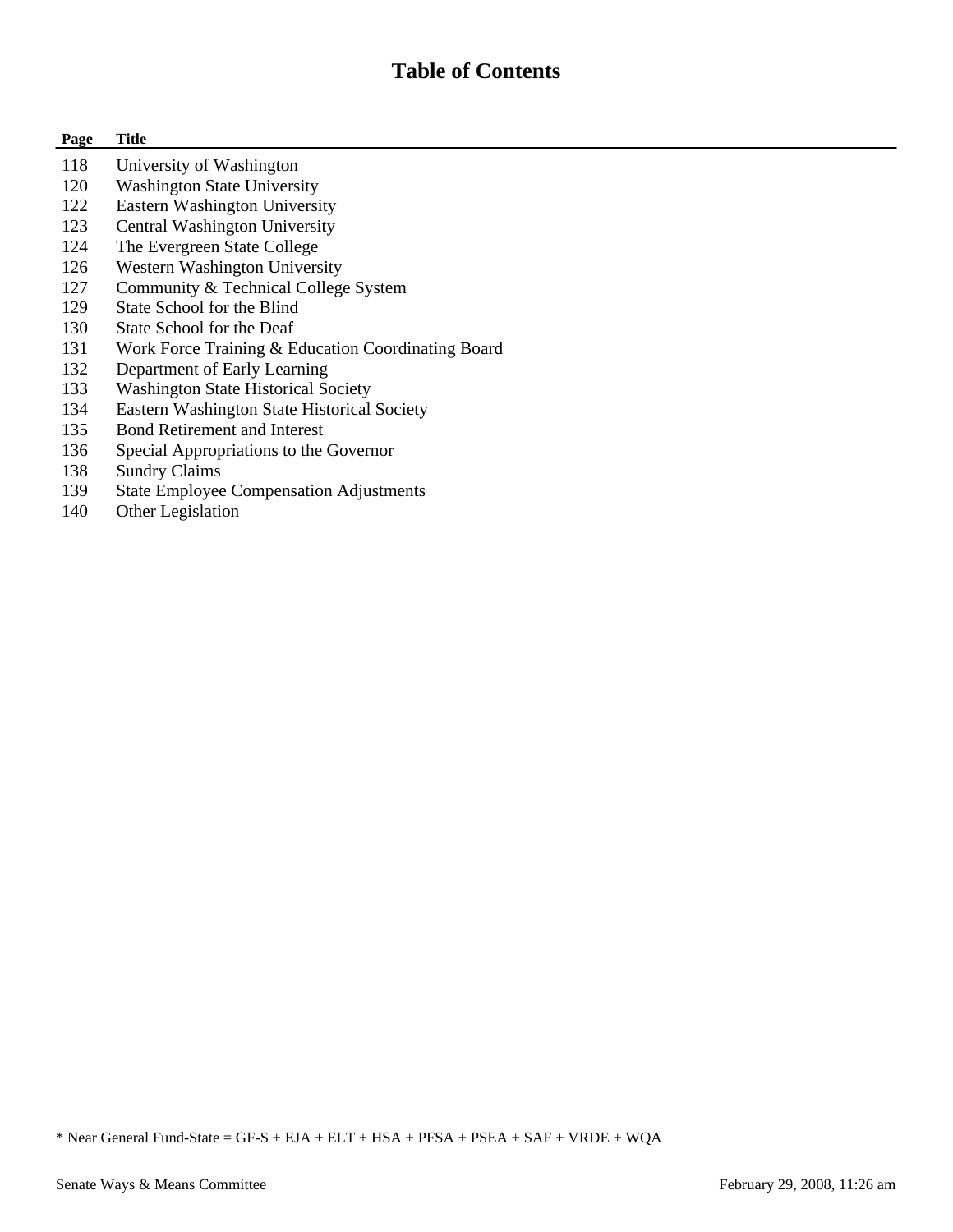## Agency 011 **2007-09 Revised Omnibus Operating Budget (2008 Supp)**

### **House of Representatives**

(Dollars in Thousands)

|                                            | <b>Senate Committee Passed</b> |           |              |
|--------------------------------------------|--------------------------------|-----------|--------------|
|                                            | <b>FTEs</b>                    | Near GF-S | <b>Total</b> |
| 2007-09 Original Appropriations            | 405.8                          | 70,680    | 70,756       |
| 2007-09 Maintenance Level                  | 405.8                          | 71,493    | 71,569       |
| <b>2008 Policy Non-Comp Changes:</b>       |                                |           |              |
| <b>Wheeler Site Tenant Relocation Cost</b> | 0.0                            | 105       | 105          |
| 2.<br><b>Health Care Workgroup Support</b> | 0.0                            | 388       | 388          |
| Policy -- Non-Comp Total                   | 0.0                            | 493       | 493          |
| <b>Total Policy Changes</b>                | 0.0                            | 493       | 493          |
| 2007-09 Revised Appropriations             | 405.8                          | 71,986    | 72,062       |
| Difference from Original Appropriations    | 0.0                            | 1,306     | 1,306        |
| % Change from Original Appropriations      | $0.0\%$                        | 1.9%      | 1.9%         |

#### *Comments:*

**1. Wheeler Site Tenant Relocation Cost - Funding is provided for the increased lease costs and one-time moving and** infrastructure costs associated with relocation to facilitate the development of the Wheeler Lot development project. (General Fund-State)

 **2. Health Care Workgroup Support -** Funding is provided to implement Second Substitute House Bill 2536 (health care work group). The work group will consist of nine citizen members and one member from each party of the House of Representatives and Senate. The work group will examine health care options, hire a consultant to provide an economic analysis of the options, and conduct public meetings in each congressional district of the state to gather public input. Coordination is provided by the Office of Financial Management. The funding allocated includes expenses for health care cost oversight. The work group shall report its findings to the Legislature by December 1, 2008. (General Fund-State)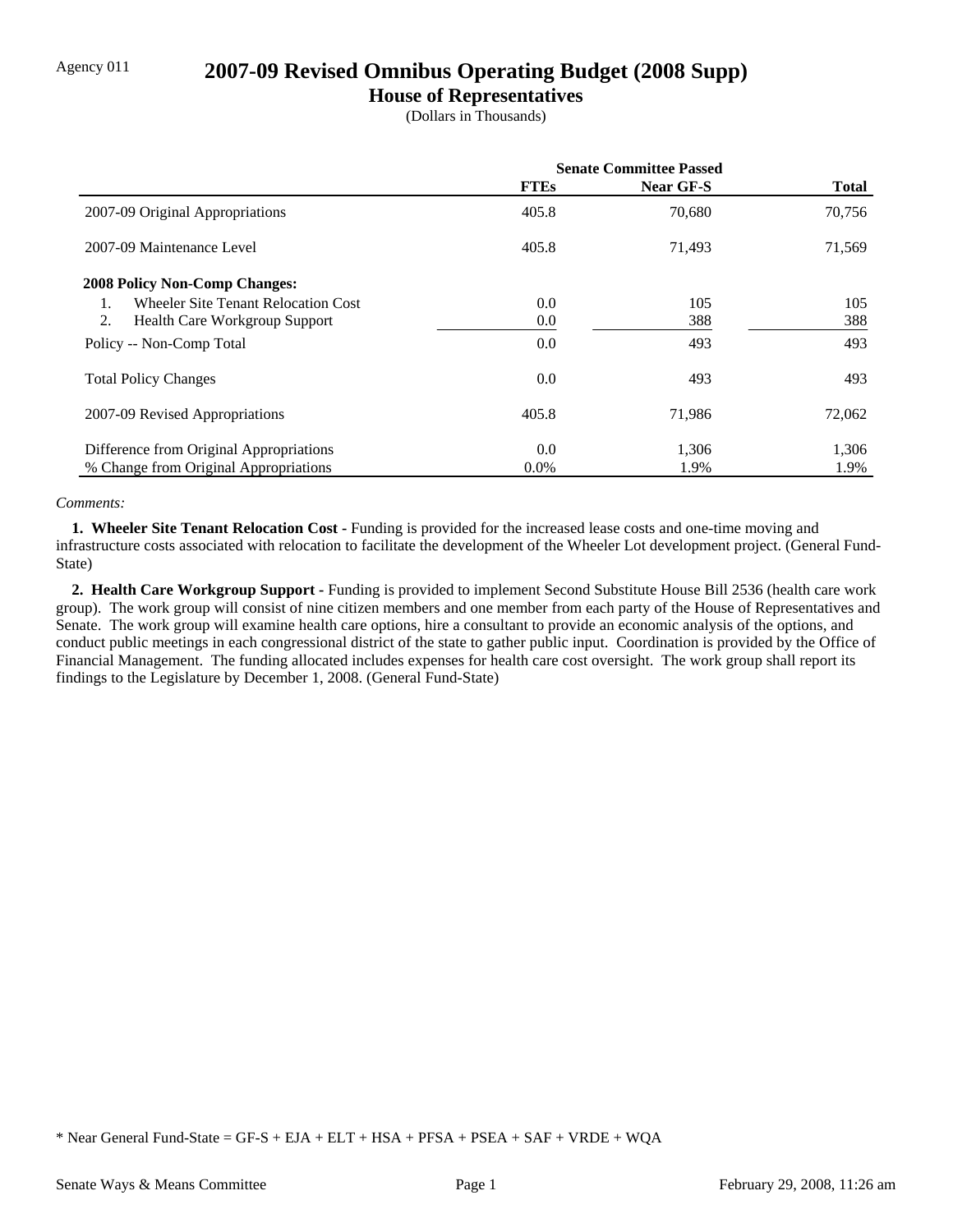## Agency 012 **2007-09 Revised Omnibus Operating Budget (2008 Supp)**

#### **Senate**

(Dollars in Thousands)

|                                            | <b>Senate Committee Passed</b> |           |              |
|--------------------------------------------|--------------------------------|-----------|--------------|
|                                            | <b>FTEs</b>                    | Near GF-S | <b>Total</b> |
| 2007-09 Original Appropriations            | 297.1                          | 56,146    | 56,221       |
| 2007-09 Maintenance Level                  | 297.1                          | 56,824    | 56,899       |
| <b>2008 Policy Non-Comp Changes:</b>       |                                |           |              |
| <b>Wheeler Site Tenant Relocation Cost</b> | 0.0                            | 105       | 105          |
| 2.<br><b>Health Care Workgroup Support</b> | 0.0                            | 388       | 388          |
| Policy -- Non-Comp Total                   | 0.0                            | 493       | 493          |
| <b>Total Policy Changes</b>                | 0.0                            | 493       | 493          |
| 2007-09 Revised Appropriations             | 297.1                          | 57,317    | 57,392       |
| Difference from Original Appropriations    | 0.0                            | 1,171     | 1,171        |
| % Change from Original Appropriations      | $0.0\%$                        | 2.1%      | 2.1%         |

#### *Comments:*

**1. Wheeler Site Tenant Relocation Cost - Funding is provided for the increased lease costs and one-time moving and** infrastructure costs associated with relocation to facilitate the development of the Wheeler Lot development project. (General Fund-State)

 **2. Health Care Workgroup Support -** Funding is provided to implement Second Substitute House Bill 2536 (health care work group). The work group will consist of nine citizen members and one member from each party of the House of Representatives and Senate. The work group will examine health care options, hire a consultant to provide an economic analysis of the options, and conduct public meetings in each congressional district of the state to gather public input. Coordination is provided by the Office of Financial Management. The funding allocated includes expenses for health care cost oversight. The work group shall report its findings to the Legislature by December 1, 2008. (General Fund-State)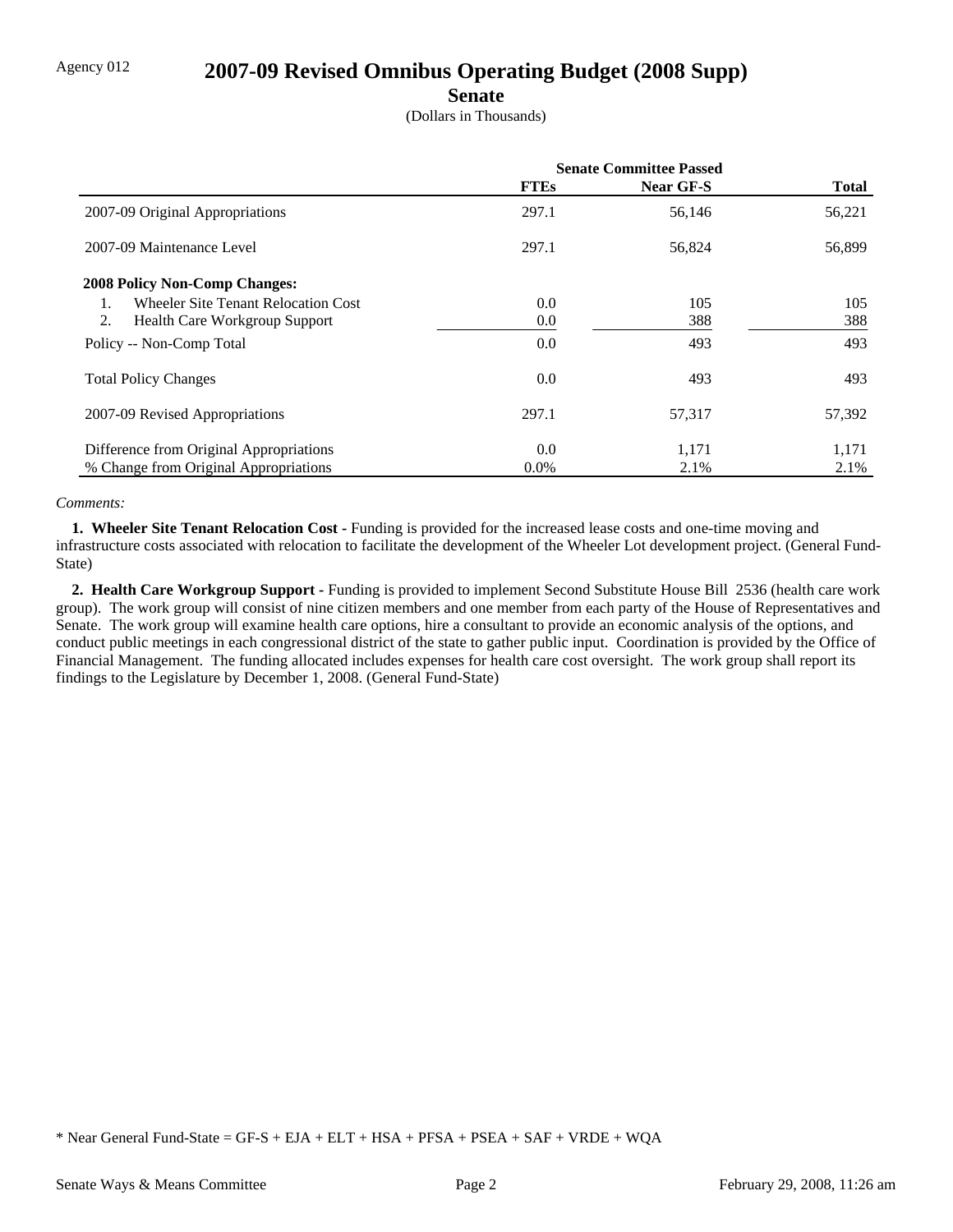## Agency 014 **2007-09 Revised Omnibus Operating Budget (2008 Supp)**

### **Jt Leg Audit & Review Committee**

(Dollars in Thousands)

|                                            | <b>Senate Committee Passed</b> |           |              |
|--------------------------------------------|--------------------------------|-----------|--------------|
|                                            | <b>FTEs</b>                    | Near GF-S | <b>Total</b> |
| 2007-09 Original Appropriations            | 22.9                           | 6,568     | 6,568        |
| 2007-09 Maintenance Level                  | 22.9                           | 6,570     | 6,570        |
| <b>2008 Policy Non-Comp Changes:</b>       |                                |           |              |
| <b>Recreational Facilities Study</b><br>1. | $0.0\,$                        | 100       | 100          |
| 2.<br>Maury Island Aquatic Reserve         | $0.0\,$                        | 212       | 212          |
| Policy -- Non-Comp Total                   | 0.0                            | 312       | 312          |
| <b>Total Policy Changes</b>                | $0.0\,$                        | 312       | 312          |
| 2007-09 Revised Appropriations             | 22.9                           | 6,882     | 6,882        |
| Difference from Original Appropriations    | 0.0                            | 314       | 314          |
| % Change from Original Appropriations      | $0.0\%$                        | 4.8%      | 4.8%         |

#### *Comments:*

**1. Recreational Facilities Study - Funds** are provided for a cost-benefit analysis of a state-supported recreational facility. The study will select a large recreational facility that was constructed with state support and identify the costs and benefits that have accrued from building and operating the facility, including indirect economic impacts.

 **2. Maury Island Aquatic Reserve -** Substitute Senate Bill 6777 directs JLARC to contract with an appropriate entity to conduct a legal review of the legal title and all conveyance documents relating to lands in the Maury Island Acquatic Reserve.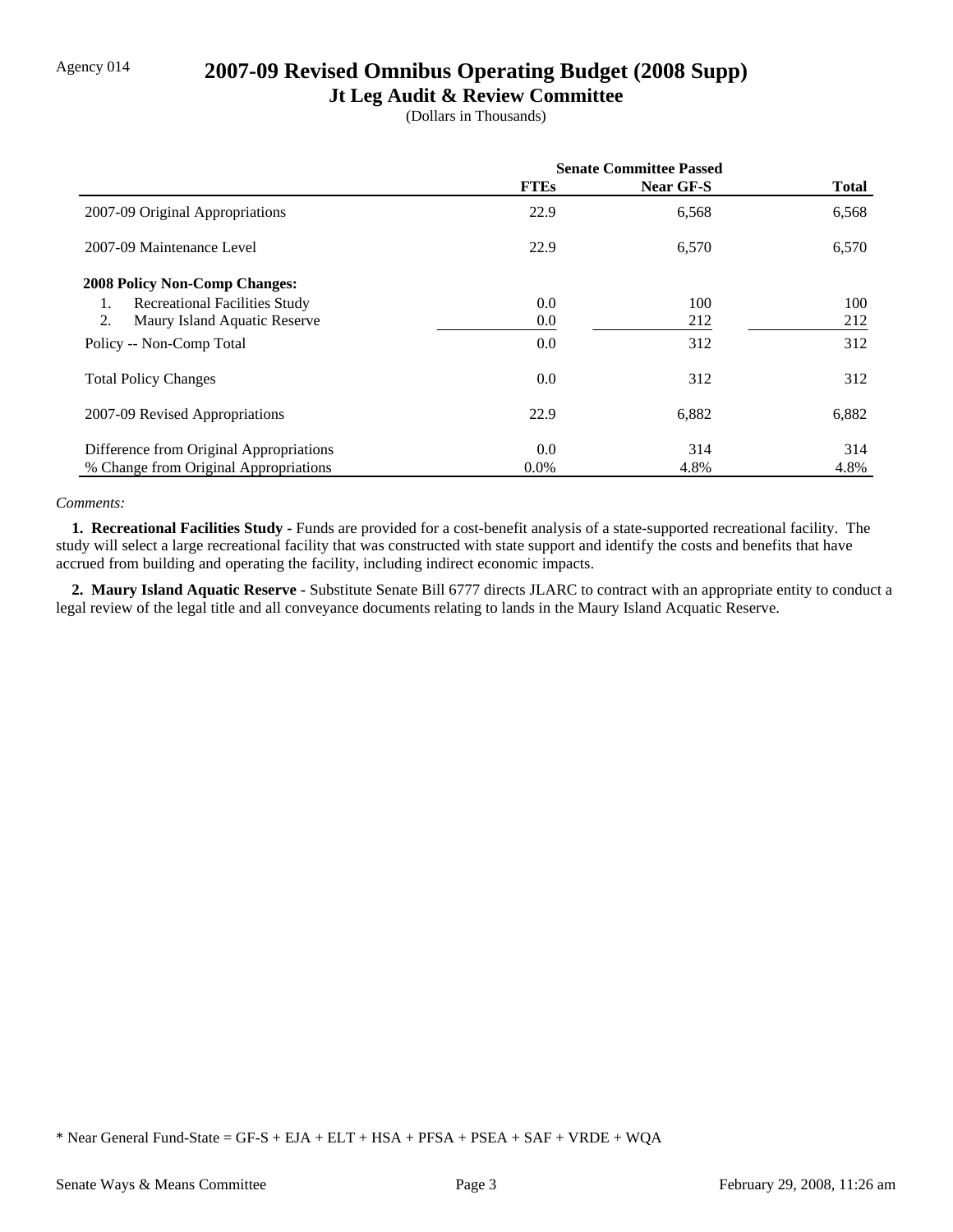## Agency 035 **2007-09 Revised Omnibus Operating Budget (2008 Supp)**

## **Office of the State Actuary**

(Dollars in Thousands)

|                                         | <b>Senate Committee Passed</b> |           |              |
|-----------------------------------------|--------------------------------|-----------|--------------|
|                                         | <b>FTEs</b>                    | Near GF-S | <b>Total</b> |
| 2007-09 Original Appropriations         | 12.5                           | 0         | 3,517        |
| 2007-09 Maintenance Level               | 12.5                           | 0         | 3,517        |
| <b>2008 Policy Non-Comp Changes:</b>    |                                |           |              |
| <b>Contracted Actuarial Services</b>    | $0.0\,$                        | 25        | 25           |
| Policy -- Non-Comp Total                | 0.0                            | 25        | 25           |
| <b>Total Policy Changes</b>             | $0.0\,$                        | 25        | 25           |
| 2007-09 Revised Appropriations          | 12.5                           | 25        | 3,542        |
| Difference from Original Appropriations | $0.0\,$                        | 25        | 25           |
| % Change from Original Appropriations   | $0.0\%$                        | $0.0\%$   | 0.7%         |

#### *Comments:*

 **1. Contracted Actuarial Services -** Funding is provided to contract for specialized actuarial services to assist in the evaluation of medical insurance benefit proposals.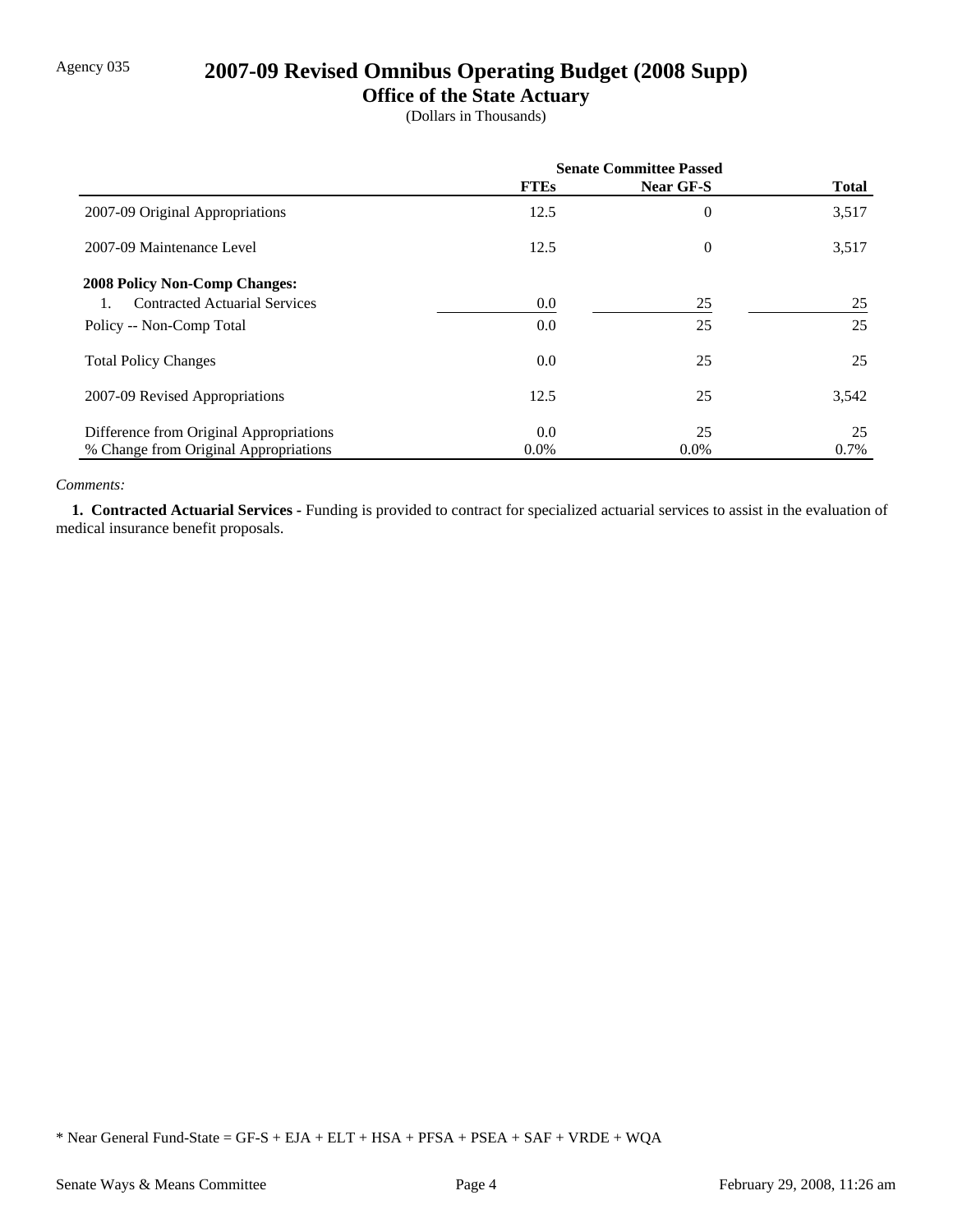## Agency 038 **2007-09 Revised Omnibus Operating Budget (2008 Supp)**

**Joint Legislative Systems Comm**

(Dollars in Thousands)

|                                         | <b>Senate Committee Passed</b> |           |              |
|-----------------------------------------|--------------------------------|-----------|--------------|
|                                         | <b>FTEs</b>                    | Near GF-S | <b>Total</b> |
| 2007-09 Original Appropriations         | 51.0                           | 18,313    | 18,378       |
| 2007-09 Maintenance Level               | 51.0                           | 18.400    | 18,400       |
| 2007-09 Revised Appropriations          | 51.0                           | 18.400    | 18,400       |
| Difference from Original Appropriations | 0.0                            | 87        | 22           |
| % Change from Original Appropriations   | $0.0\%$                        | 0.5%      | 0.1%         |

*Comments:*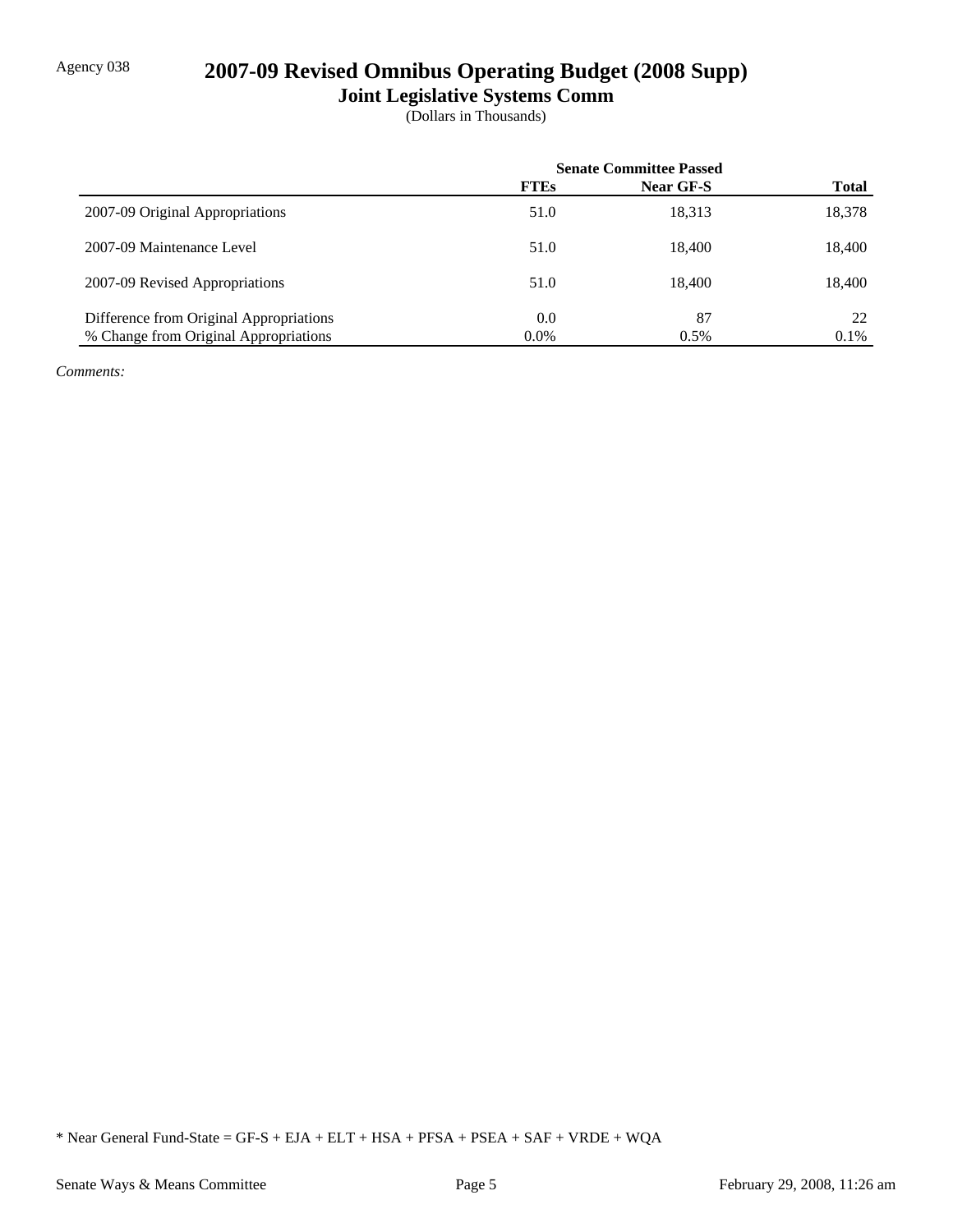# Agency 040 **2007-09 Revised Omnibus Operating Budget (2008 Supp)**

**Statute Law Committee**

(Dollars in Thousands)

|                                         | <b>Senate Committee Passed</b> |           |              |
|-----------------------------------------|--------------------------------|-----------|--------------|
|                                         | <b>FTEs</b>                    | Near GF-S | <b>Total</b> |
| 2007-09 Original Appropriations         | 51.0                           | 10,186    | 11,358       |
| 2007-09 Maintenance Level               | 51.0                           | 10.188    | 11,360       |
| 2007-09 Revised Appropriations          | 51.0                           | 10.188    | 11,360       |
| Difference from Original Appropriations | 0.0                            |           |              |
| % Change from Original Appropriations   | $0.0\%$                        | $0.0\%$   | $0.0\%$      |

*Comments:*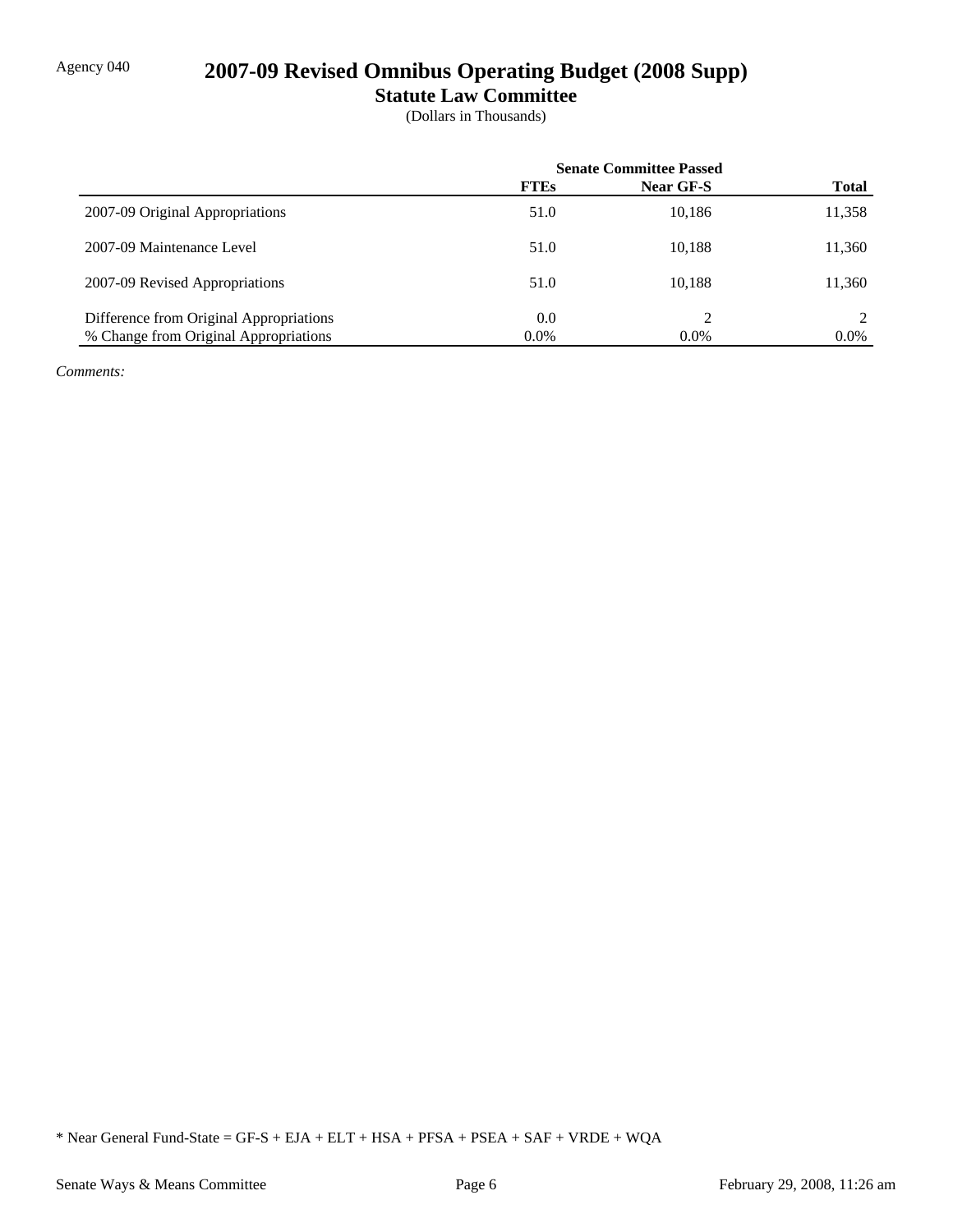## Agency 045 **2007-09 Revised Omnibus Operating Budget (2008 Supp)**

**Supreme Court**

(Dollars in Thousands)

|                                         | <b>Senate Committee Passed</b> |           |              |
|-----------------------------------------|--------------------------------|-----------|--------------|
|                                         | <b>FTEs</b>                    | Near GF-S | <b>Total</b> |
| 2007-09 Original Appropriations         | 64.9                           | 14,765    | 14,765       |
| 2007-09 Maintenance Level               | 64.9                           | 15,122    | 15,122       |
| 2007-09 Revised Appropriations          | 64.9                           | 15,122    | 15,122       |
| Difference from Original Appropriations | 0.0                            | 357       | 357          |
| % Change from Original Appropriations   | $0.0\%$                        | 2.4%      | 2.4%         |

*Comments:*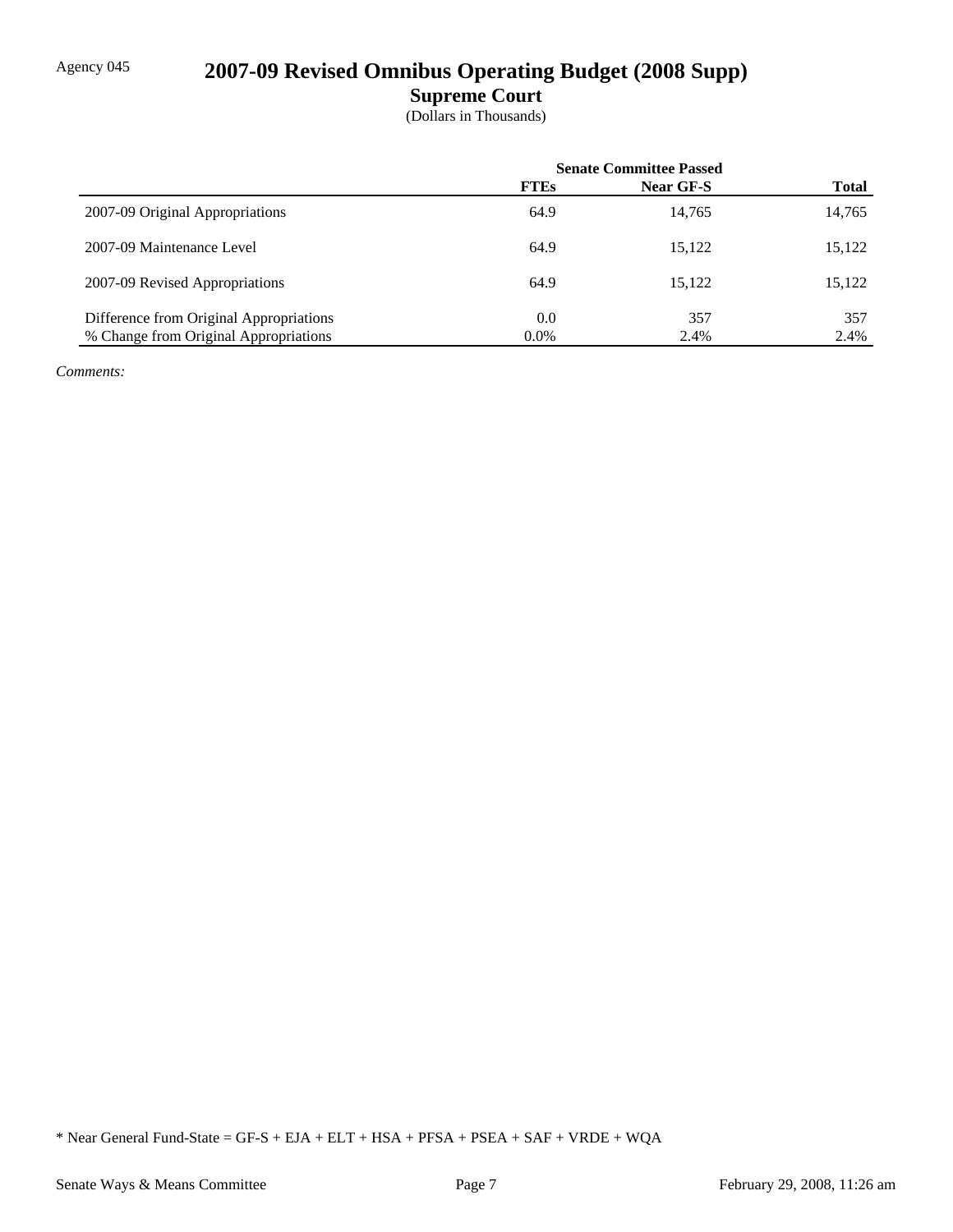## Agency 046 **2007-09 Revised Omnibus Operating Budget (2008 Supp)**

### **State Law Library**

(Dollars in Thousands)

|                                             | <b>Senate Committee Passed</b> |           |              |
|---------------------------------------------|--------------------------------|-----------|--------------|
|                                             | <b>FTEs</b>                    | Near GF-S | <b>Total</b> |
| 2007-09 Original Appropriations             | 14.8                           | 4,490     | 4,490        |
| 2007-09 Maintenance Level                   | 14.8                           | 4,501     | 4,501        |
| <b>2008 Policy Non-Comp Changes:</b>        |                                |           |              |
| <b>Online Computer Library Center</b><br>1. | $0.0\,$                        | 18        | 18           |
| Innovative Interfaces Incorporated<br>2.    | $0.0\,$                        | 43        | 43           |
| Policy -- Non-Comp Total                    | $0.0\,$                        | 61        | 61           |
| <b>Total Policy Changes</b>                 | 0.0                            | 61        | 61           |
| 2007-09 Revised Appropriations              | 14.8                           | 4,562     | 4,562        |
| Difference from Original Appropriations     | 0.0                            | 72        | 72           |
| % Change from Original Appropriations       | $0.0\%$                        | 1.6%      | 1.6%         |

#### *Comments:*

 **1. Online Computer Library Center -** Funding is provided to cover costs associated with operation of the Online Computer Library Center, an electronic bibliographic utility which tracks legal materials for court personnel. Funding for the system was previously included in the budget for the Administrative Office of the Courts.

 **2. Innovative Interfaces Incorporated -** Funding is provided for operating costs for Innovative Interfaces Incorporated, an integrated library system which links bibliographic information across functions. Funding for the system was previously included in the budget for the Administrative Office of the Courts.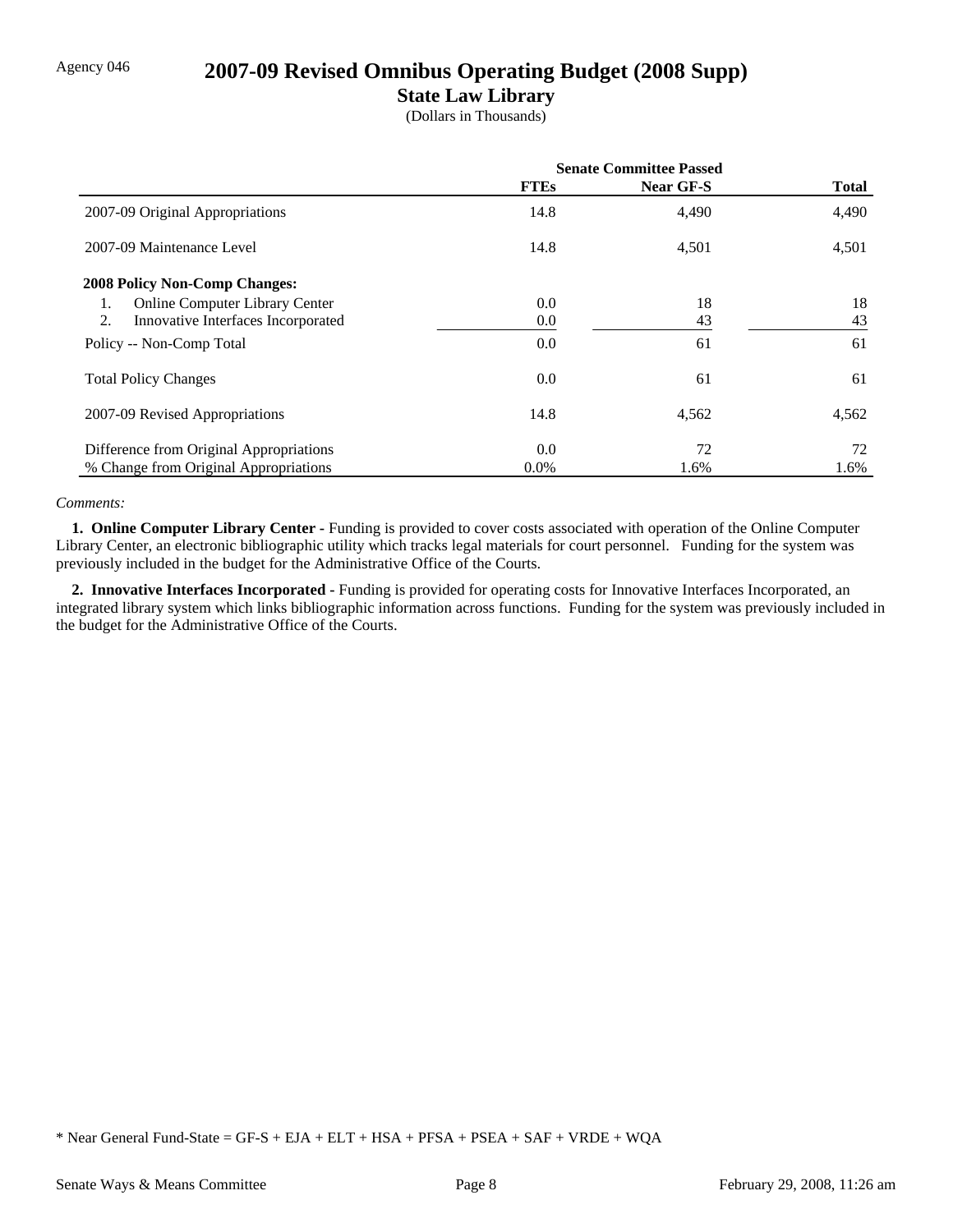## Agency 048 **2007-09 Revised Omnibus Operating Budget (2008 Supp)**

### **Court of Appeals**

(Dollars in Thousands)

|                                           | <b>Senate Committee Passed</b> |           |              |
|-------------------------------------------|--------------------------------|-----------|--------------|
|                                           | <b>FTEs</b>                    | Near GF-S | <b>Total</b> |
| 2007-09 Original Appropriations           | 144.6                          | 32,598    | 32,598       |
| 2007-09 Maintenance Level                 | 144.6                          | 33,397    | 33,397       |
| <b>2008 Policy Non-Comp Changes:</b>      |                                |           |              |
| <b>Additional Staff</b><br>$\mathbf{1}$ . | 1.0                            | 276       | 276          |
| 2.<br><b>Security Services</b>            | 0.0                            | 10        | 10           |
| Policy -- Non-Comp Total                  | 1.0                            | 286       | 286          |
| <b>Total Policy Changes</b>               | 1.0                            | 286       | 286          |
| 2007-09 Revised Appropriations            | 145.6                          | 33,683    | 33,683       |
| Difference from Original Appropriations   | 1.0                            | 1,085     | 1,085        |
| % Change from Original Appropriations     | 0.7%                           | 3.3%      | 3.3%         |

#### *Comments:*

 **1. Additional Staff -** Funding is provided for the Court of Appeals, Division II, to add two full-time staff attorney positions.

 **2. Security Services -** Funding is provided to expand courtroom security services to include contract security services during court of appeals commissioners' oral arguments in Division III.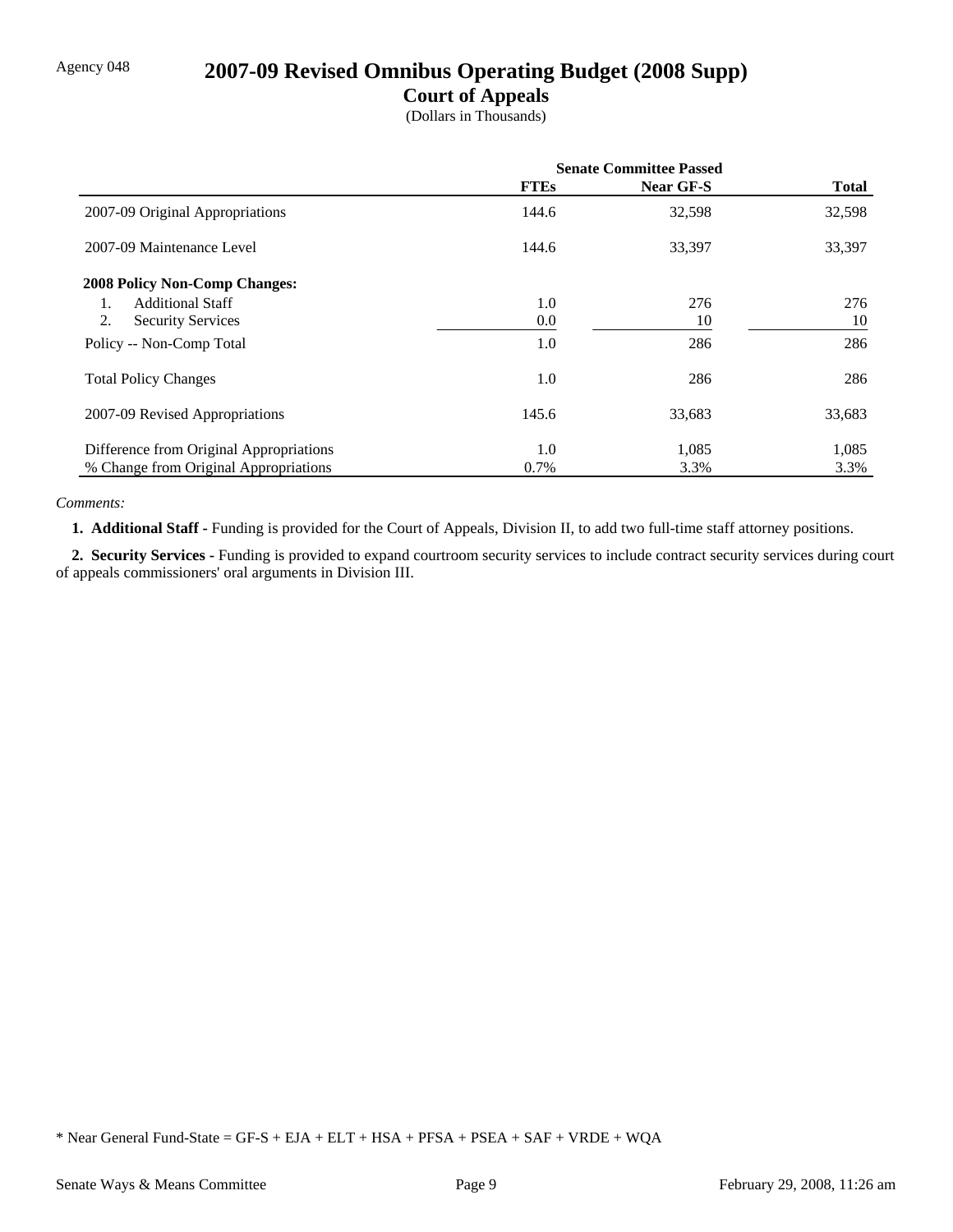## Agency 055 **2007-09 Revised Omnibus Operating Budget (2008 Supp)**

### **Administrative Office of the Courts**

(Dollars in Thousands)

|                                         | <b>Senate Committee Passed</b> |           |                |
|-----------------------------------------|--------------------------------|-----------|----------------|
|                                         | <b>FTEs</b>                    | Near GF-S | <b>Total</b>   |
| 2007-09 Original Appropriations         | 361.0                          | 113,803   | 153,240        |
| 2007-09 Maintenance Level               | 364.9                          | 118,520   | 157,959        |
| <b>2008 Policy Non-Comp Changes:</b>    |                                |           |                |
| Disaster Recovery<br>1.                 | 0.0                            | $\theta$  | 107            |
| Transfer of Library Systems<br>2.       | 0.0                            | $-57$     | $-57$          |
| 3.<br>Judicial Information Fund Adj     | 0.0                            | $-1,500$  | $\overline{0}$ |
| Policy -- Non-Comp Total                | 0.0                            | $-1,557$  | 50             |
| <b>Total Policy Changes</b>             | 0.0                            | $-1,557$  | 50             |
| 2007-09 Revised Appropriations          | 364.9                          | 116,963   | 158,009        |
| Difference from Original Appropriations | 3.9                            | 3,160     | 4,769          |
| % Change from Original Appropriations   | 1.1%                           | 2.8%      | 3.1%           |

#### *Comments:*

 **1. Disaster Recovery -** Funding is provided for operation of the Judicial Information Systems, and statewide court connectivity to those systems, in the event of a disaster that disables access to the Administrative Office of the Courts' (AOC) data center. The funding provides for hardware, mainframe, server, and network components needed for successful testing and recovery in the event of a disaster. (Judicial Information Systems Account-State)

 **2. Transfer of Library Systems -** Funding for the law library management systems is transferred from the AOC to the State Law Library.

 **3. Judicial Information Fund Adj -** Revenues to the Judicial Information Systems (JIS) Account are \$1.5 million above forecast. A one-time transfer of \$1.5 million is made to fund Judicial Information System costs out of the JIS instead of the PSEA. (Judicial Information Systems Account-State, Public Safety and Education Account-State)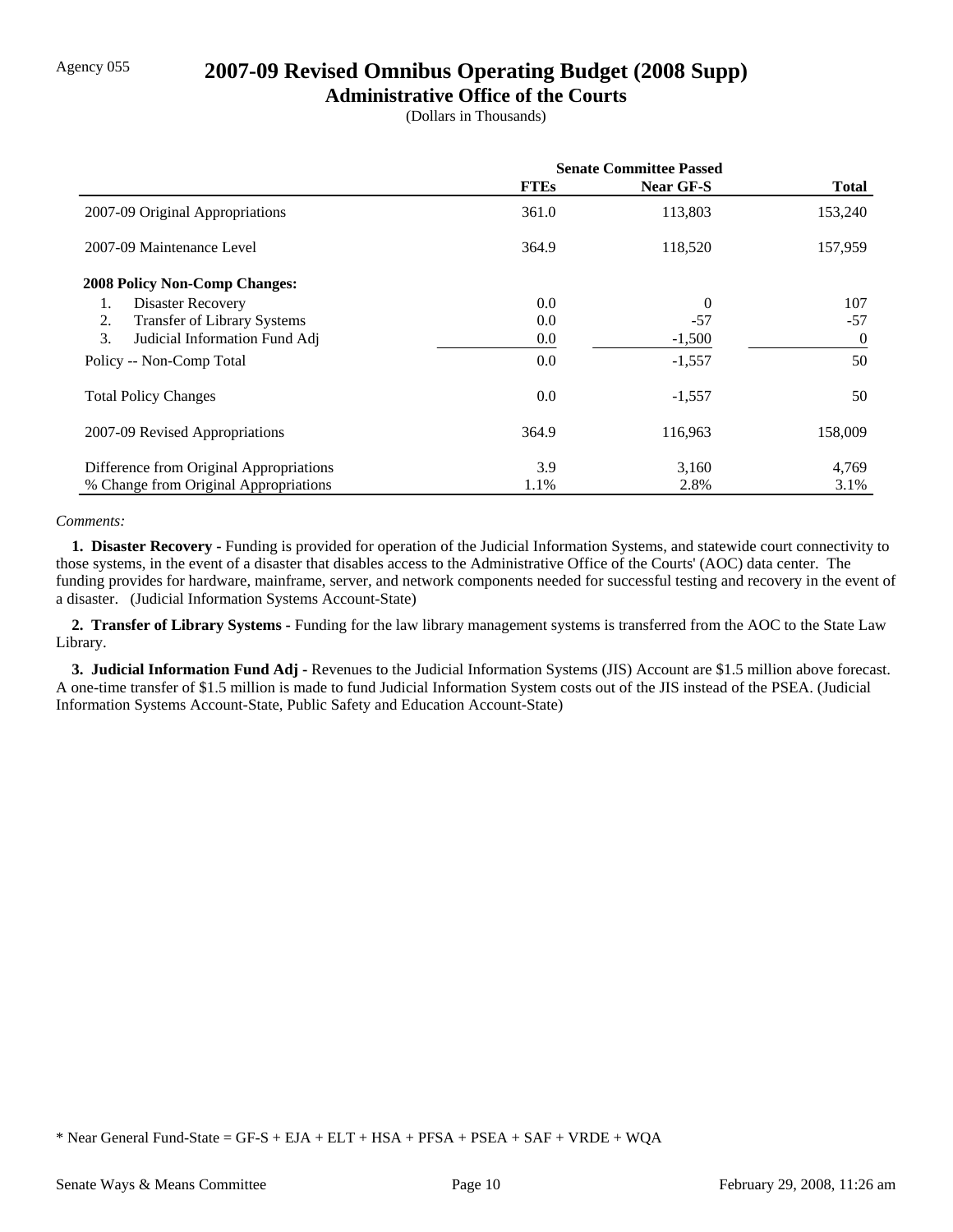### Agency 056 **2007-09 Revised Omnibus Operating Budget (2008 Supp)**

### **Office of Public Defense**

(Dollars in Thousands)

|                                            | <b>Senate Committee Passed</b> |           |              |
|--------------------------------------------|--------------------------------|-----------|--------------|
|                                            | <b>FTEs</b>                    | Near GF-S | <b>Total</b> |
| 2007-09 Original Appropriations            | 14.5                           | 54,622    | 54,622       |
| 2007-09 Maintenance Level                  | 14.5                           | 54,622    | 54,622       |
| <b>2008 Policy Non-Comp Changes:</b>       |                                |           |              |
| Parents Rep Program - Whatcom County<br>1. | 0.0                            | 398       | 398          |
| Parents Rep Program - King County<br>2.    | 0.0                            | 563       | 563          |
| 3.<br>FTE Staff Adjustment                 | 1.0                            | 0         | $\theta$     |
| 4.<br>One-Time Lapsed Funding              | 0.0                            | $-200$    | $-200$       |
| Policy -- Non-Comp Total                   | 1.0                            | 761       | 761          |
| <b>Total Policy Changes</b>                | 1.0                            | 761       | 761          |
| 2007-09 Revised Appropriations             | 15.5                           | 55,383    | 55,383       |
| Difference from Original Appropriations    | 1.0                            | 761       | 761          |
| % Change from Original Appropriations      | 6.9%                           | 1.4%      | 1.4%         |

#### *Comments:*

 **1. Parents Rep Program -Whatcom County -** The Office of Public Defense operates a program providing legal representation to indigent parents involved in dependency and termination proceedings. Funding is provided to expand this program to indigent parents in Whatcom County starting October 1, 2008.

 **2. Parents Rep Program - King County -** The Office of Public Defense operates a program providing legal representation to indigent parents involved in dependency and termination proceedings. Funding is provided to expand this program to indigent parents in King County currently represented by conflict attorneys, starting October 1, 2008.

 **3. FTE Staff Adjustment -** An additional 1.0 FTE is provided to address the increased funding and workload provided by the 2007 Legislature for the Parents Representation Program and the Public Defense Quality Standards Program. The agency will absorb the cost for the staff.

 **4. One-Time Lapsed Funding -** A one-time adjustment is made to the Office of Public Defense to reflect under-expenditures due to 3 and 4 month delays in executing the contracts for the Parents Representation program in Fiscal Year 2008.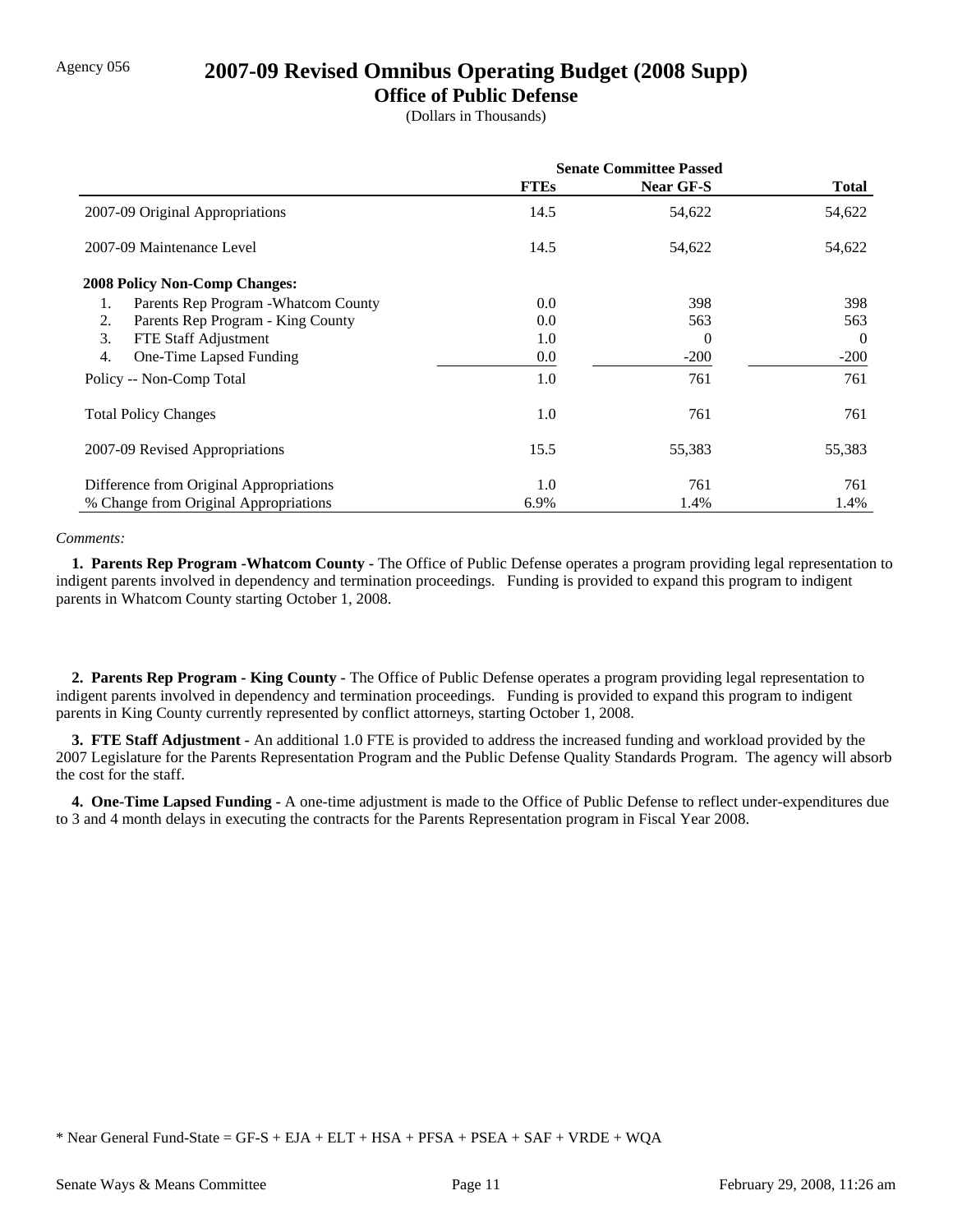## Agency 057 **2007-09 Revised Omnibus Operating Budget (2008 Supp)**

**Office of Civil Legal Aid**

(Dollars in Thousands)

|                                         | <b>Senate Committee Passed</b> |           |              |
|-----------------------------------------|--------------------------------|-----------|--------------|
|                                         | <b>FTEs</b>                    | Near GF-S | <b>Total</b> |
| 2007-09 Original Appropriations         | 1.0                            | 22,477    | 22,477       |
| 2007-09 Maintenance Level               | 1.0                            | 22,477    | 22,477       |
| 2007-09 Revised Appropriations          | 1.0                            | 22.477    | 22,477       |
| Difference from Original Appropriations | 0.0                            | 0         | 0            |
| % Change from Original Appropriations   | $0.0\%$                        | $0.0\%$   | $0.0\%$      |

*Comments:*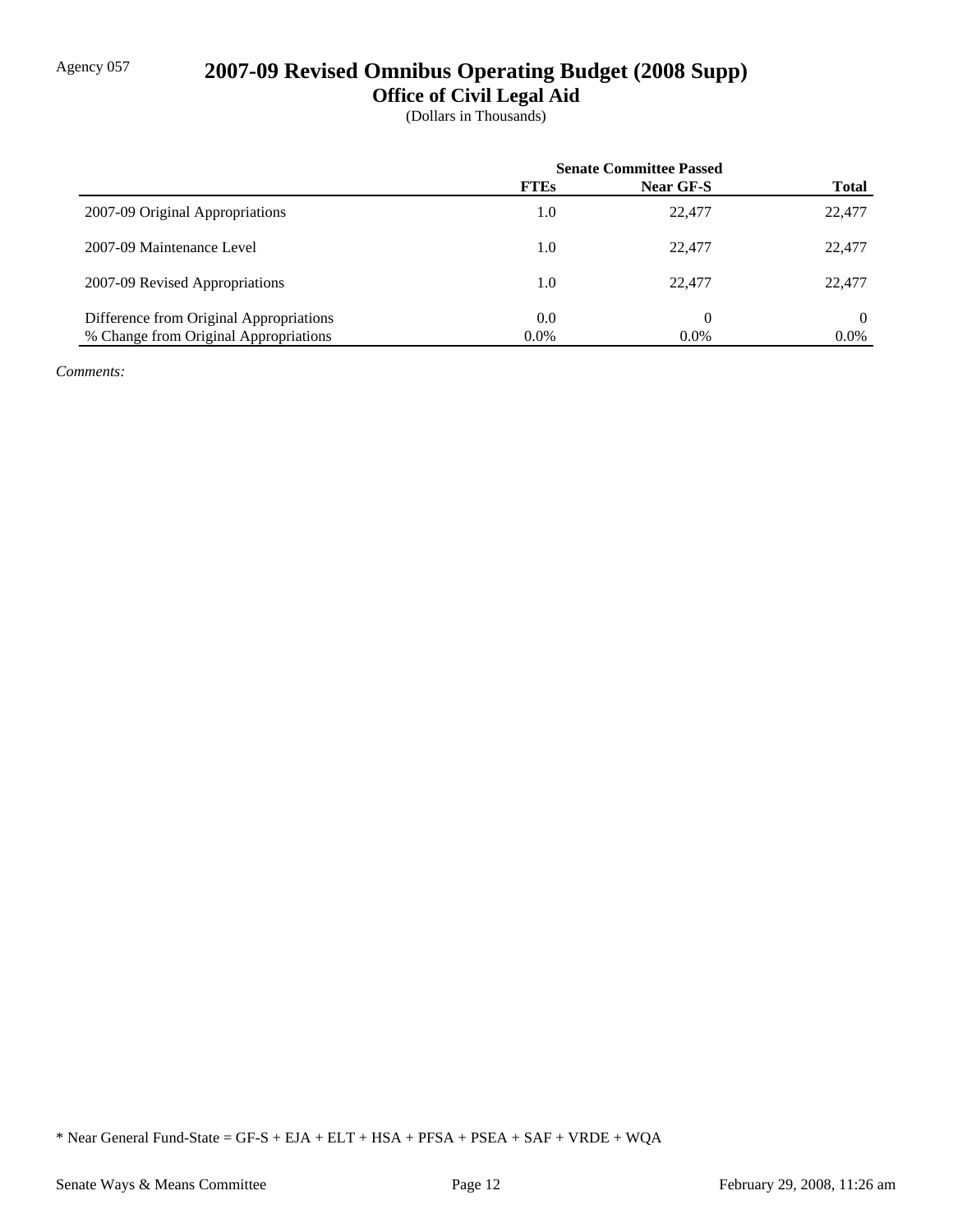# Agency 075 **2007-09 Revised Omnibus Operating Budget (2008 Supp)**

### **Office of the Governor**

(Dollars in Thousands)

|                                         | <b>Senate Committee Passed</b> |                |              |
|-----------------------------------------|--------------------------------|----------------|--------------|
|                                         | <b>FTEs</b>                    | Near GF-S      | <b>Total</b> |
| 2007-09 Original Appropriations         | 63.6                           | 13,372         | 18,122       |
| 2007-09 Maintenance Level               | 63.6                           | 13,374         | 18,089       |
| <b>2008 Policy Non-Comp Changes:</b>    |                                |                |              |
| Eco Development Strategic Reserve<br>1. | 0.0                            | $\overline{0}$ | 2,000        |
| 2.<br>Family & Children's Ombudsman     | 0.0                            | 490            | 490          |
| Policy -- Non-Comp Total                | 0.0                            | 490            | 2,490        |
| <b>Total Policy Changes</b>             | 0.0                            | 490            | 2,490        |
| 2007-09 Revised Appropriations          | 63.6                           | 13,864         | 20,579       |
| Difference from Original Appropriations | 0.0                            | 492            | 2,457        |
| % Change from Original Appropriations   | $0.0\%$                        | 3.7%           | 13.6%        |

#### *Comments:*

 **1. Eco Development Strategic Reserve -** Funding is provided to assist small businesses in the Chehalis/Centralia area that were affected by the December 2007 storms and flooding. (Economic Development Strategic Reserve Account-State)

 **2. Family & Children's Ombudsman -** Funding is provided for the duties of the Families and Children's Ombudsman under Substitute Senate Bill 6206 (child abuse reports).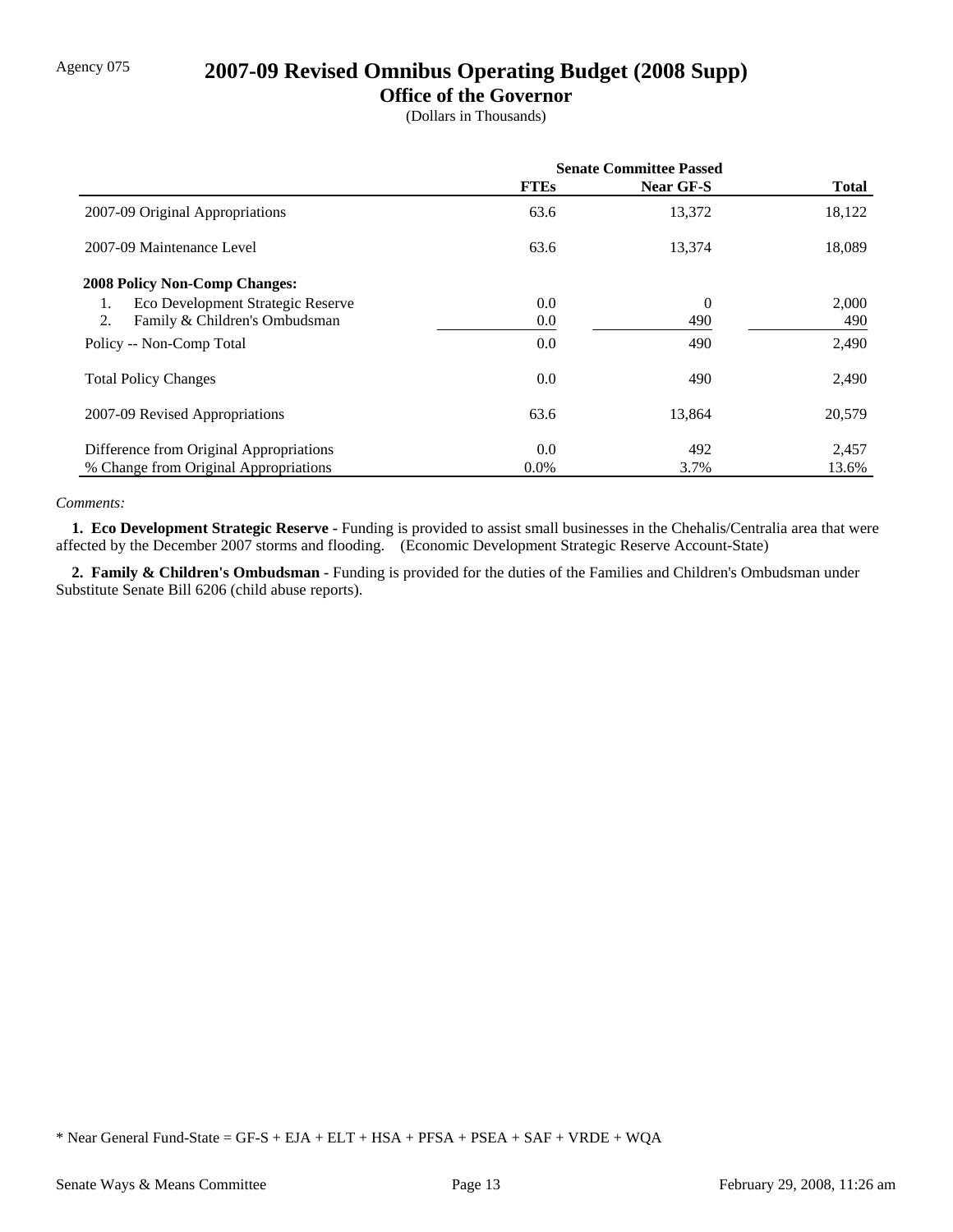## Agency 085 **2007-09 Revised Omnibus Operating Budget (2008 Supp)**

### **Office of the Secretary of State**

(Dollars in Thousands)

|                                                | <b>Senate Committee Passed</b> |                  |              |
|------------------------------------------------|--------------------------------|------------------|--------------|
|                                                | <b>FTEs</b>                    | <b>Near GF-S</b> | <b>Total</b> |
| 2007-09 Original Appropriations                | 320.4                          | 54,715           | 131,203      |
| 2007-09 Maintenance Level                      | 320.4                          | 54,719           | 131,207      |
| <b>2008 Policy Non-Comp Changes:</b>           |                                |                  |              |
| <b>Legal Settlement Costs</b><br>1.            | 0.0                            | 575              | 575          |
| Federal Expenditure Authority Adjus<br>2.      | 0.0                            | 0                | $-9,890$     |
| 3.<br>Archives Grants to Local Government      | 0.0                            | 0                | 1,500        |
| Preserve Local Government Records<br>4.        | 0.0                            | 0                | 110          |
| 5.<br><b>Presidential Election Year Costs</b>  | 0.9                            | 175              | 175          |
| <b>Appellate Legal Costs</b><br>6.             | 0.0                            | 208              | 208          |
| Talking Book and Braille Library<br>7.         | 10.7                           | 341              | 341          |
| 8.<br>Voter Registration/Initiative Servi      | 0.0                            | 110              | 110          |
| 9.<br><b>Election Training and Reviews</b>     | 0.0                            | 70               | 70           |
| 10.<br><b>Federal Elections Matching Funds</b> | 0.0                            | 122              | 2,435        |
| Policy -- Non-Comp Total                       | 11.5                           | 1,601            | $-4,366$     |
| <b>Total Policy Changes</b>                    | 11.5                           | 1,601            | $-4,366$     |
| 2007-09 Revised Appropriations                 | 331.9                          | 56,320           | 126,841      |
| Difference from Original Appropriations        | 11.5                           | 1,605            | $-4,362$     |
| % Change from Original Appropriations          | 3.6%                           | 2.9%             | $-3.3%$      |

#### *Comments:*

 **1. Legal Settlement Costs -** One-time funding is provided for settlement costs and attorney fees resulting from the resolution of the Washington Association of Churches v. Reed case.

 **2. Federal Expenditure Authority Adjus -** Federal expenditure authority is reduced to match the amounts allotted for the 2007- 09 Biennium. (Election Account-Federal)

 **3. Archives Grants to Local Government -** The Office of the Secretary of State administers a local records competitive grant program to improve local governments' ability to manage, protect, and provide access to important public records. A one-time fund balance is available to fund the 50 additional grant applications that have been received, scored, and approved, and to increase funding for another 45 existing grants. Local governments will use grant funding for projects such as preparing disaster preparedness plans, implementing records management programs, and developing essential records protection plans. (Local Government Archives Account-State)

 **4. Preserve Local Government Records -** Local government-specific family history records, such as marriage and naturalization documents, can be difficult for citizens to search if they do not know the county of origin. One-time funding is provided to image approximately 600,000 pages of family history records kept at the southwest and northwest regional branch archives. Imaging will improve public access to these records by making them digitally accessible and searchable, and make more efficient use of available storage by allowing hard copies to be stored wherever capacity exists in the regional archives system. (Local Government Archives Account-State)

**5. Presidential Election Year Costs -** The 2008 presidential election year results in increased costs for the printing, storage, and distribution of materials, the need for temporary staff, and increased travel associated with testing county-based voter tabulation equipment. One-time funding and an FTE staff are provided to meet these additional requirements. This will result in greater accuracy of ballot-counting devices, faster processing of voter registration forms, and shorter wait times for callers to the voter information hotline.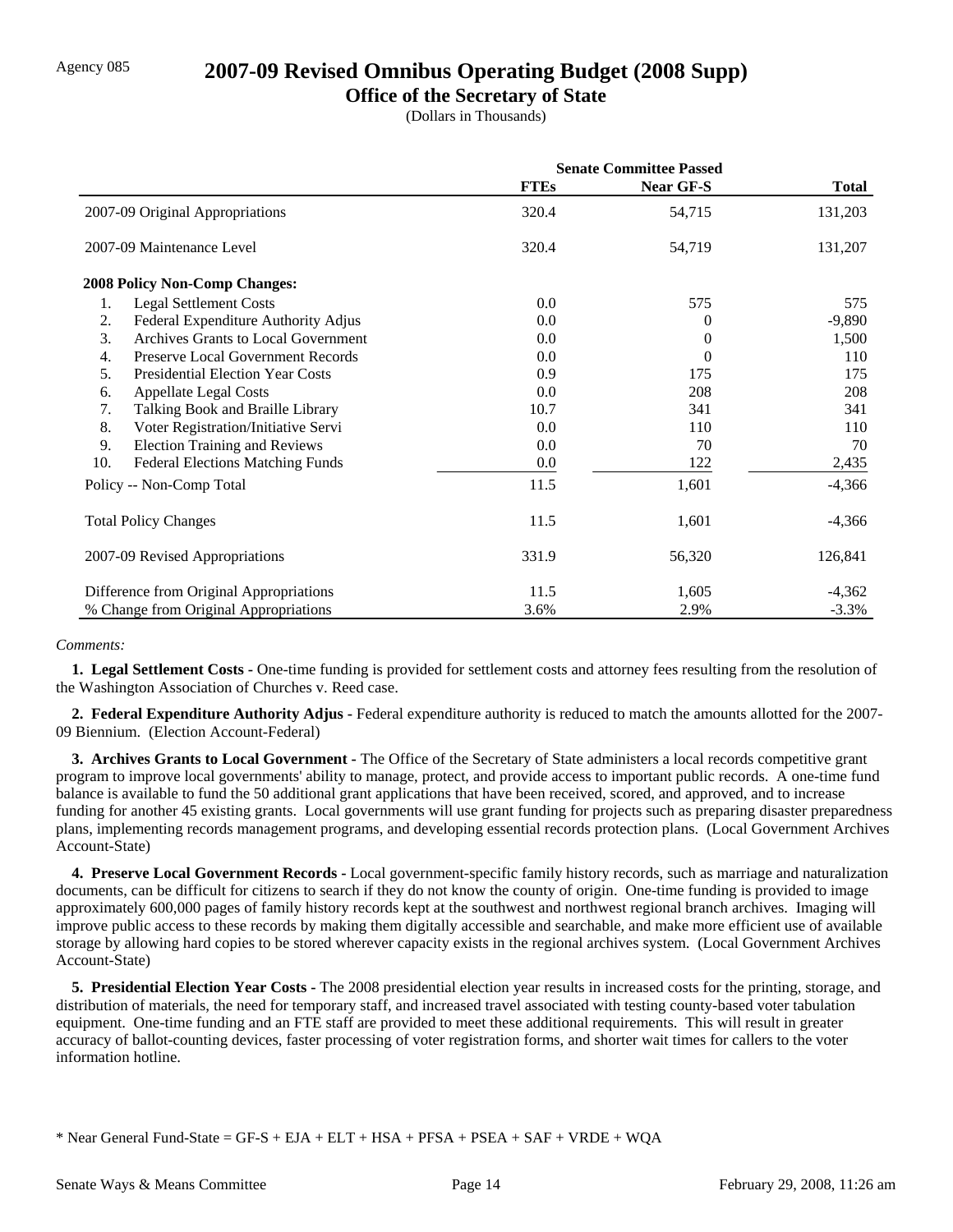## Agency 085 **2007-09 Revised Omnibus Operating Budget (2008 Supp) Office of the Secretary of State**

**6. Appellate Legal Costs -** One-time funding is provided for appellate legal services costs related to the Washington State Republican Party v. State litigation.

 **7. Talking Book and Braille Library -** The Washington Talking Book and Braille Library (WTBBL) serves 13,000 patrons annually, offering library services to persons with vision limitations and reading disabilities. The Seattle Public Library has been operating the WTBBL since 1931. The Washington State Library will assume responsibility for its operation on July 1, 2008. The Seattle Public Library employees who staff the WTBBL will become state employees. This ongoing funding will allow the WTBBL to continue all current services.

 **8. Voter Registration/Initiative Servi -** Additional funding is provided for the Voter Registration and Initiative Services section of the Secretary of State's Office, which operates three statewide programs: Voter Registration, Voting Systems Certification, and Initiatives and Referenda.

 **9. Election Training and Reviews -** Additional funding is provided for the Certification and Training Program, which is responsible for training local election administrators and reviewing county election procedures to ensure compliance with electionrelated laws and rules.

 **10. Federal Elections Matching Funds -** Under the federal Help America Vote Act of 2002 (HAVA), the state receives federal funding for upgrades to the statewide voter registration database. In December 2007, Congress authorized \$2.3 million in new federal HAVA funding for Washington state, subject to a five percent state matching funds requirement. Funding is provided to meet this requirement. (General Fund-State, Election Account-Federal)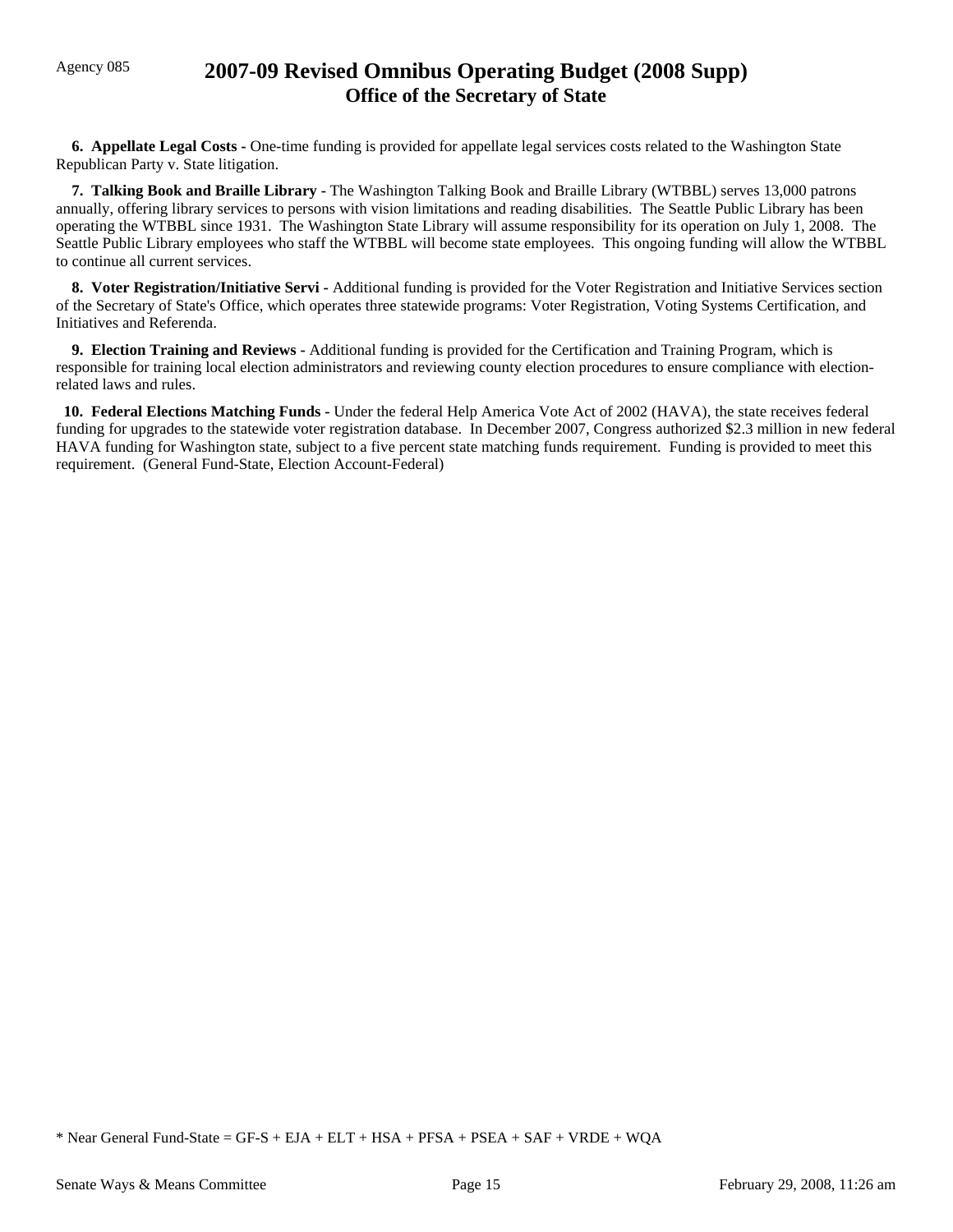# Agency 090 **2007-09 Revised Omnibus Operating Budget (2008 Supp)**

**Office of the State Treasurer**

(Dollars in Thousands)

|                                         | <b>Senate Committee Passed</b> |                  |              |
|-----------------------------------------|--------------------------------|------------------|--------------|
|                                         | <b>FTEs</b>                    | <b>Near GF-S</b> | <b>Total</b> |
| 2007-09 Original Appropriations         | 72.3                           | 0                | 15,687       |
| 2007-09 Maintenance Level               | 72.3                           | 0                | 15,689       |
| 2007-09 Revised Appropriations          | 72.3                           | 0                | 15,689       |
| Difference from Original Appropriations | 0.0                            | 0                |              |
| % Change from Original Appropriations   | 0.0%                           | $0.0\%$          | $0.0\%$      |

*Comments:*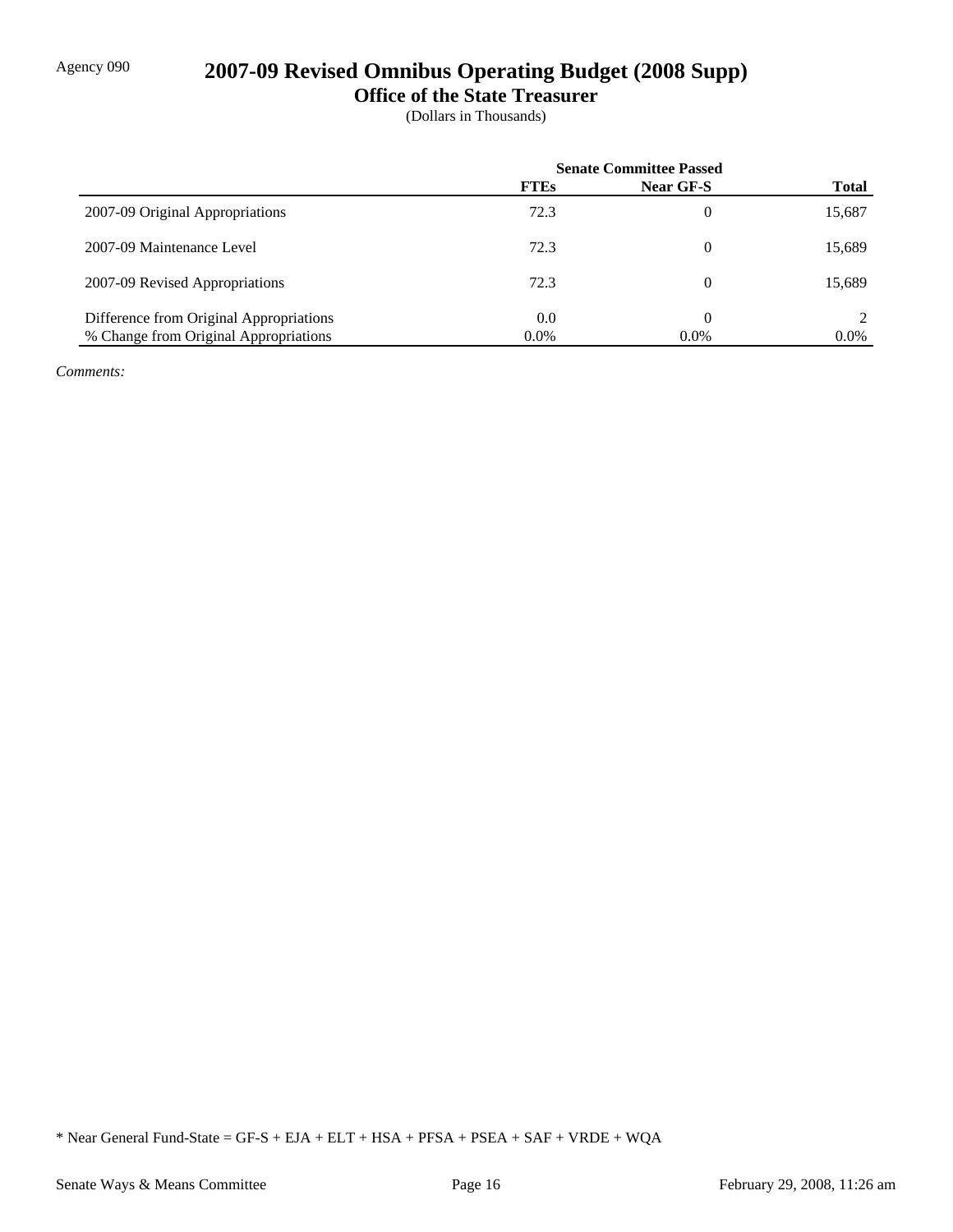## Agency 095 **2007-09 Revised Omnibus Operating Budget (2008 Supp)**

### **Office of the State Auditor**

(Dollars in Thousands)

|                                         | <b>Senate Committee Passed</b> |                  |              |
|-----------------------------------------|--------------------------------|------------------|--------------|
|                                         | <b>FTEs</b>                    | <b>Near GF-S</b> | <b>Total</b> |
| 2007-09 Original Appropriations         | 359.0                          | 1,623            | 82,967       |
| 2007-09 Maintenance Level               | 359.0                          | 1,623            | 82,977       |
| <b>2008 Policy Non-Comp Changes:</b>    |                                |                  |              |
| <b>Whistleblower Protections</b>        | 1.4                            |                  | 313          |
| Policy -- Non-Comp Total                | 1.4                            | $\theta$         | 313          |
| <b>Total Policy Changes</b>             | 1.4                            | $\overline{0}$   | 313          |
| 2007-09 Revised Appropriations          | 360.4                          | 1,623            | 83,290       |
| Difference from Original Appropriations | 1.4                            | $\overline{0}$   | 323          |
| % Change from Original Appropriations   | 0.4%                           | $0.0\%$          | 0.4%         |

#### *Comments:*

 **1. Whistleblower Protections -** Funding is provided for the costs of additional whistleblower investigations resulting from implementation of Substitute Senate Bill 6776 or Substitute House Bill 3193 (whistleblower protections). (State Auditing Services Revolving Account--State)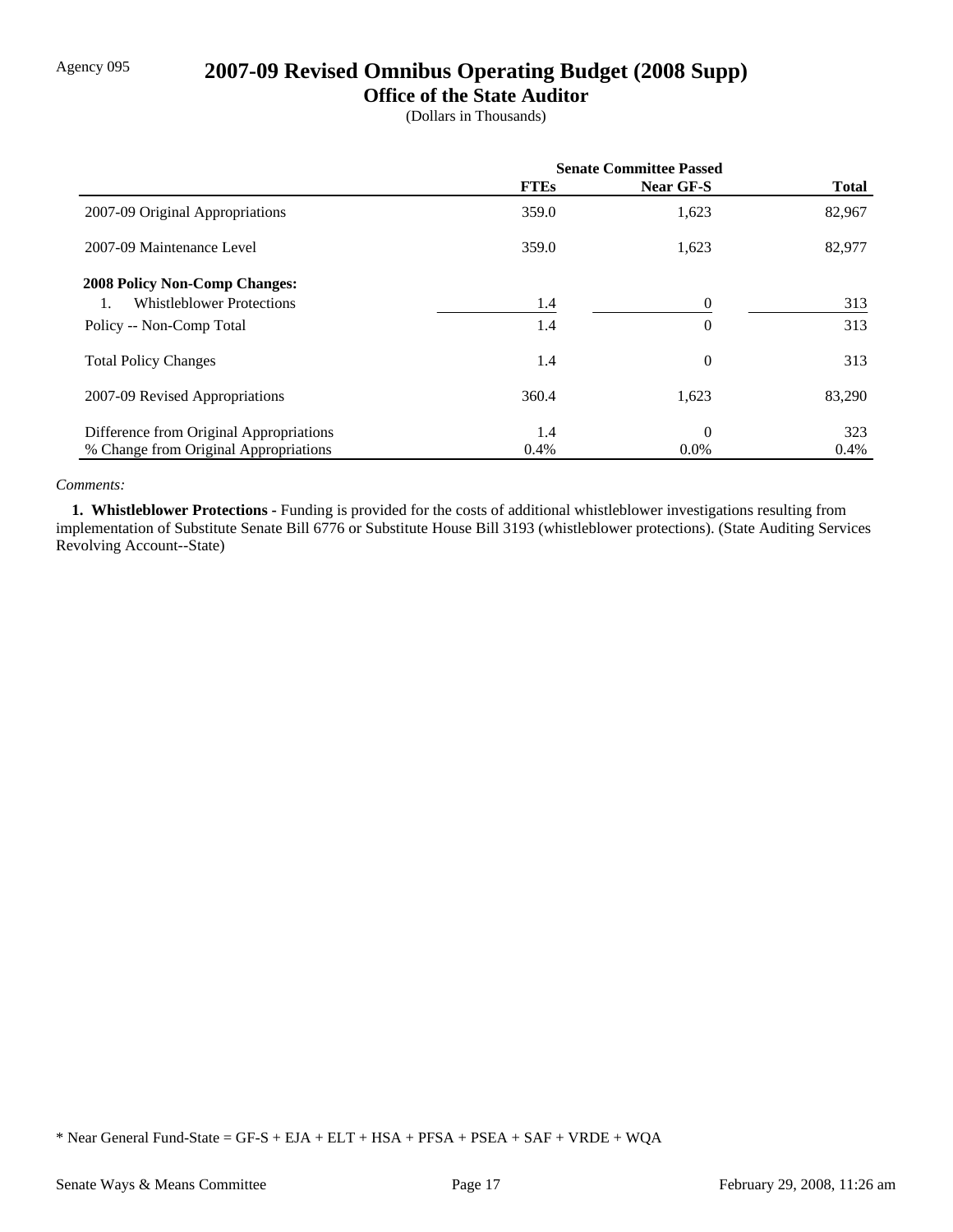## Agency 100 **2007-09 Revised Omnibus Operating Budget (2008 Supp)**

### **Office of the Attorney General**

(Dollars in Thousands)

|                                                 | <b>Senate Committee Passed</b> |                  |              |
|-------------------------------------------------|--------------------------------|------------------|--------------|
|                                                 | <b>FTEs</b>                    | <b>Near GF-S</b> | <b>Total</b> |
| 2007-09 Original Appropriations                 | 1,147.6                        | 15,248           | 250,078      |
| 2007-09 Maintenance Level                       | 1,149.9                        | 15,250           | 250,864      |
| <b>2008 Policy Non-Comp Changes:</b>            |                                |                  |              |
| 1.<br><b>Increased Legal Services Workload</b>  | 4.4                            | $\theta$         | 1,193        |
| 2.<br><b>Budget Alignment of Legal Services</b> | 11.8                           | 0                | 1,824        |
| 3.<br>Moore Case Litigation                     | 3.0                            | 0                | 1,000        |
| Civil Commitment Workload<br>4.                 | 3.0                            | 0                | 732          |
| Public Records Committee Workload<br>5.         | 0.0                            | 22               | 22           |
| <b>Industrial Insurance Orders</b><br>6.        | 0.8                            | 0                | 220          |
| 7.<br><b>Underground Economy Enforcement</b>    | 0.0                            | 0                | 83           |
| 8.<br><b>Airline Consumer Protection</b>        | 0.0                            | 100              | 100          |
| Policy -- Non-Comp Total                        | 23.0                           | 122              | 5,174        |
| Policy -- Comp Total                            | 0.0                            | 238              | 532          |
| <b>Total Policy Changes</b>                     | 23.0                           | 360              | 5,706        |
| 2007-09 Revised Appropriations                  | 1,172.8                        | 15,610           | 256,570      |
| Difference from Original Appropriations         | 25.2                           | 362              | 6,492        |
| % Change from Original Appropriations           | 2.2%                           | 2.4%             | 2.6%         |

#### *Comments:*

 **1. Increased Legal Services Workload -** This funding will match the appropriation level of four client agencies receiving increases in their budgets to pay for their growing legal service needs. The affected client agencies are the Department of Social and Health Services, Department of Archeology and Historic Preservation, Criminal Justice Training Commission, and School for the Blind. One-time funding (\$50,000) is also made to the School for the Blind for specific litigation costs (Delyria and Koch). (Legal Services Revolving Account)

 **2. Budget Alignment of Legal Services -** Ongoing legal expenses that were previously managed through interagency agreements will be incorporated into the regular expenditure and recovery process of the Legal Services Revolving Account. This will eliminate six interagency agreements and incorporate these regular and ongoing legal expenditures into the budgets approved by the Legislature for both the client agencies and the Office of the Attorney General. (Legal Services Revolving Account-State)

**3. Moore Case Litigation -** One-time funding is provided for the legal expenses and FTE staff associated with Moore v. Health Care Authority. (Legal Services Revolving Account-State)

 **4. Civil Commitment Workload -** Additional resources are provided to support the Office of the Attorney General sexually violent predators (SVP) program. Although workload related to new prosecutions is expected to eventually decline, the number of new SVP civil commitment cases in the near term is expected to remain high. Casework associated with the SVP population includes annual review hearings, release trials, and conditional release placements. These matters are proportional to the total number of civil commitments and require additional resources with the growth of the civilly committed resident population. (Legal Services Revolving Account-State)

 **5. Public Records Committee Workload -** Funding is provided for costs associated with staffing the Public Records Exemptions Accountability Committee. While the Attorney General's Office is able to absorb the staff costs in accordance with its fiscal note estimates, more frequent meetings result in additional travel and associated expenses.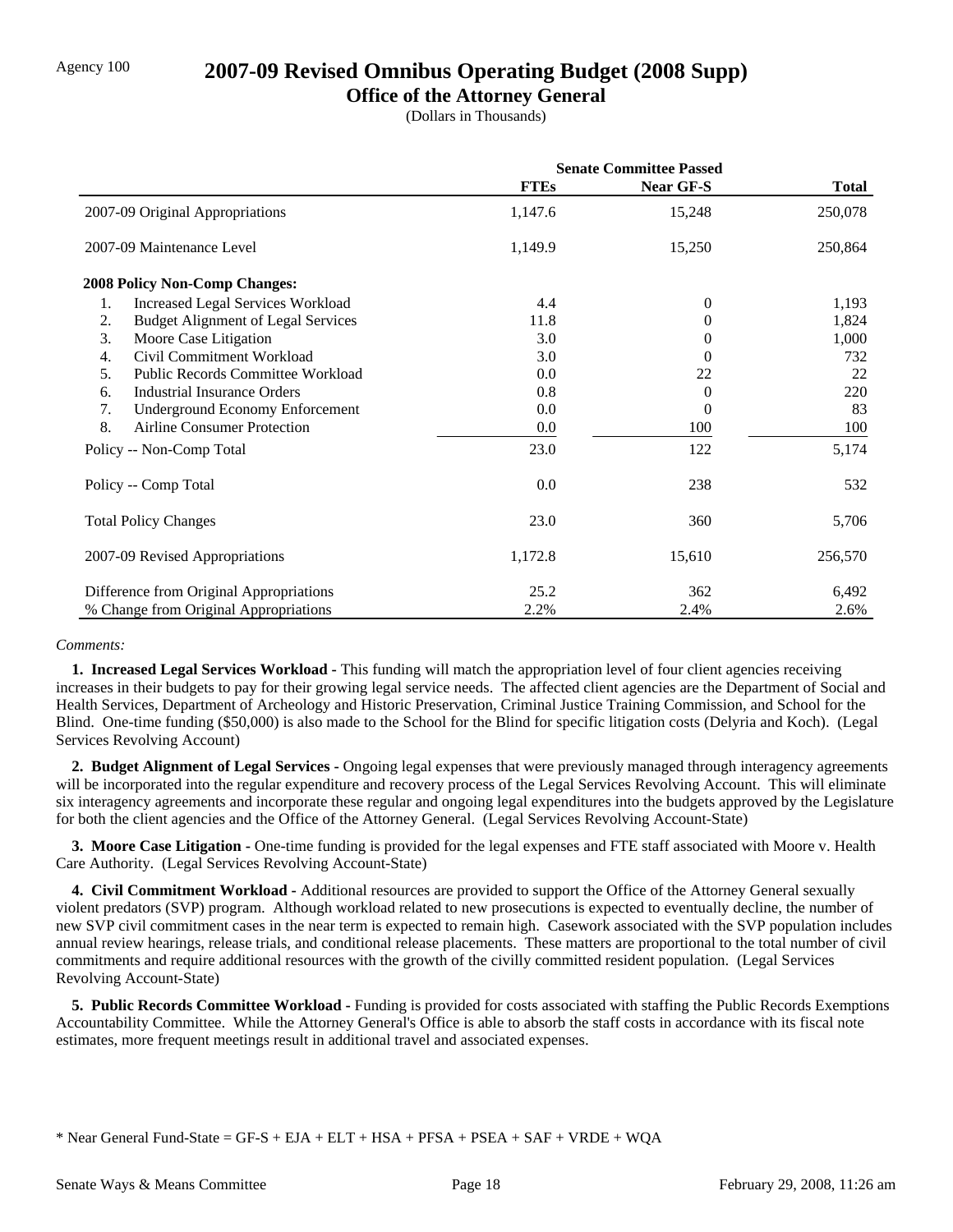## Agency 100 **2007-09 Revised Omnibus Operating Budget (2008 Supp) Office of the Attorney General**

 **6. Industrial Insurance Orders -** Funding is provided for legal services related to Engrossed Second Substitute House Bill 3139 or Substitute Senate Bill 6750 (industrial insurance orders). The legislation provides that an order awarding industrial insurance benefits becomes due on the date issued unless the Board of Industrial Insurance Appeals orders a stay. (Legal Services Revolving Fund-State)

 **7. Underground Economy Enforcement -** Funding is provided for the cost of legal services to the Department of Labor & Industries related to increased enforcement activities under Second Substitute Senate Bill 6732, implementing the recommendations of the Joint Legislative Task Force on the Underground Economy in the Construction Industry. (Legal Services Revolving Fund)

**8. Airline Consumer Protection - Funding is provided to address consumer protection issues involving airline passengers.**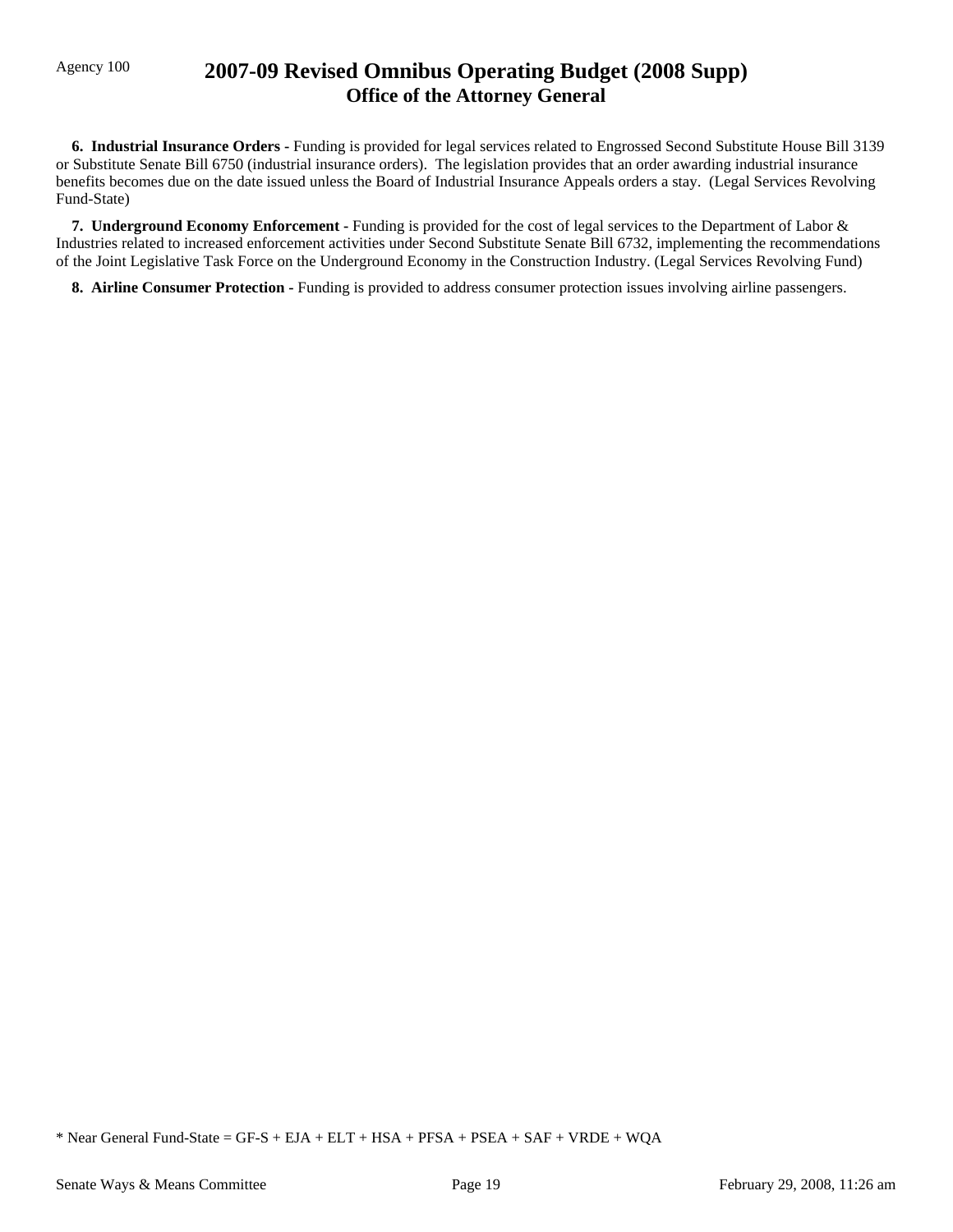## Agency 101 **2007-09 Revised Omnibus Operating Budget (2008 Supp)**

**Caseload Forecast Council**

(Dollars in Thousands)

|                                         | <b>Senate Committee Passed</b> |           |              |
|-----------------------------------------|--------------------------------|-----------|--------------|
|                                         | <b>FTEs</b>                    | Near GF-S | <b>Total</b> |
| 2007-09 Original Appropriations         | 7.0                            | 1,537     | 1,537        |
| 2007-09 Maintenance Level               | 7.0                            | 1,622     | 1,622        |
| 2007-09 Revised Appropriations          | 7.0                            | 1,622     | 1,622        |
| Difference from Original Appropriations | 0.0                            | 85        | 85           |
| % Change from Original Appropriations   | $0.0\%$                        | 5.5%      | 5.5%         |

*Comments:*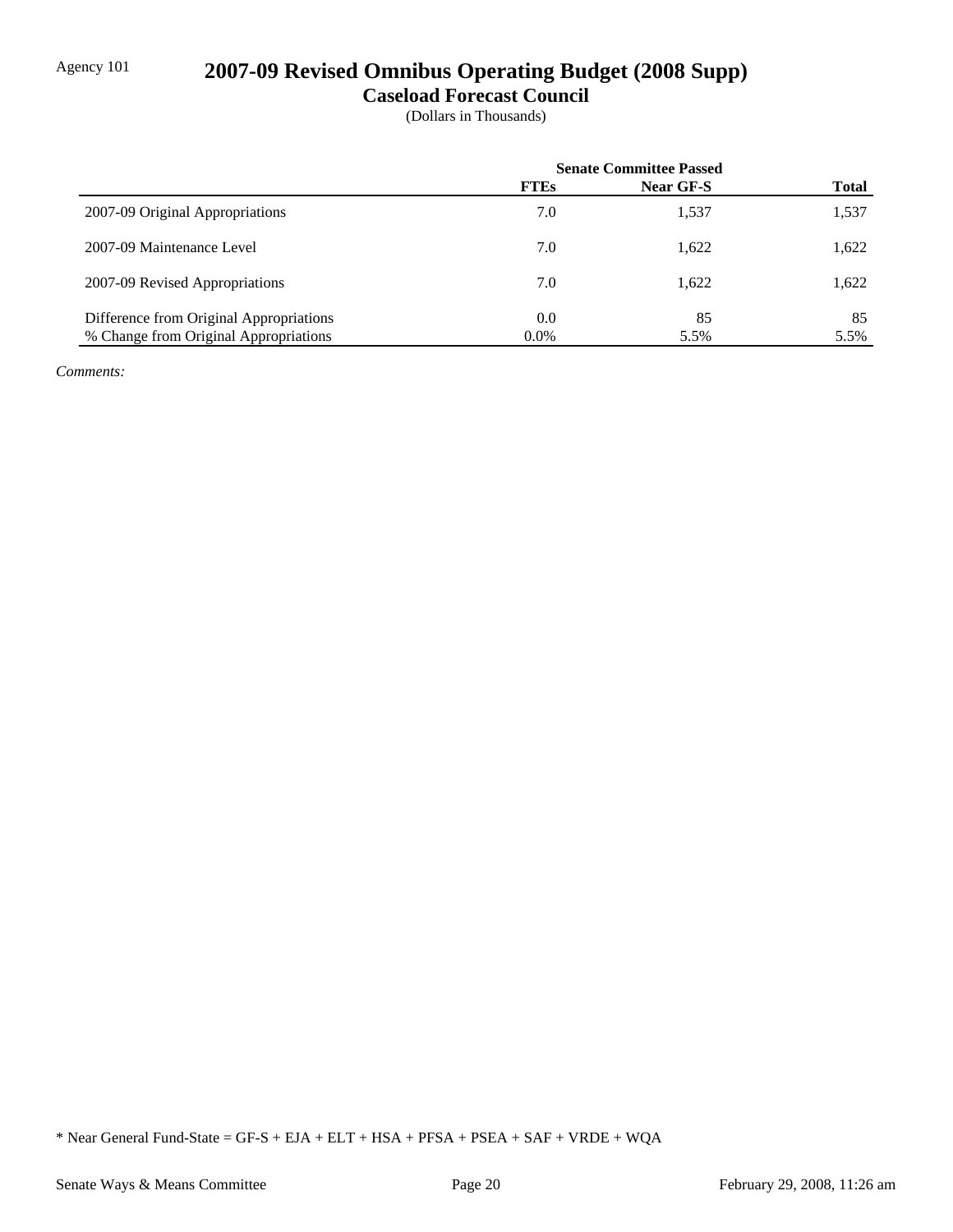## Agency 102 **2007-09 Revised Omnibus Operating Budget (2008 Supp)**

### **Dept of Financial Institutions**

(Dollars in Thousands)

|                                         | <b>Senate Committee Passed</b> |                  |        |
|-----------------------------------------|--------------------------------|------------------|--------|
|                                         | <b>FTEs</b>                    | <b>Near GF-S</b> | Total  |
| 2007-09 Original Appropriations         | 195.4                          | $\theta$         | 46,118 |
| 2007-09 Maintenance Level               | 195.4                          | $\Omega$         | 46,124 |
| 2008 Policy Non-Comp Changes:           |                                |                  |        |
| Smart Homeownership Choices<br>1.       | 0.0                            | $\theta$         | 250    |
| Homeownership Task Force<br>2.          | 0.0                            | 0                | 24     |
| 3.<br>Loan Regulations                  | 4.9                            | 0                | 798    |
| <b>Community Credit Needs</b><br>4.     | 0.0                            |                  | 850    |
| Policy -- Non-Comp Total                | 4.9                            | $\Omega$         | 1,922  |
| <b>Total Policy Changes</b>             | 4.9                            | $\theta$         | 1,922  |
| 2007-09 Revised Appropriations          | 200.3                          | $\theta$         | 48,046 |
| Difference from Original Appropriations | 4.9                            | $\Omega$         | 1,928  |
| % Change from Original Appropriations   | 2.5%                           | $0.0\%$          | 4.2%   |

#### *Comments:*

 **1. Smart Homeownership Choices -** SSB 6711 (smart homeownership choices) creates the smart homeownership choices program to provide financial assistance to homeowners who are delinquent in their mortgage payments to bring the payments current so that they can refinance into a different loan product. Homeowners are required to repay any funds received at the time of refinancing and must participate in a mortgage counseling program. This program will be administered by the Washington State Housing Finance Commission. (Smart Homeownership Choices Program Account - Non-Appropriated)

 **2. Homeownership Task Force -** Funding is provided to implement SB 6728 (homeownership task force). The bill provides additional consumer protection including a requirement that no prepayment penalties on residential mortgage loans may apply within 60 days before the initial reset period of an adjustable rate mortgage. The bill also gives the department rulemaking authority to create a disclosure summary document that all financial institutions must use when consulting with individuals about a residential mortgage loan. (Financial Services Regulation Account-Non-Appropriated)

 **3. Loan Regulations -** Funding is provided to implement SB 6471 (loan regulations) which amends the Consumer Loan Act (CLA) to require that all mortgage brokers who make residential loans are to be licensed under the CLA. (Financial Services Regulation Account-Non-Appropriated)

 **4. Community Credit Needs -** Funding is provided to implement SSB 5651 (community credit needs) which adds participation in microenterprise development to the examination requirements of the Community Reinvestment Act (CRA). (Financial Services Regulation Account-Non-Appropriated)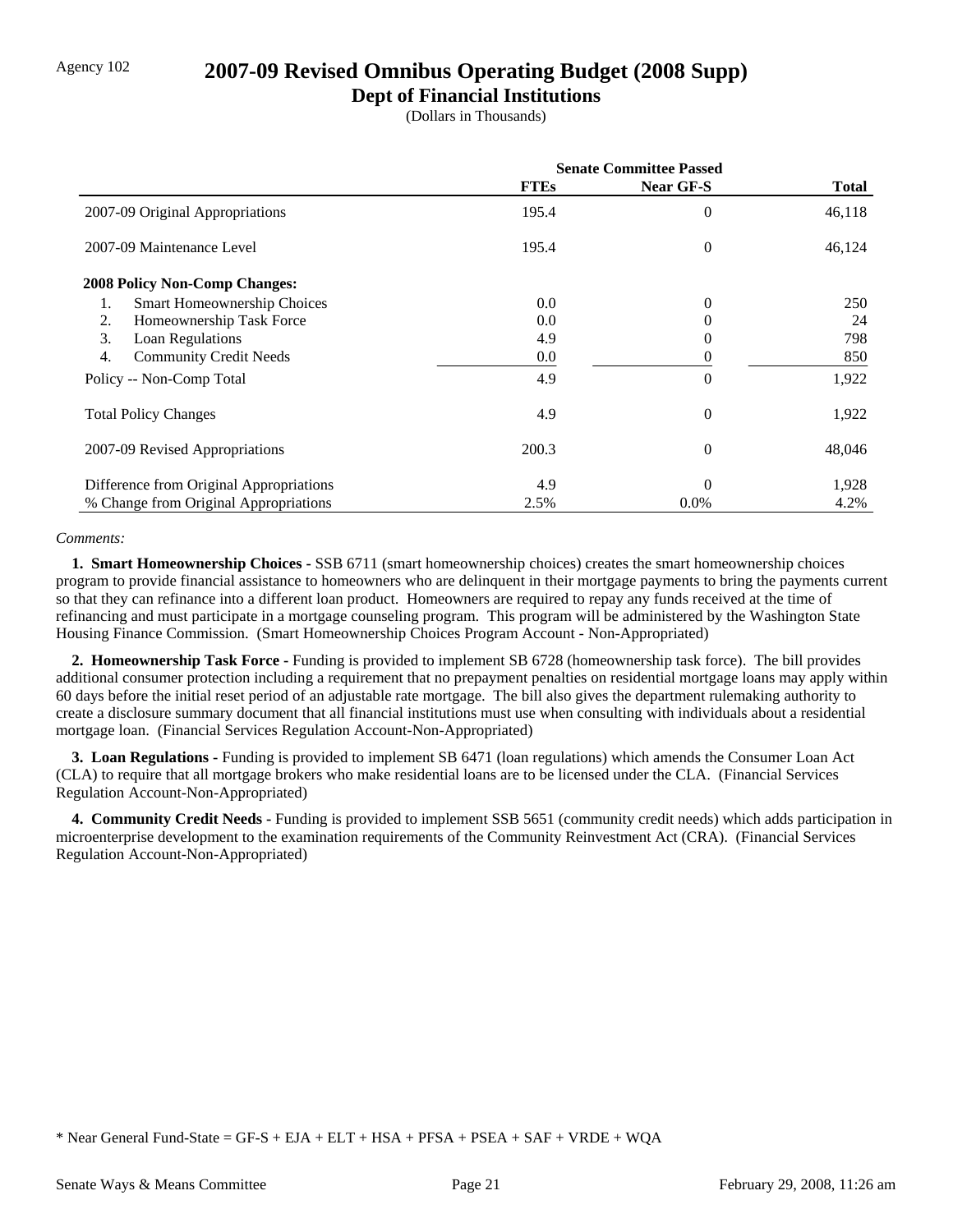## Agency 103 **2007-09 Revised Omnibus Operating Budget (2008 Supp)**

## **Dept Community, Trade, Econ Dev**

(Dollars in Thousands)

|     |                                         | <b>Senate Committee Passed</b> |                  |                |
|-----|-----------------------------------------|--------------------------------|------------------|----------------|
|     |                                         | <b>FTEs</b>                    | <b>Near GF-S</b> | <b>Total</b>   |
|     | 2007-09 Original Appropriations         | 354.9                          | 147,308          | 514,775        |
|     | 2007-09 Maintenance Level               | 354.9                          | 147,233          | 498,428        |
|     | <b>2008 Policy Non-Comp Changes:</b>    |                                |                  |                |
| 1.  | <b>Court Crime Victims Advocates</b>    | 0.0                            | 750              | 750            |
| 2.  | <b>Update Sexual Assault Protocols</b>  | 0.0                            | 75               | 75             |
| 3.  | Climate Change                          | 0.5                            | 157              | 157            |
| 4.  | <b>Comm Transition Coor Networks</b>    | 0.0                            | 3,000            | 3,000          |
| 5.  | Housing Expenditure Authority           | 0.0                            | 0                | 512            |
| 6.  | <b>Island County ADO</b>                | 0.0                            | 80               | $80\,$         |
| 7.  | Ind. Development Account Transfer       | 0.0                            | $-1,000$         | $\overline{0}$ |
| 8.  | <b>Entrepreneurial Stars Program</b>    | 0.0                            | 265              | 265            |
| 9.  | <b>Encourage Cleaner Energy</b>         | 0.0                            | $-2,000$         | $-2,000$       |
| 10. | Pacific Science Center Lucy Exhibit     | 0.0                            | 500              | 500            |
| 11. | Local Farms & Healthy Kids              | 0.6                            | 350              | 350            |
| 12. | <b>Transitional Housing Assistance</b>  | 0.3                            | 2,500            | 2,500          |
| 13. | KCTS V-me                               | 0.0                            | 250              | 250            |
| 14. | <b>Justice Assistance Grants</b>        | 0.0                            | $\boldsymbol{0}$ | 1,584          |
| 15. | Trade Corps Fellowship                  | 0.0                            | 360              | 360            |
| 16. | <b>Manufacturing Extension Services</b> | 0.9                            | 612              | 612            |
| 17. | Financial Fraud and Identity Theft      | 0.0                            | 0                | 488            |
| 18. | Home Owners Associations                | 0.1                            | 100              | 100            |
| 19. | Climate Change in the GMA               | 0.9                            | 242              | 242            |
| 20. | Child Victims of Sexual Assault         | 0.0                            | 1,800            | 1,800          |
| 21. | High-Speed Internet                     | 0.6                            | 106              | 106            |
| 22. | Seattle Storm                           | 0.0                            | 250              | 250            |
| 23. | Administrative Contingency Transfer     | 0.0                            | $-1,800$         | $\overline{0}$ |
| 24. | Skate America                           | 0.0                            | 100              | 100            |
| 25. | New Americans                           | 0.0                            | 1,000            | 1,000          |
| 26. | Safe and Drug Free Schools              | 0.0                            | 168              | 168            |
| 27. | Airway Heights Wastewater               | 0.0                            | 500              | 500            |
| 28. | Regional Toursim -- 2010 Olympics       | 0.0                            | $\boldsymbol{0}$ | 120            |
| 29. | <b>AYP</b> Exposition Commemoration     | 0.0                            | $\boldsymbol{0}$ | 200            |
| 30. | Centro Comunitario - Lucy Lopez         | 0.0                            | 250              | 250            |
| 31. | <b>Dispute Resolution Centers</b>       | 0.0                            | 300              | 300            |
| 32. | Chehalis River Basin Flood Support      | 0.0                            | 110              | 110            |
| 33. | <b>Prostitution Prevention</b>          | 0.0                            | $\boldsymbol{0}$ | 100            |
| 34. | <b>National Guard Bass Tournament</b>   | 0.0                            | 10               | 10             |
| 35. | Lewis County Watershed Project          | 0.0                            | 225              | 225            |
| 36. | Other "Bank" Study                      | 0.0                            | 75               | 75             |
|     | Policy -- Non-Comp Total                | 3.7                            | 9,335            | 15,139         |
|     | <b>Total Policy Changes</b>             | 3.7                            | 9,335            | 15,139         |
|     | 2007-09 Revised Appropriations          | 358.6                          | 156,568          | 513,567        |
|     | Difference from Original Appropriations | 3.7                            | 9,260            | $-1,208$       |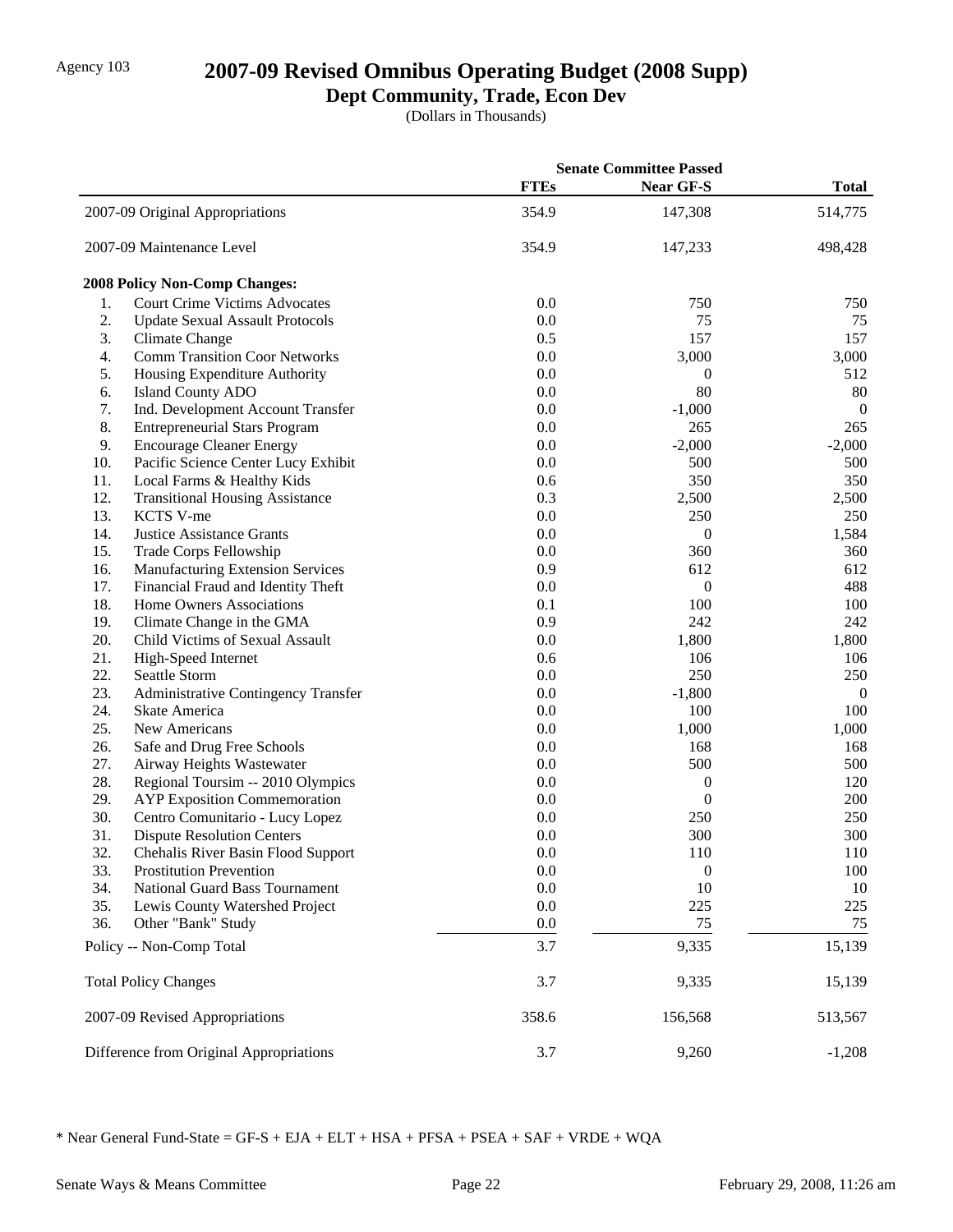## Agency 103 **2007-09 Revised Omnibus Operating Budget (2008 Supp)**

### **Dept Community, Trade, Econ Dev**

(Dollars in Thousands)

|                                       | <b>Senate Committee Passed</b> |                  |              |
|---------------------------------------|--------------------------------|------------------|--------------|
|                                       | TTEs                           | <b>Near GF-S</b> | <b>Total</b> |
| % Change from Original Appropriations | .0%                            | 6.3%             | $-0.2\%$     |

#### *Comments:*

 **1. Court Crime Victims Advocates -** Crime victim advocates work to protect the rights of people who have been victimized and to connect them with available services. Ongoing funding is provided for more sexual assault victim advocates in county superior courts. (Public Safety and Education Account-State)

 **2. Update Sexual Assault Protocols -** One-time funding is provided to update the statewide sexual assault victim assistance protocols through a coordinated effort led by the Washington Coalition of Sexual Assault Programs. (Public Safety and Education Account-State)

 **3. Climate Change -** Ongoing funding and one FTE staff are provided in support of the State's commitments on climate change. These commitments include participating in a multi-state process to develop market-based systems for limiting greenhouse gas emissions and building climate change technical expertise.

 **4. Comm Transition Coor Networks -** Funding is provided to establish four Community Transition Coordination Networks (CTCNs) consistent with Chapter 483, Laws of 2007 (ESSB 6157 (Offender Re-entry).

 **5. Housing Expenditure Authority -** Additional expenditure authority is provided from the Home Security Fund Account, to enable local housing authorities to provide additional services such as transitional housing programs. Additional authority is also provided from the Lead-Based Paint Account. The lead-based paint program provides the public with information to increase knowledge about lead-based paint hazards and the use of professional remediation. (Home Security Fund Account, Lead-Based Paint Account-State)

 **6. Island County ADO -** Funding is provided for distribution to the Island County Associate Development Organization consistent with SSB 6195 (definition of rural county for economic development purposes).

 **7. Ind. Development Account Transfer -** The state general fund dollars appropriated during the 2007 legislative session for the Individual Development Account (IDA) Program are transferred to the Individual Development Account Program Acccount. This adjustment makes a technical correction as the IDA Program Account allows for a longer timeline to manage the legislature's investment in this program than do appropriations from the state general fund.

 **8. Entrepreneurial Stars Program -** Additional funding is provided to assist recruitment of significant entrepreneurial researchers to lead innovation research teams.

 **9. Encourage Cleaner Energy -** A reduction is made in the fiscal year 2009 funding to implement Chapter 347, Laws of 2007 (E2SHB 1303).

 **10. Pacific Science Center Lucy Exhibit - Funding is provided for improvements at the Pacific Science Center to enable the center** to host an exhibit of the Lucy of Laetoli hominid fossils.

 **11. Local Farms & Healthy Kids -** Funding is provided to implement the provisions of SB 6483 (local farms, healthy children).

 **12. Transitional Housing Assistance -** Additional funding is provided for the Transitional Housing, Operating and Rent (THOR) program which assists homeless families with case management services to help them successfully transition to permanent housing.

 **13. KCTS V-me -** One-time funding is provided for a grant to KCTS Public Television to offer Spanish-language programming. The programming will be offered through "V-me", a program service modeled on public television, with children's, arts, history, science, biography, nature, movies, pop culture, and public affairs genres.

 **14. Justice Assistance Grants -** Additional expenditure authority is provided for the Justice Assistance and Project Safe Neighborhoods programs. These programs support activities such as multi-jurisdictional drug interdiction initiatives, regional drug task forces, and public outreach efforts to reduce gun violence. (General Fund-Federal)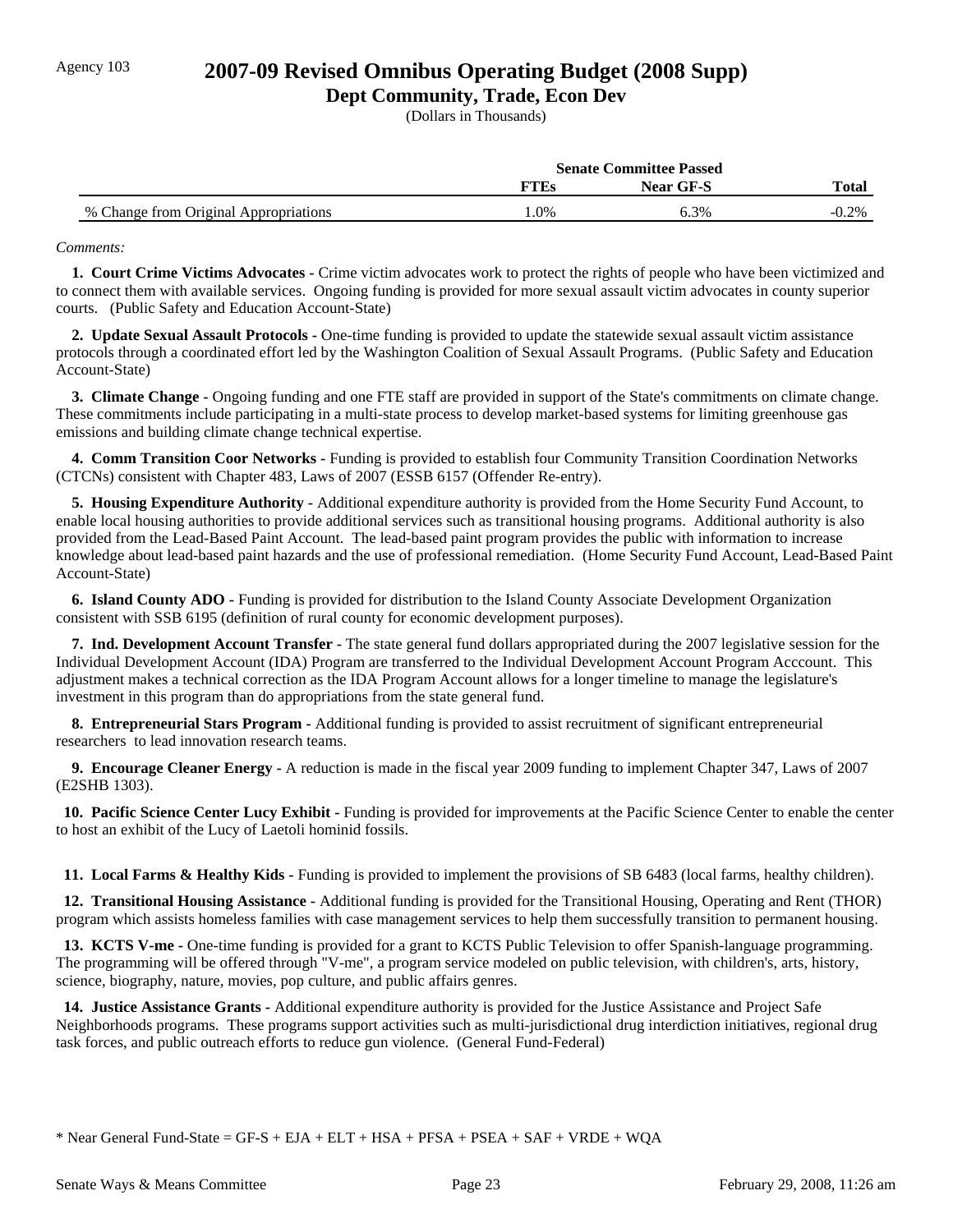# Agency 103 **2007-09 Revised Omnibus Operating Budget (2008 Supp) Dept Community, Trade, Econ Dev**

 **15. Trade Corps Fellowship -** Funding is provided to implement SSB 5367 (Washington Trade Corps Fellowship), which creates international trade fellows for 15 college and graduate students. Funding through the Department of Community, Trade Economic Development totals \$360,000 per year and is for additional costs for the fellows placed with international trade representatives. \$408,000 per year for the University of Washington is for the fellows' stipend and travel expenses (\$375,000), language proficiency testing (\$15,000) and the cost of administering the program (\$19,000).

 **16. Manufacturing Extension Services -** Funding is provided to implement SSB 6510 (manufacturing extension services).

 **17. Financial Fraud and Identity Theft -** Funding is provided to implement SB 6850 (financial fraud and identity theft crimes investigation and prosecution program). \$500,000 provided in in the 2007-09 biennium is shifted from FY 2008 to FY 2009 and will be matched by new revenue from a surcharge on Uniform Commercial Code filings.

 **18. Home Owners Associations -** Funding is provided to implement ESSB 6744 (home owners association).

 **19. Climate Change in the GMA -** Funding is provided to implement the provisions of ESSB 6580 (climate change).

 **20. Child Victims of Sexual Assault -** Funding is provided for the Office of Crime Victims Advocacy to distribute grants to community sexual assault programs to enhance services provided to child victims of sexual assault and their families.

 **21. High-Speed Internet -** Funding is provided to implement SB 6438/HB 2559 (high speed internet).

 **22. Seattle Storm -** Funding is provided for a contract with the Seattle Storm basketball team to provide community outreach to low-income youth and school athletic programs throughout the state. A proviso specifies the activities subject to the contract.

**23. Administrative Contingency Transfer** - Funding for re-employment services is shifted from the State General Fund to the Administrative Contingency Account.

 **24. Skate America -** Funding is provided for a grant to the local organizing committee of 2008 Skate America to support the International Skating Union Grand Prix Series at the Everett Events Center in October, 2008

 **25. New Americans -** Funding is provided for the Washington New Americans program to provide naturalization assistance for legal permanent residents who are eligible to become citizens. A proviso directs the department to: (1) conduct a competitive process to contract with an entity to provide this assistance; (2) makes the state funding is contingent upon receipt, by the contractor(s) of at least a 25% match of non-state funding; (3) with the contractor(s) develop performance measures for the program; and (4) report to the Governor and the Legislature. The department may retain up to five percent of the funds provided in this subsection to administer the competitive process and the contract.

 **26. Safe and Drug Free Schools -** Funding is provided for a grant to prevention and intervention specialists in communities and schools to implement comprehensive assistance programs that address problems associated with substance abuse and violence. The funding will help mitigate the impact of a federal budget reduction to the Safe and Drug Free Schools and Communities grant program.

 **27. Airway Heights Wastewater -** Funding is provided for the Airway Heights wastewater treatment plant. A proviso makes the funding contingent upon a capacity agreement with the Kalispel tribe that precludes the need to build multiple wastewater treatment facilities on the West Plains.

**28. Regional Toursim -- 2010 Olympics -** The department and the Washington state tourism commission are directed to \$120,000 from the tourism enterprise account for participation in a regional visitor/media pavilion at the 2010 Olympics in Vancouver, British Columbia.

 **29. AYP Exposition Commemoration -** The department and the Washington state tourism commission are directed to provide \$200,000 from the tourism enterprise account for the Alaska-Yukon-Pacific exposition commemoration exhibits and programs.

 **30. Centro Comunitario - Lucy Lopez -** Funding is provided for a grant to the Lucy Lopez center for "the good citizen" bilingual radio programming pilot project.

 **31. Dispute Resolution Centers -** Dispute Resolution Centers (DRCs) are funded through a surcharge on court filing fees capped at the same level per case filed since 1991. DRCs are mandated to provide services independent of a client's ability to pay, guaranteeing that the public has access to a low-cost resolution process. Additional funding is provided to assist the centers in providing mediation services for parties with parenting plan disputes who either (a) are currently involved in dissolution proceedings or (b) completed a dissolution within the past year.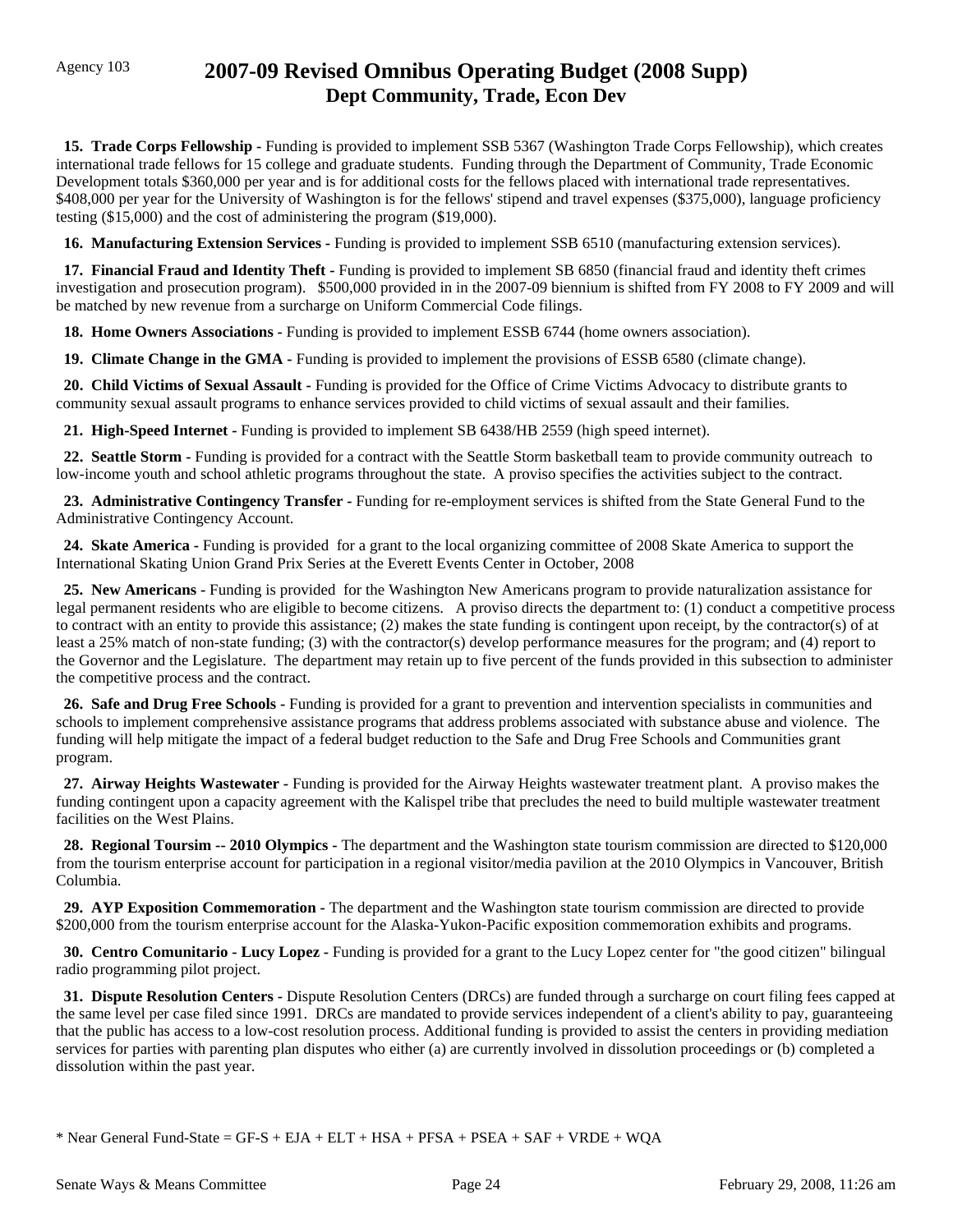# Agency 103 **2007-09 Revised Omnibus Operating Budget (2008 Supp) Dept Community, Trade, Econ Dev**

 **32. Chehalis River Basin Flood Support -** Funding is provided to assist the Chehalis River Flood Reduction Executive Committee for flood mitigation in the Chehalis River basin.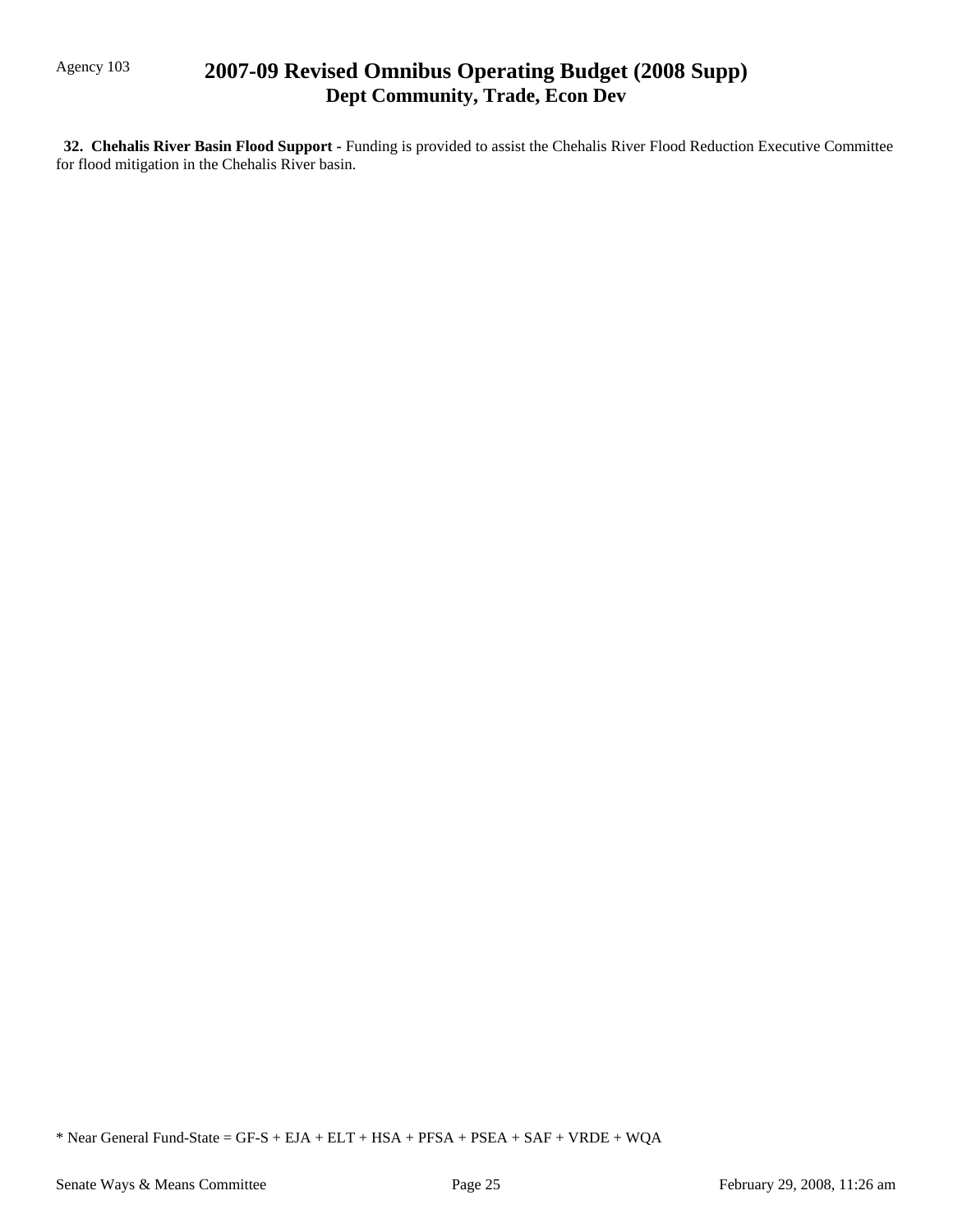# Agency 104 **2007-09 Revised Omnibus Operating Budget (2008 Supp)**

### **Economic & Revenue Forecast Council**

(Dollars in Thousands)

|                                         | <b>Senate Committee Passed</b> |                  |              |
|-----------------------------------------|--------------------------------|------------------|--------------|
|                                         | <b>FTEs</b>                    | <b>Near GF-S</b> | <b>Total</b> |
| 2007-09 Original Appropriations         | 5.2                            | 1,239            | 1,239        |
| 2007-09 Maintenance Level               | 5.2                            | 1,389            | 1,389        |
| Policy -- Comp Total                    | 0.3                            | 176              | 176          |
| <b>Total Policy Changes</b>             | 0.3                            | 176              | 176          |
| 2007-09 Revised Appropriations          | 5.5                            | 1,565            | 1,565        |
| Difference from Original Appropriations | 0.3                            | 326              | 326          |
| % Change from Original Appropriations   | 5.8%                           | 26.3%            | 26.3%        |

*Comments:*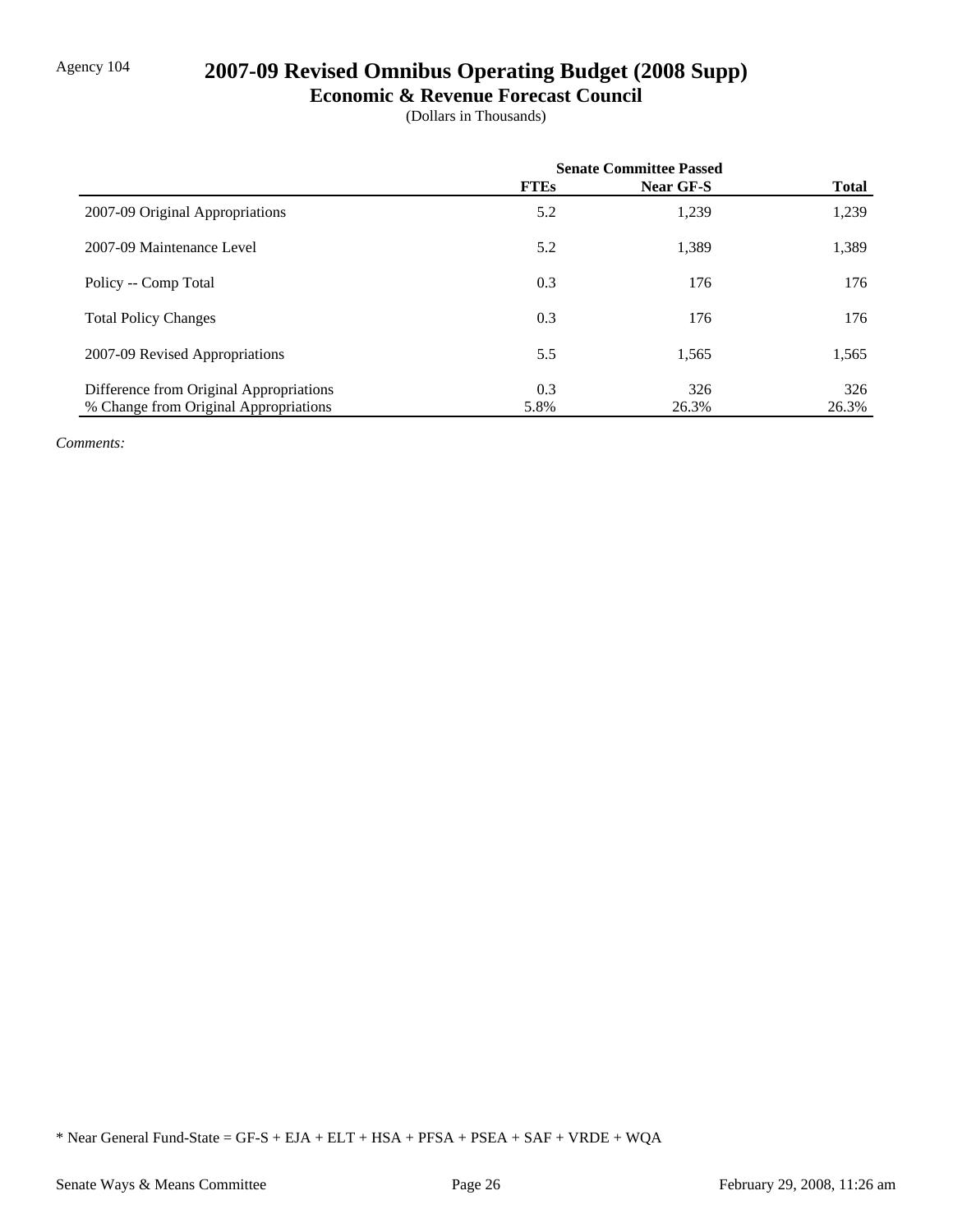## Agency 105 **2007-09 Revised Omnibus Operating Budget (2008 Supp)**

## **Office of Financial Management**

(Dollars in Thousands)

|                                                | <b>Senate Committee Passed</b> |                  |         |
|------------------------------------------------|--------------------------------|------------------|---------|
|                                                | <b>FTEs</b>                    | <b>Near GF-S</b> | Total   |
| 2007-09 Original Appropriations                | 308.7                          | 47,744           | 131,021 |
| 2007-09 Maintenance Level                      | 308.7                          | 47,752           | 131,392 |
| <b>2008 Policy Non-Comp Changes:</b>           |                                |                  |         |
| <b>Business Outreach</b><br>1.                 | 0.7                            | $\Omega$         | 175     |
| 2.<br>Initiative 960 Implementation            | 1.5                            | 359              | 359     |
| 3.<br>Health Care Workgroup Support            | 0.0                            | 500              | 500     |
| <b>WASL Funding Increase</b><br>4.             | 0.0                            | 11,372           | 11,372  |
| 5.<br><b>Public Records Committee Workload</b> | 0.0                            | 30               | 30      |
| Policy -- Non-Comp Total                       | 2.2                            | 12,261           | 12,436  |
| <b>Total Policy Changes</b>                    | 2.2                            | 12,261           | 12,436  |
| 2007-09 Revised Appropriations                 | 310.9                          | 60,013           | 143,828 |
| Difference from Original Appropriations        | 2.2                            | 12,269           | 12,807  |
| % Change from Original Appropriations          | 0.7%                           | 25.7%            | 9.8%    |

### *Comments:*

 **1. Business Outreach -** Ongoing funding is provided for a business outreach position in the Governor's Executive Policy Office. The primary responsibility of the position will be to act as a liaison between the Office of the Governor and state businesses and new businesses seeking to locate in Washington. (Economic Development Strategic Reserve Account-State)

 **2. Initiative 960 Implementation -** A combination of ongoing and one-time funding is provided for staff and database development costs needed to implement Initiative 960.

 **3. Health Care Workgroup Support -** Funding is provided for the Office of Financial Management to support efforts to identify approaches to address issues of affordability, quality, and access to health services in Washington. Public meetings will be conducted in all congressional districts of the state, and other opportunities for the public to participate and provide feedback regarding a consultant's economic analysis of health care proposals will be provided through a website, and other venues. The results of the public input process on health services in Washington will be reported to the Governor and the Legislature by December 1, 2008.

 **4. WASL Funding Increase -** Funding is provided for increased costs associated with the development and implementation of the Washington Assessment of Student Learning (WASL). The Office of Financial Management will develop an interagency agreement with the Office of Superintendent of Public Instruction (OSPI) for the expenditure of these funds based on: (1) redesigning the assessment in reading, mathematics, and science in all grades except high school by shortening test administration, reducing the number of short answer and extended response questions, and potentially decreasing the number of items utilized in the assessment; and (2) OSPI preserving legislative authority to make minor or significant changes to assessment policy in the future. Additionally, a legislative workgroup on the WASL is established to review and evaluate the current assessment system by January 1, 2009, and potentially make recommendations to improve it.

 **5. Public Records Committee Workload -** Chapter 198, Laws of 2007 (SSB 5435), created the Public Records Exemptions Accountability Committee. The Committee meets at least quarterly and provides recommendations on the repeal or amendment of public records exemptions to the Governor, Attorney General, and appropriate legislative committees. The legislation requires the Office of Financial Management to provide staff support to the Committee. Ongoing funding is provided for travel and associated expenses.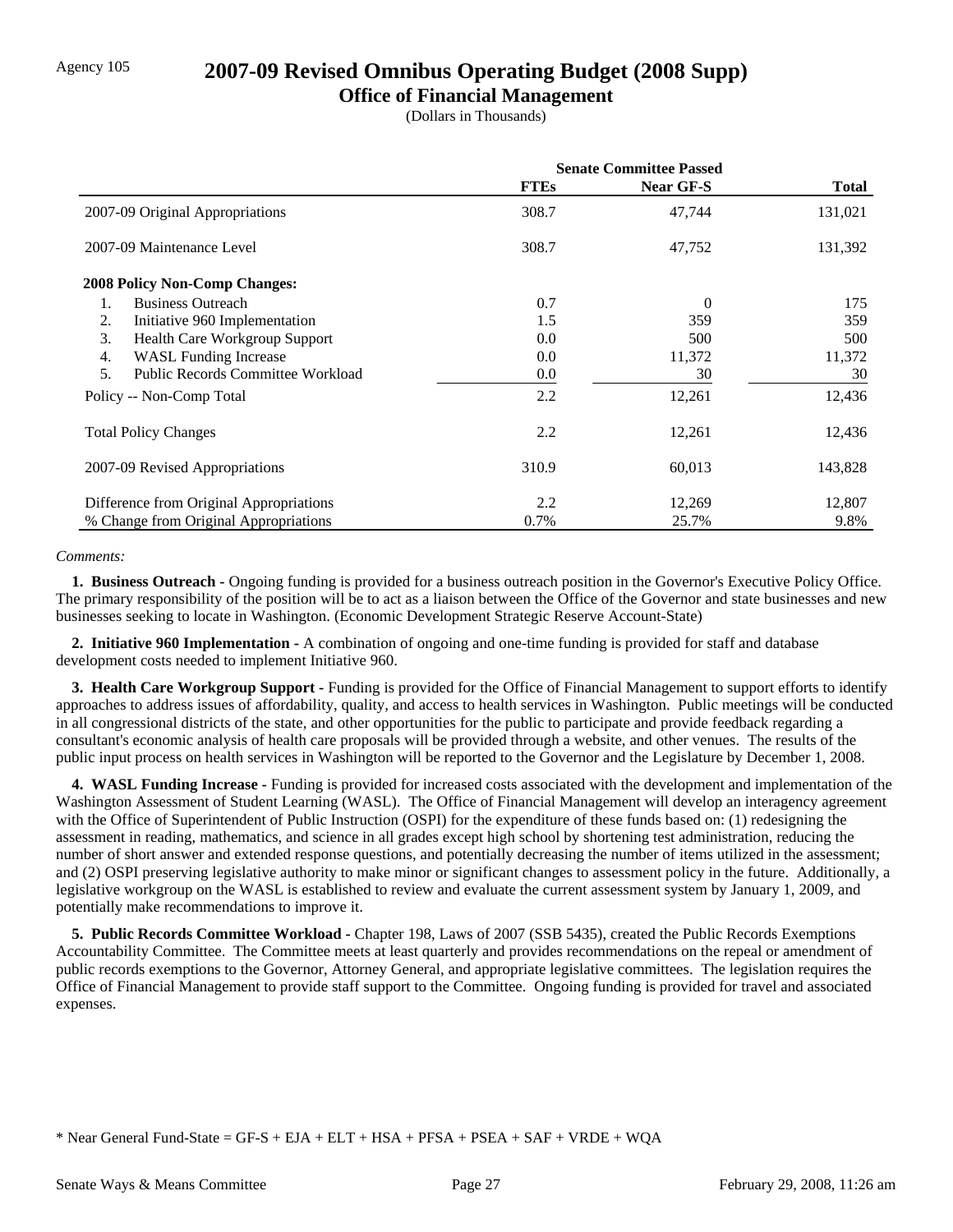# Agency 110 **2007-09 Revised Omnibus Operating Budget (2008 Supp)**

**Office of Administrative Hearings**

(Dollars in Thousands)

|                                         | <b>Senate Committee Passed</b> |                  |              |
|-----------------------------------------|--------------------------------|------------------|--------------|
|                                         | <b>FTEs</b>                    | <b>Near GF-S</b> | <b>Total</b> |
| 2007-09 Original Appropriations         | 166.7                          | 0                | 33,087       |
| 2007-09 Maintenance Level               | 166.7                          | 0                | 33,092       |
| 2007-09 Revised Appropriations          | 166.7                          | 0                | 33,092       |
| Difference from Original Appropriations | 0.0                            |                  |              |
| % Change from Original Appropriations   | $0.0\%$                        | $0.0\%$          | $0.0\%$      |

*Comments:*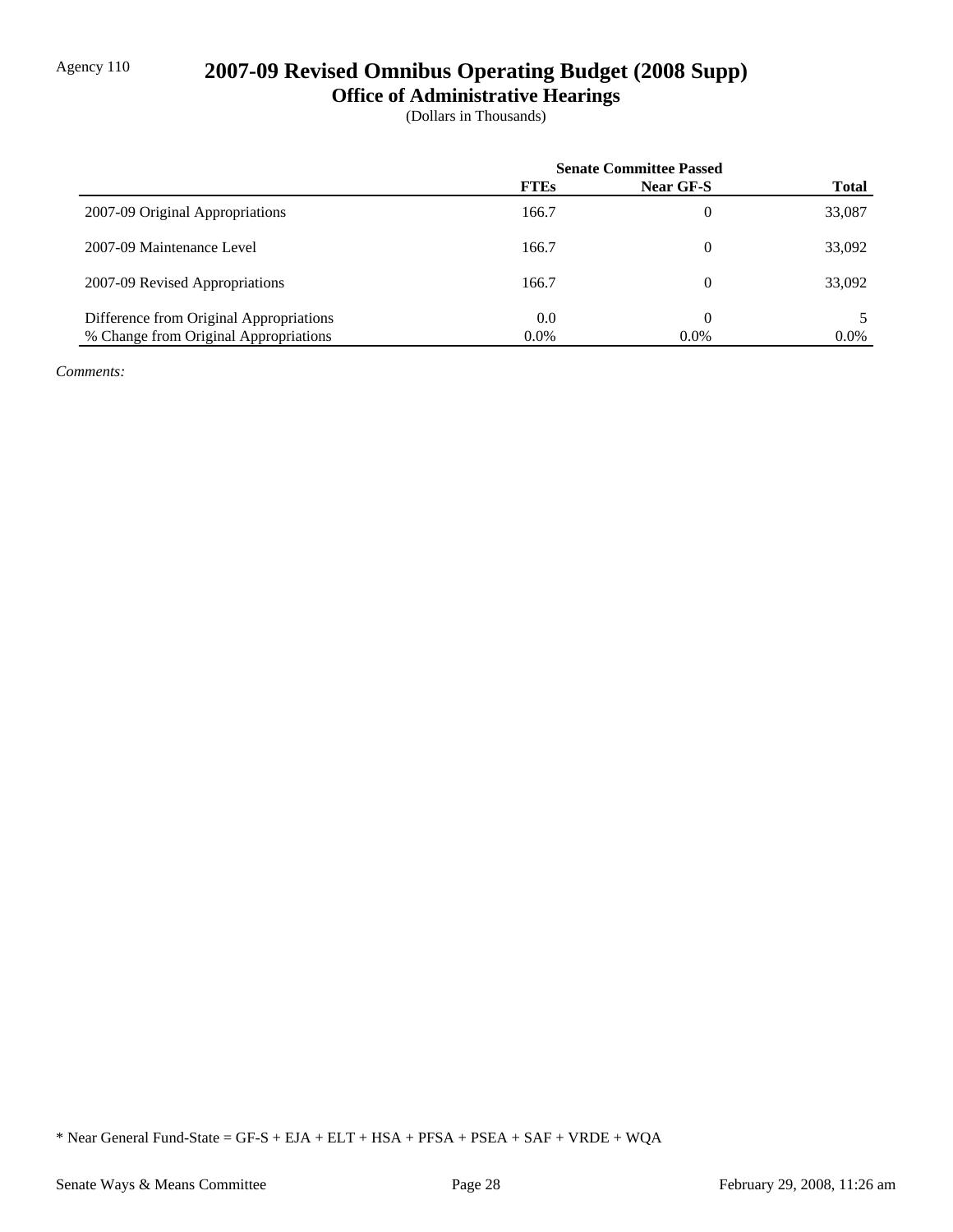# Agency 111 **2007-09 Revised Omnibus Operating Budget (2008 Supp)**

### **Department of Personnel**

(Dollars in Thousands)

|                                         | <b>Senate Committee Passed</b> |                |              |
|-----------------------------------------|--------------------------------|----------------|--------------|
|                                         | <b>FTEs</b>                    | Near GF-S      | <b>Total</b> |
| 2007-09 Original Appropriations         | 206.1                          | 0              | 69,561       |
| 2007-09 Maintenance Level               | 206.1                          | $\overline{0}$ | 69,567       |
| <b>2008 Policy Non-Comp Changes:</b>    |                                |                |              |
| Other Fund Adjustments<br>1.            | 0.0                            | $\overline{0}$ | $-6,200$     |
| Child Care Center Relocation<br>2.      | 0.0                            | 196            | 196          |
| Policy -- Non-Comp Total                | 0.0                            | 196            | $-6,004$     |
| <b>Total Policy Changes</b>             | 0.0                            | 196            | $-6,004$     |
| 2007-09 Revised Appropriations          | 206.1                          | 196            | 63,563       |
| Difference from Original Appropriations | 0.0                            | 196            | $-5,998$     |
| % Change from Original Appropriations   | $0.0\%$                        | $0.0\%$        | $-8.6\%$     |

### *Comments:*

 **1. Other Fund Adjustments -** Funding in the amount of \$6.2 million was planned to be transferred from the Personnel Services Fund Account to the Data Processing Revolving Fund Account to cover costs incurred during the development of the Human Resource Management System (HRMS). DOP will defer the repayment of these costs until the 2009-11 Biennium. (Data Processing Revolving Account-Nonappropriated, Department of Personnel Service Account-State)

 **2. Child Care Center Relocation -** Funding is provided to pay the increased lease costs resulting from the movement of the Capitol Child Care Center from its current location to a new location on Perry Street. A feasibility study is also funded to identify options for relocating the child care center on or near the capitol campus.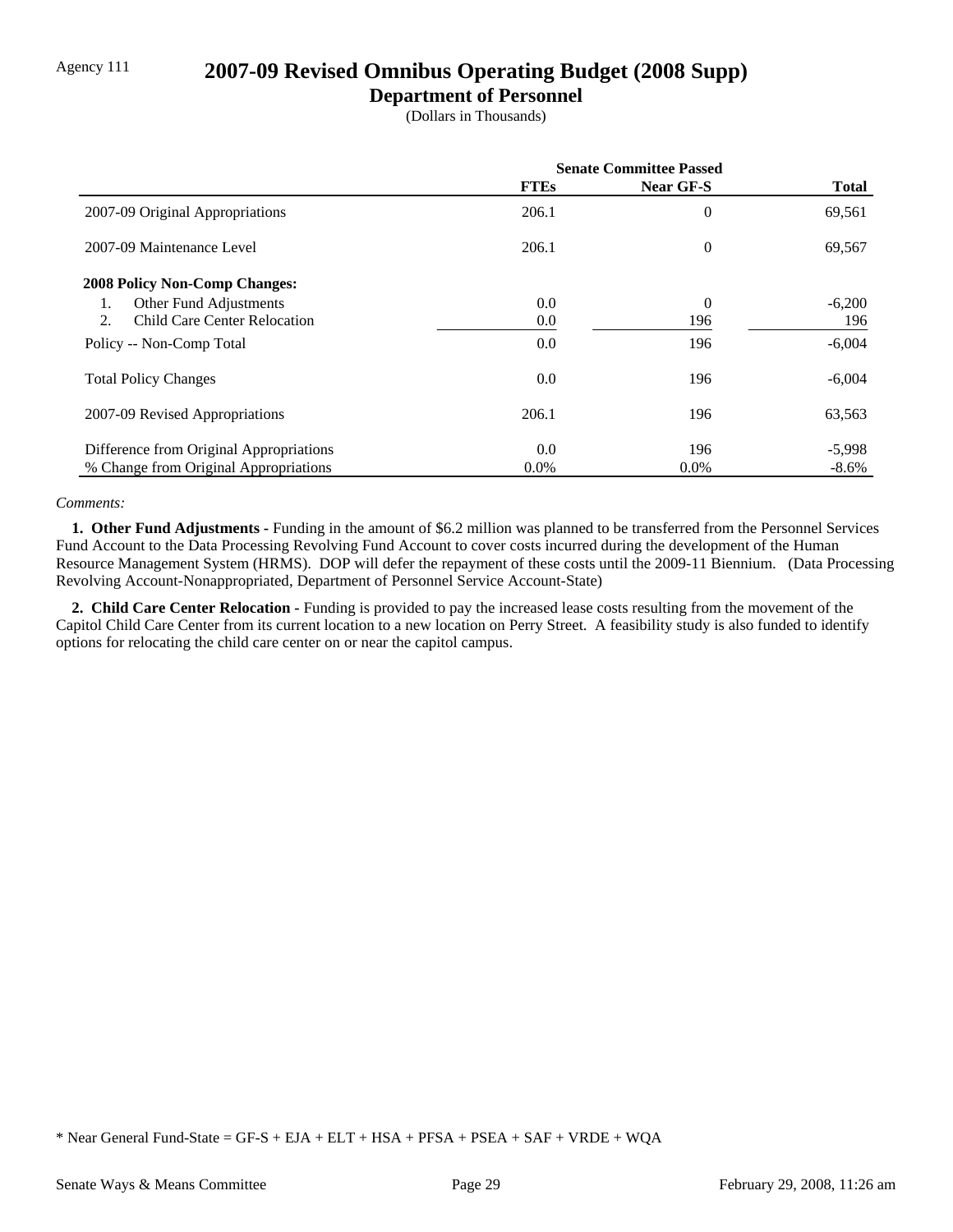# Agency 116 **2007-09 Revised Omnibus Operating Budget (2008 Supp)**

**State Lottery Commission**

(Dollars in Thousands)

|                                         | <b>Senate Committee Passed</b> |           |              |
|-----------------------------------------|--------------------------------|-----------|--------------|
|                                         | <b>FTEs</b>                    | Near GF-S | <b>Total</b> |
| 2007-09 Original Appropriations         | 144.9                          | 0         | 795,750      |
| 2007-09 Maintenance Level               | 144.9                          | 0         | 795.754      |
| 2007-09 Revised Appropriations          | 144.9                          | 0         | 795.754      |
| Difference from Original Appropriations | 0.0                            | 0         |              |
| % Change from Original Appropriations   | $0.0\%$                        | $0.0\%$   | $0.0\%$      |

*Comments:*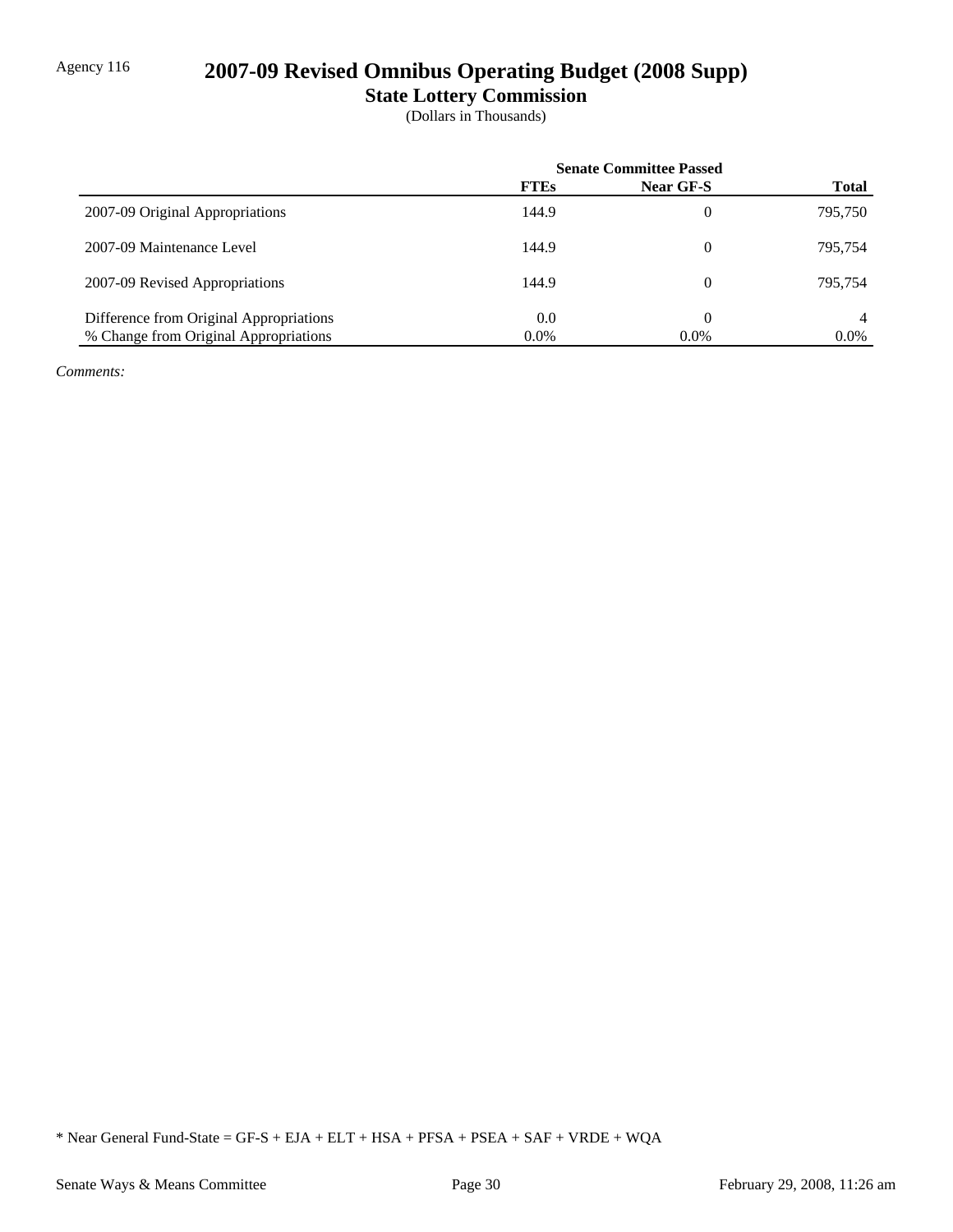# Agency 117 **2007-09 Revised Omnibus Operating Budget (2008 Supp)**

**Washington State Gambling Comm**

(Dollars in Thousands)

|                                         | <b>Senate Committee Passed</b> |                |              |
|-----------------------------------------|--------------------------------|----------------|--------------|
|                                         | <b>FTEs</b>                    | Near GF-S      | <b>Total</b> |
| 2007-09 Original Appropriations         | 175.3                          | $\overline{0}$ | 33,998       |
| 2007-09 Maintenance Level               | 175.3                          | 0              | 34,004       |
| 2007-09 Revised Appropriations          | 175.3                          | 0              | 34,004       |
| Difference from Original Appropriations | 0.0                            | 0              | 6            |
| % Change from Original Appropriations   | $0.0\%$                        | $0.0\%$        | $0.0\%$      |

*Comments:*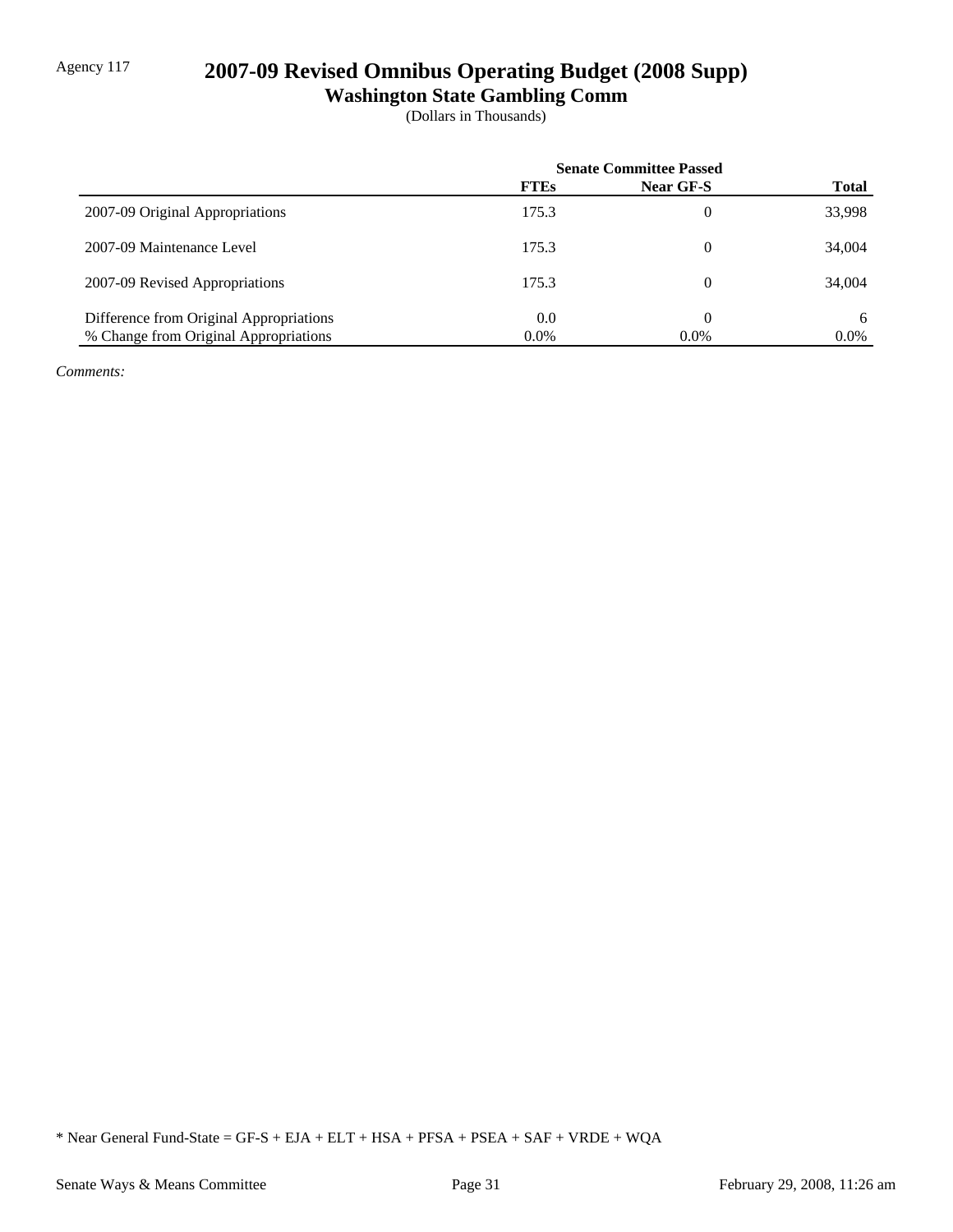## Agency 124 **2007-09 Revised Omnibus Operating Budget (2008 Supp)**

### **Department of Retirement Systems**

(Dollars in Thousands)

|                                            | <b>Senate Committee Passed</b> |                  |         |
|--------------------------------------------|--------------------------------|------------------|---------|
|                                            | <b>FTEs</b>                    | <b>Near GF-S</b> | Total   |
| 2007-09 Original Appropriations            | 267.7                          | 450              | 53,966  |
| 2007-09 Maintenance Level                  | 267.7                          | 450              | 53,841  |
| <b>2008 Policy Non-Comp Changes:</b>       |                                |                  |         |
| Transfer DCAP to HCA #<br>1.               | $-0.4$                         | $\Omega$         | $-74$   |
| <b>Automatic Transfers to SERS</b><br>2.   | 0.3                            | 0                | 148     |
| 3.<br>Fish & Wildlife Officers             | 0.1                            | $\Omega$         | 35      |
| 4.<br><b>Interruptive Military Service</b> | 0.2                            | $\Omega$         | 41      |
| <b>LEOFF</b> Facilitator<br>5.             | 0.0                            | 0                | 40      |
| Policy -- Non-Comp Total                   | 0.1                            | $\theta$         | 190     |
| <b>Total Policy Changes</b>                | 0.1                            | $\Omega$         | 190     |
| 2007-09 Revised Appropriations             | 267.8                          | 450              | 54,031  |
| Difference from Original Appropriations    | 0.1                            | $\Omega$         | 65      |
| % Change from Original Appropriations      | $0.0\%$                        | $0.0\%$          | $0.1\%$ |

### *Comments:*

 **1. Transfer DCAP to HCA # -** Funding is reduced to reflect the transfer administration of the Dependent Care Assistance Program (DCAP) from the Department of Retirement Systems (DRS) to the Health Care Authority (HCA). The transfer will integrate administration of DCAP with the Flexible Spending Arrangement Program, currently administered by the HCA, to achieve administrative efficiencies, cost savings, and service improvements. (Dependent Care Administrative Account-State)

 **2. Automatic Transfers to SERS -** Funding is provided for the administrative costs of implementing House Bill 6655 (transferring Public Employees' Retirement System plan members to the School Employees' Retirement System), ending the automatic transfer of prior service credit earned in the Public Employees' Retirement System Plan 2 (PERS 2) to the School Employees' Retirement System Plan 2 (SERS 2) when a member works in a position eligible for membership in SERS 2. (Department of Retirement Systems Expense Account-State)

**3. Fish & Wildlife Officers -** Funding is provided for the administrative costs of implementing Senate Bill 6653 (allowing Department of Fish and Wildlife enforcement officers to transfer service credit), permitting members of the Law Enforcement Officers' and Fire Fighters' Retirement System Plans 2 (LEOFF 2) to purchase a transfer of prior service credit earned in the Public Employees' Retirement System (PERS) as Department of Fish & Wildlife enforcement officers to LEOFF 2. (Department of Retirement Systems Expense Account-State)

 **4. Interruptive Military Service -** Funding is provided for the administrative costs of implementing Substitute Senate Bill 6645 (service credit for interruptive military service), permitting members of Plans 2 and 3 of the various state retirement systems to receive service credit at no cost for interruptive military service rendered during a time of war. (Department of Retirement Systems Expense Account-State)

 **5. LEOFF Facilitator -** Funding is provided for the Department of Retirement Systems to hire a facilitator to mediate a stakeholder group discussion of medical benefits funding in the Law Enforcement Officers' and Fire Fighters' Retirement System Plan 1 (LEOFF 1). The stakeholder group shall include representatives of retired members of the law enforcement officers' and fire fighters' retirement system plan 1, local government employers, the department of retirement systems, and other groups as deemed necessary by the director of the department of retirement systems. (Department of Retirement Systems Expense Account-State)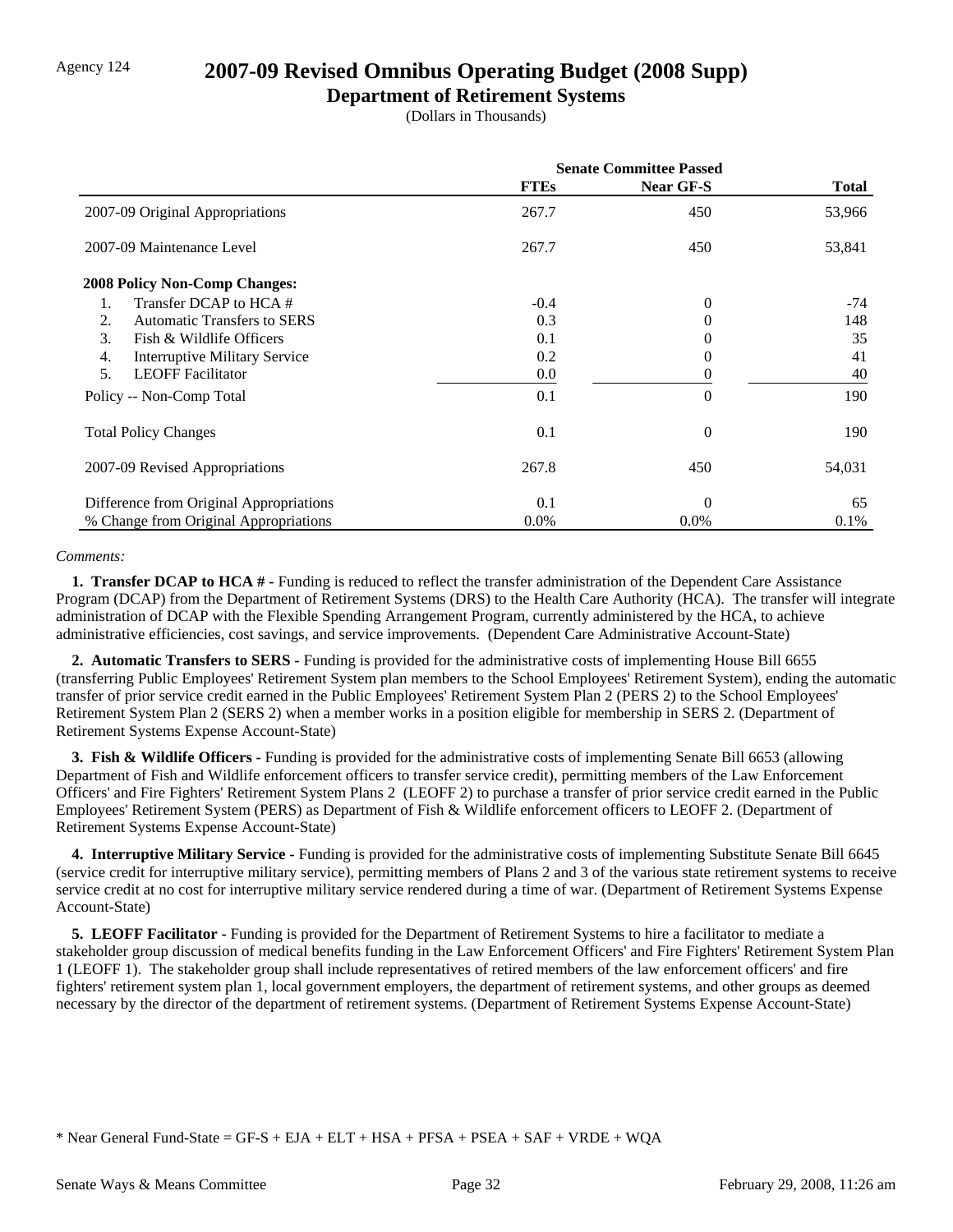# Agency 126 **2007-09 Revised Omnibus Operating Budget (2008 Supp)**

## **State Investment Board**

(Dollars in Thousands)

|                                         | <b>Senate Committee Passed</b> |                  |        |
|-----------------------------------------|--------------------------------|------------------|--------|
|                                         | <b>FTEs</b>                    | <b>Near GF-S</b> | Total  |
| 2007-09 Original Appropriations         | 73.4                           | $\overline{0}$   | 19,266 |
| 2007-09 Maintenance Level               | 73.4                           | $\theta$         | 19,270 |
| <b>2008 Policy Non-Comp Changes:</b>    |                                |                  |        |
| <b>DIS-Administered Firewall</b><br>1.  | 0.0                            | $\overline{0}$   | 30     |
| 2.<br>Transfer DW to Appropriated Funds | 0.0                            | $\Omega$         | 2,500  |
| Policy -- Non-Comp Total                | 0.0                            | $\overline{0}$   | 2,530  |
| Policy -- Comp Total                    | 0.0                            | $\boldsymbol{0}$ | 2,668  |
| <b>Total Policy Changes</b>             | 0.0                            | $\overline{0}$   | 5,198  |
| 2007-09 Revised Appropriations          | 73.4                           | $\overline{0}$   | 24,468 |
| Difference from Original Appropriations | 0.0                            | $\theta$         | 5,202  |
| % Change from Original Appropriations   | $0.0\%$                        | $0.0\%$          | 27.0%  |

### *Comments:*

 **1. DIS-Administered Firewall -** Funding is provided to implement a data warehouse, coupled with a system to measure investment performance, to provide improved investment reporting and analysis. A firewall, administered by the Department of Information Services, will be created to provide for the security of the data warehouse system. (State Investment Board Expense Account)

 **2. Transfer DW to Appropriated Funds -** Funding for the investment data warehouse project is transferred from non-budgeted funds to the appropriated expense account. The non-budgeted funding and the expense account are both drawn from investment earnings. (State Investment Board Expense Account)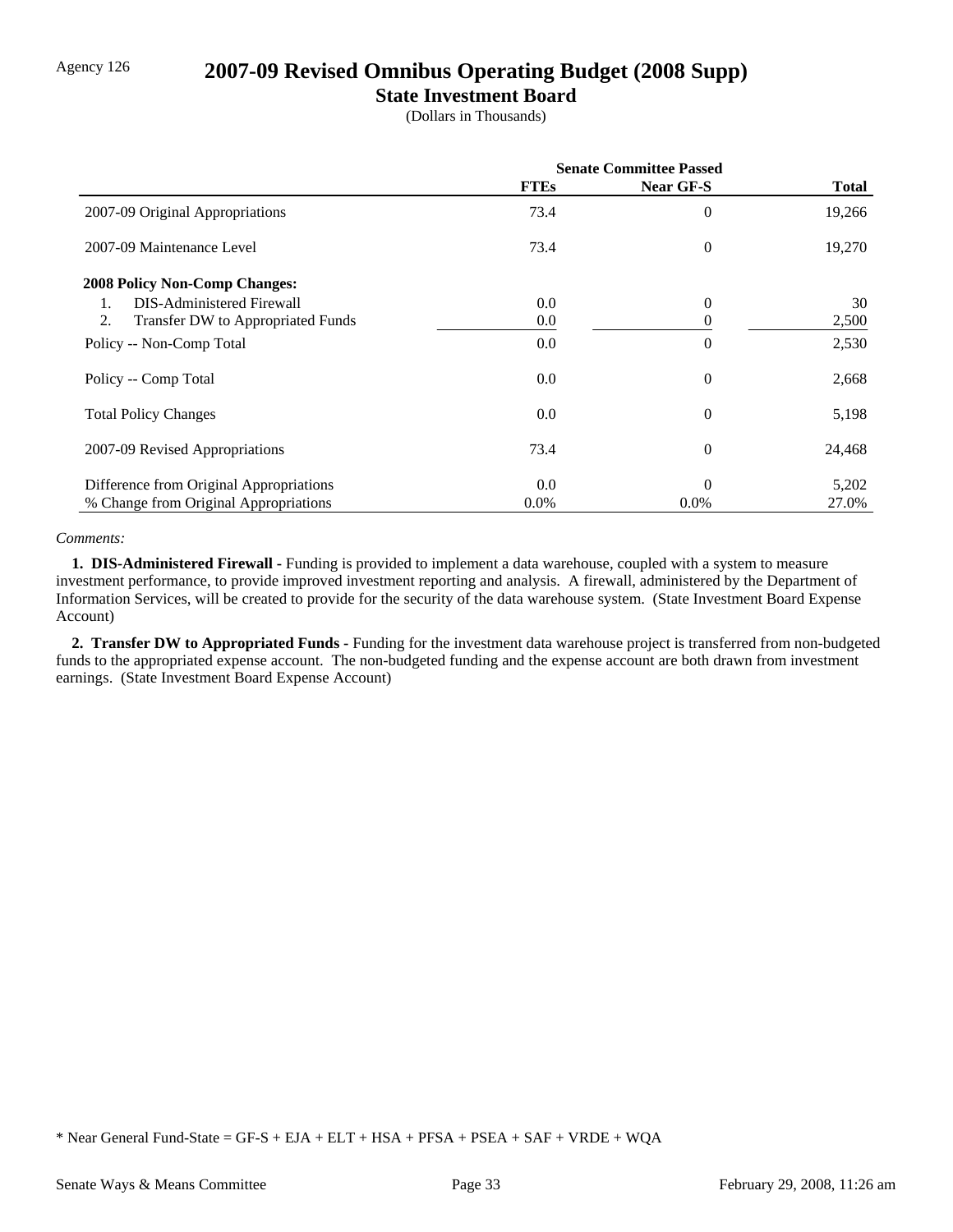# Agency 130 **2007-09 Revised Omnibus Operating Budget (2008 Supp)**

**Public Printer**

(Dollars in Thousands)

|                                         | <b>Senate Committee Passed</b> |           |              |
|-----------------------------------------|--------------------------------|-----------|--------------|
|                                         | <b>FTEs</b>                    | Near GF-S | <b>Total</b> |
| 2007-09 Original Appropriations         | 137.8                          |           | 18,886       |
| 2007-09 Maintenance Level               | 137.8                          |           | 18,890       |
| 2007-09 Revised Appropriations          | 137.8                          |           | 18,890       |
| Difference from Original Appropriations | 0.0                            |           | 4            |
| % Change from Original Appropriations   | $0.0\%$                        | $0.0\%$   | $0.0\%$      |

*Comments:*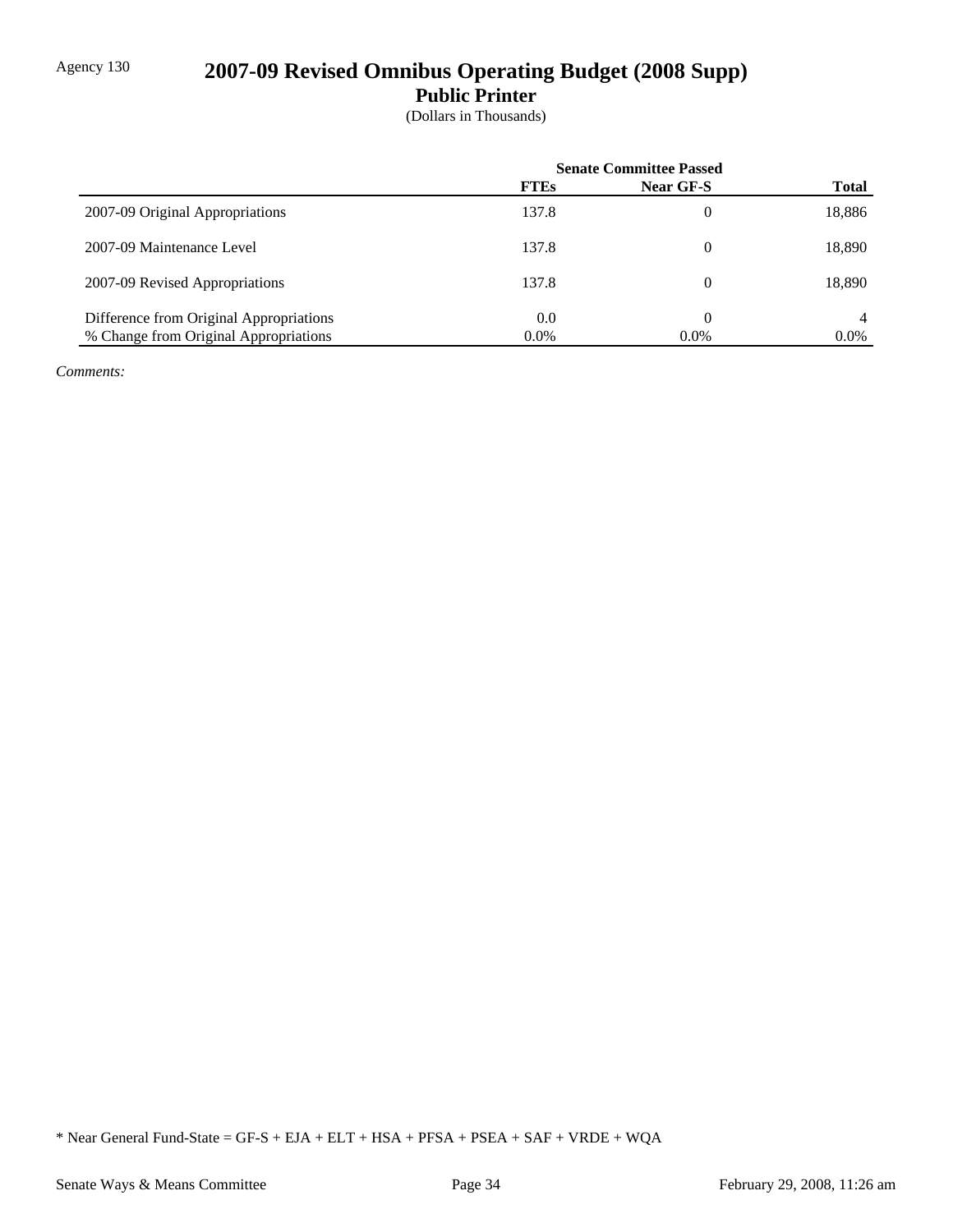## Agency 140 **2007-09 Revised Omnibus Operating Budget (2008 Supp)**

### **Department of Revenue**

(Dollars in Thousands)

|                                           | <b>Senate Committee Passed</b> |                  |              |
|-------------------------------------------|--------------------------------|------------------|--------------|
|                                           | <b>FTEs</b>                    | <b>Near GF-S</b> | <b>Total</b> |
| 2007-09 Original Appropriations           | 1,072.2                        | 201,321          | 218,534      |
| 2007-09 Maintenance Level                 | 1,072.2                        | 201,351          | 219,064      |
| <b>2008 Policy Non-Comp Changes:</b>      |                                |                  |              |
| I-960 Implementation<br>1.                | 1.2                            | 118              | 118          |
| Property Tax Deferral<br>2.               | 3.2                            | 5,814            | 5,814        |
| SB 6949 Low Income Homeowners<br>3.       | 2.4                            | 516              | 516          |
| 4.<br>SB 6809 Working Families Tax Exempt | 7.9                            | 2,364            | 2,364        |
| 5.<br>SB 6912 Senior Deferral Program     | 0.0                            | 142              | 142          |
| Policy -- Non-Comp Total                  | 14.6                           | 8,954            | 8,954        |
| <b>Total Policy Changes</b>               | 14.6                           | 8,954            | 8,954        |
| 2007-09 Revised Appropriations            | 1,086.8                        | 210,305          | 228,018      |
| Difference from Original Appropriations   | 14.6                           | 8,984            | 9,484        |
| % Change from Original Appropriations     | 1.4%                           | 4.5%             | 4.3%         |

#### *Comments:*

 **1. I-960 Implementation -** Funding is provided for costs related to implementing I-960 requirements. The Department of Revenue (DOR) will hire two to three analysts each session to assist in preparing the estimates required by I-960. (General Fund-State)

 **2. Property Tax Deferral -** Funding is provided to implement Substitute Senate Bill 6178 (property tax deferral) which creates a new property tax deferral program for homeowners who meet the eligibility requirements. The amounts funded are for the Department to administer the program and reimburse state and local governments for property tax revenue deferral. (General Fund-State)

 **3. SB 6949 Low Income Homeowners -** Funding is provided for the implementation of SB 6949 (Low Income Homeowners Deferral). The bill transfers administration of the program from the counties to the Department of Revenue.

 **4. SB 6809 Working Families Tax Exempt -** Funding is provided for the implementation of ESSB 6809 (Working Families' Tax Exemption), which provides a state sales tax exemption, in the form of remittance, equal to a percentage of the federal Earned Income Tax Credit (EITC). (General Fund - State)

 **5. SB 6912 Senior Deferral Program -** Funding is provided for the implementation of Senate Bill 6912 (property tax relief). This bill increases the income threshold required to qualify for the senior and disabled person property tax deferral program.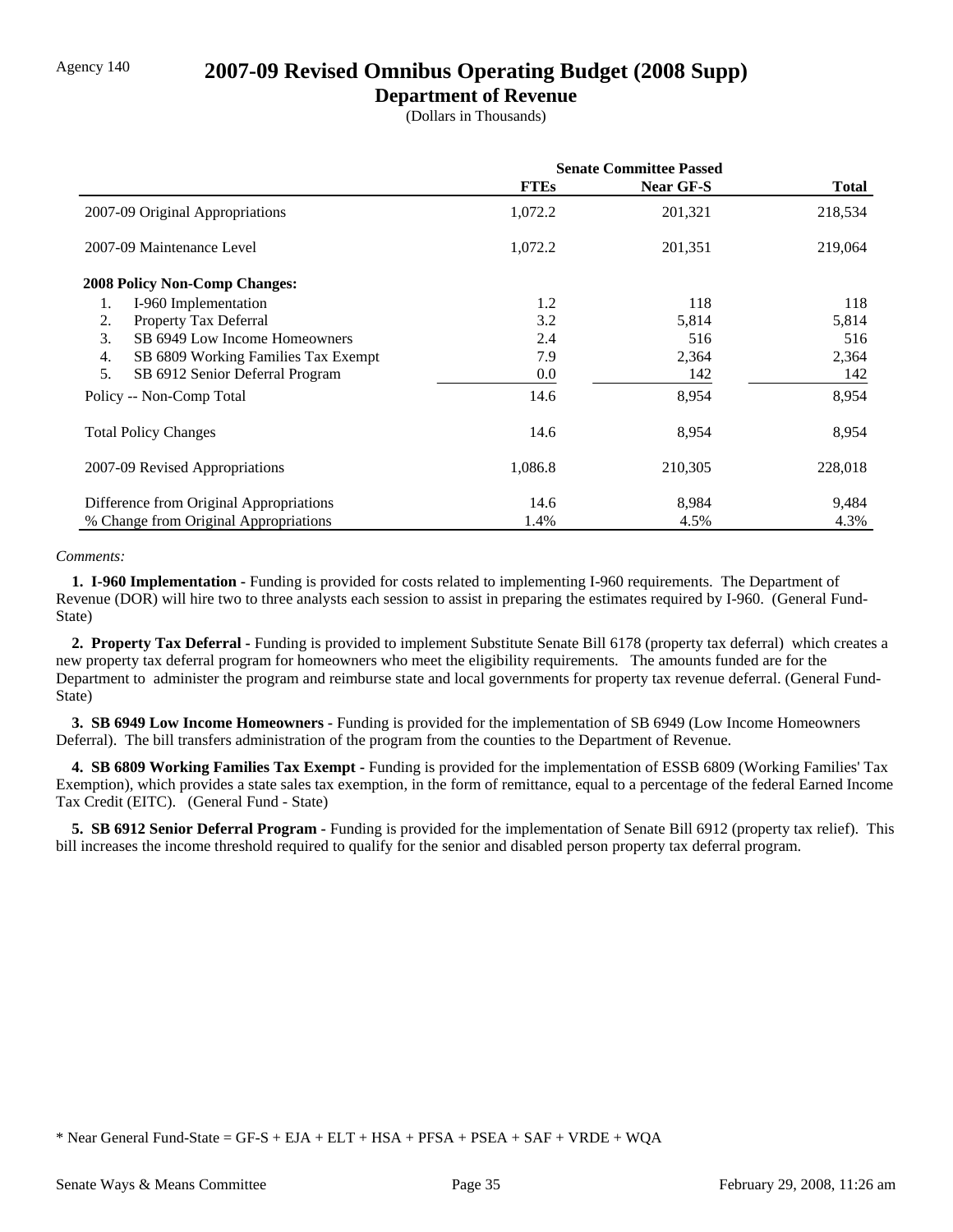## Agency 150 **2007-09 Revised Omnibus Operating Budget (2008 Supp)**

## **Dept of General Administration**

(Dollars in Thousands)

|                                                  | <b>Senate Committee Passed</b> |                |         |
|--------------------------------------------------|--------------------------------|----------------|---------|
|                                                  | <b>FTEs</b>                    | Near GF-S      | Total   |
| 2007-09 Original Appropriations                  | 594.6                          | 1,157          | 164,756 |
| 2007-09 Maintenance Level                        | 594.6                          | 1,157          | 164,770 |
| <b>2008 Policy Non-Comp Changes:</b>             |                                |                |         |
| Monument and Artwork<br>1.                       | 0.0                            | $\overline{0}$ | 33      |
| 2.<br>Project Review Committee Admin             | 0.0                            | 29             | 29      |
| 3.<br><b>Balance Appropriated Business Costs</b> | 0.0                            | 0              | 2,000   |
| 4.<br>General Administration Moving Plan         | 0.0                            | 0              | 1,031   |
| Policy -- Non-Comp Total                         | 0.0                            | 29             | 3,093   |
| <b>Total Policy Changes</b>                      | 0.0                            | 29             | 3,093   |
| 2007-09 Revised Appropriations                   | 594.6                          | 1,186          | 167,863 |
| Difference from Original Appropriations          | 0.0                            | 29             | 3,107   |
| % Change from Original Appropriations            | $0.0\%$                        | 2.5%           | 1.9%    |

### *Comments:*

 **1. Monument and Artwork -** Several veterans memorials on the Capitol Campus require repair and maintenance to restore them to satisfactory condition. Ongoing funding will provide annual maintenance for the World War II Memorial, Prisoner of War/Missing in Action Memorial, Medal of Honor Obelisk, Winged Victory World War I Memorial, and Korean War Memorial. (General Administration Services Account-State)

 **2. Project Review Committee Admin -** Chapter 494, Laws of 2007 (2SHB 1506), modified the alternative public works statutes, adding more members to the Capital Project Advisory Review Board (CPARB) and established a new project review committee within CPARB. Ongoing funding will pay for costs to reimburse committee members for travel expenses.

 **3. Balance Appropriated Business Costs -** The Department is provided additional appropriation authority for the General Administration Services Account to cover its operating expenses. The Department will work with the Office of Financial Management to conduct an analysis in order to properly balance appropriated and non-appropriated activities, and to end the crosssubsidization of business lines. (General Administration Services Account-State)

 **4. General Administration Moving Plan -** Funding is provided to plan the move of state agencies out of the General Administration Building prior to the demolition of the building to make space for the Heritage Center. All state agencies will need to be out of the building by the fall of 2009. (General Administration Services Account-State)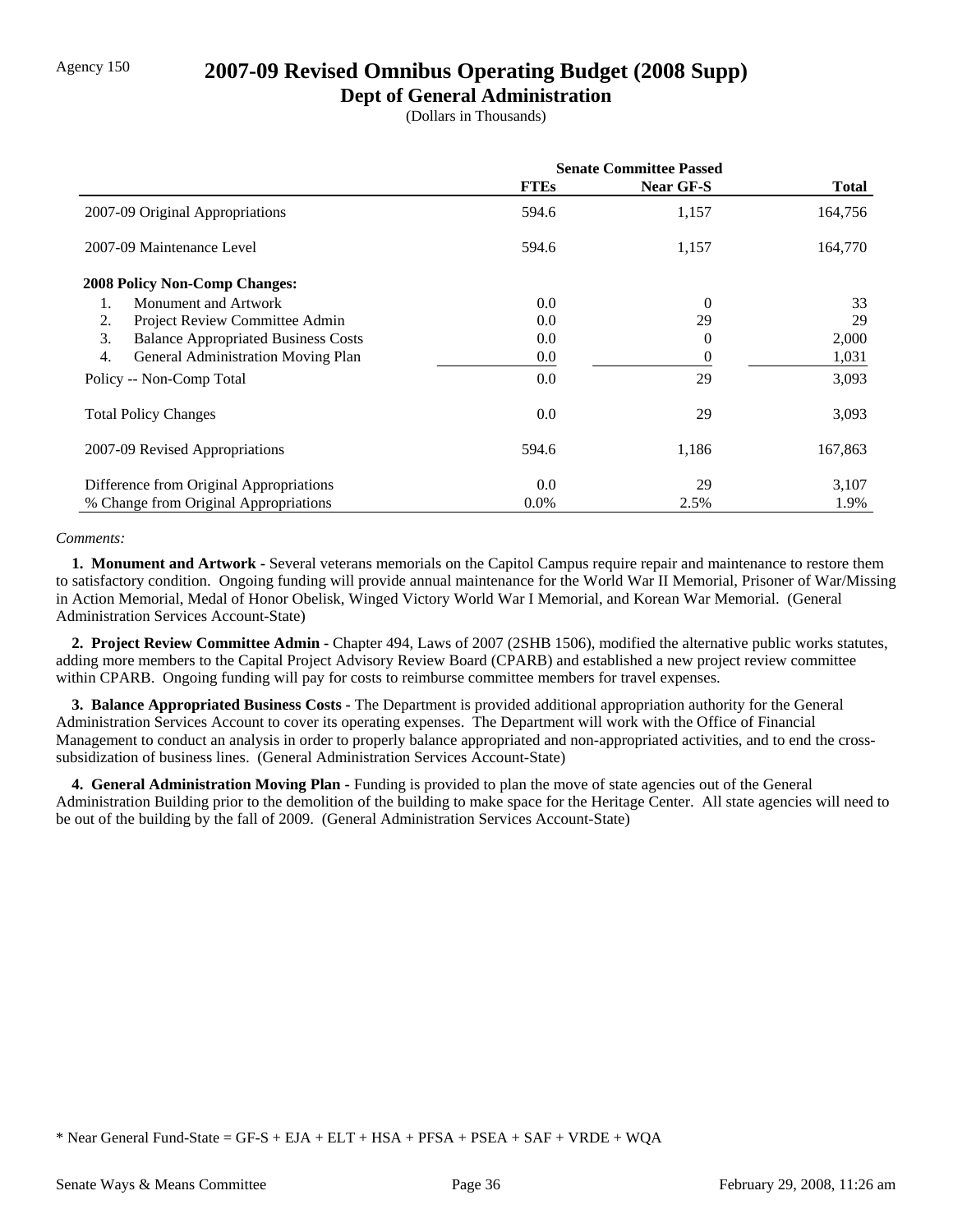# Agency 155 **2007-09 Revised Omnibus Operating Budget (2008 Supp)**

## **Department of Information Services**

(Dollars in Thousands)

|                                                 | <b>Senate Committee Passed</b> |                  |              |
|-------------------------------------------------|--------------------------------|------------------|--------------|
|                                                 | <b>FTEs</b>                    | <b>Near GF-S</b> | <b>Total</b> |
| 2007-09 Original Appropriations                 | 478.3                          | 10,590           | 265,602      |
| 2007-09 Maintenance Level                       | 478.3                          | 10,590           | 266,460      |
| <b>2008 Policy Non-Comp Changes:</b>            |                                |                  |              |
| Electronic Public Disclosure<br>1.              | 0.0                            | 250              | 250          |
| Critical Patient Information Init.<br>2.        | 0.0                            | $-2,000$         | $-2,000$     |
| 3.<br><b>Federal Grants for Law Enforcement</b> | 0.0                            | 0                | 1,220        |
| 4.<br>High-speed Internet                       | 0.3                            | 195              | 195          |
| Policy -- Non-Comp Total                        | 0.3                            | $-1,555$         | $-335$       |
| <b>Total Policy Changes</b>                     | 0.3                            | $-1,555$         | $-335$       |
| 2007-09 Revised Appropriations                  | 478.6                          | 9,035            | 266,125      |
| Difference from Original Appropriations         | 0.3                            | $-1,555$         | 523          |
| % Change from Original Appropriations           | 0.1%                           | $-14.7\%$        | 0.2%         |

### *Comments:*

 **1. Electronic Public Disclosure -** Funding is provided for the Department of Information Services to work with a private contractor to establish best practices and policies for electronic public records disclosure. This one-time funding will address record searching, selection, formatting, and output.

 **2. Critical Patient Information Init. -** Funding providing in the 2007-09 biennial budget to the Department of Information Services (DIS) for the creation of a pilot project to develop an emergency medical response health management record system for emergency medical personnel in King, Snohomish, Thurston, and Whatcom counties is eliminated. (Health Services Account-State)

 **3. Federal Grants for Law Enforcement -** Expenditure authority is provided for the Department of Information Services (DIS) to use funds provided by two one-time federal grants for activities related to law enforcement. The U.S. Department of Justice's National Criminal History Improvement Program provided funding to develop and improve criminal history records throughout the state. The DIS will use this funding to implement technology and process changes that improve reporting, timeliness, accuracy, and completeness of criminal history records and information. The DIS also received a grant from the National Governors Association for activities initiated and supported by the U.S. Department of Justice. The grant will fund a pilot project to deliver technical specifications for developing future applications that use the JINDEX platform, giving law enforcement officers in the field electronic access to driver photographs. (General Fund-Federal)

 **4. High-speed Internet -** Funding is provided for the Department of Information Services to coordinate a statewide high-speed internet deployment and adoption initiative, pursuant to Engrossed Second Substitute Senate Bill 6438 (development of a statewide high-speed internet deployment and adoption initiative). The DIS will work in cooperation with the Utilities and Transportation Commission; the Department of Community, Economic and Trade Development; and representatives of the telecommunications industry, community-based organizations, and other groups to develop a strategy to ensure statewide access to affordable and reliable high-speed internet services.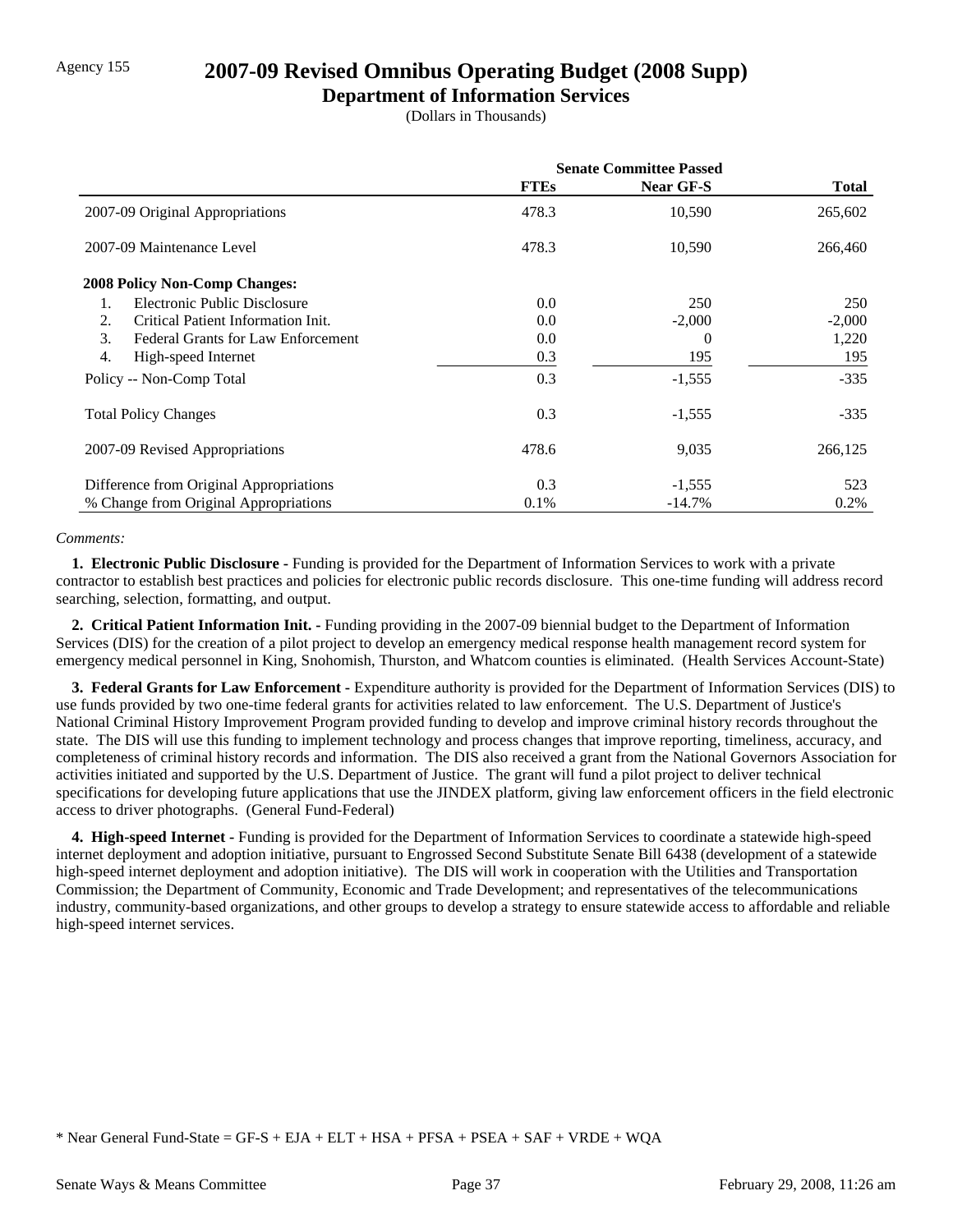## Agency 160 **2007-09 Revised Omnibus Operating Budget (2008 Supp)**

### **Office of Insurance Commissioner**

(Dollars in Thousands)

|                                           | <b>Senate Committee Passed</b> |                |              |
|-------------------------------------------|--------------------------------|----------------|--------------|
|                                           | <b>FTEs</b>                    | Near GF-S      | <b>Total</b> |
| 2007-09 Original Appropriations           | 218.7                          | 0              | 46,914       |
| 2007-09 Maintenance Level                 | 218.7                          | $\overline{0}$ | 47,068       |
| <b>2008 Policy Non-Comp Changes:</b>      |                                |                |              |
| Closed Claims Workload Increase           | 0.5                            | $\overline{0}$ | 93           |
| 2.<br>State Health Insurance Pool SB 6765 | 0.0                            | 0              | 45           |
| Policy -- Non-Comp Total                  | 0.5                            | 0              | 138          |
| <b>Total Policy Changes</b>               | 0.5                            | $\overline{0}$ | 138          |
| 2007-09 Revised Appropriations            | 219.2                          | $\overline{0}$ | 47,206       |
| Difference from Original Appropriations   | 0.5                            | $\theta$       | 292          |
| % Change from Original Appropriations     | 0.2%                           | $0.0\%$        | $0.6\%$      |

### *Comments:*

 **1. Closed Claims Workload Increase -** Chapter 8, Laws of 2006 addressed the cyclical problems in the medical malpractice liability insurance market. Entities are required to report each closed claim to the Insurance Commissioner for analysis and reporting to the Legislature beginning with medical malpractice claims closed in 2008. Due to the complexity of the actuarial data and the larger than expected request for technical assistance, additional expenditure authority is necessary to provide actuarial resources to assist entities with reporting requirements, analyze the data, and prepare the required reports. This request includes a one-time funding equipment cost. (Insurance Commissioner's Regulatory Account-State)

 **2. State Health Insurance Pool SB 6765 -** Substitute Senate Bill 6765 directs the Insurance Commissioner to convene a task force to recommend equitable and stable funding sources for the Washington state health insurance pool. (Insurance Commissioner's Regulatory Account-State)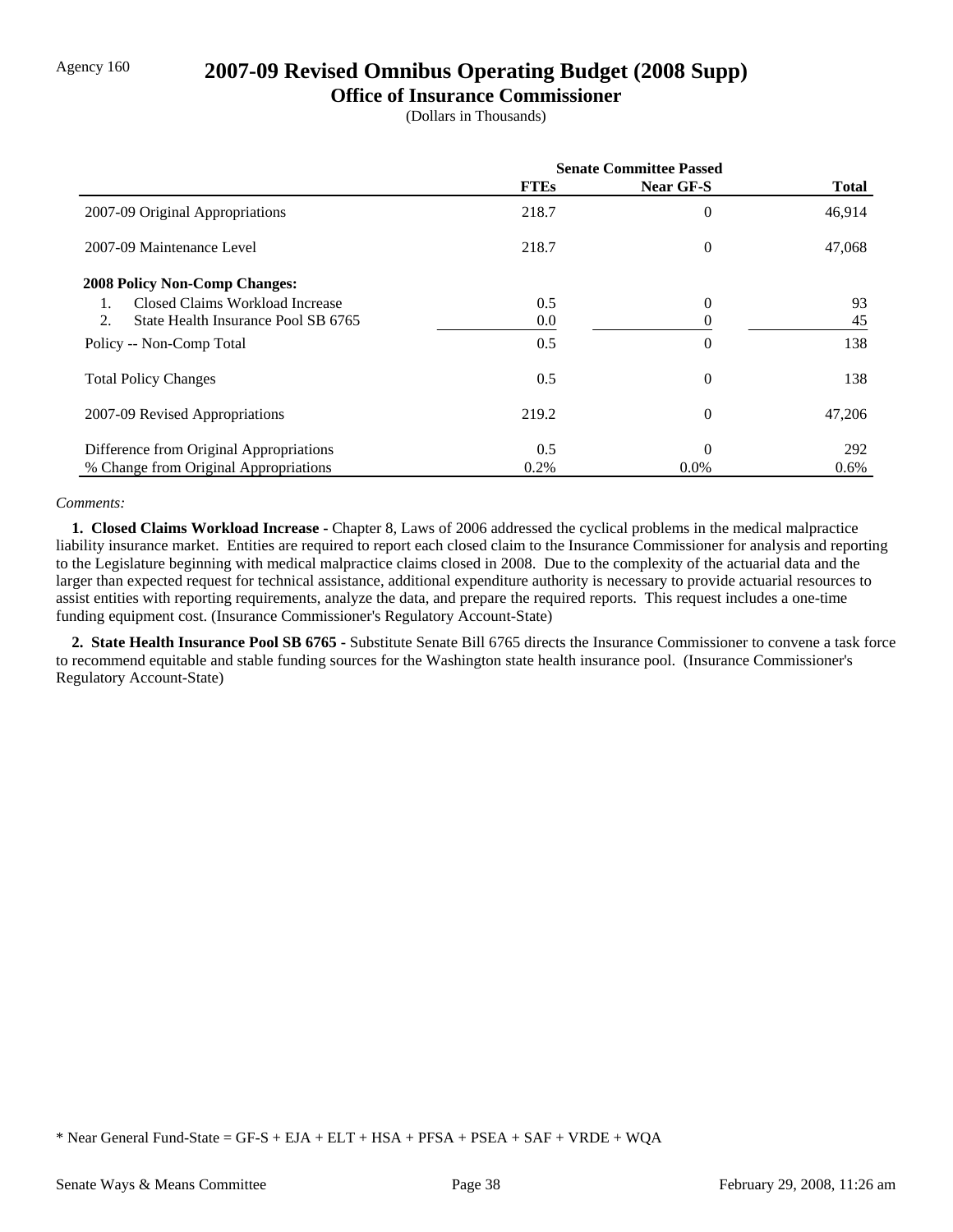# Agency 195 **2007-09 Revised Omnibus Operating Budget (2008 Supp)**

## **WA State Liquor Control Board**

(Dollars in Thousands)

|                                           | <b>Senate Committee Passed</b> |                  |              |
|-------------------------------------------|--------------------------------|------------------|--------------|
|                                           | <b>FTEs</b>                    | <b>Near GF-S</b> | <b>Total</b> |
| 2007-09 Original Appropriations           | 1,172.3                        | 3,863            | 231,565      |
| 2007-09 Maintenance Level                 | 1,172.3                        | 3,863            | 232,685      |
| <b>2008 Policy Non-Comp Changes:</b>      |                                |                  |              |
| Law Enforcement Equitable Sharing<br>1.   | 0.0                            | 0                | 757          |
| Distribution Center Software Upgrad<br>2. | 0.0                            | 0                | 1,294        |
| 3.<br>Distribution Center Expansion       | 0.0                            | 0                | 3,660        |
| Policy -- Non-Comp Total                  | 0.0                            | 0                | 5,711        |
| <b>Total Policy Changes</b>               | 0.0                            | $\overline{0}$   | 5,711        |
| 2007-09 Revised Appropriations            | 1,172.3                        | 3,863            | 238,396      |
| Difference from Original Appropriations   | 0.0                            | 0                | 6,831        |
| % Change from Original Appropriations     | $0.0\%$                        | $0.0\%$          | 3.0%         |

### *Comments:*

 **1. Law Enforcement Equitable Sharing -** The Liquor Control Board will receive one-time funding from the Department of Justice's Asset Forfeiture Program. Funds will be used for equipment and training related to tobacco enforcement. (Federal Seizure Account-Nonappropriated)

 **2. Distribution Center Software Upgrad -** Funding is provided for the Liquor Control Board to upgrade software at the distribution center. Current software will no longer be supported by the manufacturer. The LCB was appropriated funding in the 2005-07 Biennium to upgrade this software, but postponed the project until after completion of the distribution center expansion, which is scheduled for Fiscal Year 2008. (Liquor Control Board Construction and Maintenance Account-State, Liquor Revolving Account-State)

 **3. Distribution Center Expansion -** Funding is provided for the LCB to use a one-time fund balance from Certificates of Participation in FY 2005 to FY 2007 for safety and seismic improvements at the distribution center and to complete the project. (Liquor Control Board Construction and Maintenance Account-State)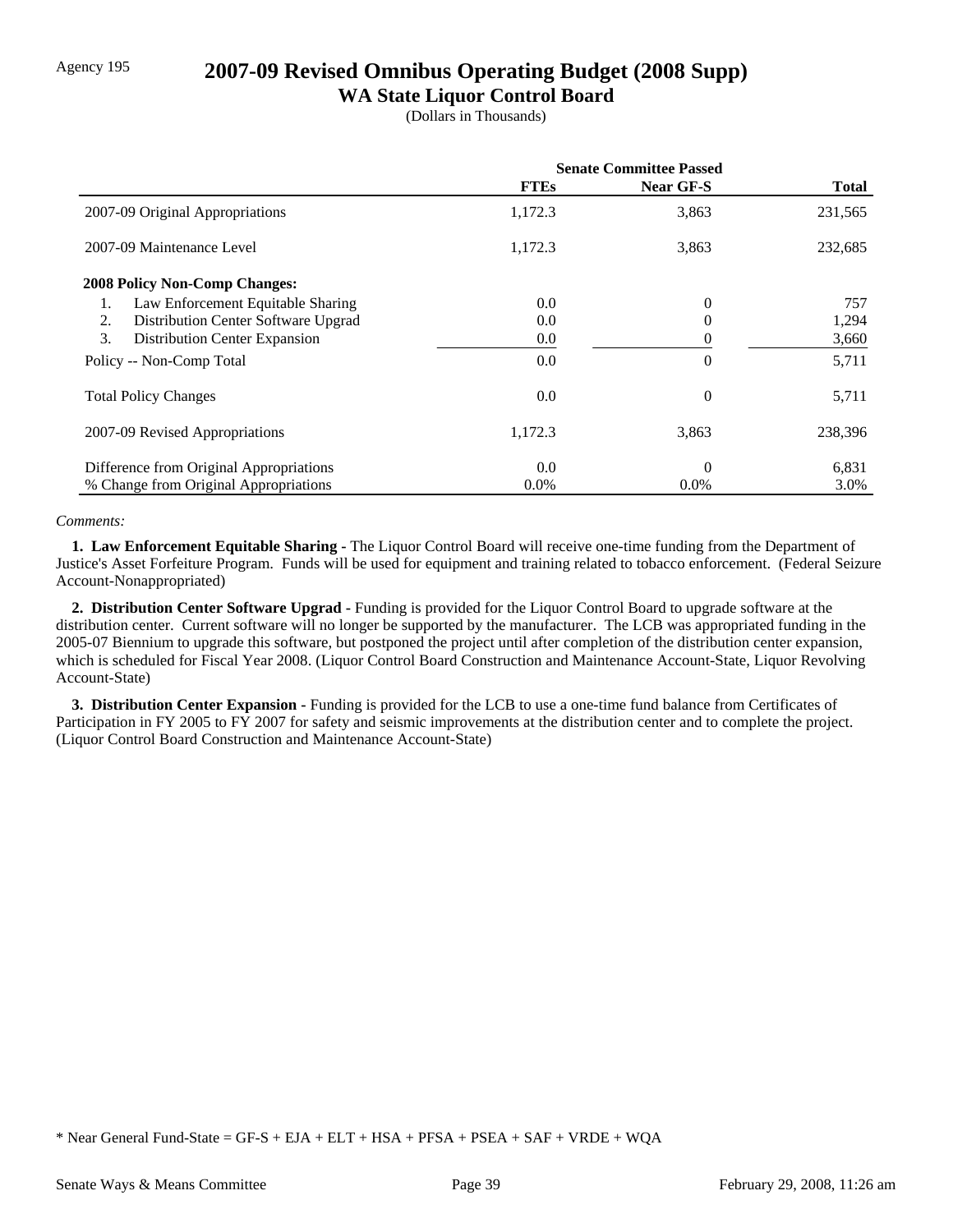# Agency 215 **2007-09 Revised Omnibus Operating Budget (2008 Supp)**

# **Utilities and Transportation Comm**

(Dollars in Thousands)

|                                         | <b>Senate Committee Passed</b> |                  |              |
|-----------------------------------------|--------------------------------|------------------|--------------|
|                                         | <b>FTEs</b>                    | <b>Near GF-S</b> | <b>Total</b> |
| 2007-09 Original Appropriations         | 151.7                          | 160              | 36,293       |
| 2007-09 Maintenance Level               | 151.7                          | 160              | 36,297       |
| 2007-09 Revised Appropriations          | 151.7                          | 160              | 36,297       |
| Difference from Original Appropriations | 0.0                            | 0                | 4            |
| % Change from Original Appropriations   | $0.0\%$                        | $0.0\%$          | $0.0\%$      |

*Comments:*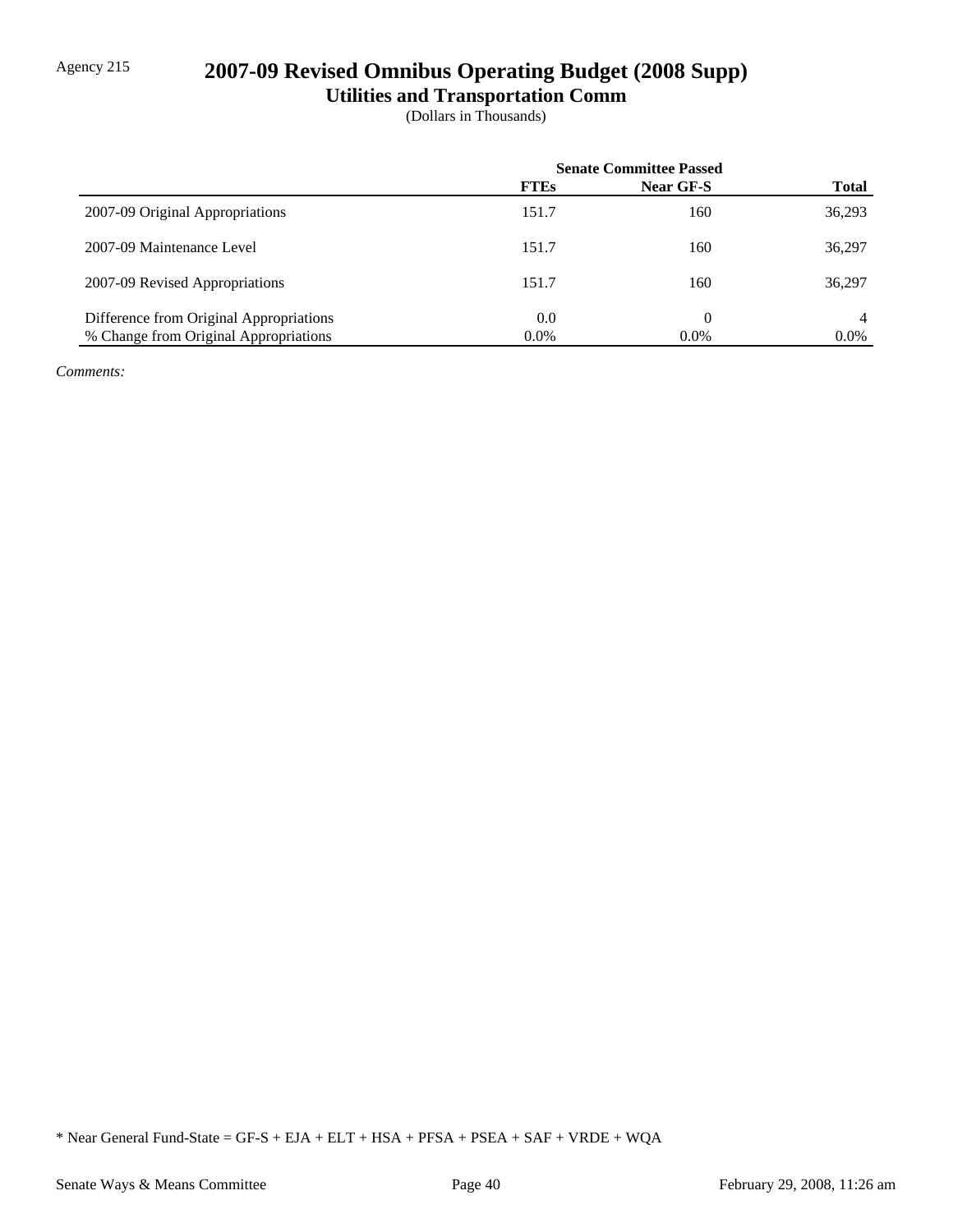## Agency 245 **2007-09 Revised Omnibus Operating Budget (2008 Supp)**

## **Military Department**

(Dollars in Thousands)

|                                           | <b>Senate Committee Passed</b> |                |              |
|-------------------------------------------|--------------------------------|----------------|--------------|
|                                           | <b>FTEs</b>                    | Near GF-S      | <b>Total</b> |
| 2007-09 Original Appropriations           | 317.6                          | 23,251         | 243,923      |
| 2007-09 Maintenance Level                 | 317.6                          | 23,275         | 244,391      |
| 2008 Policy Non-Comp Changes:             |                                |                |              |
| 1.<br>National Guard Firefighting Trng    | 0.0                            | 284            | 284          |
| Reverse 911<br>2.                         | 0.0                            | 200            | 200          |
| 3.<br>WA Youth Academy Tech Corrections   | 0.0                            | 372            | 392          |
| <b>Emerg Mgmt Planning Grants</b><br>4.   | 0.0                            | 317            | 1,312        |
| 5.<br><b>Interoperable Communications</b> | 0.5                            | 73             | 12,673       |
| Pre-Disaster Mitigation Grants<br>6.      | 0.0                            | 0              | 7,861        |
| <b>National Guard Activation</b><br>7.    | 0.0                            | 543            | 1,086        |
| 8.<br>December 2007 Flood Recovery        | 2.5                            | $\Omega$       | 41,506       |
| 9.<br>211 Enhancement                     | 0.0                            | 750            | 750          |
| 10.<br>E911 Revenue Study                 | 0.0                            | $\overline{0}$ | 200          |
| Policy -- Non-Comp Total                  | 3.0                            | 2,539          | 66,264       |
| <b>Total Policy Changes</b>               | 3.0                            | 2,539          | 66,264       |
| 2007-09 Revised Appropriations            | 320.6                          | 25,814         | 310,655      |
| Difference from Original Appropriations   | 3.0                            | 2,563          | 66,732       |
| % Change from Original Appropriations     | 0.9%                           | 11.0%          | 27.4%        |

#### *Comments:*

 **1. National Guard Firefighting Trng -** Ongoing funding is provided for 100 Washington State National Guard members to receive training for Wildland Firefighting Level II certification. Level II personnel are authorized to work on the fire line in the event of wildfires.

 **2. Reverse 911 -** One-time funding is provided to assist local Public Safety Answering Points to purchase and implement Reverse 911 systems across the state. These systems will allow for the public to be notified in the event of emergencies.

 **3. WA Youth Academy Tech Corrections -** Funding is provided for staff cost-of-living-allowances at the Washington Youth Academy; these were not included in the biennial budget agency request. (General Fund-State, General Fund-Federal)

 **4. Emerg Mgmt Planning Grants -** Funding is provided to match a Department of Homeland Security \$995,000 Emergency Management Performance Grant in October 2007. The grant requires a 50 percent non-federal match. (General Fund-Federal)

 **5. Interoperable Communications -** Expenditure authority is provided for the federal Public Safety Interoperable Communications grant and the required non-federal match. This grant is focused on enhancing the interoperable communications capability of the state of Washington. (General Fund-Federal)

 **6. Pre-Disaster Mitigation Grants -** Authority is provided for the Department to spend federal hazard mitigation grants awarded by the Federal Emergency Management Agency. The Department passes on non-disaster mitigation grant funds that are awarded to local local communities and other state agencies. Funds awarded to the Department are used to support the development and review of local mitigation plans and grant applications, and to provide technical assistance to local communities. (General Fund-Federal)

 **7. National Guard Activation -** Funding is provided to cover the estimated cost of activating the Washington National Guard to respond to the December 2007 floods.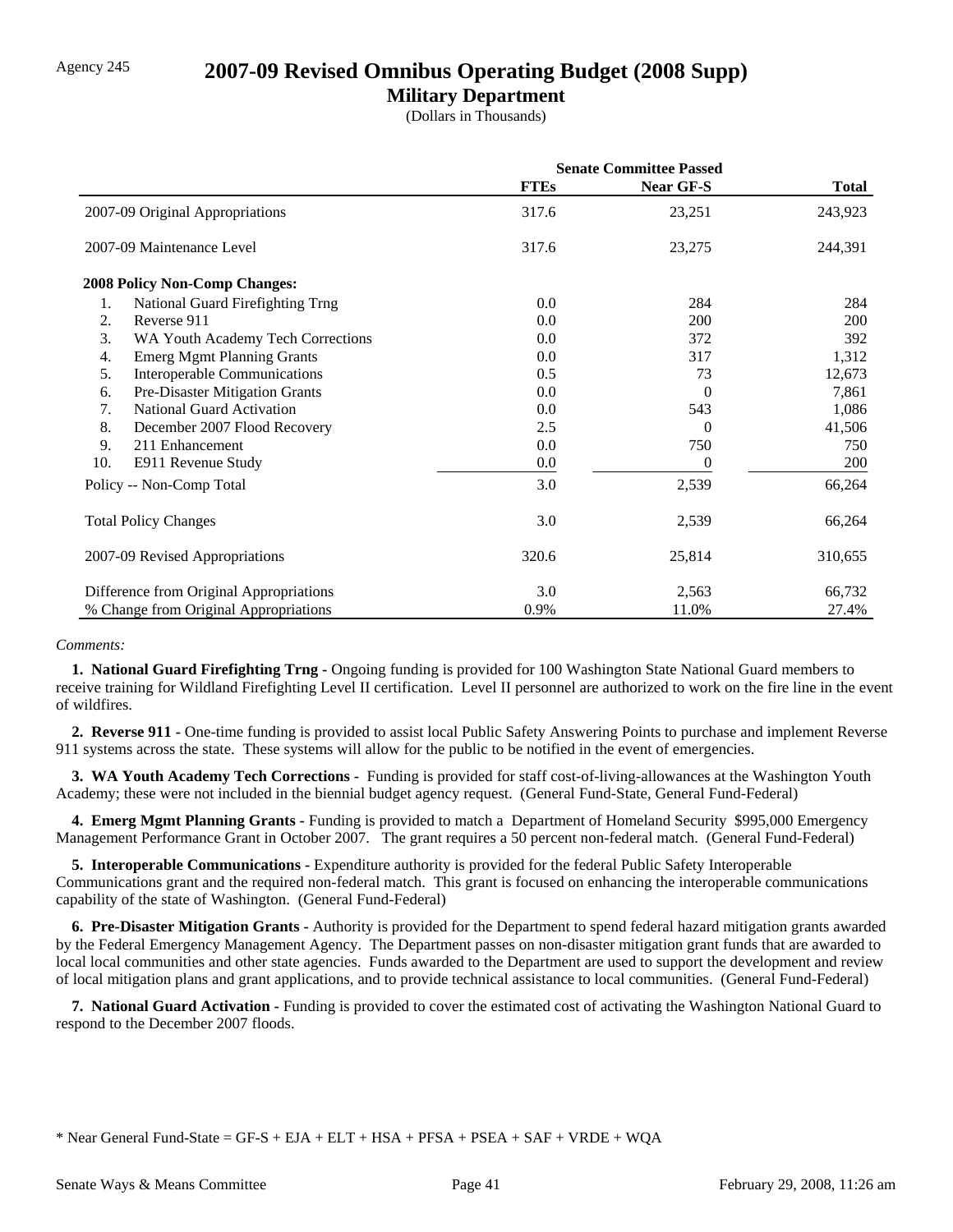# Agency 245 **2007-09 Revised Omnibus Operating Budget (2008 Supp) Military Department**

 **8. December 2007 Flood Recovery -** Funding is provided for recovery and rebuilding expenses associated with the December 2007 floods in Chehalis-Centralia. (Disaster Response Account-State, Disaster Response Account-Federal)

 **9. 211 Enhancement -** Funding is provided to expand the Washington Information Network (WIN) 211 coverage.

 **10. E911 Revenue Study -** Funding is provided for the department to recommend an appropriate funding mechanism for the implementation of next generation 911. A proviso directs the department tol consult with the Utilities and Transportation Tommission, the Department of Revenue, local governments, representatives from companies providing telecommunications services and other public safety and medical associations. The department is to submit its report to the appropriate legislative committees by December 1, 2008.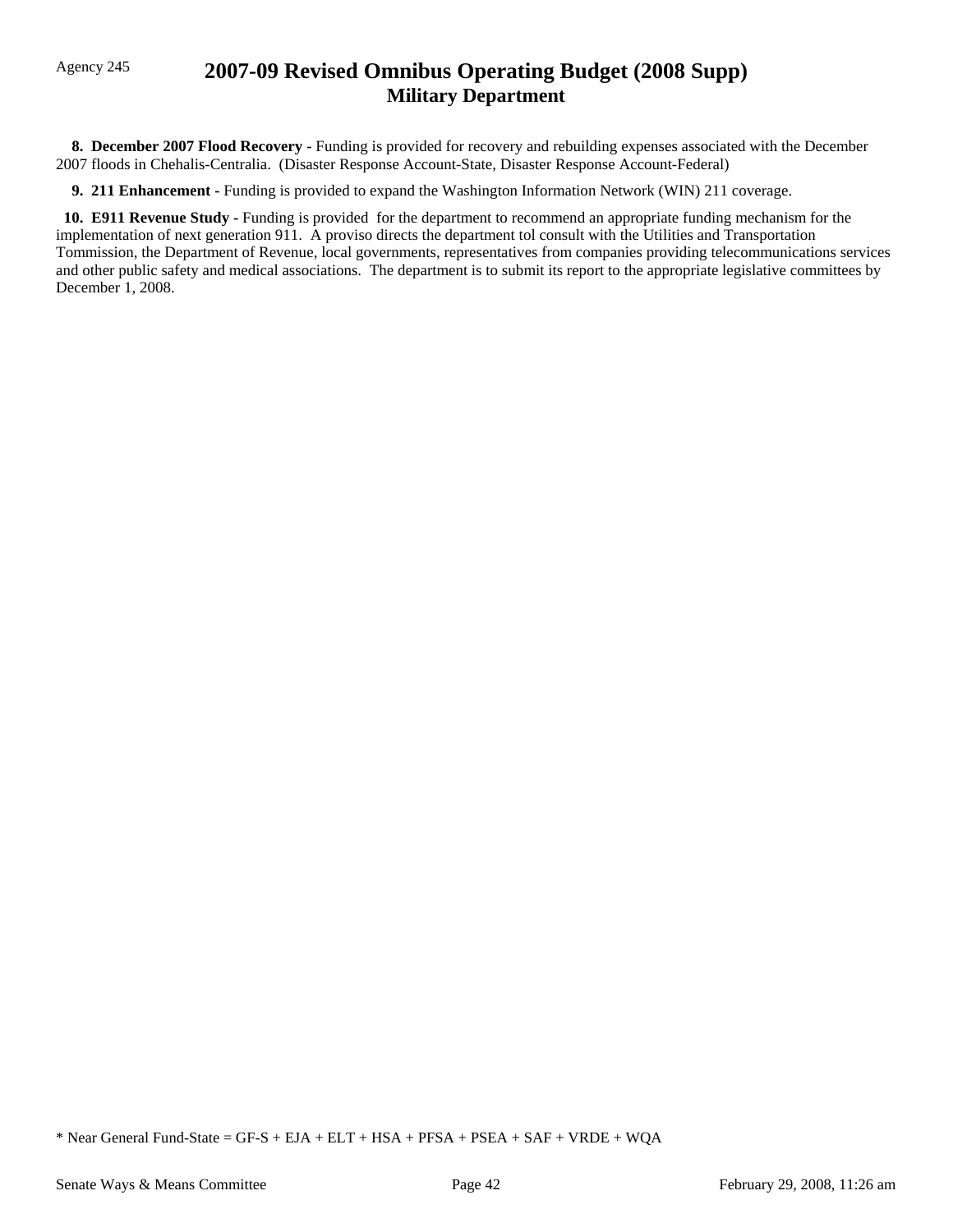# Agency 275 **2007-09 Revised Omnibus Operating Budget (2008 Supp)**

**Public Employment Relations Comm**

(Dollars in Thousands)

|                                         | <b>Senate Committee Passed</b> |                  |              |
|-----------------------------------------|--------------------------------|------------------|--------------|
|                                         | <b>FTEs</b>                    | <b>Near GF-S</b> | <b>Total</b> |
| 2007-09 Original Appropriations         | 44.9                           | 6,599            | 9.914        |
| 2007-09 Maintenance Level               | 44.9                           | 6,601            | 9.916        |
| 2007-09 Revised Appropriations          | 44.9                           | 6.601            | 9.916        |
| Difference from Original Appropriations | 0.0                            | ↑                |              |
| % Change from Original Appropriations   | $0.0\%$                        | $0.0\%$          | $0.0\%$      |

*Comments:*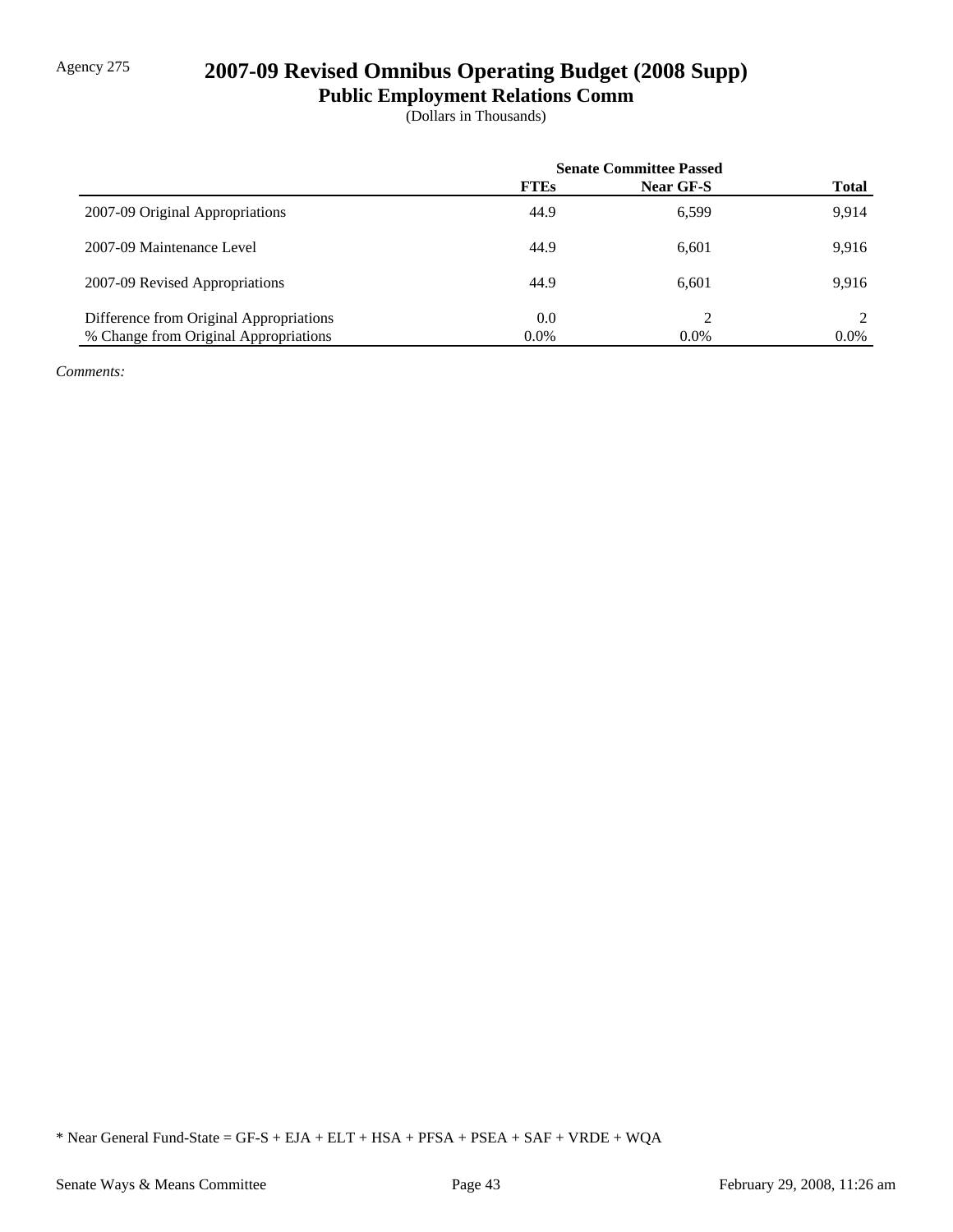## Agency 355 **2007-09 Revised Omnibus Operating Budget (2008 Supp)**

## **Archaeology & Historic Preservation**

(Dollars in Thousands)

|                                         | <b>Senate Committee Passed</b> |           |              |
|-----------------------------------------|--------------------------------|-----------|--------------|
|                                         | <b>FTEs</b>                    | Near GF-S | <b>Total</b> |
| 2007-09 Original Appropriations         | 16.6                           | 2,120     | 3,785        |
| 2007-09 Maintenance Level               | 16.6                           | 2,132     | 3,797        |
| <b>2008 Policy Non-Comp Changes:</b>    |                                |           |              |
| <b>Increased Rental Costs</b>           | $0.0\,$                        | 37        | 37           |
| 2.<br>Maritime Heritage Feasibility     | $0.0\,$                        | 150       | 150          |
| Policy -- Non-Comp Total                | $0.0\,$                        | 187       | 187          |
| <b>Total Policy Changes</b>             | $0.0\,$                        | 187       | 187          |
| 2007-09 Revised Appropriations          | 16.6                           | 2,319     | 3,984        |
| Difference from Original Appropriations | 0.0                            | 199       | 199          |
| % Change from Original Appropriations   | $0.0\%$                        | 9.4%      | 5.3%         |

#### *Comments:*

 **1. Increased Rental Costs -** The Department's staffing has grown by more than 50 percent over the last few years. To accommodate this growth, the Department has had to increase its square footage at its downtown Olympia office. Funding is provided for the increase in rental costs.

 **2. Maritime Heritage Feasibility -** One-time funding is provided for the department to conduct a preliminary assessment to determine the feasibility of seeking federal heritage area designation for Washington state's maritime regions. A report is due to the Legislature and the Governor by January 1, 2010. (General Fund-State)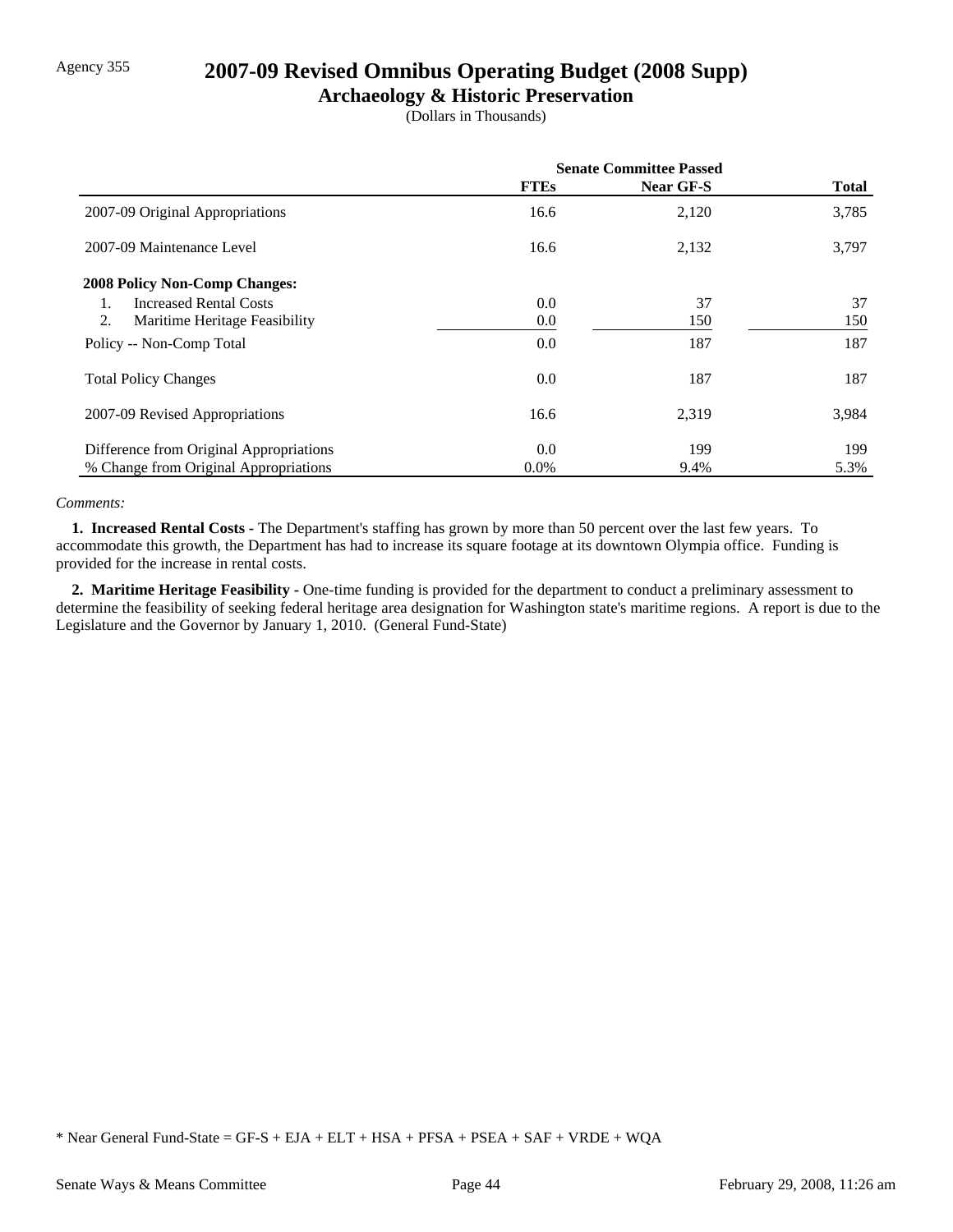# Agency 476 **2007-09 Revised Omnibus Operating Budget (2008 Supp)**

**Growth Management Hearings Board**

(Dollars in Thousands)

|                                         | <b>Senate Committee Passed</b> |           |              |
|-----------------------------------------|--------------------------------|-----------|--------------|
|                                         | <b>FTEs</b>                    | Near GF-S | <b>Total</b> |
| 2007-09 Original Appropriations         | 13.5                           | 3,832     | 3,832        |
| 2007-09 Maintenance Level               | 13.5                           | 3,846     | 3,846        |
| 2007-09 Revised Appropriations          | 13.5                           | 3,846     | 3,846        |
| Difference from Original Appropriations | 0.0                            | 14        | 14           |
| % Change from Original Appropriations   | $0.0\%$                        | 0.4%      | 0.4%         |

*Comments:*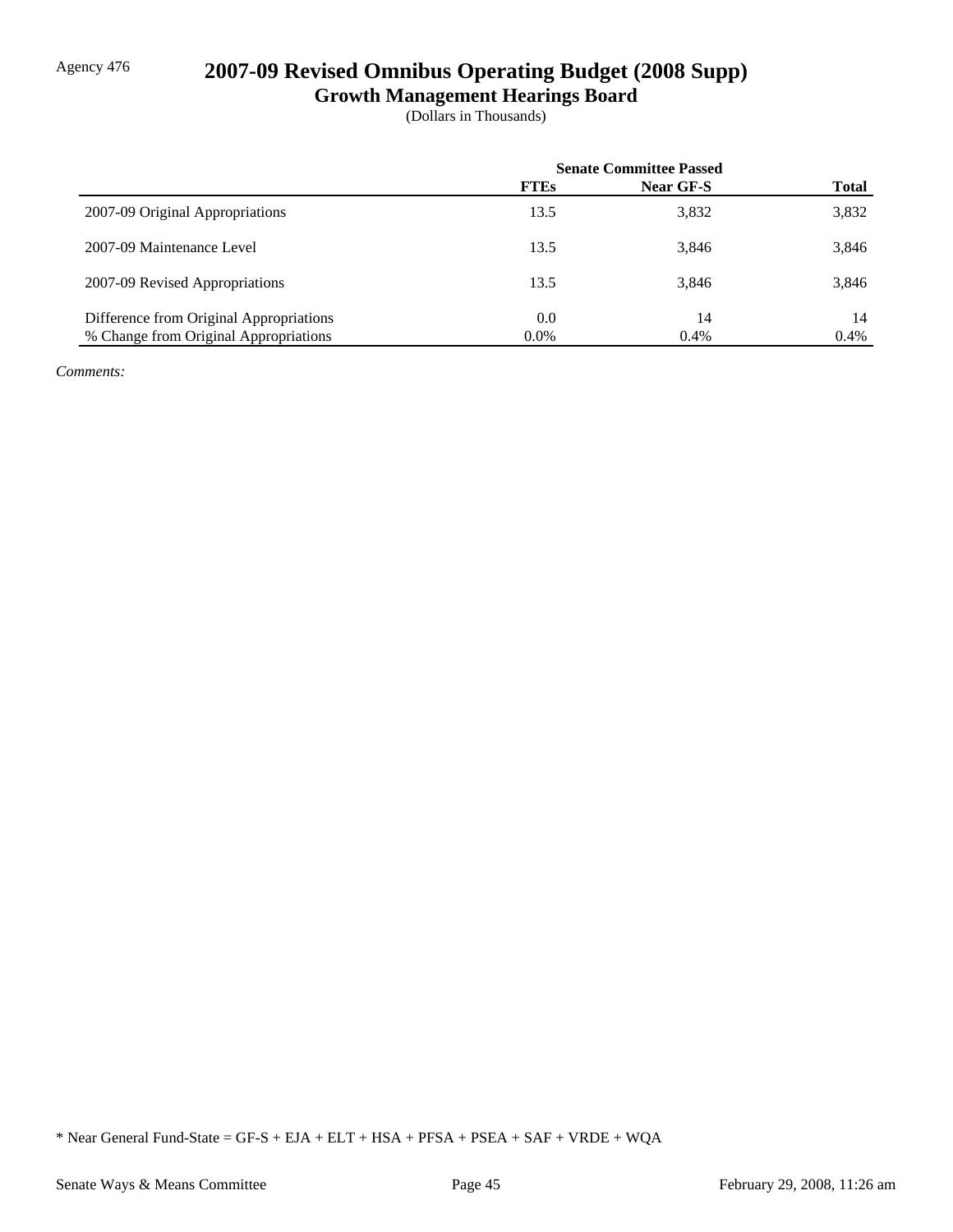# Agency 550 **2007-09 Revised Omnibus Operating Budget (2008 Supp)**

### **State Convention and Trade Center**

(Dollars in Thousands)

|                                          | <b>Senate Committee Passed</b> |                  |              |
|------------------------------------------|--------------------------------|------------------|--------------|
|                                          | <b>FTEs</b>                    | Near GF-S        | <b>Total</b> |
| 2007-09 Original Appropriations          | 161.0                          | $\boldsymbol{0}$ | 90,660       |
| 2007-09 Maintenance Level                | 161.0                          | $\overline{0}$   | 90,660       |
| <b>2008 Policy Non-Comp Changes:</b>     |                                |                  |              |
| <b>Convention Center Expansion</b><br>1. | 0.0                            | 0                | 7,863        |
| Policy -- Non-Comp Total                 | 0.0                            | $\overline{0}$   | 7,863        |
| <b>Total Policy Changes</b>              | 0.0                            | $\overline{0}$   | 7,863        |
| 2007-09 Revised Appropriations           | 161.0                          | $\overline{0}$   | 98,523       |
| Difference from Original Appropriations  | 0.0                            | $\theta$         | 7,863        |
| % Change from Original Appropriations    | $0.0\%$                        | $0.0\%$          | 8.7%         |

### *Comments:*

 **1. Convention Center Expansion -** Expenditure authority is provided for annual payments on Certificates of Participation (COP) to be issued pursuant to Section 6013(7) of the 2007-2009 Capital Budget. The COPs will be issued to finance the purchase and remodeling of the Museum of History and Industry property near the Washington State Convention and Trade Center. (State Convention and Trade Center Account)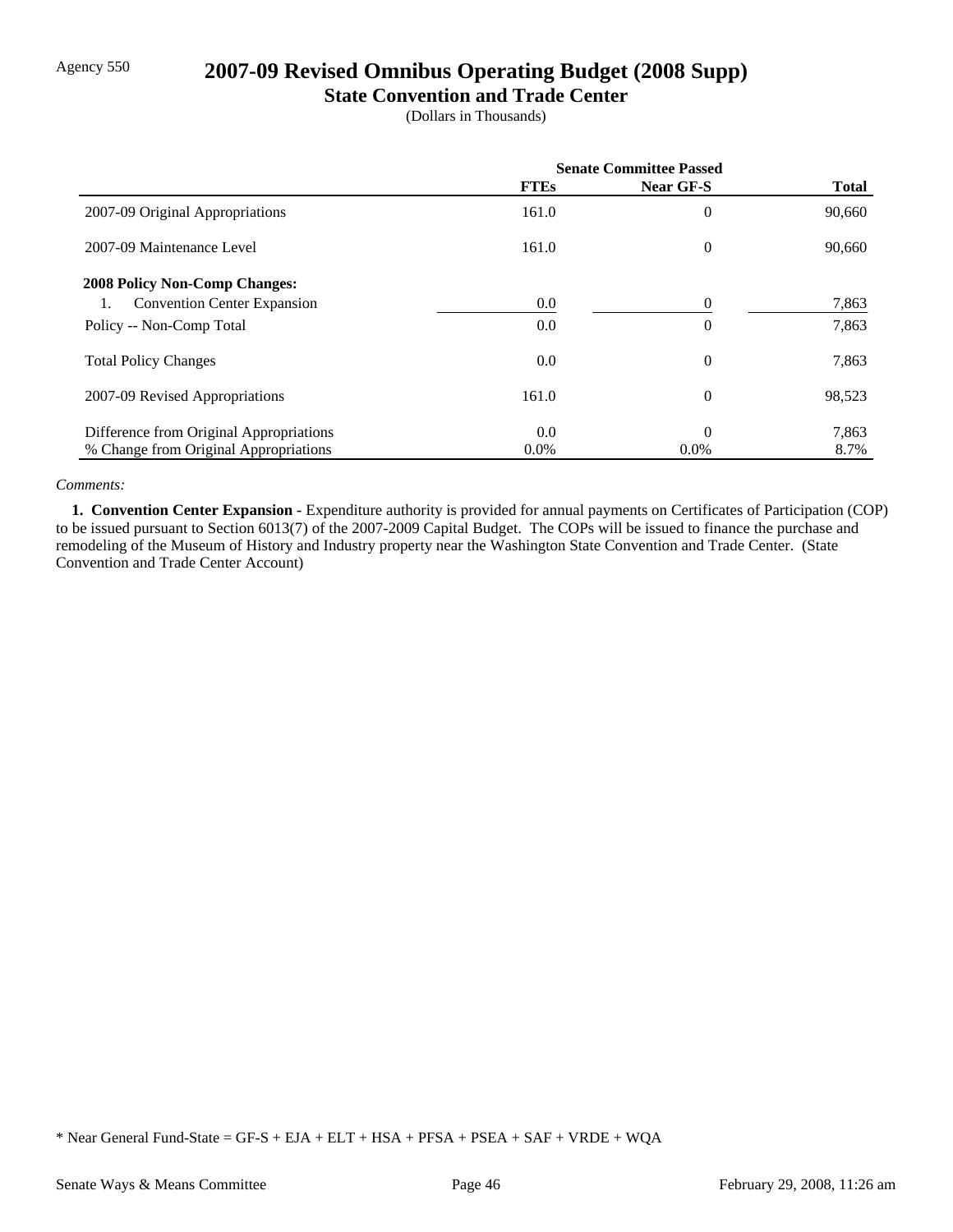## Agency 107 **2007-09 Revised Omnibus Operating Budget (2008 Supp)**

## **WA State Health Care Authority**

(Dollars in Thousands)

|                                            | <b>Senate Committee Passed</b> |                  |              |
|--------------------------------------------|--------------------------------|------------------|--------------|
|                                            | <b>FTEs</b>                    | <b>Near GF-S</b> | <b>Total</b> |
| 2007-09 Original Appropriations            | 325.1                          | 575,246          | 784,533      |
| 2007-09 Maintenance Level                  | 325.1                          | 575,250          | 784,541      |
| <b>2008 Policy Non-Comp Changes:</b>       |                                |                  |              |
| Dependent Care Assistance Trnf#<br>1.      | 0.0                            | $\Omega$         | 18           |
| 2.<br>Health Insurance Partnership         | 0.2                            | $-1,777$         | $-1,777$     |
| 3.<br>Moore, et al v. HCA                  | 0.0                            | 1,000            | 1,000        |
| Washington Wellness Grant<br>4.            | 0.0                            | 0                | 100          |
| 5.<br><b>BHP</b> Premium Growth            | 0.0                            | $-2,253$         | $-2,253$     |
| BHP underenrollment adjustment<br>6.       | 0.0                            | $-2,692$         | $-2,692$     |
| <b>CHC Adult Dental Access Grant</b><br>7. | 0.0                            | 2,500            | 2,500        |
| 8.<br>IT Pool Project Funding-Tech. Adj.   | 0.0                            | 0                | 94           |
| Policy -- Non-Comp Total                   | 0.2                            | $-3,222$         | $-3,010$     |
| <b>Total Policy Changes</b>                | 0.2                            | $-3,222$         | $-3,010$     |
| 2007-09 Revised Appropriations             | 325.3                          | 572,028          | 781,531      |
| Difference from Original Appropriations    | 0.2                            | $-3,218$         | $-3,002$     |
| % Change from Original Appropriations      | 0.1%                           | $-0.6%$          | $-0.4%$      |

### *Comments:*

 **1. Dependent Care Assistance Trnf # -** Beginning July 1, 2008, the Dependent Care Assistance Program, a pre-tax spending account for dependent care expenses, will be transferred from the Department of Retirement Systems to the Health Care Authority (HCA). The HCA will serve as the single state agency responsible for pre-tax benefit plans. (Medical Flexible Spending Account-Nonappropriated)

 **2. Health Insurance Partnership -** Funding is phased out for the Health Insurance Partnership program. Funding is provided to complete existing administrative, legal, and actuarial commitments and Health Insurance Partnership Board reporting requirements totaling \$1,360,000 for fiscal year 2008. (Health Services Account-State)

 **3. Moore, et al v. HCA -** Funding is provided to pay for Attorney General Office costs associated with Moore v. HCA. The lawsuit deals with the eligibility requirements for part-time employees seeking health benefits.

 **4. Washington Wellness Grant -** A grant from the National Governors Association will provide the opportunity for Washington Wellness to offer a health risk assessment for each state employee, retiree, and dependent. (Health Care Authority Administrative Account-Private/Local)

**5. BHP Premium Growth -** The appropriation level for the Basic Health Plan for fiscal year 2009 is adjusted to reflect a premium growth rate assumption that is consistent with the actual premium growth rate for calendar year 2008 of 6 percent. The model assumes an enrollment increase from 105,500 projected for March through June 2008 to 107,000 by January 2009. (Health Services Account- - State)

 **6. BHP underenrollment adjustment -** Funding is adjusted for fiscal year 2008 to reflect lower enrollment than assumed in the 2007-09 appropriation for the Basic Health Plan. The adjustment takes into account the increased cost of the program overall since the 2007-09 appropriations as a result of a changing adult / child case mix. Funding levels allow enrollment to increase from February 2008 enrollment of 103,360 to 105,500 per month for the remainder of fiscal year 2008. (Health Services Account - State)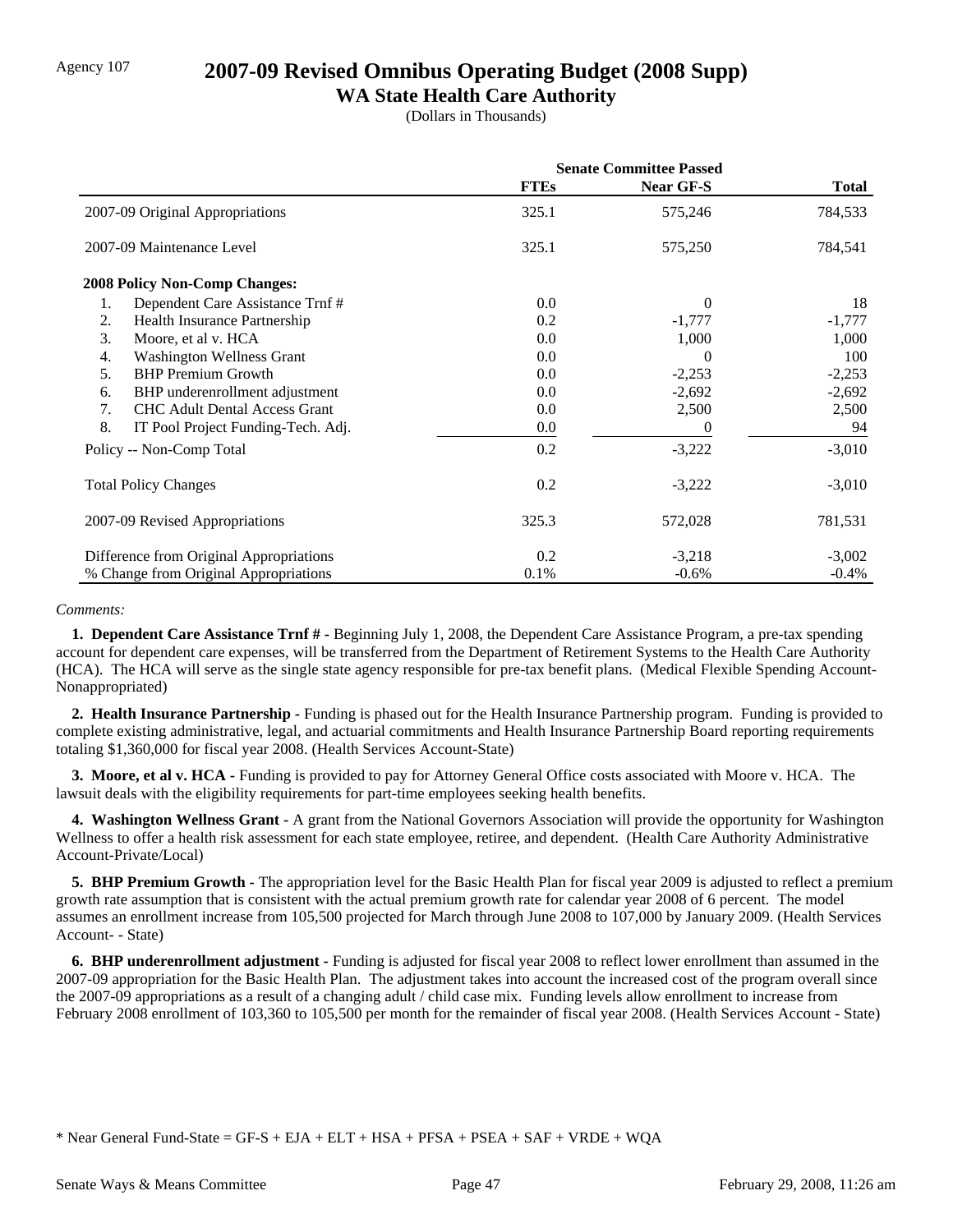# Agency 107 **2007-09 Revised Omnibus Operating Budget (2008 Supp) WA State Health Care Authority**

 **7. CHC Adult Dental Access Grant -** Funding is provided for one-time competitive grants to community health centers to increase the number of adults served on an ongoing basis. Each clinic receiving grant funding will report annually, beginning December 2008, on key adult access indicators established by the authority, including but not limited to increases in the number of low-income adults served. (Health Services Account -State)

 **8. IT Pool Project Funding-Tech. Adj. -** A technical correction is made to accurately fund projects assumed in the Information Technology pool contained in the 2007-09 biennial budget. (General Fund-Federal)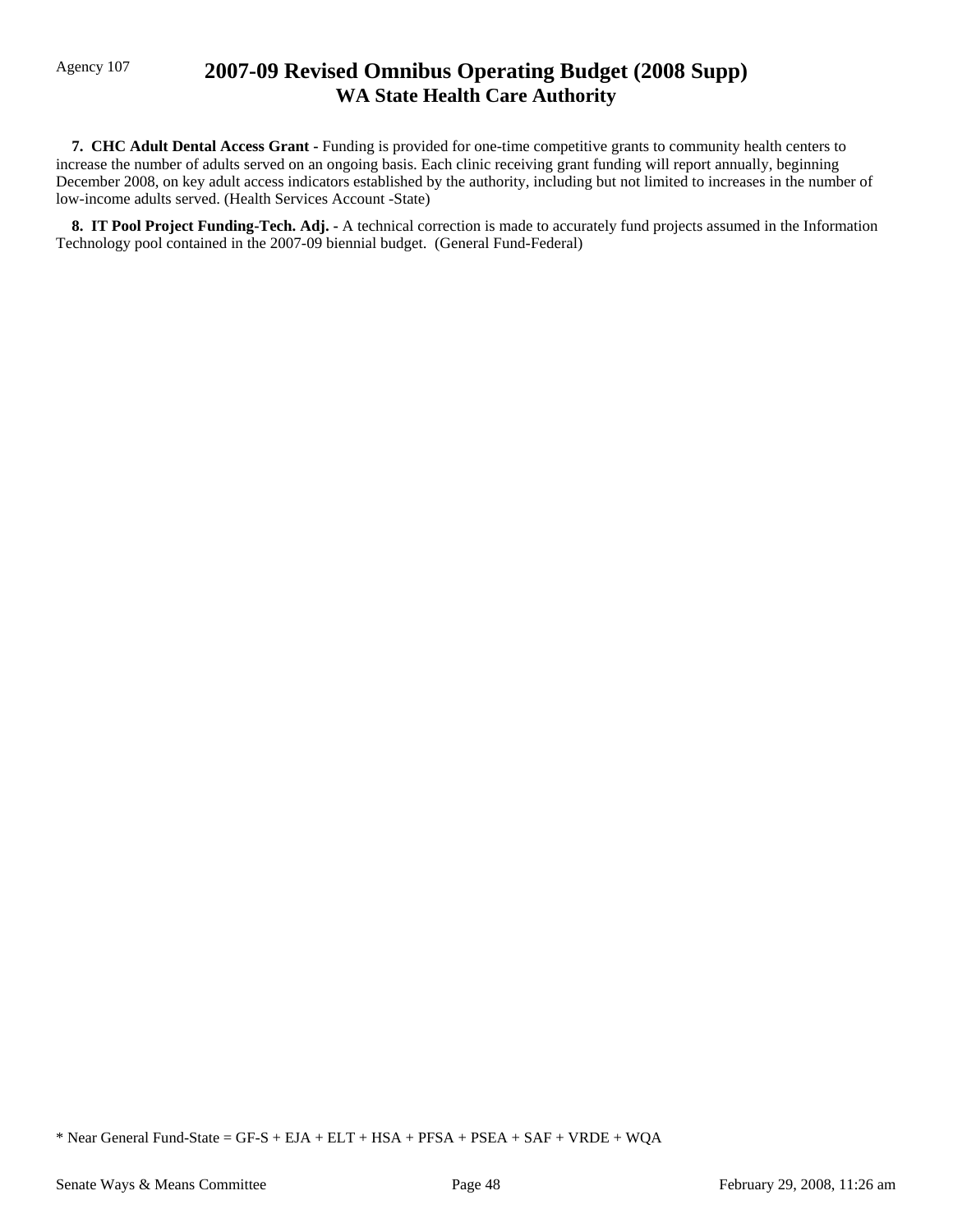## Agency 120 **2007-09 Revised Omnibus Operating Budget (2008 Supp)**

## **Human Rights Commission**

(Dollars in Thousands)

|                                         | <b>Senate Committee Passed</b> |                  |              |
|-----------------------------------------|--------------------------------|------------------|--------------|
|                                         | <b>FTEs</b>                    | <b>Near GF-S</b> | <b>Total</b> |
| 2007-09 Original Appropriations         | 48.7                           | 6,794            | 8,139        |
| 2007-09 Maintenance Level               | 48.7                           | 6,796            | 8,141        |
| <b>2008 Policy Non-Comp Changes:</b>    |                                |                  |              |
| 1.<br>Federal Funding Adjustment        | 0.0                            | -19              | 163          |
| Whistleblower Investigation<br>2.       | 0.0                            | 20               | 20           |
| 3.<br><b>Commissioner Complaints</b>    | 0.0                            | 10               | 10           |
| Reasonable Accommodation Funding<br>4.  | 0.0                            | 52               | 52           |
| 5.<br><b>Whistleblower Protections</b>  | 1.7                            | 305              | 305          |
| Policy -- Non-Comp Total                | 1.7                            | 368              | 550          |
| <b>Total Policy Changes</b>             | 1.7                            | 368              | 550          |
| 2007-09 Revised Appropriations          | 50.4                           | 7,164            | 8,691        |
| Difference from Original Appropriations | 1.7                            | 370              | 552          |
| % Change from Original Appropriations   | 3.5%                           | 5.5%             | 6.8%         |

### *Comments:*

 **1. Federal Funding Adjustment -** The 2007-09 budget contains more federal expenditure authority for HRC than is anticipated. HRC received additional federal Housing and Urban Development funds, negating the need for the General Fund-State backfill for Fiscal Year 2008. As a result, \$200,000 in one-time funding is shifted to Fiscal Year 2009 to cover decreased federal revenues. (General Fund-State, General Fund-Federal)

 **2. Whistleblower Investigation -** Funding is provided for the cost of a whistleblower investigation at the Commission. Because these investigations in other agencies are normally conducted by the Commission, an outside investigation is needed. (General Fund-State)

 **3. Commissioner Complaints -** Funding is provided for the cost of Commissioner complaint investigations. Because these investigations are normally conducted by the Commission, an outside investigation is needed. (General Fund-State)

 **4. Reasonable Accommodation Funding -** Funds are provided for the additional travel costs associated with a Commissioner's needs for a wheelchair and assistance from an attendant when participating in Commission meetings and other agency-related events throughout the state. (General Fund-State)

 **5. Whistleblower Protections -** SSB 6776 (whistleblower protections) revises state employee whistleblower protection provisions. Funding is provided for the Commission to hire additional FTEs to handle the increased caseload generated by this legislation. (General Fund-State)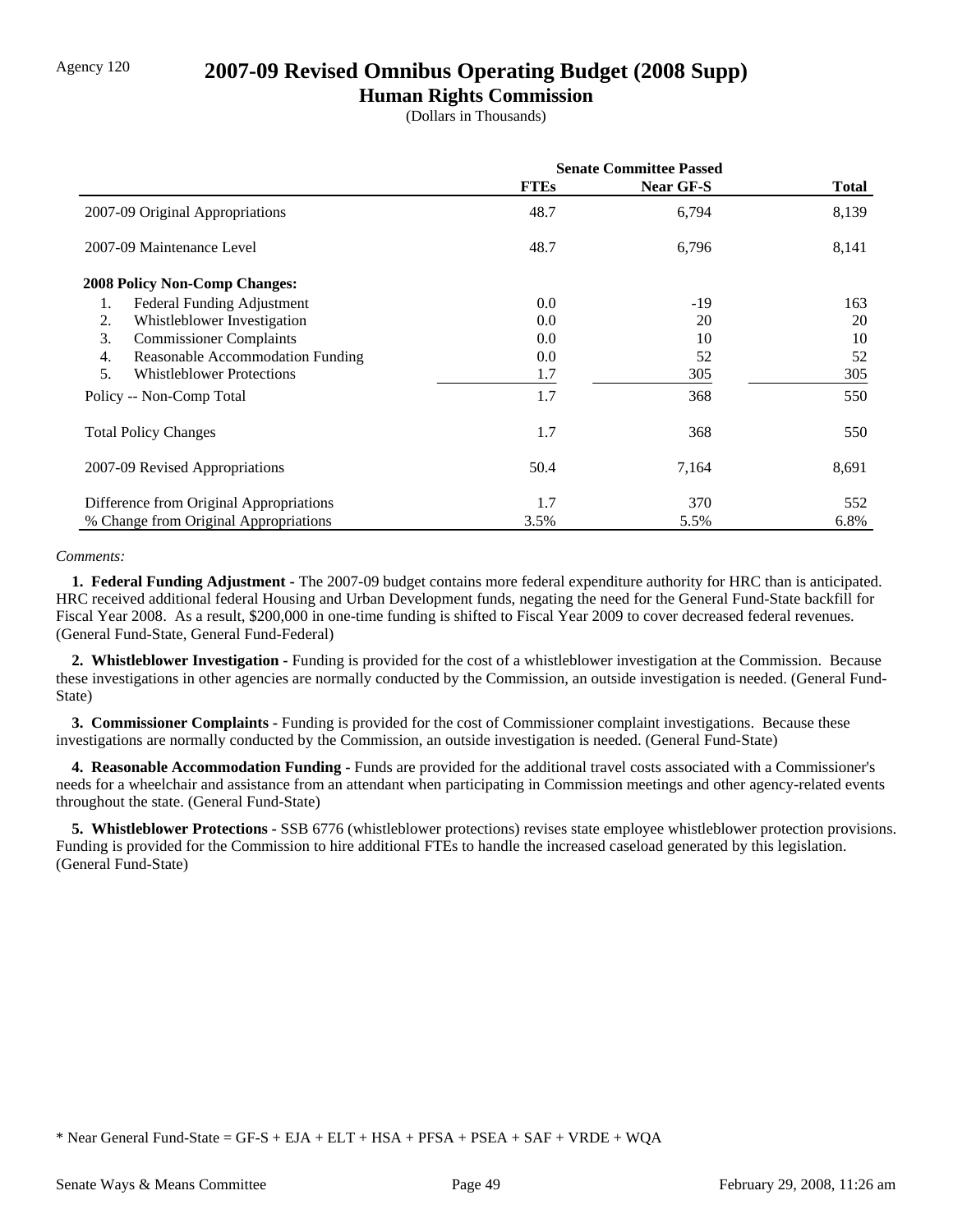# Agency 190 **2007-09 Revised Omnibus Operating Budget (2008 Supp)**

**Bd of Industrial Insurance Appeals**

(Dollars in Thousands)

|                                         | <b>Senate Committee Passed</b> |           |              |
|-----------------------------------------|--------------------------------|-----------|--------------|
|                                         | <b>FTEs</b>                    | Near GF-S | <b>Total</b> |
| 2007-09 Original Appropriations         | 157.8                          | 0         | 36,267       |
| 2007-09 Maintenance Level               | 157.8                          | 0         | 36,271       |
| 2007-09 Revised Appropriations          | 157.8                          | 0         | 36,271       |
| Difference from Original Appropriations | 0.0                            | 0         |              |
| % Change from Original Appropriations   | $0.0\%$                        | $0.0\%$   | $0.0\%$      |

*Comments:*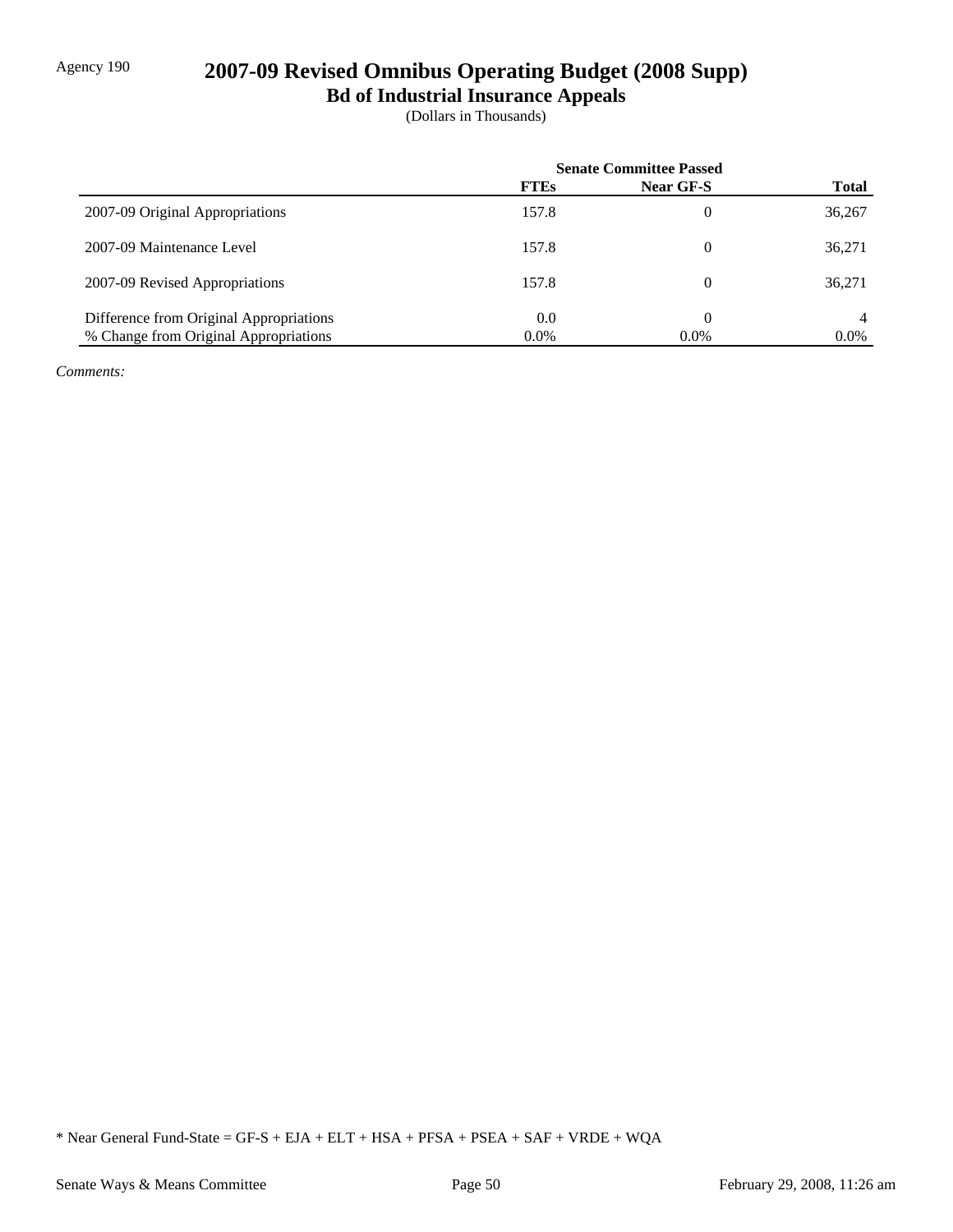## Agency 227 **2007-09 Revised Omnibus Operating Budget (2008 Supp)**

### **Criminal Justice Training Comm**

(Dollars in Thousands)

|                                         | <b>Senate Committee Passed</b> |            |              |
|-----------------------------------------|--------------------------------|------------|--------------|
|                                         | <b>FTEs</b>                    | Near GF-S  | <b>Total</b> |
| 2007-09 Original Appropriations         | 38.2                           | 29,877     | 42,807       |
| 2007-09 Maintenance Level               | 38.2                           | 30,106     | 43,036       |
| <b>2008 Policy Non-Comp Changes:</b>    |                                |            |              |
| Sex Offender Address Verification<br>1. | 0.0                            | 5,000      | 5,000        |
| 2.<br>Offender Watch System             | 0.0                            | 321        | 321          |
| Sex Offender Crackdown<br>3.            | 0.0                            | <b>200</b> | <b>200</b>   |
| 4.<br><b>Additional Academies</b>       | 0.0                            | 961        | 961          |
| Policy -- Non-Comp Total                | 0.0                            | 6,482      | 6,482        |
| <b>Total Policy Changes</b>             | 0.0                            | 6,482      | 6,482        |
| 2007-09 Revised Appropriations          | 38.2                           | 36,588     | 49,518       |
| Difference from Original Appropriations | 0.0                            | 6,711      | 6,711        |
| % Change from Original Appropriations   | $0.0\%$                        | 22.5%      | 15.7%        |

### *Comments:*

 **1. Sex Offender Address Verification -** Funds are provided to the Washington Association of Sheriffs and Police Chiefs to contract with local law enforcement for in-person verification of the addresses and residency of registered sex offenders. Level III offenders will be visited every three months, Level II offenders visited twice per year, and Level I offenders visited annually. During these visits, law enforcement agencies will also confirm that every registered sex offender has a DNA sample on file. (Public Safety and Education Account-State)

 **2. Offender Watch System -** Funding is provided for a new unified sex offender registry program, Offender Watch. All local registration websites will be linked with the statewide notification website, and will be immediately updated when information is entered. (Public Safety and Education Account-State)

**3. Sex Offender Crackdown -** Operation Crackdown sends law enforcement units out across the state to apprehend offenders who are violating the terms of their release. This crackdown sends the message to sex offenders who violate the terms of community supervision that law enforcement agencies will find them and hold them accountable. (Public Safety and Education Account-State)

 **4. Additional Academies -** Additional Basic Law Enforcement Academy (BLEA) training funds are provided to meet the increased demand for basic peace officer training. The 2007 Legislature directed the Office of Financial Management (OFM) to develop a forecast of future student demand for Basic Law Enforcement Academies at the criminal justice training centers in Burien and Spokane. That forecast indicated that six additional academies are needed to train an additional 182 law enforcement officers. (Public Safety and Education Account-State)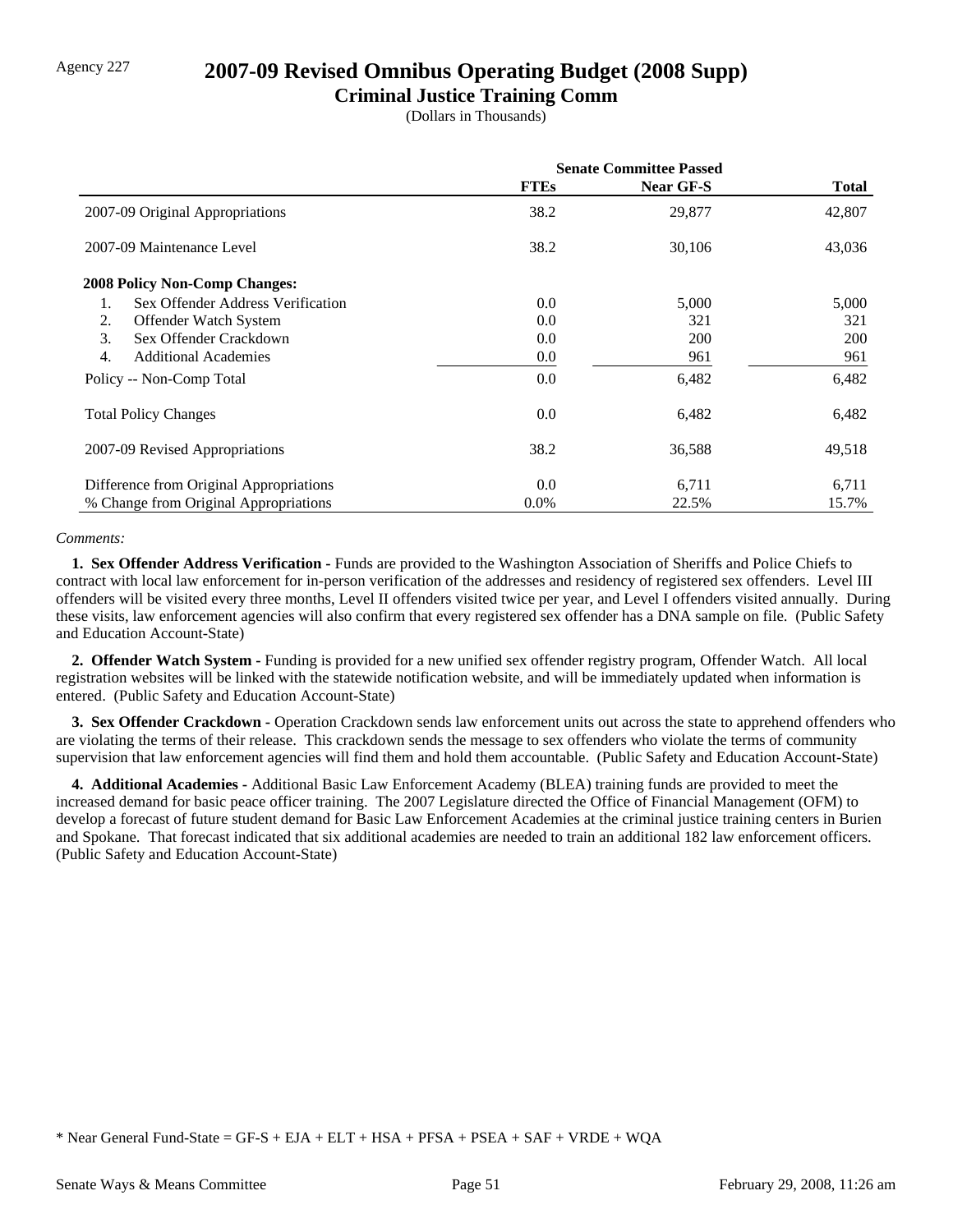## Agency 235 **2007-09 Revised Omnibus Operating Budget (2008 Supp)**

### **Department of Labor and Industries**

(Dollars in Thousands)

|                                                 | <b>Senate Committee Passed</b> |                  |              |  |
|-------------------------------------------------|--------------------------------|------------------|--------------|--|
|                                                 | <b>FTEs</b>                    | <b>Near GF-S</b> | <b>Total</b> |  |
| 2007-09 Original Appropriations                 | 2,657.9                        | 49,583           | 597,875      |  |
| 2007-09 Maintenance Level                       | 2,658.9                        | 49,758           | 600,306      |  |
| <b>2008 Policy Non-Comp Changes:</b>            |                                |                  |              |  |
| <b>Independent Medical Exams</b><br>1.          | 0.6                            | $\theta$         | 143          |  |
| 2.<br>Centers of Occupational Health            | 0.0                            | 0                | 200          |  |
| Elevator Workload Increase<br>3.                | 1.1                            | 200              | 200          |  |
| <b>Bill Payers - Fiscal Controls FTEs</b><br>4. | 0.6                            | $\Omega$         | 88           |  |
| 5.<br><b>Construction Industry</b>              | 1.0                            | 224              | 1,706        |  |
| <b>Workers' Compensation Coverage</b><br>6.     | 1.1                            | 0                | 214          |  |
| Victims of Domestic Violence<br>7.              | 1.6                            | $\Omega$         | 439          |  |
| 8.<br>Industrial Insurance Claims               | 0.0                            | 6                | 6            |  |
| Policy -- Non-Comp Total                        | 5.8                            | 430              | 2,996        |  |
| <b>Total Policy Changes</b>                     | 5.8                            | 430              | 2,996        |  |
| 2007-09 Revised Appropriations                  | 2,664.7                        | 50,188           | 603,302      |  |
| Difference from Original Appropriations         | 6.8                            | 605              | 5,427        |  |
| % Change from Original Appropriations           | 0.3%                           | 1.2%             | 0.9%         |  |

#### *Comments:*

 **1. Independent Medical Exams -** Funding is provided to implement a one-year project to improve the quality and oversight of independent medical examinations. The project will focus on improvements to credentialing, appropriate use if independent medical exams, training for examiners, and recommendations for further improvements. (Medical Aid Account)

 **2. Centers of Occupational Health -** Centers of occupational health and education create more efficient users of the workers compensation system and produce better and faster return-to-work outcomes. The Legislature appropriated funds in the 2007 supplemental budget and directed L&I to open two new centers. The Department has contracted with the Everett Clinic and Harborview Medical Center for this purpose. However, because these funds were appropriated in the second supplemental budget, they did not carry forward into the 2007-09 Biennium. This item funds the Harborview and Everett Clinic sites through the end of the biennium. (Medical Aid Account-State)

 **3. Elevator Workload Increase -** The Department of Labor and Industries will hire additional elevator inspectors to conduct both initial and annual operational safety inspections. These inspections protect the safety of individuals who ride elevators and escalators. The number of new conveyances entering service outpaces the number of conveyances retired from service, creating an expanding workload that must be addressed through a staffing increase. (General Fund-State)

 **4. Bill Payers - Fiscal Controls FTEs -** Funding is provided to hire one FTE to respond to federal collection claims against the Department. L&I must respond in a timely manner to these claims to avoid financial penalties and must also ensure the veracity of the claims to avoid making unnecessary payments to the federal government. (Medical Aid Account-State)

 **5. Construction Industry -** 2SSB 6732 (construction industry) implements the recommendations of the Joint Legislative Task Force on the Underground Economy in the Construction Industry. Funding is provided to hire additional FTEs for auditing and investigative purposes, information technology improvements, and to execute a social marketing campaign aimed at educating consumers about the risks of hiring unregistered contractors. (General Fund-State; Accident Account-State; Medical Aid Account-State)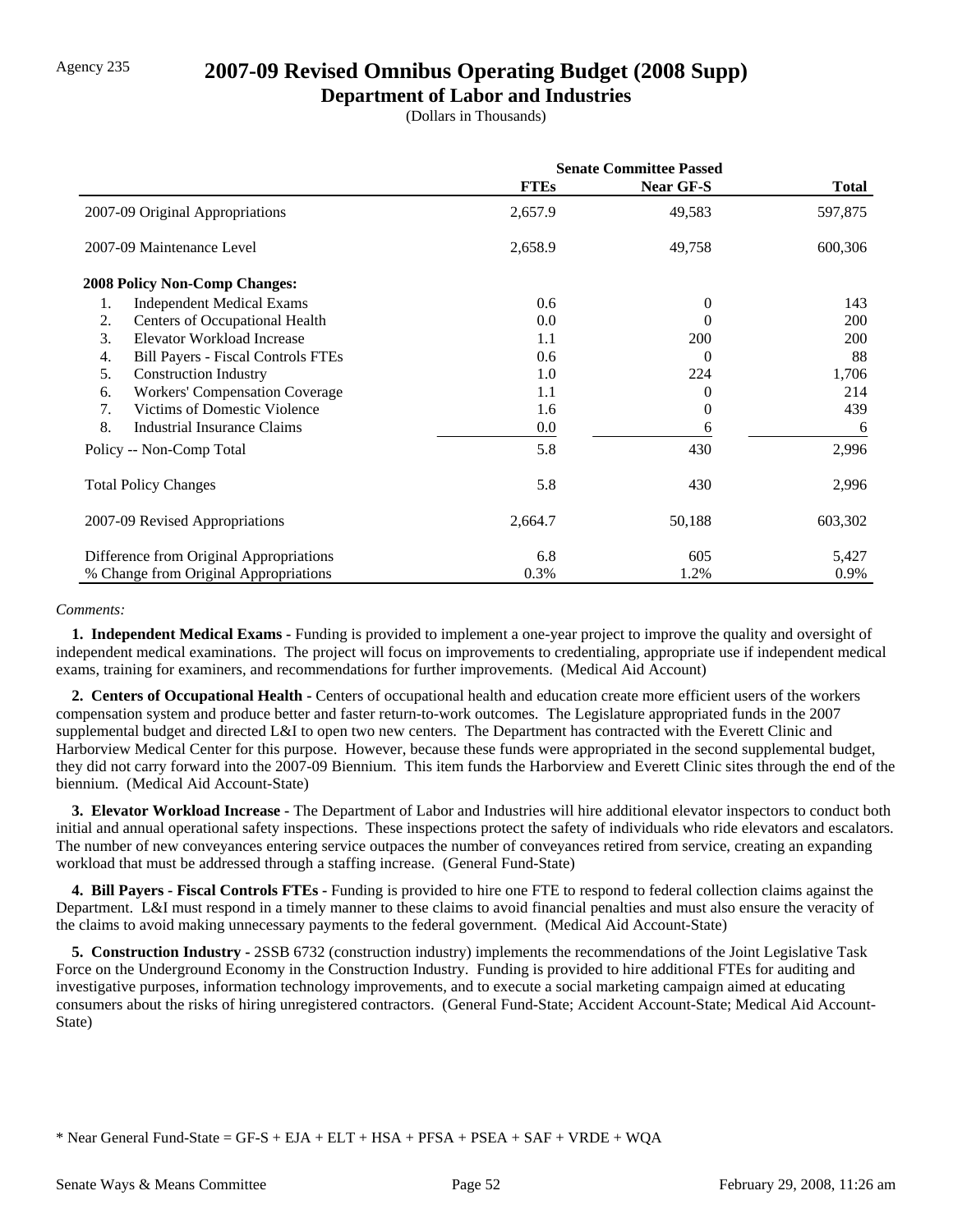## Agency 235 **2007-09 Revised Omnibus Operating Budget (2008 Supp) Department of Labor and Industries**

 **6. Workers' Compensation Coverage -** Funding is provided to implement SB 6839 (workers' comp coverage) which requires Washington employers who are not self-insured to obtain workers' compensation coverage for their employees when they perform work in other states. The department is required to report to the Workers' Compensation Advisory Committee regarding the effects of this bill on the workers' compensation system by December 2011. (Accident Account-State; Medical Aid Account-State)

 **7. Victims of Domestic Violence -** SSB 5900 (victims of domestic violence) allows employees to take leave from work and provides them job protection if they are victims of domestic violence, assault, or stalking. Funding is provided for the department to hire additional FTEs for enforcement of this legislation. (Accident Account-State; Medical Aid Account-State)

 **8. Industrial Insurance Claims -** Funding is provided to the Crime Victims Compensation program for the implementation of SSB 6246 (industrial insurance claims) which requires injured workers to be reimbursed for reasonable travel expenses when travel is required to repair, replace, or alter a prosthetic, orthotic, or other similar device after closure of a claim. (Public Safety and Education Account-State)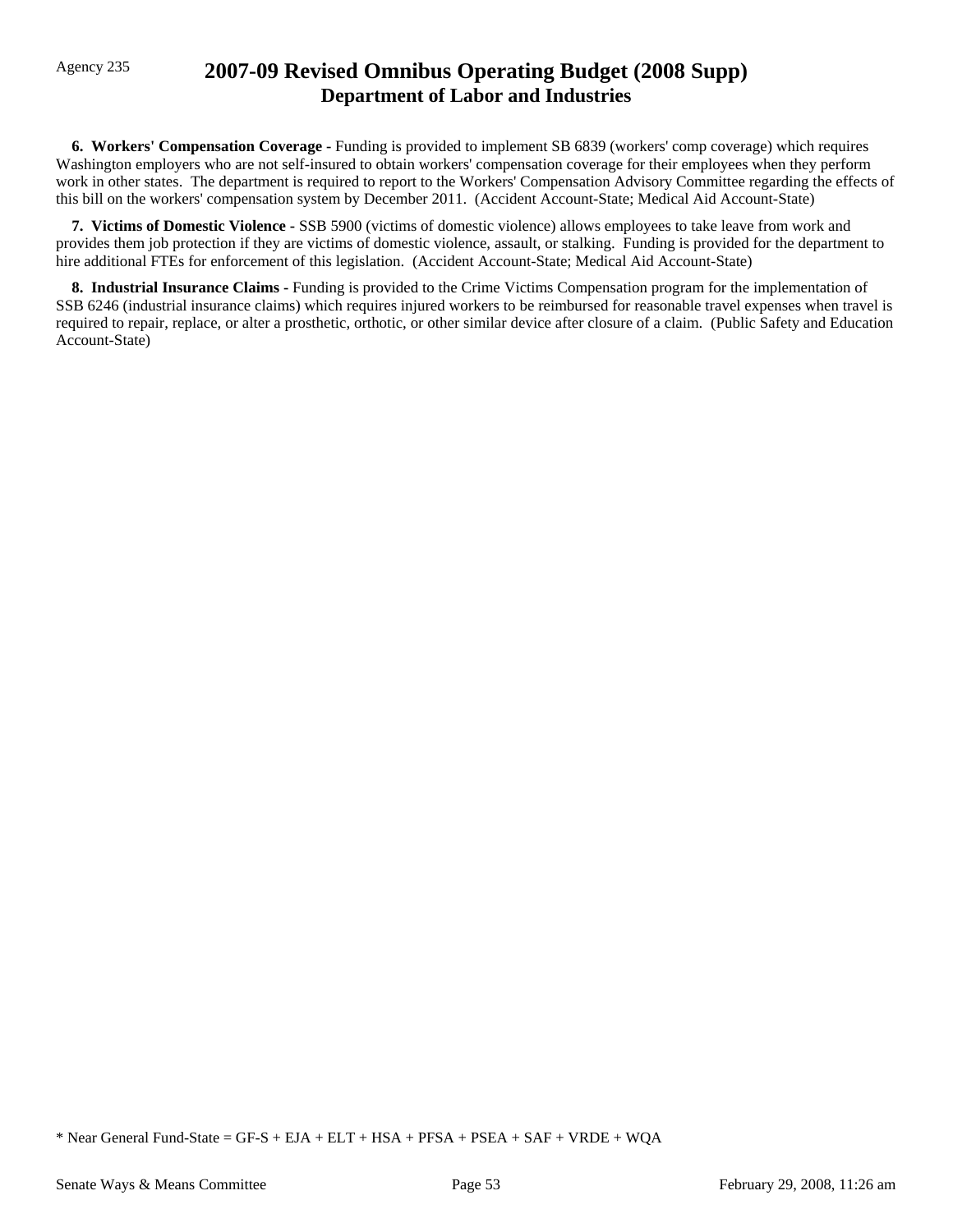# Agency 250 **2007-09 Revised Omnibus Operating Budget (2008 Supp)**

### **Indeterminate Sentence Review Board**

(Dollars in Thousands)

|                                         | <b>Senate Committee Passed</b> |           |              |
|-----------------------------------------|--------------------------------|-----------|--------------|
|                                         | <b>FTEs</b>                    | Near GF-S | <b>Total</b> |
| 2007-09 Original Appropriations         | 16.2                           | 3,783     | 3,783        |
| 2007-09 Maintenance Level               | 16.2                           | 3,783     | 3,783        |
| <b>2008 Policy Non-Comp Changes:</b>    |                                |           |              |
| <b>ISRB</b> Workload Staffing           | 2.0                            | 335       | 335          |
| Policy -- Non-Comp Total                | 2.0                            | 335       | 335          |
| <b>Total Policy Changes</b>             | 2.0                            | 335       | 335          |
| 2007-09 Revised Appropriations          | 18.2                           | 4,118     | 4,118        |
| Difference from Original Appropriations | 2.0                            | 335       | 335          |
| % Change from Original Appropriations   | 12.4%                          | 8.9%      | 8.9%         |

#### *Comments:*

 **1. ISRB Workload Staffing -** Funding is provided for 4 additional staff FTEs to meet workload demands and to develop a model to project future staffing needs.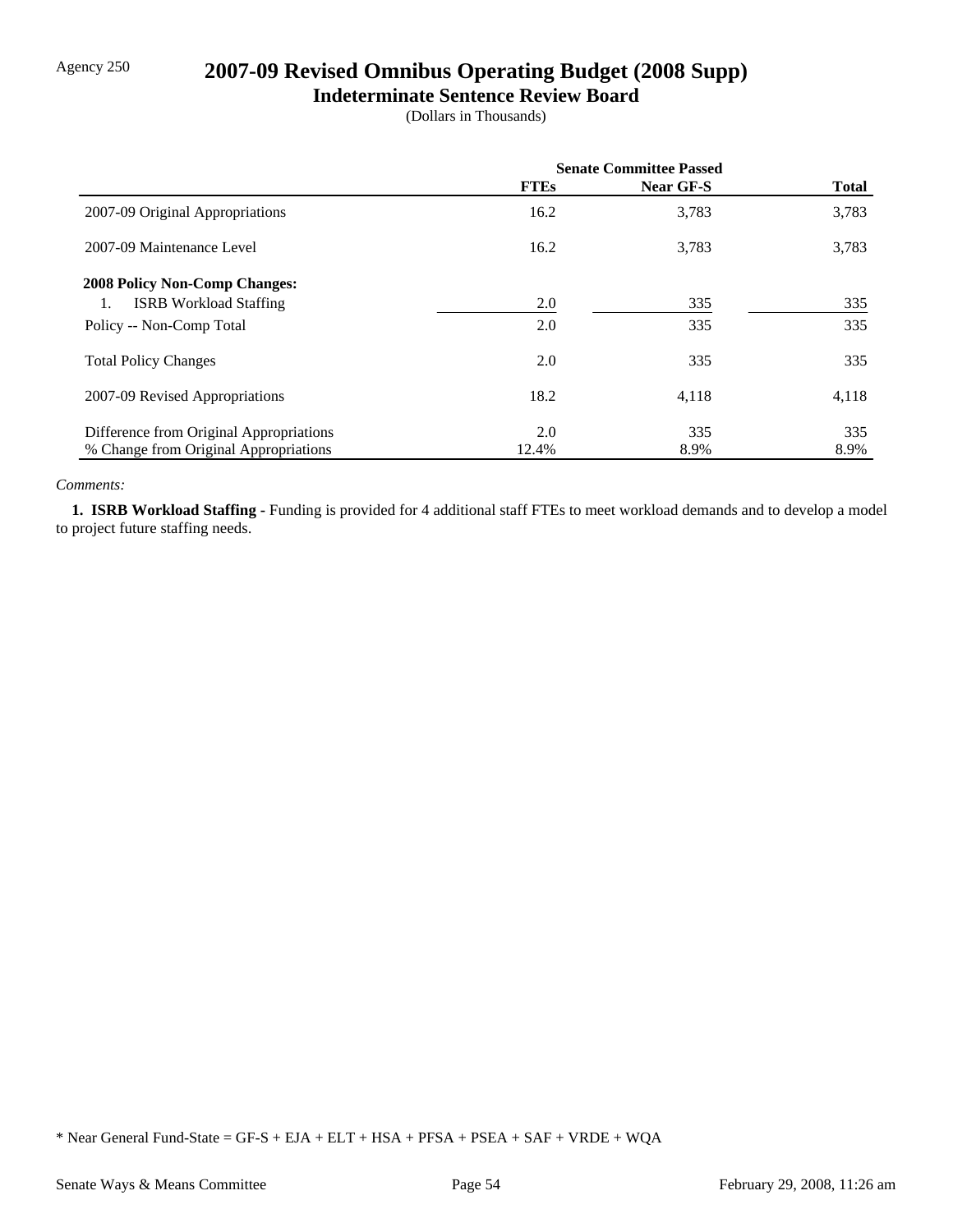# Agency 303 **2007-09 Revised Omnibus Operating Budget (2008 Supp)**

**Department of Health**

(Dollars in Thousands)

|                                       |                                            | <b>Senate Committee Passed</b> |                  |              |
|---------------------------------------|--------------------------------------------|--------------------------------|------------------|--------------|
|                                       |                                            | <b>FTEs</b>                    | <b>Near GF-S</b> | <b>Total</b> |
|                                       | 2007-09 Original Appropriations            | 1,410.6                        | 252,093          | 1,006,397    |
|                                       | 2007-09 Maintenance Level                  | 1,434.7                        | 254,975          | 1,017,128    |
|                                       | 2008 Policy Non-Comp Changes:              |                                |                  |              |
| 1.                                    | Miscarriage Management                     | 0.0                            | 681              | 681          |
| 2.                                    | Midwifery Fees                             | 0.0                            | 130              | 130          |
| 3.                                    | <b>Biological Remediation Technologies</b> | 0.4                            | 155              | 155          |
| 4.                                    | <b>State Parkinson's Disease Registry</b>  | 0.0                            | 275              | 275          |
| 5.                                    | Nurse Delegation                           | 0.1                            | $\boldsymbol{0}$ | 17           |
| 6.                                    | Radiologist Assistants                     | 0.1                            | $\boldsymbol{0}$ | 11           |
| 7.                                    | Regulation of Health Professional #        | 3.4                            | 77               | 708          |
| 8.                                    | <b>MQAC Pilot Study</b>                    | 0.1                            | $\overline{0}$   | 110          |
| 9.                                    | <b>Investigation and Case Backlog</b>      | 8.2                            | $\boldsymbol{0}$ | 1,980        |
| 10.                                   | Prescription Drug Monitoring               | 3.0                            | 680              | 1,080        |
| 11.                                   | <b>Family Planning Support</b>             | 0.0                            | 4,000            | 5,000        |
| 12.                                   | Counselors Credentialing Standard *        | 2.3                            | $\overline{0}$   | 558          |
| 13.                                   | Local Farms, Healthy Children              | 0.0                            | 100              | 100          |
| 14.                                   | Senior Falls Prevention Program            | 0.0                            | 557              | 557          |
| 15.                                   | <b>WBCHP</b> Digital Mammography Rate      | 0.0                            | 585              | 585          |
| 16.                                   | Child Death Review                         | 0.0                            | 400              | 400          |
| 17.                                   | <b>Outbreak Disease Information Netwrk</b> | 0.0                            | 395              | 395          |
| 18.                                   | Medications and Vital Records Study        | 0.0                            | 100              | 100          |
| 19.                                   | Drinking Water State Revolving Fund        | 6.5                            | $\boldsymbol{0}$ | 2,139        |
| 20.                                   | Early Hearing Loss Program                 | 0.0                            | 325              | $\theta$     |
| 21.                                   | <b>Medical Homes</b>                       | 0.8                            | 309              | 309          |
| 22.                                   | IT Pool Project Funding-Tech. Adj.         | 0.0                            | $\boldsymbol{0}$ | 457          |
| 23.                                   | Home Visits for Newborns                   | 0.0                            | 155              | 155          |
| 24.                                   | <b>Maxillofacial Team Restoration</b>      | 0.0                            | 231              | $\mathbf{0}$ |
| 25.                                   | NW Sickle Cell Collaborative               | 0.0                            | 200              | 200          |
| 26.                                   | Core Public Health Functions               | 0.0                            | 359              | $-326$       |
| 27.                                   | Federal Cuts to Title XIX Match            | 0.0                            | 535              | $-234$       |
|                                       | Policy -- Non-Comp Total                   | 24.6                           | 10,249           | 15,542       |
|                                       | <b>Total Policy Changes</b>                | 24.6                           | 10,249           | 15,542       |
|                                       | 2007-09 Revised Appropriations             | 1,459.3                        | 265,224          | 1,032,670    |
|                                       | Difference from Original Appropriations    | 48.7                           | 13,131           | 26,273       |
| % Change from Original Appropriations |                                            | 3.5%                           | 5.2%             | 2.6%         |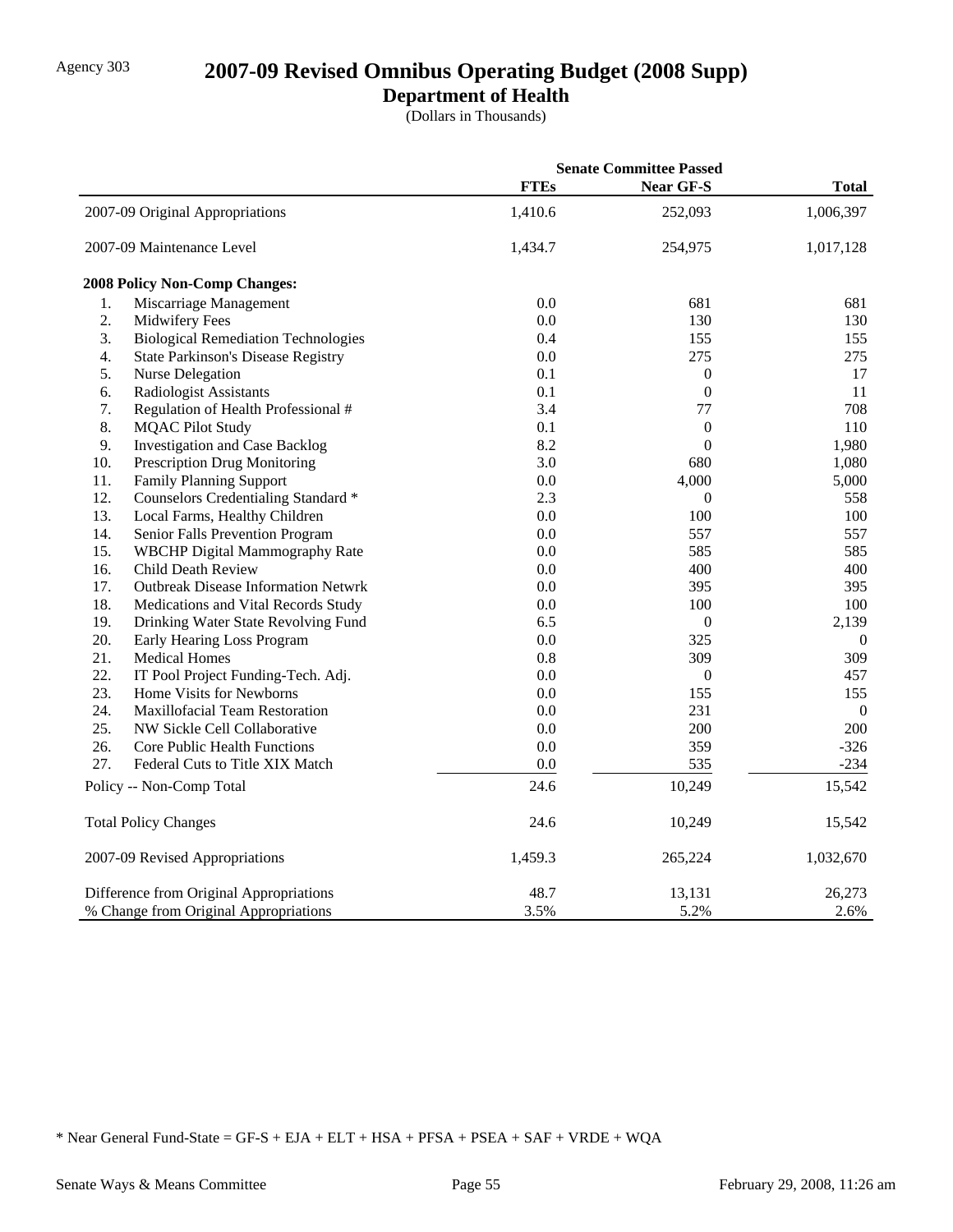# Agency 303 **2007-09 Revised Omnibus Operating Budget (2008 Supp) Department of Health**

### *Comments:*

 **1. Miscarriage Management -** Funding is provided for training for the management of early pregnancy loss in office-based settings rather than in the emergency room or hospital inpatient settings, resulting in more cost-effective and patient-centered care. Harborview Medical Center, which already provides office-based miscarriage care, will provide training to family practice residency programs.

 **2. Midwifery Fees -** Funding is provided to maintain the fees charged to midwives for initial and renewed licenses at \$450 per year for the period from July 1, 2008, through June 30, 2009.

 **3. Biological Remediation Technologies -** Funding is provided for the Department of Health (DOH) to establish rules for the use and regulation of new biological remediation technologies for onsite sewage systems by July 2010, pursuant to Substitute Senate Bill 6220 (biological remediation technologies). The department will also complete a report on the progress of the rule-making by July 2009.

 **4. State Parkinson's Disease Registry -** Funding is provided to increase participation in ongoing research related to Parkinson's disease, via the creation of a state Parkinson's Disease registry. The registry will connect researchers with Parkinson's patients who are unaware of studies and clinical trials of new treatments.

**5. Nurse Delegation - Funding is provided for the department to conduct rulemaking activity pursuant to Second Substitute Senate** Bill 6220 (nurse delegation), which expands the scope of practice of nursing assistants. (Health Professions Account-State)

 **6. Radiologist Assistants -** Funds are provided to implement Senate Bill 6439 (radiologist assistants), which adds a new certification and qualification for licensure. (Health Professions Account-State)

 **7. Regulation of Health Professional # -** DOH issues approximately 70,000 new health profession credentials per year. In an effort to promote patient safety, the department currently conducts two types of background checks on all applicants: in-state criminal background checks through the Washington State Patrol and national disciplinary data bank checks. These efforts reduce the risk to the public by keeping individuals with disciplinary histories or state criminal convictions from receiving a credential. To further this effort, funding is provided to conduct national criminal background checks on all out-of-state applicants to help prevent individuals with criminal convictions in other states from obtaining a credential in Washington. (General Fund-State, Health Professions Account)

 **8. MQAC Pilot Study -** Substitute Senate Bill 6458 (patient safety) establishes a three year pilot project beginning July 1, 2008 to evaluate the effect of granting the Medical Quality Assurance Commission (MQAC) authority over budget development, spending, and staffing. Funds are provided to make the current Executive Director of the Commission a full-time position. A report of the results of the project are due to the Governor and the Legislature by December 15, 2012. (Health Professions Account-State)

 **9. Investigation and Case Backlog -** The Health Professions Quality Assurance Program received funding for fiscal year 2008 to address the backlog of complaints against regulated health care professionals. As a result, the department has reduced the open case time by 10 percent and the oldest cases by 72 percent. However, due to a 30 percent increase in investigations, the backlog continues to grow. Funding is provided to extend the fiscal year 2008 appropriation an additional year, allowing the program to focus resources on cases that have the biggest impact to patient safety while continuing to resolve the oldest cases. (Health Professions Account-State)

**10. Prescription Drug Monitoring -** Funding is provided for the department to begin implementation of a prescription drug monitoring program to connect all pharmacies in Washington with a real-time, online database of schedule II-V controlled substances, pursuant to Chapter 70.225 RCW. Patient prescription and dispensing information would be available to all dispensers and prescribers of controlled substances. Program goals include reducing the likelihood of adverse drug effects for seniors and the disabled, and a reduction in narcotics abuse. State funding for this program is from the *cy pres* monetary portion of the consent decree in settlement of the consumer protection act litigation against Caremark Rx, LLC (King county superior court cause no. 08-2- 06098-5). The department will also seek federal grants available for this purpose. (Health Services Account-State, General Fund-Federal)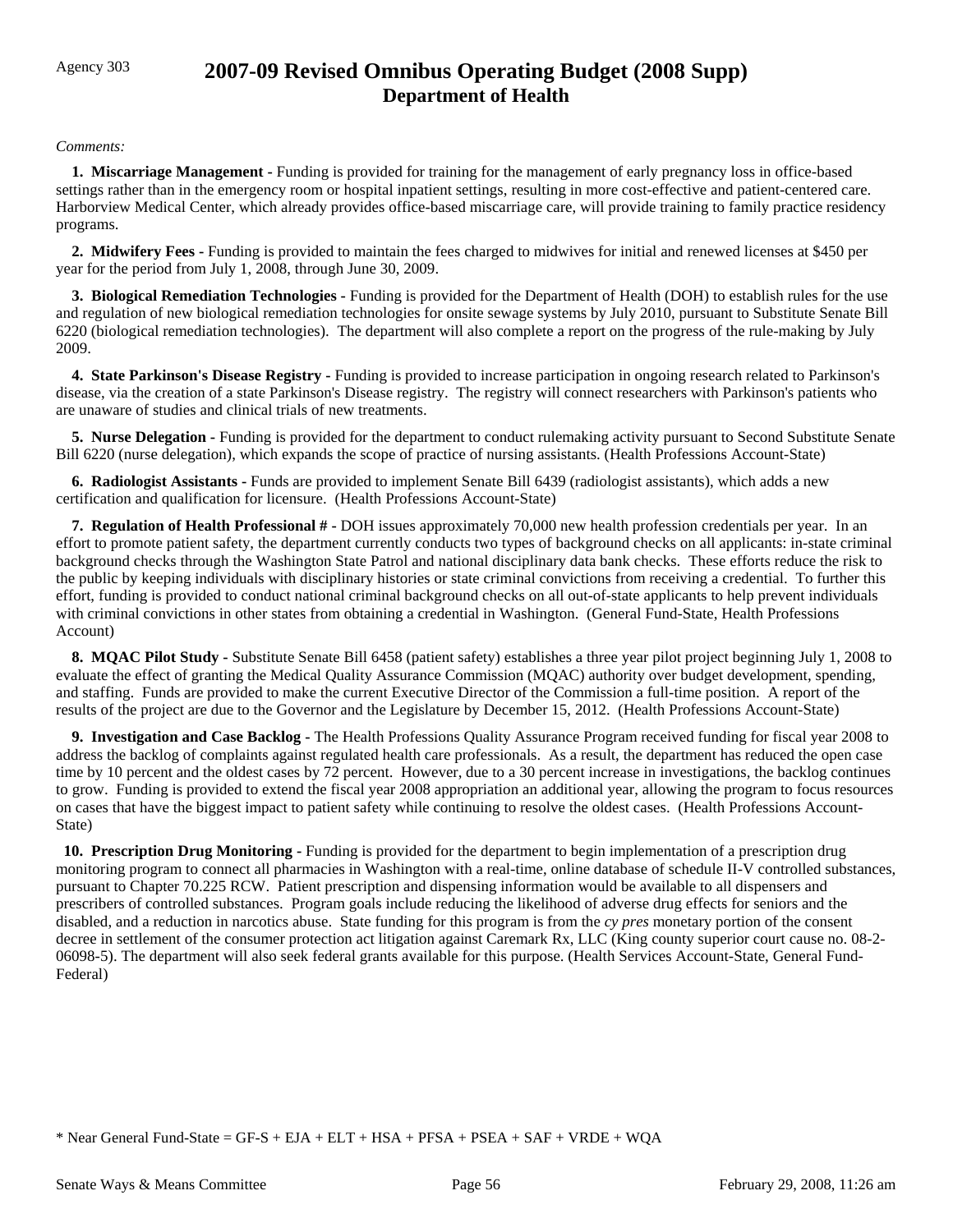# Agency 303 **2007-09 Revised Omnibus Operating Budget (2008 Supp) Department of Health**

 **11. Family Planning Support -** State funding is provided for family planning clinics to backfill lost federal funds as a result of changes to the federal Take Charge Family Planning Waiver effective November 2006. Program goals are to reduce unintended pregnancies and to reduce state and federal Medicaid expenditures for births from unintended pregnancies and their associated costs. More than 20,000 people lost eligibility for certain family planning and sexually transmitted disease (STD) related services from this program as a result of these more restrictive eligibility requirements. (General Fund-State, Public Health Services Account-State)

 **12. Counselors Credentialing Standard \* -** Effective July 1, 2009, all registered counselors must obtain a new health profession credential. Seven new credentials are created: Mental Health Counselor Associate, Social Work Associate, Advanced Social Work Associate, Marriage and Family Therapy Associate, Chemical Dependency Professional Trainee, Agency Affiliated Counselor, and Certified Counselor (the latter is for private practice counseling). The existing registered counselor credential is abolished July 2010. The department must establish continuing education requirements for all renewals and is required to educate the public on the new responsibilities of therapeutic counselors. (Health Professions Account-State)

**13. Local Farms, Healthy Children -** Funding is provided for additional grants for the Women, Infants, and Children (WIC) Farmers Market Nutrition program, per Second Substitute Senate Bill 6483 (local food production). The program provides participants with vouchers for fresh fruits and vegetables.

 **14. Senior Falls Prevention Program -** Funding is provided for six counties to participate in the Senior Falls Prevention program, a combination of exercise programs, risk identification and reduction, and consumer education, to reduce the risk of falls and prevent nursing home placements.This program is part of the Long Term Care Task Force Initiatives pursuant to Second Substitute Senate Bill 6222 (long term care programs).

 **15. WBCHP Digital Mammography Rate -** The Senate budget provides funding to address the shortfall between the current reimbursement rate and the Medicare rate for digital mammographies for providers participating in the Washington Breast and Cervical Health (WBCHP) program.

 **16. Child Death Review -** Funding is provided to support the department's Child Death Review program, which reviews deaths of children under age 18 who have unexpectedly lost their lives. The program determines if any preventable circumstances occurred and considers strategies to improve overall health and safety for all children. The program will be transferred from the Community and Family Health division to the Injury and Prevention Program division within the department.

 **17. Outbreak Disease Information Netwrk -** Funding is provided for the continuation of development and implementation of the Outbreak Disease Information Network (ODIN) Toolkit, which assists in the gathering, analysis, and response to syndromic and other health surveillance information. This system will use the science of syndromic surveillance by using the information gathered in initial encounters, such as emrgency room visits, to predict disease outbreaks in advance of clinical laboratory results.

 **18. Medications and Vital Records Study -** Funding is provided for the department, in consultation with the University of Washington, to report to the appropriate legislative committees on the results of a study that reviews correlations between the use of anti-depressants or injectable medications and the incidence of death. The study shall utilize historical death record and federal vaccine adverse event reporting (VAER) system data to examine these correlations. Where data are lacking, the report will recommend changes to its vital records reporting system to monitor rates of anti-depressant and injectable medication related injury and deaths.

 **19. Drinking Water State Revolving Fund -** The Drinking Water State Revolving Fund program primarily provides loans to public water systems for capital improvements to increase public health protection and compliance with drinking water regulations. Due to a delayed program start-up, the department is receiving grant awards a year behind what is appropriated at the federal level. At the request of the Environmental Protection Agency, DOH will catch up to the federal cycle by applying for and receiving two awards in one federal fiscal year. These awards have both operating and capital budget components. (Drinking Water Assistance Account-Federal)

 **20. Early Hearing Loss Program -** State funding is provided to replace the loss of federal funds for the Early Hearing Loss Detection Diagnosis and Intervention Program. This program supports hearing screening surveillance to ensure all infants get screened and receive a referral to appropriate services when needed. It will also provide technical assistance to hospitals, audiologists, and early intervention providers who serve these infants. (General Fund-State, General Fund-Federal)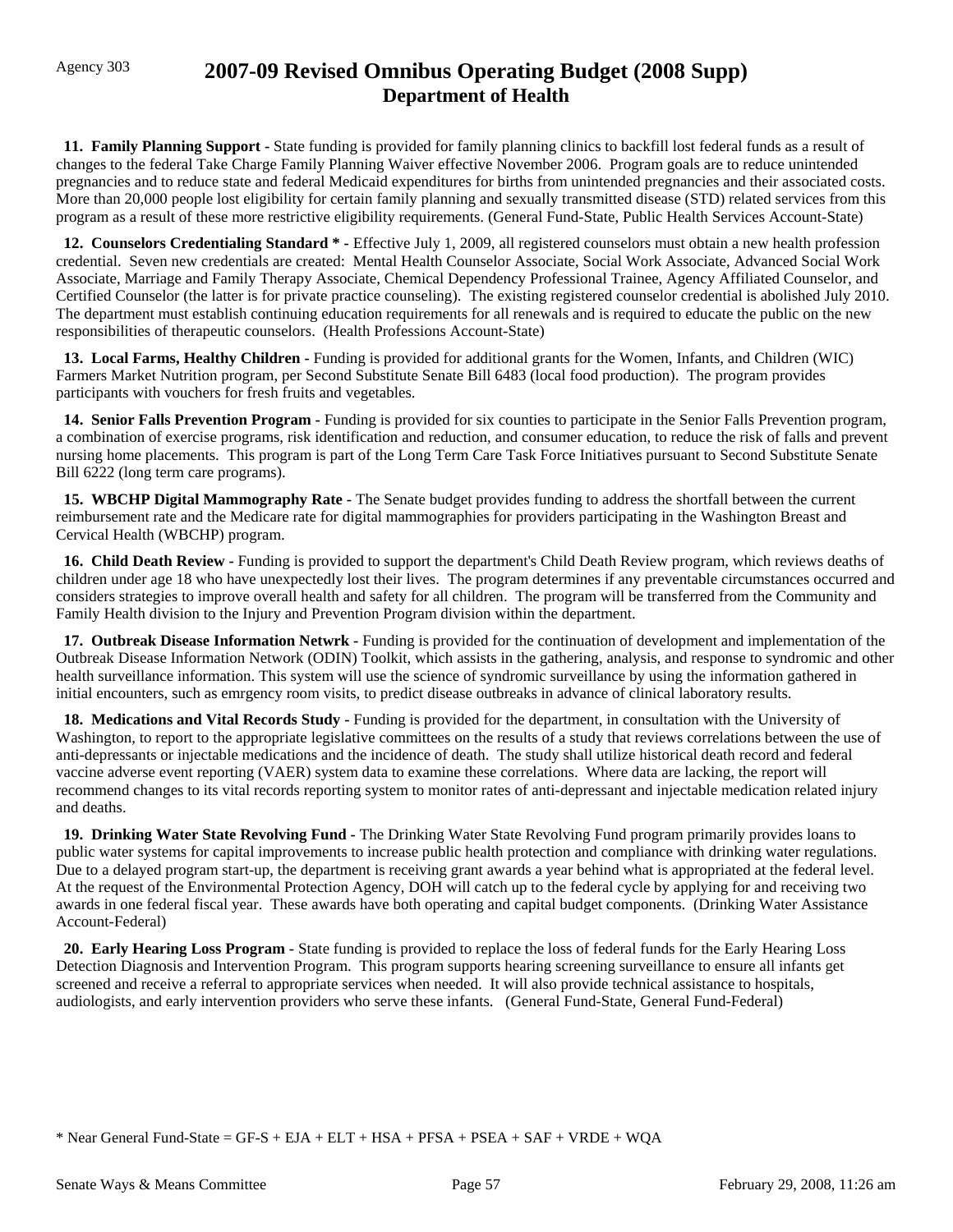# Agency 303 **2007-09 Revised Omnibus Operating Budget (2008 Supp) Department of Health**

 **21. Medical Homes -** Funding is provided for primary care providers to participate in the Medical Home Collaborative Program, which seeks to develop standard outcome measurements and adoption of the latest techniques in effective and cost-efficient patientcentered care. Funding is provided for 20 primary care practices to participate, and the department will report on initial progress and outcomes of the medical home collaborative by January 2009.

**22. IT Pool Project Funding-Tech. Adj.** - A technical correction is needed to properly fund projects contained in the Information Technology pool funded in the 2007-09 budget. (General Fund-Private/Local)

 **23. Home Visits for Newborns -** Funding is provided for the Kitsap County Health District to increase the number of women who receive professional support after delivery through a home visit or telephone call by the county health district. In order to receive the state funds, the county health district must commit an equal amount of funding for this purpose.

 **24. Maxillofacial Team Restoration -** Funding is provided to restore the maxillofacial / cleft palate teams in Tacoma, Seattle, Spokane, and Yakima, in response to a reduction in the federal Maternal and Child Health Block Grant (MCHBG) . These teams help families of children with craniofacial difficulties connect with specialists, arrange for interdisciplinary team reviews, and provide information to parents. (General Fund-State, General Fund-Federal)

 **25. NW Sickle Cell Collaborative -** Funding is provided to the Northwest Sickle Cell Collaborative to promote awareness of sickle cell disease, provide nurse and physician training and education, and conduct community outreach and sickle cell trait testing.

 **26. Core Public Health Functions -** State funding is provided to backfill a 6 percent reduction in the federal Maternal and Child Health Block Grant (MCHBG), which will allow for continuation of programs including care coordination and early intervention services for children with special health care needs, and services for children and families with genetic disorders including phenylketonuira (PKU). (General Fund-State, General Fund-Federal)

27. Federal Cuts to Title XIX Match - Effective December 1, 2007, federal changes in the interpretation of Title XIX Medicaid Administrative Match reduces the amount of qualified expenditures eligible for Medicaid reimbursement. State funds are provided to backfill lost federal funding for these programs, including maternity and infant support services, and recruitment, training, and retention of health professionals that serve rural and underserved populations. (General Fund-State, General Fund-Federal)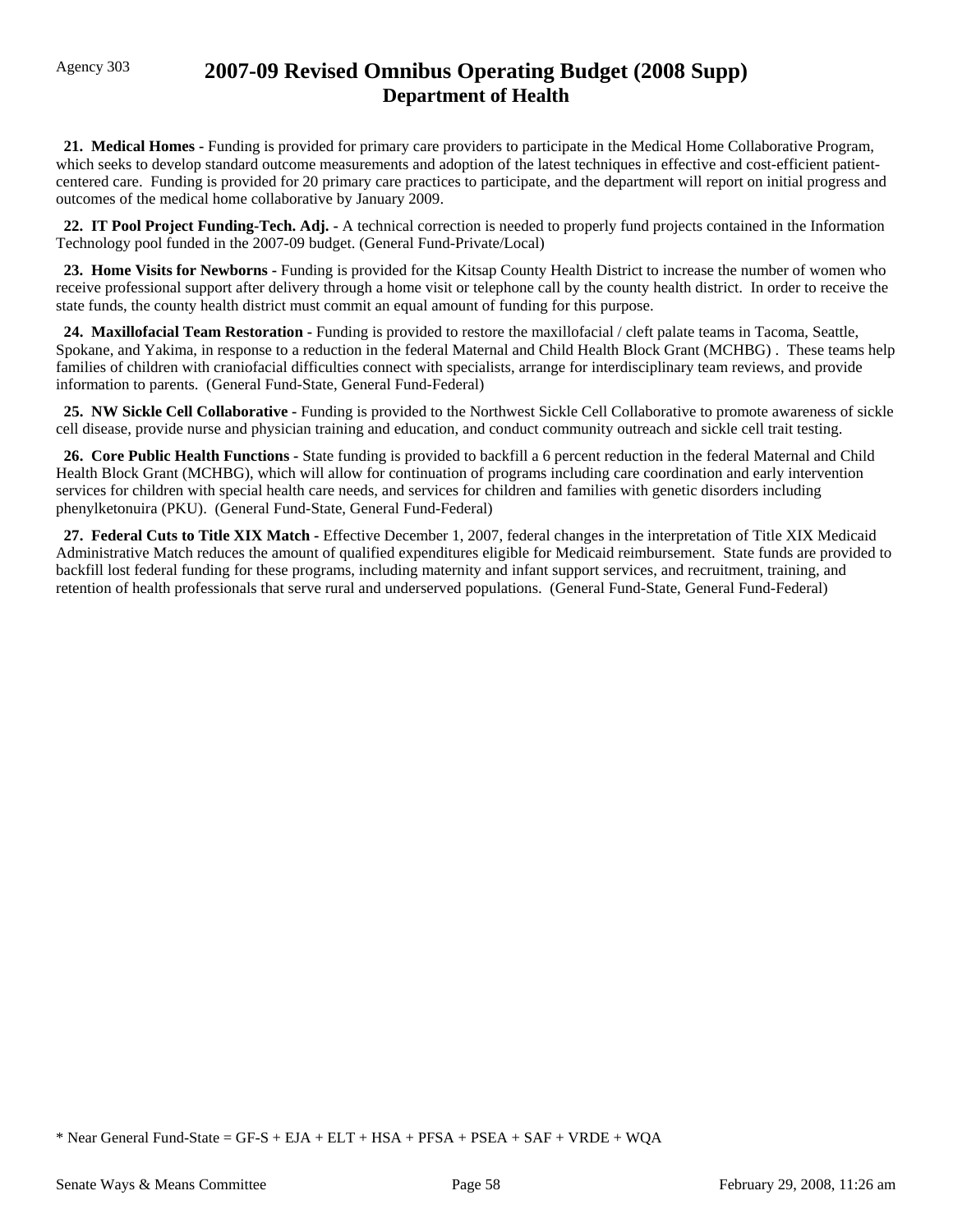# Agency 305 **2007-09 Revised Omnibus Operating Budget (2008 Supp)**

### **Department of Veterans' Affairs**

(Dollars in Thousands)

|                                         | <b>Senate Committee Passed</b> |           |              |
|-----------------------------------------|--------------------------------|-----------|--------------|
|                                         | <b>FTEs</b>                    | Near GF-S | <b>Total</b> |
| 2007-09 Original Appropriations         | 671.2                          | 31,916    | 110,190      |
| 2007-09 Maintenance Level               | 671.2                          | 29,836    | 111,280      |
| <b>2008 Policy Non-Comp Changes:</b>    |                                |           |              |
| Services for Returning Veterans         | 6.3                            | 291       | 674          |
| Policy -- Non-Comp Total                | 6.3                            | 291       | 674          |
| <b>Total Policy Changes</b>             | 6.3                            | 291       | 674          |
| 2007-09 Revised Appropriations          | 677.4                          | 30,127    | 111,954      |
| Difference from Original Appropriations | 6.3                            | $-1,789$  | 1,764        |
| % Change from Original Appropriations   | 0.9%                           | $-5.6\%$  | 1.6%         |

### *Comments:*

 **1. Services for Returning Veterans -** Funding is provided for state, federal, and local initiatives to assist veterans. State funding is provided for the Department of Veterans Affairs to work on-site at Fort Lewis and Madigan Hospital to link an estimated 3,360 injured returning soldiers with benefits and services. County funding for the Incarcerated Veterans Program will serve approximately 1,500 more veterans in King County and Pierce County jails in an effort to decrease recidivism for non-violent offenders. Federal grant funding will expand programs helping homeless veterans return to employment and a stable residence, aiding 80 more veterans than were served in the last grant cycle. (General Fund-State, General Fund-Private/Local, General Fund-Federal)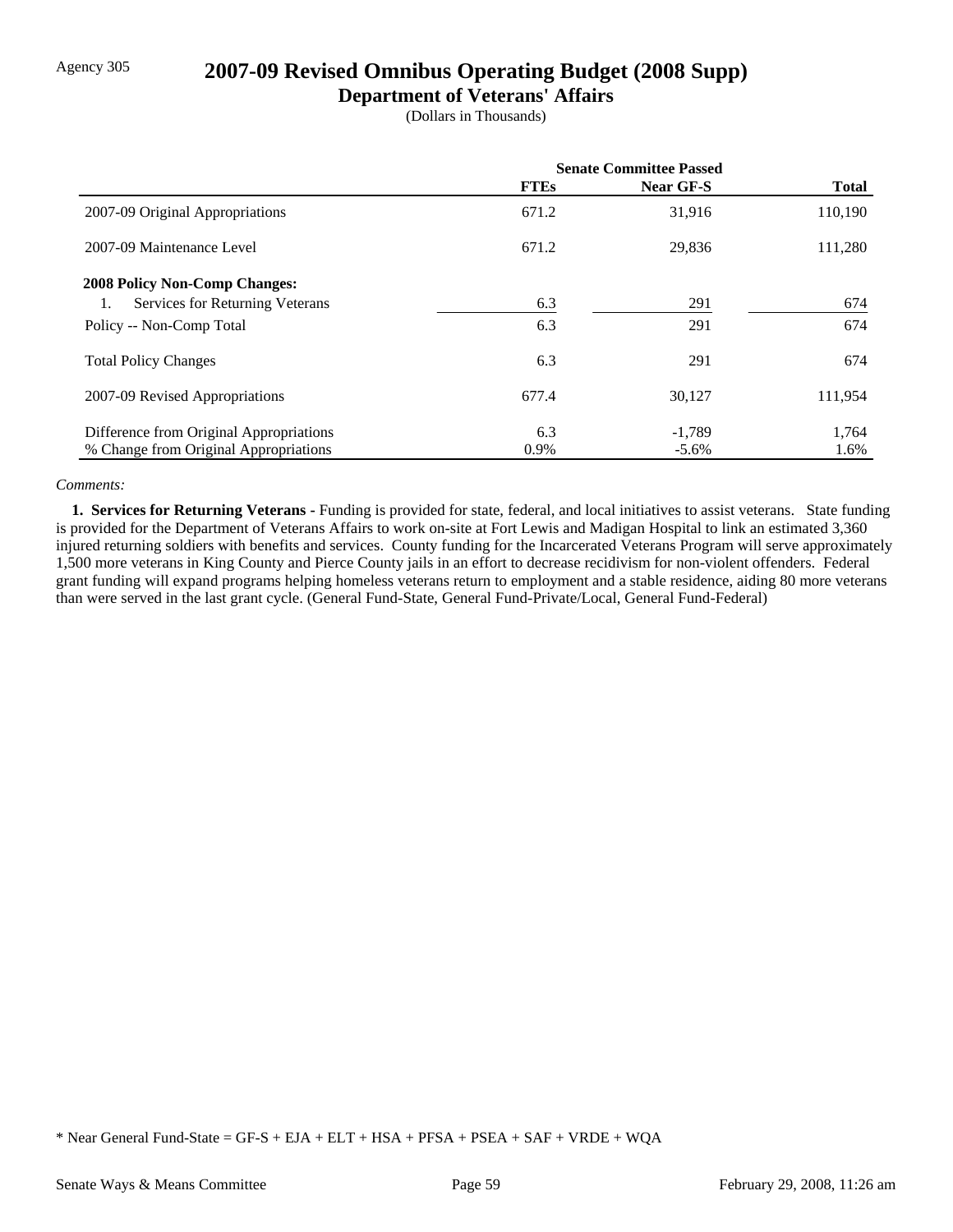### **Department of Corrections**

(Dollars in Thousands)

|     |                                         | <b>Senate Committee Passed</b> |           |              |
|-----|-----------------------------------------|--------------------------------|-----------|--------------|
|     |                                         | <b>FTEs</b>                    | Near GF-S | <b>Total</b> |
|     | 2007-09 Original Appropriations         | 9,098.5                        | 1,776,549 | 1,786,598    |
|     | 2007-09 Maintenance Level               | 8,907.9                        | 1,756,508 | 1,767,648    |
|     | 2008 Policy Non-Comp Changes:           |                                |           |              |
| 1.  | Neighborhood Partnerships               | 2.5                            | 496       | 496          |
| 2.  | Sex Offender Assessment Pilot           | 2.5                            | 465       | 465          |
| 3.  | <b>Institutional Safety</b>             | 4.1                            | 1,186     | 1,186        |
| 4.  | <b>Custody Overtime Expenditures</b>    | 0.0                            | 216       | 216          |
| 5.  | <b>Correctional Worker Training</b>     | 0.0                            | 1,094     | 1,094        |
| 6.  | <b>Comm Corrections Vacancy Savings</b> | 0.0                            | $-2,151$  | $-2,151$     |
| 7.  | <b>Treatment Beds for Violators</b>     | 1.0                            | 9,845     | 9,845        |
| 8.  | Sex Offender Electronic Monitoring      | 3.1                            | 923       | 923          |
| 9.  | <b>Recruit Corrections Workforce</b>    | 11.9                           | 2,387     | 2,387        |
| 10. | Post Secondary Education Pilot          | 0.0                            | 102       | 102          |
| 11. | Violator Treatment Facility Study       | 0.0                            | 32        | 32           |
| 12. | Sentencing Grid Changes                 | 0.0                            | $-231$    | $-231$       |
|     | Policy -- Non-Comp Total                | 25.1                           | 14,364    | 14,364       |
|     | Policy -- Comp Total                    | 0.0                            | 1,022     | 1,022        |
|     | <b>Total Policy Changes</b>             | 25.1                           | 15,386    | 15,386       |
|     | 2007-09 Revised Appropriations          | 8,932.9                        | 1,771,894 | 1,783,034    |
|     | Difference from Original Appropriations | $-165.6$                       | $-4,655$  | $-3,564$     |
|     | % Change from Original Appropriations   | $-1.8%$                        | $-0.3%$   | $-0.2%$      |

### *Comments:*

 **1. Neighborhood Partnerships -** Funding is provided for 5 additional community corrections officers (CCO) to work in partnership with local law enforcement officers in Tacoma, Yakima, the Tri-Cities, and Clark County.

 **2. Sex Offender Assessment Pilot -** Funding is provided to add 5 community corrections officers to supervise sex offenders in Seattle, Spokane, Pierce County, and west Vancouver. These staff will specialize in intake and risk assessment, allowing existing CCOs to focus more on field visits and less on paperwork.

 **3. Institutional Safety -** Funding is provided for additional staffing and electronic surveillance equipment to help increase the safety and security of Department of Corrections facilities. (General Fund-State, Public Safety and Education Account-State)

 **4. Custody Overtime Expenditures -** Funding is provided to cover overtime expenditures brought on by a high vacancy rate.

 **5. Correctional Worker Training -** Funding is provided to lease instructional space for correctional worker training.

 **6. Comm Corrections Vacancy Savings -** Through December 2007, the department has under spent in the Community Corrections program by \$2.1 million, primarily due to vacant positions. The budget for the Community Corrections program is reduced by this amount.

 **7. Treatment Beds for Violators -** Continued funding is provided for 130 chemical dependency treatment beds for offenders who have violated the terms of their community supervision.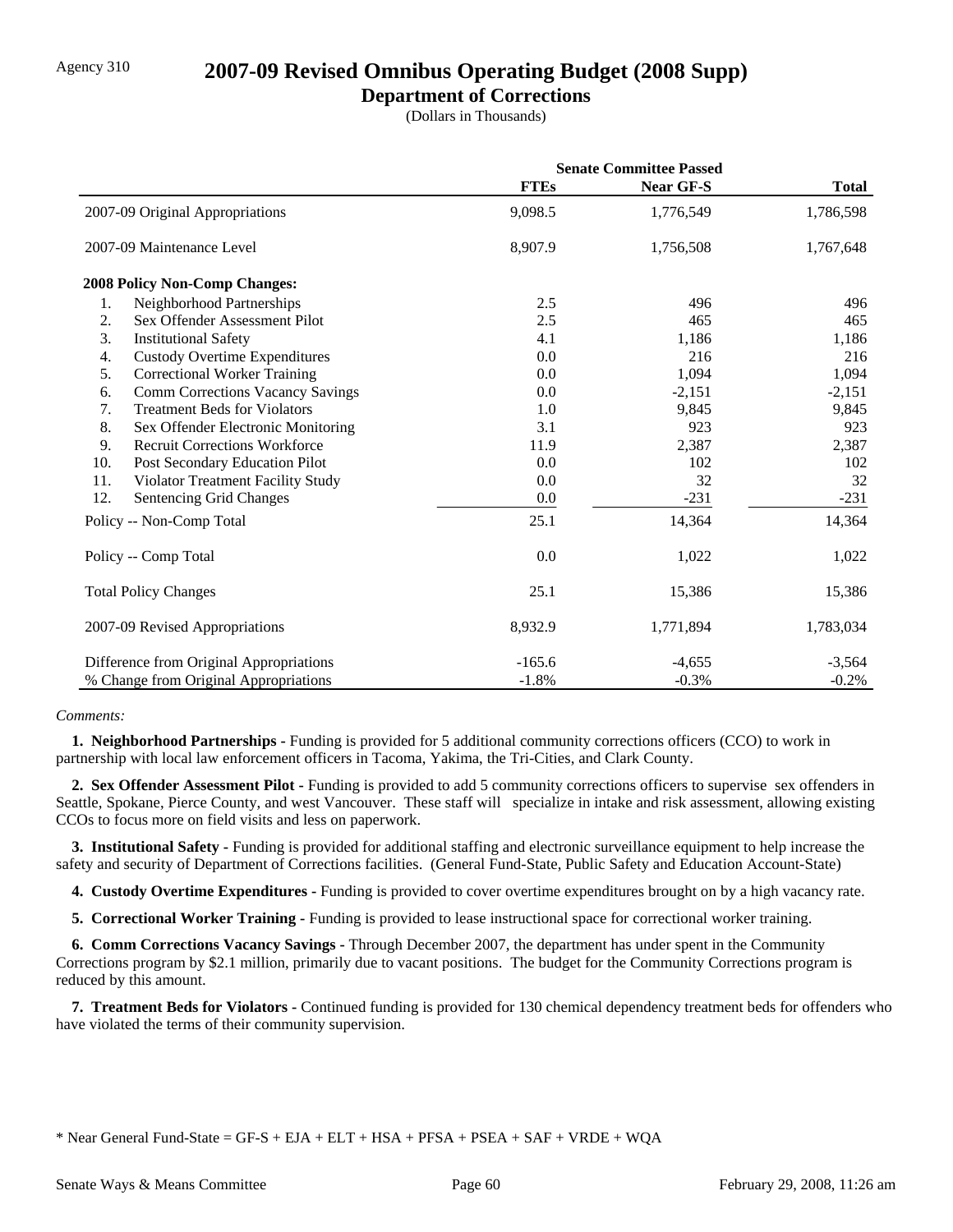## Agency 310 **2007-09 Revised Omnibus Operating Budget (2008 Supp) Department of Corrections**

 **8. Sex Offender Electronic Monitoring -** Funding is provided for additional sex offender electronic monitoring. Certain Level III offenders who are released from total confinement, and whose release plan indicates they may be susceptible to certain risk factors, will be monitored for up to six months. Funding is provided for 75 offenders to participate in electronic monitoring by the end of FY 2008 and 200 offenders by the end of FY 2009.

 **9. Recruit Corrections Workforce -** Funding is provided for five dedicated human resource recruitment teams (two on the westside, two on the eastside, and one at headquarters) to improve the Department's ability to attract and retain qualified employees.

 **10. Post Secondary Education Pilot -** Funding is provided to implement SSB 6790 (post secondary education pilot).

 **11. Violator Treatment Facility Study -** Funding is provided to implementation of SSB 6244 (conversion of facilities to house violators of community supervision).

 **12. Sentencing Grid Changes -** Funding is provided and reductions made to implement SSB 6898 (felony sentencing).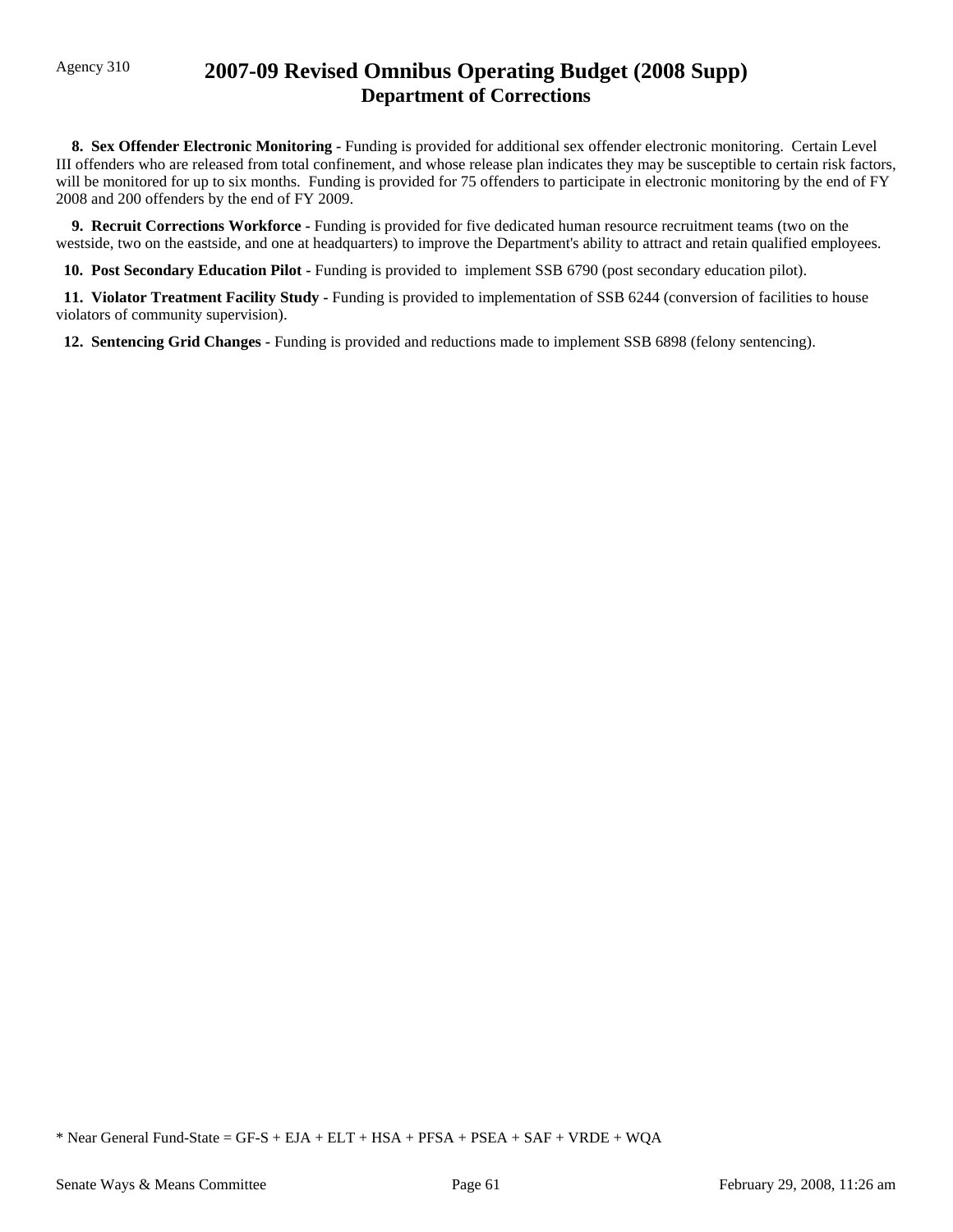## Agency 315 **2007-09 Revised Omnibus Operating Budget (2008 Supp)**

**Dept of Services for the Blind**

(Dollars in Thousands)

|                                         | <b>Senate Committee Passed</b> |           |              |
|-----------------------------------------|--------------------------------|-----------|--------------|
|                                         | <b>FTEs</b>                    | Near GF-S | <b>Total</b> |
| 2007-09 Original Appropriations         | 75.0                           | 5,202     | 24,773       |
| 2007-09 Maintenance Level               | 75.0                           | 5,202     | 24,775       |
| 2007-09 Revised Appropriations          | 75.0                           | 5,202     | 24,775       |
| Difference from Original Appropriations | 0.0                            | $\theta$  |              |
| % Change from Original Appropriations   | 0.0%                           | $0.0\%$   | $0.0\%$      |

*Comments:*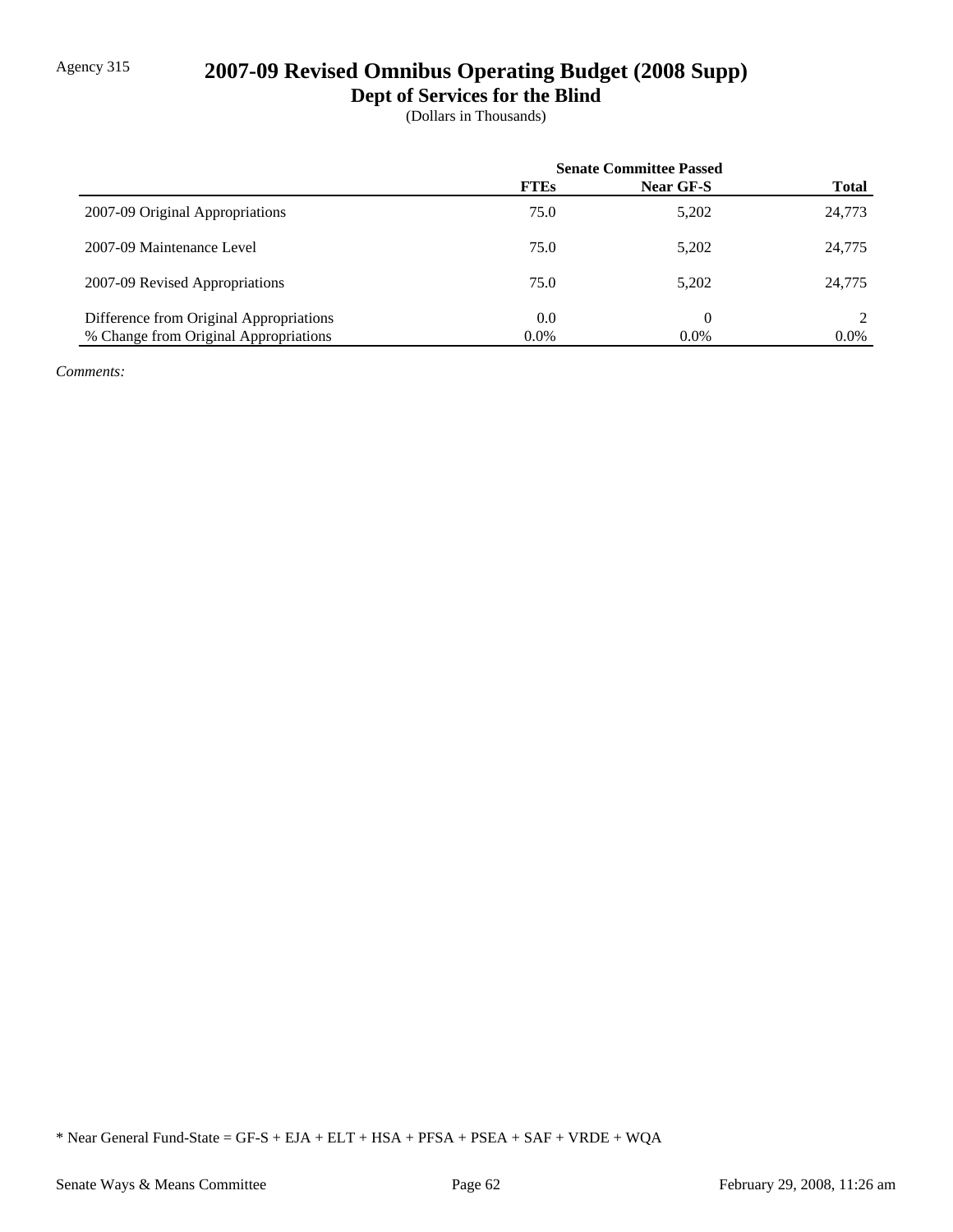## Agency 325 **2007-09 Revised Omnibus Operating Budget (2008 Supp)**

### **Sentencing Guidelines Commission**

(Dollars in Thousands)

|                                         | <b>Senate Committee Passed</b> |           |              |
|-----------------------------------------|--------------------------------|-----------|--------------|
|                                         | <b>FTEs</b>                    | Near GF-S | <b>Total</b> |
| 2007-09 Original Appropriations         | 10.4                           | 1,896     | 1,896        |
| 2007-09 Maintenance Level               | 10.4                           | 1,896     | 1,896        |
| <b>2008 Policy Non-Comp Changes:</b>    |                                |           |              |
| Sex Offender Policy Board<br>1.         | 1.0                            | 295       | 295          |
| Policy -- Non-Comp Total                | 1.0                            | 295       | 295          |
| <b>Total Policy Changes</b>             | 1.0                            | 295       | 295          |
| 2007-09 Revised Appropriations          | 11.4                           | 2,191     | 2,191        |
| Difference from Original Appropriations | 1.0                            | 295       | 295          |
| % Change from Original Appropriations   | 9.6%                           | 15.6%     | 15.6%        |

### *Comments:*

 **1. Sex Offender Policy Board -** Funding is provided to implement SSB 6596 (sex offender policy board).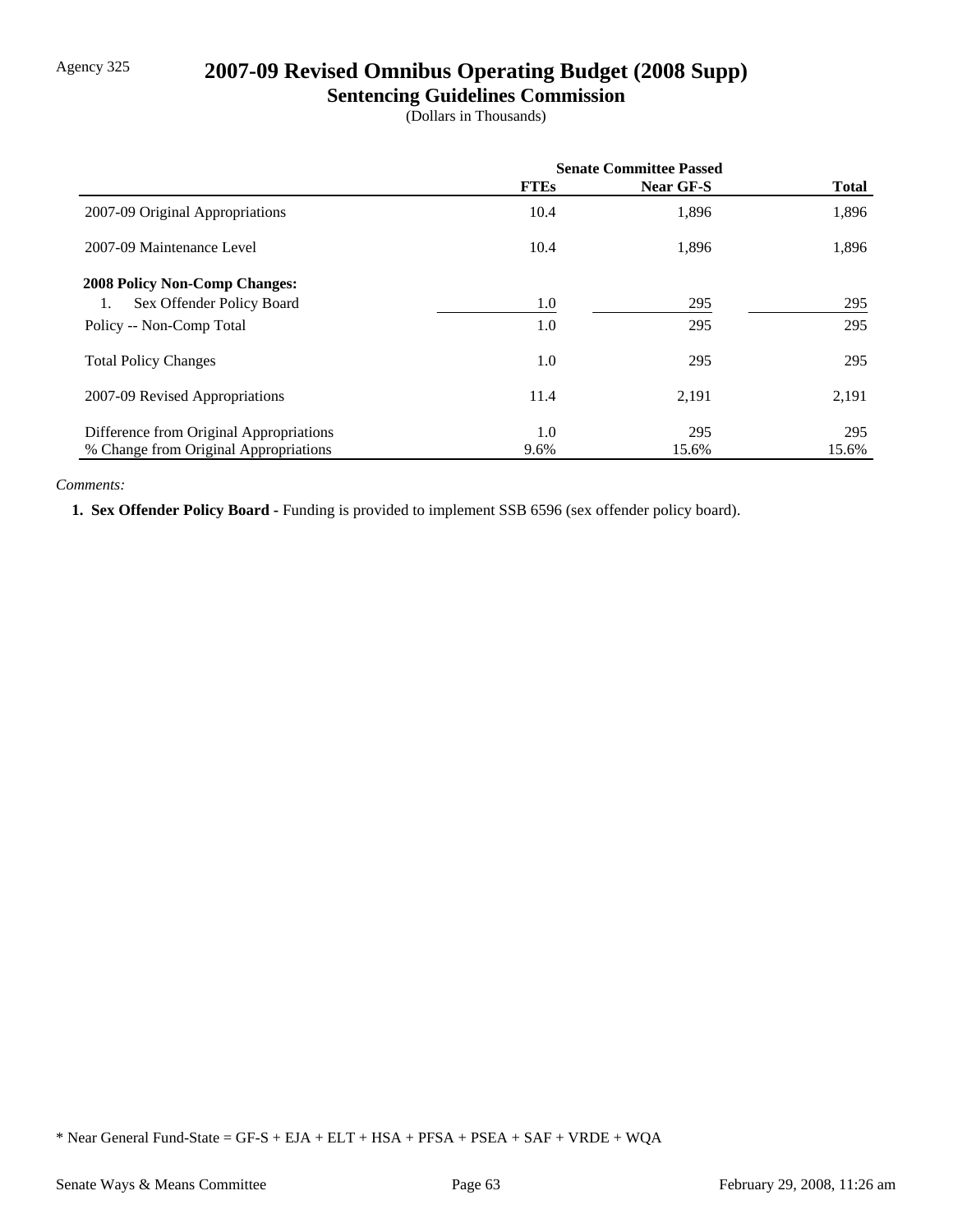## Agency 540 **2007-09 Revised Omnibus Operating Budget (2008 Supp)**

### **Department of Employment Security**

(Dollars in Thousands)

|                                            | <b>Senate Committee Passed</b> |                  |           |
|--------------------------------------------|--------------------------------|------------------|-----------|
|                                            | <b>FTEs</b>                    | <b>Near GF-S</b> | Total     |
| 2007-09 Original Appropriations            | 2,204.0                        | 120              | 616,875   |
| 2007-09 Maintenance Level                  | 2,204.0                        | 120              | 616,933   |
| <b>2008 Policy Non-Comp Changes:</b>       |                                |                  |           |
| Family Medical Leave Implementation<br>1.  | 16.0                           | 0                | 6,218     |
| Align FTEs and Revenue<br>2.               | $-230.0$                       | $_{0}$           | $-11,973$ |
| Continuity of Services to Clients<br>3.    | 0.0                            | $_{0}$           | 7,860     |
| <b>Call Center Critical Upgrades</b><br>4. | 0.0                            | 0                | 2,331     |
| 5.<br>Move from Lakewood Facility          | 0.0                            | $_{0}$           | 488       |
| 6.<br><b>Construction Industry</b>         | 0.8                            | 0                | 89        |
| Policy -- Non-Comp Total                   | $-213.2$                       | $\theta$         | 5,013     |
| <b>Total Policy Changes</b>                | $-213.2$                       | $\overline{0}$   | 5,013     |
| 2007-09 Revised Appropriations             | 1,990.8                        | 120              | 621,946   |
| Difference from Original Appropriations    | $-213.2$                       | $\Omega$         | 5,071     |
| % Change from Original Appropriations      | $-9.7%$                        | $0.0\%$          | 0.8%      |

#### *Comments:*

 **1. Family Medical Leave Implementation -** Chapter 357, Laws of 2007 (E2SSB 5659), established a family leave insurance program that allows parents to bond with a newborn or newly adopted child by providing temporary income for up to five weeks. The Employment Security Department (ESD) will administer claims and pay benefits from the premiums collected and deposited into the Family Leave Insurance Account. Funding is provided to develop and implement a computer system to process and accept claims and administer the family leave insurance program.

 **2. Align FTEs and Revenue -** Federal revenue received by the ESD has declined. This item adjusts federal expenditure authority and FTE staff to align with expected revenue. (Unemployment Compensation Account-Federal)

 **3. Continuity of Services to Clients -** One-time Reed Act funding is provided to bridge the gap between expected federal funds and the operating costs to maintain services to clients. The ESD's federal allocations for FY 2008 were lower than anticipated, and federal fund balances from previous grant years are exhausted. (Unemployment Compensation Administration Account-Federal, Employment Services Administrative Account-State)

 **4. Call Center Critical Upgrades -** One-time Reed Act funding is provided to purchase mission critical hardware and software to ensure the ongoing, reliable operation of the telecenters. Hardware and software upgrades include the replacement of the interactive voice response system (IVR), new servers, private branch exchange upgrade (forwards call to the IVR), on-hold messaging replacement, and new terminals for call center staff. (Unemployment Compensation Account-Federal)

 **5. Move from Lakewood Facility -** One-time Reed Act funding is provided for relocation of the WorkSource office in Lakewood. The current WorkSource facility does not meet Americans with Disabilities Act requirements, safety standards, or the ESD's service delivery needs. (Unemployment Compensation Account-Federal)

 **6. Construction Industry -** Second Substitute Senate Bill No. 6732 (construction industry) implements the recommendations of the Joint Legislative Task Force on the Underground Economy in the Construction Industry. Funding is provided to hire an additional FTE for investigational purposes. (Administrative Contingencies Account--State)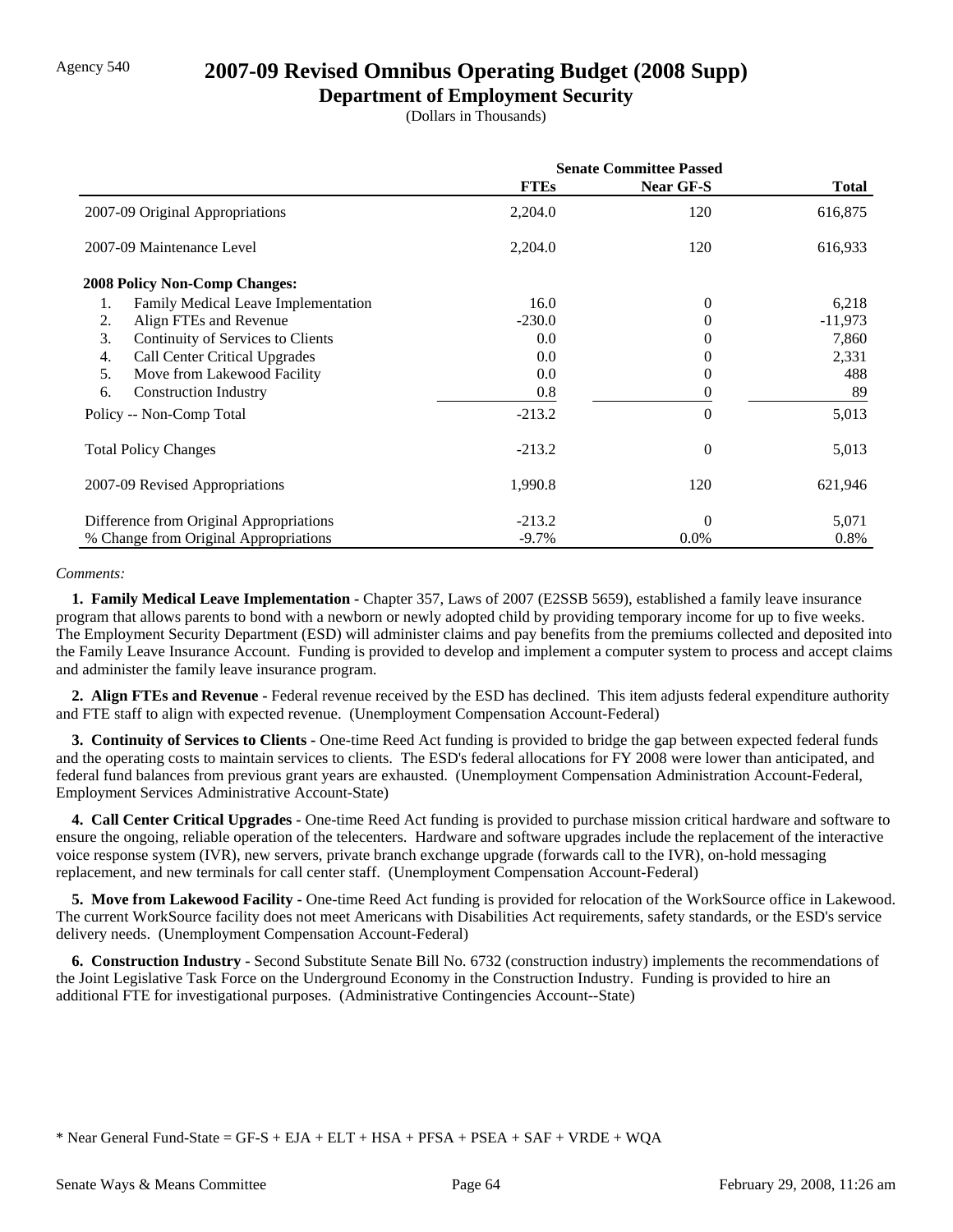### **Dept of Social and Health Services**

**Children and Family Services**

(Dollars in Thousands)

|                                               | <b>Senate Committee Passed</b> |                  |              |
|-----------------------------------------------|--------------------------------|------------------|--------------|
|                                               | <b>FTEs</b>                    | <b>Near GF-S</b> | <b>Total</b> |
| 2007-09 Original Appropriations               | 2,839.7                        | 656,031          | 1,126,199    |
| 2007-09 Maintenance Level                     | 2,832.1                        | 672,129          | 1,162,597    |
| 2008 Policy Non-Comp Changes:                 |                                |                  |              |
| <b>Supervised Visitation</b><br>1.            | 0.0                            | 1,656            | 2,300        |
| 2.<br><b>Safety Assessments</b>               | 0.0                            | 616              | 800          |
| 3.<br><b>Build in Federal Grant Authority</b> | 0.0                            | 0                | 2,317        |
| 4.<br>One-time FTE Savings                    | 0.0                            | $-1,900$         | $-2,714$     |
| <b>Home Support Specialists</b><br>5.         | 13.0                           | 1,100            | 1,447        |
| Newborn Safety Law Education<br>6.            | 0.0                            | 10               | 10           |
| Reactive Attachment Disorder Pilot<br>7.      | 0.0                            | 1,000            | 1,000        |
| 8.<br>Child Safety Legislation                | 0.0                            | 185              | 259          |
| 9.<br>Region 3 Social Workers                 | 0.0                            | 200              | 268          |
| Policy -- Non-Comp Total                      | 13.0                           | 2,867            | 5,687        |
| <b>Total Policy Changes</b>                   | 13.0                           | 2,867            | 5,687        |
| 2007-09 Revised Appropriations                | 2,845.1                        | 674,996          | 1,168,284    |
| Difference from Original Appropriations       | 5.4                            | 18,965           | 42,085       |
| % Change from Original Appropriations         | 0.2%                           | 2.9%             | 3.7%         |

### *Comments:*

 **1. Supervised Visitation -** One-time funding is provided to pay for increases in contracted supervised visits. The increase in court-ordered supervised visits between parents and dependent children has increased the Department's use of contracted service hours. (General Fund-State, General Fund-Federal)

 **2. Safety Assessments -** Funding is provided to contract with medical professionals for comprehensive safety assessments of highrisk families. \$400,000 of this amount is for assessments for families receiving in-home child protective services or family voluntary services. The remaining \$400,000 is for assessments of families with an infant, age birth to fifteen days, where the infant was, at birth, diagnosed as substance exposed and the department received an intake referral related to the infant's exposure to substances. These safety assessments will use validated assessment tools to guide intervention decisions through the identification of additional safety and risk factors. (General Fund-State, General Fund-Federal)

 **3. Build in Federal Grant Authority -** The Children's Administration received additional federal and one-time local funding from the U.S. Department of Health and Human Services to support monthly caseworker visits and the Casey Family Foundation to expedite implementation of the practice model. The federal grant authority will continue in the 2009-11 Biennium. (General Fund-Federal, General Fund-Private/Local)

 **4. One-time FTE Savings -** Funding is reduced in fiscal year 2008 for the Children's Administration due to one-time underexpenditures resulting from delays in staff hires. (General Fund-State, General Fund-Federal)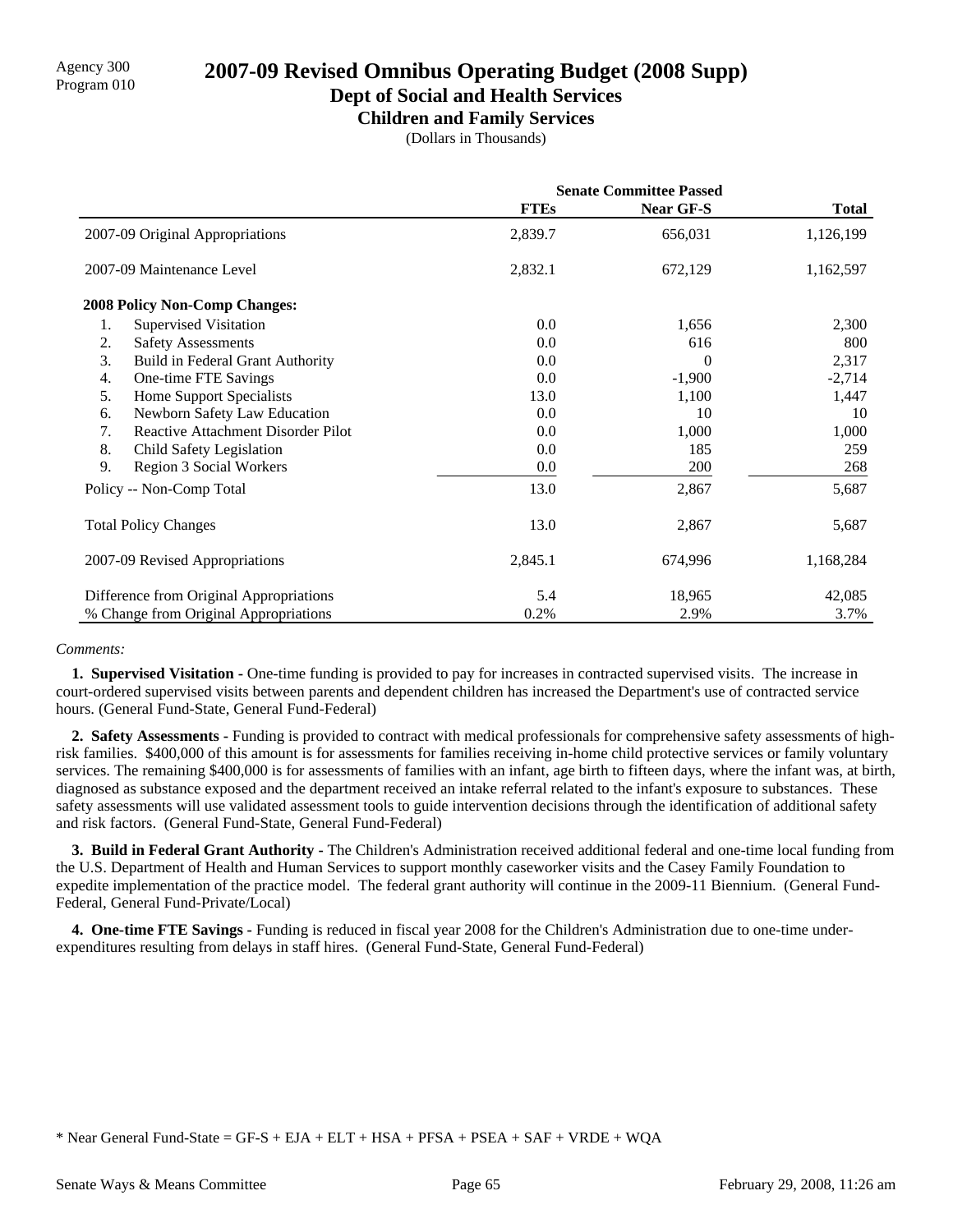## Agency 300 **2007-09 Revised Omnibus Operating Budget (2008 Supp)**<br>Program 010 **Dept of Social and Health Services Children and Family Services**

**5. Home Support Specialists - Funding is provided to hire 20 additional home support specialists, plus 2 supervisors and 4** support staff, starting July 1, 2008. Specialists assist families with dependent children or those at risk of becoming dependent with support services, including transportation, supervised visitation, and parenting skills instruction. The Department shall concentrate the additional specialists in the field offices of counties experiencing an increase in dependency filings above the state average. Between 2004 and 2007, the statewide number of dependency filings increased 13 percent (520 filings). The Department will direct the additional specialists to counties experiencing filing rates above the statewide average during the same period: 3 to Whatcom County (98% or 80 filings); 2 to Mason County (93% or 37 filings); 8 to Spokane County (48% or 201 filings); 2 to Grays Harbor County (32% or 43 filings); and 5 to Pierce County (27% or 110 filings). It is the intent of the Legislature for these specialists to be hired in addition to current staff and staff being hired under the Department's phase-in of social workers provided in the 2007-09 biennial budget. The Department will track specific outcome data and report to the Legislature preliminary findings by December 15, 2008 and a final report by June 15, 2009. (General Fund-State, General Fund-Federal)

 **6. Newborn Safety Law Education -** Funding is provided for the Department to contract with the largest nonprofit organization in the state conduction education and outreach on RCW 13.34.360, the safety of newborn children law.

 **7. Reactive Attachment Disorder Pilot -** Funding is provided to implement Substitute Senate Bill No. 6479 (reactive attachment disorder), which establishes a pilot project in Clark County to identify reactive attachment disorder in children and provide them with appropriate and recommended intervention services. Eligible children are those at or under age 9 currently receiving services from the Division of Children and Family Services. The pilot expires at the end of Fiscal Year 2010.

 **8. Child Safety Legislation -** Funding is provided to implement Second Substitute Senate Bill No. 6206 (child safety), which makes adjustments to child abuse and neglect reports and the department's response to those reports. (General Fund-State, General Fund-Federal)

 **9. Region 3 Social Workers -** Additional funding is provided for additional Social Workers 1 and 2 to be located in understaffed offices in Region 3. The purpose is to reduce social worker caseloads and improve the well being of children and families. The Department shall report to the Legislature regarding the social workers hiring dates and placement locations.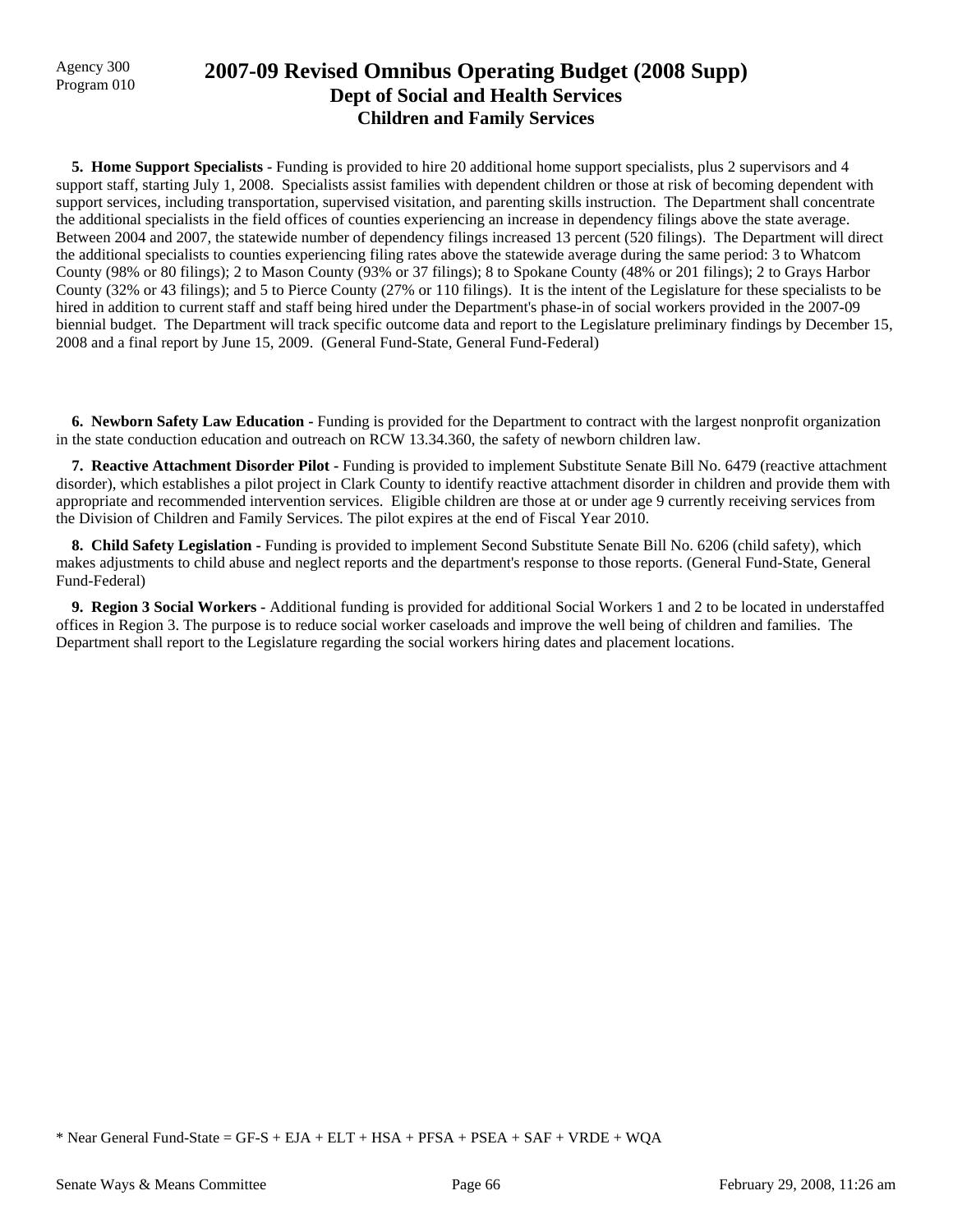**Dept of Social and Health Services**

### **Juvenile Rehabilitation**

(Dollars in Thousands)

|                                           | <b>Senate Committee Passed</b> |           |              |
|-------------------------------------------|--------------------------------|-----------|--------------|
|                                           | <b>FTEs</b>                    | Near GF-S | <b>Total</b> |
| 2007-09 Original Appropriations           | 1,151.4                        | 224,203   | 235,195      |
| 2007-09 Maintenance Level                 | 1,131.0                        | 222,074   | 232,949      |
| <b>2008 Policy Non-Comp Changes:</b>      |                                |           |              |
| <b>Support Parole Services</b><br>1.      | 0.0                            | 2,808     | 3,608        |
| 2.<br>Participation Incentive Pilot Study | 0.0                            | 200       | <b>200</b>   |
| Policy -- Non-Comp Total                  | 0.0                            | 3,008     | 3,808        |
| <b>Total Policy Changes</b>               | 0.0                            | 3,008     | 3,808        |
| 2007-09 Revised Appropriations            | 1,131.0                        | 225,082   | 236,757      |
| Difference from Original Appropriations   | $-20.4$                        | 879       | 1,562        |
| % Change from Original Appropriations     | $-1.8%$                        | 0.4%      | 0.7%         |

### *Comments:*

 **1. Support Parole Services -** Funding is provided to backfill Title XIX Medicaid funds for Targeted Case Management (TCM). JRA had received TCM funds to support its Family Functional Parole (FFP) program. FFP is a case management model that motivates youth and families to fully participate in services and provides ongoing assessment and support as needed. (General Fund-State, General Fund-Private/Local)

 **2. Participation Incentive Pilot Study -** Funding is provided for the Juvenile Rehabilitation Administration to establish a program to promote family participation in juvenile offender treatment programs. The pilot program will be limited to a single county and will be evaluated by the University of Washington School of Medicine's Department of Psychiatry and Behavioral Sciences Division of Public Behavioral Health and Justice.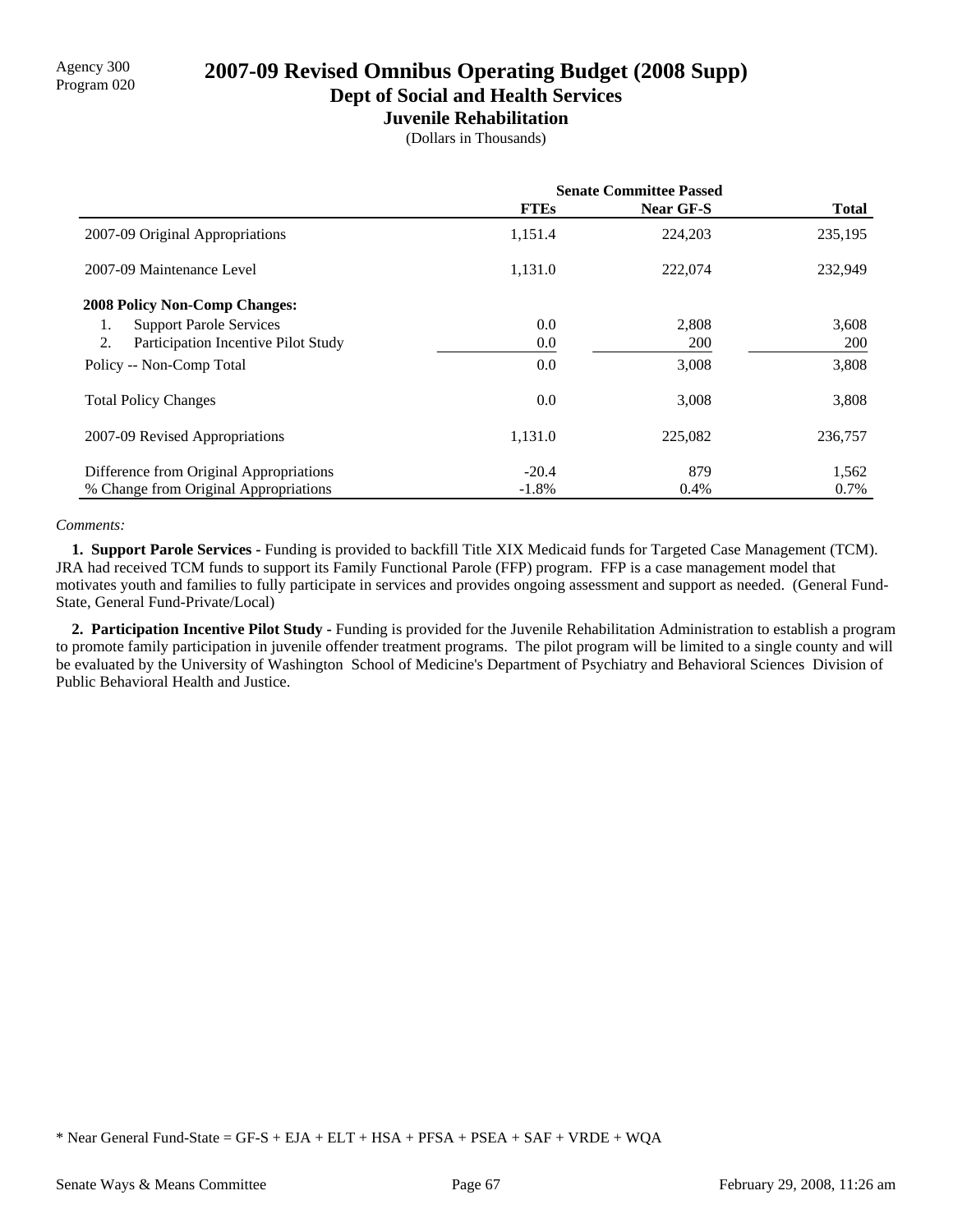**Dept of Social and Health Services**

**Mental Health**

(Dollars in Thousands)

|     |                                         | <b>Senate Committee Passed</b> |                  |              |
|-----|-----------------------------------------|--------------------------------|------------------|--------------|
|     |                                         | <b>FTEs</b>                    | <b>Near GF-S</b> | <b>Total</b> |
|     | 2007-09 Original Appropriations         | 3,110.3                        | 918,670          | 1,524,885    |
|     | 2007-09 Maintenance Level               | 3,110.3                        | 917,667          | 1,531,505    |
|     | <b>2008 Policy Non-Comp Changes:</b>    |                                |                  |              |
| 1.  | Laundry Fire Increased Costs            | 0.0                            | 951              | 951          |
| 2.  | Utter Request Legislation *             | 0.0                            | $-5,574$         | $\theta$     |
| 3.  | Pierce Transition Fee for Service       | 0.0                            | 3,031            | 4,449        |
| 4.  | Pierce Provider Transition Costs        | 0.0                            | 0                | 400          |
| 5.  | Long-Term ITA Judicial Costs            | 0.0                            | 2,033            | 2,033        |
| 6.  | <b>Consumer Run Clubhouses</b>          | 0.0                            | 250              | 250          |
| 7.  | RSN Rate Adjustment                     | 0.0                            | 1,403            | 2,869        |
| 8.  | <b>Increased Non-Medicaid Funding</b>   | 0.0                            | 10.000           | 10,000       |
| 9.  | Paperwork Reduction Project             | 0.0                            | 200              | <b>200</b>   |
| 10. | Spokane Acute Care Diversions           | 0.0                            | 2,250            | 2,250        |
| 11. | "Drift" Study                           | 0.0                            | 75               | 75           |
| 12. | <b>State Hospital Staffing</b>          | 11.4                           | 2,278            | 2,278        |
| 13. | <b>Behavioral Intervention Training</b> | 0.0                            | 250              | 250          |
|     | Policy -- Non-Comp Total                | 11.4                           | 17,147           | 26,005       |
|     | <b>Total Policy Changes</b>             | 11.4                           | 17,147           | 26,005       |
|     | 2007-09 Revised Appropriations          | 3,121.7                        | 934,814          | 1,557,510    |
|     | Difference from Original Appropriations | 11.4                           | 16,144           | 32,625       |
|     | % Change from Original Appropriations   | 0.4%                           | 1.8%             | 2.1%         |

### *Comments:*

 **1. Laundry Fire Increased Costs -** Laundry services are being performed at Rainier School as a result of a fire in the laundry at Western State Hospital (WSH). WSH is incurring additional costs in labor, rental equipment to transport laundry, and fuel to maintain laundry services. One-time funding is provided to cover the increased operating costs.

 **2. Utter Request Legislation \* -** Senate Bill 6628 clarifies that only the direct costs related to court-ordered competency evaluation and reporting are not subject to payment by the committed individual. This clarifying language will allow DSHS to resume collecting from patients, insurance companies, and the federal government for costs associated with evaluating and treating criminal defendants for their mental illness. (General Fund-State, General Fund-Federal, General Fund-Private/Local)

 **3. Pierce Transition Fee for Service -** Funding is provided for the Department to contract with Pierce County for the provision of crisis triage, evaluation and treatment, and mobile crisis outreach services. This item is the state-only component of the transition to a fee-for-service delivery system necessitated by the county's decision to discontinue operation as a regional support network. During FY 2008, the cost of this transiton (\$1.4 million) will be covered by the expenditure of state funds accumulated in county risk reserves during prior contract periods. (General Fund-State, General Fund-Local)

 **4. Pierce Provider Transition Costs -** Funds are provided on a one-time basis to assist non-governmental mental health agencies in Pierce county with start-up and other extraordinary administrative costs required by the conversion from a capitated to a unit feebased service delivery and billing system.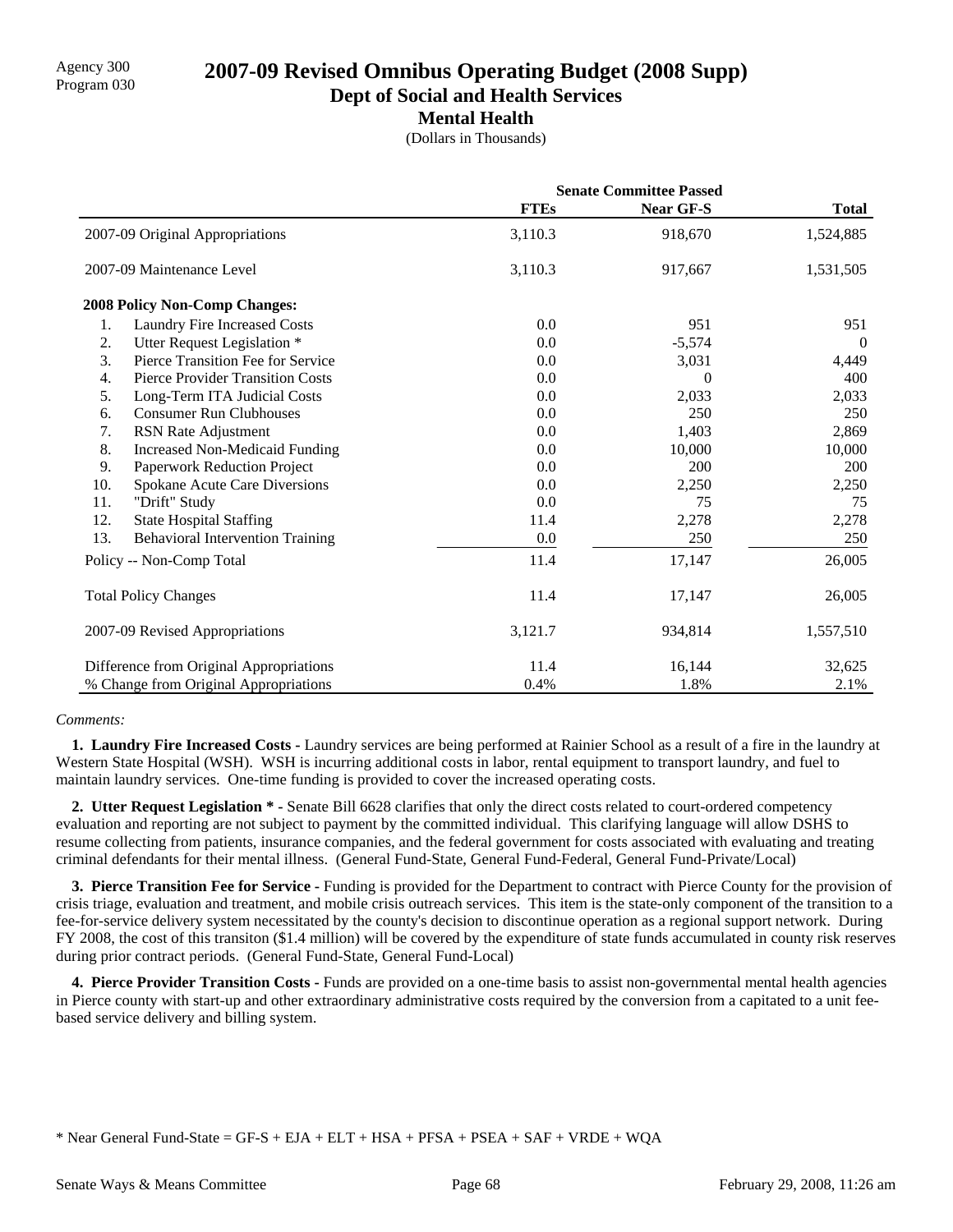## Agency 300 **2007-09 Revised Omnibus Operating Budget (2008 Supp)**<br>Program 030 **Dept of Social and Health Services Mental Health**

 **5. Long-Term ITA Judicial Costs -** Funding is provided to cover the cost of 180-day commitment hearings in Pierce and Spokane counties. Due to the presence of the state psychiatric hospitals, the two counties are responsible for conducting an extraordinarily large number of such hearings.

 **6. Consumer Run Clubhouses -** Funding is provided solely for one-time grants for emergent financial relief for consumer run clubhouses. In order to recieve these funds, the clubhouse must be able to demonstrate need to the department. The amounts and quantity of the individual grants is at the discretion of the department.

 **7. RSN Rate Adjustment -** Funding is provided to increase the Regional Support Network (RSN) capitation rates to the bottom of the actuarially sound rate ranges. The Mental Health Division administers mental health services under the federal 1915B waiver which requires it to maintain compliance with the federal Balanced Budget Act (BBA). The BBA requires that managed care capitation rates are actuarially sound. (General Fund-State, General Fund-Federal)

 **8. Increased Non-Medicaid Funding -** Additional state funds are provided to enable the community mental health system to maintain and improve delivery of non-Medicaid services. These include crisis response, counseling, case management, acute care, and residential services for children and adults who are not presently eligible for Medicaid due to income, family circumstances, or the stage or nature of their illness. These state-only funds are also used to provide services such as care in larger residential facilities, help finding a job, and emergency rent assistance that are not covered by the Medicaid program. About 95 percent of the funds provided here are needed to restore non-Medicaid funding to the level actually expended on such services in FY 2003, after controlling for inflation and state population growth. The balance is intended to close some of the key gaps in the non-Medicaid service delivery system identified by the Joint Legislative and Executive Task Force on Mental Health. Increased non-Medicaid funding for the Pierce County area and for the Spokane Regional Support Network (RSN) are provided separately, The amounts provided here are for the other 11 RSNs.

 **9. Paperwork Reduction Project -** Funds are provided to (1) implement all consensus recommendations of the 2006 paperwork reduction work group that are permissible under current state and federal law, and (2) conduct a thorough assessment of other paperwork and data-keeping requirements in the community mental health system to recommend opportunities for standardization and improved efficiency.

 **10. Spokane Acute Care Diversions -** Funding is provided to enable the Spokane Regional Support Network to implement a comprehensive plan it has developed for reducing its use of Eastern State Hospital. Key elements of the RSN's plan, much of which is being funded with its locally-authorized mental health sales tax, include additional crisis triage and crisis stabilization beds; an intensive outpatient treatment team for persons with co-occuring disorders and other special needs; housing assistance for highutilizers of hospital and jail services who are at risk of homelessness; and respite care to assist elderly individuals avoid or return home after hospitalization. The budget additionally provides that RSNs are not to be charged for short-term stays at the state psychiatric hospitals, except to the extent these cause the RSN to exceed its total bed allocation.

 **11. "Drift" Study -** Funding is provided for the Washington Institute for Mental Illness Research and Training to study whether and the extent to which there is a greater concentration of people with severe and persistent mental illness in areas proximate to state psychiatric hospitals. If indicated by the results of the study, the Department and the Regional Support Networks shall incorporate them into revision of the formula used to allocate state hospital beds among the RSNs.

 **12. State Hospital Staffing -** Funding is provided to phase-in additional direct care staff at the state psychiatric hospitals to improve patient and staff safety. The staff are to be deployed in ways that are expected to result in the greatest reductions in incidents of assault, patient restraint, and seclusion. The Department is to include in its September 2009 report on staff safety an analysis of the extent to which staff and patient safety have improved on targeted wards relative to other parts of the hospitals.

**13. Behavioral Intervention Training -** Funding is provided for a behavior intervention specialist at each of the state psychiatric hospitals to develop and implement a train-the-trainer program in techniques that will help staff identify and defuse situations than can lead to violent patient behaviors.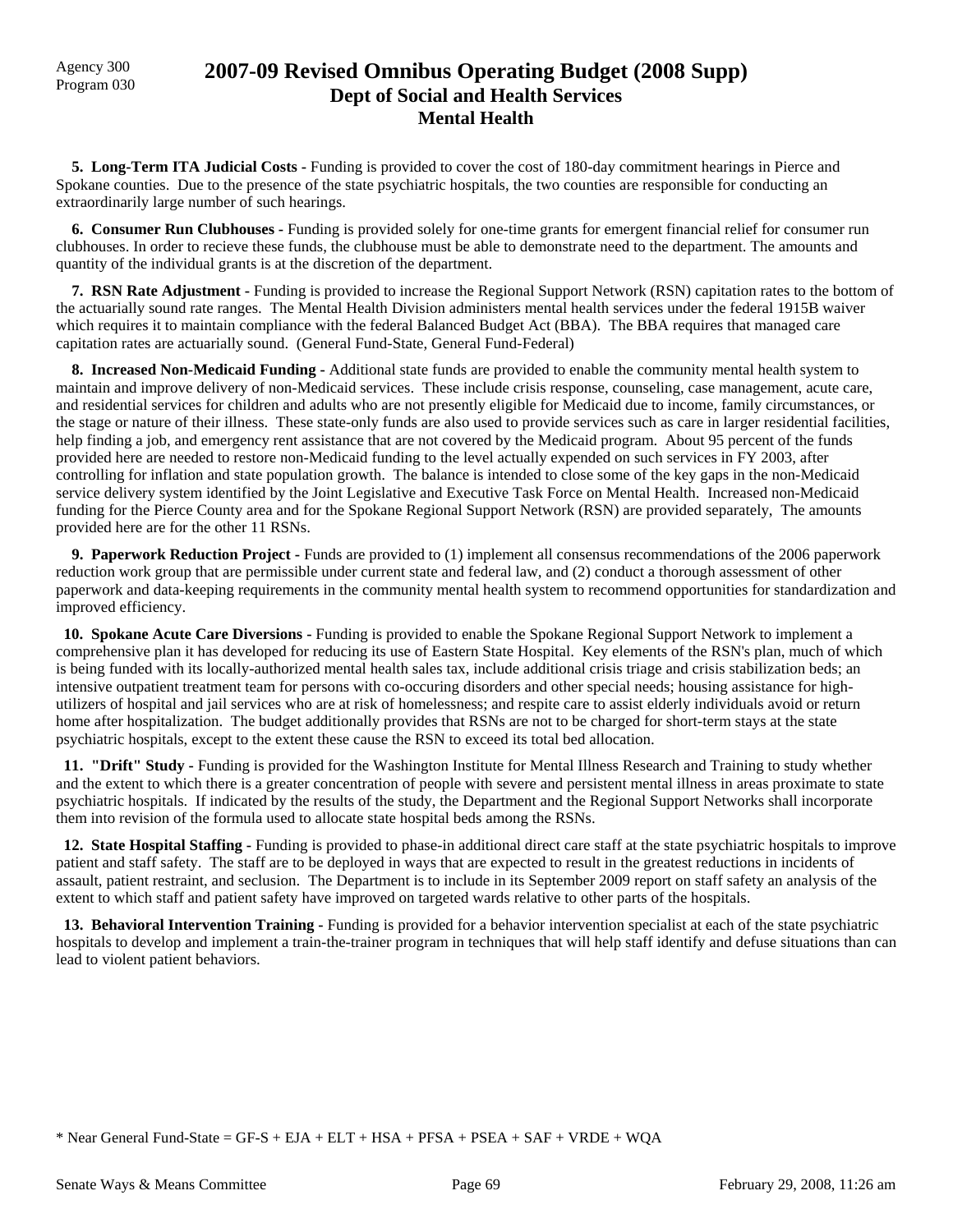## **Dept of Social and Health Services**

**Developmental Disabilities**

(Dollars in Thousands)

|    |                                         | <b>Senate Committee Passed</b> |           |              |
|----|-----------------------------------------|--------------------------------|-----------|--------------|
|    |                                         | <b>FTEs</b>                    | Near GF-S | <b>Total</b> |
|    | 2007-09 Original Appropriations         | 3,367.4                        | 891,214   | 1,737,585    |
|    | 2007-09 Maintenance Level               | 3,430.0                        | 892,980   | 1,737,161    |
|    | <b>2008 Policy Non-Comp Changes:</b>    |                                |           |              |
| 1. | Keep Children Out of Institutions       | 2.5                            | 1,200     | 2,455        |
| 2. | Adult Family Home FY09 Vendor Rate      | 0.0                            | 581       | 1,192        |
| 3. | LTC Taskforc-AFH 17 Levels of Care      | 0.0                            | 1,808     | 3,697        |
| 4. | <b>Shared Living Lawsuit</b>            | 0.0                            | 7,823     | 16,005       |
| 5. | Underexpenditure & Realistic Growth     | 0.0                            | $-1,016$  | $-1,225$     |
| 6. | <b>Education for Children</b>           | 0.0                            | 1,437     | 1,437        |
| 7. | <b>Hyatt Lawsuit</b>                    | 0.0                            | 1,000     | 1,000        |
| 8. | <b>DD</b> Employment Services           | 0.0                            | 611       | 897          |
|    | Policy -- Non-Comp Total                | 2.5                            | 13,444    | 25,458       |
|    | <b>Total Policy Changes</b>             | 2.5                            | 13,444    | 25,458       |
|    | 2007-09 Revised Appropriations          | 3,432.5                        | 906,424   | 1,762,619    |
|    | Difference from Original Appropriations | 65.1                           | 15,210    | 25,034       |
|    | % Change from Original Appropriations   | 1.9%                           | 1.7%      | 1.4%         |

### *Comments:*

 **1. Keep Children Out of Institutions -** Funding is provided pursuant to Substitute Senate Bill 6448 (intensive behavior supports) for a new waiver program for children who are at risk of being institutionalized as a result of intense behaviors as they mature. The families of eligible children will receive intensive behavior management training for themselves, other caregivers, and school staff, as well as minor home or vehicle adaptations, respite care, and therapies. The funding reflects a phase-in of services for up to 100 families, with some funding for state-only services and hiring a program manager while the Division of Developmental Disabilities applies for federal approval of the waiver program. (General Fund-State, General Fund-Federal)

 **2. Adult Family Home FY09 Vendor Rate -** Funding is provided for a higher vendor rate increase for adult family homes (AFHs), to recognize additional costs due to state-required liability insurance. The total vendor rate increased will be 4.8 percent, rather than 2.0 percent in Fiscal Year 2009. A lower level of vendor rate increase was provided to AFHs in the 2007-09 budget than to boarding homes, in recognition of new collective bargaining rights for AFH owners over their Medicaid rates, granted under Chapter 184, Laws of 2007 (SHB 2111). However, since the owners did not elect a representative by October 1, 2007, bargaining did not take place. The net effect of this new change is an 8 percent overall rate increase in the 2007-09 fiscal period, comparable to the increase received by boarding homes. In addition, this amount is sufficient to cover liability insurance costs in Fiscal Year 2009. Funding is also provided for this item in the Long-Term Care section of the budget. (General Fund-State, General Fund-Federal)

**3. LTC Taskforc- AFH 17 Levels of Care - Funding is provided to update the cost base for the community residential long term** care payment systems. As recommended by the Joint Legislative Task Force on Long Term Care Residential Facility Payment Systems, funding is also provided to begin a phase-in implementation of a payment system for 17 CARE levels that will more closely reflect the acuity of the client regardless of the care setting. Total vendor rate increases for the 2007-09 biennium for assisted living/boarding homes are between 3.0 - 6.0 percent depending on whether they are boarding homes, adult residential centers, or enhanced adult residential centers. (General Fund-State, General Fund-Federal)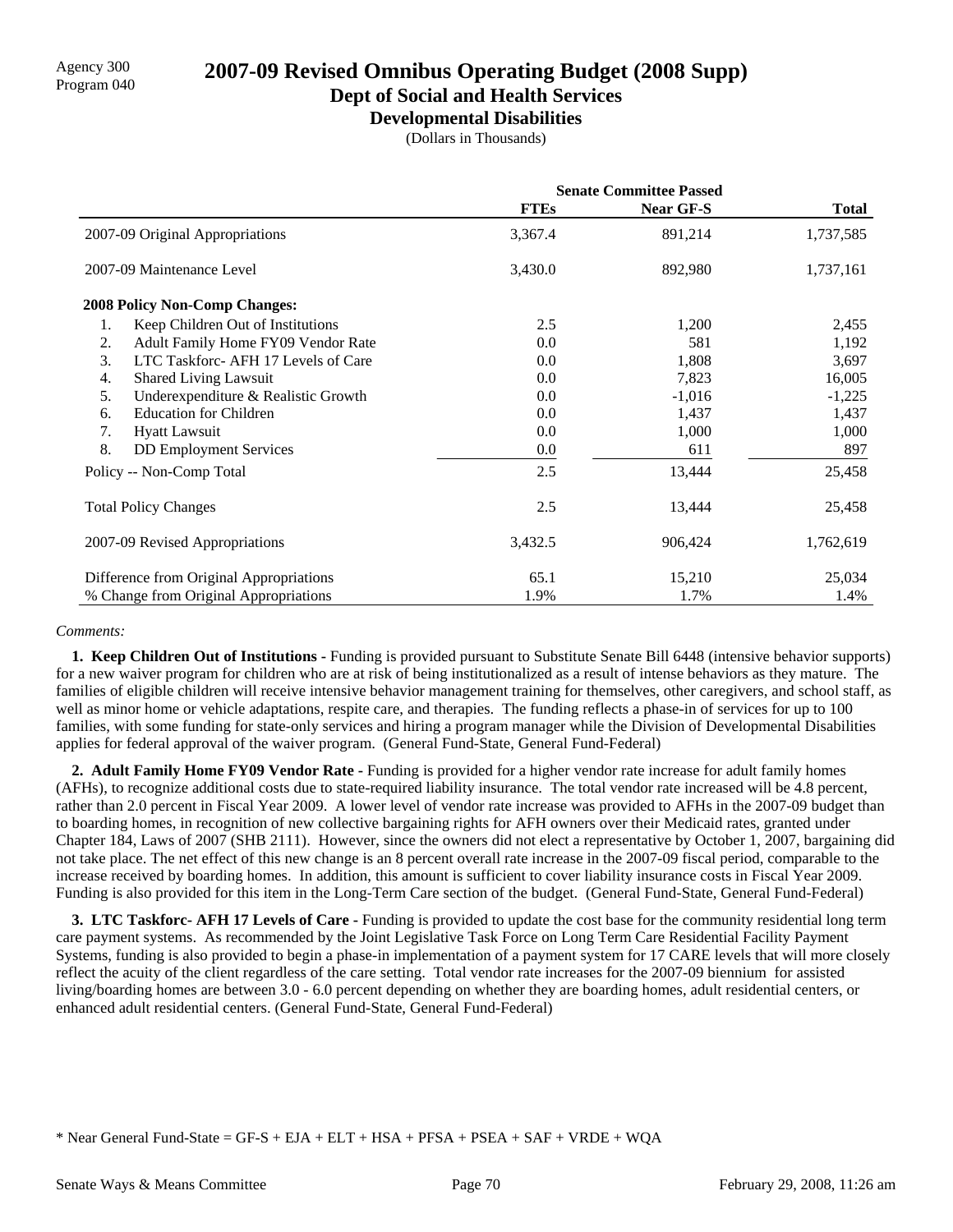## Agency 300 **2007-09 Revised Omnibus Operating Budget (2008 Supp)**<br>Program 040 **Dept of Social and Health Services Developmental Disabilities**

**4. Shared Living Lawsuit - Funding is provided for two interacting items:** (1) the 2007 Washington State Supreme Court decision in *Jenkins v. Washington State Department of Social and Health Services* invalidated the "Shared Living Rule" and required that all Medicaid Personal Care clients be treated comparably, regardless of whether their paid providers of home care lived with them in a "shared living" situation or lived elsewhere. This decision requires additional funding for service hours that had previously been denied, for laundry, meal preparation, shopping, and other services. (2) The combination of this court decision with the existing contract language of the 2006 Binding Arbitration Collective Bargaining Agreement between SEIU 775NW and the state results in additional service hours being authorized for items that were not funded in the bargaining agreement. Additional funding for this item is found in the Long-Term Care section of the budget. (General Fund-State, General-Fund Federal)

 **5. Underexpenditure & Realistic Growth -** In order to preserve existing services and focus on children in crisis and at risk of institutionalization, funding is reduced for new programs authorized in the 2007-09 budget that have been slower to ramp up than previously anticipated. No individuals will receive a cut in service. The reductions include: (1) a \$200,000 General Fund-State and \$209,000 General Fund-Federal one-time reduction for fiscal year 2008, to reflect a slower start to new waiver placements for individuals with aging parents or caregivers. As of January, 2008, only 2 individuals had been served rather than the expected 21. After this one-time reduction, the program should continue to grow as previously expected. (2) a \$816,000 General Fund-State reduction to reflect a slower rate of assessments and services authorized under the new individual and family support program started in 2007-09. Instead of serving about 1,300 families by the end of the biennium, 1,000 is more realistic. The total increase over the previous biennium remains \$4.1 Million, or a 23 percent increase in families served. (General Fund-State, General Fund-Federal)

 **6. Education for Children -** Funding is provided to the Department of Social and Health Services (DSHS) to fulfill its contracts with the school districts under chapter 28A.190 to provide transportation, building space, and other support services for the educational programs of students living in Residential Habilitation Centers (RHCs). This funding is in addition to institutional education allocations within the K-12 budget, and is largely used to pay for one-on-one aides. There are currently 17 children at Fircrest RHC and 9 children at Frances Haddon Morgan RHC. DSHS is currently offering community placements for children at the RHCs, and the 2008 Senate supplemental budget proposal assumes new in-home behavior supports to avoid additional RHC placements (see above, "Keep Children out of Institutions").

 **7. Hyatt Lawsuit -** One-time funding is provided for "back pay" to settle a class action lawsuit filed by the Washington Federation of State Employees, on behalf of Division of Developmental Disabilities case managers, to achieve wage parity with social workers in the Children's Administration. Parity for current and future wages was addressed in the 2007-09 enacted budget. (General Fund-State)

 **8. DD Employment Services -** Funding is provided to accelerate the rate of employment services provided to high school graduates receiving Home and Community-Based Waiver services and to provide services to 31 additional graduates receiving waiver services . The 2007-09 enacted budget provided funding for 337 high school graduates receiving waivers; this adjustment recognizes that there are additional graduates from the class of 2007 and that overall the graduates will need services sooner than previously anticipated. Funding is also provided for approximately 50 additional state-only graduates. (General Fund-State, General Fund-Federal)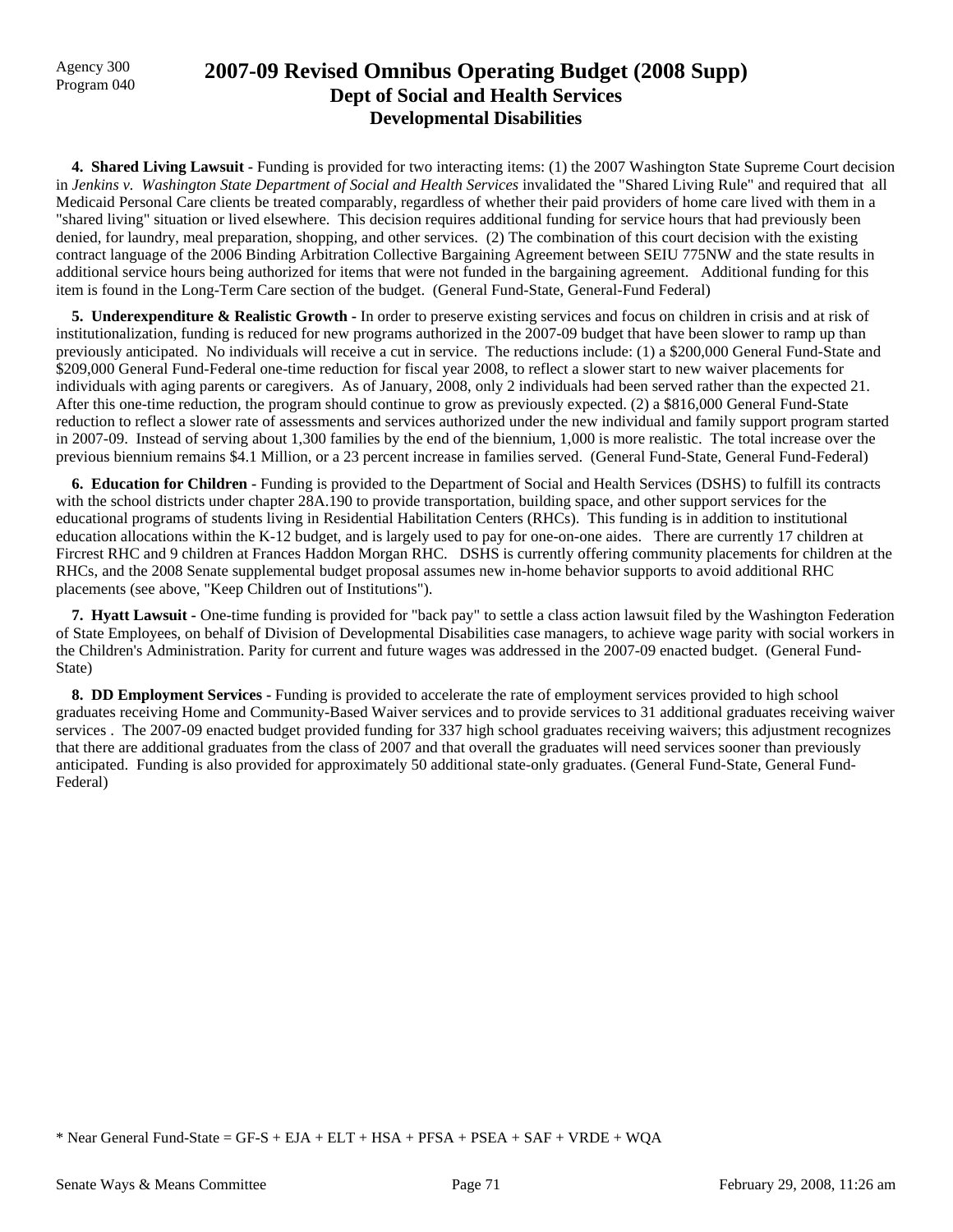**Dept of Social and Health Services**

### **Long-Term Care**

(Dollars in Thousands)

|                                           | <b>Senate Committee Passed</b> |           |              |
|-------------------------------------------|--------------------------------|-----------|--------------|
|                                           | <b>FTEs</b>                    | Near GF-S | <b>Total</b> |
| 2007-09 Original Appropriations           | 1,220.7                        | 1,446,903 | 3,005,916    |
| 2007-09 Maintenance Level                 | 1,212.6                        | 1,438,720 | 2,971,887    |
| <b>2008 Policy Non-Comp Changes:</b>      |                                |           |              |
| Adult Family Home FY09 Vendor Rate<br>1.  | 0.0                            | 1,594     | 3,259        |
| <b>LTC Task Force Initiatives</b><br>2.   | 0.0                            | 1,500     | 1,500        |
| LTC Taskforc- AFH 17 Levels of Care<br>3. | 0.0                            | $-1,503$  | $-3,073$     |
| Nursing Home Rate Adjustment<br>4.        | 0.0                            | 1,818     | 3,723        |
| 5.<br><b>Shared Living Lawsuit</b>        | 0.0                            | 15,084    | 30,862       |
| Traumatic Brain Injury<br>6.              | 0.0                            | $\Omega$  | 772          |
| Nursing Home Worker Wages<br>7.           | 0.0                            | 5,000     | 10,223       |
| 8.<br>Nurse Delegation for Insulin        | 0.4                            | 124       | 252          |
| 9.<br>Farmer's Market Nutrition Program   | 0.0                            | 100       | 100          |
| Policy -- Non-Comp Total                  | 0.4                            | 23,717    | 47,618       |
| <b>Total Policy Changes</b>               | 0.4                            | 23,717    | 47,618       |
| 2007-09 Revised Appropriations            | 1,213.0                        | 1,462,437 | 3,019,505    |
| Difference from Original Appropriations   | $-7.7$                         | 15,534    | 13,589       |
| % Change from Original Appropriations     | $-0.6%$                        | 1.1%      | 0.5%         |

### *Comments:*

**1. Adult Family Home FY09 Vendor Rate -** Funding is provided for a higher vendor rate increase for adult family homes (AFHs), to recognize additional costs due to state-required liability insurance. The total vendor rate increased will be 4.8 percent, rather than 2.0 percent in Fiscal Year 2009. A lower level of vendor rate increase was provided to AFHs in the 2007-09 budget than to boarding homes, in recognition of new collective bargaining rights for AFH owners over their Medicaid rates, granted under Chapter 184, Laws of 2007 (SHB 2111). However, since the owners did not elect a representative by October 1, 2007, bargaining did not take place. The net effect of this new change is an 8 percent overall rate increase in the 2007-09 fiscal period, comparable to the increase received by boarding homes. In addition, this amount is sufficient to cover liability insurance costs in Fiscal Year 2009. Funding is also provided for this item in the Division of Developmental Disabilities section of the budget. (General Fund-State, General Fund-Federal)

 **2. LTC Task Force Initiatives -** Funding is provided for an additional 585 unpaid caregivers to receive services such as respite and training to help them to continue providing care for elderly and disabled relatives in their own homes. Of these, a total of 193 new respite care cases are assumed, a 12 percent increase over current levels. This funding will implement a portion of 2SSB 6222 (long term care programs) and is consistent with the Governor's Long-Term Care Task Force recommendation that long-term care services be given in the least restrictive environment whenever possible. (Funding for additional Long-Term Care Task Force Initiatives can be found in the Department of Health and DSHS Medical Assistance budgets).

 **4. Nursing Home Rate Adjustment -** Funding is provided to account for higher than expected Medicaid payments to nursing homes in the current fiscal year (FY2008). The 2007-09 budget established a maximum average annual rate limit for Fiscal Year 2008 of \$158.11 per patient day. The updated estimate is \$159.03 per Medicaid patient day for Fiscal Year 2008, primarily due to increased patient acuity and appeals. This item increases the maximum daily rate allowed to avoid an across-the-board rate reduction. (General Fund-State, General Fund-Federal)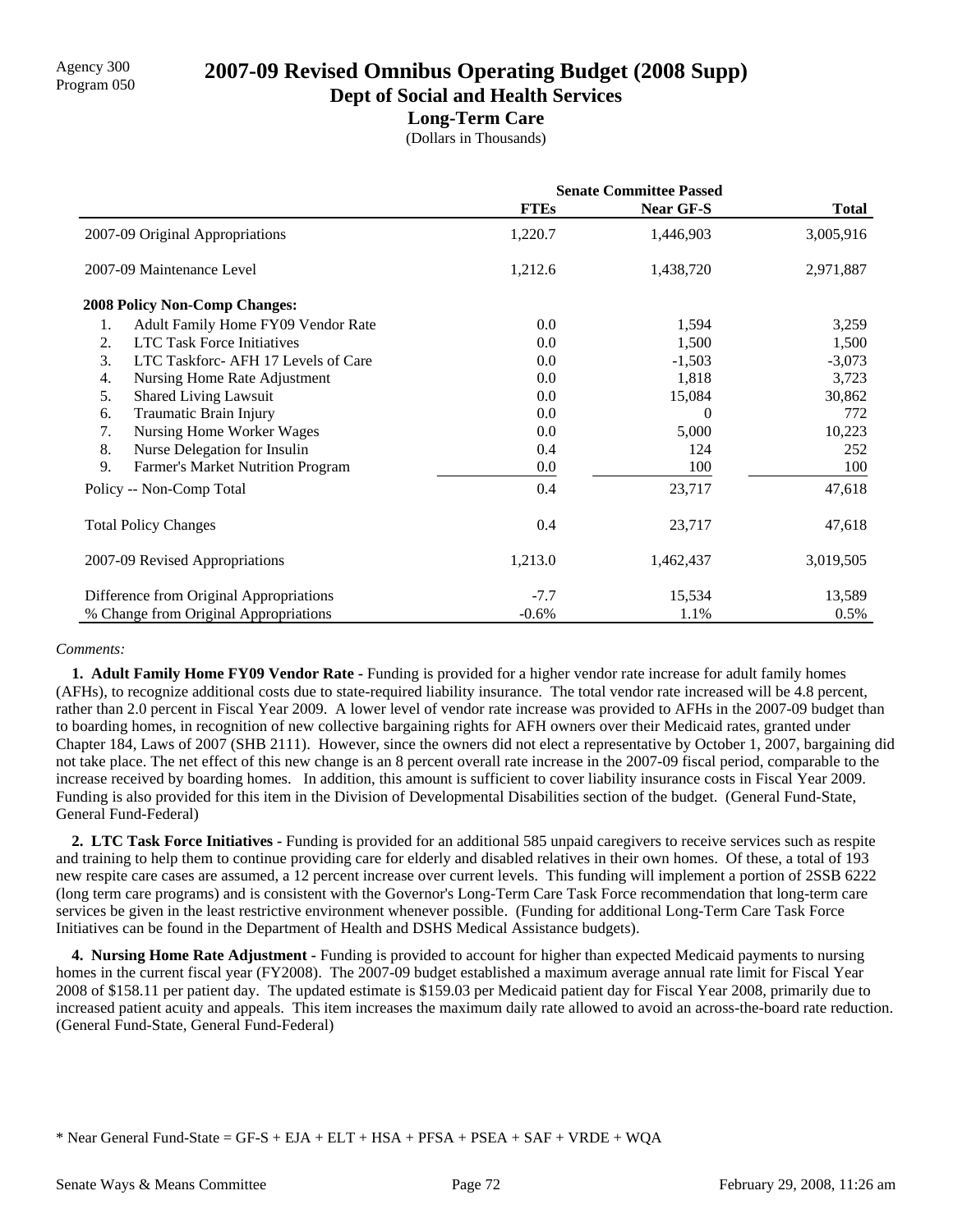## Program 050 **2007-09 Revised Omnibus Operating Budget (2008 Supp) Dept of Social and Health Services Long-Term Care**

**5. Shared Living Lawsuit - Funding is provided for two interacting items:** (1) the 2007 Washington State Supreme Court decision in *Jenkins v. Washington State Department of Social and Health Services* invalidated the "Shared Living Rule" and required that all Medicaid Personal Care clients be treated comparably, regardless of whether their paid providers of home care lived with them in a "shared living" situation or lived elsewhere. This decision requires additional funding for service hours that had previously been denied, for laundry, meal preparation, shopping, and other services. (2) The combination of this court decision with the existing contract language of the 2006 Binding Arbitration Collective Bargaining Agreement between SEIU 775NW and the state results in additional service hours being authorized for items that were not funded in the bargaining agreement. Additional funding for this item is found in the Division of Developmental Disabilities budget. (General Fund-State, General-Fund Federal)

 **6. Traumatic Brain Injury -** Funding is provided to implement Chapter 356, Laws of 2007 (2SHB 2055), which created the Washington Traumatic Brain Injury Strategic Partnership Advisory Council (Council). Council activities are funded by revenues from an additional \$2 fee on traffic infractions deposited into a dedicated account. The funding will cover public awareness campaigns to promote awareness of traumatic brain injuries (TBIs), contracts to support groups to individuals with TBIs and their families, and DSHS support to the Council. (Traumatic Brain Injury Account-State)

 **7. Nursing Home Worker Wages -** Funding is provided for a rate increase to increase low-wage worker wages or benefits or to enrich staffing levels that affect patient care. DSHS shall determine the level of payment to individual nursing homes based the total funding divided by the total number of Medicaid patient days multiplied by each facility's total number of Medicaid patient days. For Medicaid patient days, 2006 cost report data shall be used. DSHS shall implement rules to implement the policy and shall require a settlement process and reports on how the funding is used. (General Fund-State, General Fund-Federal)

 **8. Nurse Delegation for Insulin -** One-time funding is provided pursuant to Second Substitute Senate Bill No. 6220 (nurse delegation of insulin injection). DSHS staff will develop and implement a training curriculum for nursing assistants to provide insulin injections for Medicaid clients who are not able to do so themselves, who live in the community. The legislation legalizes nursing assistants to provide insulin injections when trained and delegated to do so by a nurse, and when subject to certain supervision requirements. By allowing nurse delegates to provide insulin injection, some Medicaid clients will be able to avoid placement in a more costly setting such as a nursing home, and some nursing home clients may be able to move into less restrictive and less costly settings in the community. Also, the legislation may reduce costs for private pay individuals who currently pay for registered nurses for insulin injection when they are no longer able to safely inject themselves. (General Fund-State, General Fund-Federal)

 **9. Farmer's Market Nutrition Program -** Pursuant to 2SSB 6483 (local food production), funding is provided for additional Farmer's Market Nutrition Program vouchers for seniors. The program provides participants with vouchers for fresh fruits and vegetables. This level of funding is in addition to \$254,000 provided in the 2007-09 enacted budget. If the bill is not enacted by June 30, 2008, then the funding will lapse.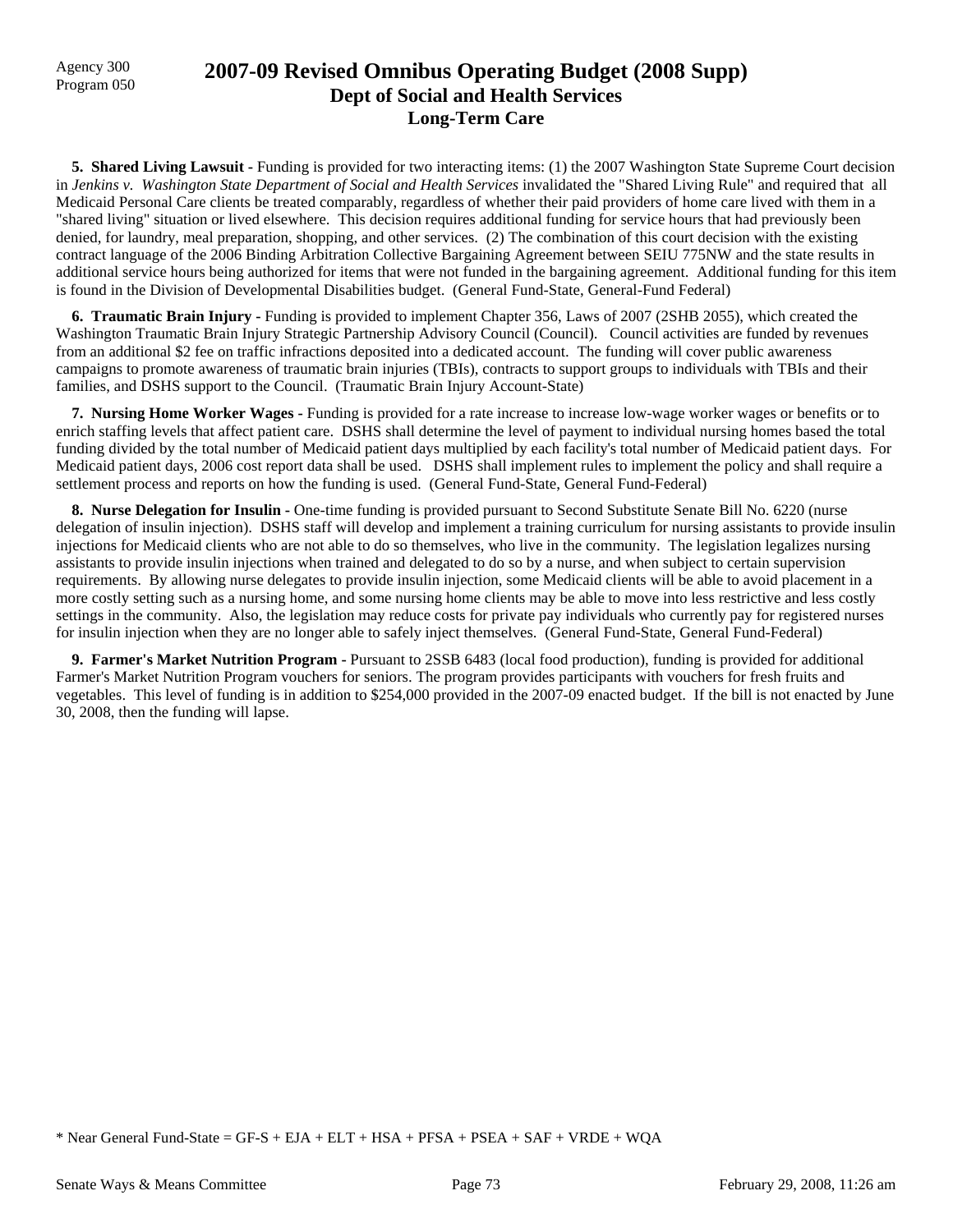### **Dept of Social and Health Services**

**Economic Services Administration**

(Dollars in Thousands)

|                                                  | <b>Senate Committee Passed</b> |                  |              |
|--------------------------------------------------|--------------------------------|------------------|--------------|
|                                                  | <b>FTEs</b>                    | <b>Near GF-S</b> | <b>Total</b> |
| 2007-09 Original Appropriations                  | 4,244.0                        | 1,224,514        | 2,305,698    |
| 2007-09 Maintenance Level                        | 4,254.0                        | 1,211,260        | 2,278,265    |
| <b>2008 Policy Non-Comp Changes:</b>             |                                |                  |              |
| Transfer Program Funding to DEL<br>1.            | 0.0                            | $-2,272$         | $-2,272$     |
| 2.<br><b>IRS</b> Collections Distribution Change | 0.0                            | 2,739            | 5,600        |
| 3.<br>Food Stamp Process Improvements            | 0.0                            | 445              | 445          |
| <b>Federal Audit Requirements</b><br>4.          | 14.2                           | 926              | 1,850        |
| Food Stamp Gross Income Limits<br>5.             | 14.1                           | 1,100            | 1,950        |
| 6.<br>Local Farms and Healthy Kids               | 0.0                            | 50               | 50           |
| Policy -- Non-Comp Total                         | 28.3                           | 2,988            | 7,623        |
| <b>Total Policy Changes</b>                      | 28.3                           | 2,988            | 7,623        |
| 2007-09 Revised Appropriations                   | 4,282.2                        | 1,214,248        | 2,285,888    |
| Difference from Original Appropriations          | 38.3                           | $-10,266$        | $-19,810$    |
| % Change from Original Appropriations            | 0.9%                           | $-0.8\%$         | $-0.9\%$     |

#### *Comments:*

 **1. Transfer Program Funding to DEL -** DEL currently staffs and administers the following programs: Head Start Collaboration Office, Homeless Child Care Subsidy Program, Seasonal Child Care Subsidy Program, and the Tiered Reimbursement Program for Child Care Providers. When DEL was established, the funds remained at DSHS. The following amounts are transferred to DEL to align funding with the programs: Head Start Collaboration State Match (\$46,250), Homeless Child Care Subsidy Program (\$690,000), Seasonal Child Care Subsidy Program (\$1,035,265) and the Tiered Reimbursement Program (\$500,000).

 **2. IRS Collections Distribution Change -** Funding is provided for child support as a result a clarification in federal law regarding the distribution of child support. Beginning October 1,2008, any IRS tax refunds intercepted by the Division of Child Support will be distributed first to cover any debts owed families. Currently, tax refund intercepts are first applied to offset costs to the state for welfare and Medicaid costs, if applicable, and then distributed to families. (General Fund-State, General Fund-Federal)

 **3. Food Stamp Process Improvements -** One-time funding is provided for enhancements to improve the ESA Interactive Voice Response system's processing of food stamp applications.

 **4. Federal Audit Requirements -** Funding is provided for additional audits required by the Center for Medicaid and Medicare Services related to eligibility accuracy. (General Fund-State, General Fund-Federal)

 **5. Food Stamp Gross Income Limits -** Funding is provided to increase the gross income limits for eligibility for the basic food program (food stamps) to 200 percent of the federal poverty limit, as allowed by the US Department of Agriculture. It estimated an additional 23,300 families will receive benefits due to the change. The benefits for basic food are funded solely by federal dollars; the state and federal government share the administrative costs. Funding is also provided for the estimated increase of 233 families that will receive funding through the state's basic food for legal immigrants program, which is solely state funded and is required to have the same eligibility requirements as the basic food program. The department shall adjust its rules and information technology systems to make the eligibility change effective October 1, 2008. (General Fund-State, General Fund-Federal)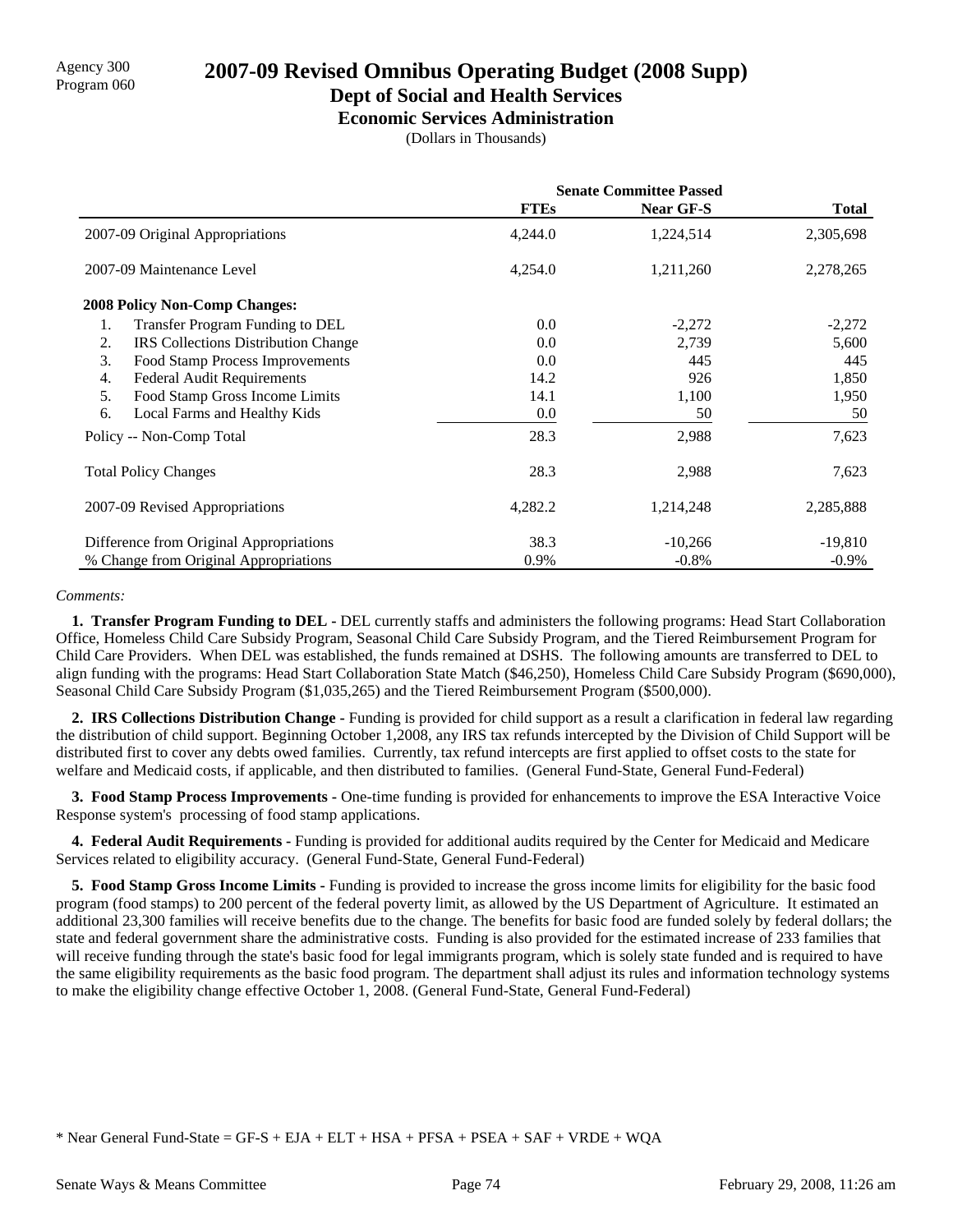Agency 300

## Agency 300 **2007-09 Revised Omnibus Operating Budget (2008 Supp)** Program 060 **Dept of Social and Health Services Economic Services Administration**

 **6. Local Farms and Healthy Kids -** Funding is provided to implement the Farmers' Market Technology Improvement Pilot Program as specified by Second Substitute Senate Bill No. 6483 (local farms, health kids). The pilot program will be used to assist farmers' markets and Washington farmers to develop the capability to accept electronic payment cards, including food stamp electronic benefits transfers, and expires July 1, 2010.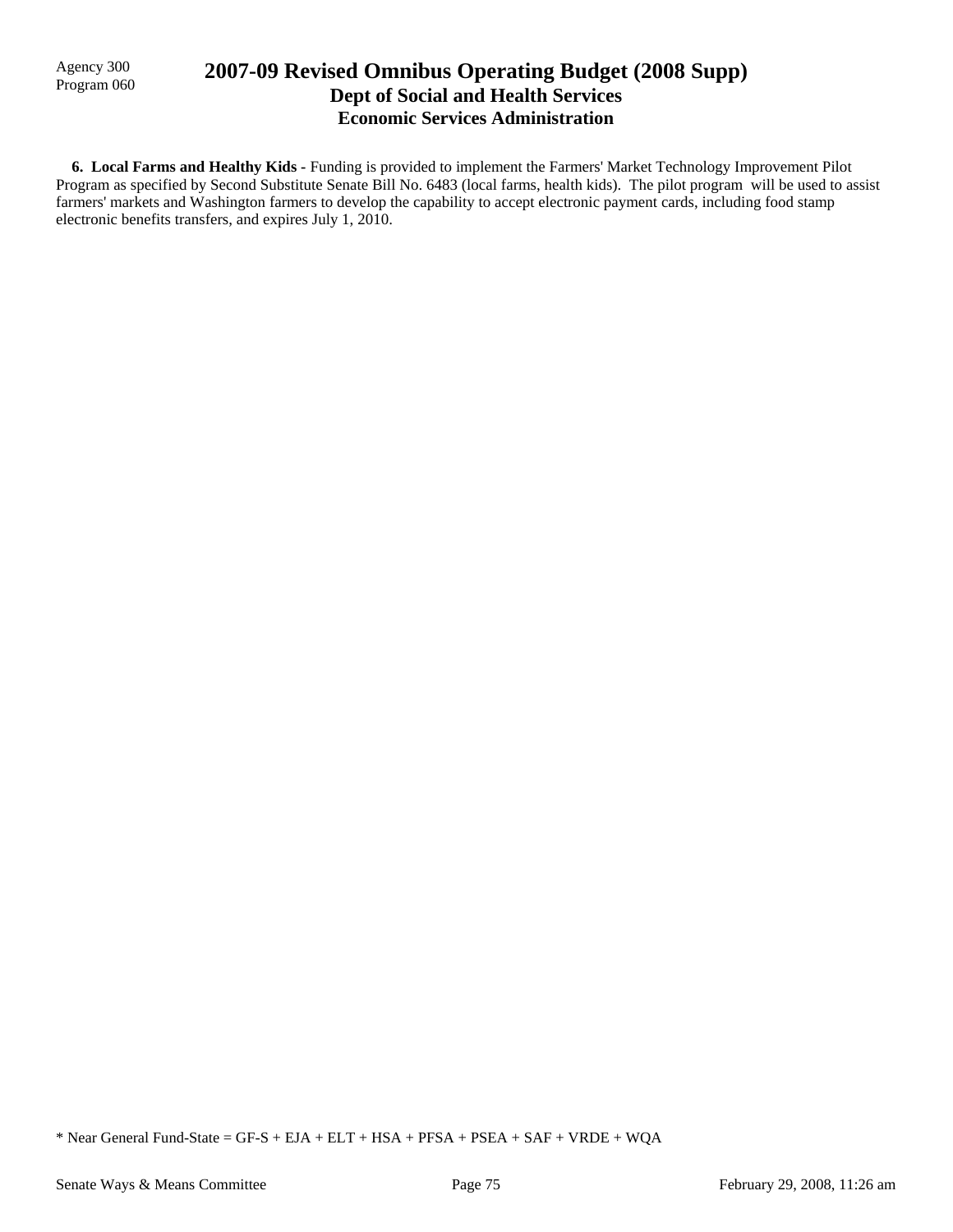### **Dept of Social and Health Services**

**Alcohol & Substance Abuse**

(Dollars in Thousands)

|                                          | <b>Senate Committee Passed</b> |                  |              |
|------------------------------------------|--------------------------------|------------------|--------------|
|                                          | <b>FTEs</b>                    | <b>Near GF-S</b> | <b>Total</b> |
| 2007-09 Original Appropriations          | 95.4                           | 190,417          | 349,310      |
| 2007-09 Maintenance Level                | 95.4                           | 190,546          | 348,933      |
| <b>2008 Policy Non-Comp Changes:</b>     |                                |                  |              |
| <b>Youth Residential Treatment</b><br>1. | 0.0                            | 362              | 362          |
| 2.<br>Extend ICR & ICM Pilot Programs #  | 0.0                            | 5,757            | 5,757        |
| 3.<br><b>Prometa Treatment Services</b>  | 0.0                            | $-105$           | $-105$       |
| 4.<br>Fetal Alcohol Syndrome Screenings  | 0.0                            | 100              | 100          |
| DUI Legislation: Addl. Treatment<br>5.   | 0.0                            | 4,947            | 4,947        |
| 6.<br><b>Federal Funding Authority</b>   | 4.6                            | $_{0}$           | 10,500       |
| 7.<br>Grants and Tribal Funding          | 0.0                            |                  | 5,451        |
| Policy -- Non-Comp Total                 | 4.6                            | 11,061           | 27,012       |
| <b>Total Policy Changes</b>              | 4.6                            | 11,061           | 27,012       |
| 2007-09 Revised Appropriations           | 100.0                          | 201,607          | 375,945      |
| Difference from Original Appropriations  | 4.6                            | 11,190           | 26,635       |
| % Change from Original Appropriations    | 4.8%                           | 5.9%             | 7.6%         |

### *Comments:*

 **1. Youth Residential Treatment -** Funding is provided for the Division of Substance Abuse (DASA) to reach its targeted goal of 111 additional youth receiving treatment. The 2007-09 budget assumed a higher proportion of youth would be treated with less expensive outpatient treatment. This assumption is adjusted to provide for intensive inpatient treatment.

 **2. Extend ICR & ICM Pilot Programs # -** Funding is provided pursuant to Engrossed Substitute Senate Bill 6665 (crisis response). This legislation extends two integrated crisis response/secure detoxification pilot programs and two intensive case management pilot programs authorized by Chapter 504, Laws of 2005 (omnibus mental and substance abuse disorders act). The pilot programs are set to expire June 30, 2008, but a final evaluation of the pilot programs by the Washington State Institute for Public Policy (WSIPP) is not yet available. The legislation extends the programs by one year and requires an interim report by WSIPP by June 30, 2008 and a final evaluation by June 30, 2010. The purpose of these pilot programs is to determine whether involuntary drug and alcohol treatment or intensive case management can reduce "high utilization" of other expensive services (such as emergency rooms, psychiatric hospitals, and jails).

 **3. Prometa Treatment Services -** Funding for the Division of Alcohol and Substance Abuse to contract with Pierce County for a pilot program of family therapeutic court services using the Prometa treatment protocol is reduced during the current fiscal year. Current participation is lower than anticipated.

 **4. Fetal Alcohol Syndrome Screenings -** Funding is provided for the Division of Alcohol and Substance Abuse to contract with providers to do screenings to detect Fetal Alcohol Spectrum Disorder (FASD). An estimated 50 children will be seen at clinics in Spokane, Everett, and Yakima.

 **5. DUI Legislation: Addl. Treatment -** Funding is provided assuming passage of Senate Bill 6931 (patrol funding). The legislation imposes a surcharge on liquor retail sales that would be deposited into the Violence Reduction and Drug Enforcement Account, to be used for driving under the influence (DUI) emphasis patrols and additional substance abuse treatment. New treatment may include additional pregnant and parenting women inpatient treatment beds, additional involuntary treatment beds, additional youth treatment, particularly for those with co-occuring mental health issues, and treatment for adults on a waitlist for services under the ADATSA program. (Violence Reduction and Drug Enforcement Account-State)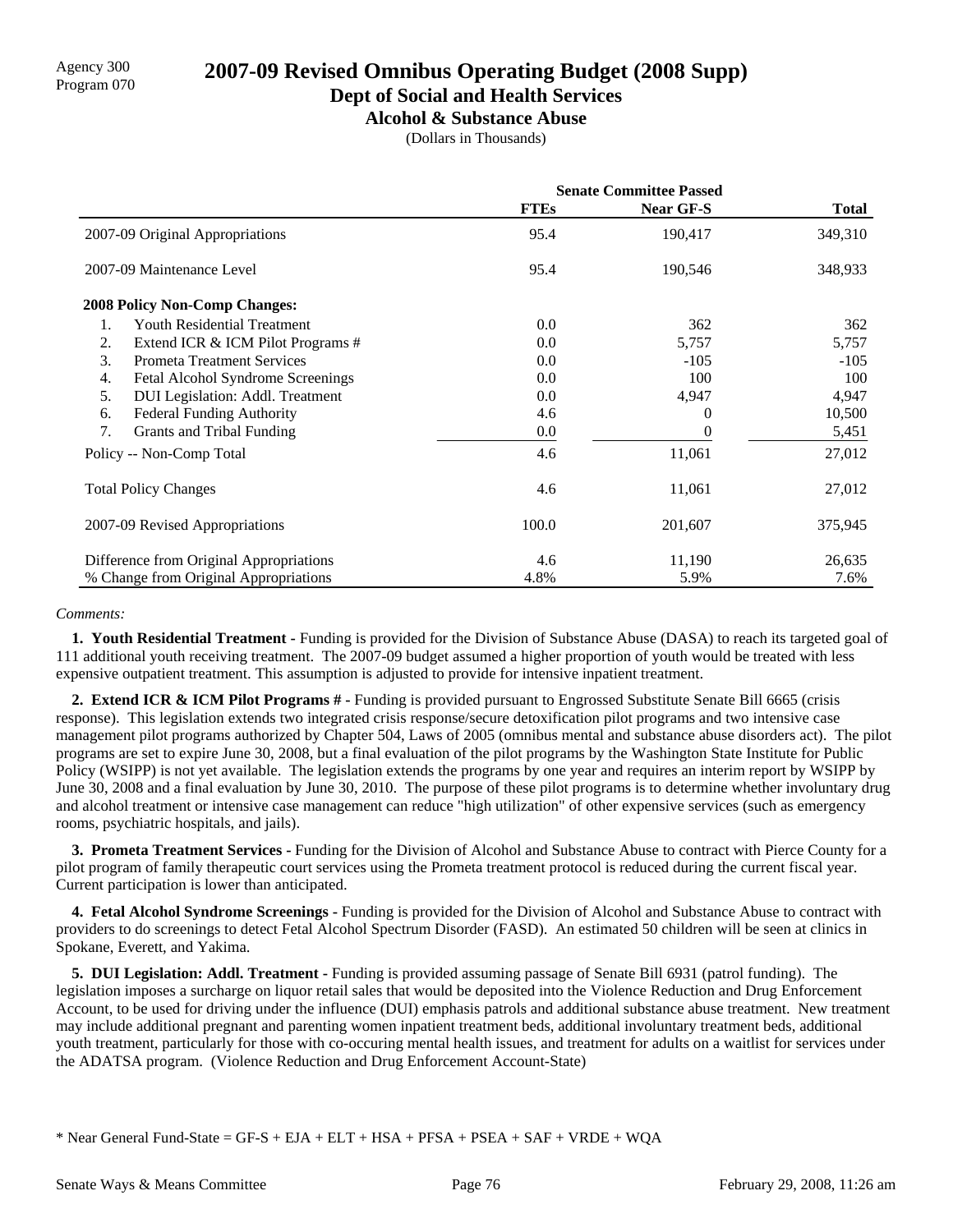## Agency 300 **2007-09 Revised Omnibus Operating Budget (2008 Supp)**<br>Program 070 **Dept of Social and Health Services Alcohol & Substance Abuse**

 **6. Federal Funding Authority -** The Division of Alcohol and Substance Abuse (DASA) is given appropriation authority to spend anticipated federal grants in fiscal years 2008 and 2009, including the Access to Recovery grant and the Strategic Prevention Framework-State Incentive Grant. Fiscal year 2008 funds include the Washington Screening, Brief Intervention, Referral, and Treatment grant and the Adolescent Treatment Coordination grant. (General Fund-Federal)

 **7. Grants and Tribal Funding -** The Division of Alcohol and Substance Abuse is given appropriation authority to spend grants from the National Institute on Drug Abuse. Appropriation authority is also provided for tribal funds; by receiving an intergovernmental transfer of tribal funds, the Division is able to assist tribes that provide chemical dependency services to nonnatives in receiving federal matching funds. (General Fund-Private/Local)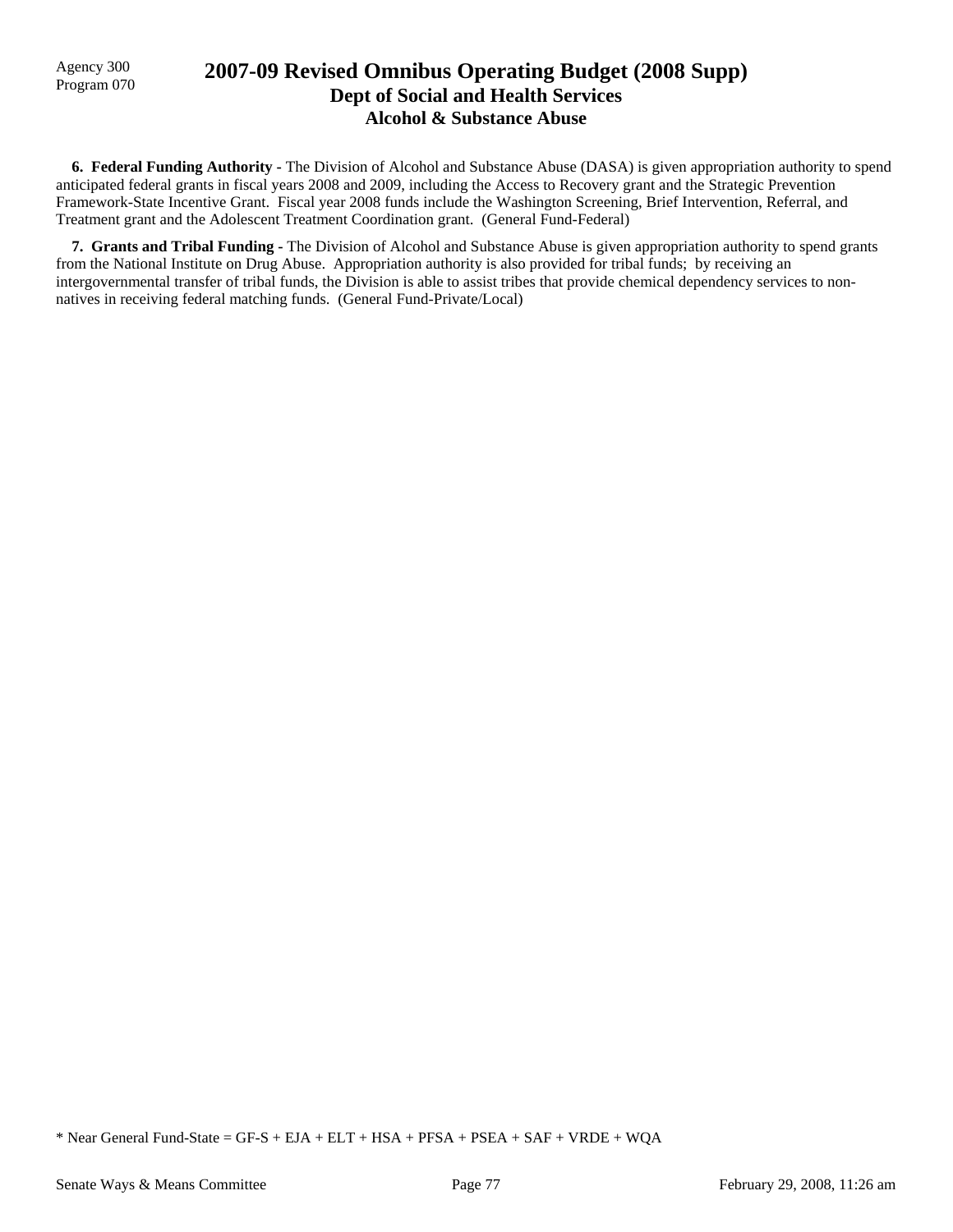### **Dept of Social and Health Services**

**Medical Assistance Payments**

(Dollars in Thousands)

|                                               | <b>Senate Committee Passed</b> |                  |              |
|-----------------------------------------------|--------------------------------|------------------|--------------|
|                                               | <b>FTEs</b>                    | <b>Near GF-S</b> | <b>Total</b> |
| 2007-09 Original Appropriations               | 1,196.6                        | 3,990,690        | 8,312,963    |
| 2007-09 Maintenance Level                     | 1,190.1                        | 4,071,451        | 8,409,111    |
| <b>2008 Policy Non-Comp Changes:</b>          |                                |                  |              |
| <b>Nurse Hotline for Foster Parents</b><br>1. | 0.0                            | 44               | 88           |
| 2.<br><b>Smoking Cessation Benefits</b>       | 0.0                            | 1,883            | 3,625        |
| 3.<br><b>LTC Task Force Initiatives</b>       | 0.0                            | 100              | 100          |
| Healthy Options Premium Growth<br>4.          | 0.0                            | $-6,352$         | $-13,085$    |
| <b>Federal Audit Requirements</b><br>5.       | 2.7                            | $-467$           | $-934$       |
| Cover All Kids Outreach Adjustment<br>6.      | 0.0                            | $-921$           | $-921$       |
| 7.<br><b>Medical Homes</b>                    | 0.3                            | 50               | 100          |
| 8.<br>ProviderOne Schedule Adjustment         | 0.0                            | $-2,000$         | 5,800        |
| 9.<br>Special Education Medicaid Change       | 0.0                            | 21,219           | 44,020       |
| Policy -- Non-Comp Total                      | 2.9                            | 13,556           | 38,793       |
| <b>Total Policy Changes</b>                   | 2.9                            | 13,556           | 38,793       |
| 2007-09 Revised Appropriations                | 1,193.0                        | 4,085,007        | 8,447,904    |
| Difference from Original Appropriations       | $-3.6$                         | 94,317           | 134,941      |
| % Change from Original Appropriations         | $-0.3\%$                       | 2.4%             | 1.6%         |

### *Comments:*

 **1. Nurse Hotline for Foster Parents -** Funding is provided to establish a 24-hour nurse hotline that provides foster parents access to medical consultation and advice to assist them with emerging medical issues for children in their care. (General Fund-State, General Fund-Federal)

 **2. Smoking Cessation Benefits -** Funding is provided for smoking cessation counseling, nicotine replacement therapy, and related prescription drugs for adults on the Medicaid program, pursuant to Senate Bill 6421 (smoking cessation). (General Fund-State, General Fund-Federal)

 **3. LTC Task Force Initiatives -** Funding is provided to begin implementation of a dental access project for senior citizens, pursuant to Second Substitute Senate Bill 6222 (long term care programs). This pilot project will begin in two counties, and \$100,000 is provided for the department to contract with the University of Washington School of Dentistry to develop training, begin contracting with local coordinators, and begin the evaluation design. Enhanced reimbursement rates for certified dentists for specific procedures and for medical providers who provide preventative oral health services will be implemented in June 2009. The Washington Dental Services Foundation will provide additional funding for local program coordination, outreach, and case management.

 **4. Healthy Options Premium Growth -** The appropriation level for fiscal year 2009 is adjusted to reflect a reduction in the Healthy Option premium growth rate from 5.0 percent to 2.35 percent for calendar year 2009. This level of growth is consistent with anticipated trends in Healthy Options premiums. (General Fund-State, Health Services Account-State, General Fund-Federal)

 **5. Federal Audit Requirements -** Funding is provided for additional staff to improve audit coordination within the Medicaid portfolio, necessary to accommodate new audit initiatives by the Centers for Medicaid and Medicare Services (CMS). A net savings results from the anticipated increase in audit recoveries. (General Fund-State, General Fund-Federal)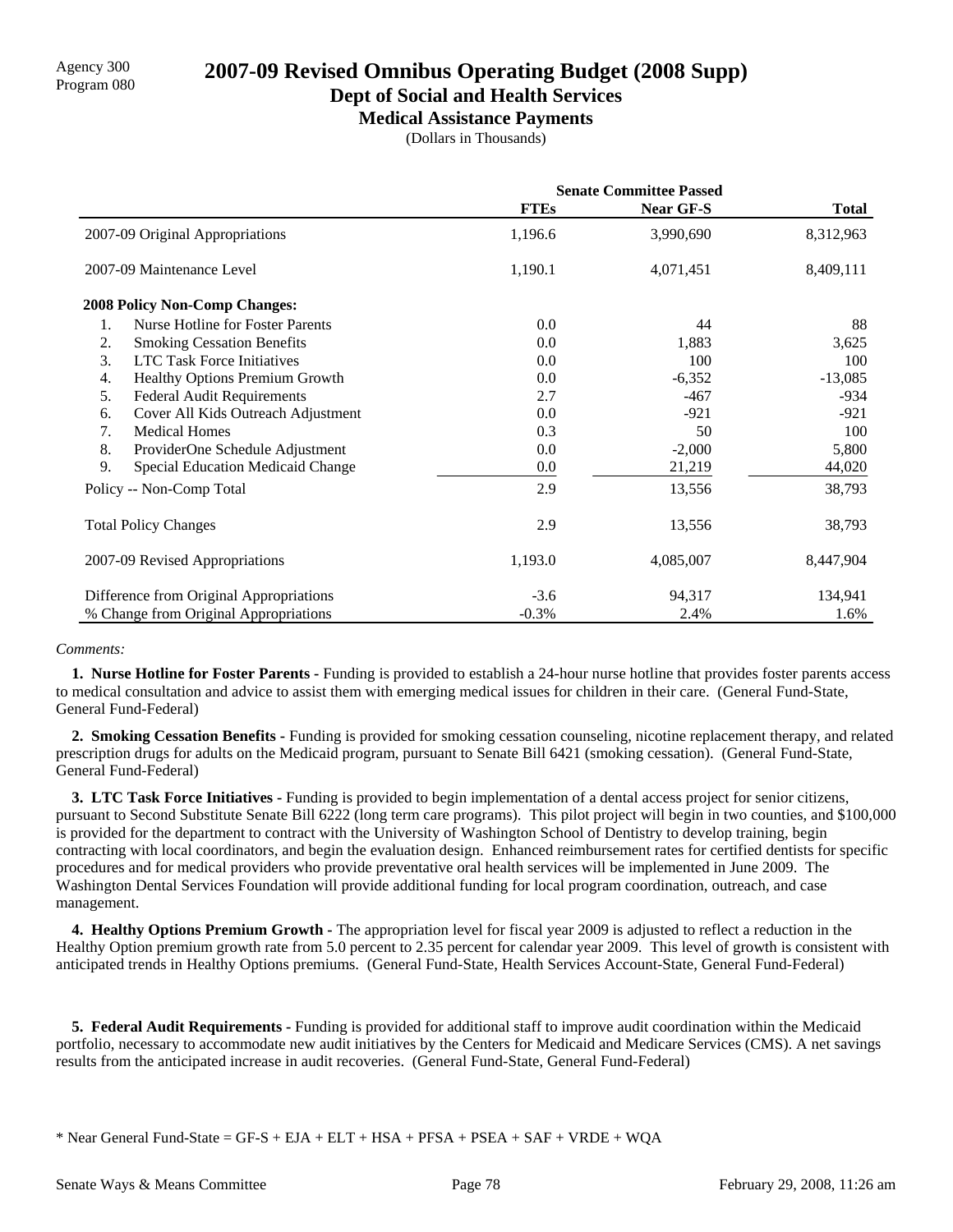## Agency 300 **2007-09 Revised Omnibus Operating Budget (2008 Supp)**<br>Program 080 **Dept of Social and Health Services Medical Assistance Payments**

 **6. Cover All Kids Outreach Adjustment -** Funding provided for children's outreach initiatives in the 2007-09 budget is adjusted to reflect unspent funds for fiscal year 2008.

 **7. Medical Homes -** Funding is provided for the department, in collaboration with the Health Care Authority, to report to the legislature by January 2009 on the inclusion of Medicare and other government or third party health care payors in their assessment of changing reimbursment for primary care to support adoption of medical homes. (General Fund-State, General Fund-Federal)

 **8. ProviderOne Schedule Adjustment -** Modifications to funding for ProviderOne are made to accommodate the delay in implementation schedule to late calendar year 2008. (General Fund-State, General Fund-Federal)

 **9. Special Education Medicaid Change -** State funding is provided to match federal funds for school district-based medical services. Prior to September 1, 2007, these services were reimbursed using solely the federal Medicaid appropriation. Funding was transferred to the Office of the Superintendent of Public Instruction (OSPI), which served as the reimbursing agent. In 2007, CMS required that as a condition of receiving federal funding for these services, the DSHS must serve as the reimbursing agent and that providers submit claims directly to the DSHS. Claims must be reimbursed using the appropriate state matching funds participation rate. (General Fund-State, General Fund-Federal, Health Services Account-State)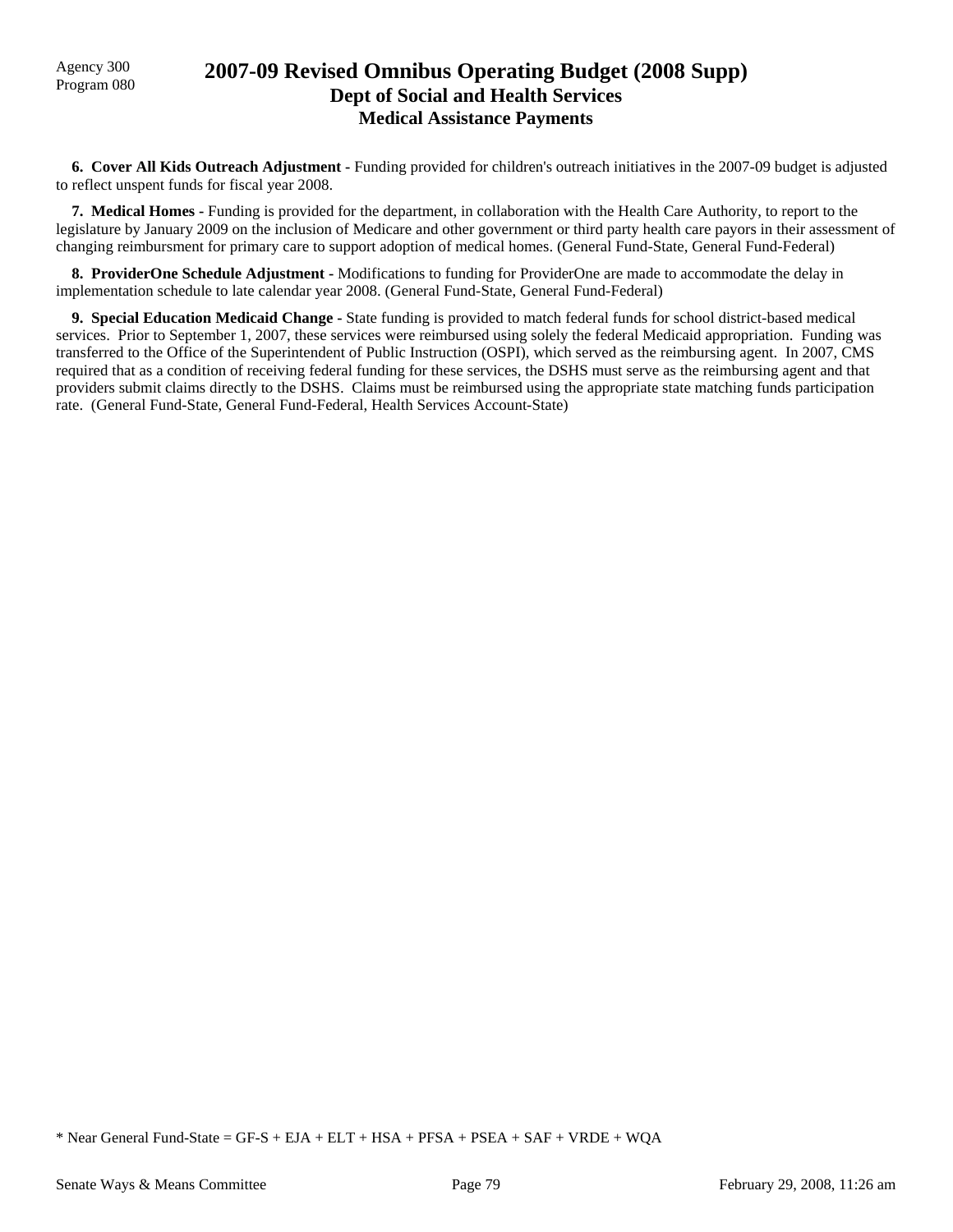## 2007-09 Revised Omnibus Operating Budget (2008 Supp) **Dept of Social and Health Services**

# **Vocational Rehabilitation**

(Dollars in Thousands)

|                                         |             | <b>Senate Committee Passed</b> |              |
|-----------------------------------------|-------------|--------------------------------|--------------|
|                                         | <b>FTEs</b> | Near GF-S                      | <b>Total</b> |
| 2007-09 Original Appropriations         | 344.4       | 27,438                         | 120,117      |
| 2007-09 Maintenance Level               | 344.4       | 24,735                         | 119,685      |
| 2007-09 Revised Appropriations          | 344.4       | 24,735                         | 119,685      |
| Difference from Original Appropriations | 0.0         | $-2,703$                       | $-432$       |
| % Change from Original Appropriations   | 0.0%        | $-9.9\%$                       | $-0.4\%$     |

*Comments:*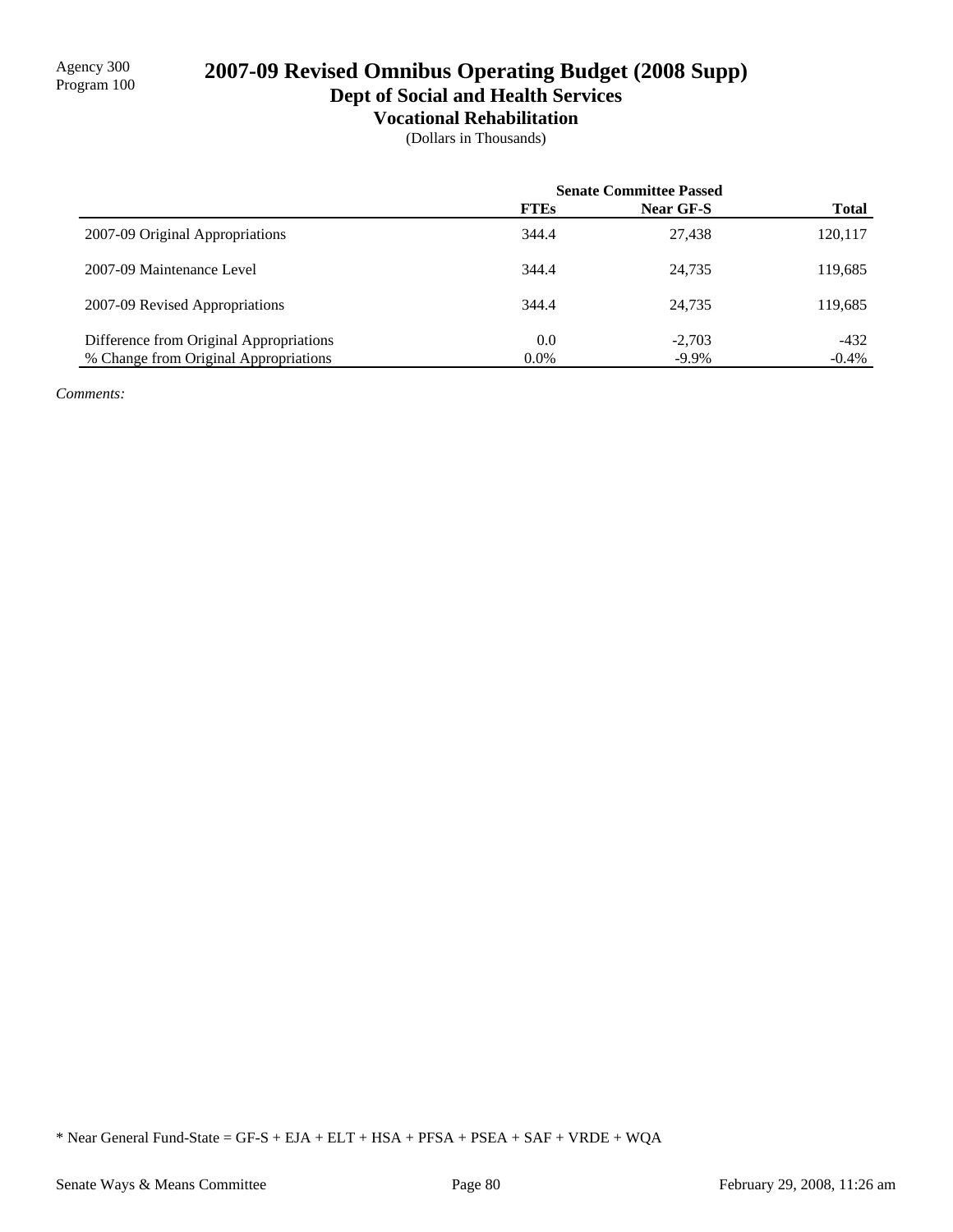## **Dept of Social and Health Services**

**Administration/Support Svcs**

(Dollars in Thousands)

|                                          | <b>Senate Committee Passed</b> |                  |              |
|------------------------------------------|--------------------------------|------------------|--------------|
|                                          | <b>FTEs</b>                    | <b>Near GF-S</b> | <b>Total</b> |
| 2007-09 Original Appropriations          | 742.5                          | 77,641           | 143,181      |
| 2007-09 Maintenance Level                | 747.1                          | 87,062           | 152,534      |
| <b>2008 Policy Non-Comp Changes:</b>     |                                |                  |              |
| <b>Family Policy Council</b><br>1.       | 0.0                            | 49               | 49           |
| <b>Braam Oversight Panel</b><br>2.       | 0.0                            | 450              | 450          |
| 3.<br><b>Local Grant Authority</b>       | 0.0                            | 0                | 716          |
| IT Pool Project Funding-Tech. Adj.<br>4. | 0.0                            | 0                | 91           |
| 5.<br>Payment System for Providers       | 0.5                            | 1,000            | 1,581        |
| Policy -- Non-Comp Total                 | 0.5                            | 1,499            | 2,887        |
| <b>Total Policy Changes</b>              | 0.5                            | 1,499            | 2,887        |
| 2007-09 Revised Appropriations           | 747.6                          | 88,561           | 155,421      |
| Difference from Original Appropriations  | 5.1                            | 10,920           | 12,240       |
| % Change from Original Appropriations    | 0.7%                           | 14.1%            | 8.6%         |

### *Comments:*

 **1. Family Policy Council -** Funding is provided for the Family Policy Council to establish a new network in Skagit county.

 **2. Braam Oversight Panel -** The resolution of the Braam lawsuit regarding foster children requires an oversight panel to monitor Department of Social and Health Services compliance with the terms of the settlement agreement. Previously this panel was funded by grants from the Casey Foundation. However, as of January 1, 2008, that funding has ended, and DSHS will have to pay for the panel's operating expenses

 **3. Local Grant Authority -** A number of Annie E. Casey and Braam Panel grants have been renewed over the course of several years. The increased local expenditure authority is now anticipated and included in the Department's budget rather than treated as unanticipated receipts when the grants are received. (General Fund-Private/Local)

 **4. IT Pool Project Funding-Tech. Adj. -** A technical correction is made to properly fund projects assumed in the Information Technology pool that are included in the 2007-09 biennial budget. (General Fund-Federal)

 **5. Payment System for Providers -** The Department contracted for a feasibility study on the implementation of a more flexible payment system for independent home care providers and others who collectively bargain for wages and benefits. Funding was requested to purchase services from a commercial payroll service vendor to include hosted payroll applications and additional payroll services. The system would continue to rely on the current Social Service Payment System until it is replaced by ProviderOne. The current projected timeline assumes that the system will not be implemented until fiscal year 2010. It is anticipated in the feasibility study that once the ProviderOne system is implemented, an additional interface will be required. Funding is provided for a project management team and one information technology FTE to develop a project plan, timeline, and budget plan. The Legislature finds the amounts provided are sufficient to fund the following related to a timely and expeditious transition to a more flexible provider payroll system: (i) an appropriate request for proposal and (ii) collection of the information necessary to develop the budget proposal needed to seek budget authority for the system. Strong consideration should be given to the current progress on the ProviderOne payment system. (General Fund-State, General Fund-Federal)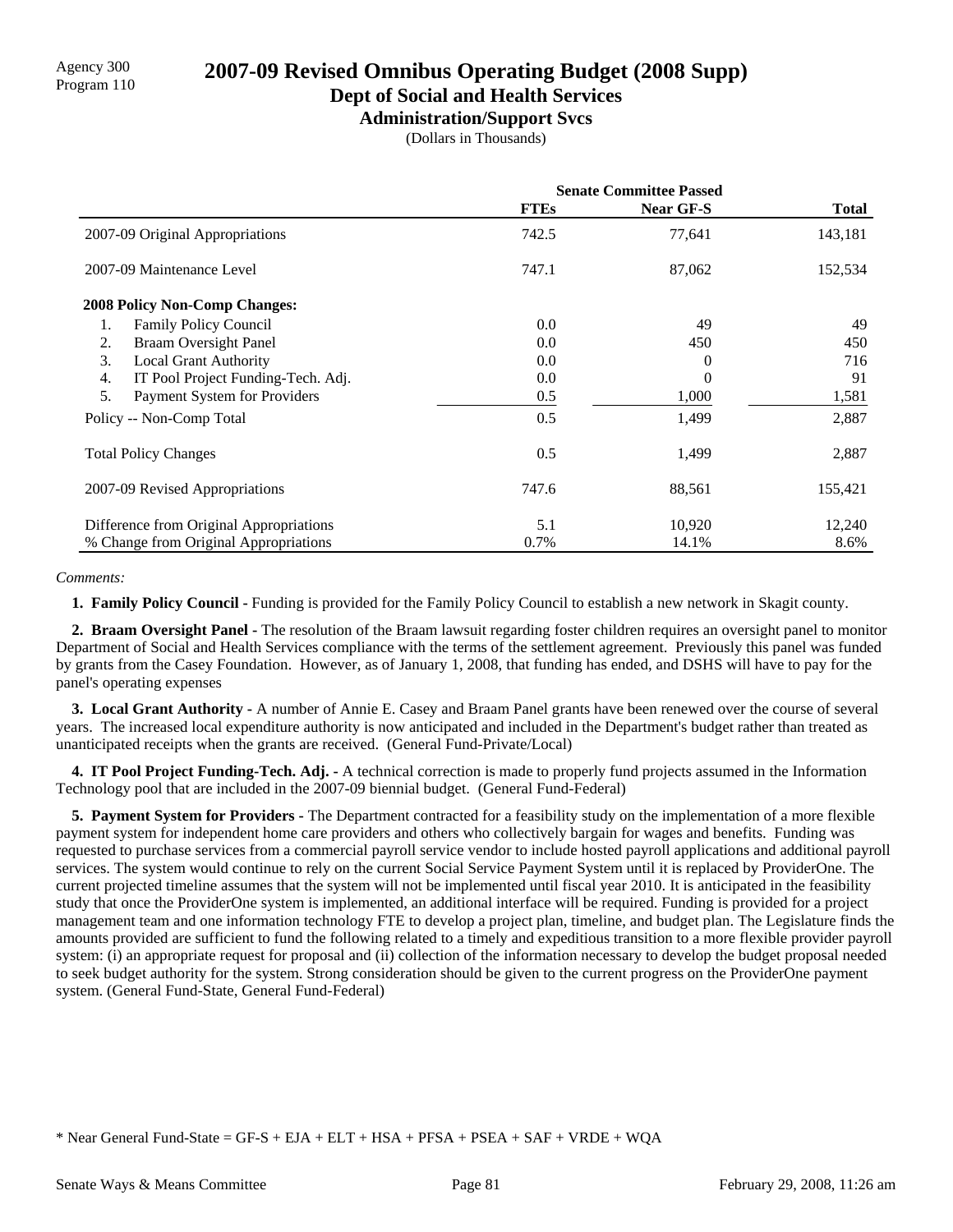# 2007-09 Revised Omnibus Operating Budget (2008 Supp)

## **Dept of Social and Health Services**

**Special Commitment Center**

(Dollars in Thousands)

|                                         | <b>Senate Committee Passed</b> |           |              |
|-----------------------------------------|--------------------------------|-----------|--------------|
|                                         | <b>FTEs</b>                    | Near GF-S | <b>Total</b> |
| 2007-09 Original Appropriations         | 485.1                          | 105.322   | 105,322      |
| 2007-09 Maintenance Level               | 481.9                          | 108.127   | 108,127      |
| 2007-09 Revised Appropriations          | 481.9                          | 108.127   | 108,127      |
| Difference from Original Appropriations | $-3.2$                         | 2,805     | 2,805        |
| % Change from Original Appropriations   | $-0.7\%$                       | 2.7%      | 2.7%         |

*Comments:*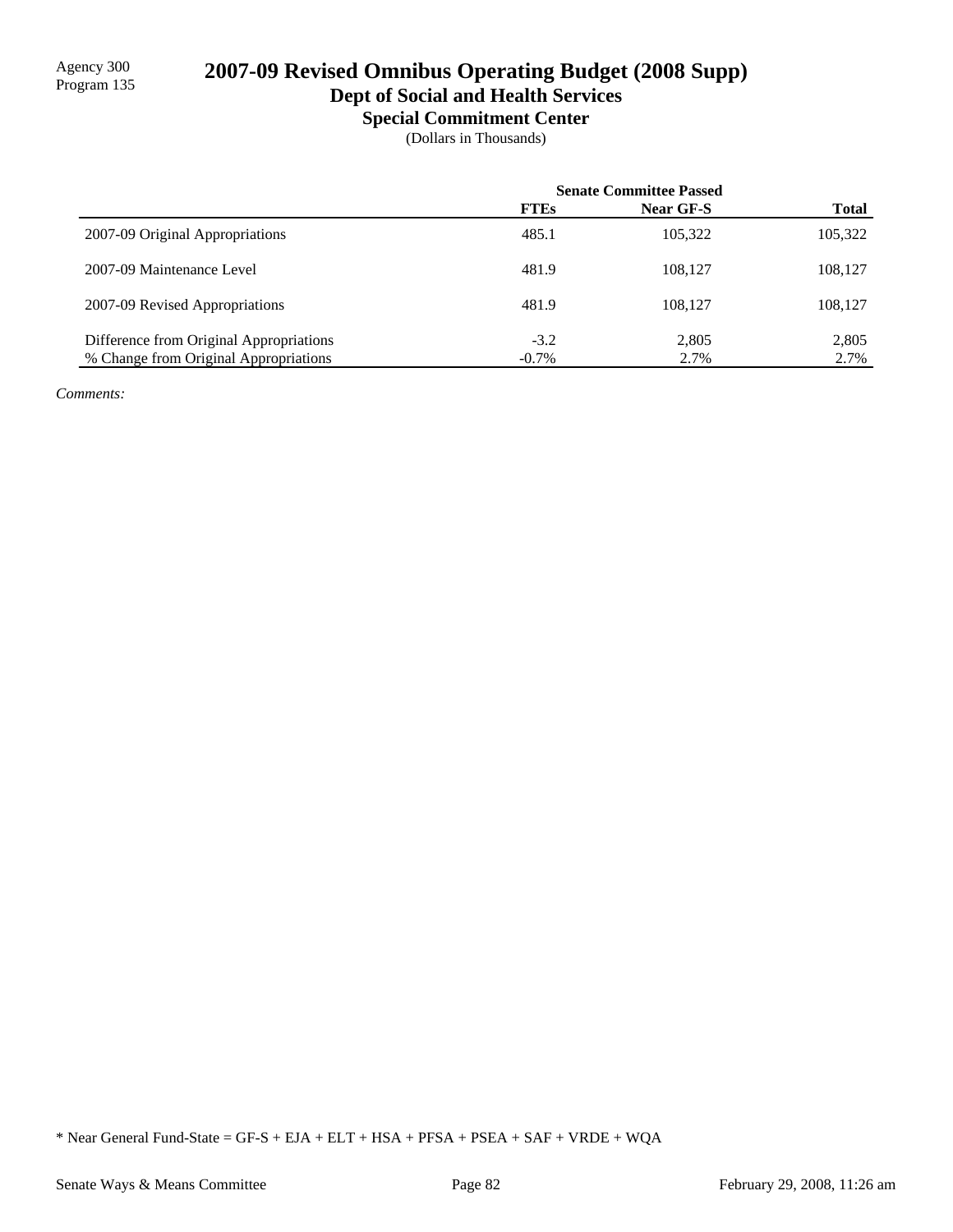# Agency 300<br>Program 145 **2007-09 Revised Omnibus Operating Budget (2008 Supp)**

### **Dept of Social and Health Services**

**Payments to Other Agencies**

(Dollars in Thousands)

|                                         | <b>Senate Committee Passed</b> |                  |              |
|-----------------------------------------|--------------------------------|------------------|--------------|
|                                         | <b>FTEs</b>                    | <b>Near GF-S</b> | <b>Total</b> |
| 2007-09 Original Appropriations         | 0.0                            | 118,957          | 176,212      |
| 2007-09 Maintenance Level               | 0.0                            | 117,765          | 174,618      |
| <b>2008 Policy Non-Comp Changes:</b>    |                                |                  |              |
| Civil Commitment Workload               | 0.0                            | 732              | 732          |
| 2.<br><b>Attorney General Funding</b>   | 0.0                            | 474              | 948          |
| Policy -- Non-Comp Total                | 0.0                            | 1,206            | 1,680        |
| <b>Total Policy Changes</b>             | 0.0                            | 1,206            | 1,680        |
| 2007-09 Revised Appropriations          | 0.0                            | 118,971          | 176,298      |
| Difference from Original Appropriations | 0.0                            | 14               | 86           |
| % Change from Original Appropriations   | $0.0\%$                        | $0.0\%$          | $0.1\%$      |

### *Comments:*

 **1. Civil Commitment Workload -** Funding is provided for DSHS to pay for four additional FTE staff in the sexually violent predator civil commitment unit of the attorney general's office (AGO). A proviso in the AGO section directs that the Office of Financial Management (OFM) will not approve expenditure of funds until the AGO has submitted a staffing workload model associated with the sexually violent predator population to the OFM and the fiscal committees of the legislature.

 **2. Attorney General Funding -** Funding is provided for increased services by the Attorney General's office, including additional legal staff for provider overpayment appeals within the Health and Recovery Services and Aging and Disability Services administrations, and to support cost containment strategies such as Patient Review and Restriction. Funding for legal services is also provided for increased workload from commitments at Eastern State Hospital and to defend DSHS against appeals from employees of Adult Family homes or Boarding Homes who are charged with allegations of abuse and neglect. (General Fund-State, General Fund-Federal)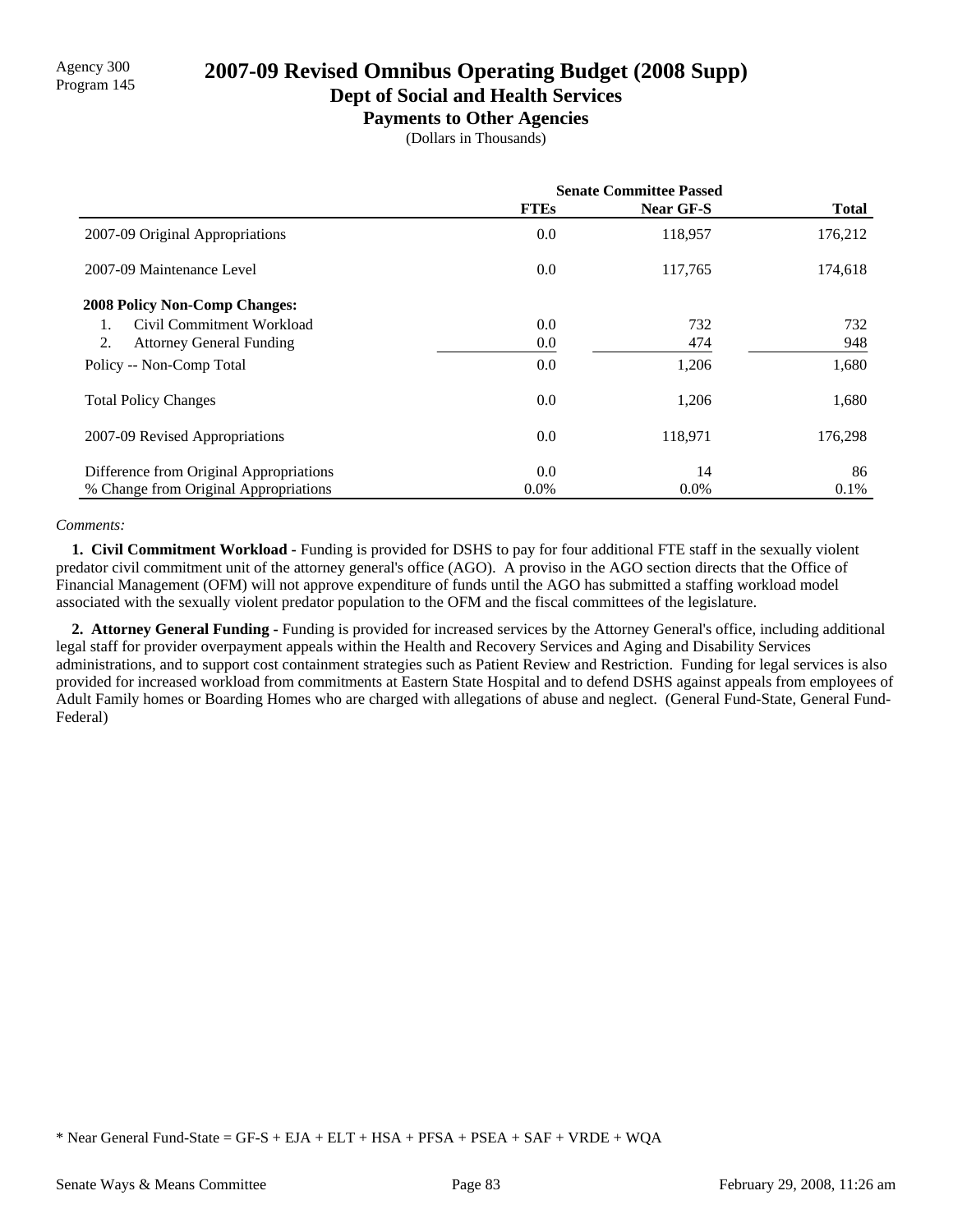### Agency 461 **2007-09 Revised Omnibus Operating Budget (2008 Supp)**

### **Department of Ecology**

(Dollars in Thousands)

|                                                   | <b>Senate Committee Passed</b> |                  |              |
|---------------------------------------------------|--------------------------------|------------------|--------------|
|                                                   | <b>FTEs</b>                    | <b>Near GF-S</b> | <b>Total</b> |
| 2007-09 Original Appropriations                   | 1,594.2                        | 132,355          | 467,840      |
| 2007-09 Maintenance Level                         | 1,594.2                        | 132,373          | 465,434      |
| <b>2008 Policy Non-Comp Changes:</b>              |                                |                  |              |
| Kittitas County Groundwater Study<br>1.           | 0.0                            | 383              | 383          |
| 2.<br>Reducing Release of Mercury                 | 0.5                            | $\overline{0}$   | 85           |
| 3.<br><b>Climate Change Preparation</b>           | 0.3                            | 108              | 108          |
| <b>Conservation Markets</b><br>4.                 | 0.3                            | 70               | 70           |
| 5.<br><b>Beach Management Districts</b>           | 1.3                            | 250              | 250          |
| Walla Walla River Basin Water Mgmt<br>6.          | 0.8                            | 195              | 195          |
| Hazardous Waste Assistance Review<br>7.           | 0.0                            | $\theta$         | 80           |
| 8.<br>Climate Change and Greenhouse Gas           | 2.0                            | 1,283            | 1,283        |
| 9.<br>Pilot Water Pathways                        | 0.0                            | 250              | 250          |
| 10.<br>Assess/Clean Up Hanford Groundwater        | 1.3                            | 0                | 439          |
| 11.<br><b>Standby Rescue Tug</b>                  | 0.0                            | 0                | 3,650        |
| 12.<br><b>Covenants for Cleanup Sites</b>         | 0.0                            | 0                | 288          |
| 13.<br><b>Maintain Well Construction Services</b> | 0.9                            | 0                | 155          |
| 14.<br>Flood Control Emergency Grants             | 0.0                            | 0                | 200          |
| Policy -- Non-Comp Total                          | 7.3                            | 2,539            | 7,436        |
| <b>Total Policy Changes</b>                       | 7.3                            | 2,539            | 7,436        |
| 2007-09 Revised Appropriations                    | 1,601.4                        | 134,912          | 472,870      |
| Difference from Original Appropriations           | 7.3                            | 2,557            | 5,030        |
| % Change from Original Appropriations             | 0.5%                           | 1.9%             | 1.1%         |

### *Comments:*

 **1. Kittitas County Groundwater Study -** Availability of ground water in the upper Kittitas region of Central Washington has been a long-standing issue. Senior water right holders in the area are concerned that the large number of new drinking-water wells drilled each year could put their own water rights at risk during times of drought. A groundwater study will be conducted by the Department of Ecology and Kittitas County to determine the impacts of new well construction on the aquifer and nearby surface waters. Ongoing funding is provided for Kittitas County's participation in the study.

 **2. Reducing Release of Mercury -** One-time funding is provided for implementation of E2SB 6502 - Reducing the release of mercury into the environment.. The Department of Ecology shall research and develop recommendations for implementation and financing of a convenient and effective mercury-added general purpose light recycling program. (State Toxics Account-state)

 **3. Climate Change Preparation -** One-time funding is provided for implementation of E2SB 6502 - Preparing for and adapting to climate change. The Department will prepare a report of recommendations for a comprehensive climate-change program in accordance with the provisions of the bill. The recommendations are to build on the work of the Preparation and Adaptation Working Groups established under the Governor's executive order 07-02, climate change.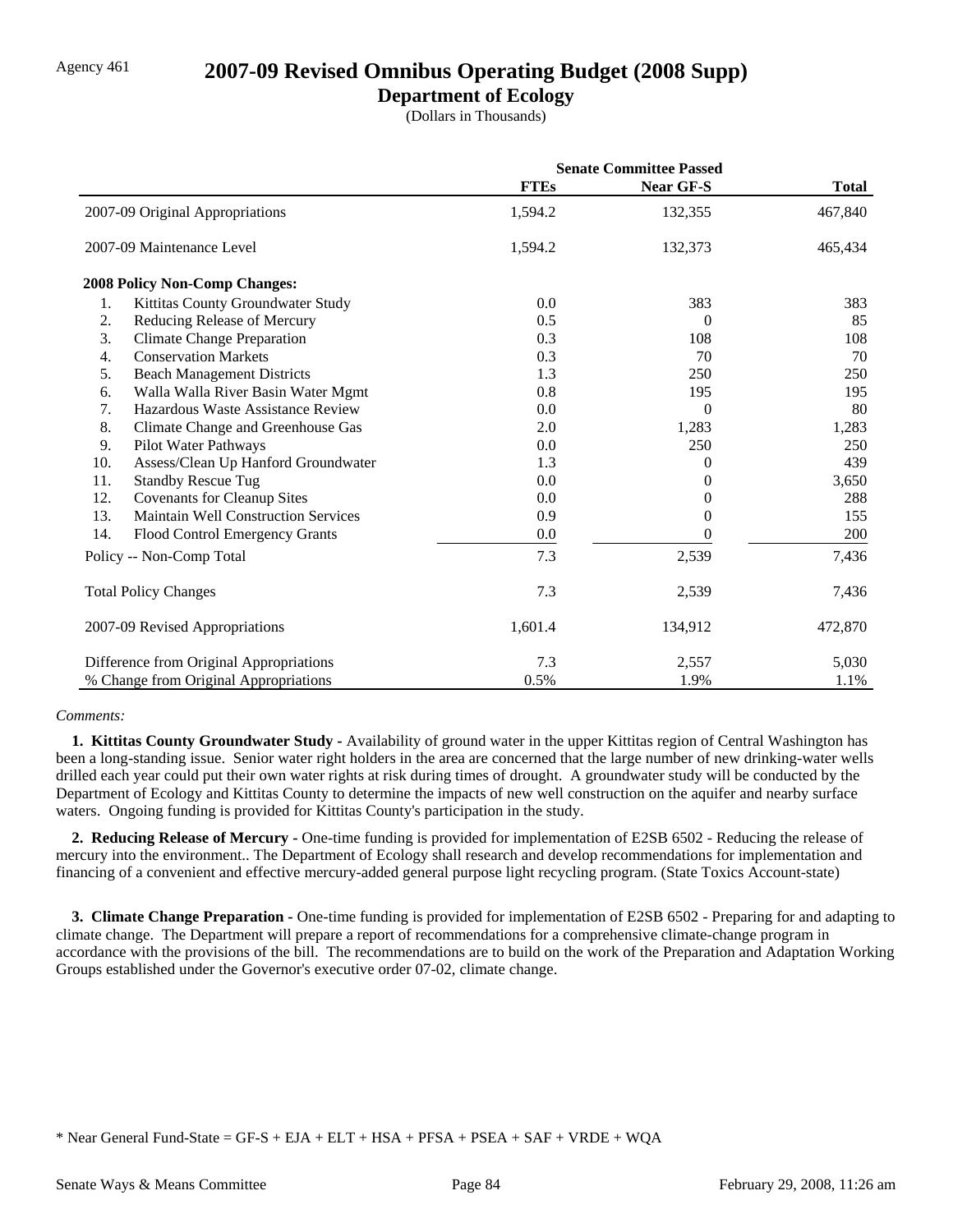## Agency 461 **2007-09 Revised Omnibus Operating Budget (2008 Supp) Department of Ecology**

 **4. Conservation Markets -** One-time funding is provided for implementation of SSB 6805 - Promoting farmland preservation and environmental restoration through conservation markets. Within current resources, the Department of Ecology will provide input and assistance to the State Conservation Commission during its feasibility study. Funding is provided for more intensive participation in up to two demonstration projects if the results of the Commission's study indicate that conservation markets are feasible and desirable in Washington state.

 **5. Beach Management Districts -** Funding is provided for implementation of SSB 6508 - Beach management districts. The Department will provide technical assistance to community groups, and county and city legislative authorities that request assistance with developing beach management programs. The Department will ensure that beach management plans are consistent with federal, state, and local laws and planning efforts and develop study and work plans to address sea lettuce growth and proliferation in Puget Sound.

 **6. Walla Walla River Basin Water Mgmt -** Funding is provided to the Department to support a collaborative process to design and propose a comprehensive water management structure for the Walla Walla River basin and report to the Legislature. The structure should address the allocation of functions, authorities, resource requirements, and issues associated with interstate watershed management of the basin. Invited participants should include but not be limited to the Confederated Tribes of the Umatilla Indian Reservation; appropriate state agencies; and Walla Walla Basin interests such as municipalities, irrigation districts, conservation districts, fisheries, agriculture, economic development, and environmental representatives.

 **7. Hazardous Waste Assistance Review -** The Department will create a stakeholder-advisory committee to review and develop recommendations to help businesses achieve a fifty percent toxics reduction use goal. The committee will review and make recommendations to improve the effectiveness and delivery of technical assistance in pollution prevention planning, and will develop recommendations for strategies to encourage moving away from "end-of-pipe" pollution reduction approaches to increase hazardouswaste prevention throughout the state. Finally, the group will review and make recommendations on revising the hazardous waste planning fees. (State Toxics Account-state)

 **8. Climate Change and Greenhouse Gas -** Funding is provided for implementation of E2SHB 2815 - Reducing greenhouse gases emissions in the Washington economy. The Department will submit a greenhouse gas reduction plan to the Legislature to limit statewide greenhouse gas emissions, adopt rules requiring a reporting system to monitor greenhouse gas emissions, and develop a design for a regional multisector market-based system to limit and reduce greenhouse gas emissions. The Department will monitor progress toward meeting emission-reduction goals and analyze reductions from policies already enacted and in place, as well as emissions reduced from any future policies or strategies. The Department will continue its current activities such as participation with the Western Climate Initiative.

 **9. Pilot Water Pathways -** One-time funds are provided to expand and continue through the remainder of the biennium the current pilot water pathways project. The department will work with the Northwest Indian Fisheries Commission and the U.S. Institute on Environmental Conflict Resolution to find resolution on persistent water policy issues between tribes and non-tribal entities.

 **10. Assess/Clean Up Hanford Groundwater -** The U.S. Department of Energy has reprioritized cleanup work at the Hanford Nuclear Reservation, with a new emphasis on risk assessment and groundwater cleanup. Ongoing funding and full-time equivalent staff are provided for risk assessments and hydrogeological investigations in support of integrated cleanup and closure of the 18 Hanford tank farms and 30 surrounding contaminated areas consisting of over 1,000 individual waste disposal sites. These efforts, which are fully covered by new federal funding and fee-generated revenue, will enhance the state's ability to assess the risks to, and its ability to protect, human health and the environment. (General Fund-Federal; State Toxics Control Account-State)

 **11. Standby Rescue Tug -** The standby rescue tug stationed at Neah Bay is a preventive measure that reduces the risk of a catastrophic oil spill. Since 1999, the tug has responded 34 times to ships losing power or steering, or experiencing other problems. The 2007 Legislature provided funding for a standby rescue tug for Fiscal Year 2008, in anticipation of federal legislation establishing a permanent, industry-funded tug at the entrance of the Strait of Juan de Fuca, but no state funding was appropriated for Fiscal Year 2009. Stop-gap funding for 365-day coverage is provided from several state accounts in anticipation of federal action. (Vessel Response Account-state; State Toxics Control-state; Local Toxics Control Account-state; Aquatic Lands Account-state; and Coastal Protection Account-non appropriated state)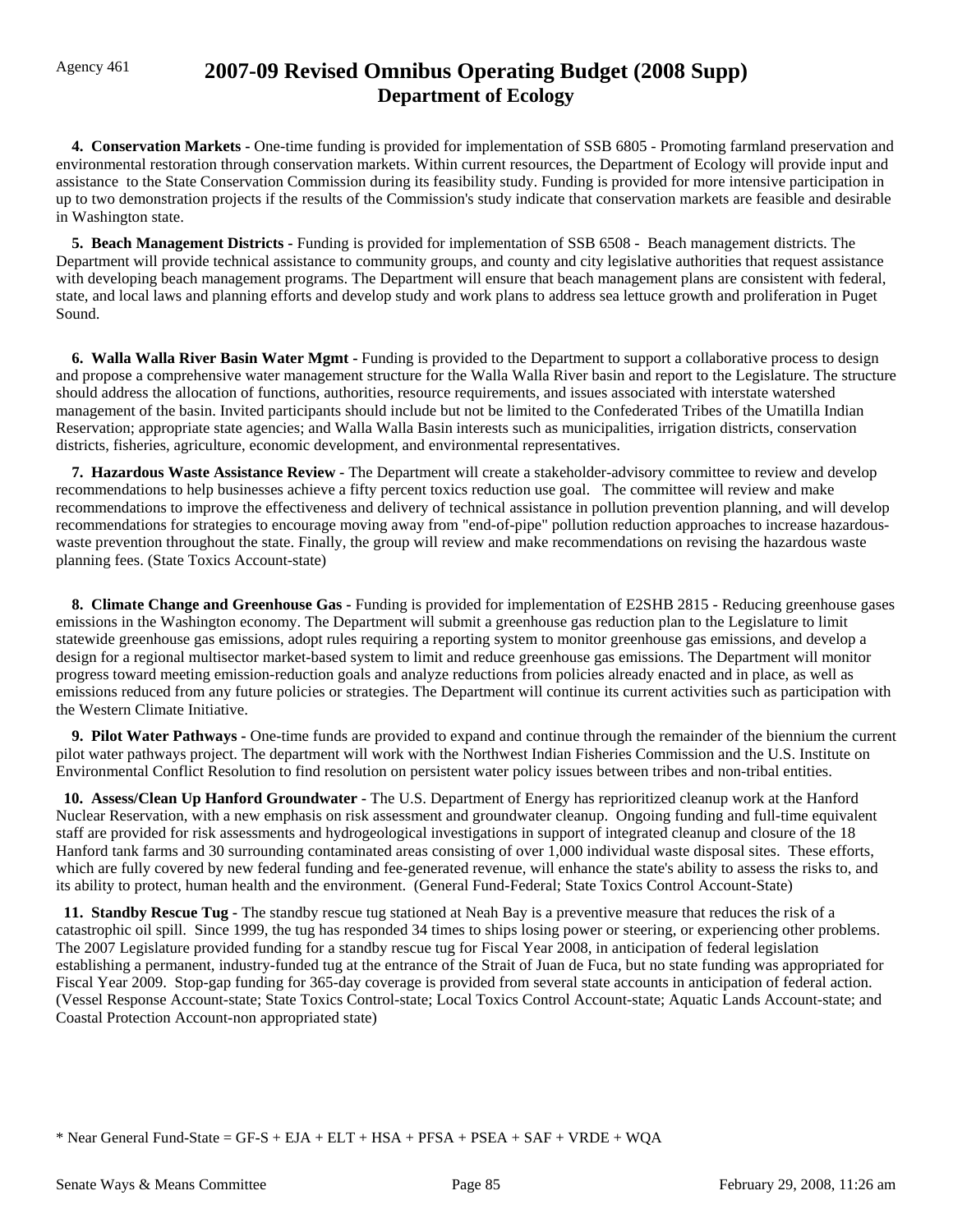## Agency 461 **2007-09 Revised Omnibus Operating Budget (2008 Supp) Department of Ecology**

 **12. Covenants for Cleanup Sites -** Chapter 104, Laws of 2007, establishes new requirements in situations where environmental covenants (a form of deed restriction) are used to control the future use of toxic cleanup sites. However, only partial funding was provided to the Department for carrying out its new responsibilities under the Act. Ongoing funding is provided for the remaining costs to implement this bill. (State Toxics Control Account-State)

 **13. Maintain Well Construction Services -** The Department of Ecology and local health departments regulate well construction and decommissioning to protect public health and groundwater resources. The Department has experienced a significant increase in the volume of well drilling over the past four years and has begun the process of merging its well construction and licensing data systems to improve data accessibility and system reliability. A combination of one-time and ongoing funding and full-time equivalent staff are provided to improve customer service and license processing. (Reclamation Account-State)

 **14. Flood Control Emergency Grants -** The Department of Ecology provides grants and technical assistance to local governments for flood damage reduction projects and comprehensive flood hazard management plans. Local and state government grant spending from the Flood Control Assistance Account during the 2005-07 Biennium was less than estimated, resulting in additional dollars available in the ending fund balance for the biennium. One-time funding is made available for local emergency flood response grants during the 2007-09 Biennium. (Flood Control Assistance Account-State)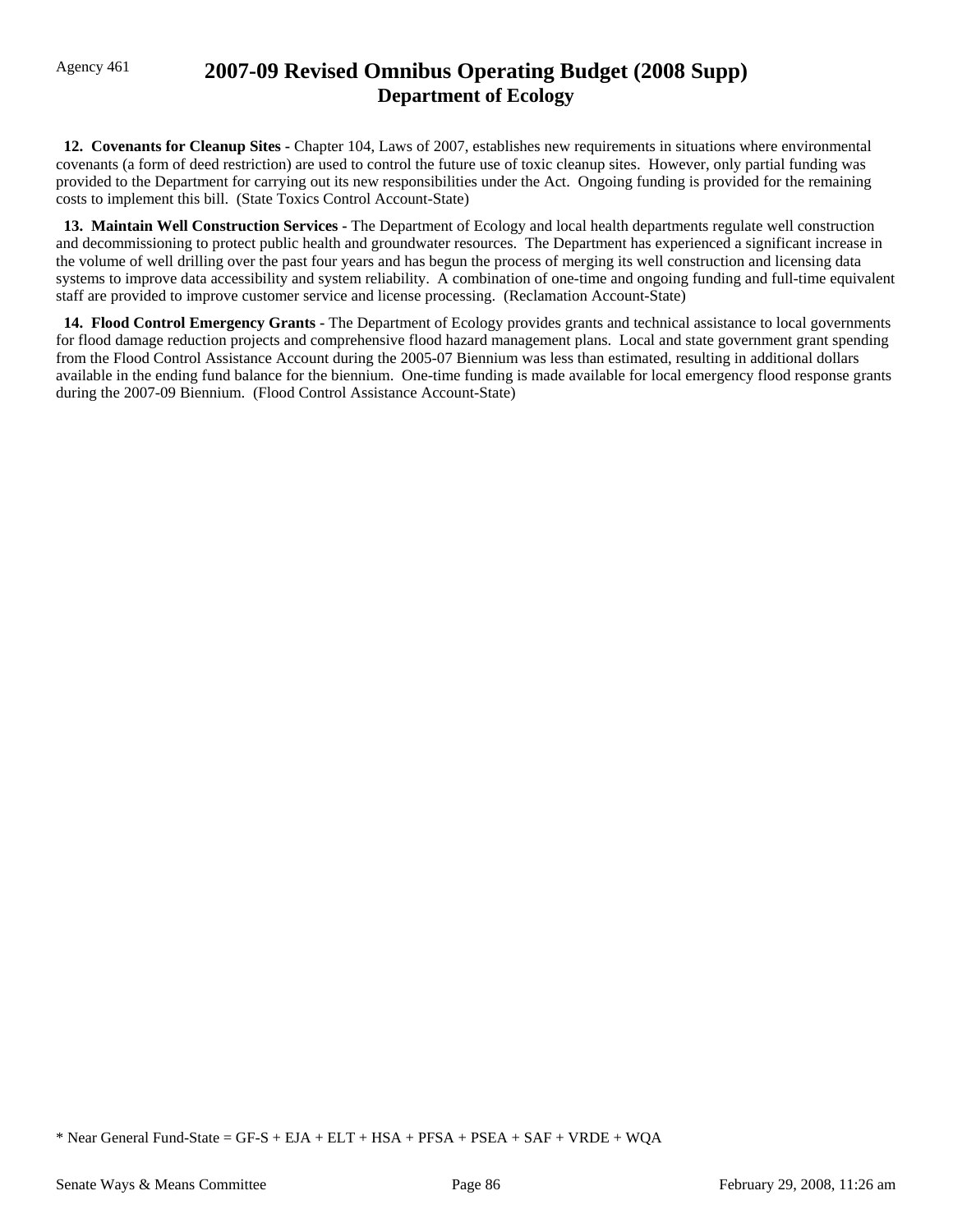## Agency 462 **2007-09 Revised Omnibus Operating Budget (2008 Supp)**

### **WA Pollution Liab Insurance Program**

(Dollars in Thousands)

|                                         | <b>Senate Committee Passed</b> |                |              |
|-----------------------------------------|--------------------------------|----------------|--------------|
|                                         | <b>FTEs</b>                    | Near GF-S      | <b>Total</b> |
| 2007-09 Original Appropriations         | 6.0                            | $\overline{0}$ | 1,840        |
| 2007-09 Maintenance Level               | 6.0                            | $\overline{0}$ | 1,840        |
| <b>2008 Policy Non-Comp Changes:</b>    |                                |                |              |
| Design Criteria for Oil Heat Tanks      | $0.0\,$                        | 0              | 33           |
| Policy -- Non-Comp Total                | 0.0                            | $\overline{0}$ | 33           |
| <b>Total Policy Changes</b>             | $0.0\,$                        | $\overline{0}$ | 33           |
| 2007-09 Revised Appropriations          | 6.0                            | $\overline{0}$ | 1,873        |
| Difference from Original Appropriations | 0.0                            | $\theta$       | 33           |
| % Change from Original Appropriations   | $0.0\%$                        | $0.0\%$        | 1.8%         |

### *Comments:*

 **1. Design Criteria for Oil Heat Tanks -** Chapter 240, Laws of 2007, gives the Pollution Liability Insurance Program the authority to reimburse eligible heating oil tank program participants for the increased cost of replacing leaking oil tanks with more leakresistant models. To implement this legislation, the agency needs to establish the design criteria for these tanks this fiscal year. Onetime funding is provided for costs related to this activity. (Heating Oil Pollution Liability Trust Account-Nonappropriated)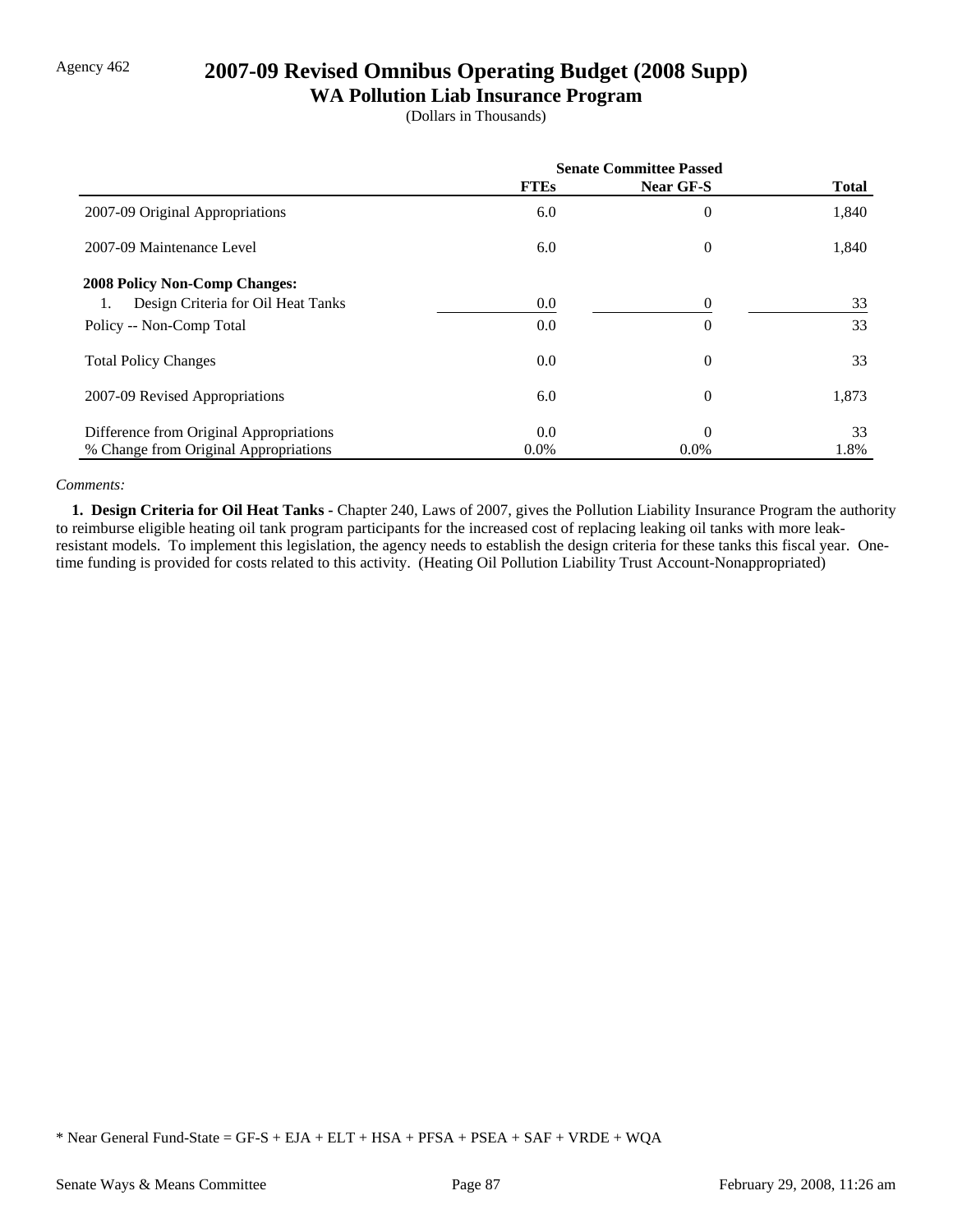### Agency 465 **2007-09 Revised Omnibus Operating Budget (2008 Supp)**

### **State Parks and Recreation Comm**

(Dollars in Thousands)

|                                                    | <b>Senate Committee Passed</b> |                  |              |
|----------------------------------------------------|--------------------------------|------------------|--------------|
|                                                    | <b>FTEs</b>                    | <b>Near GF-S</b> | <b>Total</b> |
| 2007-09 Original Appropriations                    | 750.2                          | 98,578           | 148,841      |
| 2007-09 Maintenance Level                          | 753.1                          | 98,590           | 150,497      |
| <b>2008 Policy Non-Comp Changes:</b>               |                                |                  |              |
| Orca Whale Protection<br>1.                        | 0.0                            | 40               | 40           |
| 2.<br>Avalanche Center Backfill                    | 0.0                            | 131              | 131          |
| $\mathcal{F}_{\mathcal{L}}$<br>Mount Tahoma Trails | 0.0                            | 195              | 195          |
| 4.<br><b>Facilities Condition Assessment</b>       | 0.4                            | 322              | 322          |
| Policy -- Non-Comp Total                           | 0.4                            | 688              | 688          |
| <b>Total Policy Changes</b>                        | 0.4                            | 688              | 688          |
| 2007-09 Revised Appropriations                     | 753.5                          | 99,278           | 151,185      |
| Difference from Original Appropriations            | 3.3                            | 700              | 2,344        |
| % Change from Original Appropriations              | $0.4\%$                        | 0.7%             | 1.6%         |

### *Comments:*

 **1. Orca Whale Protection -** Funding is provided for the implementation of SSB 6395 - Protecting Orca whales. The State Parks and Recreation Commission, in combination with the Department of Fish and Wildlife, must disseminate information about the requirements of the bill, orca- and wildlife-viewing guidelines, and other responsible wildlife-viewing messages.

 **2. Avalanche Center Backfill -** One-time funding is provided to fill the projected budget gap for current-level activities at the Northwest Weather and Avalanche Center. Currently, the Commission is participating in the development of an intergovernmental plan and recommendations for sustainable, equitable cost-sharing in accordance with Chapter 141, Laws of 2007, with a final plan due to the Legislature by December 1, 2008.

**3. Mount Tahoma Trails -** One-time funds are provided for equipment purchases for the Mount Tahoma Trails system, to include a Sno-cat and two crew cabs to enable injured or ill skiers to lie down during transport.

 **4. Facilities Condition Assessment -** One-time funding is provided to assess the condition of the state park facilities and infrastructure in the southwest region and to enter this information in specialized software. Assessing state park facilities is the first phase of the Agency Improvement Plan. This Plan was adopted as a result of the findings in the January 2007 Study of the Washington State Parks and Recreation Commission's Capital Budget Development, Execution, and Monitoring Process.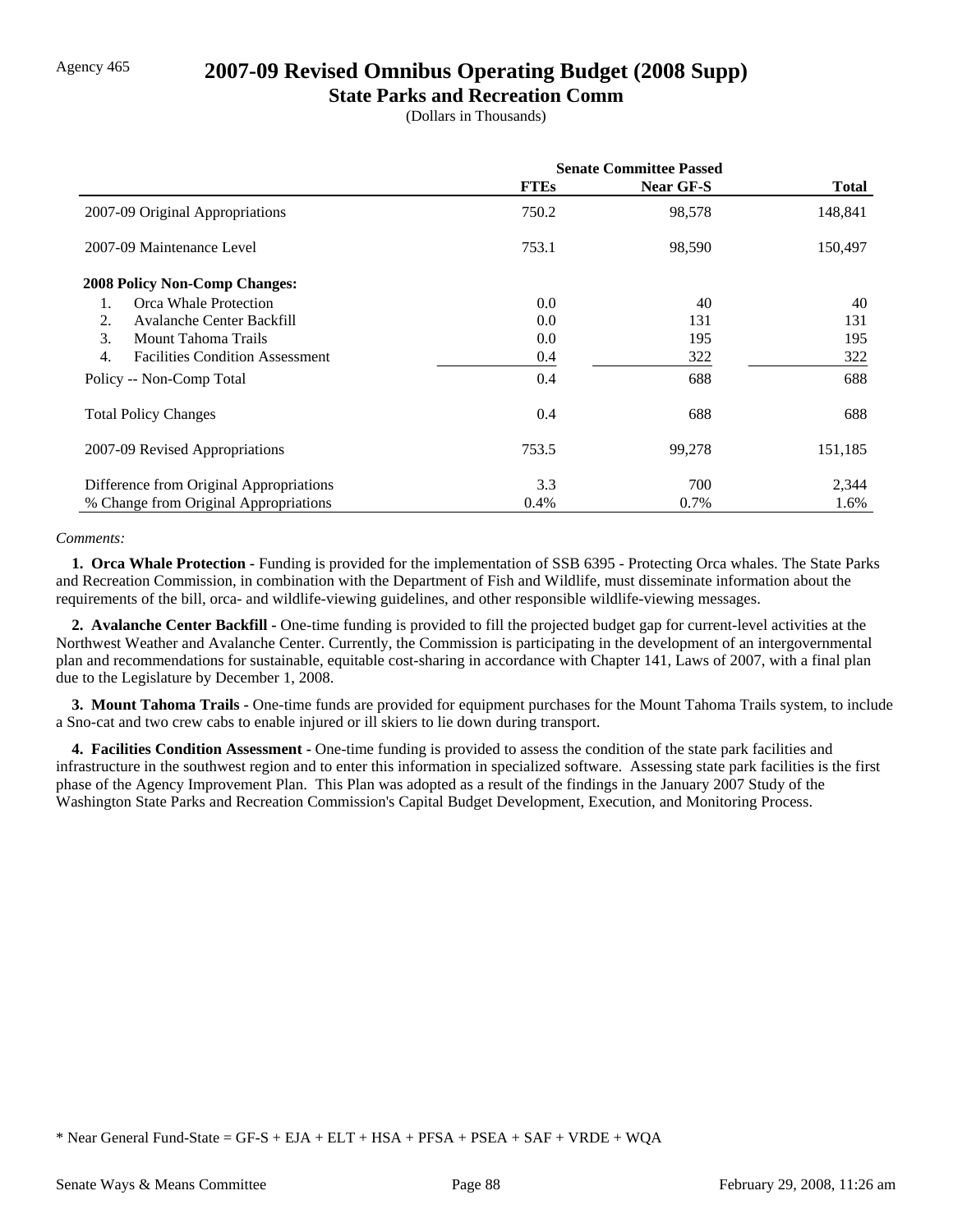## Agency 467 **2007-09 Revised Omnibus Operating Budget (2008 Supp)**

### **Rec and Conservation Funding Board**

(Dollars in Thousands)

|                                         | <b>Senate Committee Passed</b> |                  |              |
|-----------------------------------------|--------------------------------|------------------|--------------|
|                                         | <b>FTEs</b>                    | <b>Near GF-S</b> | <b>Total</b> |
| 2007-09 Original Appropriations         | 21.0                           | 3,357            | 28,153       |
| 2007-09 Maintenance Level               | 21.0                           | 3,357            | 28,153       |
| <b>2008 Policy Non-Comp Changes:</b>    |                                |                  |              |
| <b>Reduce Boating Expenditures</b>      | 0.0                            | $\theta$         | $-1,000$     |
| Policy -- Non-Comp Total                | 0.0                            | $\theta$         | $-1,000$     |
| <b>Total Policy Changes</b>             | 0.0                            | $\overline{0}$   | $-1,000$     |
| 2007-09 Revised Appropriations          | 21.0                           | 3,357            | 27,153       |
| Difference from Original Appropriations | 0.0                            | $\Omega$         | $-1,000$     |
| % Change from Original Appropriations   | $0.0\%$                        | $0.0\%$          | $-3.6\%$     |

### *Comments:*

 **1. Reduce Boating Expenditures -** The Commission will reduce second-year boating activities' expenditures. (Boating Activities Account-state)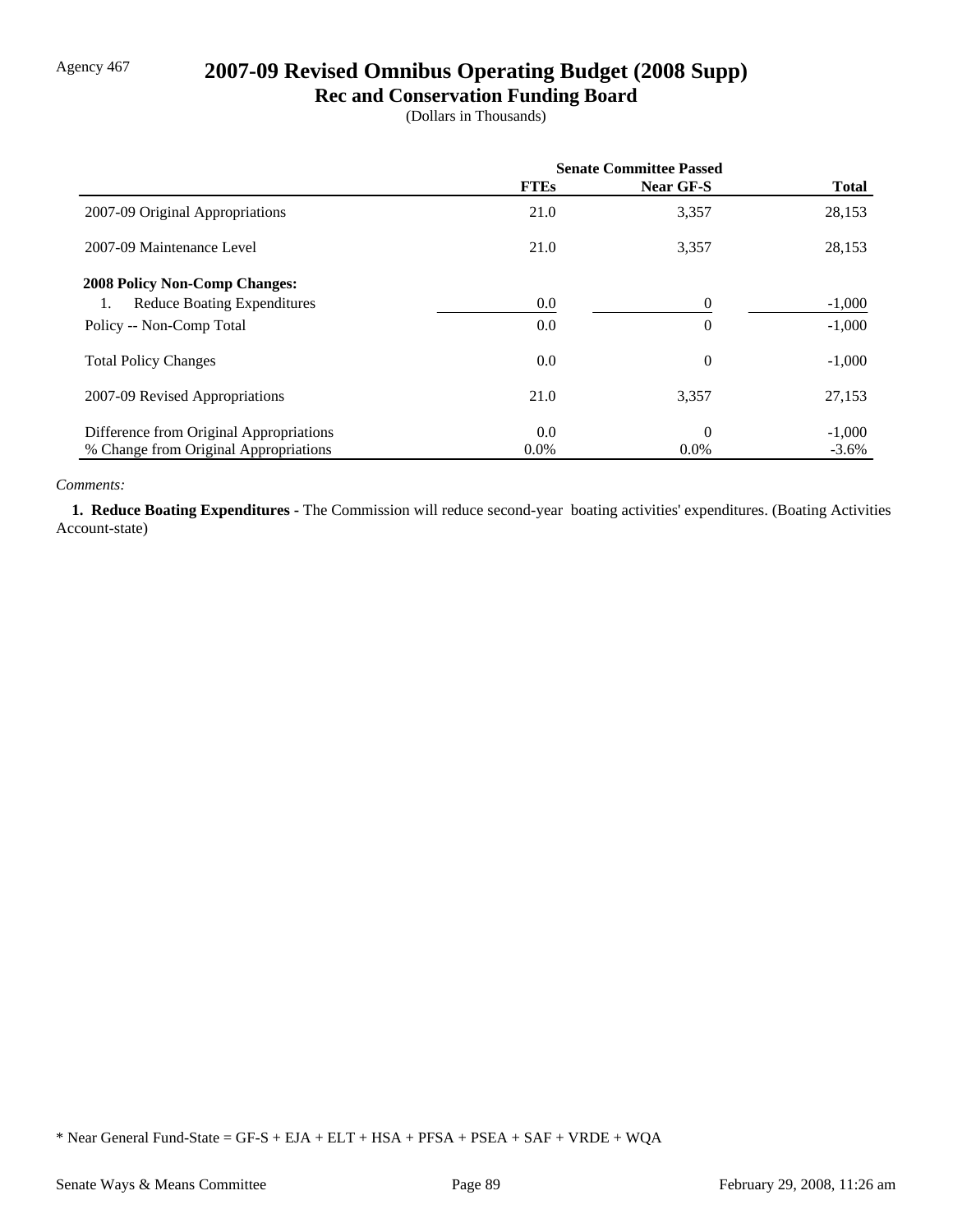## Agency 468 **2007-09 Revised Omnibus Operating Budget (2008 Supp)**

**Environmental Hearings Office**

(Dollars in Thousands)

|                                         | <b>Senate Committee Passed</b> |                  |              |
|-----------------------------------------|--------------------------------|------------------|--------------|
|                                         | <b>FTEs</b>                    | <b>Near GF-S</b> | <b>Total</b> |
| 2007-09 Original Appropriations         | 9.0                            | 2,295            | 2,295        |
| 2007-09 Maintenance Level               | 9.0                            | 2,305            | 2,305        |
| 2007-09 Revised Appropriations          | 9.0                            | 2,305            | 2,305        |
| Difference from Original Appropriations | 0.0                            | 10               | 10           |
| % Change from Original Appropriations   | $0.0\%$                        | 0.4%             | 0.4%         |

*Comments:*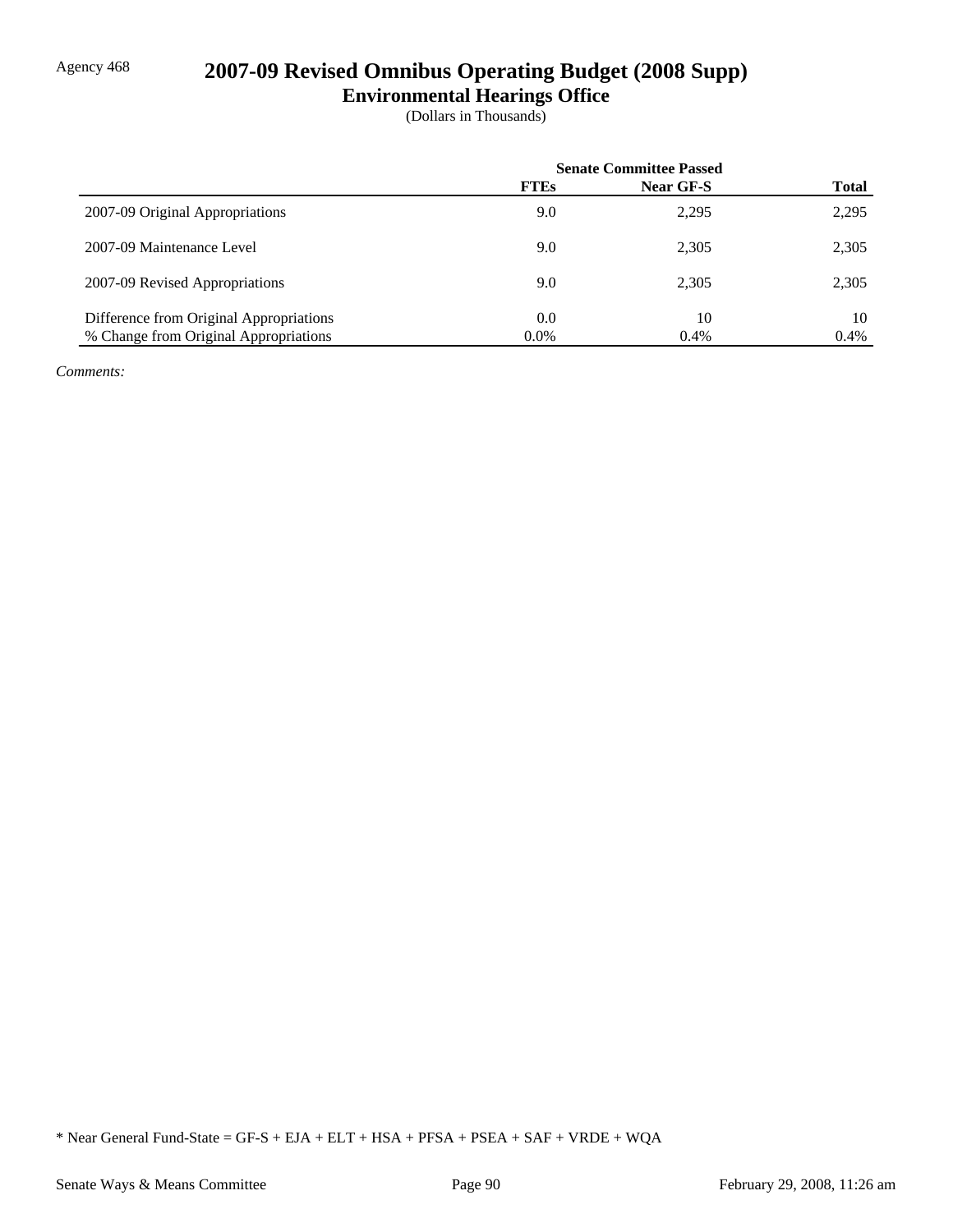## Agency 471 **2007-09 Revised Omnibus Operating Budget (2008 Supp)**

### **State Conservation Commission**

(Dollars in Thousands)

|                                          | <b>Senate Committee Passed</b> |           |              |
|------------------------------------------|--------------------------------|-----------|--------------|
|                                          | <b>FTEs</b>                    | Near GF-S | <b>Total</b> |
| 2007-09 Original Appropriations          | 17.8                           | 20,429    | 21,607       |
| 2007-09 Maintenance Level                | 17.8                           | 20,429    | 21,607       |
| <b>2008 Policy Non-Comp Changes:</b>     |                                |           |              |
| <b>Conservation Markets</b>              | 0.3                            | 174       | 174          |
| 2.<br>Move Livestock Projects to Capital | 0.0                            | $-4,000$  | $-4,000$     |
| Policy -- Non-Comp Total                 | 0.3                            | $-3,826$  | $-3,826$     |
| <b>Total Policy Changes</b>              | 0.3                            | $-3,826$  | $-3,826$     |
| 2007-09 Revised Appropriations           | 18.1                           | 16,603    | 17,781       |
| Difference from Original Appropriations  | 0.3                            | $-3,826$  | $-3,826$     |
| % Change from Original Appropriations    | 1.4%                           | $-18.7\%$ | $-17.7\%$    |

### *Comments:*

 **1. Conservation Markets -** One-time funding is provided for implementation of SSB 6805 - Promoting farmland preservation and environmental restoration through conservation markets. The Commission will first conduct a feasibility study to include an evaluation of agricultural conservation markets operating in other states; a determination of the level of interest among farm and small-forest landowners; an assessment of market-ready products; identification of opportunities for conservation markets to provide ongoing revenue to farm and small-forestry operations to improve their long-term viability; and a determination of public agencies' demand for, and willingness to use, conservation markets. The Commission will present its findings and recommendations to the Governor and the Legislature by December 1, 2008. If the study determines that conservation markets are feasible and desirable, the Commission must conduct two demonstration projects.

 **2. Move Livestock Projects to Capital -** The current appropriation authority from the Water Quality Account and the timing and duration of construction projects are not always concurrent. To address this incongruity, funding for these projects is shifted from the 2007-09 operating budget to the 2007-09 capital budget (Project Number 2008-4-001). (Water Quality Account-State)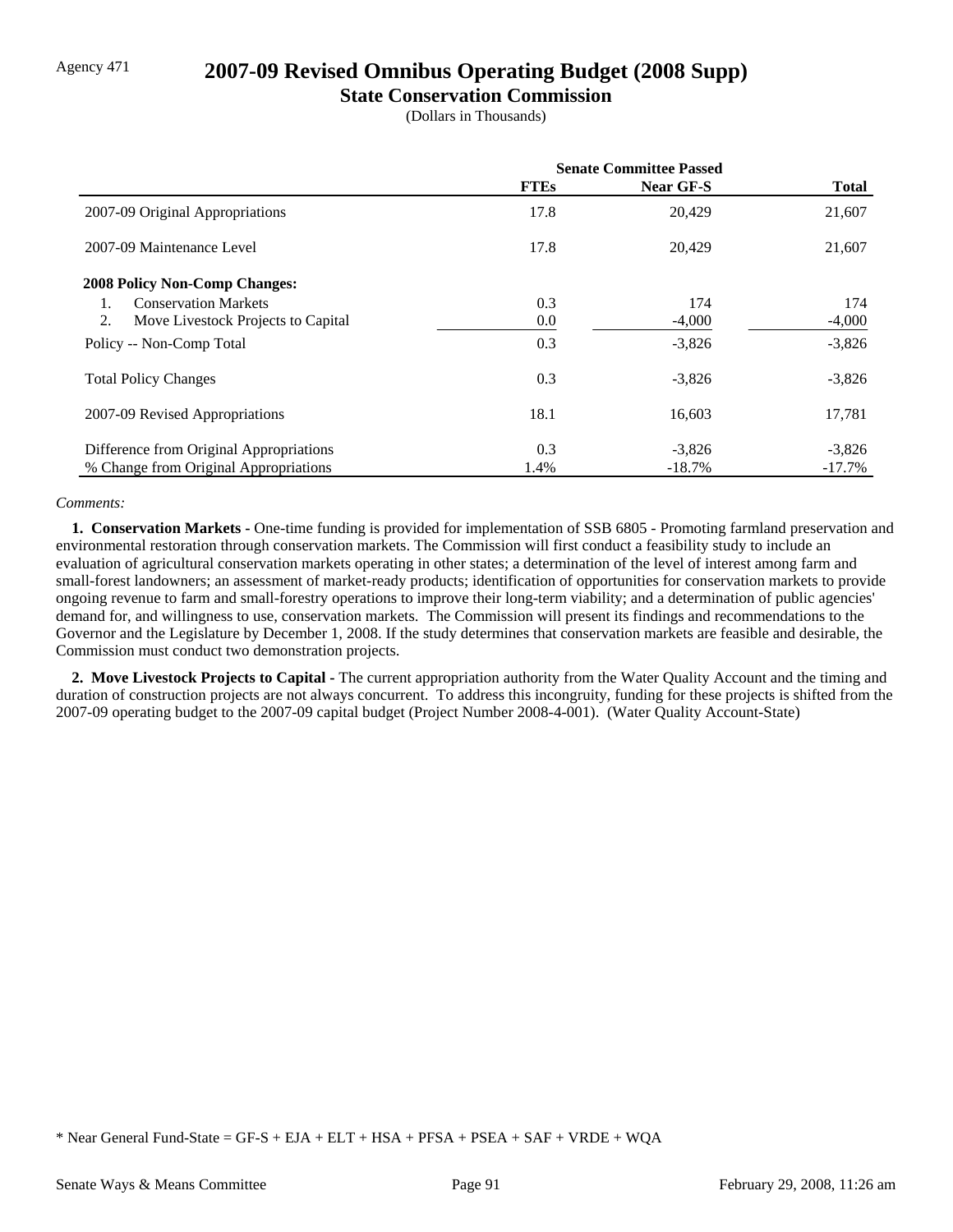## Agency 477 **2007-09 Revised Omnibus Operating Budget (2008 Supp)**

### **Dept of Fish and Wildlife**

(Dollars in Thousands)

|     |                                         | <b>Senate Committee Passed</b> |                  |              |
|-----|-----------------------------------------|--------------------------------|------------------|--------------|
|     |                                         | <b>FTEs</b>                    | <b>Near GF-S</b> | <b>Total</b> |
|     | 2007-09 Original Appropriations         | 1,541.5                        | 108,959          | 347,293      |
|     | 2007-09 Maintenance Level               | 1,542.0                        | 109,604          | 348,427      |
|     | 2008 Policy Non-Comp Changes:           |                                |                  |              |
| 1.  | <b>Outer Coast Marine Resources</b>     | 0.4                            | 500              | 500          |
| 2.  | Marine Protected Areas Workgroup        | 0.5                            | 115              | 115          |
| 3.  | Marine Managed Areas                    | 0.5                            | 46               | 46           |
| 4.  | Orca Whale Protection                   | 0.0                            | 46               | 46           |
| 5.  | <b>Restoration of Wiley Slough</b>      | 0.0                            | 75               | 75           |
| 6.  | Electron Dam Workgroup                  | 0.0                            | 175              | 175          |
| 7.  | Wenatchee and Entiat Fisheries          | 0.0                            | 55               | 55           |
| 8.  | PS Steelhead ESA Listing                | 0.5                            | 148              | 148          |
| 9.  | Selective Fisheries - Chinook           | 6.7                            | 590              | 590          |
| 10. | Colville Partnership Initiative         | 1.0                            | 609              | 609          |
| 11. | <b>Skagit Tidegates</b>                 | 0.5                            | 155              | 155          |
| 12. | Derelict Fishing Gear                   | 0.0                            | 100              | 100          |
| 13. | <b>Beebe Springs</b>                    | 0.0                            | 300              | 300          |
|     | Policy -- Non-Comp Total                | 10.1                           | 2,914            | 2,914        |
|     | <b>Total Policy Changes</b>             | 10.1                           | 2,914            | 2,914        |
|     | 2007-09 Revised Appropriations          | 1,552.1                        | 112,518          | 351,341      |
|     | Difference from Original Appropriations | 10.6                           | 3,559            | 4,048        |
|     | % Change from Original Appropriations   | 0.7%                           | 3.3%             | 1.2%         |

### *Comments:*

 **1. Outer Coast Marine Resources -** Funding is provided to implement 2SSB 6227 - Outer coast marine resources committees. The Outer Coast Marine Resources Committee program will be created within the Department to provide support for the development, administration, and coordination of coastal Marine Resource Committees (MRCs). The Director will develop procedures and criteria for distributing grants to coastal MRCs for administration and for coastal projects. It is expected that approximately \$438,000 in grant funds will be distributed to MRCs in Fiscal Year 2009.

 **2. Marine Protected Areas Workgroup -** Funding is provided for implementation of SSB 6231 - Marine protected areas. The Director will chair the newly-created Marine Protected Area (MPA) work group. The group will examine the current inventory and management of Washington's MPAs; develop recommendations to improve coordination and consistency regarding MPA management goals, criteria for establishment, management practices, terminology, and monitoring; develop recommendations to improve the integration of science into MPA establishment and management; develop recommendations to further integrate local governments and nongovernmental organizations into the establishment and management of MPAs; and provide any other recommendations to improve the effectiveness of MPAs. By December 1, 2009, the work group must report its findings and recommendations to the Legislature.

 **3. Marine Managed Areas -** Funding is provided for implementation of SSB 6307 - Marine managed areas. Rules will be adopted governing the taking of fish, shellfish, or wildlife within or next to a reserve or other Marine Managed Area (MMA), consistent with the management plan developed by the Puget Sound Partnership.

 **4. Orca Whale Protection -** Funding is provided for the implementation of SSB 6395 - Protecting Orca whales. The Department, in combination with the State Parks and Recreation Commission, must disseminate information about the requirements of the bill, orca- and wildlife-viewing guidelines, and other responsible wildlife-viewing messages.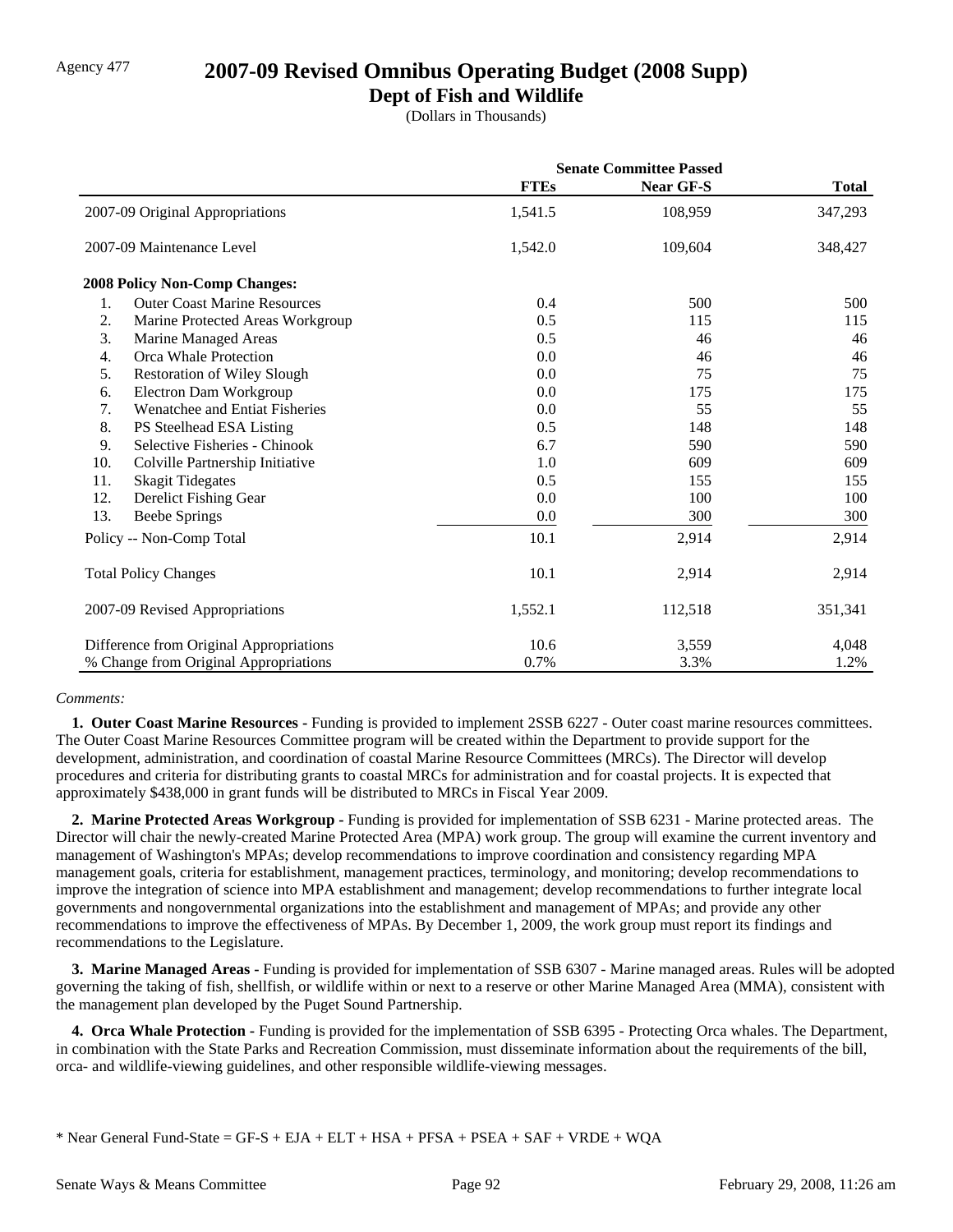## Agency 477 **2007-09 Revised Omnibus Operating Budget (2008 Supp) Dept of Fish and Wildlife**

 **5. Restoration of Wiley Slough -** Funding is provided for for stream-channel restoration of Wiley Slough to enhance fish passage.

**6. Electron Dam Workgroup - Funds are provided for the Department to convene a work group to study solutions for improving** outbound juvenile salmon migration at Electron Dam on the Puyallup River. The work group shall include one member of the House, one member of the Senate, one representative from the Department of Fish and Wildlife, one representative from Puget Sound Energy, and one representative from the Puyallup Tribe of Indians. The work group shall present its findings and recommendations to the appropriate committees of the Legislature by January 1, 2009.

 **7. Wenatchee and Entiat Fisheries -** One-time funds are provided to the Wenatchee and Entiat fisheries, contingent on meeting target numbers outlined in the National Oceanic and Atmospheric Administration (NOAA) permit and issuance of the permit.

 **8. PS Steelhead ESA Listing -** The Puget Sound steelhead was listed under the federal Endangered Species Act (ESA) in May 2007. This listing requires the Department to jointly develop a harvest and hatchery Resource Management Plan (RMP) with tribal co-managers by the spring of 2008. Once the RMP is developed and implemented in Puget Sound, both recreational steelhead fishing and hatchery production can continue. The Department will develop and implement the RMP with these one-time funds.

 **9. Selective Fisheries - Chinook -** Ongoing state funding is provided for the additional selective fisheries in Puget Sound, contingent upon receipt of federal match funding. Selective fishing is a strategy designed to protect wild stocks of salmon listed as threatened under the federal Endangered Species Act. The structure allows harvest of marked hatchery salmon in designated areas, while requiring the release of any wild salmon that are caught.

 **10. Colville Partnership Initiative -** The Department is provided funding to implement a pilot project with the Confederated Tribes of the Colville Reservation to develop expanded recreational fishing opportunities on Lake Rufus Woods and its northern shoreline. The Department will also conduct joint enforcement of lake fisheries on Lake Rufus Woods and adjoining waters, pursuant to state and tribal intergovernmental agreements developed under the Columbia River water supply program.

 **11. Skagit Tidegates -** The Skagit Drainage and Fish Initiative provides an opportunity for the agricultural community, federal agencies, the Department, and tribes to work collaboratively toward meeting the needs of all participating parties. A combination of one-time and ongoing funding will provide necessary resources to link estuarine and delta watercourse habitat restoration with tidegate and drainage infrastructure maintenance. These agreements directly support the Puget Sound Chinook Salmon Restoration Plan.

 **12. Derelict Fishing Gear -** One-time funding is provided for the Department to work with the Northwest Straits Commission to remove derelict gear in marine waters. Common types of derelict fishing gear include gillnets, purse seine nets, aquaculture nets, crab and shrimp pots, and lines and ropes. Proper removal of derelict fishing gear will reduce negative impacts to fish, shellfish, wildlife, and marine habitat, as well as to reduce hazards to navigation.

 **13. Beebe Springs -** Expenditure authority is provided to expend the proceeds from the sale of the upper 20-acre parcel of the Beebe Springs property. This one-time expenditure must be spent to develop the Beebe Springs natural interpretive site and are not to exceed the value of the revenue from the sale of the parcel.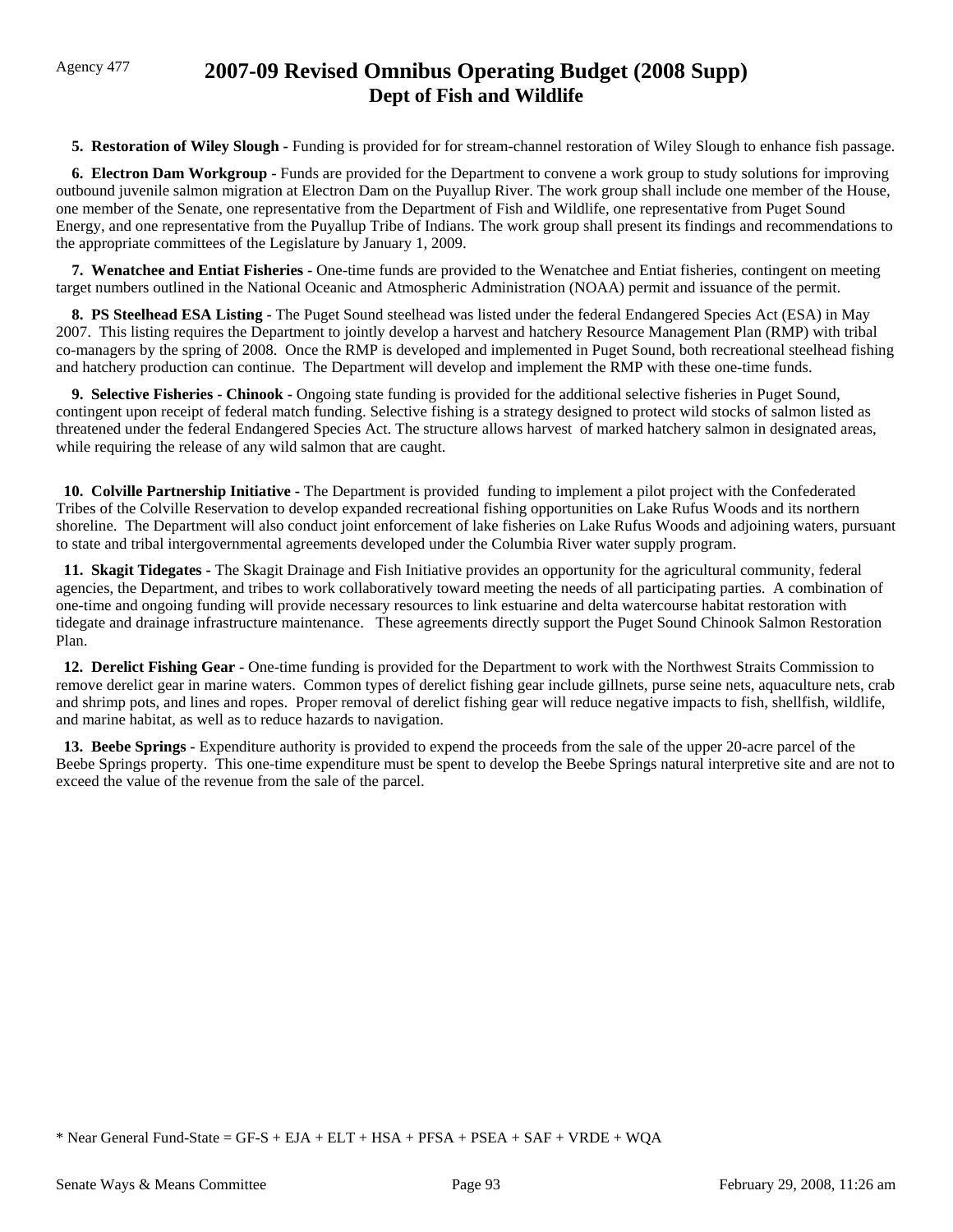### Agency 478 **2007-09 Revised Omnibus Operating Budget (2008 Supp)**

### **Puget Sound Partnership**

(Dollars in Thousands)

|                                                  | <b>Senate Committee Passed</b> |                  |        |
|--------------------------------------------------|--------------------------------|------------------|--------|
|                                                  | <b>FTEs</b>                    | <b>Near GF-S</b> | Total  |
| 2007-09 Original Appropriations                  | 38.0                           | 7,917            | 12,072 |
| 2007-09 Maintenance Level                        | 34.0                           | 7,417            | 12,107 |
| <b>2008 Policy Non-Comp Changes:</b>             |                                |                  |        |
| Marine Managed Areas<br>1.                       | 0.0                            | 24               | 24     |
| <b>Federal Spending Authority</b><br>2.          | 0.0                            | 0                | 850    |
| 3.<br><b>Action Agenda Development</b>           | 0.0                            | 1,333            | 2,233  |
| <b>Puget Sound Toxic Pollution Sources</b><br>4. | 0.0                            | 0                | 620    |
| 5.<br><b>Puget Sound/Coastal Monitoring</b>      | 1.0                            | 305              | 610    |
| Policy -- Non-Comp Total                         | 1.0                            | 1,662            | 4,337  |
| <b>Total Policy Changes</b>                      | 1.0                            | 1,662            | 4,337  |
| 2007-09 Revised Appropriations                   | 35.0                           | 9,079            | 16,444 |
| Difference from Original Appropriations          | $-3.0$                         | 1,162            | 4,372  |
| % Change from Original Appropriations            | $-7.9\%$                       | 14.7%            | 36.2%  |

#### *Comments:*

 **1. Marine Managed Areas -** Funding is provided for implementation of SSB 6307 - Marine managed areas. The Puget Sound Partnership will prepare a Puget Sound marine managed areas plan (MMA plan) to coordinate and strengthen all state and local government marine managed areas programs. The Leadership Council will determine membership of the work group in accordance with the representation delineated in the bill. The plan will include guidelines for incorporating best available science; guidelines for managing areas on an ecosystem basis; funding recommendations; strategies addressing impacts from population growth, development, and storm water discharges; adaptive management and methods for synthesizing monitoring results; among other elements. The MMA plan must be completed by the end of July 1, 2010, submitted to the Leadership Council for review and approval, and incorporated into the Action Agenda. It is expected that additional funding will be required in the 2009-11 biennium to complete this one-time project.

 **2. Federal Spending Authority -** Additional spending authority is provided to allow the Partnership to access available matching federal funds for planning and implementation of the Action Agenda. The Partnership will make use of federal matching funds where possible. (General Fund-federal)

 **3. Action Agenda Development -** The Puget Sound Partnership was established in 2007 to lead efforts to protect and restore the Puget Sound. Statute directs the Partnership to create a long-term action agenda by September 1, 2008, that identifies and prioritizes actions for restoring Puget Sound by 2020. Funding is provided for the Partnership to engage in broad consultation with all levels of government, extensive public and stakeholder involvement, and scientific review of proposed actions. One-time funding is provided to develop an action agenda that incorporates a high level of analysis and scientific review. To the extent funding allows, the Partnership shall also proceed with implementation of the 2020 Action Agenda. (Water Quality Account-State, State Toxics Account-State)

 **4. Puget Sound Toxic Pollution Sources -** Toxic contaminants continue to be discharged into Puget Sound, adversely impacting both ecological and human health. Funding is provided to analyze contaminated sources to develop mitigation priorities. One contamination source is air-pollution fallout into marine waters. One-time funding is provided to estimate the contribution of priority toxic chemicals deposited in Puget Sound and nearby watersheds from fuel-related air emissions. To the extent permitted under federal restrictions, the Partnership will leverage federal matching funds to extend the project. (General Fund-Federal; State Toxics Account-State)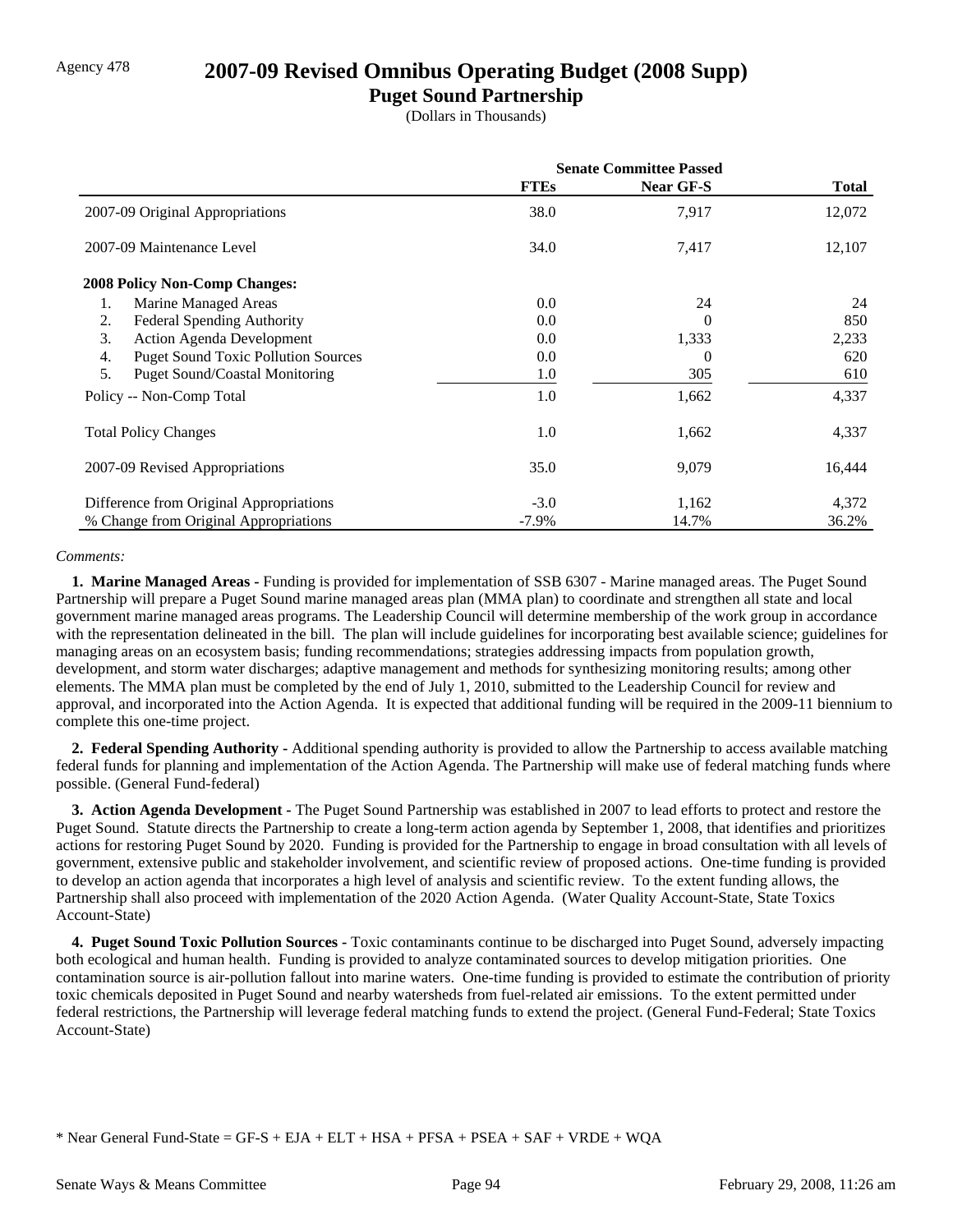## Agency 478 **2007-09 Revised Omnibus Operating Budget (2008 Supp) Puget Sound Partnership**

 **5. Puget Sound/Coastal Monitoring -** Funding is provided for an outcome-monitoring program to establish a baseline and determine progress toward salmon recovery, and restoration of the health of Puget Sound by 2020. The Partnership, in consultation with the Department of Ecology, shall use a standard monitoring and sample collection process and utilize information from other entities, such as volunteer groups, other state agencies, and local governments. A combination of one-time and ongoing funding is provided to plan, establish, and begin a statistically valid sampling program in Puget Sound and on Washington's coastline. To the extent permitted under federal restrictions, the Partnership will leverage federal matching funds to extend the project. (General Fund-Federal; Water Quality Account-State)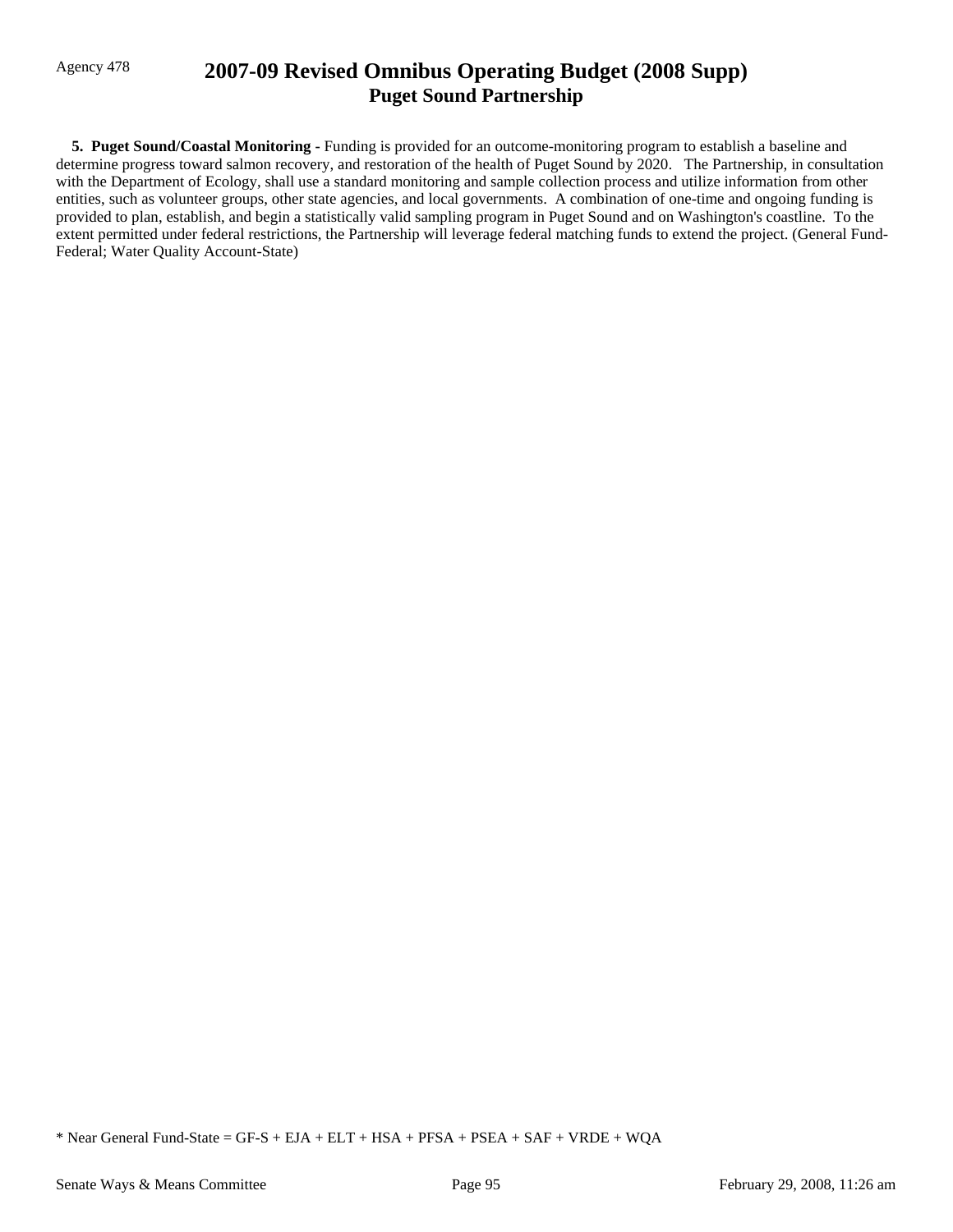# Agency 490 **2007-09 Revised Omnibus Operating Budget (2008 Supp)**

## **Department of Natural Resources**

(Dollars in Thousands)

|                                                | <b>Senate Committee Passed</b> |           |              |
|------------------------------------------------|--------------------------------|-----------|--------------|
|                                                | <b>FTEs</b>                    | Near GF-S | <b>Total</b> |
| 2007-09 Original Appropriations                | 1,500.1                        | 102,023   | 387,625      |
| 2007-09 Maintenance Level                      | 1,500.0                        | 102,019   | 384,078      |
| <b>2008 Policy Non-Comp Changes:</b>           |                                |           |              |
| Unstable Slopes Study<br>1.                    | 0.0                            | 200       | 200          |
| <b>Climate Change Taskforce</b><br>2.          | 0.0                            | 50        | 50           |
| <b>Aquatic Endangered Species Act</b><br>3.    | 1.0                            | 0         | 191          |
| <b>Emergency Fire Suppression</b><br>4.        | 0.0                            | 3,707     | 6,334        |
| 5.<br><b>Forest Practices Federal Backfill</b> | 0.2                            | 0         | 3,000        |
| Policy -- Non-Comp Total                       | 1.2                            | 3,957     | 9,775        |
| <b>Total Policy Changes</b>                    | 1.2                            | 3,957     | 9,775        |
| 2007-09 Revised Appropriations                 | 1,501.2                        | 105,976   | 393,853      |
| Difference from Original Appropriations        | 1.1                            | 3,953     | 6,228        |
| % Change from Original Appropriations          | 0.1%                           | 3.9%      | 1.6%         |

#### *Comments:*

 **1. Unstable Slopes Study -** Funding is provided to complement existing funding and extend the analysis of unstable slopes currently underway by the Cooperative Monitoring, Evaluation and Research (CMER) Committee of the Adaptive Management program.

 **2. Climate Change Taskforce -** Funding is provided for the Department to participate with the regional, multi-organization taskforce of forest scientists and land managers formed to develop science-based management options for forest landowners to manage under alternative climate change scenarios. The department will develop a project aimed at acquiring, developing, and distributing information about localized impacts of climate change on native tree species.

 **3. Aquatic Endangered Species Act -** One-time funding will ensure that the Department will complete a final Habitat Conservation Plan (HCP) for state-owned aquatic lands and an Environmental Impact Statement by June 2009. Two staff will provide additional scientific and data/information analysis support. An HCP creates a framework for protecting endangered species, which provides certainty to the Department regarding its aquatic land activities (leases, reserves, geoduck harvest, and marina operations). Implementation of the HCP will begin in June 2009. (Aquatic Lands Enhancement Account-State)

**4. Emergency Fire Suppression -** One-time funding is provided for fire suppression activity for incurred and anticipated costs during Fiscal Year 2008, in excess of the Department's existing fire suppression appropriation. (General Fund-State, General Fund-Federal)

 **5. Forest Practices Federal Backfill -** To address declining federal dollars, funding is provided from the newly created Forest and Fish Support Account to allow tribes to continue their implementation activities, such as forest practice reviews, scientific studies, and interagency coordination. These funds will also enable the Department to implement additional Forest and Fish Report projects. (Forest and Fish Support Account-State)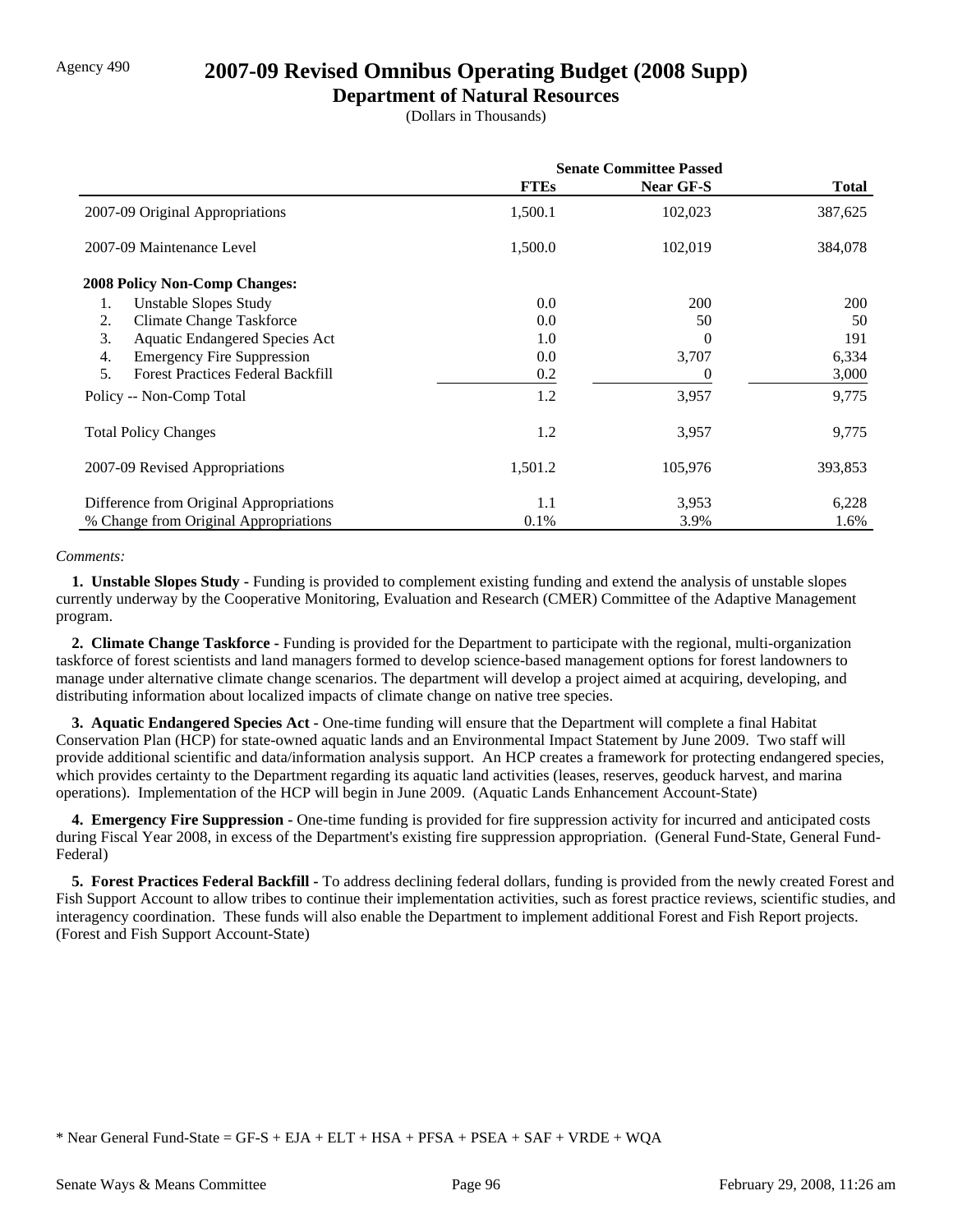# Agency 495 **2007-09 Revised Omnibus Operating Budget (2008 Supp)**

## **Department of Agriculture**

(Dollars in Thousands)

|                                           | <b>Senate Committee Passed</b> |                  |              |
|-------------------------------------------|--------------------------------|------------------|--------------|
|                                           | <b>FTEs</b>                    | <b>Near GF-S</b> | <b>Total</b> |
| 2007-09 Original Appropriations           | 702.0                          | 29,445           | 121,289      |
| 2007-09 Maintenance Level                 | 702.0                          | 29,449           | 121,305      |
| <b>2008 Policy Non-Comp Changes:</b>      |                                |                  |              |
| Local Farms, Healthy Children             | 1.3                            | 290              | 290          |
| Pacific County Spartina Eradication<br>2. | 0.0                            | 65               | 65           |
| 3.<br><b>Risk Management</b>              | 0.0                            | 212              | 212          |
| Policy -- Non-Comp Total                  | 1.3                            | 567              | 567          |
| <b>Total Policy Changes</b>               | 1.3                            | 567              | 567          |
| 2007-09 Revised Appropriations            | 703.2                          | 30,016           | 121,872      |
| Difference from Original Appropriations   | 1.3                            | 571              | 583          |
| % Change from Original Appropriations     | 0.2%                           | 1.9%             | $0.5\%$      |

#### *Comments:*

 **1. Local Farms, Healthy Children -** Funding is provided to implement 2SSB 6483 - Local food production. In accordance with the bill, the Department will create a "Farm-to-School" program encouraging consumption of fresh, locally-grown food at public schools and other institutions.

 **2. Pacific County Spartina Eradication -** Additional funds are provided to be added to \$35,000 of existing Aquatic Lands Enhancement Account appropriation for funding to the Pacific County Noxious Weed Control Board to continue its planning and implementation of spartina eradication activities.

 **3. Risk Management -** Ongoing funding is provided for two positions (Internal Auditor and Human Resources Consultant) to address critical gaps in the Department's basic administrative structure. These positions complete the first phase of a multi-year effort to meet essential administrative and operational needs identified by an independent management analysis. An internal auditor will ensure agency compliance with state and federal accounting standards. The human resources consultant will conduct personnelrelated investigations and make recommendations for corrective actions, coordinate workplace safety efforts, assess reasonable accommodation needs of people with disabilities, and work on agency-wide succession planning.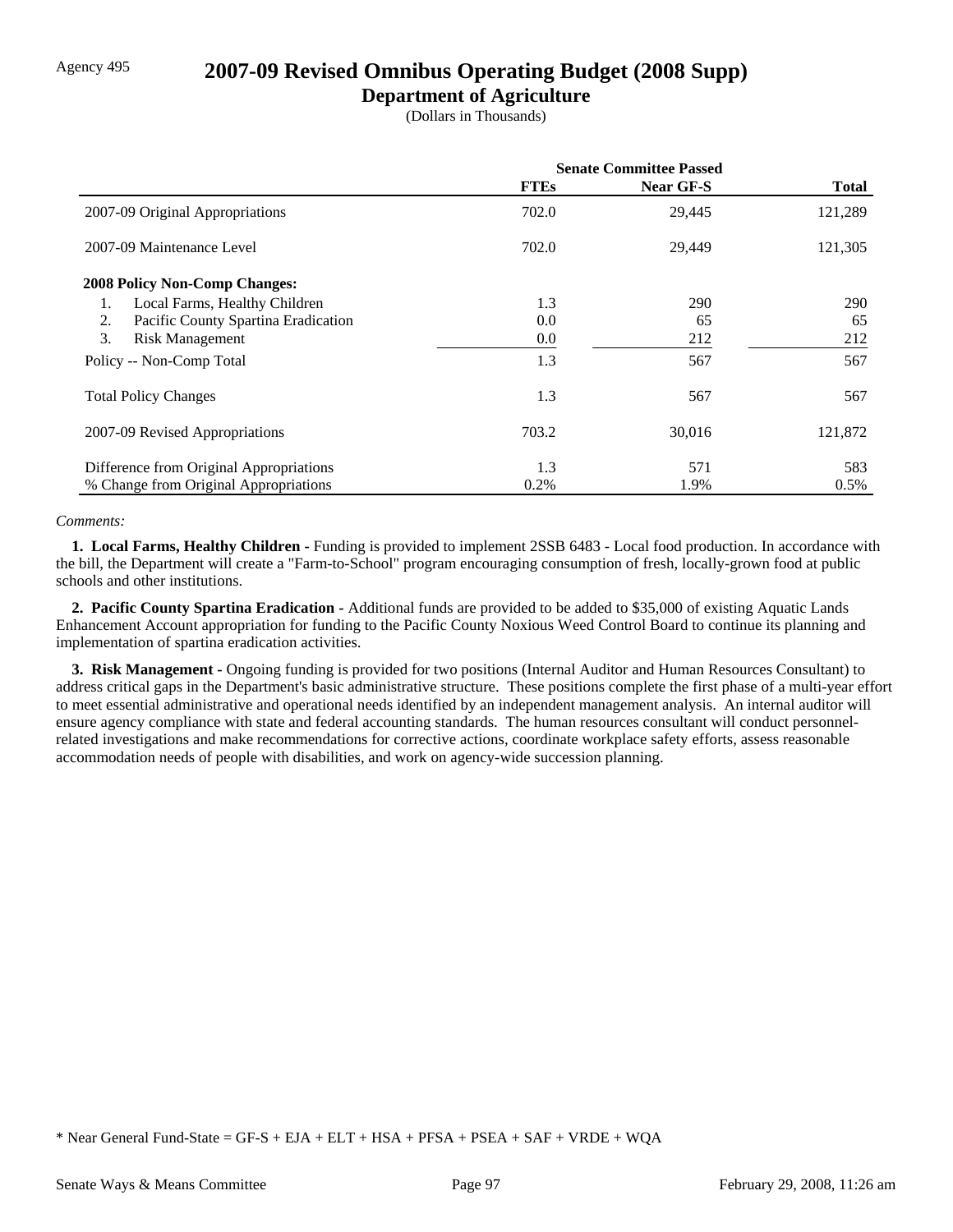# Agency 225 **2007-09 Revised Omnibus Operating Budget (2008 Supp)**

## **Washington State Patrol**

(Dollars in Thousands)

|                                                | <b>Senate Committee Passed</b> |                  |          |
|------------------------------------------------|--------------------------------|------------------|----------|
|                                                | <b>FTEs</b>                    | <b>Near GF-S</b> | Total    |
| 2007-09 Original Appropriations                | 581.0                          | 86,449           | 122,180  |
| 2007-09 Maintenance Level                      | 560.3                          | 82,144           | 120,707  |
| 2008 Policy Non-Comp Changes:                  |                                |                  |          |
| <b>ACCESS Platform Migration Phase I</b><br>1. | 0.0                            | 127              | 127      |
| Regulation of Health Professionals#<br>2.      | 1.5                            | $\Omega$         | 222      |
| 3.<br><b>Expand Seattle Crime Lab</b>          | 0.0                            | 258              | 428      |
| Harmonize Hospital Fire Inspections<br>4.      | 0.5                            | 0                | 141      |
| 5.<br><b>State Toxicologist Staffing</b>       | 0.8                            | $_{0}$           | 205      |
| Reduced Cigarette Ignition<br>6.               | 0.5                            | $\theta$         | 94       |
| Policy -- Non-Comp Total                       | 3.3                            | 385              | 1,217    |
| <b>Total Policy Changes</b>                    | 3.3                            | 385              | 1,217    |
| 2007-09 Revised Appropriations                 | 563.6                          | 82,529           | 121,924  |
| Difference from Original Appropriations        | $-17.4$                        | $-3,920$         | $-256$   |
| % Change from Original Appropriations          | $-3.0\%$                       | $-4.5\%$         | $-0.2\%$ |

#### *Comments:*

 **1. ACCESS Platform Migration Phase I -** Funding is provided to begin the process of replacing the "A Central Computerized Enforcement Service System" (ACCESS). Phase I of the project funds a project manager/consultant to conduct the acquisition, and a quality assurance consultant who will continue through the completion of the project. (General Fund-State, State Patrol Highway Account-State)

 **2. Regulation of Health Professionals# -** Funding is provided pursuant to Substitute House Bill 1103 (health professions) to conduct national criminal background checks on all out-of-state applicants for health professions credentials to help prevent individuals with criminal convictions in other states from obtaining a credential in Washington. This item funds the costs for the workload impact of an estimated 13,500 additional background checks. (Fingerprint Identification Account-State)

**3. Expand Seattle Crime Lab - Funding is provided to exercise a City of Seattle option on 15,153 square feet on the fourth floor** of the current facility to allow the Chemistry Section to move and the Toxicology Laboratory to expand. (General Fund-State, Death Investigations Account-State)

 **4. Harmonize Hospital Fire Inspections -** Funding and one FTE is provided to allow the Director of Fire Protection to complete fire and life safety inspections for hospitals on an 18-month inspection cycle.

 **5. State Toxicologist Staffing -** Funding is provided for a full-time State Toxicologist and an evidence custodian. (Death Investigations Account)

 **6. Reduced Cigarette Ignition -** Funding is provided to implement 2SSB 5642 (reduced cigarette ignition).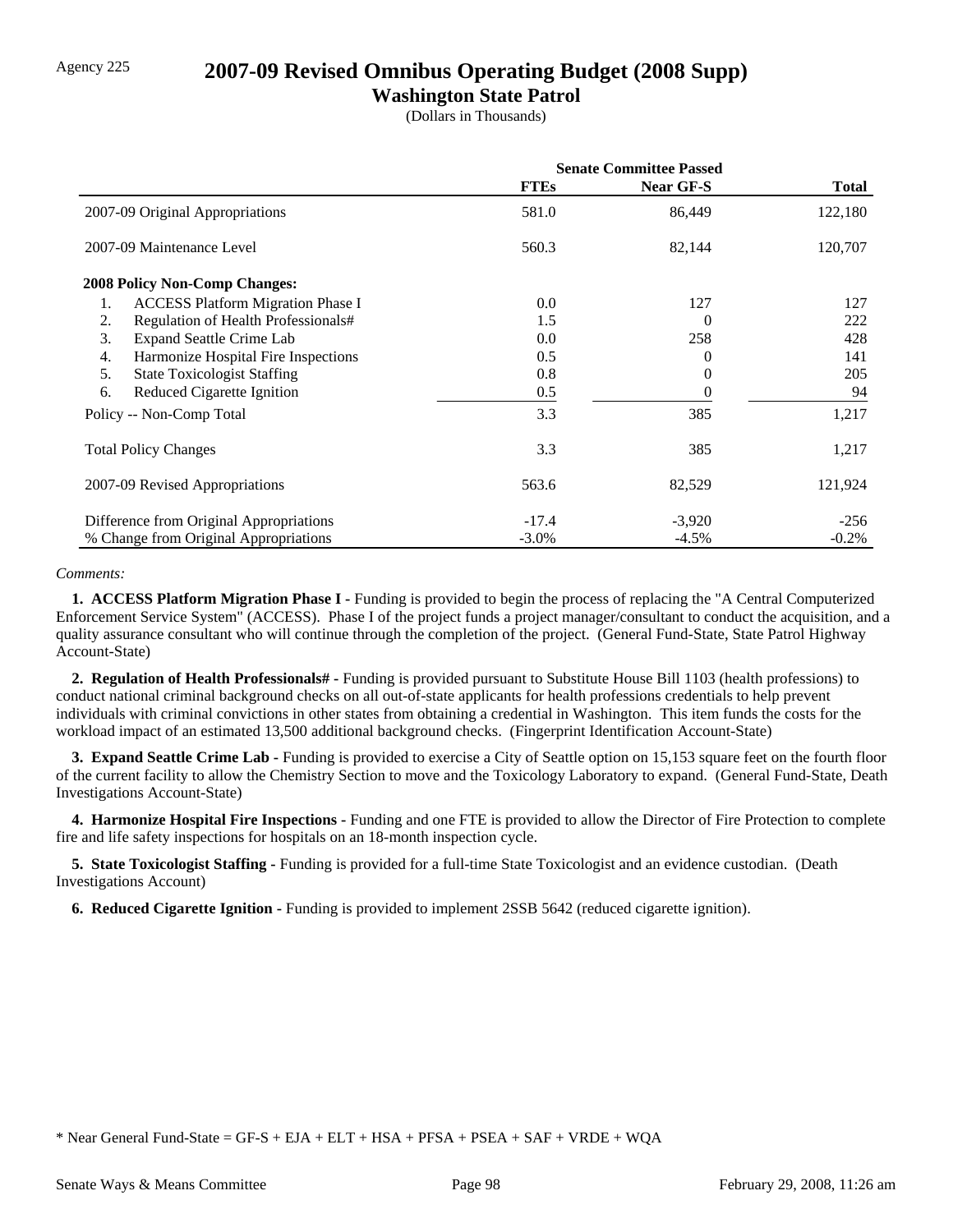# Agency 228 **2007-09 Revised Omnibus Operating Budget (2008 Supp)**

## **WA Traffic Safety Commission**

(Dollars in Thousands)

|                                         | <b>Senate Committee Passed</b> |           |                |
|-----------------------------------------|--------------------------------|-----------|----------------|
|                                         | <b>FTEs</b>                    | Near GF-S | <b>Total</b>   |
| 2007-09 Original Appropriations         | 0.0                            | $\theta$  | $\theta$       |
| 2007-09 Maintenance Level               | 0.0                            | $\theta$  | $\overline{0}$ |
| <b>2008 Policy Non-Comp Changes:</b>    |                                |           |                |
| <b>DUI Emphasis Patrol Grants</b><br>1. | 0.0                            | 4,947     | 4,947          |
| Policy -- Non-Comp Total                | 0.0                            | 4,947     | 4,947          |
| <b>Total Policy Changes</b>             | 0.0                            | 4,947     | 4,947          |
| 2007-09 Revised Appropriations          | 0.0                            | 4,947     | 4,947          |
| Difference from Original Appropriations | 0.0                            | 4,947     | 4,947          |
| % Change from Original Appropriations   | $0.0\%$                        | $0.0\%$   | $0.0\%$        |

#### *Comments:*

 **1. DUI Emphasis Patrol Grants -** Funding is provided for impaired driving enforcement grants for local law enforcement agencies, implementing the provisions of SB 6931 (emphasis patrols). Revenue is generated through a \$0.42 per liter surcharge on distilled spirits. (Violence Reduction and Drug Enforcement Account-State)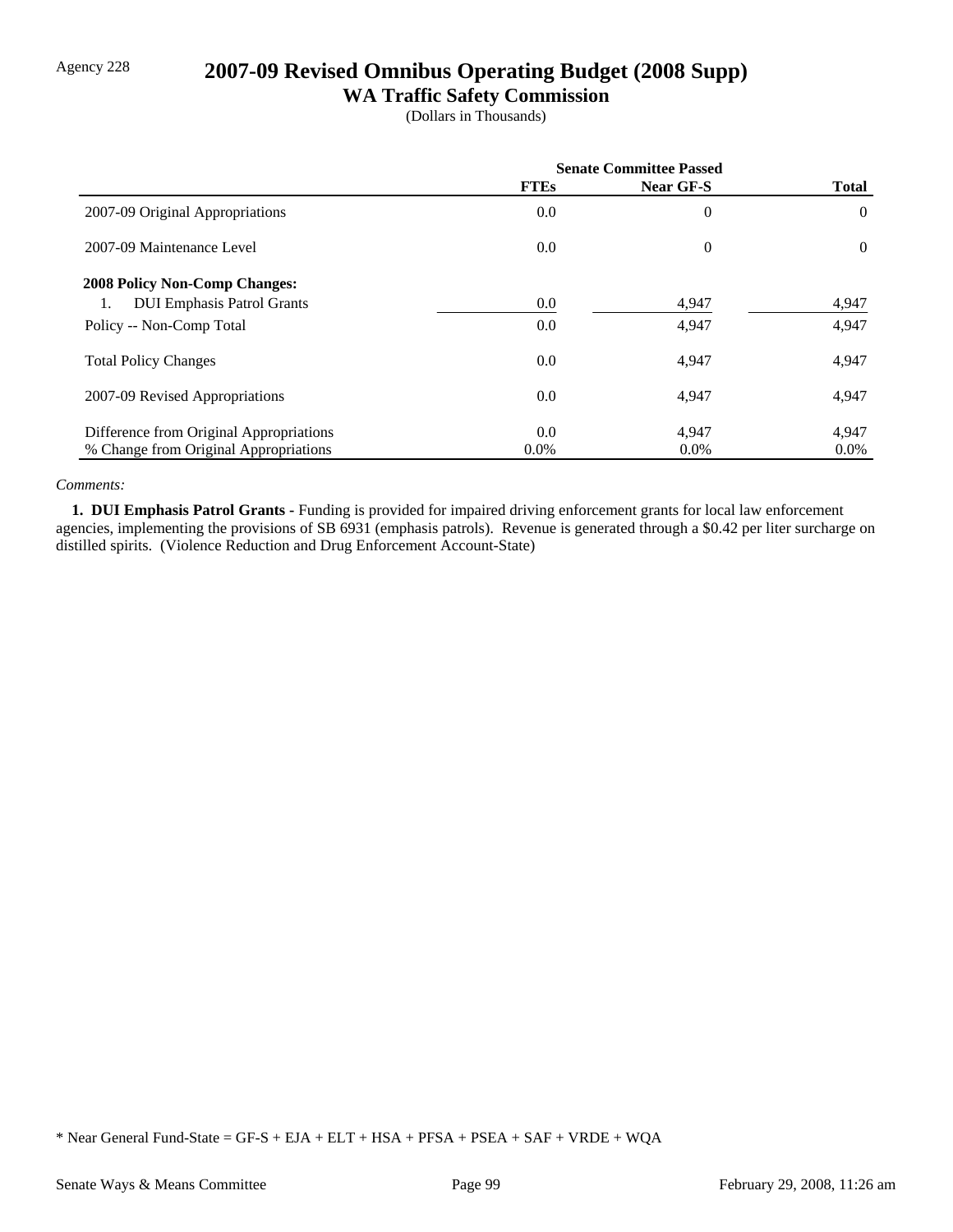## Agency 240 **2007-09 Revised Omnibus Operating Budget (2008 Supp)**

## **Department of Licensing**

(Dollars in Thousands)

|                                              | <b>Senate Committee Passed</b> |                  |        |
|----------------------------------------------|--------------------------------|------------------|--------|
|                                              | <b>FTEs</b>                    | <b>Near GF-S</b> | Total  |
| 2007-09 Original Appropriations              | 264.9                          | 3,727            | 47,805 |
| 2007-09 Maintenance Level                    | 264.9                          | 3,735            | 48,945 |
| <b>2008 Policy Non-Comp Changes:</b>         |                                |                  |        |
| <b>License Security Guards</b><br>1.         | 2.0                            | $\mathbf{0}$     | 463    |
| <b>Real Estate Consumer Protection</b><br>2. | 0.0                            | $\Omega$         | 367    |
| 3.<br>Bail Bond/ Bail Bond Recovery Agt #    | 0.5                            | 0                | 64     |
| 4.<br>Home Inspection                        | 1.1                            | $\Omega$         | 210    |
| 5.<br>Landscape Architecture                 | 0.1                            | 0                | 23     |
| Policy -- Non-Comp Total                     | 3.6                            | $\theta$         | 1,127  |
| <b>Total Policy Changes</b>                  | 3.6                            | $\Omega$         | 1,127  |
| 2007-09 Revised Appropriations               | 268.5                          | 3,735            | 50,072 |
| Difference from Original Appropriations      | 3.6                            | 8                | 2,267  |
| % Change from Original Appropriations        | 1.4%                           | 0.2%             | 4.7%   |

#### *Comments:*

 **1. License Security Guards -** Funding is provided for the workload associated with changes in federal anti-terrorism requirements and fingerprint technology. (Business and Professions Account-State)

 **2. Real Estate Consumer Protection -** Funding is provided to enable the Real Estate Program to provide more education and informational materials to licensees and consumers on topics and issues related to real estate. Initially, the information will focus on the real estate market, mortgage fraud, and mortgage loan issues. (Real Estate Commission Account-State)

 **3. Bail Bond/ Bail Bond Recovery Agt # -** Funding is provided to review and process additional documentation required as a result of Senate Bill 6437, relating to the regulation of bail bond and bail bond recovery agents. If the bill is not enacted, funding will lapse. (Business and Professions Account-State)

**4. Home Inspection -** Funding is provided to implement SSB 6606 (home inspectors), which creates a licensing program for home inspectors. Beginning July 1, 2010 all home inspectors must be licensed with the department. (Business and Professions Account)

 **5. Landscape Architecture -** Funding is provided to implement ESSB 5746 (Landscapre architecture), which requires individuals to be licensed or authorized to practice landscape architecture in the state. (Business and Professions Account-State)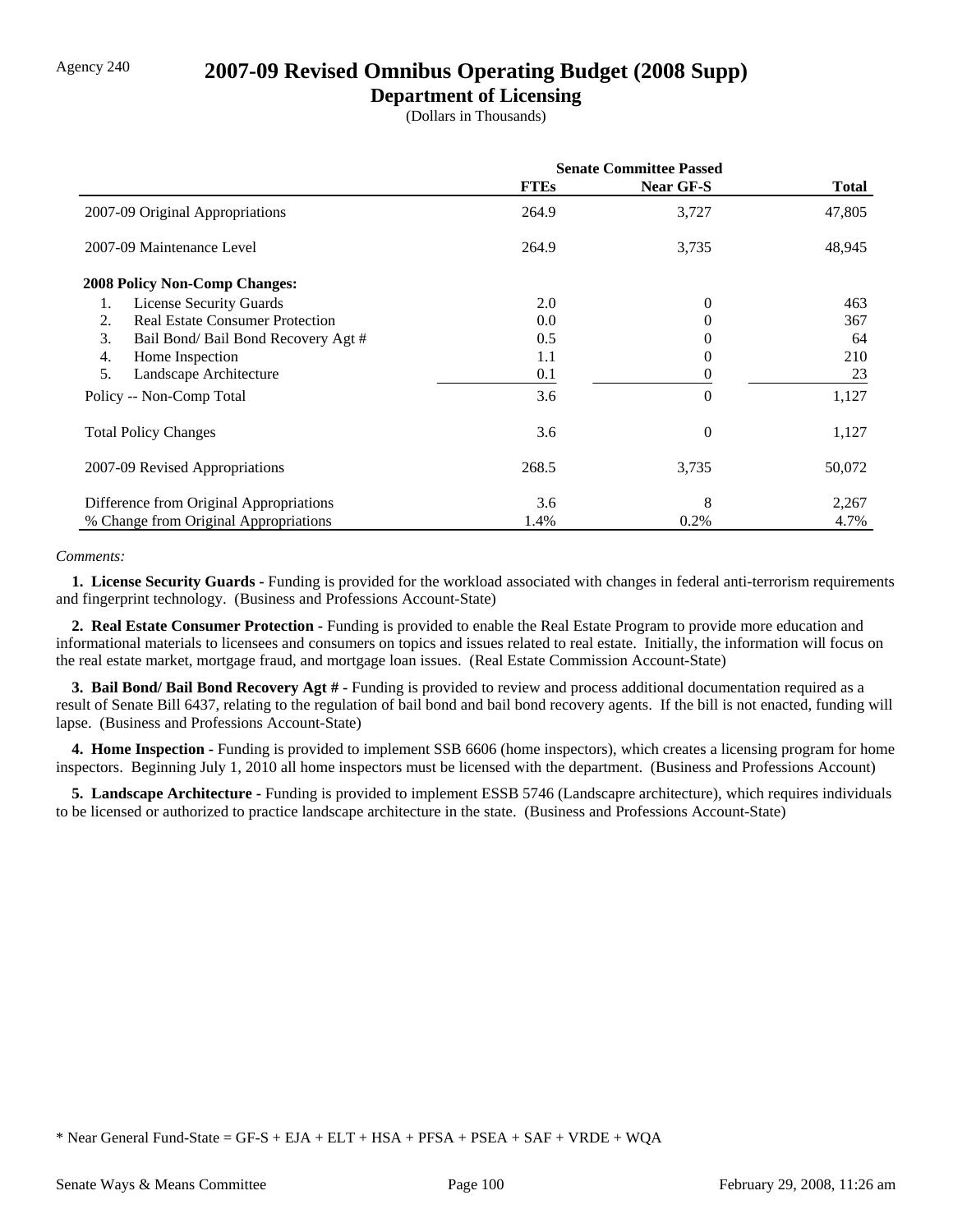## Agency 350 **2007-09 Revised Omnibus Operating Budget (2008 Supp)** Program 010 **Public Schools**

#### **OSPI & Statewide Programs**

(Dollars in Thousands)

|     |                                         | <b>Senate Committee Passed</b> |           |              |
|-----|-----------------------------------------|--------------------------------|-----------|--------------|
|     |                                         | <b>FTEs</b>                    | Near GF-S | <b>Total</b> |
|     | 2007-09 Original Appropriations         | 240.4                          | 75,204    | 157,479      |
|     | 2007-09 Maintenance Level               | 240.4                          | 75,204    | 157,279      |
|     | <b>2008 Policy Non-Comp Changes:</b>    |                                |           |              |
| 1.  | Improve Educator Training Phase II      | 0.0                            | 214       | 214          |
| 2.  | <b>Education Litigation</b>             | 0.0                            | 867       | 867          |
| 3.  | Apportionment and Financial Systems     | 0.0                            | 1,800     | 1,800        |
| 4.  | Non-Violence Training                   | 0.0                            | 125       | 125          |
| 5.  | <b>Math Standards Review</b>            | 0.0                            | 150       | 150          |
| 6.  | World Language Pilot Program            | 0.0                            | 500       | 500          |
| 7.  | Indigenous Learning Pilot Program       | 0.0                            | $-1,000$  | $-1,000$     |
| 8.  | World Language Task Force               | 0.0                            | 114       | 114          |
| 9.  | Math Teacher Supply/Demand Study        | 0.0                            | 142       | 142          |
| 10. | <b>Student Learning Opportunities</b>   | 0.0                            | 513       | 513          |
| 11. | Use of Physical Force                   | 0.0                            | 40        | 40           |
| 12. | Anaphylactic Policy                     | 0.0                            | 45        | 45           |
| 13. | <b>Model Autism Guidelines</b>          | 0.0                            | 44        | 44           |
|     | Policy -- Non-Comp Total                | 0.0                            | 3,554     | 3,554        |
|     | <b>Total Policy Changes</b>             | 0.0                            | 3,554     | 3,554        |
|     | 2007-09 Revised Appropriations          | 240.4                          | 78,758    | 160,833      |
|     | Difference from Original Appropriations | 0.0                            | 3,554     | 3,354        |
|     | % Change from Original Appropriations   | 0.0%                           | 4.7%      | 2.1%         |

#### *Comments:*

**1. Improve Educator Training Phase II -** One-time funding is provided for the Professional Educator Standards Board to partner with one or more teacher preparation programs to test implementation of an intensive classroom-based, performance-oriented educator training program. The program will serve approximately 50 teacher candidates.

 **2. Education Litigation -** One-time funding is provided to support additional services from the Attorney General's Office for activities related to education litigation, the costs of which will be billed to the Office of the Superintendent of Public Instruction.

 **3. Apportionment and Financial Systems -** Portions of the current K-12 state funding system are dependent upon a COBOL program operating on a VAX-platform. The VAX and COBOL systems are no longer supported by software and equipment manufacturers and are considered to be operating beyond their useful life cycle. One-time funding is provided to substantially complete the upgrade of the apportionment and financial systems at the Office of the Superintendent of Public Instruction. The final phase of the project is expected to cost \$400,000 and will be completed by FY 2010.

 **4. Non-Violence Training -** Additional funding is provided for the nonviolence and leadership training programs delivered by the Institute For Community Leadership. The program provides nonviolence leadership workshops in elementary, middle, and high schools throughout Washington state.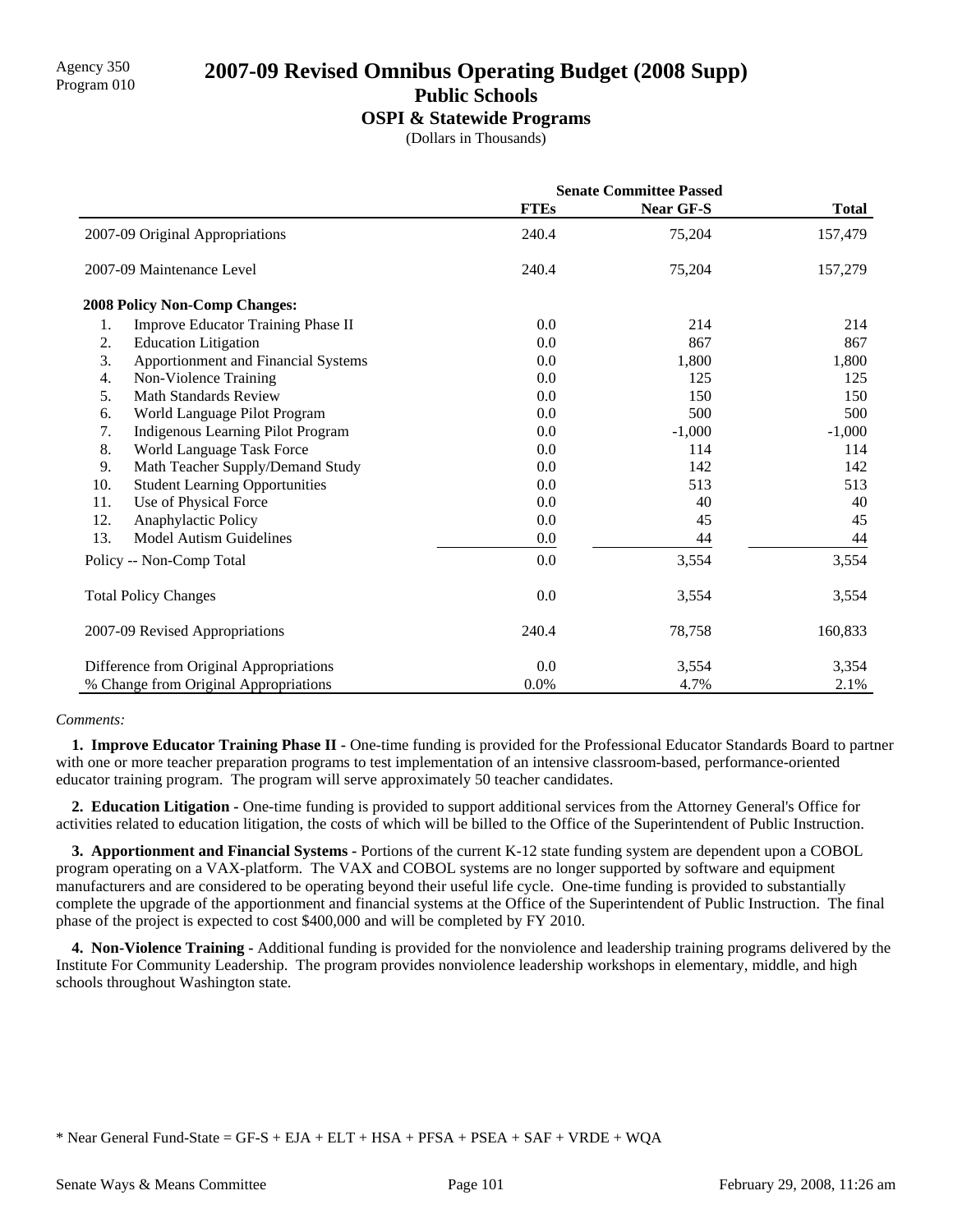# Agency 350 **2007-09 Revised Omnibus Operating Budget (2008 Supp)** Program 010 **Public Schools OSPI & Statewide Programs**

**5. Math Standards Review - Funding is provided for additional costs associated the State Board of Education's review of** proposed mathematics standards and curriculum. It is intended that the revised mathematics standards will set higher expectations for Washington's students by: (1) fortifying content and increasing rigor; (2) providing greater clarity, specificity, and measurability about what is expected of students in each grade; (3) supplying more explicit guidance to educators about what to teach and when; and (4) enhancing the relevance of mathematics to students' lives.

 **6. World Language Pilot Program -** Funding is provided for the implementation of the ESSB 5714 (Spanish and Chinese language instruction). The funding will allow two school districts to establish sequentially articulated Spanish and Chinese language instruction in elementary schools.

 **7. Indigenous Learning Pilot Program -** In the original 2007-09 budget, funding was provided for OSPI to contract with a company to develop and implement a pilot program for providing indigenous learning curriculum and standards-specific on-line learning programs based on the recommended standards in Chapter 205, Laws of 2005 (Washington's tribal history). Since OSPI was unsuccessful in selecting an appropriate contractor for the pilot, funding is eliminated for the program.

 **8. World Language Task Force -** Funding is provided for the implementation of ESSB 6466 (world language), which establishes a task force to gather data and information related to world language instruction in K-12 public schools.

 **9. Math Teacher Supply/Demand Study -** Funding is provided for the Professional Educator Standards Board (PESB) to conduct a comprehensive analysis of math and science teacher supply and demand issues. By December 1, 2008, PESB will submit a final report that includes: (1) specific information on the current number of math and science teachers assigned to teach mathematics and science both with and without appropriate certification in those subjects; (2) projected demand information for K-12 mathematics and science teachers; (3) specific recommendations on how the demand will be met through recruitment programs, alternative route certification programs, potential financial incentives, retention strategies, and other efforts; and (4) identification of strategies to improve the rigor and productivity of state-funded mathematics and science teacher preparation programs. As part of the final report, PESB and the Washington State Institute for Public Policy will provide information on differential pay for teachers in high-demand subject areas such as mathematics and science.

 **10. Student Learning Opportunities -** Funding is provided for the implementation of ESSB 6673 (student learning opportunities) which has provisions aimed at providing additional support and assistance for students not on track to meet the state or local high school graduation requirements, meet standard on the WASL, and/or are English language learners. In OSPI statewide programs, funding is provided for: (1) to reimburse school districts for ninth graders enrolled in the district that opt to take the PSAT at no cost to the student; and (2) costs associated with Professional Educator Standards Board convening a work group to develop recommendations for increasing teacher knowledge, skills, and competencies to address the needs of English language learner students.

 **11. Use of Physical Force -** Funding is provided for the implementation of SSB 6418 (restraints of children) which requires the Washington State School Directors' Association to facilitate a school disciplinary action task force to review and make recommendations on a model policy regarding the use of physical force in schools.

 **12. Anaphylactic Policy -** Funding is provided for the implementation of SSB 6556 (anaphylactic policy) which requires OSPI, in consultation with the Department of Health, to develop anaphylactic policy guidelines for schools to prevent anaphylaxis and deal with medical emergencies resulting from it.

 **13. Model Autism Guidelines -** Funding is provided for the implementation of SSB 6742 (guidelines for students with autism) and SSB 6743 (training for students with autism).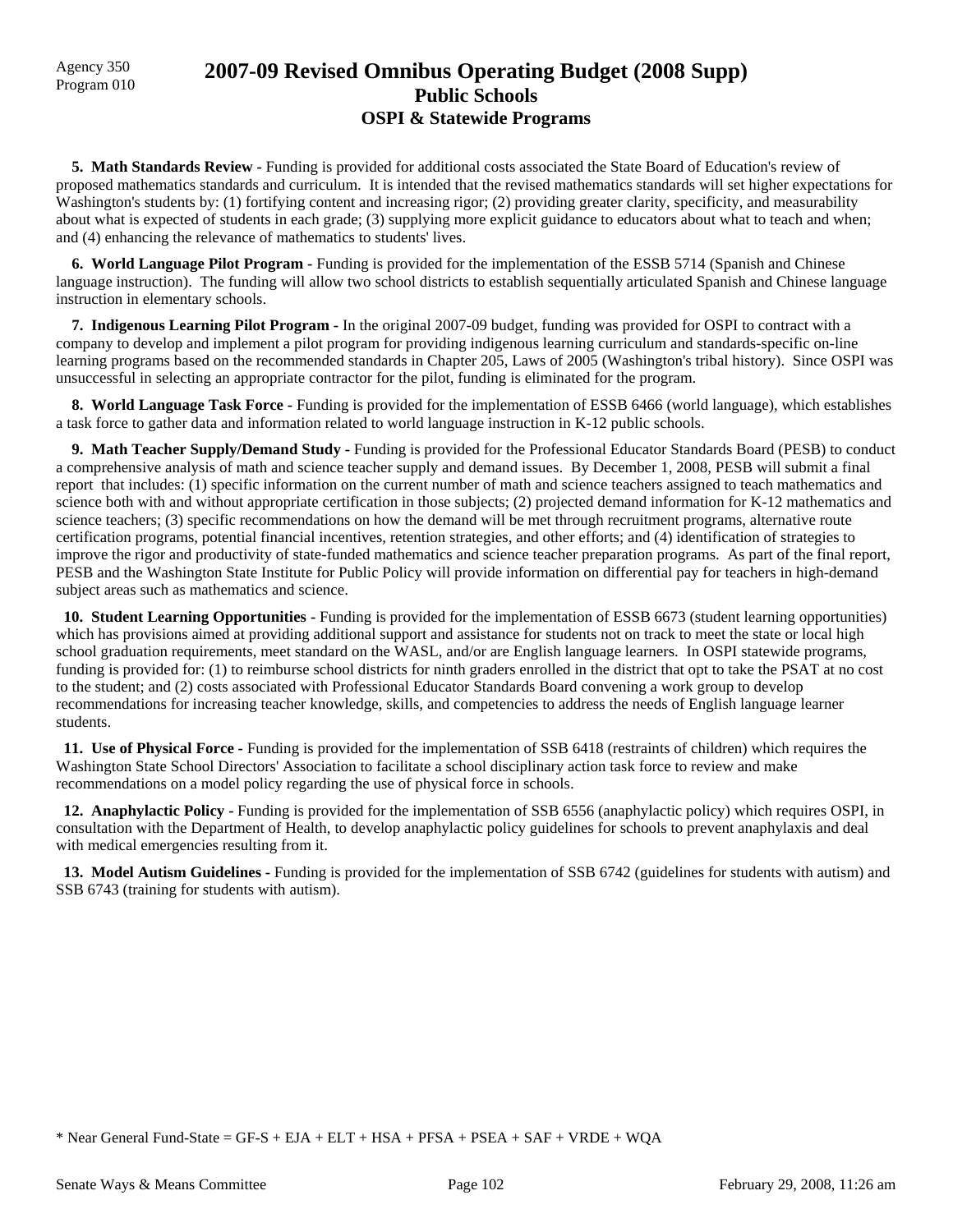# Agency 350<br>Program 021 **2007-09 Revised Omnibus Operating Budget (2008 Supp) Public Schools**

## **General Apportionment**

(Dollars in Thousands)

|                                         | <b>Senate Committee Passed</b> |                  |              |
|-----------------------------------------|--------------------------------|------------------|--------------|
|                                         | <b>FTEs</b>                    | <b>Near GF-S</b> | <b>Total</b> |
| 2007-09 Original Appropriations         | 0.0                            | 9,273,543        | 9,273,543    |
| 2007-09 Maintenance Level               | 0.0                            | 9,255,827        | 9,255,827    |
| <b>2008 Policy Non-Comp Changes:</b>    |                                |                  |              |
| <b>Classified Staff Ratio</b>           | 0.0                            | 10,248           | 10,248       |
| Policy -- Non-Comp Total                | 0.0                            | 10,248           | 10,248       |
| <b>Total Policy Changes</b>             | 0.0                            | 10.248           | 10,248       |
| 2007-09 Revised Appropriations          | 0.0                            | 9,266,075        | 9,266,075    |
| Difference from Original Appropriations | 0.0                            | $-7,468$         | $-7,468$     |
| % Change from Original Appropriations   | $0.0\%$                        | $-0.1\%$         | $-0.1\%$     |

#### *Comments:*

 **1. Classified Staff Ratio -** Based on enhanced funding provided in the original 2007-09 budget, the current general apportionment formula allocates one classified staff for every 59 students. Beginning in the 2008-09 school year, additional funding is provided to lower the classified staff ratio to one classified staff for every 58 students.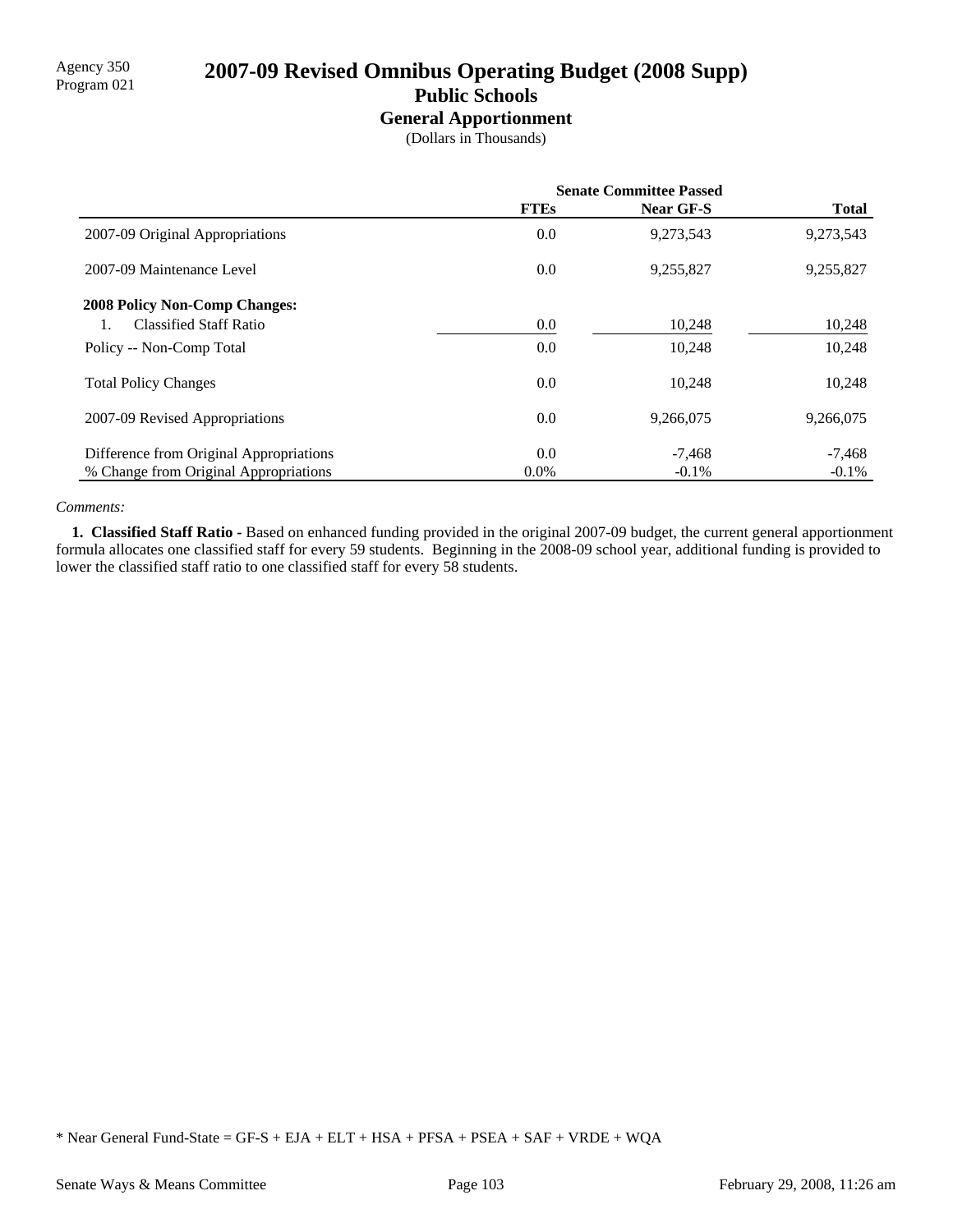# 2007-09 Revised Omnibus Operating Budget (2008 Supp) **Public Schools**

## **Pupil Transportation**

(Dollars in Thousands)

|                                         | <b>Senate Committee Passed</b> |                  |              |
|-----------------------------------------|--------------------------------|------------------|--------------|
|                                         | <b>FTEs</b>                    | <b>Near GF-S</b> | <b>Total</b> |
| 2007-09 Original Appropriations         | 0.0                            | 552,428          | 552,428      |
| 2007-09 Maintenance Level               | 0.0                            | 574.919          | 574,919      |
| 2007-09 Revised Appropriations          | 0.0                            | 574.919          | 574.919      |
| Difference from Original Appropriations | 0.0                            | 22.491           | 22,491       |
| % Change from Original Appropriations   | $0.0\%$                        | 4.1%             | 4.1%         |

*Comments:*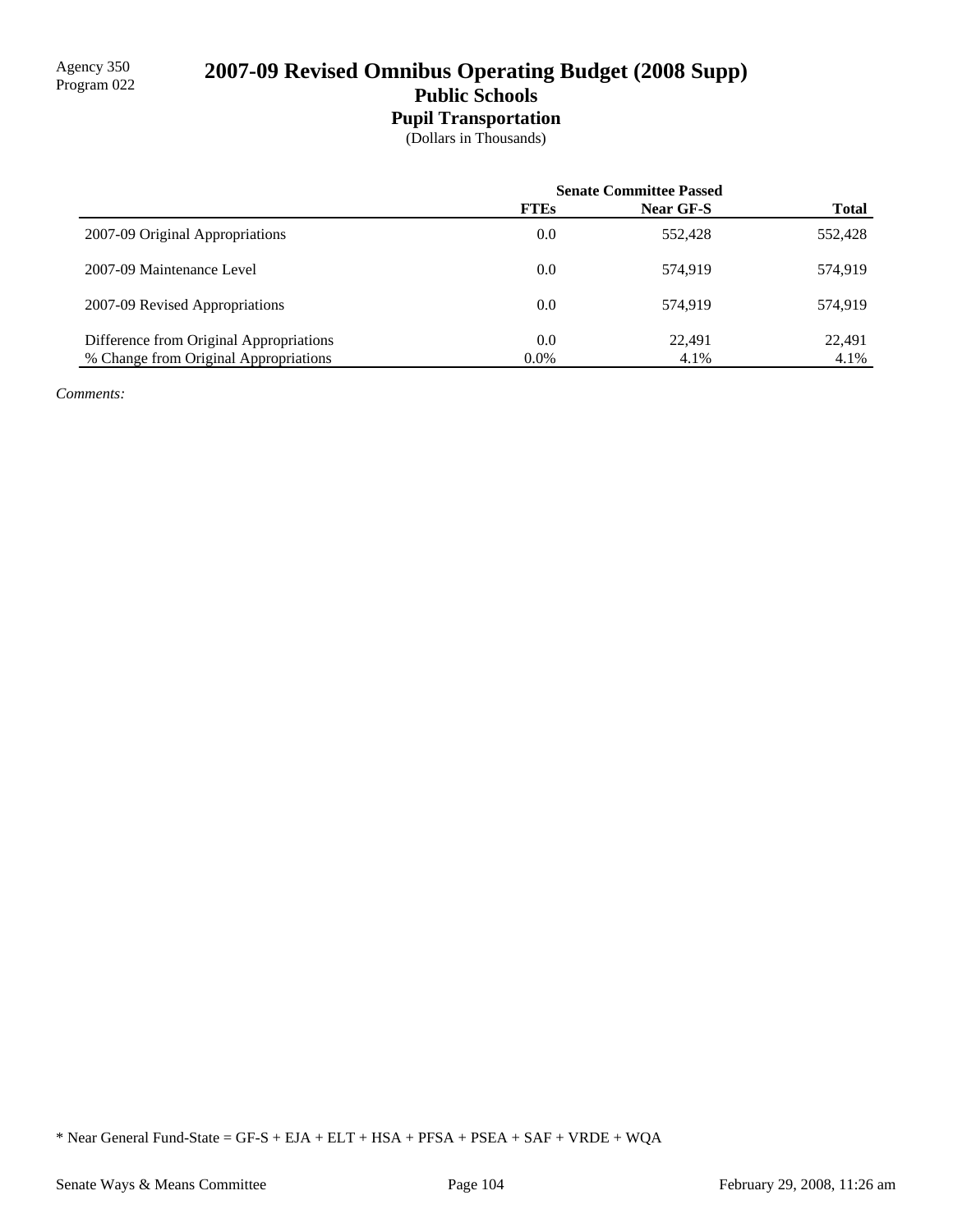# 2007-09 Revised Omnibus Operating Budget (2008 Supp) **Public Schools Special Education**

(Dollars in Thousands)

|                                         | <b>Senate Committee Passed</b> |                  |              |
|-----------------------------------------|--------------------------------|------------------|--------------|
|                                         | <b>FTEs</b>                    | <b>Near GF-S</b> | <b>Total</b> |
| 2007-09 Original Appropriations         | 1.5                            | 1,112,927        | 1,548,662    |
| 2007-09 Maintenance Level               | 1.5                            | 1,138,821        | 1,574,513    |
| <b>2008 Policy Non-Comp Changes:</b>    |                                |                  |              |
| <b>Classified Staff Ratio</b>           | 0.0                            | 1,262            | 1,262        |
| Policy -- Non-Comp Total                | 0.0                            | 1,262            | 1,262        |
| <b>Total Policy Changes</b>             | 0.0                            | 1,262            | 1,262        |
| 2007-09 Revised Appropriations          | 1.5                            | 1,140,083        | 1,575,775    |
| Difference from Original Appropriations | 0.0                            | 27,156           | 27,113       |
| % Change from Original Appropriations   | $0.0\%$                        | 2.4%             | 1.8%         |

#### *Comments:*

 **1. Classified Staff Ratio -** Funding is provided for the special education impacts associated with enhancing the general apportionment classified staff ratio to one per 58 students in the 2008-09 school year. Currently, the general apportionment formula allocates one classified staff for every 59 students.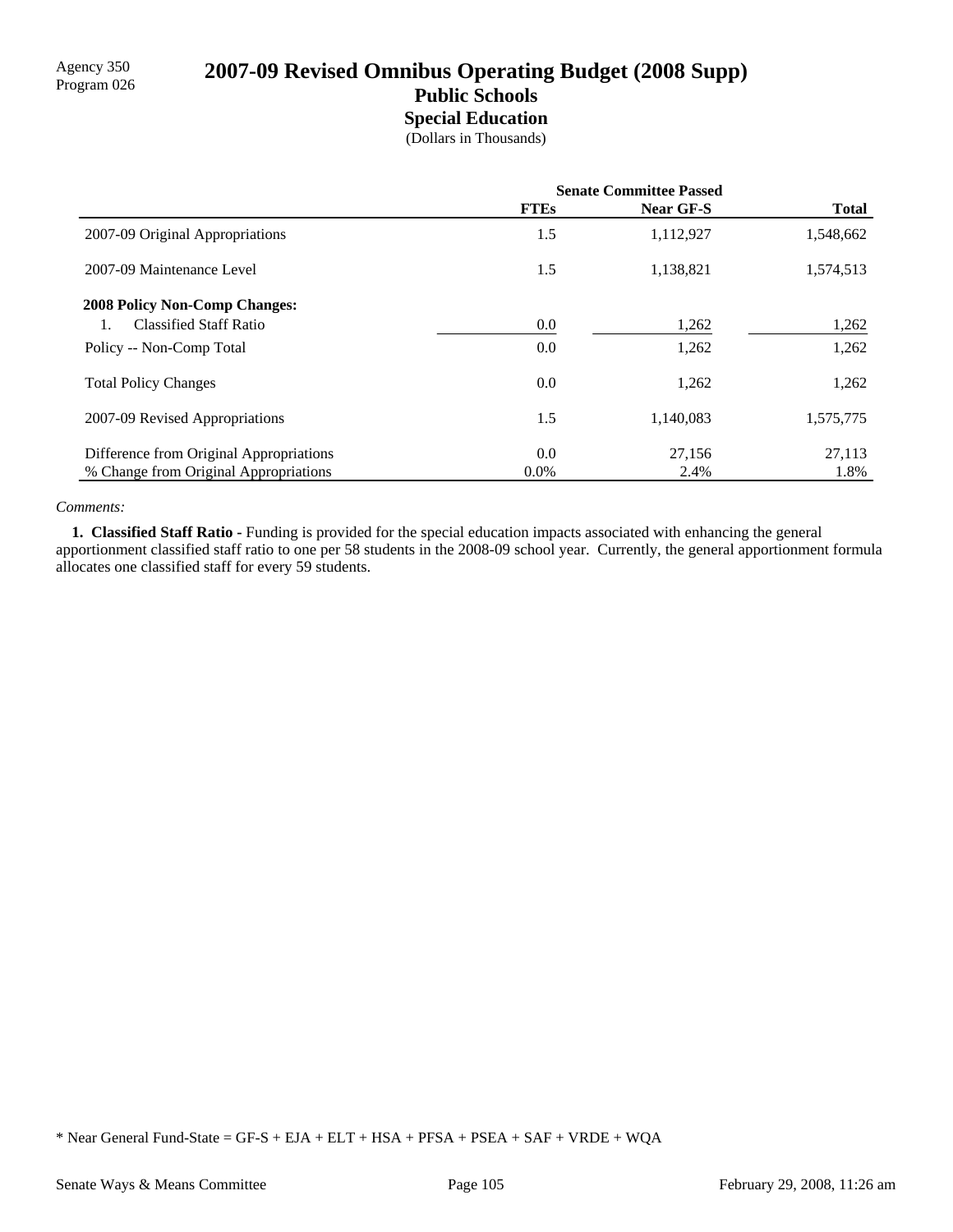# Agency 350<br>Program 028 **2007-09 Revised Omnibus Operating Budget (2008 Supp) Public Schools**

**Educational Service Districts**

(Dollars in Thousands)

|                                         | <b>Senate Committee Passed</b> |                  |              |
|-----------------------------------------|--------------------------------|------------------|--------------|
|                                         | <b>FTEs</b>                    | <b>Near GF-S</b> | <b>Total</b> |
| 2007-09 Original Appropriations         | 0.0                            | 16,047           | 16,047       |
| 2007-09 Maintenance Level               | 0.0                            | 16,045           | 16,045       |
| <b>2008 Policy Non-Comp Changes:</b>    |                                |                  |              |
| <b>Student Learning Opportunities</b>   | 0.0                            | 1,468            | 1,468        |
| Policy -- Non-Comp Total                | 0.0                            | 1,468            | 1,468        |
| <b>Total Policy Changes</b>             | 0.0                            | 1,468            | 1,468        |
| 2007-09 Revised Appropriations          | 0.0                            | 17,513           | 17,513       |
| Difference from Original Appropriations | 0.0                            | 1,466            | 1,466        |
| % Change from Original Appropriations   | $0.0\%$                        | 9.1%             | 9.1%         |

#### *Comments:*

 **1. Student Learning Opportunities -** Funding is provided for the implementation of ESSB 6673 (student learning opportunities) which has provisions aimed at providing additional support and assistance for students not on track to meet the state or local high school graduation requirements, meet standard on the WASL, and/or are English language learners. In the Educational Service District (ESD) program, funding is provided for: (1) the establishment of an ESD based reading improvement specialist program; and (2) ESD outreach to community-based programs and organizations within the district that are serving non-English speaking segments of the population.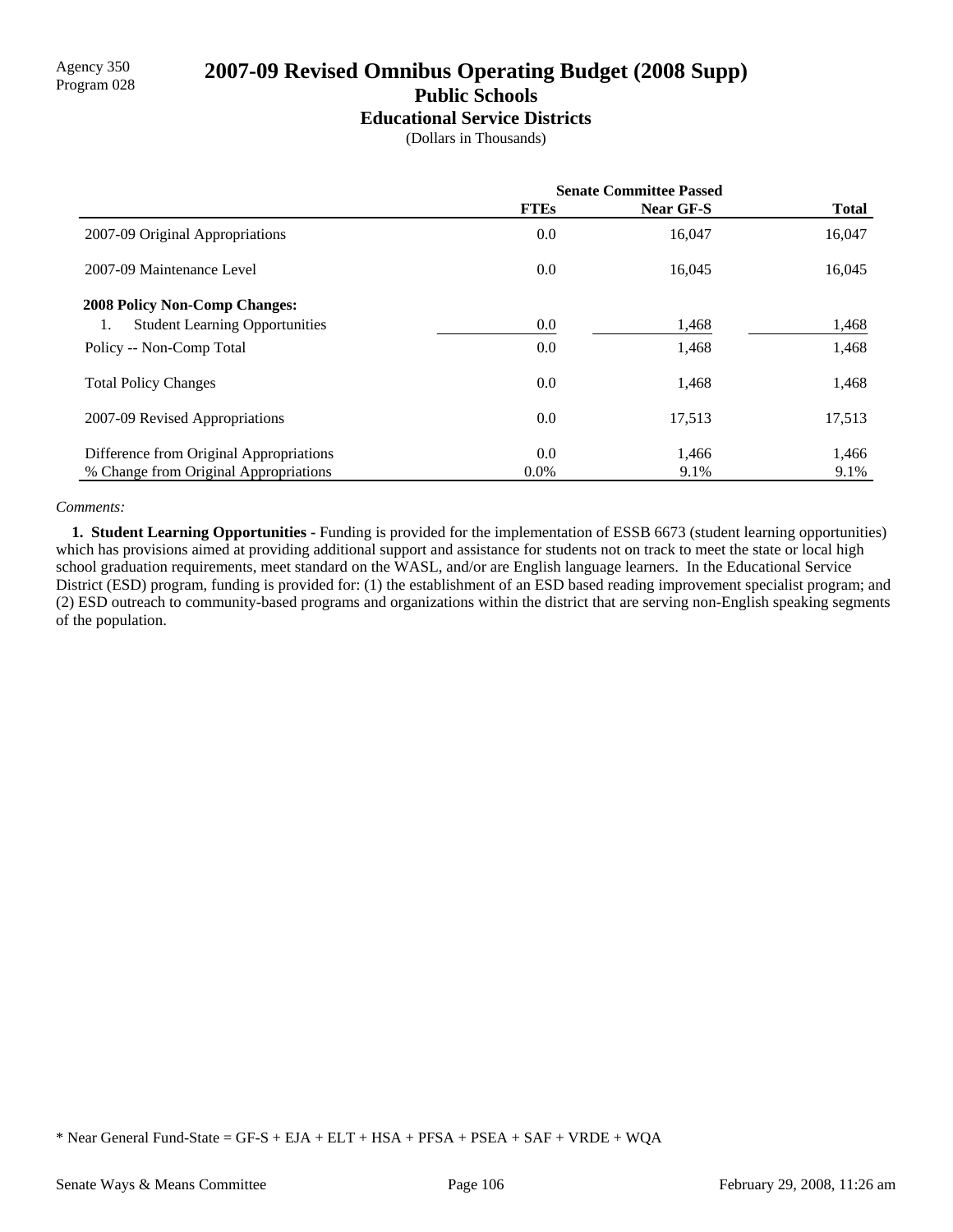# 2007-09 Revised Omnibus Operating Budget (2008 Supp) **Public Schools Levy Equalization**

(Dollars in Thousands)

|                                         | <b>Senate Committee Passed</b> |           |              |
|-----------------------------------------|--------------------------------|-----------|--------------|
|                                         | <b>FTEs</b>                    | Near GF-S | <b>Total</b> |
| 2007-09 Original Appropriations         | 0.0                            | 414.704   | 414,704      |
| 2007-09 Maintenance Level               | 0.0                            | 421,760   | 421,760      |
| <b>2008 Policy Non-Comp Changes:</b>    |                                |           |              |
| <b>Increased PPI</b>                    | 0.0                            | 1,895     | 1,895        |
| Policy -- Non-Comp Total                | 0.0                            | 1,895     | 1,895        |
| <b>Total Policy Changes</b>             | 0.0                            | 1,895     | 1,895        |
| 2007-09 Revised Appropriations          | 0.0                            | 423,655   | 423,655      |
| Difference from Original Appropriations | 0.0                            | 8,951     | 8,951        |
| % Change from Original Appropriations   | $0.0\%$                        | 2.2%      | 2.2%         |

#### *Comments:*

 **1. Increased PPI -** The per pupil inflator is a factor used in the calculation of the amounts that can be collected through local maintenance and operations school district levies and it impacts state levy equalization payments. Based on various increases included in the budget, the per pupil inflator is expected to increase to 6 percent or .9 percent beyond the level previously assumed. Funding is provided for the increased state levy equalization costs resulting from this change.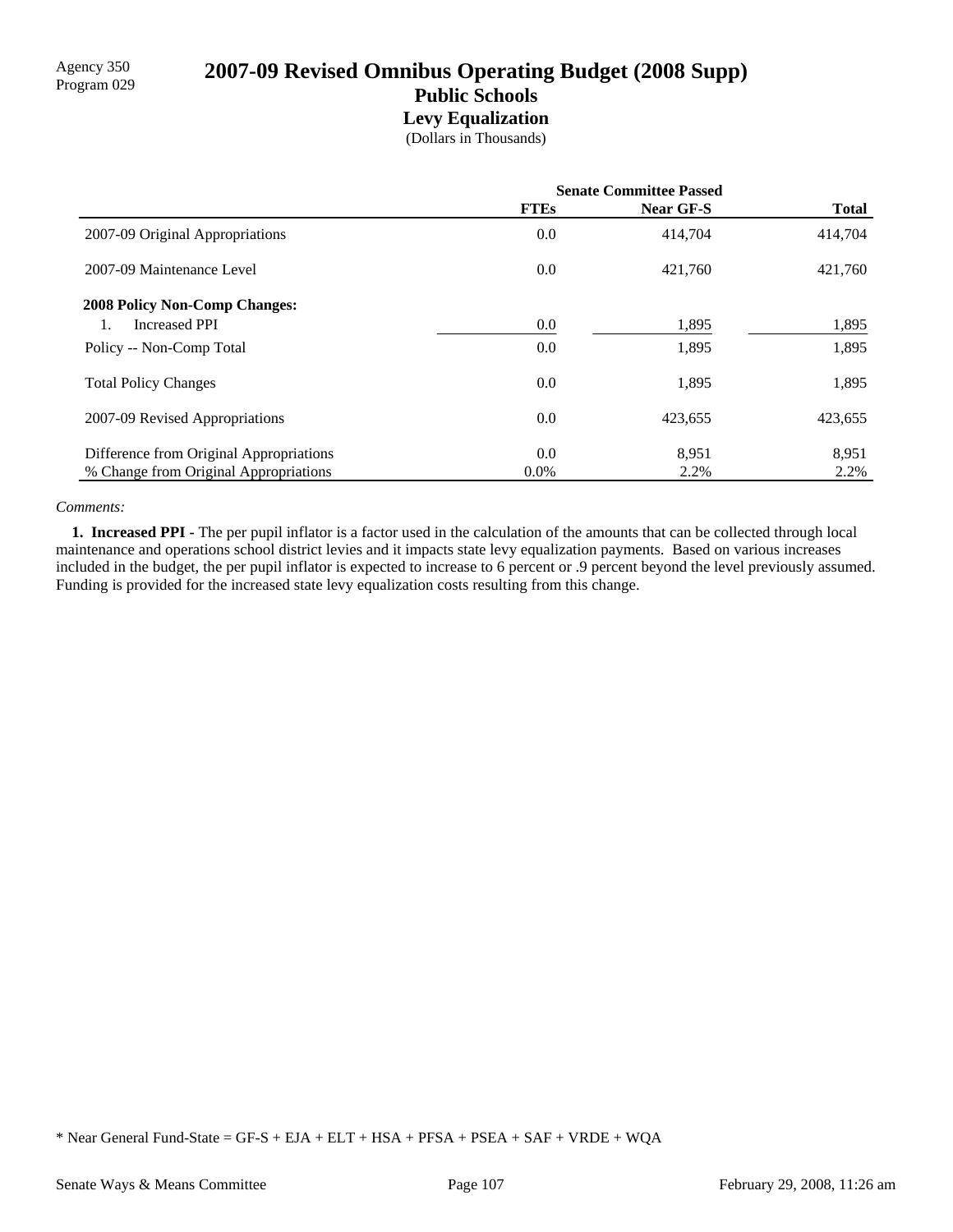# 2007-09 Revised Omnibus Operating Budget (2008 Supp) **Public Schools Institutional Education**

(Dollars in Thousands)

|                                         | <b>Senate Committee Passed</b> |                  |              |
|-----------------------------------------|--------------------------------|------------------|--------------|
|                                         | <b>FTEs</b>                    | <b>Near GF-S</b> | <b>Total</b> |
| 2007-09 Original Appropriations         | 0.0                            | 36,814           | 36,814       |
| 2007-09 Maintenance Level               | 0.0                            | 38,862           | 38,862       |
| 2007-09 Revised Appropriations          | 0.0                            | 38,862           | 38,862       |
| Difference from Original Appropriations | 0.0                            | 2,048            | 2,048        |
| % Change from Original Appropriations   | $0.0\%$                        | 5.6%             | 5.6%         |

*Comments:*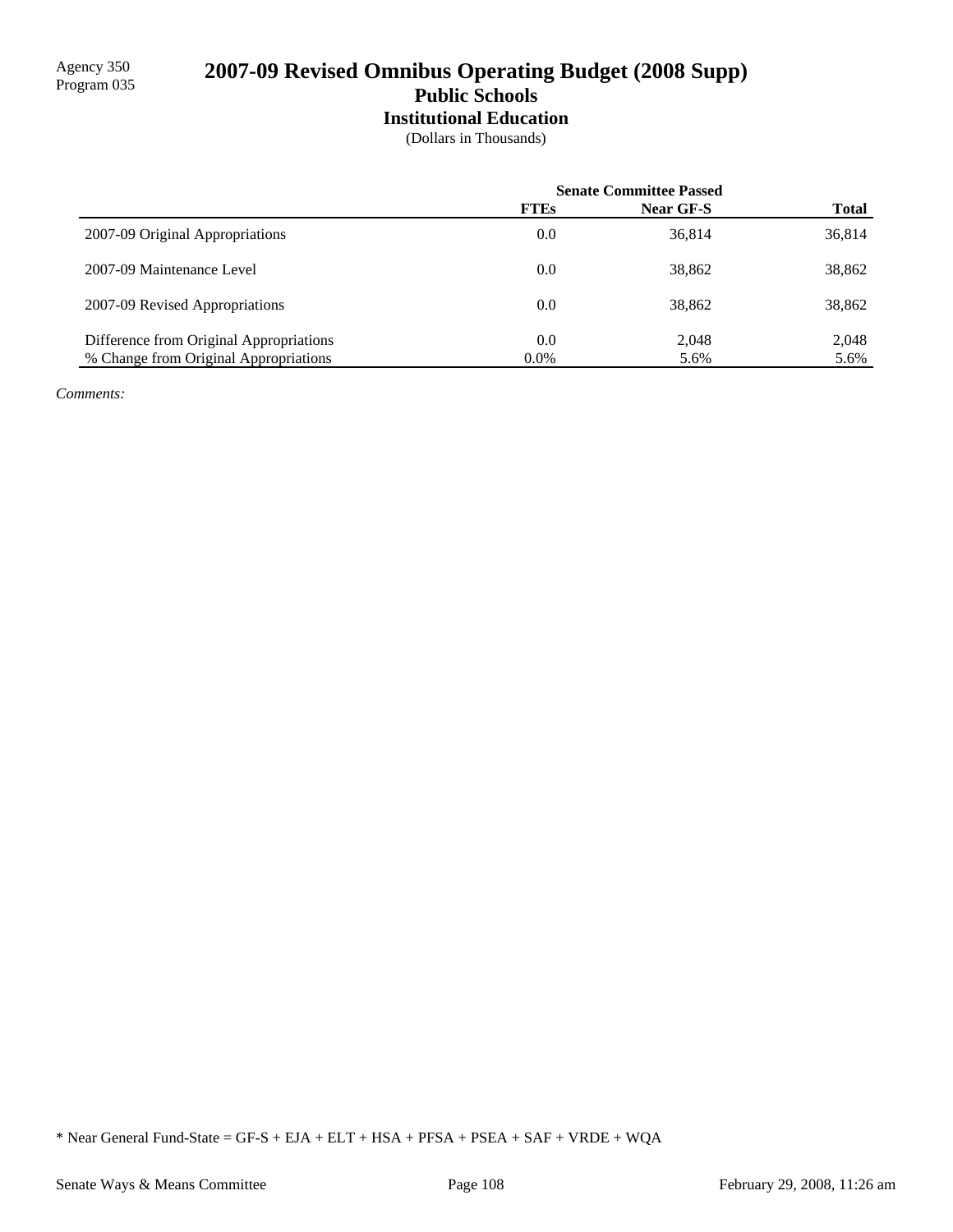# 2007-09 Revised Omnibus Operating Budget (2008 Supp) **Public Schools**

## **Ed of Highly Capable Students**

(Dollars in Thousands)

|                                         | <b>Senate Committee Passed</b> |           |              |
|-----------------------------------------|--------------------------------|-----------|--------------|
|                                         | <b>FTEs</b>                    | Near GF-S | <b>Total</b> |
| 2007-09 Original Appropriations         | 0.0                            | 17,175    | 17,175       |
| 2007-09 Maintenance Level               | 0.0                            | 17.168    | 17,168       |
| 2007-09 Revised Appropriations          | 0.0                            | 17.168    | 17,168       |
| Difference from Original Appropriations | 0.0                            | $-7$      | $-7$         |
| % Change from Original Appropriations   | $0.0\%$                        | $0.0\%$   | $0.0\%$      |

*Comments:*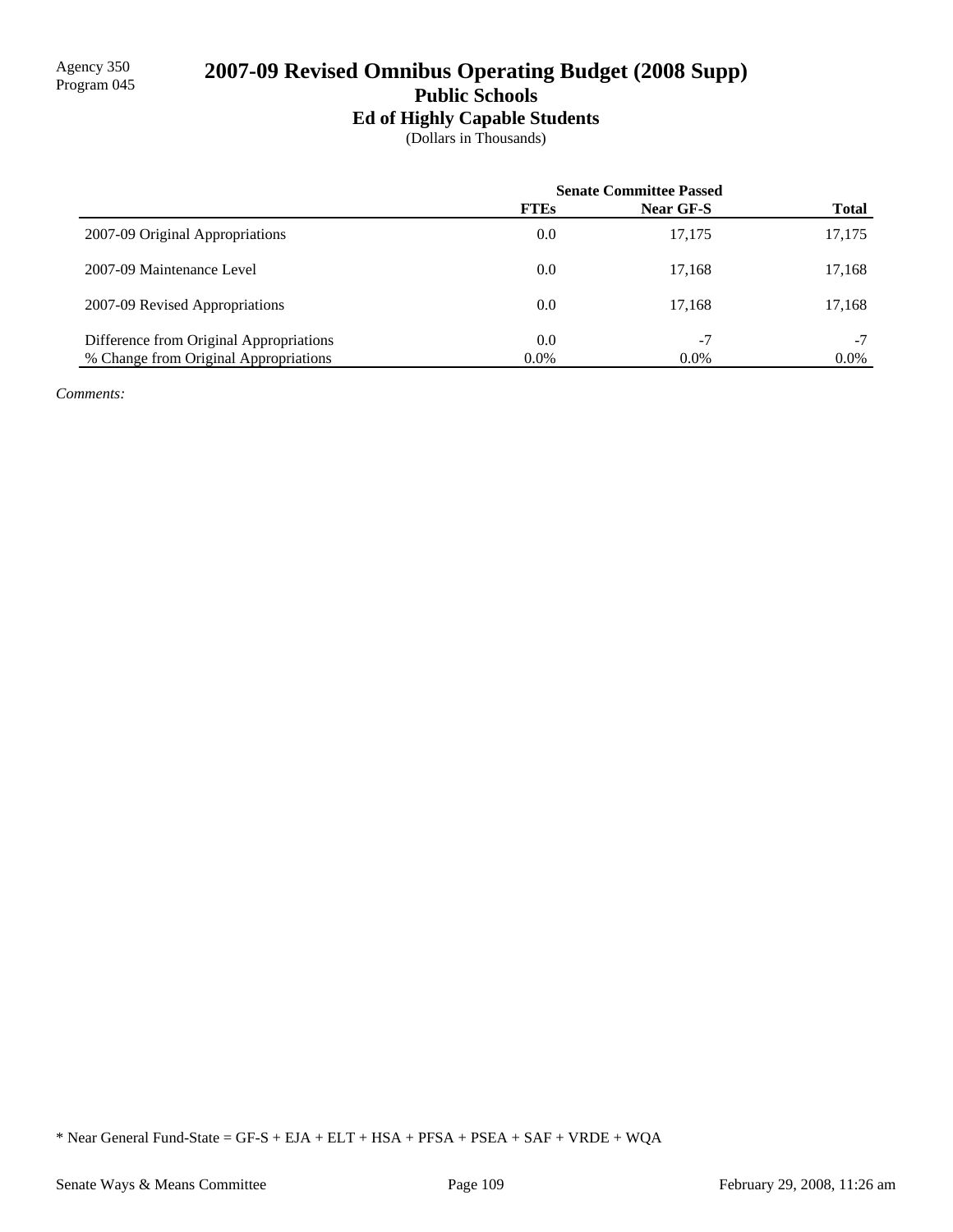# 2007-09 Revised Omnibus Operating Budget (2008 Supp) **Public Schools**

# **Student Achievement Program**

(Dollars in Thousands)

|                                         | <b>Senate Committee Passed</b> |           |              |
|-----------------------------------------|--------------------------------|-----------|--------------|
|                                         | <b>FTEs</b>                    | Near GF-S | <b>Total</b> |
| 2007-09 Original Appropriations         | 0.0                            | 869,771   | 869,771      |
| 2007-09 Maintenance Level               | 0.0                            | 868.339   | 868,339      |
| 2007-09 Revised Appropriations          | 0.0                            | 868.339   | 868,339      |
| Difference from Original Appropriations | 0.0                            | $-1.432$  | $-1,432$     |
| % Change from Original Appropriations   | $0.0\%$                        | $-0.2\%$  | $-0.2\%$     |

*Comments:*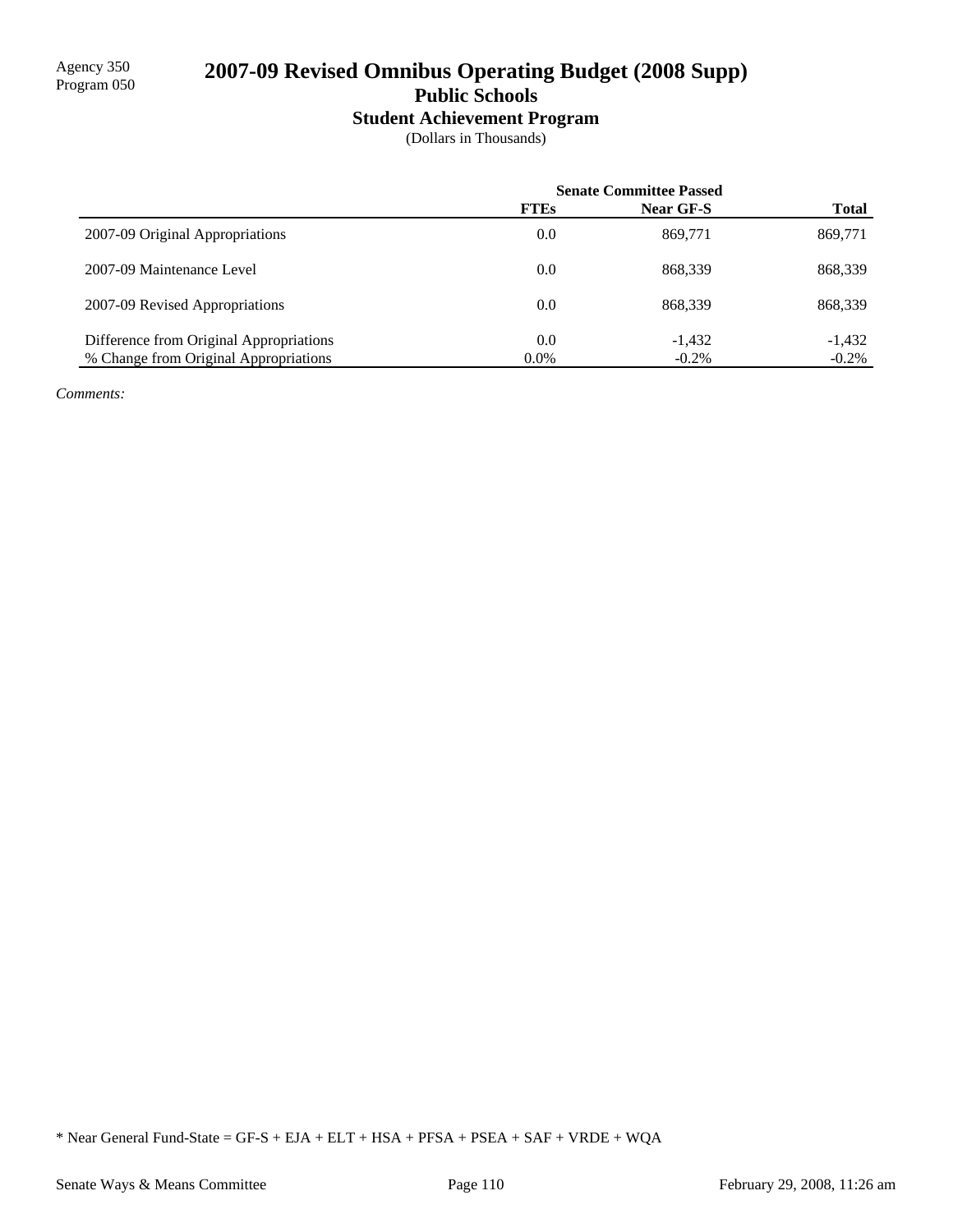# Agency 350 **2007-09 Revised Omnibus Operating Budget (2008 Supp)** Program 055 **Public Schools Education Reform**

(Dollars in Thousands)

|                                             | <b>Senate Committee Passed</b> |                  |              |
|---------------------------------------------|--------------------------------|------------------|--------------|
|                                             | <b>FTEs</b>                    | <b>Near GF-S</b> | <b>Total</b> |
| 2007-09 Original Appropriations             | 49.3                           | 265,170          | 418,748      |
| 2007-09 Maintenance Level                   | 49.3                           | 291,516          | 445,094      |
| <b>2008 Policy Non-Comp Changes:</b>        |                                |                  |              |
| Integrate ELL and Skills Training<br>1.     | 0.0                            | 250              | 250          |
| Translated & Accommodated WASL<br>2.        | 0.0                            | 1,682            | 1,682        |
| 3.<br>Transfer WASL Funding to OFM          | 0.0                            | $-11,372$        | $-11,372$    |
| Career and Technical Education<br>4.        | 0.0                            | 3,000            | 3,000        |
| School Librarian Allocation<br>5.           | 0.0                            | 11,700           | 11,700       |
| <b>Student Learning Opportunities</b><br>6. | 0.0                            | 100              | 100          |
| Local Farms & Healthy Kids<br>7.            | 0.0                            | 600              | 600          |
| 8.<br><b>WASL Workgroup</b>                 | 0.0                            | 150              | 150          |
| 9.<br><b>WASL Changes</b>                   | 0.0                            | $-15,885$        | $-15,885$    |
| Policy -- Non-Comp Total                    | 0.0                            | $-9,775$         | $-9,775$     |
| <b>Total Policy Changes</b>                 | 0.0                            | $-9,775$         | $-9,775$     |
| 2007-09 Revised Appropriations              | 49.3                           | 281,741          | 435,319      |
| Difference from Original Appropriations     | 0.0                            | 16,571           | 16,571       |
| % Change from Original Appropriations       | $0.0\%$                        | 6.3%             | 4.0%         |

#### *Comments:*

 **1. Integrate ELL and Skills Training -** Funding is provided for programs integrating English language instruction with workforce training at the community and technical colleges. One-time grants are provided to support five skills centers implementing Integrated Basic Education and Skills Training programs (IBEST).

 **2. Translated & Accommodated WASL -** Funding is provided to translate the Washington Assessment of Student Learning (WASL) for math and science in six languages other than English. In addition, funding is provided for enhanced accommodations for students in special education, such as improved Braille forms of the tests and read aloud CDs for dyslexic students.

**3. Transfer WASL Funding to OFM -** In the maintenance level budget, \$25.4 million is added for increased costs associated with the development and implementation of the Washington Assessment of Student Learning (WASL). A portion of the increased funding is transferred from the Office of Superintendent of Public Instruction (OSPI) to the Office of Financial Management (OFM). It is assumed that OFM will develop an interagency agreement with OSPI for the expenditure of these funds based on compliance with certain requirements. Please see related item in the OFM section of the budget.

 **4. Career and Technical Education -** Funding is provided for the implementation of 2SSB 6377 (career and technical education). Of this amount, \$2.7 million is provided for grants and allocations to school districts and skills centers to support additional high demand career and technical education programs, summer school programs, and other related activities. A maximum of \$300,000 is provided for administrative costs, including the establishment of a career and technical education awareness campaign.

**5. School Librarian Allocation -** Funding is provided for an allocation of \$12 per student to maintain and improve library materials, collections, and services. It is intended that this funding will be used to augment current funding for library programs.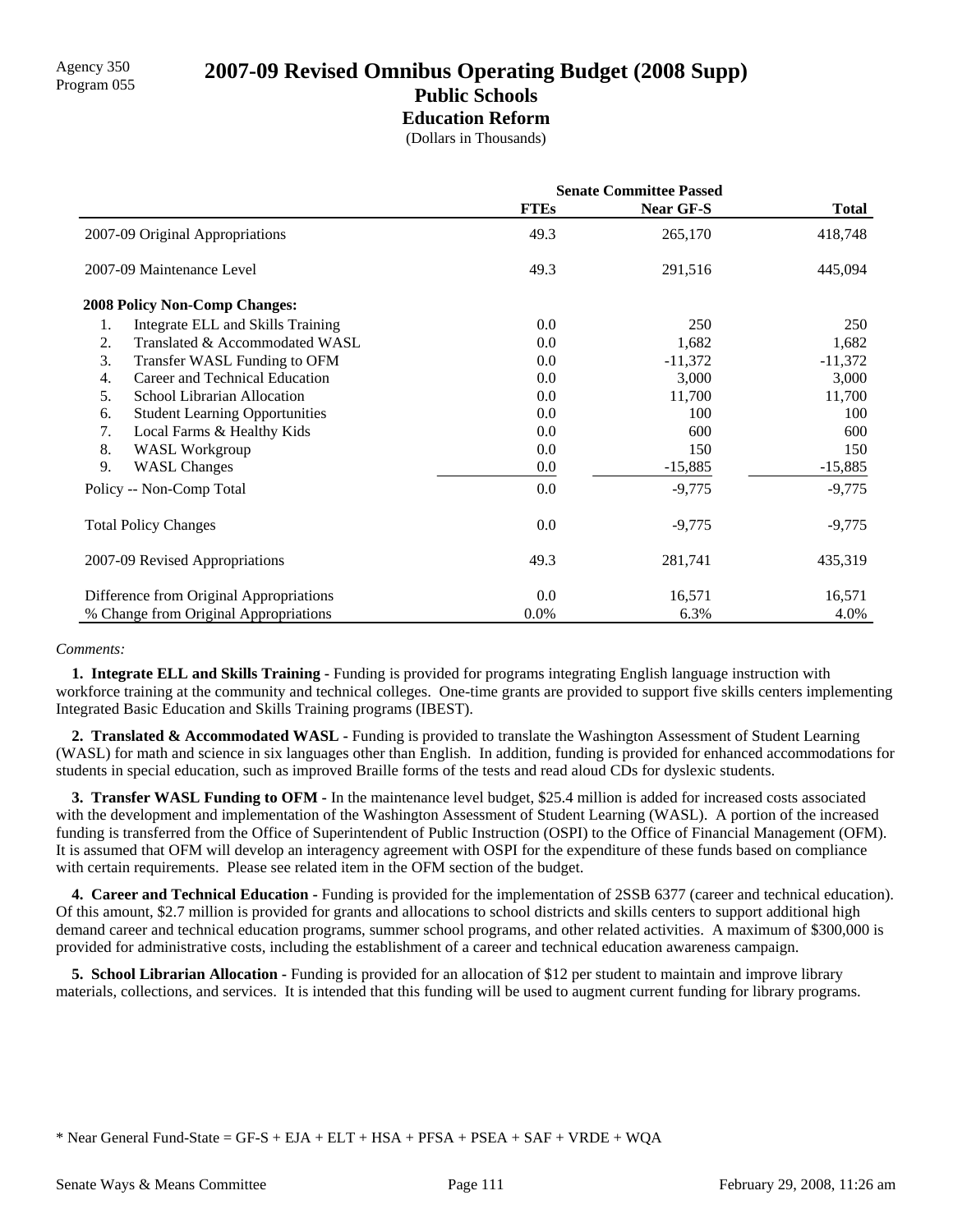# Agency 350 **2007-09 Revised Omnibus Operating Budget (2008 Supp)** Program 055 **Public Schools Education Reform**

 **6. Student Learning Opportunities -** Funding is provided for the implementation of ESSB 6673 (student learning opportunities) which has provisions aimed at providing additional support and assistance for students not on track to meet the state or local high school graduation requirements, meet standard on the WASL, and/or are English language learners. In the Education Reform program, funding is provided for the Office of the Superintendent of Public Instruction to evaluate online curriculum support in languages other than English.

 **7. Local Farms & Healthy Kids -** Funding is provided for the implementation of 2SSB 6483 (local farms-healthy kids and communities). Of the amount provided, a maximum of \$30,000 is to be used for administrative costs and at least \$570,000 is provided for grants to school districts for the purpose of making fresh fruits and vegetables available to students as a snack during the school day.

**8. WASL Workgroup - Funding is provided for the establishment of a legislative workgroup on the Washington Assessment of** Student Learning (WASL) to review and evaluate the state's assessment system. Additionally, funding is provided for contracting with independent technical experts to advise the WASL workgroup on best practices in other states and potential options for improving the assessment system. It is anticipated that the workgroup will complete its review by January 1, 2009.

 **9. WASL Changes -** Savings are achieved by: (1) redesigning the Washington Assessment of Student Learning (WASL) in reading, mathematics, and science by shortening test administration; (2) reducing the number of open-ended response items; (3) potentially decreasing the number of items utilized in the assessment, particularly in grades tested as a result of the federal No Child Left Behind Act; and (4) other efficiencies in the WASL contractor procurement process. As these changes are instituted, it is assumed that funding provided in the original 2007-09 budget will allow school districts to implement diagnostic assessments and progress monitoring that will give more immediate and targeted information to teachers during the school year. As a result, it is assumed that this will improve the assessment system while maintaining the reliability and validity of the WASL.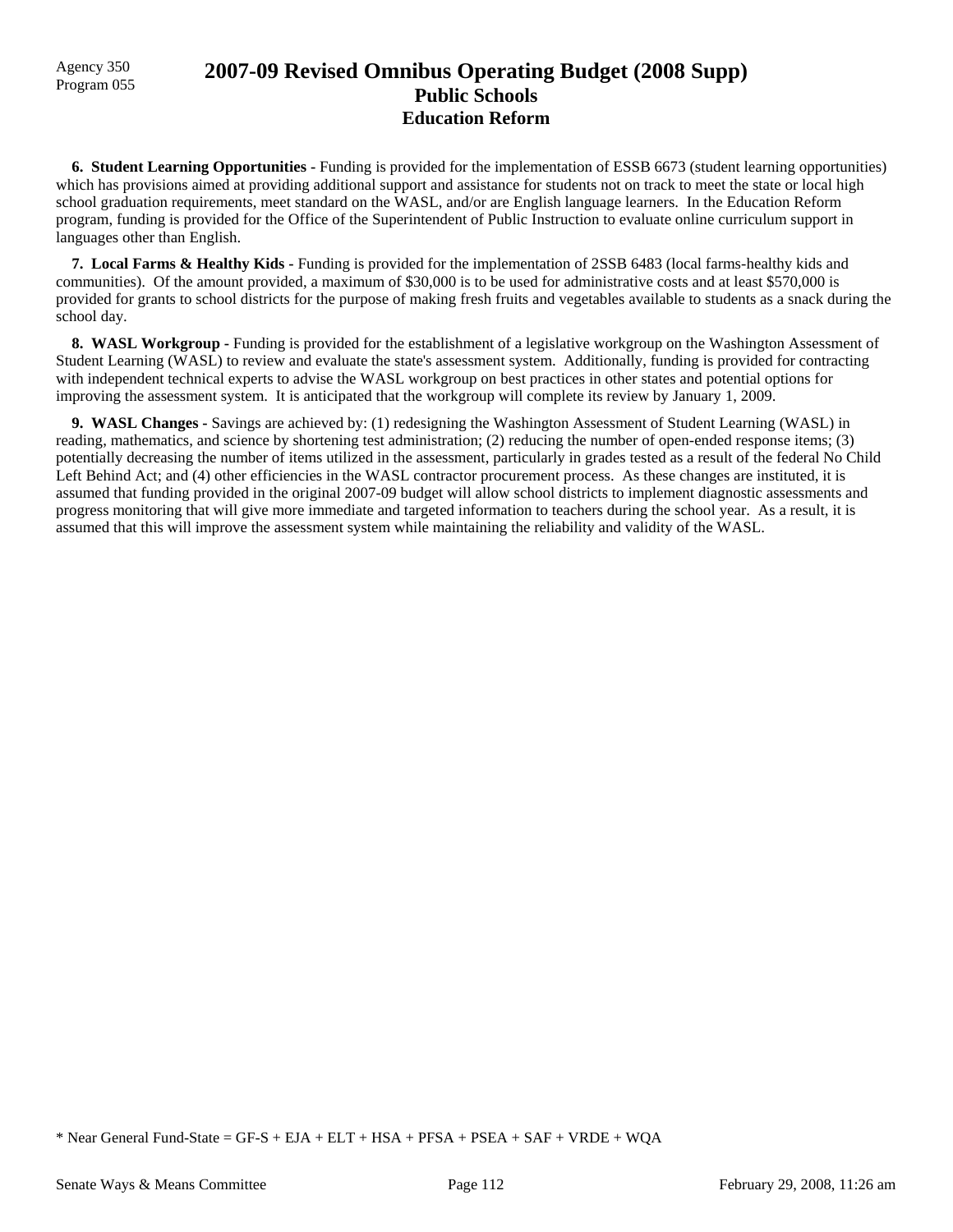# 2007-09 Revised Omnibus Operating Budget (2008 Supp)

**Public Schools**

# **Transitional Bilingual Instruction**

(Dollars in Thousands)

|                                         | <b>Senate Committee Passed</b> |                  |              |
|-----------------------------------------|--------------------------------|------------------|--------------|
|                                         | <b>FTEs</b>                    | <b>Near GF-S</b> | <b>Total</b> |
| 2007-09 Original Appropriations         | 0.0                            | 134,537          | 179,780      |
| 2007-09 Maintenance Level               | 0.0                            | 135.121          | 180,364      |
| 2007-09 Revised Appropriations          | 0.0                            | 135.121          | 180,364      |
| Difference from Original Appropriations | 0.0                            | 584              | 584          |
| % Change from Original Appropriations   | $0.0\%$                        | 0.4%             | 0.3%         |

*Comments:*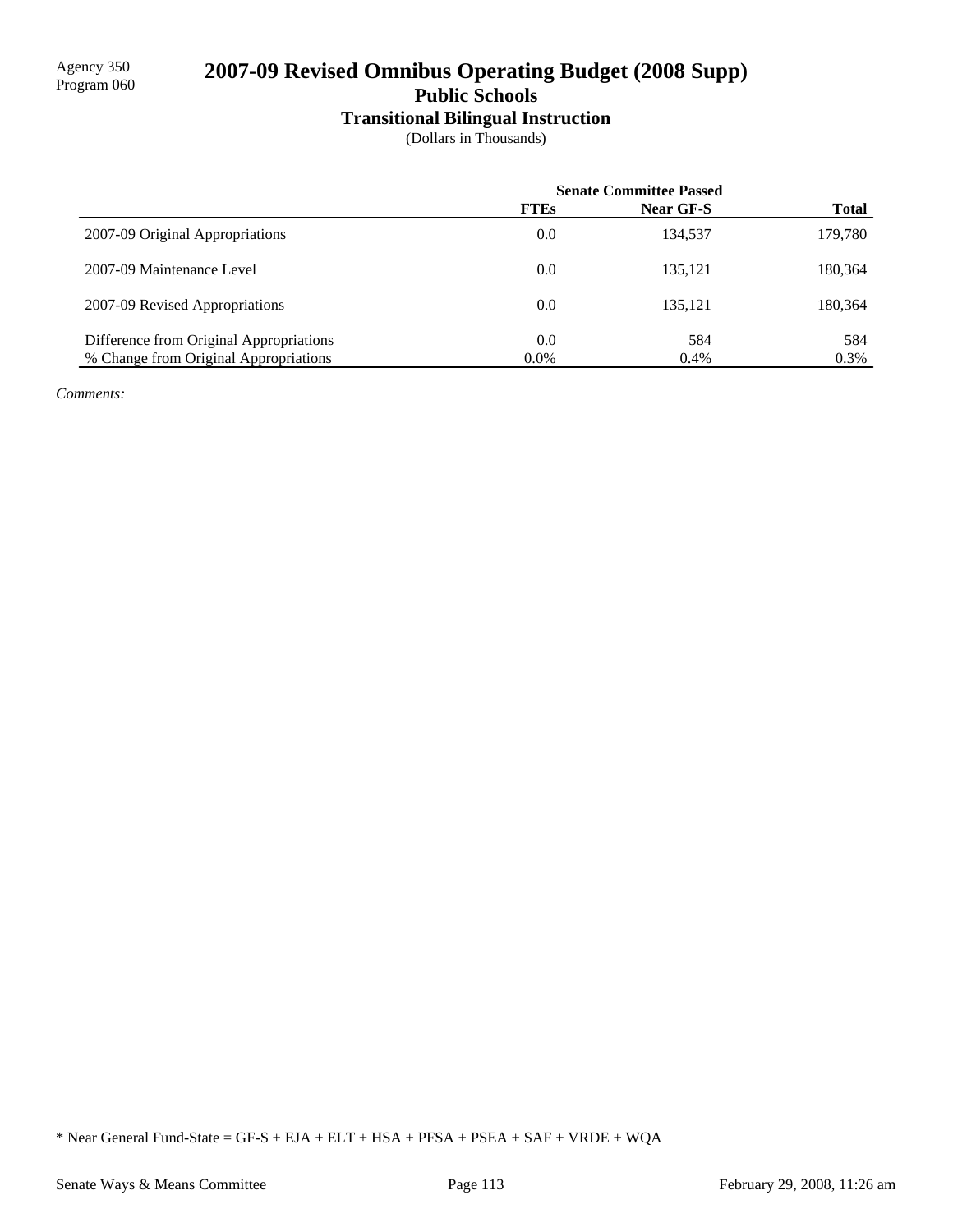# Agency 350 **2007-09 Revised Omnibus Operating Budget (2008 Supp)** Program 061 **Public Schools**

### **Learning Assistance Program (LAP)**

(Dollars in Thousands)

|                                             | <b>Senate Committee Passed</b> |           |              |
|---------------------------------------------|--------------------------------|-----------|--------------|
|                                             | <b>FTEs</b>                    | Near GF-S | <b>Total</b> |
| 2007-09 Original Appropriations             | 0.0                            | 189.901   | 550,561      |
| 2007-09 Maintenance Level                   | 0.0                            | 183,986   | 544,646      |
| <b>2008 Policy Non-Comp Changes:</b>        |                                |           |              |
| <b>Student Learning Opportunities</b><br>1. | 0.0                            | 23,066    | 23,066       |
| Policy -- Non-Comp Total                    | 0.0                            | 23,066    | 23,066       |
| <b>Total Policy Changes</b>                 | 0.0                            | 23,066    | 23,066       |
| 2007-09 Revised Appropriations              | 0.0                            | 207,052   | 567,712      |
| Difference from Original Appropriations     | 0.0                            | 17,151    | 17,151       |
| % Change from Original Appropriations       | $0.0\%$                        | 9.0%      | 3.1%         |

#### *Comments:*

 **1. Student Learning Opportunities -** Funding is provided for the implementation of ESSB 6673 (student learning opportunities) which has provisions aimed at providing additional support and assistance for students not on track to meet the state or local high school graduation requirements, meet standard on the WASL, and/or are English language learners. As part of the funding for the legislation, the per student amount provided through the Learning Assistance Program is increased by over 30 percent. It is intended that the enhanced LAP funding will allow school districts to provide additional extended learning opportunities to struggling students.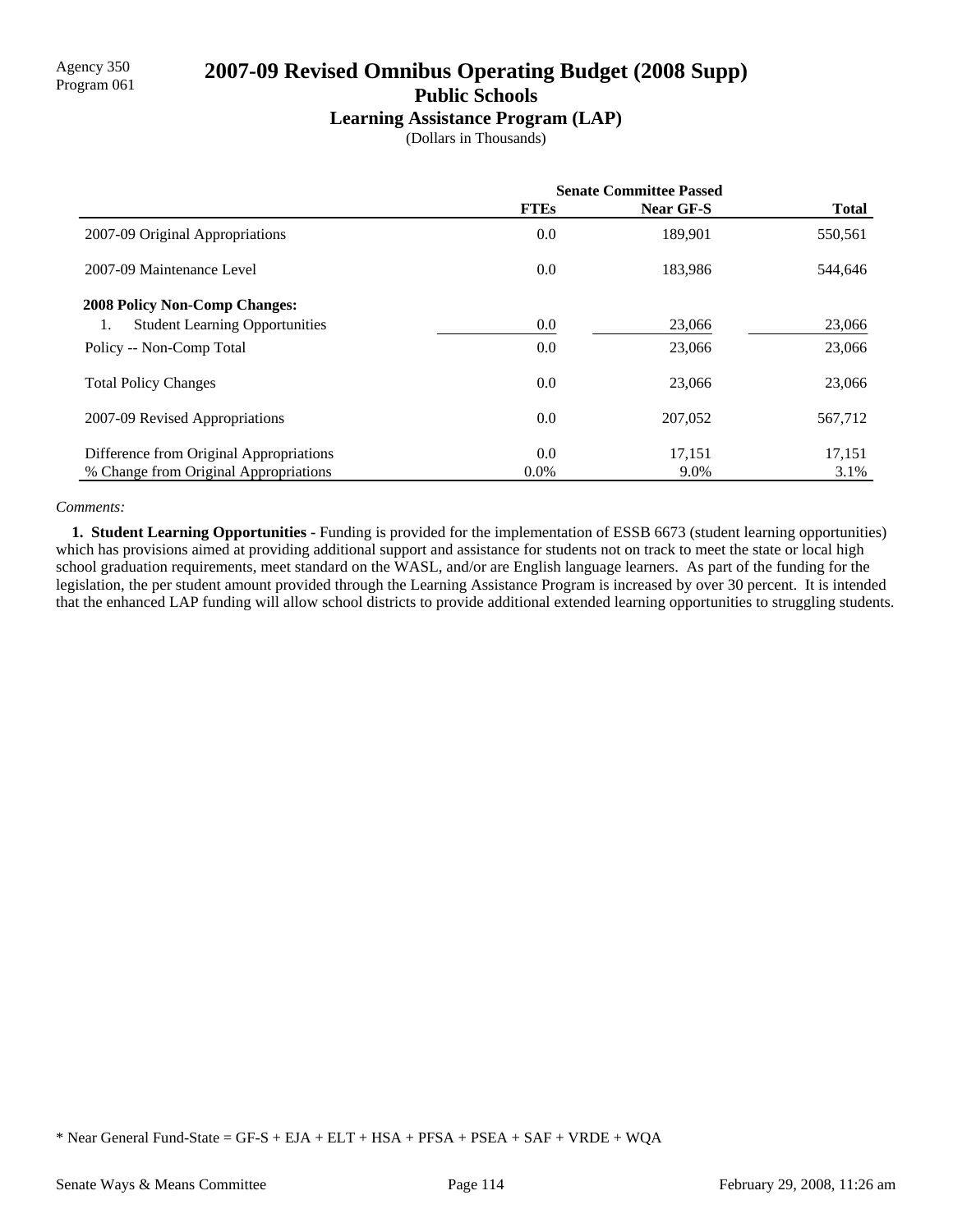# 2007-09 Revised Omnibus Operating Budget (2008 Supp)

**Public Schools**

## **Promoting Academic Success**

(Dollars in Thousands)

|                                         | <b>Senate Committee Passed</b> |                  |              |
|-----------------------------------------|--------------------------------|------------------|--------------|
|                                         | <b>FTEs</b>                    | <b>Near GF-S</b> | <b>Total</b> |
| 2007-09 Original Appropriations         | 0.0                            | 48.997           | 48,997       |
| 2007-09 Maintenance Level               | 0.0                            | 34,570           | 34,570       |
| 2007-09 Revised Appropriations          | 0.0                            | 34,570           | 34,570       |
| Difference from Original Appropriations | 0.0                            | $-14.427$        | $-14.427$    |
| % Change from Original Appropriations   | $0.0\%$                        | $-29.4%$         | $-29.4%$     |

*Comments:*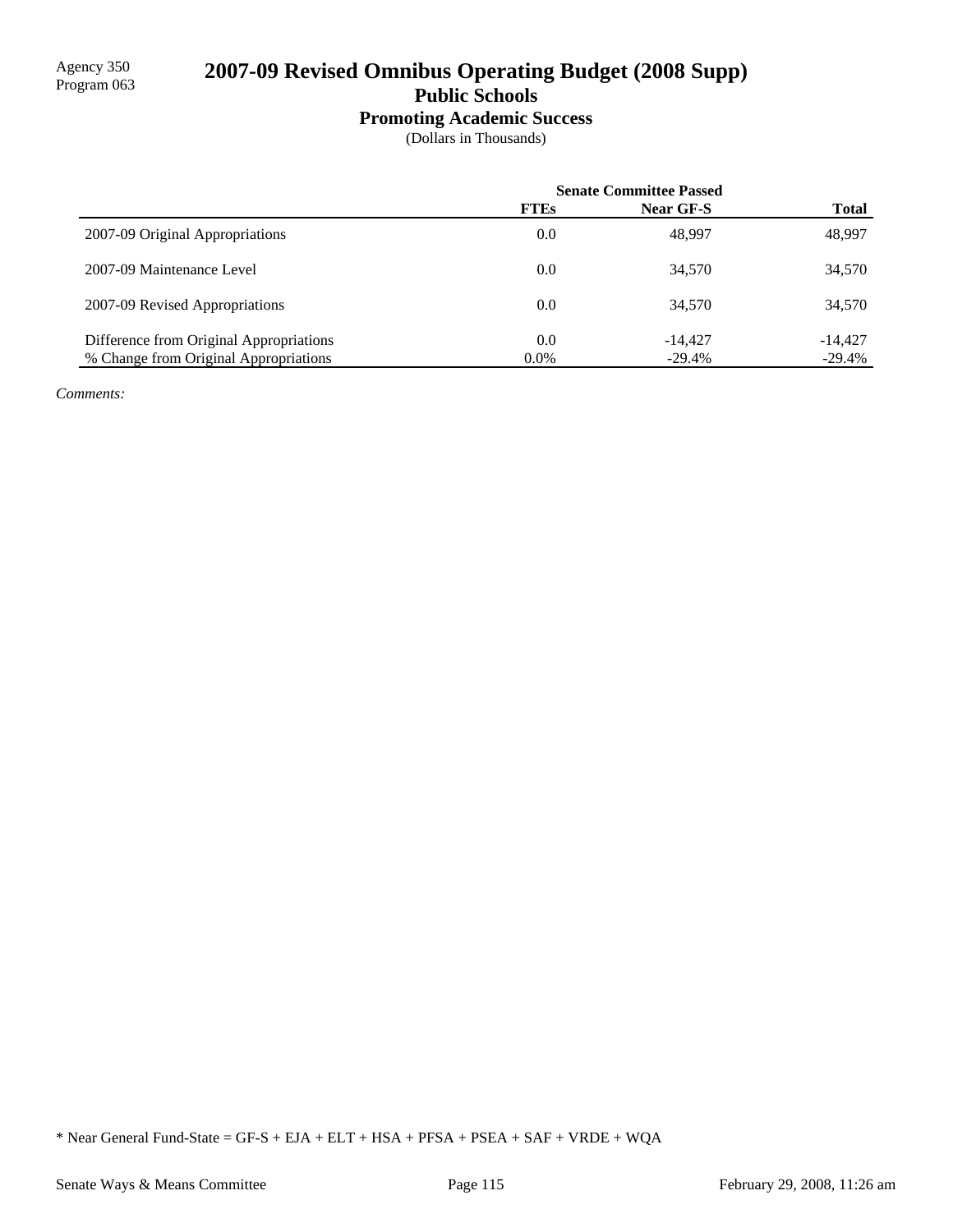# Agency 350<br>Program 714 **2007-09 Revised Omnibus Operating Budget (2008 Supp)**

# **Public Schools**

## **Compensation Adjustments**

(Dollars in Thousands)

|                                             | <b>Senate Committee Passed</b> |           |              |
|---------------------------------------------|--------------------------------|-----------|--------------|
|                                             | <b>FTEs</b>                    | Near GF-S | <b>Total</b> |
| 2007-09 Original Appropriations             | 0.0                            | 510,536   | 510,779      |
| 2007-09 Maintenance Level                   | 0.0                            | 548,850   | 549,116      |
| 2008 Policy Non-Comp Changes:               |                                |           |              |
| <b>Classified Staff Ratio</b><br>1.         | 0.0                            | 999       | 999          |
| 2.<br><b>Student Learning Opportunities</b> | 0.0                            | 1,785     | 1,785        |
| Policy -- Non-Comp Total                    | 0.0                            | 2,784     | 2,784        |
| <b>Total Policy Changes</b>                 | 0.0                            | 2,784     | 2,784        |
| 2007-09 Revised Appropriations              | 0.0                            | 551,634   | 551,900      |
| Difference from Original Appropriations     | 0.0                            | 41,098    | 41,121       |
| % Change from Original Appropriations       | $0.0\%$                        | 8.1%      | 8.1%         |

#### *Comments:*

 **1. Classified Staff Ratio -** Enhancing the classified staffing ratio will increase state funding to districts for staffing, which in turn increases the cost of I-732 salary increases and health benefit changes.

 **2. Student Learning Opportunities -** Enhancing the Learning Assistance Program, as part of the funding of ESSB 6673 (student learning opportunities), will increase state funding to districts for staffing and will in turn increase the cost of I-732 salary increases and health benefit changes.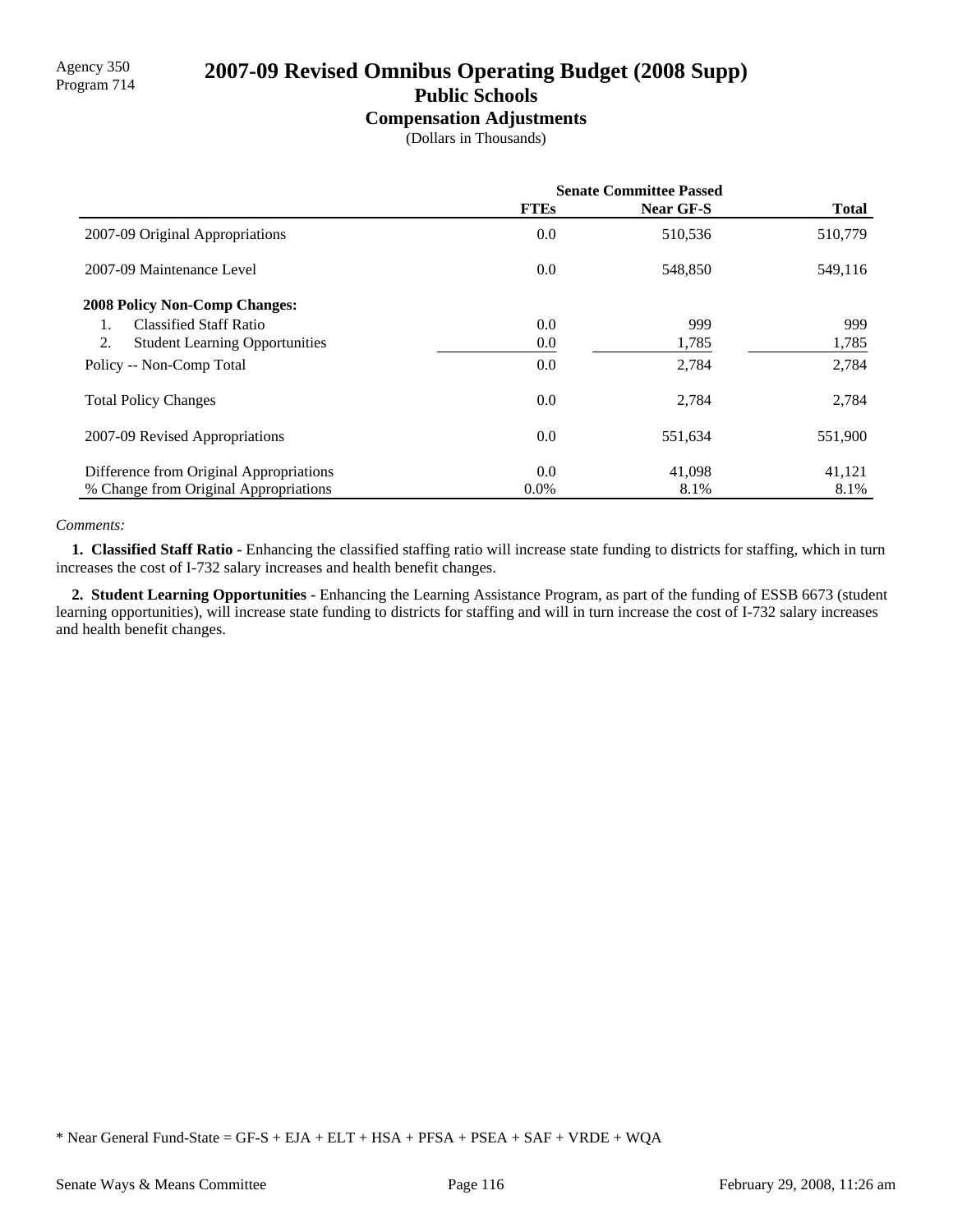# Agency 343 **2007-09 Revised Omnibus Operating Budget (2008 Supp)**

### **Higher Education Coordinating Board**

(Dollars in Thousands)

|                                              | <b>Senate Committee Passed</b> |                  |              |
|----------------------------------------------|--------------------------------|------------------|--------------|
|                                              | <b>FTEs</b>                    | <b>Near GF-S</b> | <b>Total</b> |
| 2007-09 Original Appropriations              | 100.7                          | 472,602          | 503,638      |
| 2007-09 Maintenance Level                    | 100.7                          | 472,666          | 503,702      |
| <b>2008 Policy Non-Comp Changes:</b>         |                                |                  |              |
| <b>Child Care Institutional Grants</b><br>1. | 0.0                            | 500              | 500          |
| <b>Health Professional Assistance</b><br>2.  | 0.0                            | 1,250            | 1,250        |
| 3.<br>Peninsula University Center            | 0.0                            | 212              | 212          |
| 4.<br>Nonappropriated Fund Adjustment        | 5.1                            | 0                | 12,057       |
| Policy -- Non-Comp Total                     | 5.1                            | 1,962            | 14,019       |
| <b>Total Policy Changes</b>                  | 5.1                            | 1,962            | 14,019       |
| 2007-09 Revised Appropriations               | 105.8                          | 474,628          | 517,721      |
| Difference from Original Appropriations      | 5.1                            | 2,026            | 14,083       |
| % Change from Original Appropriations        | 5.0%                           | $0.4\%$          | 2.8%         |

#### *Comments:*

**1. Child Care Institutional Grants - Funds are provided to increase child care opportunities for students at the six public** baccalaureate institutions, as provided in Senate Bill 6730.

 **2. Health Professional Assistance -** Funds are provided to increase the number of students and practitioners who receive scholarships and loans through the Health Professional Scholarship and Conditional Loan program. Priority is to be given to primary care providers employed or seeking employment in organizations that serve a disproportionate number of uninsured patients.

 **3. Peninsula University Center -** Funds are provided for the Higher Education Coordinating Board to develop a program and operating plan for a university center in the Kitsap County area that will expand higher education opportunities for residents of Clallam, Jefferson, Kitsap, and Mason counties. The plan is to be developed in consultation with a committee of local business, community, and educational leaders. It is to include a projection of baccalaureate and graduate enrollment trends; an assessment of employer needs; an inventory of existing and needed post-secondary programs; recommendations for encouraging existing public and private institutions to increase degree offerings and enrollment opportunities in the region; and an estimate of operating and capital costs for creation and operation of the center. The Board is to submit findings and recommendations to the Governor and Legislature by December 1, 2008.

 **4. Nonappropriated Fund Adjustment -** Nonappropriated funding levels are adjusted to reflect four changes. First, \$2.73 million of previously appropriated state funds are transferred to the Health Professional Loan and Conditional Scholarship Account to reflect anticipated program expenditures. Second, \$7.4 million of previously appropriated state funds are deposited in the Educational Trust Fund as a downpayment towards the new College Bound Scholarships for which expenditures will begin in 2012. Third, \$1.05 million of previously authorized federal grant funds are deposited in the Educational Trust Fund for three full-time staff and other costs associated with expansion o 25 additional school districts statewide of the Gaining Early Awareness and Readiness for Undergraduate Programs (GEAR-UP) effort. Finally, additional staffing and spending authority are provided for the Guaranteed Education Tuition (GET) Program. The number of people purchasing advanced college tuition credits through the program more than doubled in the four years ending in FY 2007. (Various Accounts)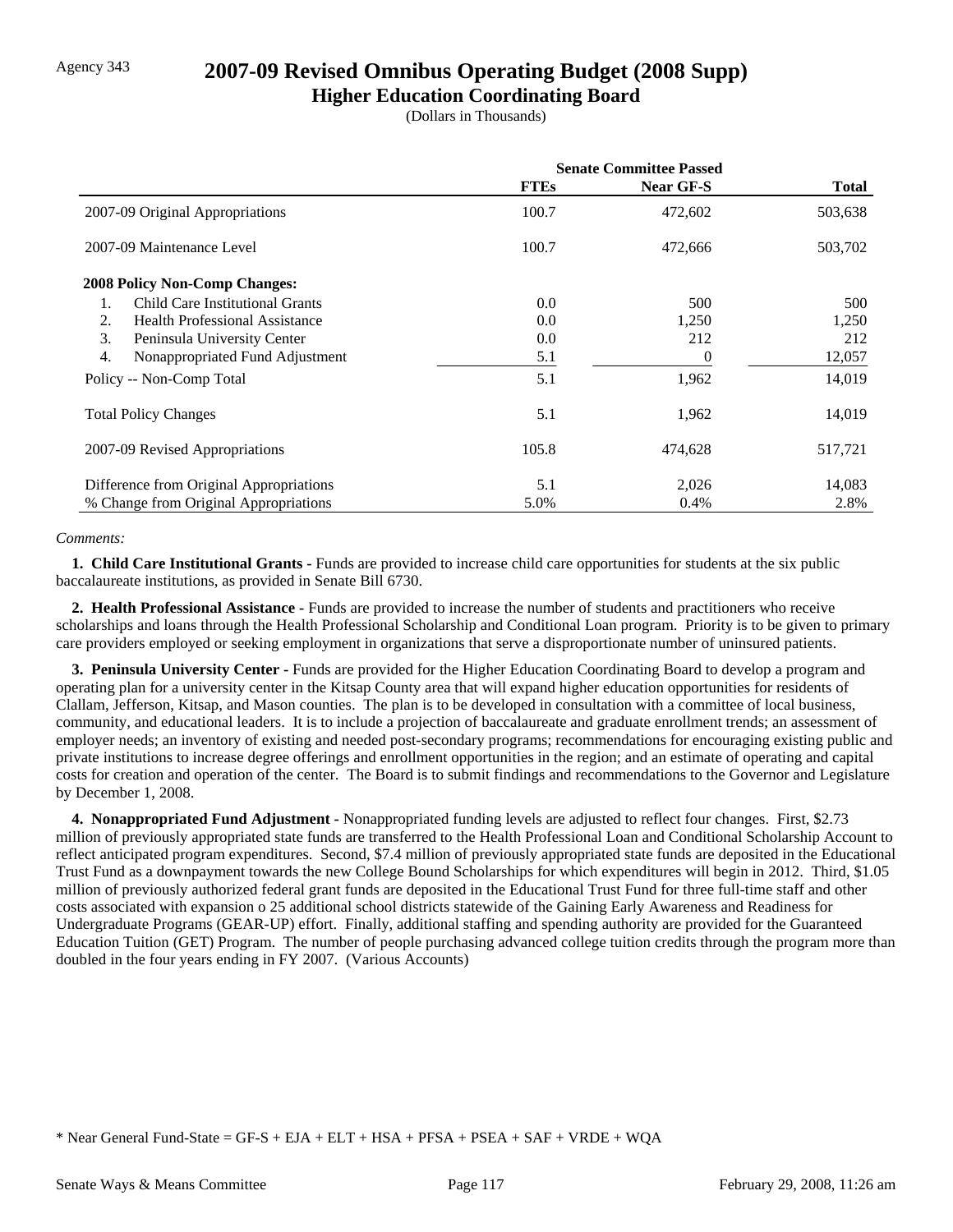# Agency 360 **2007-09 Revised Omnibus Operating Budget (2008 Supp)**

## **University of Washington**

(Dollars in Thousands)

|                                                  | <b>Senate Committee Passed</b> |                  |              |
|--------------------------------------------------|--------------------------------|------------------|--------------|
|                                                  | <b>FTEs</b>                    | <b>Near GF-S</b> | <b>Total</b> |
| 2007-09 Original Appropriations                  | 19,942.7                       | 806,919          | 4,130,410    |
| 2007-09 Maintenance Level                        | 19,942.7                       | 806,968          | 4,130,607    |
| <b>2008 Policy Non-Comp Changes:</b>             |                                |                  |              |
| 1.<br><b>Campus Safety Mental Health Counsel</b> | 0.5                            | 88               | 88           |
| <b>Ruckelshaus Patient Safety</b><br>2.          | 0.0                            | 119              | 119          |
| 3.<br><b>Ruckelshaus Center</b>                  | 0.0                            | 125              | 125          |
| International Trade Fellowships<br>4.            | 0.0                            | 408              | 408          |
| e-Science Institute<br>5.                        | 0.0                            | 1,000            | 1,000        |
| Knowledge Worker Residency Status<br>6.          | 0.0                            | 340              | $\Omega$     |
| 7.<br><b>Climate Change Research</b>             | $0.0\,$                        | 65               | 65           |
| 8.<br><b>Disabilities Research Grants</b>        | 0.0                            | 50               | 50           |
| Policy -- Non-Comp Total                         | 0.5                            | 2,195            | 1,855        |
| <b>Total Policy Changes</b>                      | 0.5                            | 2,195            | 1,855        |
| 2007-09 Revised Appropriations                   | 19,943.2                       | 809,163          | 4,132,462    |
| Difference from Original Appropriations          | 0.5                            | 2,244            | 2,052        |
| % Change from Original Appropriations            | 0.0%                           | 0.3%             | 0.1%         |

#### *Comments:*

 **1. Campus Safety Mental Health Counsel -** Funding is provided for an additional full-time mental health professional to provide counseling services to University of Washington students.

 **2. Ruckelshaus Patient Safety -** Funding is provided to implement section five of Substitute Senate Bill 6734 (nurse staffing) which requires hospitals, including state psychiatric hospitals, to establish nurse staffing committees that will produce an annual nurse staffing plan. The organizations are encouraged to seek assistance from the Ruckelshaus Center in identifying and applying best practices related to patient safety and nurse staffing.

 **3. Ruckelshaus Center -** Chapter 353, Laws of 2007, requires the William Ruckelshaus Center to explore practical and effective ways to resolve or reduce conflict associated with land use requirements and property rights. Initial and progress reports are due in the fall of 2007 and 2008, and a final report will be submitted on September 1, 2009. The 2007-09 Biennial Budget provided funding to begin the project in Fiscal Year 2008. One-time funding is added to continue this effort in Fiscal Year 2009.

 **4. International Trade Fellowships -** Funding is provided to implement SSB 5367 (Washington Trade Corps Fellowship), which creates opportunities for 15 students to work as fellowship assistants to international trade representatives.

 **5. e-Science Institute -** Funds are provided to establish an institute that will provide infrastructure and consulting expertise to university researchers in advanced computational techniques needed to capture, store, organize, access, mine, and interpret massive data sets.

 **6. Knowledge Worker Residency Status -** Under Senate Bill 6849, certain foreign nationals who work in occupations that require specialized skills and knowledge will now qualify for in-state tuition, as will their spouses and children. State funds are provided to cover the difference between in-state and out-of-state tuition for these students. (General Fund-State, Higher Education Tuition Account-Nonappropriated)

 **7. Climate Change Research -** Funding is provided to implement the provisions of SB 6308, which assigns additional research and advisory responsibilities to the Office of the State Climatologist.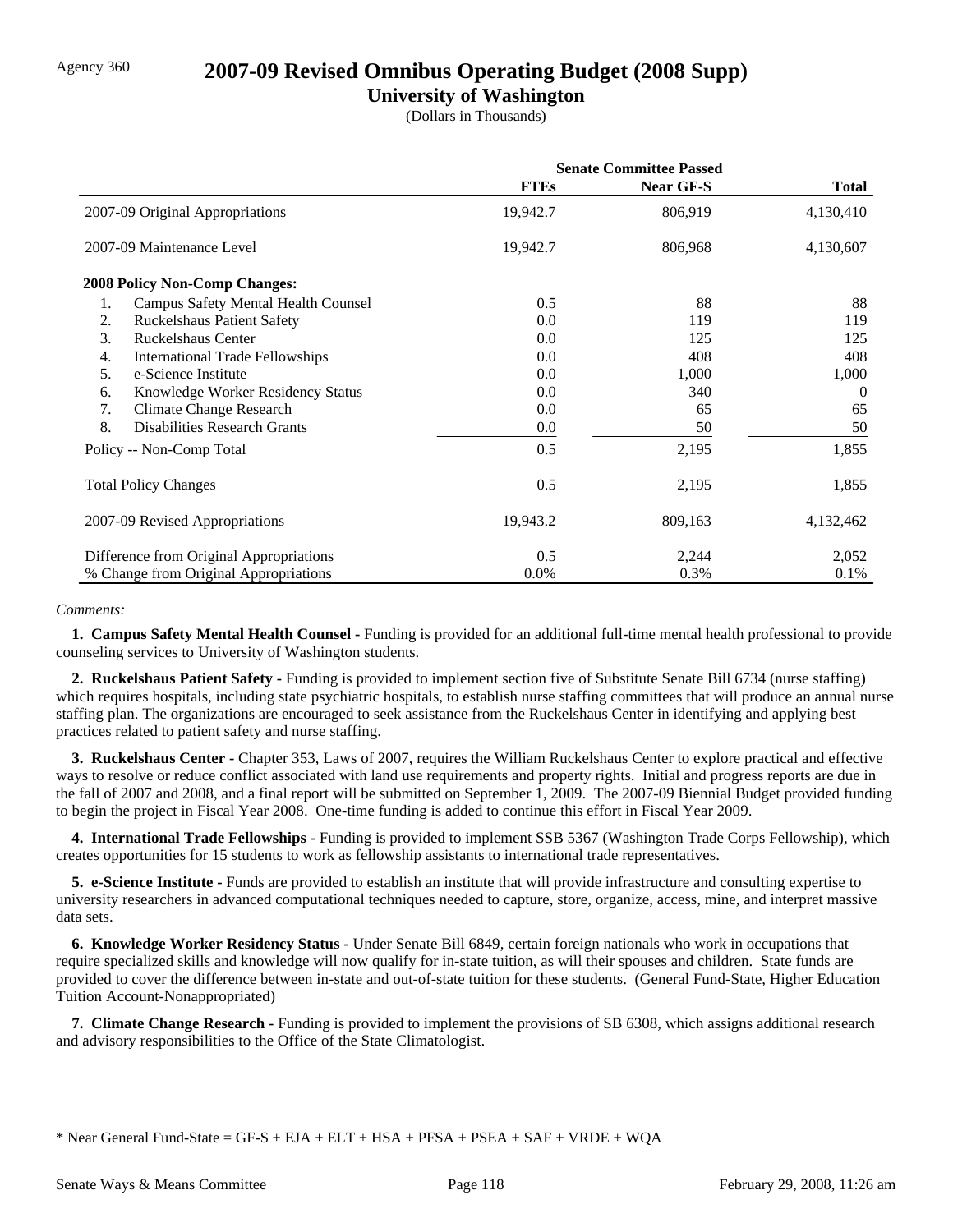# Agency 360 **2007-09 Revised Omnibus Operating Budget (2008 Supp) University of Washington**

 **8. Disabilities Research Grants -** In accordance with Senate Bill 6470, funds are provided for research and training projects that will improve delivery of medical services for people with developmental disabilities.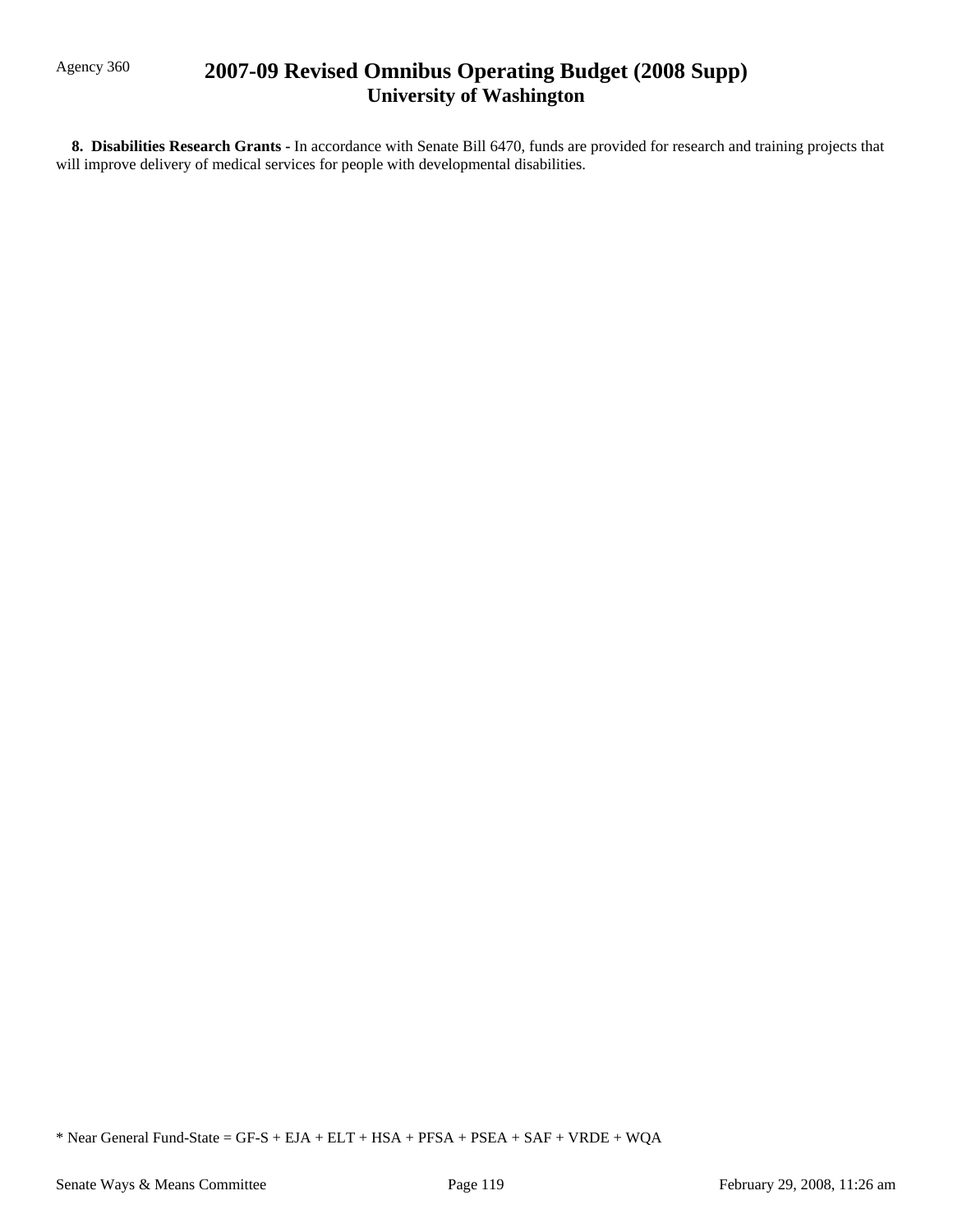# Agency 365 **2007-09 Revised Omnibus Operating Budget (2008 Supp)**

## **Washington State University**

(Dollars in Thousands)

|                                                  | <b>Senate Committee Passed</b> |                  |              |
|--------------------------------------------------|--------------------------------|------------------|--------------|
|                                                  | <b>FTEs</b>                    | <b>Near GF-S</b> | <b>Total</b> |
| 2007-09 Original Appropriations                  | 6,308.9                        | 508,614          | 1,189,011    |
| 2007-09 Maintenance Level                        | 6,308.9                        | 510,286          | 1,190,693    |
| <b>2008 Policy Non-Comp Changes:</b>             |                                |                  |              |
| 1.<br><b>Campus Safety Mental Health Counsel</b> | 0.5                            | 77               | 77           |
| Deaf Education<br>2.                             | 0.0                            | 200              | 200          |
| 3.<br><b>Ruckelshaus Patient Safety</b>          | 0.0                            | 50               | 50           |
| <b>Ruckelshaus Center</b><br>4.                  | 0.0                            | 175              | 175          |
| 5.<br><b>Graduate Collective Bargaining</b>      | 0.5                            | 160              | 160          |
| Knowledge Worker Residency Status<br>6.          | 0.0                            | 159              | $\theta$     |
| 7.<br><b>Community Technology Opportunities</b>  | 0.0                            | 1,000            | 1,000        |
| 8.<br><b>Small Business Development Center</b>   | 0.0                            | 50               | 50           |
| 9.<br>Core Computer Systems Study                | 0.0                            | 1,000            | 1,000        |
| Policy -- Non-Comp Total                         | 1.0                            | 2,871            | 2,712        |
| <b>Total Policy Changes</b>                      | 1.0                            | 2,871            | 2,712        |
| 2007-09 Revised Appropriations                   | 6,309.9                        | 513,157          | 1,193,405    |
| Difference from Original Appropriations          | 1.0                            | 4,543            | 4,394        |
| % Change from Original Appropriations            | $0.0\%$                        | 0.9%             | 0.4%         |

#### *Comments:*

 **1. Campus Safety Mental Health Counsel -** Funding is provided for an additional full-time mental health professional to provide counseling services to Washington State University students.

 **2. Deaf Education -** Funding is provided to implement a teacher preparation program at Washington State University-Vancouver that will prepare currently-licensed teachers to more effectively educate students who are deaf or hearing-impaired. The program will use a variety of distance learning instructional methods and delivery formats in order to reach teachers throughout the state.

 **3. Ruckelshaus Patient Safety -** Funding is provided to implement section five of Substitute Senate Bill 6734 (nurse staffing) which requires hospitals, including state psychiatric hospitals, to establish nurse staffing committees that will produce an annual nurse staffing plan. The organizations are encouraged to seek assistance from the Ruckelshaus Center in identifying and applying best practices related to patient safety and nurse staffing.

 **4. Ruckelshaus Center -** Chapter 353, Laws of 2007, requires the William Ruckelshaus Center to explore practical and effective ways to resolve or reduce conflict associated with land use requirements and property rights. Initial and progress reports are due in the fall of 2007 and 2008, and a final report will be submitted on September 1, 2009. The 2007-09 budget provided funding to begin the project in Fiscal Year 2008. One-time funding is added to continue this effort in Fiscal Year 2009.

 **5. Graduate Collective Bargaining -** Funds are provided for Washington State University to administer SSB 6737, which extends collective bargaining rights to graduate student teaching and research assistants.

 **6. Knowledge Worker Residency Status -** Under Senate Bill 6849, certain foreign nationals who work in occupations that require specialized skills and knowledge will now qualify for in-state tuition, as will their spouses and children. State funds are provided to cover the difference between in-state and out-of-state tuition for these students. (General Fund-State, Higher Education Tuition Account-Nonappropriated)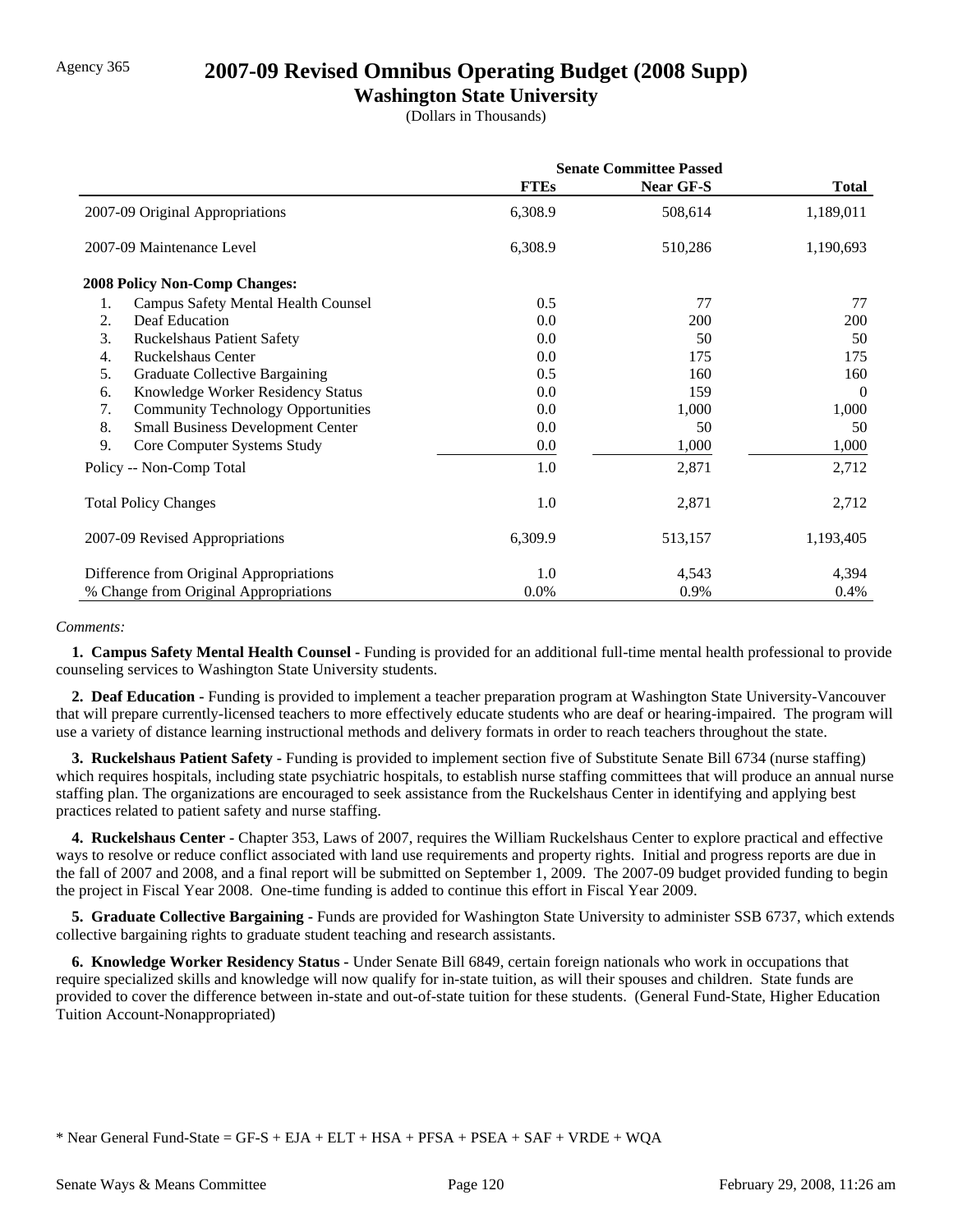# Agency 365 **2007-09 Revised Omnibus Operating Budget (2008 Supp) Washington State University**

 **7. Community Technology Opportunities -** As provided in Senate Bill 6775, Washington State University Extension is to provide capacity building and grant support to promote the diffusion of information and communications technology in low-income and underserved communities throughout the state.

**8. Small Business Development Center - Funds are provided to expand the counseling and technical assistance services available** through the small business development center at Renton Technical College.

 **9. Core Computer Systems Study -** Funds are provided to assess options and costs for replacing the Washington State University computer systems that mange core business and direct student support functions. The existing systems are more than thirty years old, rely upon significantly outdated technology, and are at risk of prolonged shutdown in the event of emergency. The feasibility study is to be conducted in accordance with state Information Service Board guidelines, and in consultation with the state Department of Information Systems.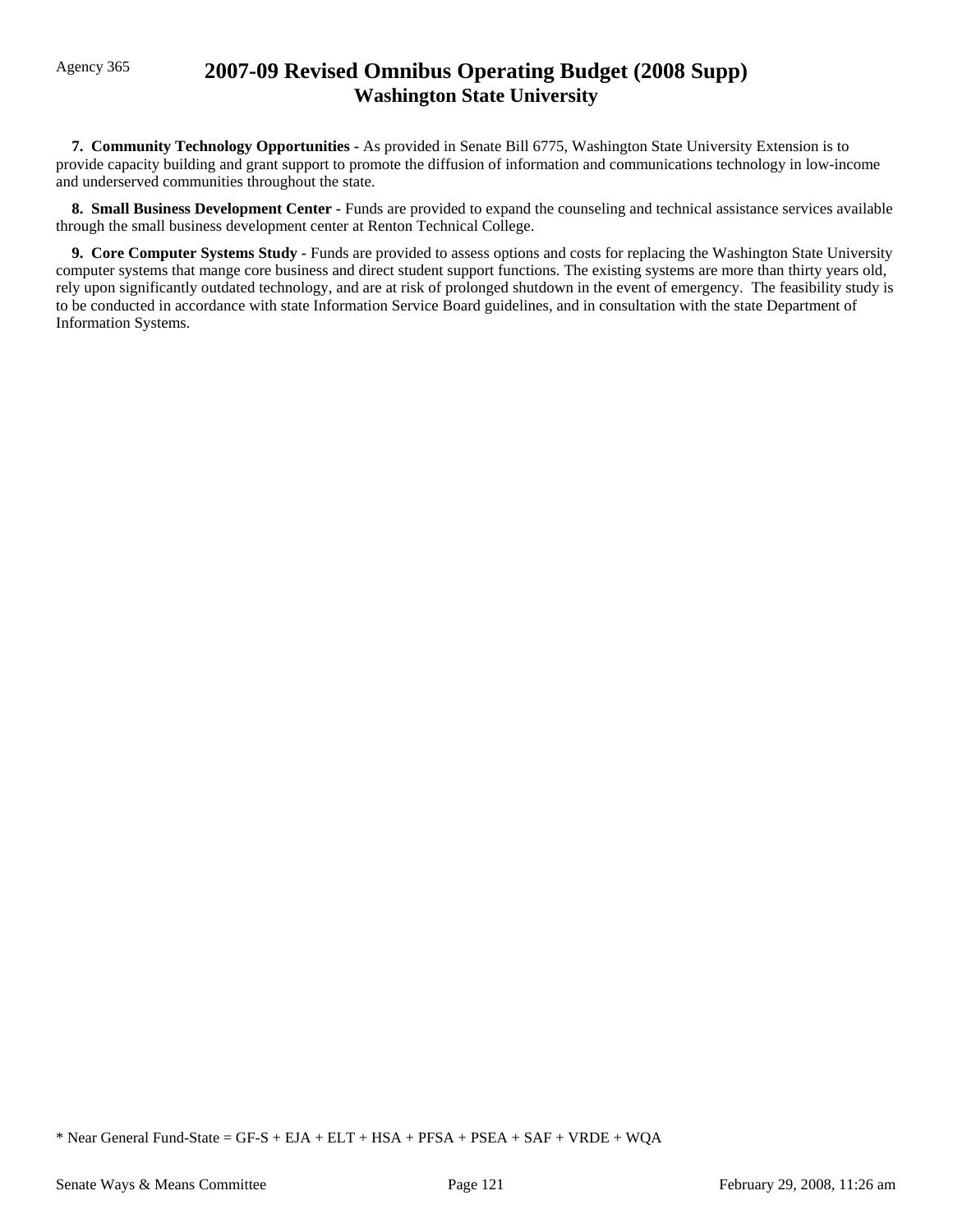# Agency 370 **2007-09 Revised Omnibus Operating Budget (2008 Supp)**

# **Eastern Washington University**

(Dollars in Thousands)

|                                                | <b>Senate Committee Passed</b> |                  |              |
|------------------------------------------------|--------------------------------|------------------|--------------|
|                                                | <b>FTEs</b>                    | <b>Near GF-S</b> | <b>Total</b> |
| 2007-09 Original Appropriations                | 1,394.7                        | 119,154          | 240,859      |
| 2007-09 Maintenance Level                      | 1,394.7                        | 119,162          | 240,867      |
| <b>2008 Policy Non-Comp Changes:</b>           |                                |                  |              |
| Campus Safety Mental Health Counsel<br>1.      | 0.5                            | 80               | 80           |
| <b>Health System Conversion Analysis</b><br>2. | 0.0                            | 62               | 62           |
| 3.<br>Northwest Autism Center                  | 0.0                            | 165              | 165          |
| Policy -- Non-Comp Total                       | 0.5                            | 307              | 307          |
| <b>Total Policy Changes</b>                    | 0.5                            | 307              | 307          |
| 2007-09 Revised Appropriations                 | 1,395.2                        | 119,469          | 241,174      |
| Difference from Original Appropriations        | 0.5                            | 315              | 315          |
| % Change from Original Appropriations          | $0.0\%$                        | 0.3%             | $0.1\%$      |

#### *Comments:*

 **1. Campus Safety Mental Health Counsel -** Funding is provided for an additional full-time mental health professional to provide counseling services to Eastern Washington University students.

 **2. Health System Conversion Analysis -** Funds are provided for the Institute for Public Policy and Economic Analysis to conduct an assessment of the likely medical, health care delivery, and economic consequences of the proposed sale of a major eastern Washington health care delivery system.

 **3. Northwest Autism Center -** Funds are provided for the Northwest Autism Center to expand availability of diagnostic services, and to conduct training for area teachers.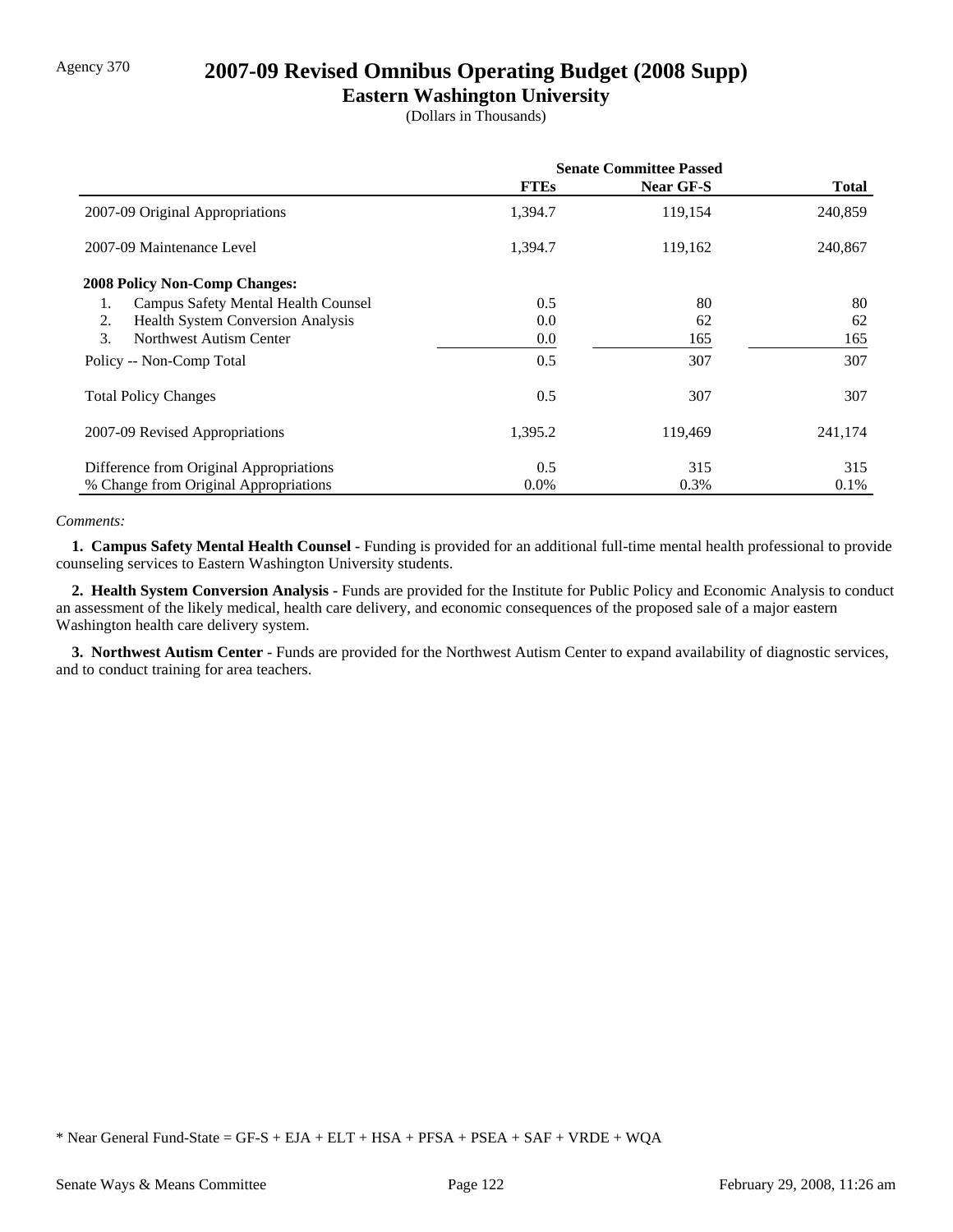# Agency 375 **2007-09 Revised Omnibus Operating Budget (2008 Supp)**

## **Central Washington University**

(Dollars in Thousands)

|                                           | <b>Senate Committee Passed</b> |           |              |
|-------------------------------------------|--------------------------------|-----------|--------------|
|                                           | <b>FTEs</b>                    | Near GF-S | <b>Total</b> |
| 2007-09 Original Appropriations           | 1,223.8                        | 117,414   | 253,140      |
| 2007-09 Maintenance Level                 | 1,223.8                        | 118,338   | 254,064      |
| <b>2008 Policy Non-Comp Changes:</b>      |                                |           |              |
| Campus Safety Mental Health Counsel<br>1. | 0.5                            | 80        | 80           |
| Fire & EMS Protection<br>2.               | 0.0                            | 100       | 100          |
| Policy -- Non-Comp Total                  | 0.5                            | 180       | 180          |
| Policy -- Comp Total                      | 0.0                            | 11        | 15           |
| <b>Total Policy Changes</b>               | 0.5                            | 191       | 195          |
| 2007-09 Revised Appropriations            | 1,224.3                        | 118,529   | 254,259      |
| Difference from Original Appropriations   | 0.5                            | 1,115     | 1,119        |
| % Change from Original Appropriations     | $0.0\%$                        | 1.0%      | 0.4%         |

#### *Comments:*

 **1. Campus Safety Mental Health Counsel -** Funding is provided for an additional mental health professional to provide counseling to Central Washington University students.

 **2. Fire & EMS Protection -** Funds are provided to address an unbudgeted increase in the cost of fire protection and emergency medical services (EMS).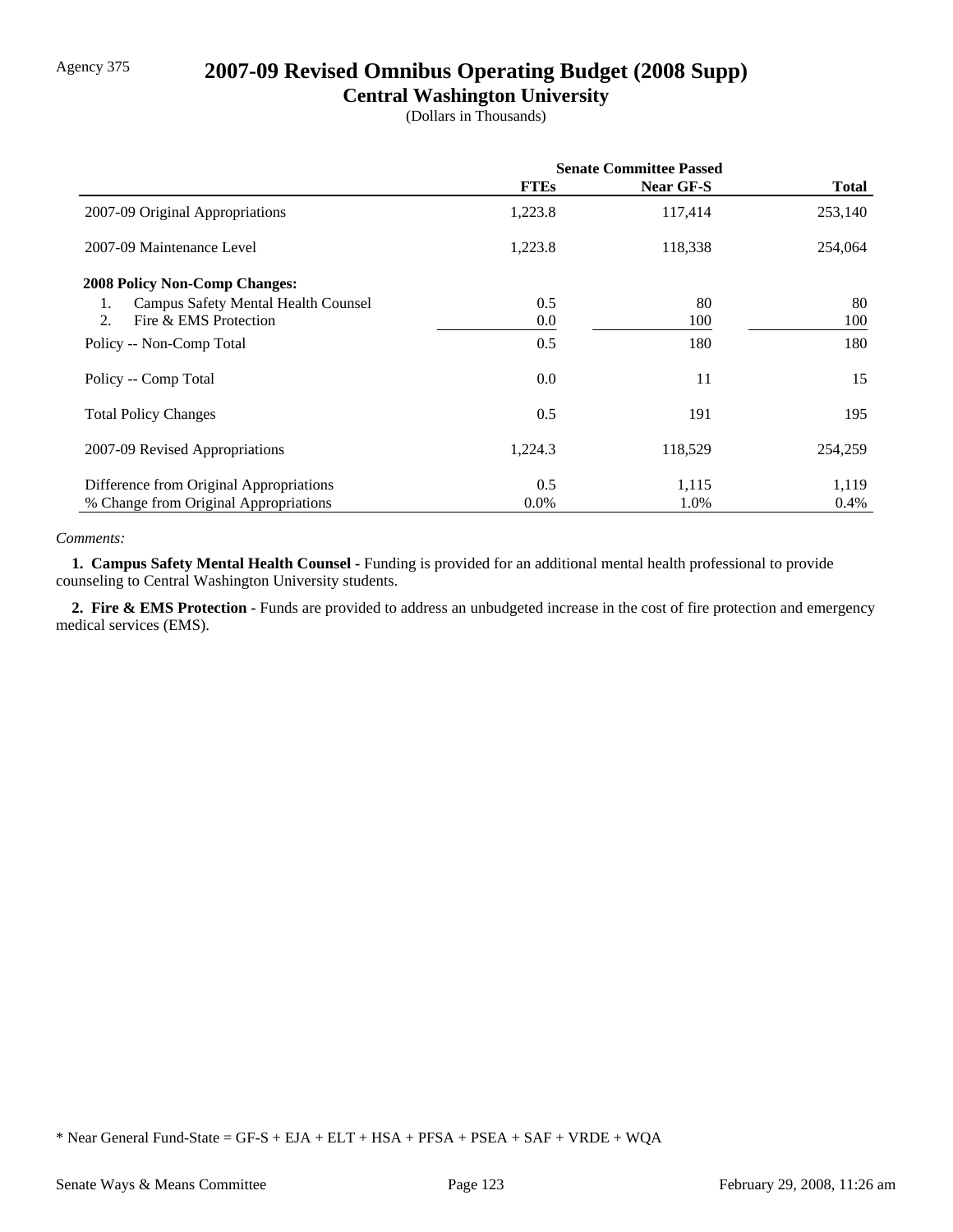# Agency 376 **2007-09 Revised Omnibus Operating Budget (2008 Supp)**

## **The Evergreen State College**

(Dollars in Thousands)

|                                                  | <b>Senate Committee Passed</b> |                  |              |
|--------------------------------------------------|--------------------------------|------------------|--------------|
|                                                  | <b>FTEs</b>                    | <b>Near GF-S</b> | <b>Total</b> |
| 2007-09 Original Appropriations                  | 689.7                          | 64,559           | 117,667      |
| 2007-09 Maintenance Level                        | 689.7                          | 64,565           | 117,673      |
| <b>2008 Policy Non-Comp Changes:</b>             |                                |                  |              |
| <b>Campus Safety Mental Health Counsel</b><br>1. | 0.5                            | 85               | 85           |
| <b>DD</b> Evidence-Based Practices<br>2.         | 0.0                            | 100              | 100          |
| 3.<br><b>Construction Industry Study WSIPP</b>   | 0.0                            | 46               | 46           |
| Housing Instability Study<br>4.                  | 0.0                            | 50               | 50           |
| 5.<br>Crisis Response Evaluation                 | 0.0                            | 23               | 23           |
| Knowledge Worker Residency Status<br>6.          | 0.0                            | 10               | $\Omega$     |
| 7.<br><b>Truancy Study</b>                       | 0.0                            | 55               | 55           |
| Policy -- Non-Comp Total                         | 0.5                            | 369              | 359          |
| <b>Total Policy Changes</b>                      | 0.5                            | 369              | 359          |
| 2007-09 Revised Appropriations                   | 690.2                          | 64,934           | 118,032      |
| Difference from Original Appropriations          | 0.5                            | 375              | 365          |
| % Change from Original Appropriations            | 0.1%                           | 0.6%             | 0.3%         |

#### *Comments:*

 **1. Campus Safety Mental Health Counsel -** Funding is provided for an additional mental health professional to provide counseling to Evergreen State College students.

 **2. DD Evidence-Based Practices -** Funding is provided for the Washington State Institute for Public Policy (WSIPP) to conduct a literature review of research on programs for children and adults with developmental disabilities. The review shall provide information on programs that prevent placement in higher cost, more restrictive settings or use of more costly services; and evidencebased programs and programs viewed as best practices. The WSIPP will provide estimates of the economics of evidence-based programs identified in the literature review, including estimates of the net difference between avoided costs and the costs of the programs. A preliminary report is due by January 1, 2009, and a final report by June 30, 2009.

 **3. Construction Industry Study WSIPP -** As provided in SB 6732, the Washington State Institute for Public Policy is to assist an advisory committee with definition of benchmarks for monitoring the impact of the recommendations of the Joint Legislative Task Force on the Underground Economy in the Construction Industry. A preliminary report is to be submitted to the Legislature by December 31, 2008.

 **4. Housing Instability Study -** Funding is provided for the Washington State Institute of Public Policy to complete an estimate by December 2008 of the relationship between housing instability and sex offender recidivism.

 **5. Crisis Response Evaluation -** One-time funding is provided for the Washington State Institute for Public Policy (WSIPP) to extend its current evaluation of the integrated crisis response pilot programs operated by counties under contract with the Department of Social and Health Services. ESSB 6665 (crisis response programs) authorizes the current pilot programs for one additional year, through June 30, 2009. Under funds authorized in the previous biennium, WSIPP produced a preliminary report in December, 2007. Pursuant to the direction in the bill, the WSIPP will produce a second preliminary report by June 30, 2008, and a final report by June 30, 2010.

 **6. Knowledge Worker Residency Status -** Under Senate Bill 6849, certain foreign nationals who work in occupations that require specialized skills and knowledge will now qualify for in-state tuition, as will their spouses and children. State funds are provided to cover the difference between in-state and out-of-state tuition for these students. (General Fund-State, Higher Education Tuition Account-Nonappropriated)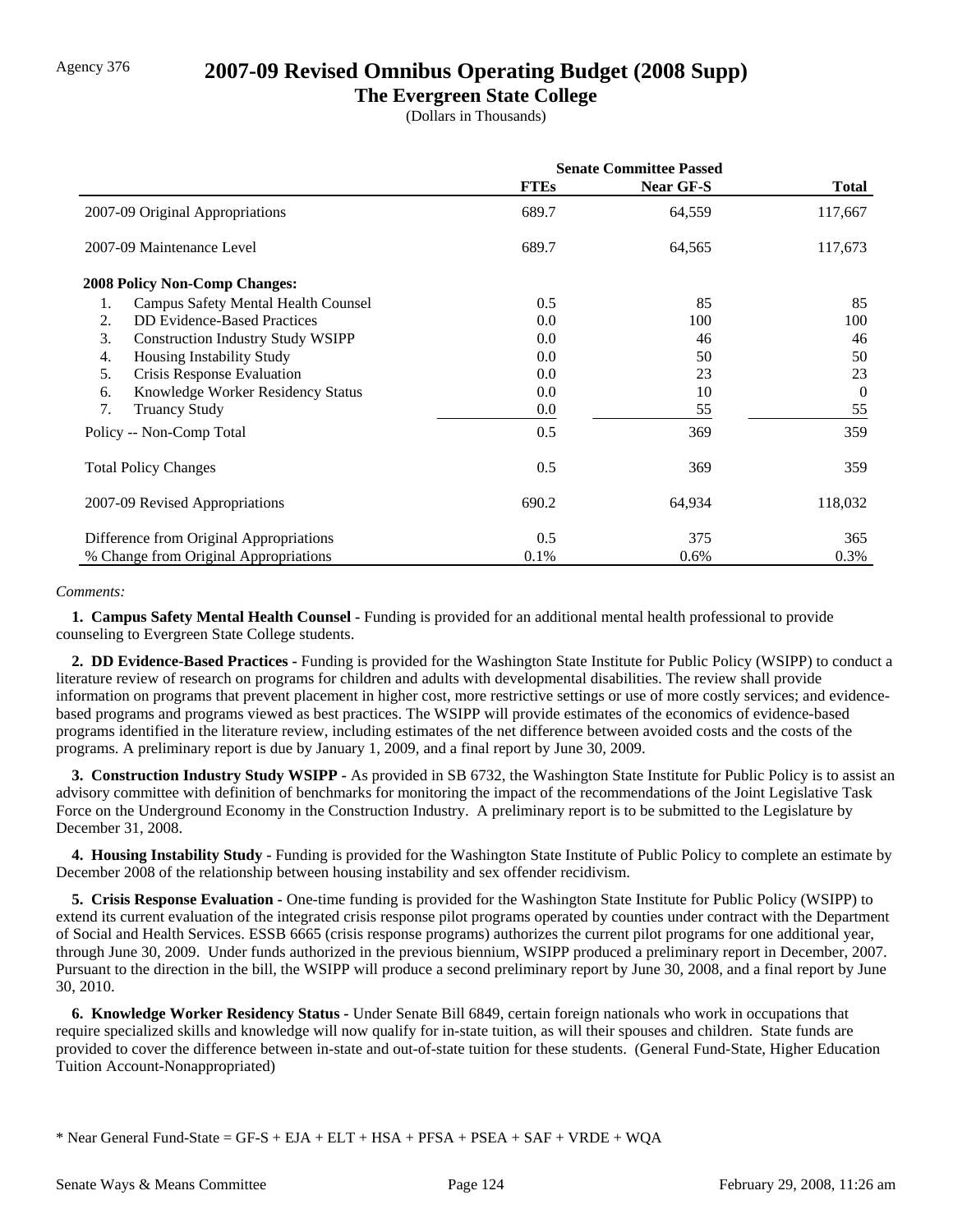# Agency 376 **2007-09 Revised Omnibus Operating Budget (2008 Supp) The Evergreen State College**

 **7. Truancy Study -** Funding is provided for the Washington State Institute of Public Policy to conduct a study of the school districts' and Superior Courts' costs and practices associated with administering the state's compulsory school attendance laws under RCW 28A.225 (commonly referred to as the Becca Bill).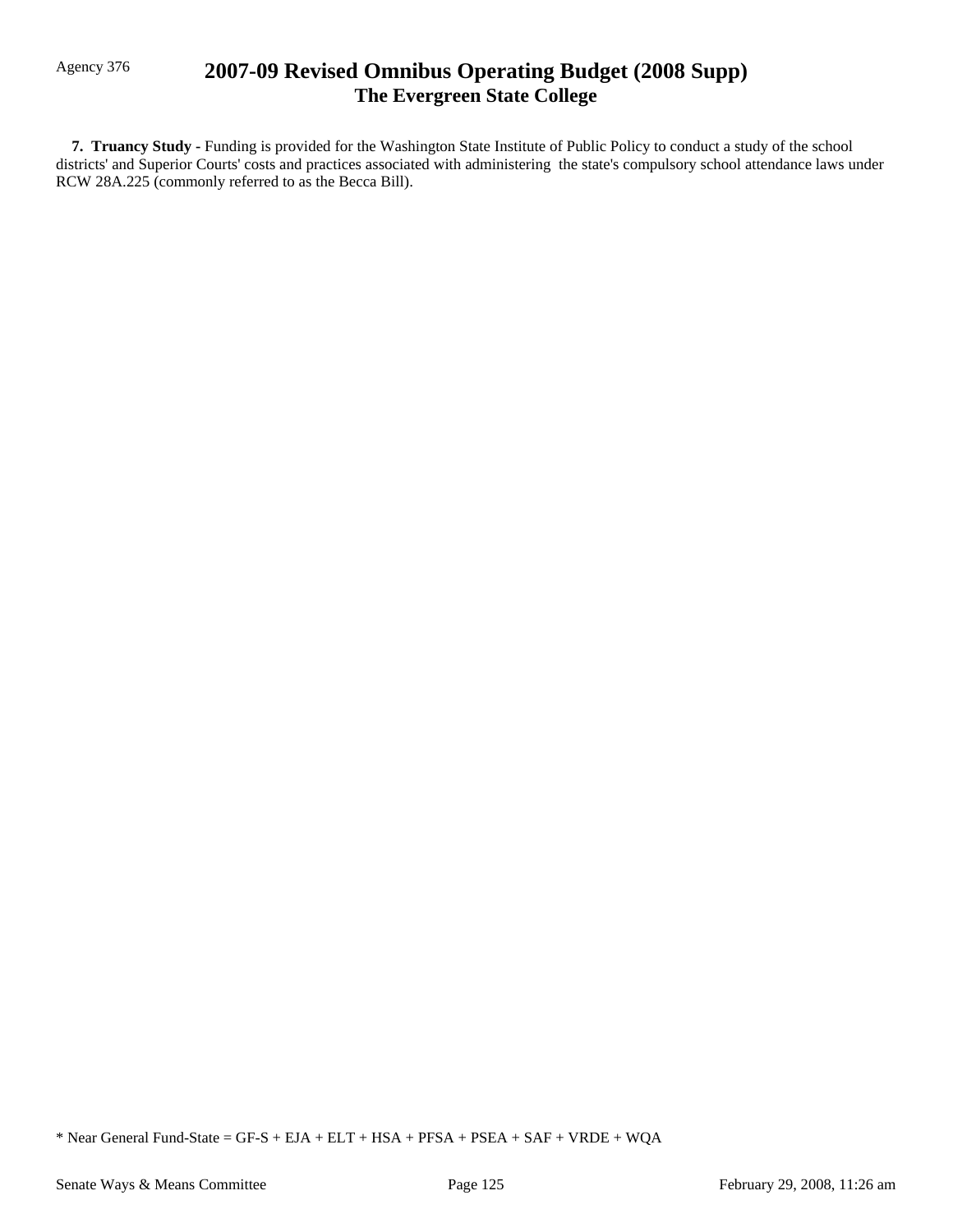# Agency 380 **2007-09 Revised Omnibus Operating Budget (2008 Supp)**

## **Western Washington University**

(Dollars in Thousands)

|                                                  | <b>Senate Committee Passed</b> |           |              |
|--------------------------------------------------|--------------------------------|-----------|--------------|
|                                                  | <b>FTEs</b>                    | Near GF-S | <b>Total</b> |
| 2007-09 Original Appropriations                  | 1,769.5                        | 148,478   | 331,913      |
| 2007-09 Maintenance Level                        | 1,769.5                        | 148,490   | 331,927      |
| <b>2008 Policy Non-Comp Changes:</b>             |                                |           |              |
| <b>Campus Safety Mental Health Counsel</b><br>1. | 0.5                            | 62        | 62           |
| 2.<br><b>Emergency Relocation Scene Shop</b>     | $0.0\,$                        | 264       | 264          |
| Policy -- Non-Comp Total                         | 0.5                            | 326       | 326          |
| <b>Total Policy Changes</b>                      | 0.5                            | 326       | 326          |
| 2007-09 Revised Appropriations                   | 1,770.0                        | 148,816   | 332,253      |
| Difference from Original Appropriations          | 0.5                            | 338       | 340          |
| % Change from Original Appropriations            | $0.0\%$                        | 0.2%      | 0.1%         |

#### *Comments:*

 **1. Campus Safety Mental Health Counsel -** Funding is provided for an additional mental health professional to provide counseling to Western Washington University students.

2. Emergency Relocation Scene Shop - Funds are provided to lease a new location for the university's theatre arts laboratory and classroom, due to unsafe conditions at its present location.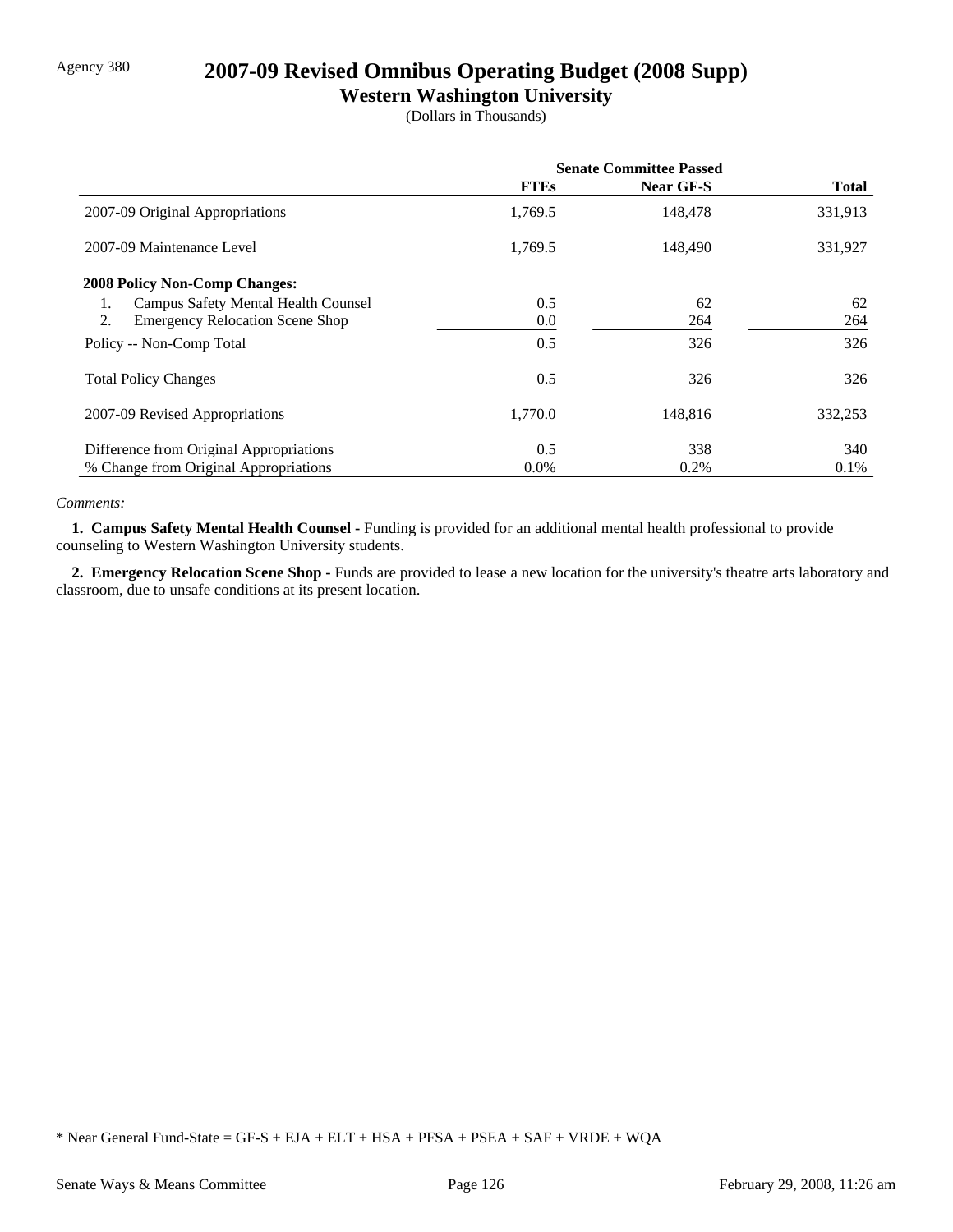# Agency 699 **2007-09 Revised Omnibus Operating Budget (2008 Supp)**

## **Community/Technical College System**

(Dollars in Thousands)

|     |                                           | <b>Senate Committee Passed</b> |                  |              |
|-----|-------------------------------------------|--------------------------------|------------------|--------------|
|     |                                           | <b>FTEs</b>                    | <b>Near GF-S</b> | <b>Total</b> |
|     | 2007-09 Original Appropriations           | 15,885.1                       | 1,448,199        | 2,510,648    |
|     | 2007-09 Maintenance Level                 | 15,885.1                       | 1,454,597        | 2,517,274    |
|     | <b>2008 Policy Non-Comp Changes:</b>      |                                |                  |              |
| 1.  | Child Care Institutional Grants           | 0.0                            | 500              | 500          |
| 2.  | Health Care Career Advancement            | 0.0                            | 3,000            | 3,000        |
| 3.  | <b>Construction Trade Apprenticeships</b> | 0.0                            | 2,000            | 2,000        |
| 4.  | Aerospace Apprenticeships                 | 0.0                            | 3,000            | 3,000        |
| 5.  | Job Skills Fund Source Change             | 0.0                            | $-2,950$         | $\theta$     |
| 6.  | Gateway Center HCC                        | 0.0                            | 75               | 75           |
| 7.  | <b>English Language Learners</b>          | 0.0                            | 50               | 50           |
| 8.  | Long-Term Care Training Pilot             | 0.0                            | 600              | 600          |
| 9.  | Knowledge Worker Residency Status         | 0.0                            | 198              | $\theta$     |
| 10. | Part-Time Faculty Conversion              | 0.0                            | 500              | 500          |
| 11. | <b>Opportunity Grant Adjustment</b>       | $0.0\,$                        | $-5,000$         | $-5,000$     |
|     | Policy -- Non-Comp Total                  | 0.0                            | 1,973            | 4,725        |
|     | <b>Total Policy Changes</b>               | 0.0                            | 1,973            | 4,725        |
|     | 2007-09 Revised Appropriations            | 15,885.1                       | 1,456,570        | 2,521,999    |
|     | Difference from Original Appropriations   | 0.0                            | 8,371            | 11,351       |
|     | % Change from Original Appropriations     | $0.0\%$                        | 0.6%             | $0.5\%$      |

#### *Comments:*

 **1. Child Care Institutional Grants -** Funding is provided to increase child care support for students enrolled in the state's community and technical colleges. Funding is increased from \$50,000 a year now to a new total of \$550,000 per year.

 **2. Health Care Career Advancement -** Funds are provided to develop and implement partnerships to train incumbent health care workers for careers in nursing and other high demand healthcare fields. Funds are to be awarded on a competitive basis to partnerships of labor, management, and colleges. The projects are to enhance access to career advancement training for current hospital workers, and expand the colleges' capacity to train more workers in nursing and other allied health fields.

**3. Construction Trade Apprenticeships - Funds are provided for training 333 additional full-time equivalent apprentices in the** building and construction trades. Approximately three-quarters of the new apprentices are expected to enroll in contracted apprenticeship programs, and the balance in programs delivered directly by community and technical colleges.

 **4. Aerospace Apprenticeships -** Funding is provided to design, develop, and implement new and increased apprenticeship opportunities in the aerospace industry.

 **5. Job Skills Fund Source Change -** Funding for the job skills program at the community and technical colleges is shifted from the state general fund to the administrative contingency account. (General Fund-State, Administrative Contingency Account-State)

 **6. Gateway Center HCC -** Funding is provided for an educational career coach at the Highland Community College Gateway Center. The Gateway Center provides career re-certification coursework and coaching; integrated English as a second language (ESL) instruction; and short-term professional courses to close skills gaps for adult immigrants and refugees who have formal training in healthcare.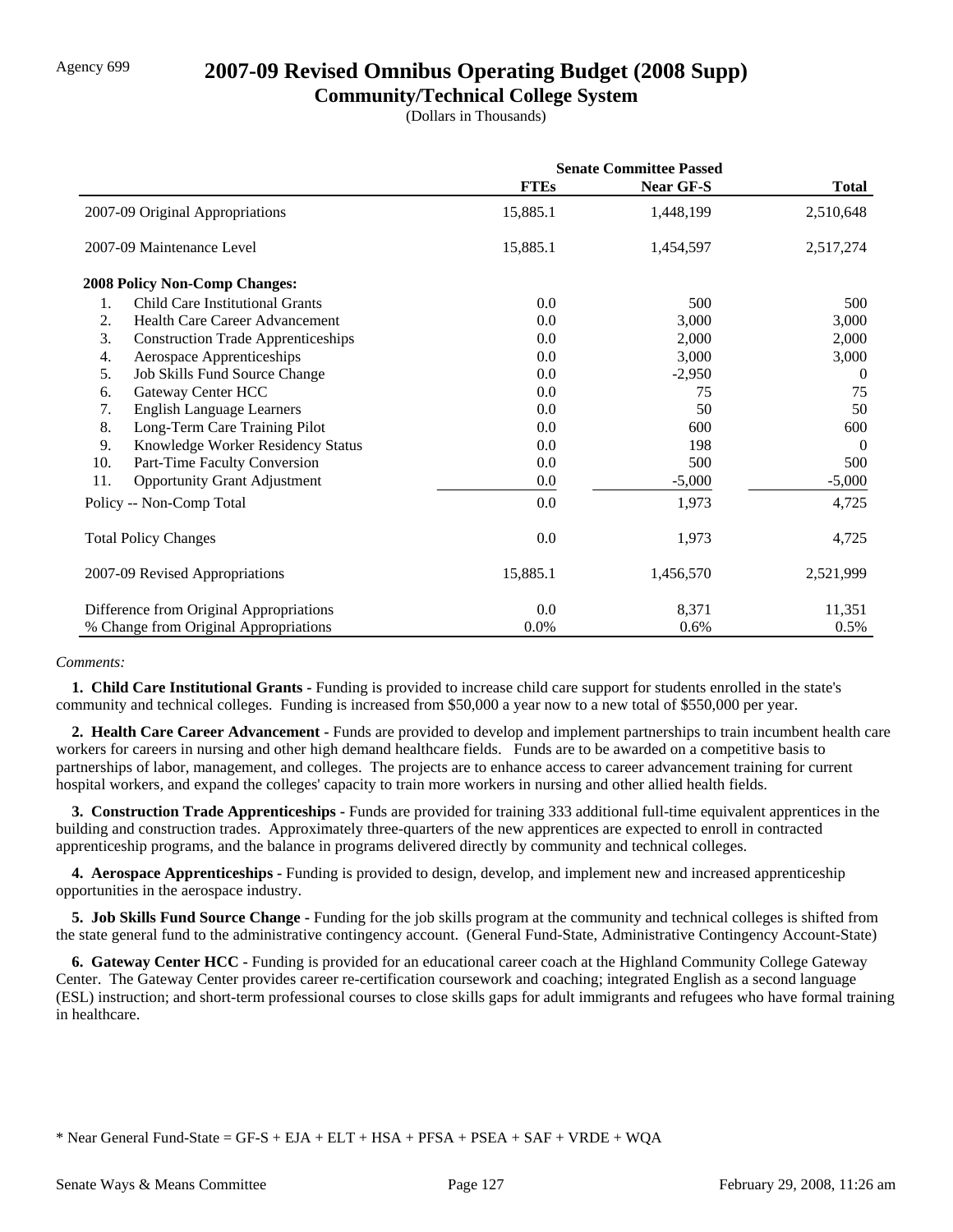# Agency 699 **2007-09 Revised Omnibus Operating Budget (2008 Supp) Community/Technical College System**

 **7. English Language Learners -** Funds are provided for Renton Technical College to implement and expand partnerships with area businesses that provide opportunites for low-wage working immigrants and refugees to receive instruction in English language and work-related skills at their places of work.

**8. Long-Term Care Training Pilot - Funds are provided to implement a pilot program for training in-home providers of long**term care at one community college. As provided in Senate Bill 6804, the pilot college shall be selected on a competitive basis, in consultation with the exclusive bargaining representative of individual providers of state-contracted long-term care, and shall be located in a county with a population of at least 200,000. Funds may be used for curriculum development, equipment, and facility acquisition or renovation.

 **9. Knowledge Worker Residency Status -** Under Senate Bill 6849, certain foreign nationals who work in occupations that require specialized skills and knowledge will now qualify for in-state tuition, as will their spouses and children. State funds are provided to cover the difference between in-state and out-of-state tuition for these students. (General Fund-State, Higher Education Tuition Account-Nonappropriated)

 **10. Part-Time Faculty Conversion -** Funds are provided to convert some part-time positions to full-time, tenure track faculty positions. Particular emphasis is to be placed upon increasing the number of full-time faculty in mathematics, science, adult basic education, early childhood education, and English.

 **11. Opportunity Grant Adjustment -** Funding for the new opportunity grant program is adjusted to total \$6.5 million in FY 2009, rather than \$11.5 million as previously budgeted. (General Fund-State, Education Legacy Trust Account-State)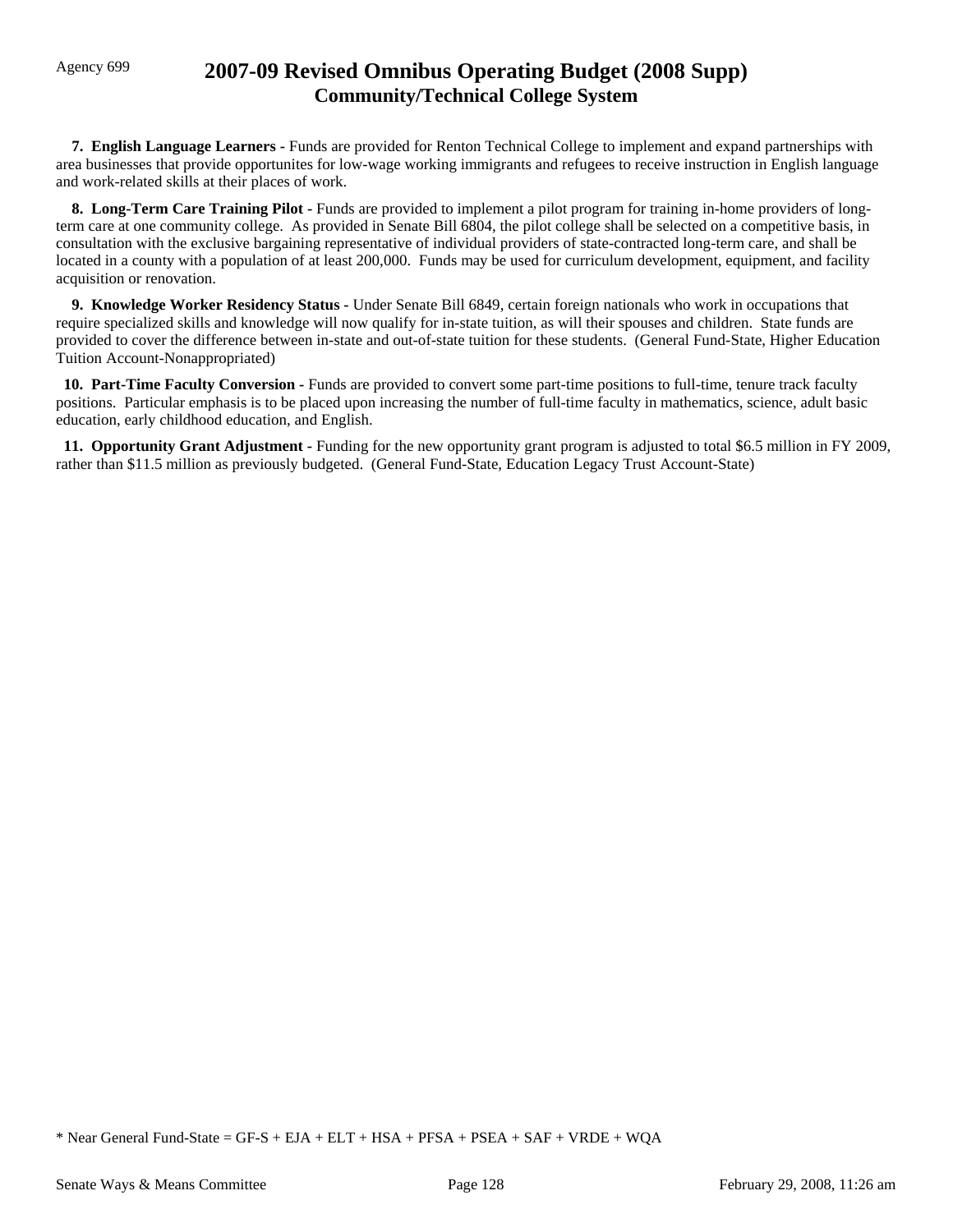# Agency 351 **2007-09 Revised Omnibus Operating Budget (2008 Supp)**

## **State School for the Blind**

(Dollars in Thousands)

|                                         | <b>Senate Committee Passed</b> |           |              |
|-----------------------------------------|--------------------------------|-----------|--------------|
|                                         | <b>FTEs</b>                    | Near GF-S | <b>Total</b> |
| 2007-09 Original Appropriations         | 86.0                           | 12,144    | 13,744       |
| 2007-09 Maintenance Level               | 86.0                           | 12,156    | 13,764       |
| <b>2008 Policy Non-Comp Changes:</b>    |                                |           |              |
| <b>Attorney General Legal Fees</b>      | 0.0                            | 50        | 50           |
| Policy -- Non-Comp Total                | 0.0                            | 50        | 50           |
| <b>Total Policy Changes</b>             | 0.0                            | 50        | 50           |
| 2007-09 Revised Appropriations          | 86.0                           | 12,206    | 13,814       |
| Difference from Original Appropriations | 0.0                            | 62        | 70           |
| % Change from Original Appropriations   | $0.0\%$                        | $0.5\%$   | 0.5%         |

#### *Comments:*

 **1. Attorney General Legal Fees -** The Washington State Supreme Court will decide whether to hear the case of Delyria & Koch v. Washington State School for the Blind in June 2008. One-time funding is provided to pay for legal fees incurred if the Supreme Court decides to hear this case.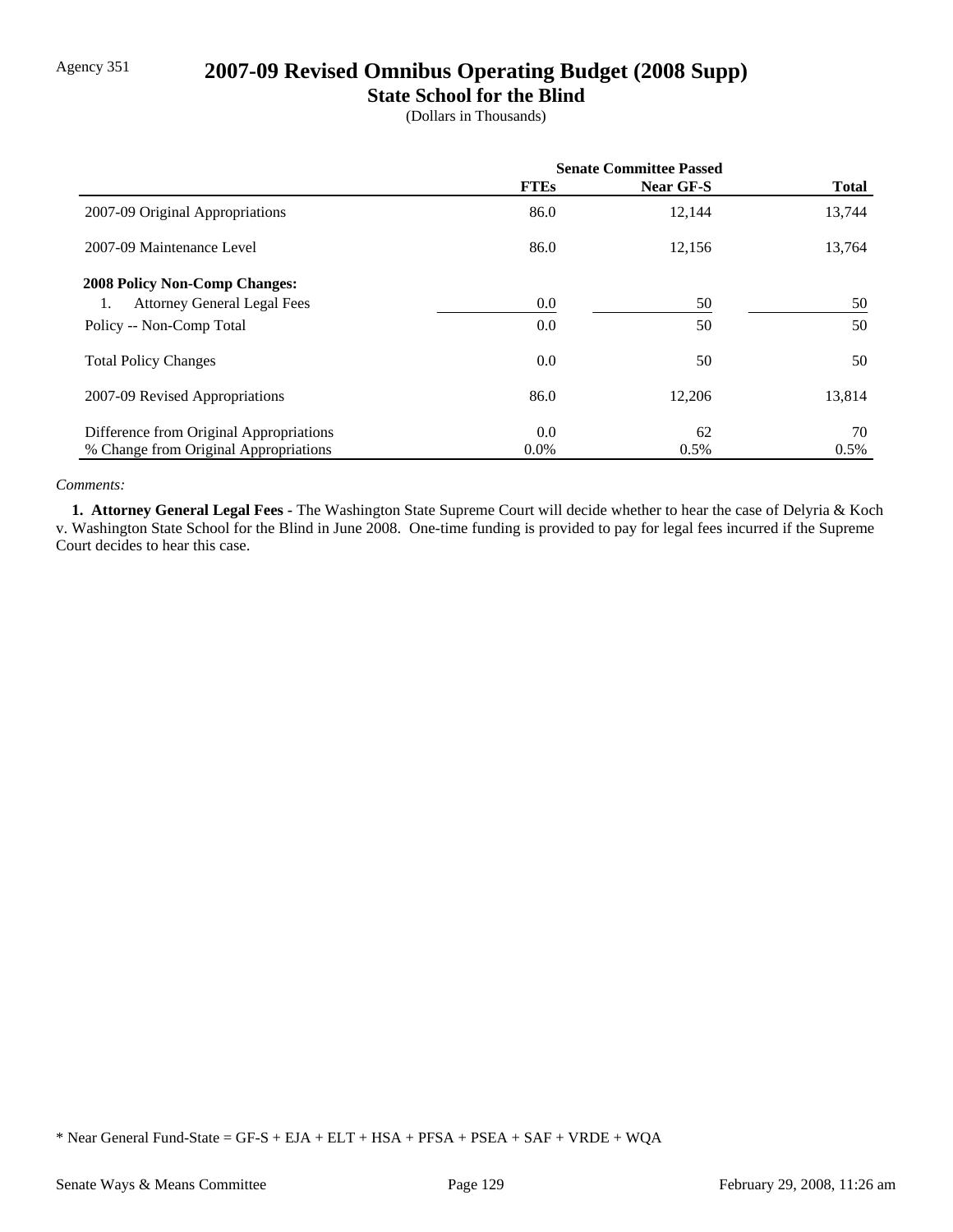## Agency 353 **2007-09 Revised Omnibus Operating Budget (2008 Supp)**

## **State School for the Deaf**

(Dollars in Thousands)

|                                         | <b>Senate Committee Passed</b> |                  |              |
|-----------------------------------------|--------------------------------|------------------|--------------|
|                                         | <b>FTEs</b>                    | <b>Near GF-S</b> | <b>Total</b> |
| 2007-09 Original Appropriations         | 123.2                          | 17,746           | 17,978       |
| 2007-09 Maintenance Level               | 108.2                          | 17,770           | 18,002       |
| <b>2008 Policy Non-Comp Changes:</b>    |                                |                  |              |
| Deaf Multi-Disabled Students            | 2.0                            | 214              | 214          |
| 2.<br>Reading Outreach Program          | 1.0                            | 0                | 84           |
| 3.<br>Superintendent Search             | 0.0                            | 20               | 20           |
| Policy -- Non-Comp Total                | 3.0                            | 234              | 318          |
| <b>Total Policy Changes</b>             | 3.0                            | 234              | 318          |
| 2007-09 Revised Appropriations          | 111.2                          | 18,004           | 18,320       |
| Difference from Original Appropriations | $-12.0$                        | 258              | 342          |
| % Change from Original Appropriations   | $-9.7\%$                       | 1.5%             | 1.9%         |

#### *Comments:*

 **1. Deaf Multi-Disabled Students -** New and prospective deaf, multi-disabled students require specialized programming not previously provided at the Washington State School for the Deaf. A teacher and a teacher's aide will administer a specialized curriculum needed to serve a classroom of eight deaf, multi-disabled students.

 **2. Reading Outreach Program -** The Office of the Superintendent of Public Instruction (OSPI) is beginning a gradual, four-year funding reduction for the Shared Reading Video Outreach Project (SRVOP). Administered by the Washington State School for the Deaf, SRVOP utilizes video technology to enhance literacy and language development for deaf students throughout the state. This item replaces the OSPI funding reduction for Fiscal Year 2009. The program is managed by two FTE staff and delivery of services to students will be funded through contracts with local school districts. (General Fund-Private/Local)

 **3. Superintendent Search -** The Washington School for the Deaf is conducting a nationwide search for a new superintendent. This will allow the Governor to appoint the best candidate to lead the agency.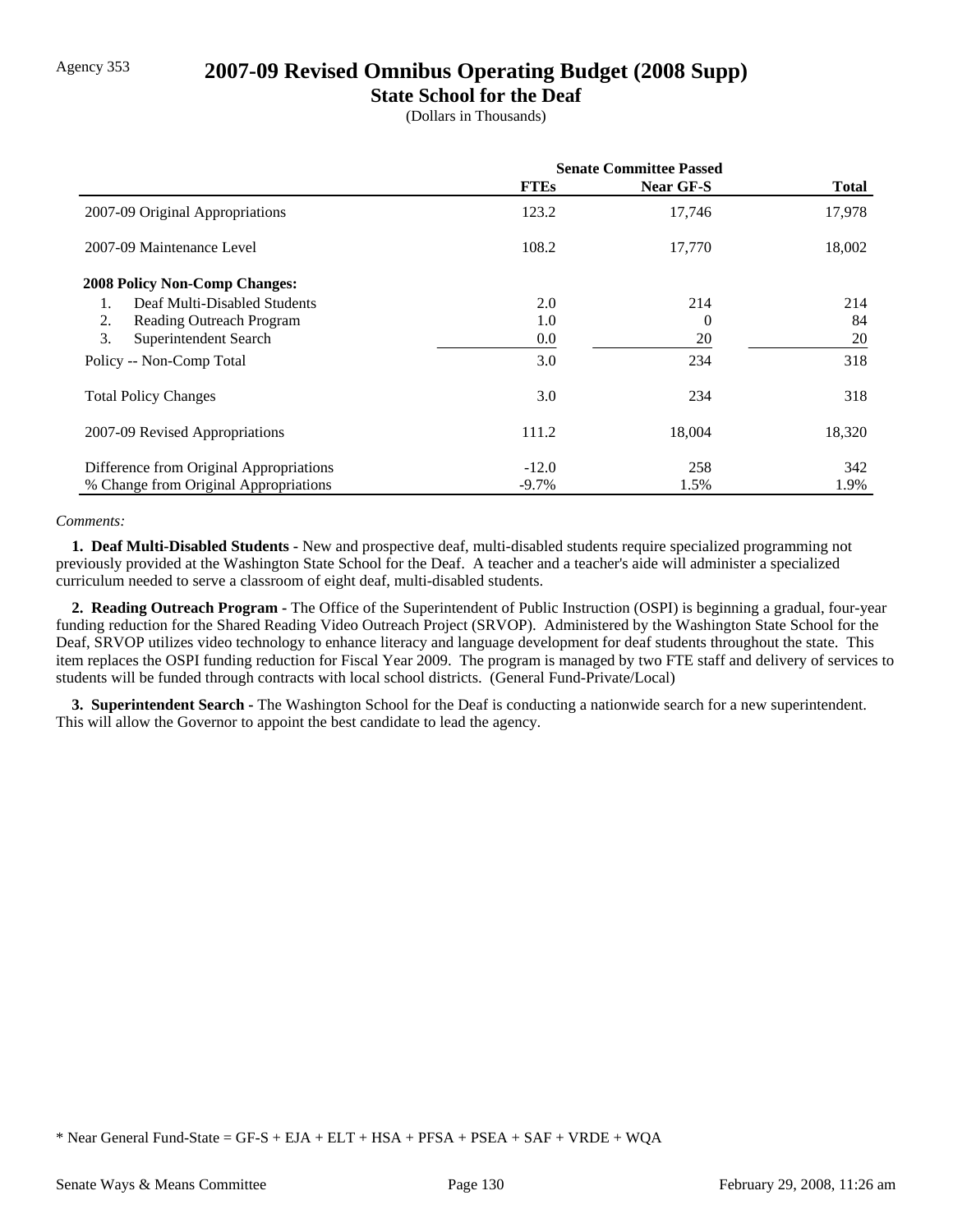# Agency 354 **2007-09 Revised Omnibus Operating Budget (2008 Supp)**

## **Work Force Trng & Educ Coord Board**

(Dollars in Thousands)

|                                         | <b>Senate Committee Passed</b> |           |              |
|-----------------------------------------|--------------------------------|-----------|--------------|
|                                         | <b>FTEs</b>                    | Near GF-S | <b>Total</b> |
| 2007-09 Original Appropriations         | 23.3                           | 3,529     | 58,038       |
| 2007-09 Maintenance Level               | 23.3                           | 3,529     | 58,038       |
| <b>2008 Policy Non-Comp Changes:</b>    |                                |           |              |
| Workplace-Based Learning<br>1.          | 0.3                            | 300       | 600          |
| Policy -- Non-Comp Total                | 0.3                            | 300       | 600          |
| <b>Total Policy Changes</b>             | 0.3                            | 300       | 600          |
| 2007-09 Revised Appropriations          | 23.6                           | 3,829     | 58,638       |
| Difference from Original Appropriations | 0.3                            | 300       | 600          |
| % Change from Original Appropriations   | 1.3%                           | 8.5%      | 1.0%         |

#### *Comments:*

 **1. Workplace-Based Learning -** As provided in SSB 6295 (workplace-based electronically distributed learning), funds are provided to identify and test new ways to make post-secondary education accessible to employed adults at their workplaces. (General Fund-State, General Fund-Private/Local)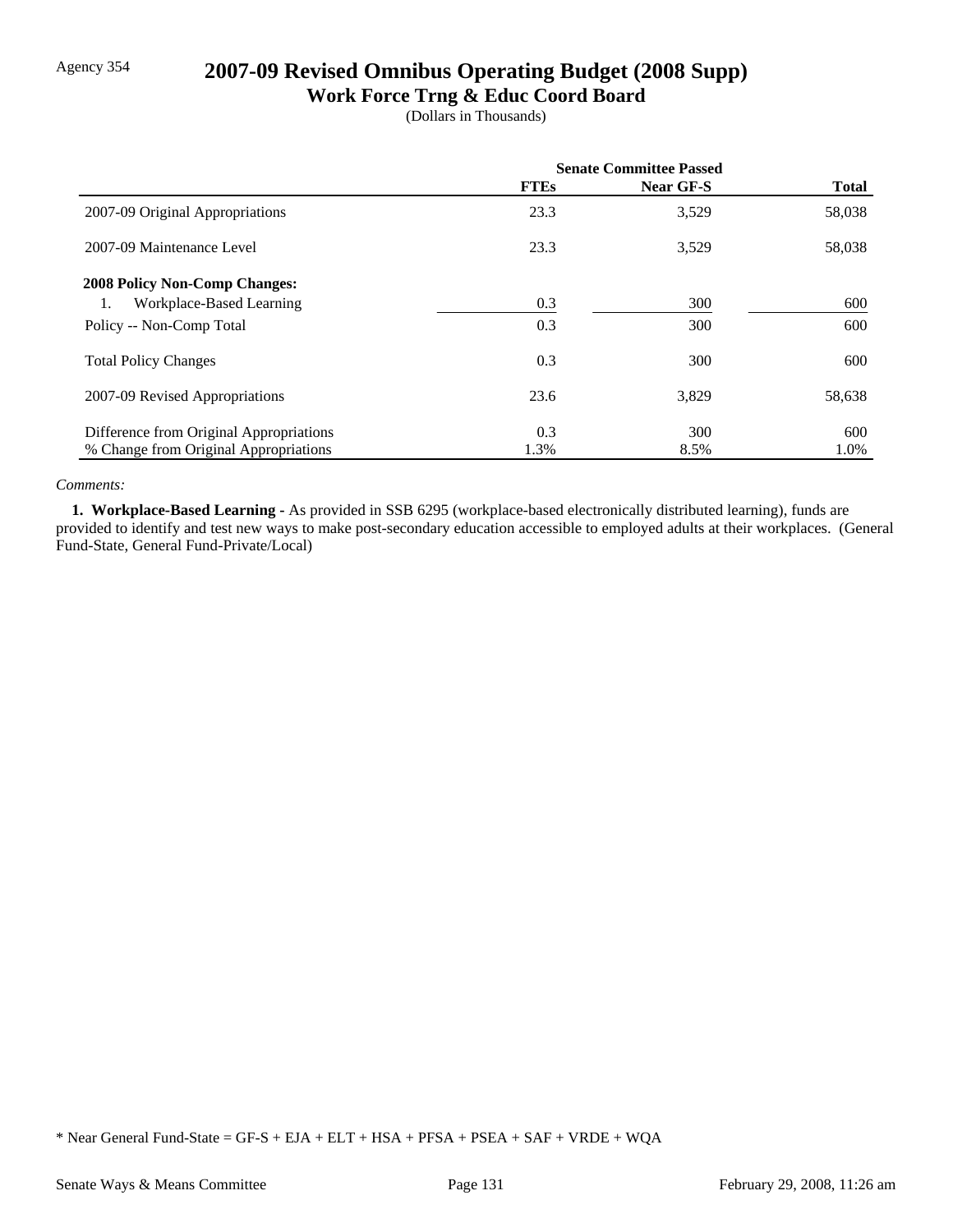## Agency 357 **2007-09 Revised Omnibus Operating Budget (2008 Supp)**

### **Department of Early Learning**

(Dollars in Thousands)

|                                         | <b>Senate Committee Passed</b> |                  |              |
|-----------------------------------------|--------------------------------|------------------|--------------|
|                                         | <b>FTEs</b>                    | <b>Near GF-S</b> | <b>Total</b> |
| 2007-09 Original Appropriations         | 208.7                          | 134,487          | 329,903      |
| 2007-09 Maintenance Level               | 208.7                          | 135,351          | 330,767      |
| <b>2008 Policy Non-Comp Changes:</b>    |                                |                  |              |
| <b>Increased Legal Billing</b><br>1.    | 0.5                            | 180              | 180          |
| <b>Improve Child Care Safety</b><br>2.  | 2.5                            | 435              | 435          |
| 3.<br><b>Transfer Program Funding</b>   | 0.0                            | 2,272            | 2,272        |
| Policy -- Non-Comp Total                | 3.0                            | 2,887            | 2,887        |
| <b>Total Policy Changes</b>             | 3.0                            | 2,887            | 2,887        |
| 2007-09 Revised Appropriations          | 211.7                          | 138,238          | 333,654      |
| Difference from Original Appropriations | 3.0                            | 3,751            | 3,751        |
| % Change from Original Appropriations   | 1.4%                           | 2.8%             | 1.1%         |

#### *Comments:*

 **1. Increased Legal Billing -** The Department's legal billings related to administration have increased. One-time funding of \$90,000 is provided in Fiscal Year 08 to partially offset the costs of the billings. Funding is provided in Fiscal Year 2009 for the Department to hire an additional in-house counsel to provide assistance to the administration for legal affairs. This is intended to offset the Department's legal bills starting in Fiscal Year 2009.

 **2. Improve Child Care Safety -** Funding is provided for the Department to Early Learning to add five quality improvement specialists to establish a consistent approach to licensing actions

 **3. Transfer Program Funding -** DEL currently staffs and administers the following programs: Head Start Collaboration Office, Homeless Child Care Subsidy Program, Seasonal Child Care Subsidy Program, and the Tiered Reimbursement Program for Child Care Providers. When DEL was established, the funds remained at DSHS. The following amounts are transferred to DEL to align funding with the programs: Head Start Collaboration State Match (\$46,250), Homeless Child Care Subsidy Program (\$690,000), Seasonal Child Care Subsidy Program (\$1,035,265) and the Tiered Reimbursement Program (\$500,000).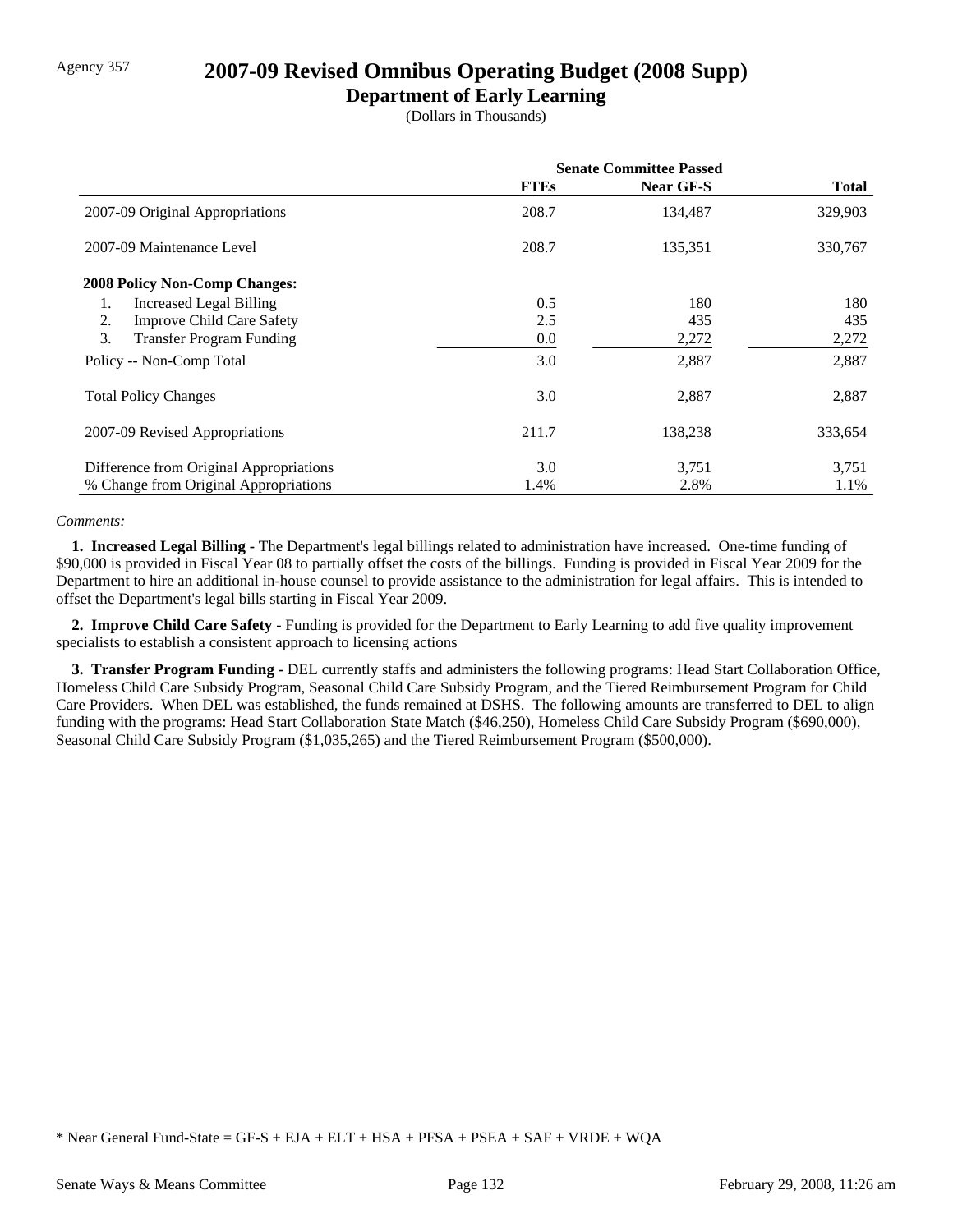## Agency 390 **2007-09 Revised Omnibus Operating Budget (2008 Supp)**

## **Washington State Historical Society**

(Dollars in Thousands)

|                                            | <b>Senate Committee Passed</b> |           |              |
|--------------------------------------------|--------------------------------|-----------|--------------|
|                                            | <b>FTEs</b>                    | Near GF-S | <b>Total</b> |
| 2007-09 Original Appropriations            | 52.8                           | 7,167     | 10,093       |
| 2007-09 Maintenance Level                  | 52.8                           | 7,167     | 10,093       |
| <b>2008 Policy Non-Comp Changes:</b>       |                                |           |              |
| <b>Holocaust Education Resource Center</b> | 0.0                            | 255       | 255          |
| Policy -- Non-Comp Total                   | 0.0                            | 255       | 255          |
| <b>Total Policy Changes</b>                | 0.0                            | 255       | 255          |
| 2007-09 Revised Appropriations             | 52.8                           | 7,422     | 10,348       |
| Difference from Original Appropriations    | 0.0                            | 255       | 255          |
| % Change from Original Appropriations      | $0.0\%$                        | 3.6%      | 2.5%         |

#### *Comments:*

 **1. Holocaust Education Resource Center -** Funding is provided for the Washington State Holocaust Education Resource Center to develop and disseminate educational materials, to acquire and maintain primary source materials and artificats, and collect and preserve oral accounts from state holocaust survivors, liberators, and witnesses. (General Fund-State)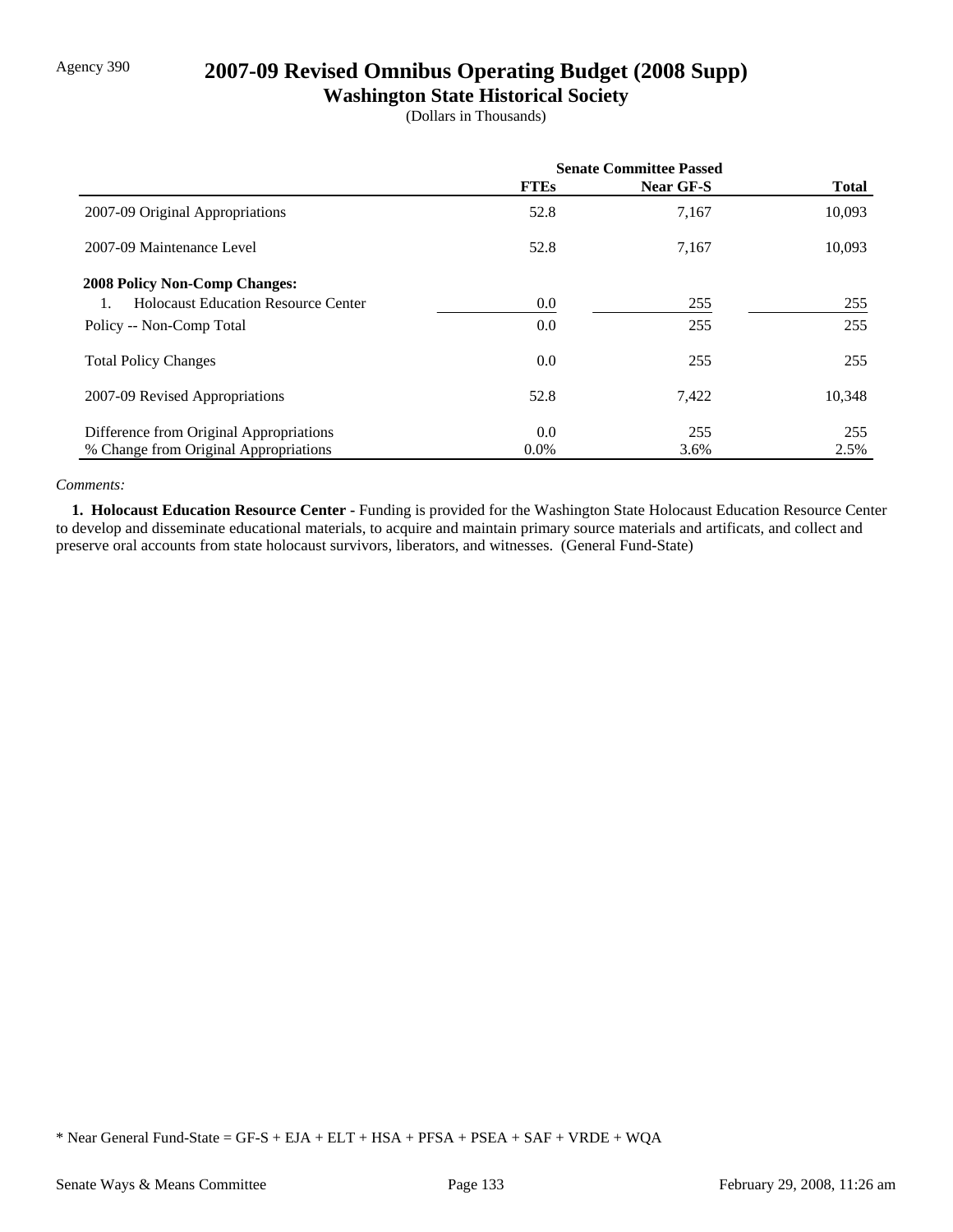## Agency 395 **2007-09 Revised Omnibus Operating Budget (2008 Supp)**

## **East Wash State Historical Society**

(Dollars in Thousands)

|                                          | <b>Senate Committee Passed</b> |           |              |
|------------------------------------------|--------------------------------|-----------|--------------|
|                                          | <b>FTEs</b>                    | Near GF-S | <b>Total</b> |
| 2007-09 Original Appropriations          | 40.1                           | 3,964     | 7,051        |
| 2007-09 Maintenance Level                | 40.1                           | 3,964     | 7,051        |
| <b>2008 Policy Non-Comp Changes:</b>     |                                |           |              |
| American Indian Collect Cataloging<br>1. | $0.0\,$                        | 88        | 88           |
| Policy -- Non-Comp Total                 | 0.0                            | 88        | 88           |
| <b>Total Policy Changes</b>              | 0.0                            | 88        | 88           |
| 2007-09 Revised Appropriations           | 40.1                           | 4,052     | 7,139        |
| Difference from Original Appropriations  | 0.0                            | 88        | 88           |
| % Change from Original Appropriations    | $0.0\%$                        | 2.2%      | 1.3%         |

#### *Comments:*

 **1. American Indian Collect Cataloging -** One-time funding is provided to complete the cataloging of the American Indian Collection. (General Fund-State)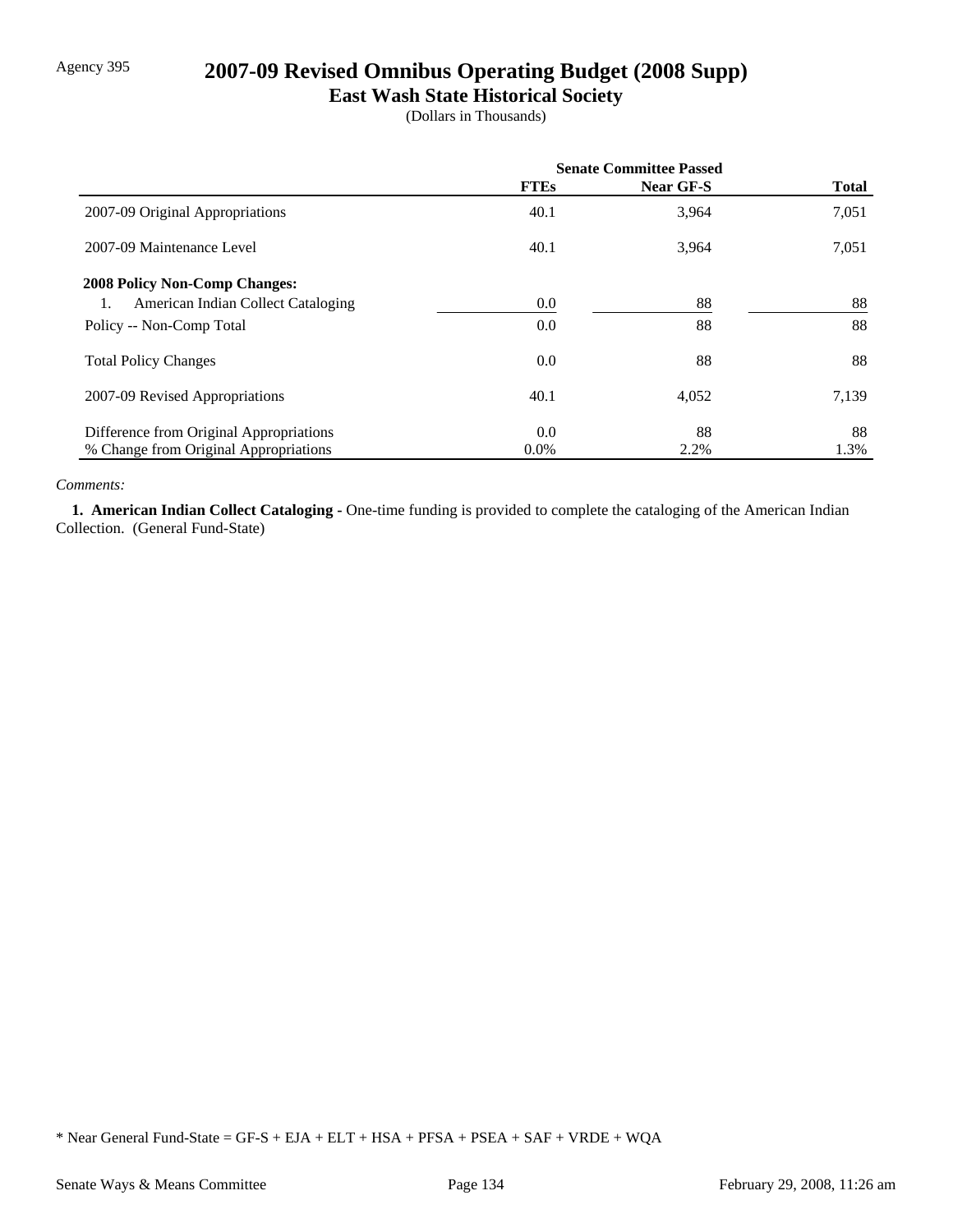## Agency 010 **2007-09 Revised Omnibus Operating Budget (2008 Supp)**

**Bond Retirement and Interest**

(Dollars in Thousands)

|                                         | <b>Senate Committee Passed</b> |           |              |
|-----------------------------------------|--------------------------------|-----------|--------------|
|                                         | <b>FTEs</b>                    | Near GF-S | <b>Total</b> |
| 2007-09 Original Appropriations         | 0.0                            | 1,546,530 | 1,731,686    |
| 2007-09 Maintenance Level               | 0.0                            | 1,575,674 | 1,763,731    |
| 2007-09 Revised Appropriations          | 0.0                            | 1,575,674 | 1,763,731    |
| Difference from Original Appropriations | 0.0                            | 29.144    | 32,045       |
| % Change from Original Appropriations   | $0.0\%$                        | 1.9%      | 1.9%         |

*Comments:*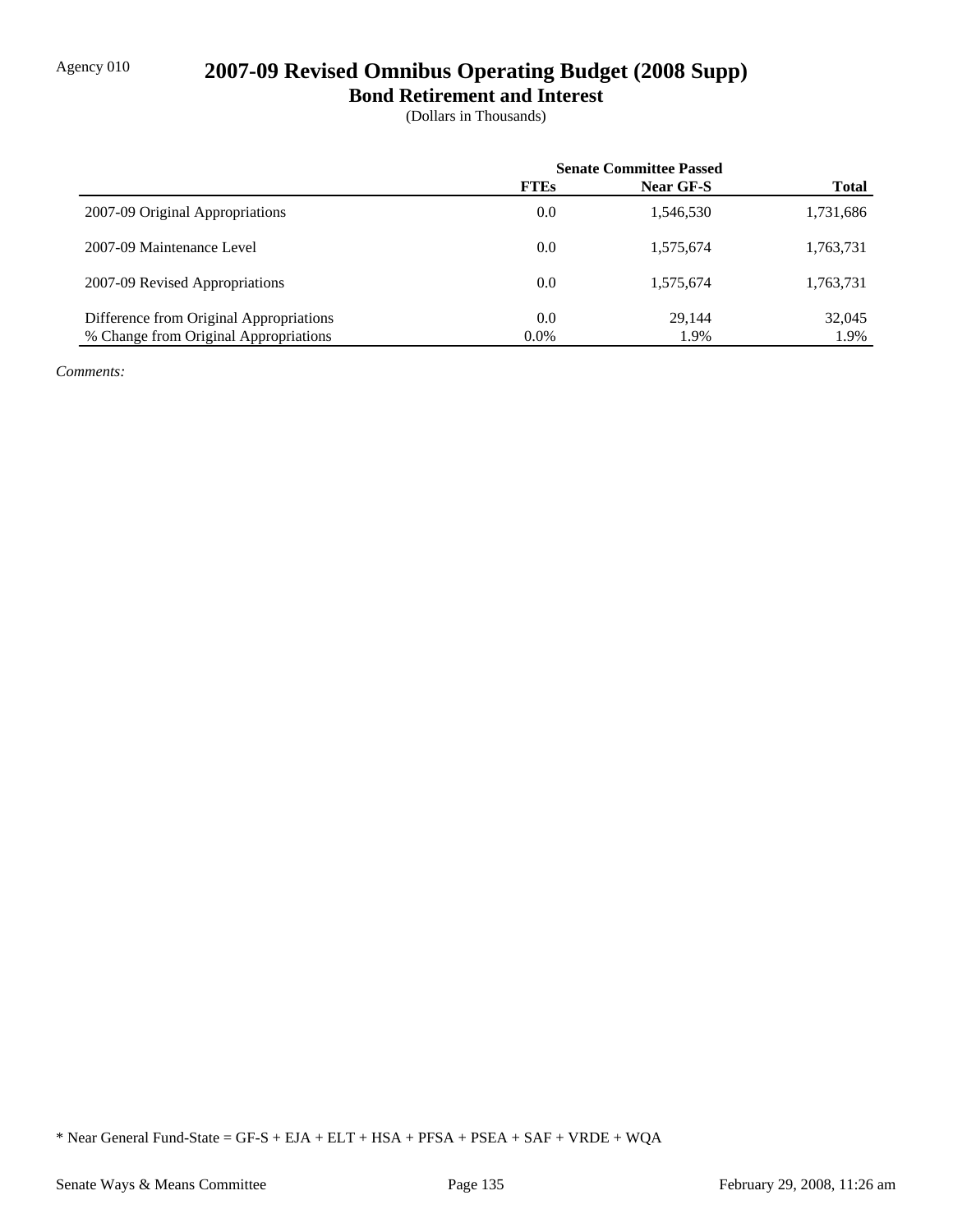## Agency 076 **2007-09 Revised Omnibus Operating Budget (2008 Supp)**

### **Special Approps to the Governor**

(Dollars in Thousands)

|                                                  | <b>Senate Committee Passed</b> |                  |              |
|--------------------------------------------------|--------------------------------|------------------|--------------|
|                                                  | <b>FTEs</b>                    | <b>Near GF-S</b> | <b>Total</b> |
| 2007-09 Original Appropriations                  | 95.1                           | 135,632          | 193,788      |
| 2007-09 Maintenance Level                        | 95.1                           | 135,632          | 191,046      |
| <b>2008 Policy Non-Comp Changes:</b>             |                                |                  |              |
| Fire Contingency<br>1.                           | 0.0                            | 4,500            | 9,000        |
| 2.<br><b>Federal Audit Determination</b>         | 0.0                            | 11,000           | 11,000       |
| 3.<br><b>County Controlled Substance Funds</b>   | 0.0                            | 200              | <b>200</b>   |
| 4.<br><b>Insurance Accounting System</b>         | 0.0                            | 4,036            | 6,948        |
| 5.<br>Water Quality Capital Acct Transfer        | 0.0                            | $-2,861$         | $-2,861$     |
| Ind. Development Account Transfer<br>6.          | 0.0                            | 1,000            | 1,000        |
| 7.<br>Family Leave Insurance Account             | 0.0                            | 6,218            | 6,218        |
| 8.<br><b>Extraordinary Criminal Justice Cost</b> | 0.0                            | 189              | 189          |
| 9.<br><b>Boating Activities Account</b>          | 0.0                            | 0                | 1,000        |
| 10.<br>Developmental Disabilities Trust          | 0.0                            | 100              | 100          |
| Policy -- Non-Comp Total                         | 0.0                            | 24,382           | 32,794       |
| <b>Total Policy Changes</b>                      | 0.0                            | 24,382           | 32,794       |
| 2007-09 Revised Appropriations                   | 95.1                           | 160,014          | 223,840      |
| Difference from Original Appropriations          | 0.0                            | 24,382           | 30,052       |
| % Change from Original Appropriations            | 0.0%                           | 18.0%            | 15.5%        |

#### *Comments:*

 **1. Fire Contingency -** The fire contingency pool was created in 1999 to address fire mobilization costs and fire suppression costs in excess of the amounts appropriated directly to agencies. Funds are appropriated from the General Fund to the Disaster Response Account to replenish the contingency pool. The pool provides allocations to the Washington State Patrol for any fire service resource mobilization costs incurred in response to an emergency or disaster authorized under RCW 43.43.960 through 43.43.964. (General Fund-State, Disaster Response Account-State)

 **2. Federal Audit Determination -** The United States Department of Health and Human Services has determined that a portion of funds transferred from the Public Employees' and Retirees' Insurance Account to the General Fund in Fiscal Year 2006 and Fiscal Year 2007 pursuant to Chapter 372, Laws of 2006, Section 805 and Section 806 contained federal funds that were not authorized to be included in the transfer. This one-time repayment of funds includes the amount of the transfer that is attributable to federal participation in the funding of benefits by employer agencies, plus interest from the date of the transfer.

**3. County Controlled Substance Funds - Chapter 339, Laws of 2006 (ESSB 6239) expressed the Legislature's intent to provide** \$100,000 per year to counties that imposed the one-tenth of 1 percent sales tax for chemical dependency or substance abuse treatment, starting in Fiscal Year 2008 and ending in Fiscal Year 2010. In addition to Clallam, Jefferson, Spokane, Okanogan, Clark, and Skagit counties funded in the enacted 2007-09 budget, Island County and King County have imposed the tax and are now eligible for funding.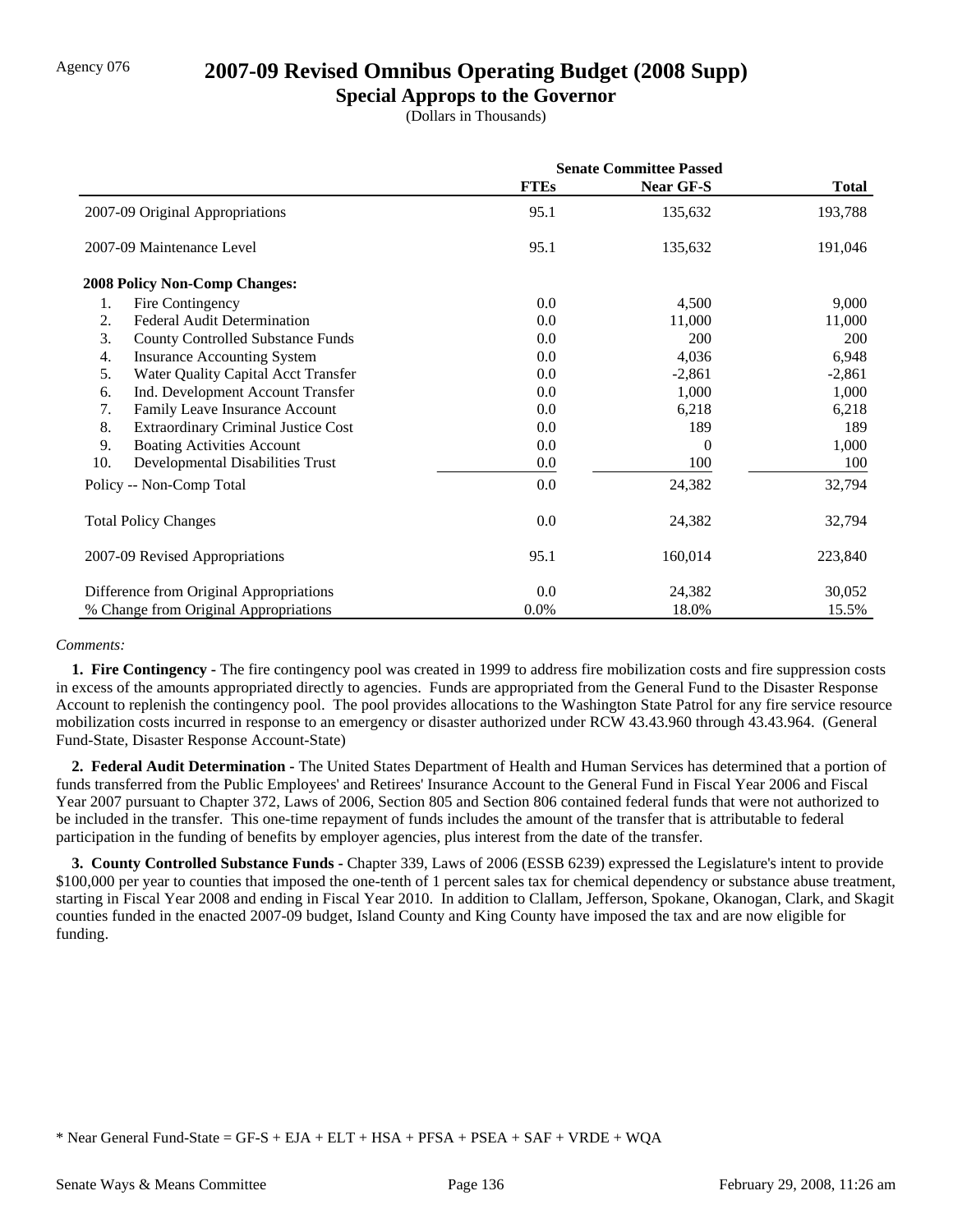## Agency 076 **2007-09 Revised Omnibus Operating Budget (2008 Supp) Special Approps to the Governor**

 **4. Insurance Accounting System -** In a September 13, 2007, letter from the Department of Health and Human Services to all states, the federal government reasserted its prohibition on using federal resources to pay, either directly or indirectly, for enterprisewide central services information technology systems. The Health Care Authority's insurance accounting system replacement project is currently funded out of an administrative account supported by transfers from the Public Employees' and Retirees' Insurance Account. Because expenditures in the account are supported by federal resources, this financing arrangement is not allowable under federal regulations. As an alternative, funding is provided to the project from state funds that support Public Employees Benefit Board (PEBB)-eligible employees. The level of the transfer is based on head-count data used to determine statewide allocation of PEBB contribution rates. (General Fund-State, Public Safety and Education Account, Water Quality Account, Violence Reduction and Drug Enforcement Account, Health Services Account)

 **5. Water Quality Capital Acct Transfer -** The Water Quality Capital Account is used to fund water quality projects and activities. Its sole revenue source is an appropriation from the Water Quality Account. The dollar amount of this appropriation is reduced and \$3 million is shifted from Fiscal Year 2008 to Fiscal Year 2009 to coincide with anticipated expenditure levels in the Water Quality Capital Account and expected revenue in the Water Quality Account during the 2007-09 Biennium. (Water Quality Account-State)

 **6. Ind. Development Account Transfer -** General Fund-State moneys are provided for expenditure into the Individual Development Account.

 **7. Family Leave Insurance Account -** Funds are provided for expenditure into the Family Medical Leave Account.

 **8. Extraordinary Criminal Justice Cost -** Funding is provided to Klickitat County (\$48,000) and Yakima County (\$141,000) to assist with extraordinary criminal justice costs.

 **9. Boating Activities Account -** Funds are appropriated from the Boating Activities Account for expenditure into the General Fund-State.

 **10. Developmental Disabilities Trust -** Funding is provided to the Developmental Disabilities Endowment Trust Fund for state matching funds for private contributions. The trust fund encourages families to invest funds for the future care of family members with developmental disabilities.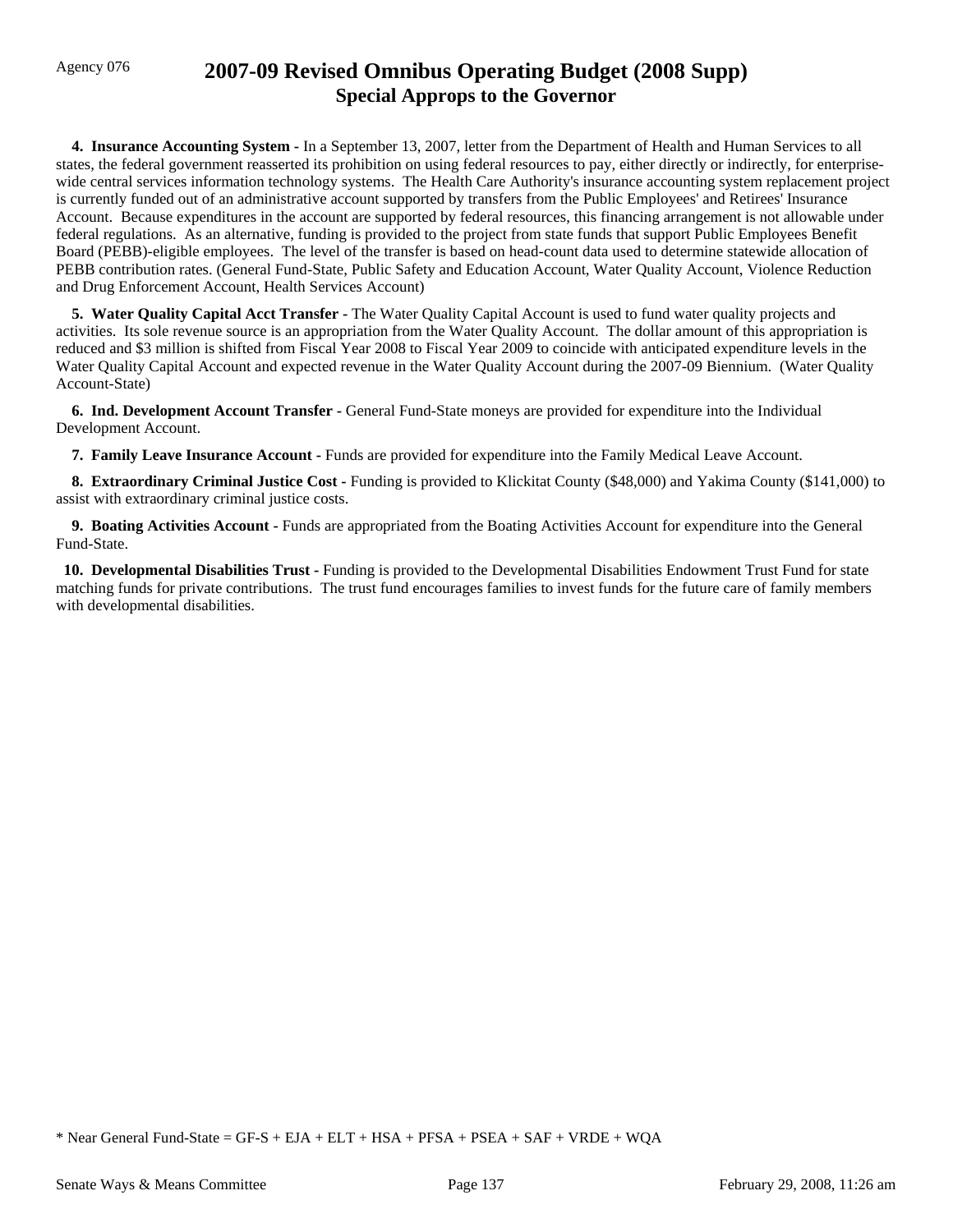## Agency 707 **2007-09 Revised Omnibus Operating Budget (2008 Supp)**

### **Sundry Claims**

(Dollars in Thousands)

|                                         | <b>Senate Committee Passed</b> |                |                |
|-----------------------------------------|--------------------------------|----------------|----------------|
|                                         | <b>FTEs</b>                    | Near GF-S      | <b>Total</b>   |
| 2007-09 Original Appropriations         | 0.0                            | $\overline{0}$ | $\theta$       |
| 2007-09 Maintenance Level               | 0.0                            | $\overline{0}$ | $\overline{0}$ |
| <b>2008 Policy Non-Comp Changes:</b>    |                                |                |                |
| <b>Self Defense Claims</b>              | 0.0                            | 55             | 55             |
| Policy -- Non-Comp Total                | 0.0                            | 55             | 55             |
| <b>Total Policy Changes</b>             | 0.0                            | 55             | 55             |
| 2007-09 Revised Appropriations          | 0.0                            | 55             | 55             |
| Difference from Original Appropriations | 0.0                            | 55             | 55             |
| % Change from Original Appropriations   | $0.0\%$                        | $0.0\%$        | $0.0\%$        |

#### *Comments:*

 **1. Self Defense Claims -** On the recommendation of the Office of Risk Management, payment is made under RCW 9A.16.110 for claims for reimbursement of legal costs and other expenses of criminal defendants acquitted on the basis of self-defense. This appropriation includes claims received by the Legislature up to January 8, 2008.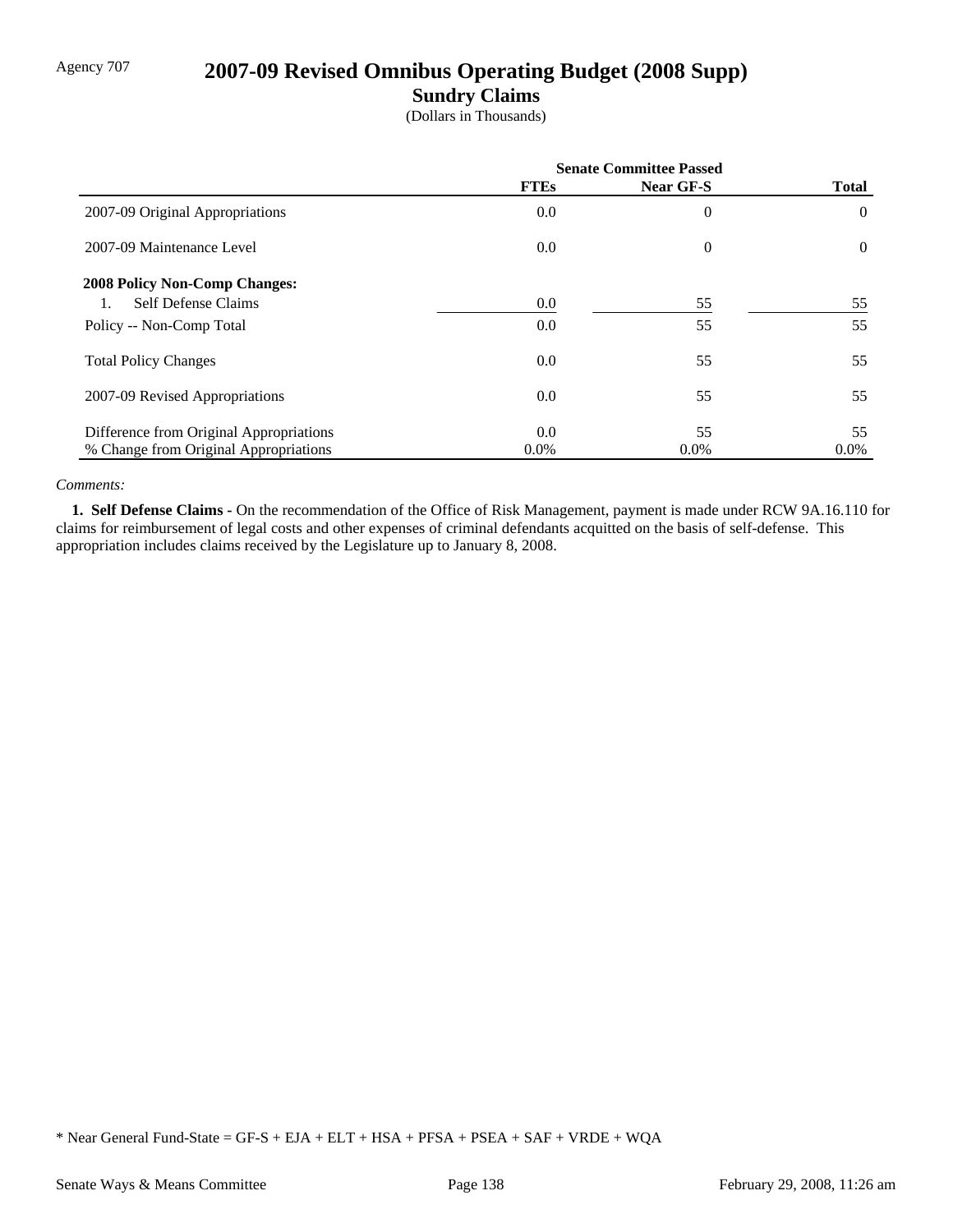## Agency 713 **2007-09 Revised Omnibus Operating Budget (2008 Supp)**

# **State Employee Compensation Adjust**

(Dollars in Thousands)

|                                         | <b>Senate Committee Passed</b> |                  |              |
|-----------------------------------------|--------------------------------|------------------|--------------|
|                                         | <b>FTEs</b>                    | <b>Near GF-S</b> | <b>Total</b> |
| 2007-09 Original Appropriations         | 0.0                            | 830              | 1,530        |
| 2007-09 Maintenance Level               | 0.0                            | $\theta$         | $\theta$     |
| Policy -- Comp Total                    | 0.0                            | $-115.524$       | $-211,378$   |
| <b>Total Policy Changes</b>             | 0.0                            | $-115.524$       | $-211,378$   |
| 2007-09 Revised Appropriations          | 0.0                            | $-115.524$       | $-211,378$   |
| Difference from Original Appropriations | 0.0                            | $-116.354$       | $-212,908$   |
| % Change from Original Appropriations   | $0.0\%$                        | $-14018.6%$      | $-13915.6%$  |

*Comments:*